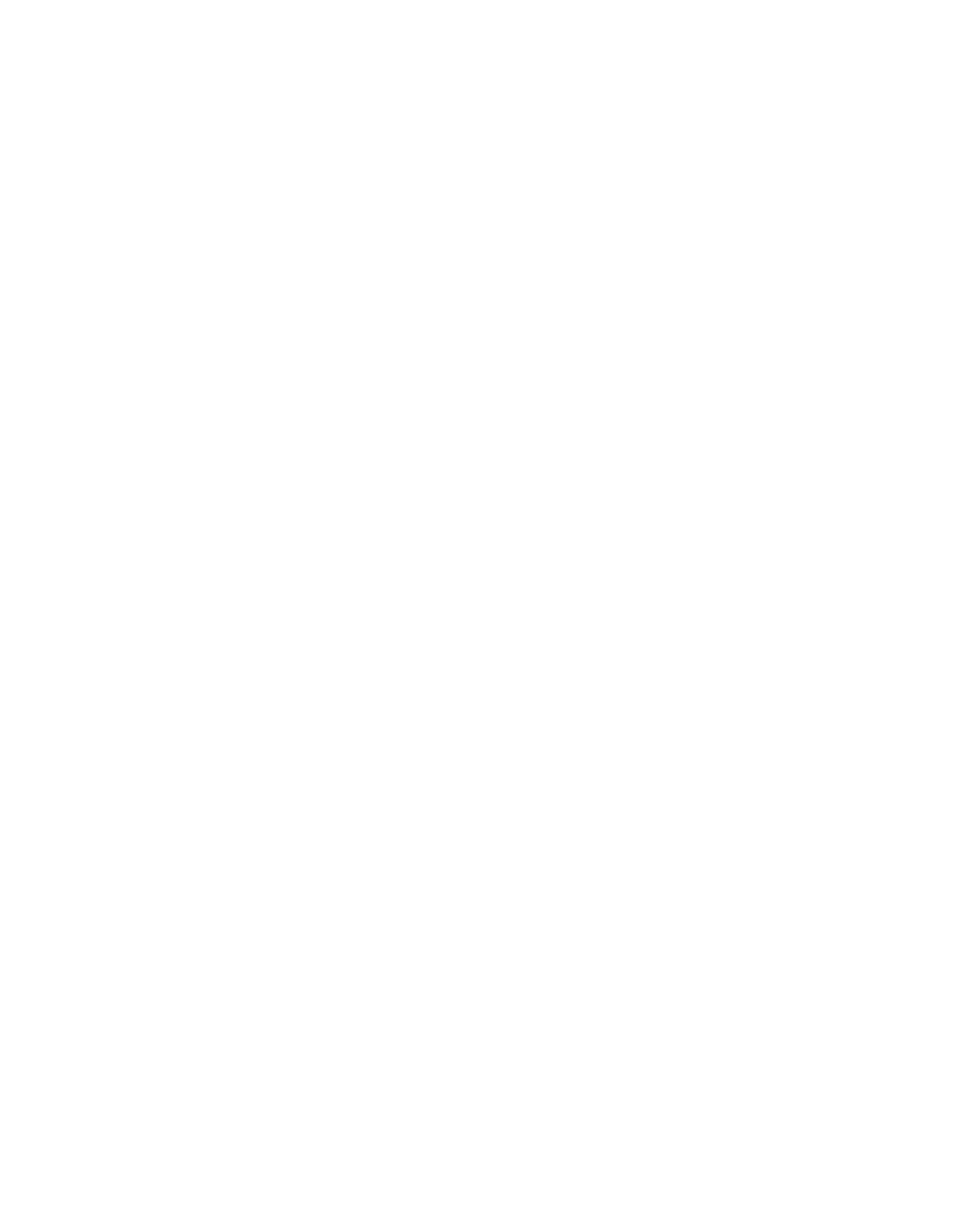## **STAFF ORGANIZATION AND OPERATIONS CONTENTS**

|                                                                               | Page |
|-------------------------------------------------------------------------------|------|
|                                                                               |      |
| Chapter 1 COMMAND AND STAFF RELATIONSHIPS. 1-1                                |      |
|                                                                               |      |
|                                                                               |      |
|                                                                               |      |
|                                                                               |      |
|                                                                               |      |
|                                                                               |      |
|                                                                               |      |
|                                                                               |      |
|                                                                               |      |
|                                                                               |      |
|                                                                               |      |
|                                                                               |      |
|                                                                               |      |
|                                                                               |      |
|                                                                               |      |
|                                                                               |      |
|                                                                               |      |
|                                                                               |      |
| Staffs of Smaller Units (S Staffs) (Regiments, Brigades, and Battalions). 2-4 |      |
|                                                                               |      |
| Chapter 3 CHARACTERISTICS OF A STAFF OFFICER. 3-1                             |      |
|                                                                               |      |
|                                                                               |      |
|                                                                               |      |
|                                                                               |      |
|                                                                               |      |
|                                                                               |      |
|                                                                               |      |
|                                                                               |      |
|                                                                               |      |
|                                                                               |      |
| Chapter 4 STAFF RESPONSIBILITIES AND DUTIES 4-1                               |      |
|                                                                               |      |
|                                                                               |      |
|                                                                               |      |
|                                                                               |      |

**DISTRIBUTION RESTRICTION:** Approved for public release; distribution is unlimited. \*This publication supersedes FM 101-5, 25 May 1984.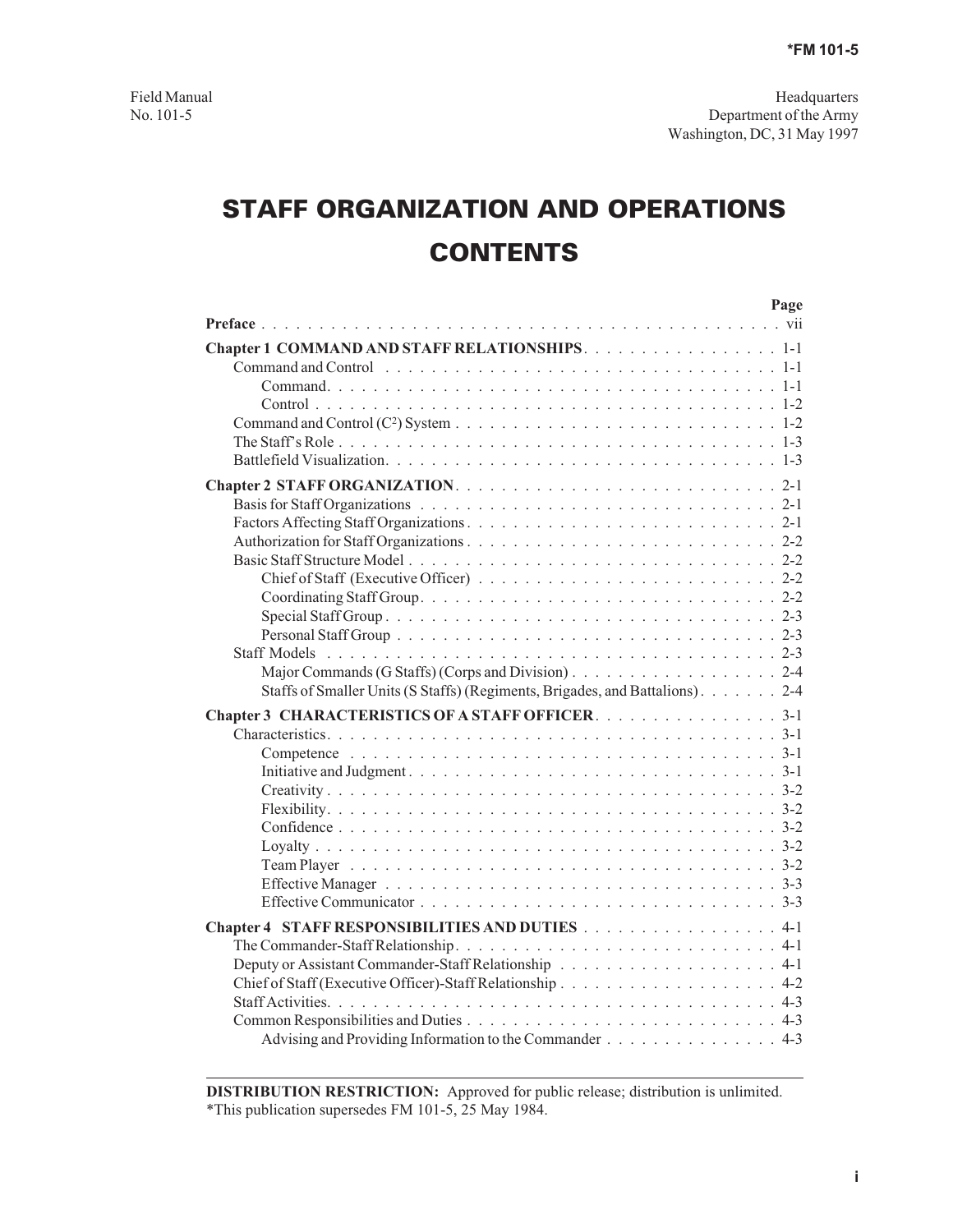| Processing, Analyzing, and Disseminating Information 4-5                                                        |  |
|-----------------------------------------------------------------------------------------------------------------|--|
|                                                                                                                 |  |
|                                                                                                                 |  |
|                                                                                                                 |  |
|                                                                                                                 |  |
|                                                                                                                 |  |
|                                                                                                                 |  |
|                                                                                                                 |  |
|                                                                                                                 |  |
|                                                                                                                 |  |
|                                                                                                                 |  |
|                                                                                                                 |  |
|                                                                                                                 |  |
|                                                                                                                 |  |
| Assistant Chief of Staff, G2 (S2), Intelligence 4-10                                                            |  |
| Assistant Chief of Staff, G3 (S3), Operations. 4-12                                                             |  |
|                                                                                                                 |  |
| Assistant Chief of Staff, G5 (S5), Civil-Military Operations 4-15                                               |  |
|                                                                                                                 |  |
| Support Operations Officer/Materiel Officer. 4-17                                                               |  |
|                                                                                                                 |  |
| $Chief of Staff(CofS) \ldots \ldots \ldots \ldots \ldots \ldots \ldots \ldots \ldots \ldots \ldots \ldots 4-17$ |  |
|                                                                                                                 |  |
|                                                                                                                 |  |
|                                                                                                                 |  |
|                                                                                                                 |  |
|                                                                                                                 |  |
|                                                                                                                 |  |
|                                                                                                                 |  |
|                                                                                                                 |  |
|                                                                                                                 |  |
|                                                                                                                 |  |
|                                                                                                                 |  |
|                                                                                                                 |  |
|                                                                                                                 |  |
|                                                                                                                 |  |
| Air Defense Coordinator (ADCOORD) 4-22                                                                          |  |
|                                                                                                                 |  |
| Air/Naval Gunfire Liaison Company (ANGLICO) Commander 4-23                                                      |  |
|                                                                                                                 |  |
|                                                                                                                 |  |
|                                                                                                                 |  |
|                                                                                                                 |  |
|                                                                                                                 |  |
| Explosive Ordnance Disposal (EOD) Officer 4-25                                                                  |  |
| Fire Support Coordinator (FSCOORD) 4-26                                                                         |  |
|                                                                                                                 |  |
|                                                                                                                 |  |
|                                                                                                                 |  |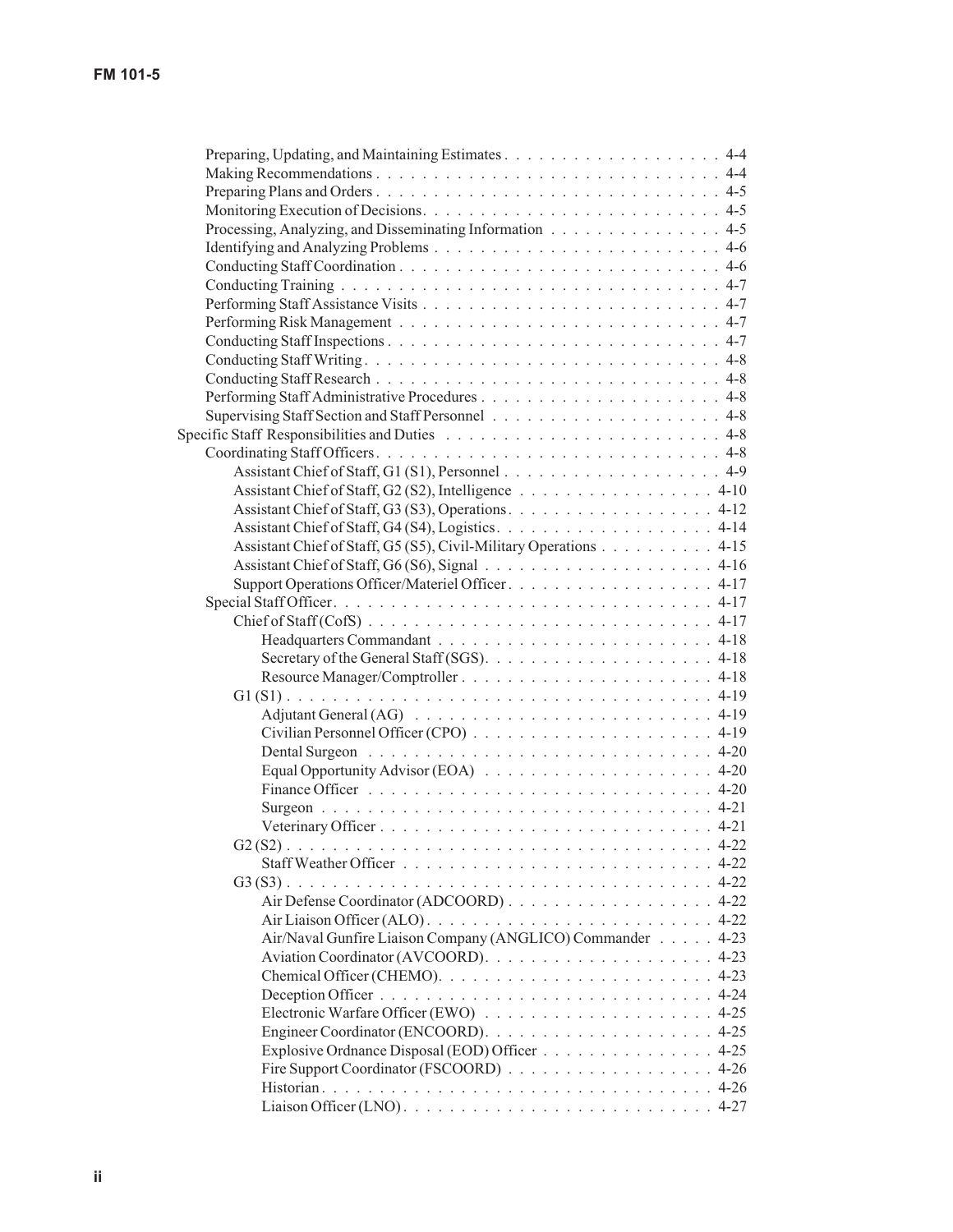| Psychological Operations (PSYOP) Officer 4-27                                                                       |  |
|---------------------------------------------------------------------------------------------------------------------|--|
|                                                                                                                     |  |
| Special Operations Coordinator (SOCOORD) 4-28                                                                       |  |
| Theater Airlift Liaison Officer (TALO) 4-29                                                                         |  |
|                                                                                                                     |  |
|                                                                                                                     |  |
|                                                                                                                     |  |
| Command Sergeant Major (CSM) (No Coordinating Staff Responsibility) 4-30                                            |  |
| Aide-De-Camp (No Coordinating Staff Responsibility) 4-30                                                            |  |
| Chaplain (Coordinating Staff Responsibility, ACofS, G1/S1,                                                          |  |
| when required) $\ldots \ldots \ldots \ldots \ldots \ldots \ldots \ldots \ldots \ldots \ldots$                       |  |
| Inspector General (IG) (Coordinating Staff Responsibility,                                                          |  |
|                                                                                                                     |  |
| Public Affairs Officer (PAO) (Coordinating Staff Responsibility, ACofS,                                             |  |
|                                                                                                                     |  |
| Staff Judge Advocate (SJA) (Coordinating Staff Responsibility, ACofS,                                               |  |
|                                                                                                                     |  |
| Chapter 5 THE MILITARY DECISION-MAKING PROCESS 5-1                                                                  |  |
|                                                                                                                     |  |
| The Role of Reconnaissance During the Planning Process 5-2                                                          |  |
|                                                                                                                     |  |
| Receipt of Mission $\ldots \ldots \ldots \ldots \ldots \ldots \ldots \ldots \ldots \ldots \ldots \ldots \ldots 5-3$ |  |
|                                                                                                                     |  |
|                                                                                                                     |  |
|                                                                                                                     |  |
|                                                                                                                     |  |
| COA Briefing (Optional). $\ldots \ldots \ldots \ldots \ldots \ldots \ldots \ldots \ldots \ldots 5$ -16              |  |
|                                                                                                                     |  |
|                                                                                                                     |  |
|                                                                                                                     |  |
|                                                                                                                     |  |
|                                                                                                                     |  |
|                                                                                                                     |  |
|                                                                                                                     |  |
|                                                                                                                     |  |
|                                                                                                                     |  |
|                                                                                                                     |  |
|                                                                                                                     |  |
|                                                                                                                     |  |
|                                                                                                                     |  |
|                                                                                                                     |  |
|                                                                                                                     |  |
|                                                                                                                     |  |
|                                                                                                                     |  |
|                                                                                                                     |  |
|                                                                                                                     |  |
|                                                                                                                     |  |
|                                                                                                                     |  |
|                                                                                                                     |  |
|                                                                                                                     |  |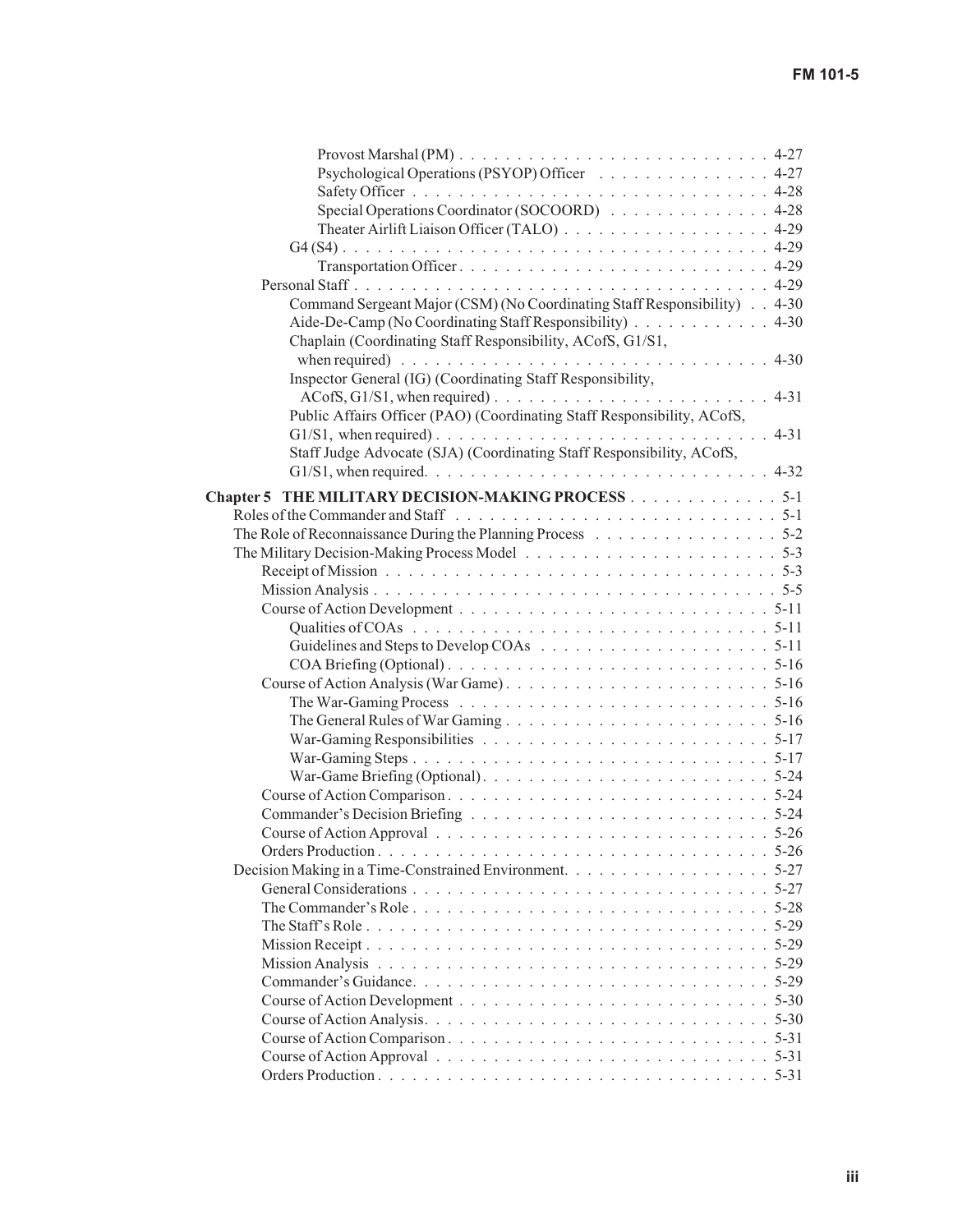| <b>Chapter 6 STAFF OFFICER DUTIES DURING PREPARATION</b> |  |
|----------------------------------------------------------|--|
| FOR AND EXECUTION OF OPERATIONS. 6-1                     |  |
|                                                          |  |
|                                                          |  |
|                                                          |  |
|                                                          |  |
|                                                          |  |
|                                                          |  |
|                                                          |  |
|                                                          |  |
|                                                          |  |
|                                                          |  |
|                                                          |  |
| Appendix B COMMANDER'S GUIDANCE GUIDELINES. B-1          |  |
|                                                          |  |
|                                                          |  |
|                                                          |  |
|                                                          |  |
|                                                          |  |
|                                                          |  |
|                                                          |  |
|                                                          |  |
|                                                          |  |
|                                                          |  |
|                                                          |  |
|                                                          |  |
| Appendix D STAFF STUDIES AND DECISION PAPERS D-1         |  |
|                                                          |  |
|                                                          |  |
|                                                          |  |
|                                                          |  |
|                                                          |  |
|                                                          |  |
|                                                          |  |
|                                                          |  |
|                                                          |  |
|                                                          |  |
|                                                          |  |
|                                                          |  |
|                                                          |  |
|                                                          |  |
|                                                          |  |
|                                                          |  |
|                                                          |  |
|                                                          |  |
|                                                          |  |
|                                                          |  |
|                                                          |  |
|                                                          |  |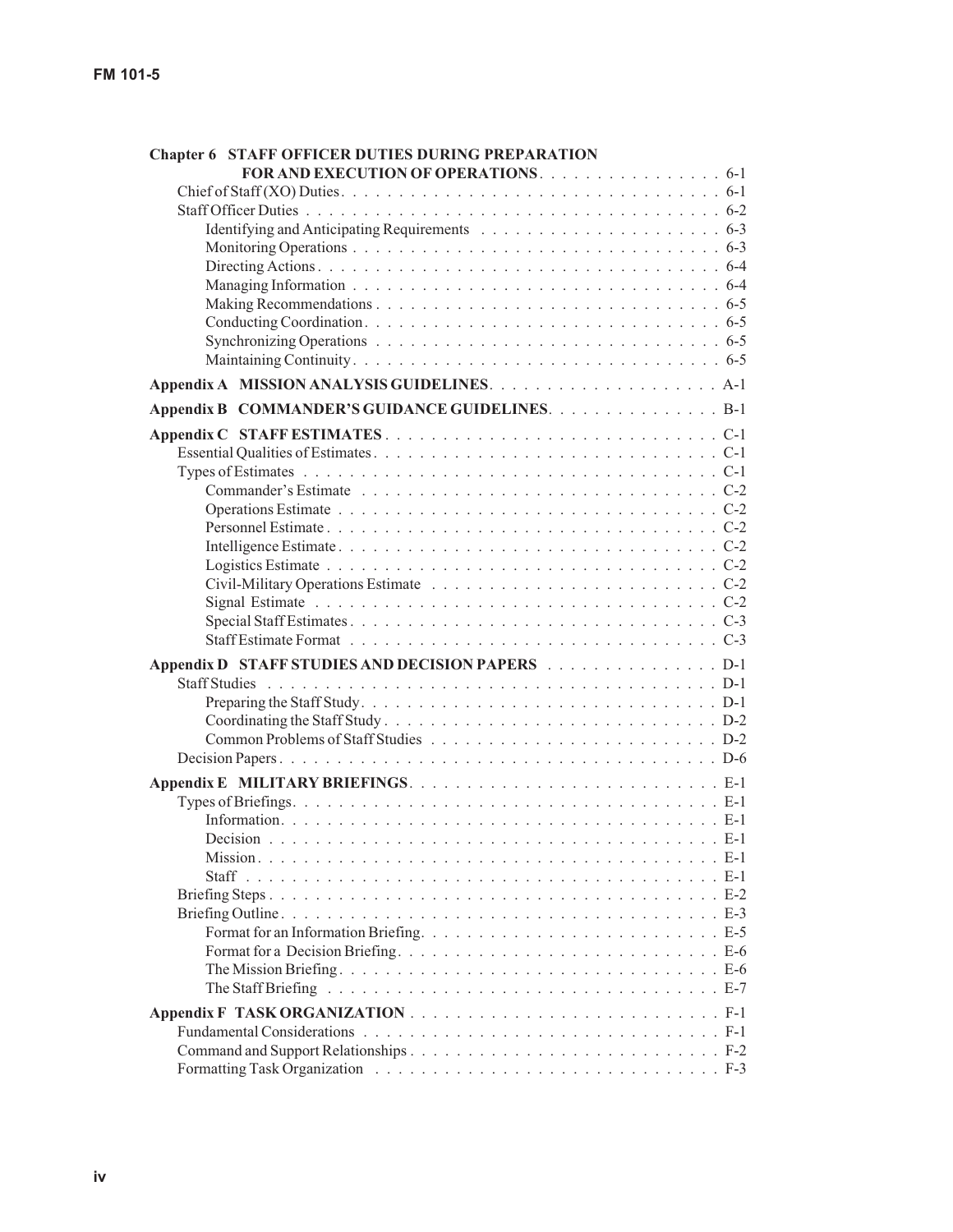| The Outline Method $\ldots \ldots \ldots \ldots \ldots \ldots \ldots \ldots \ldots \ldots \ldots$ |  |
|---------------------------------------------------------------------------------------------------|--|
|                                                                                                   |  |
|                                                                                                   |  |
|                                                                                                   |  |
|                                                                                                   |  |
|                                                                                                   |  |
|                                                                                                   |  |
|                                                                                                   |  |
|                                                                                                   |  |
|                                                                                                   |  |
|                                                                                                   |  |
|                                                                                                   |  |
|                                                                                                   |  |
|                                                                                                   |  |
|                                                                                                   |  |
|                                                                                                   |  |
|                                                                                                   |  |
|                                                                                                   |  |
|                                                                                                   |  |
|                                                                                                   |  |
|                                                                                                   |  |
|                                                                                                   |  |
|                                                                                                   |  |
|                                                                                                   |  |
|                                                                                                   |  |
|                                                                                                   |  |
|                                                                                                   |  |
|                                                                                                   |  |
|                                                                                                   |  |
|                                                                                                   |  |
|                                                                                                   |  |
|                                                                                                   |  |
|                                                                                                   |  |
|                                                                                                   |  |
|                                                                                                   |  |
|                                                                                                   |  |
| Administrative Instructions for Preparing Plans and Orders H-5                                    |  |
|                                                                                                   |  |
|                                                                                                   |  |
|                                                                                                   |  |
|                                                                                                   |  |
|                                                                                                   |  |
|                                                                                                   |  |
|                                                                                                   |  |
| Identification of Succeeding Pages of the Plan or Order H-7                                       |  |
|                                                                                                   |  |
|                                                                                                   |  |
|                                                                                                   |  |
|                                                                                                   |  |
|                                                                                                   |  |
| Examples and Procedures for Completing Plans, Orders, and Annexes. H-11                           |  |
|                                                                                                   |  |
|                                                                                                   |  |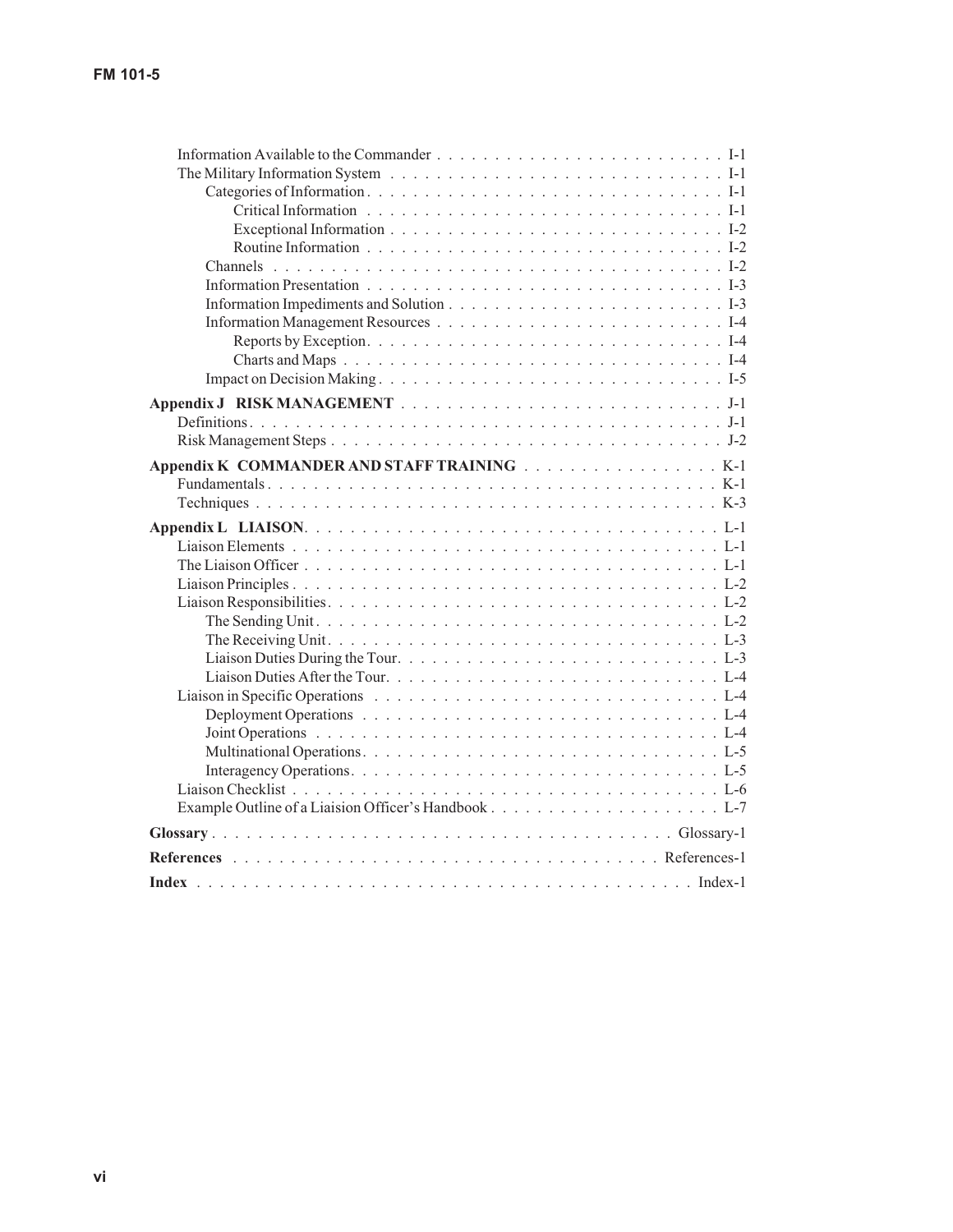## **PREFACE**

This publication is the Army's capstone manual for staff organization and operations of major tactical and major tactical support commands at corps level and below. Field Manual (FM) 101-5 describes basic doctrine of the roles, relationships, organization, and responsibilities of staffs in the United States (US) Army. It does not cover staffs of units at echelons above corps and joint level. FM 101-5 is intended for use by staff officers in carrying out their duties and responsibilities as they assist the commander in accomplishing the mission. A commander may establish procedures and may organize the staff as necessary to conform with the mission, resources available, and level of command. However, the staff should continue to function along the direction described to maintain a common understanding among units.

FM 101-5 is the Army's doctrinal source for the military decision-making process, the doctrinal approach to decision making that helps the commander and his staff examine a situation and reach logical decisions.

FM 101-5 does not detail tactical missions or the use of forces during operations. The examples provided are guides only, showing general application procedures. This manual is the authoritative foundation for doctrine; procedures and techniques; force design; materiel acquisition; professional education; individual, unit, and service school training; and research and development for staffs and their functions.

Every attempt has been made to ensure that this manual is consistent with current joint doctrine and publications.

Headquarters, TRADOC, is the proponent for this publication. Send comments and recommended changes on DA Form 2028 to Commander, US Army Combined Arms Center and Fort Leavenworth, ATTN: ATZL-SWW-D, Fort Leavenworth, KS 66027-6900.

Unless otherwise stated, whenever the masculine or feminine gender is used, both men and women are included.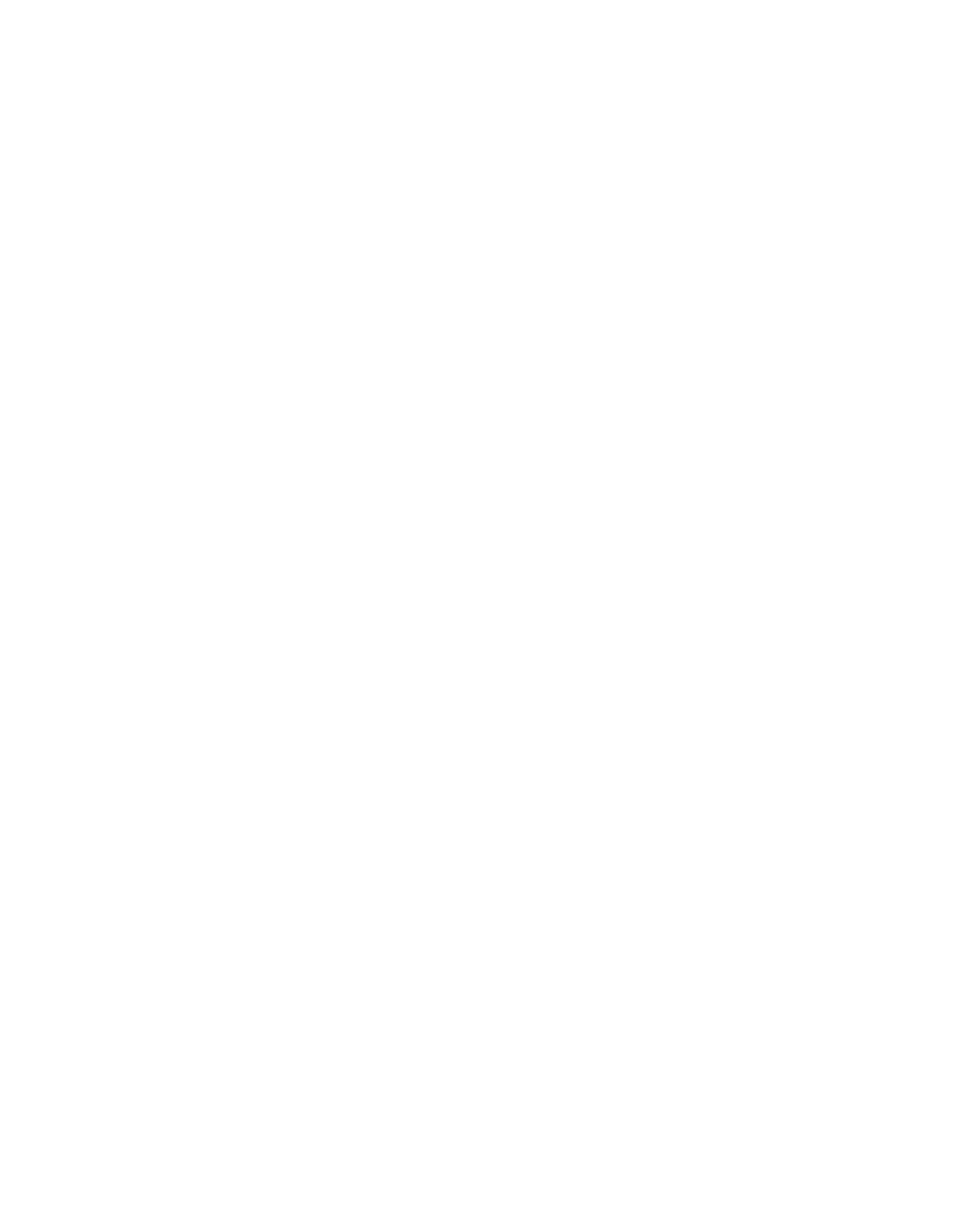## Chapter 1 **COMMAND AND STAFF RELATIONSHIPS**

Staffs exist to help the commander make and implement decisions. No command decision is more important, or more difficult to make, than that which risks the lives of soldiers to impose the nation's will over a resisting enemy. Staff organizations and procedures are structured to meet the commander's critical information requirements. Therefore, to understand the staff and its organization, responsibilities, and procedures, it is first necessary to understand how commanders command. Since the Army exists to successfully fight and win the nation's wars, understanding command begins with understanding how the Army fights. The skills, procedures, and techniques associated with command in war also may apply to managing Army organizations in peacetime, however our doctrine must focus on warfighting.

### **COMMAND AND CONTROL**

Command and control is an essential element of the art and science of warfare. Command and control is the exercise of authority and direction by a properly designated commander over assigned and attached forces in the accomplishment of the mission. Command and control functions are performed through an arrangement of personnel, equipment, communications, facilities, and procedures employed by a commander in planning, directing, coordinating, and controlling forces and operations in the accomplishment of the mission.

The focus of command and control is the *commander*. Command is the authoritative act of making decisions and ordering action; control is the act of monitoring and influencing this action. While command and control may be discussed separately for understanding, in practice, command and control is a unified entity. The commander cannot command effectively without control, and he, with or without the staff, cannot exercise control without command.

The commander uses command and control, which includes the staff, to make effective decisions, to manage the uncertainty of combat, to employ military forces efficiently, and to direct the successful execution of military operations. In short, the goal of command and control is mission accomplishment, while the object of command and control is forces. The staff is the most important resource that the commander uses to exercise

command and control when the commander cannot exercise command and control by himself.

### **Command**

Command is the authority a commander in military service lawfully exercises over subordinates by virtue of rank and assignment. Command includes the authority and responsibility for effectively using available resources and for planning the employment of, organizing, directing, coordinating, and controlling military forces for the accomplishment of assigned missions.

However, command is more than the constitutional, legal authority vested in an individual. It goes beyond the practiced application of managerial skills to efficiently use available resources to accomplish assigned missions.

Command is the art of decision making and of leading and motivating soldiers and their organizations into action to impose the nation's will over the enemy and accomplish missions at the least expense in manpower and material. Command is vested in an individual who has total responsibility. The essence of command is defined by the commander's competence, intuition, judgment, initiative, and character, and his ability to inspire and gain the trust of his unit. Commanders possess authority and responsibility and are accountable while in command.

*Authority* involves the right and freedom to use the power of command and, ultimately, to enforce obedience. The commander's authority to enforce his decisions is one of the key elements of his position. However, with the right to enforce decisions comes the responsibility for their consequences. To command is to direct with authority.

*Responsibility* is the legal and ethical obligation a commander assumes for the actions, accomplishments, or failures of a unit. He is responsible for the health, welfare, morale, and discipline of personnel as well as the equipment of his command. In wartime, the commander assumes responsibility for taking and saving human lives.

*Accountability* is the requirement for the commander to answer to a superior (and, ultimately, the American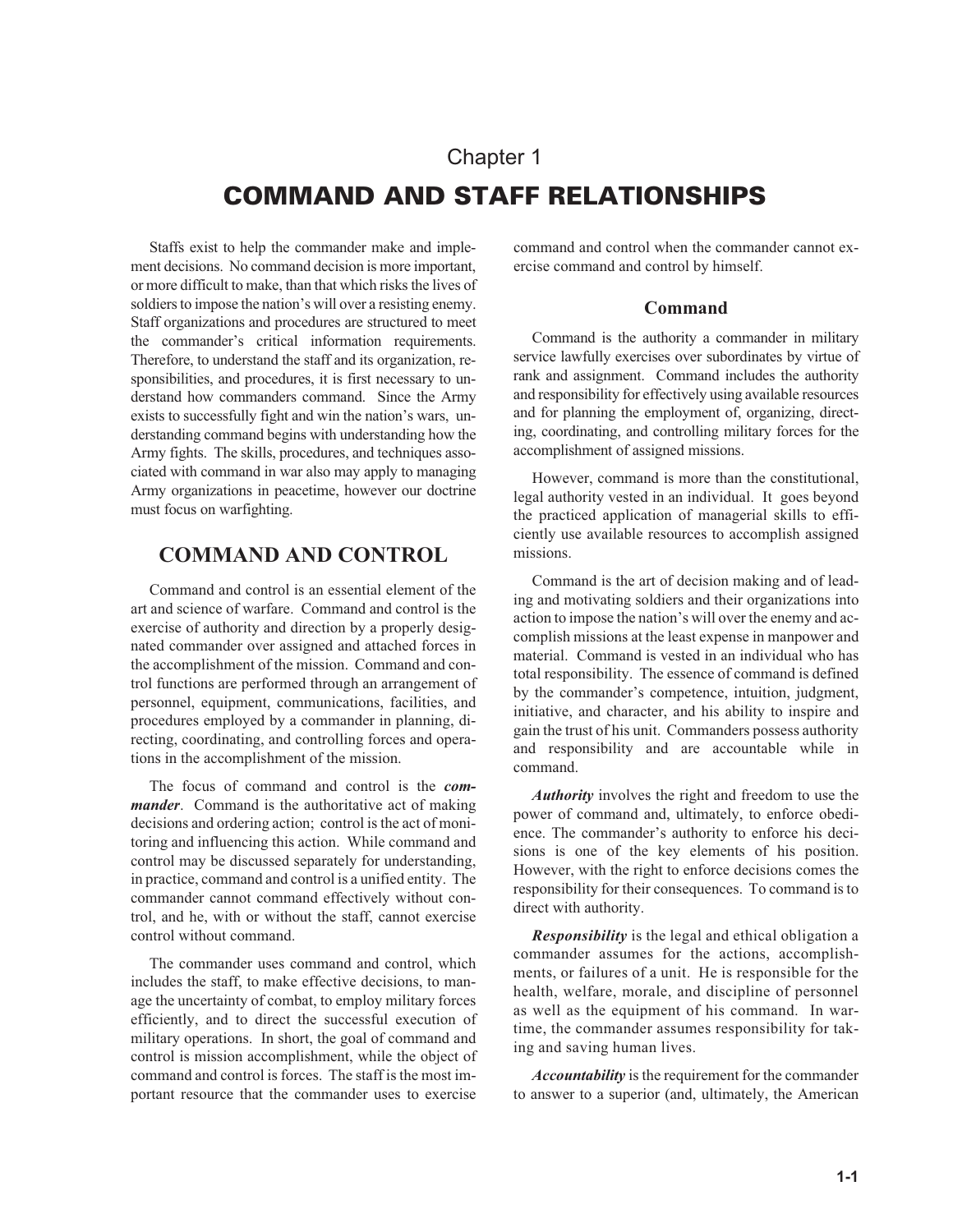people) for the effective and efficient use of delegated responsibility, authority, and resources. These delegated duties ultimately affect the life of every soldier under his command.

Although ultimate authority, responsibility, and accountability rest wholly with the commander, he can delegate specific authority to staff officers to decide and to act within their own areas of responsibility. Each subordinate staff officer must understand authority, responsibility, and accountability as they relate to his relationship with the commander, other staff officers, and subordinate commanders. Most important, the staff member must always remember that he is there to support and assist his commander.

### **Control**

Control is the promulgation of the commander's decisions, guidance, and intent with subsequent supervision and adjustment of subordinate forces' execution to ensure compliance with the commander's intent. Control may take place before, during, and after operations. Control may be exercised directly or indirectly by directive, plan, or procedure. Information and time are critical to control.

The commander, with the help of his staff, uses control to regulate forces and functions of subordinate and supporting units in military operations to ensure mission accomplishment. Control is based on situational information, such as mission, enemy, terrain, troops, and time available (METT-T), from all sources. The commander uses this information to adjust the resources, concept, or objective of the plan or to exploit success in operations. Staffs help commanders exercise control  $bv$ —

• Acquiring and applying means to accomplish the commander's intent.

- Defining limits.
- Determining requirements.
- Allocating means.

• Monitoring status and performance and reporting significant changes to the commander.

• Developing specific guidance from general guidance.

• Forecasting change.

## **COMMAND AND CONTROL (C2) SYSTEM**

The command and control system is defined as the facilities, equipment, communications, procedures, and personnel essential to a commander for planning, directing, and controlling operations of assigned forces pursuant to the missions assigned. The term system is deceptive. It does not solely mean an arrangement of equipment such as a communications system. The  $C^2$ system is an organization of resources the commander uses to help plan, direct, coordinate, and control military operations to ensure mission accomplishment. The result is combat effectiveness.

The resources the commander and his unit need to perform critical  $C^2$  functions include—

• Personnel (staff and liaison personnel), who help the commander exercise control.

• Communications, which include communications equipment, spaced-based systems, and networks.

• Equipment, such as automation equipment to carry out command and control activities, and materials to sustain resources committed to command and control support.

• Facilities, which include a secure working environment or base for the commander and his staff (a headquarters), and an administrative and security organization to protect, sustain, and move the commander and staff.

• Procedures (including those for decision making), using multiple sources such as doctrine, tactics, techniques, regulations, and standing operating procedures (SOPs), to focus the command and staff effort.

The command and control system must be flexible, robust, survivable, and capable of providing the commander with information that allows him to perform  $C^2$ functions concurrently. The commander is the center around which the  $C^2$  system revolves. Any area where functions overlap normally indicates where he must focus his personal attention. The staff, using the  $C^2$  system, provides the commander with the freedom to focus on the area he has deemed the most important.

Neither the commander nor his staff should consider the  $C<sup>2</sup>$  system an end unto itself. It only exists to support the commander and help him make the decisions necessary for accomplishing his mission. For example, while exercising command, a commander issues orders that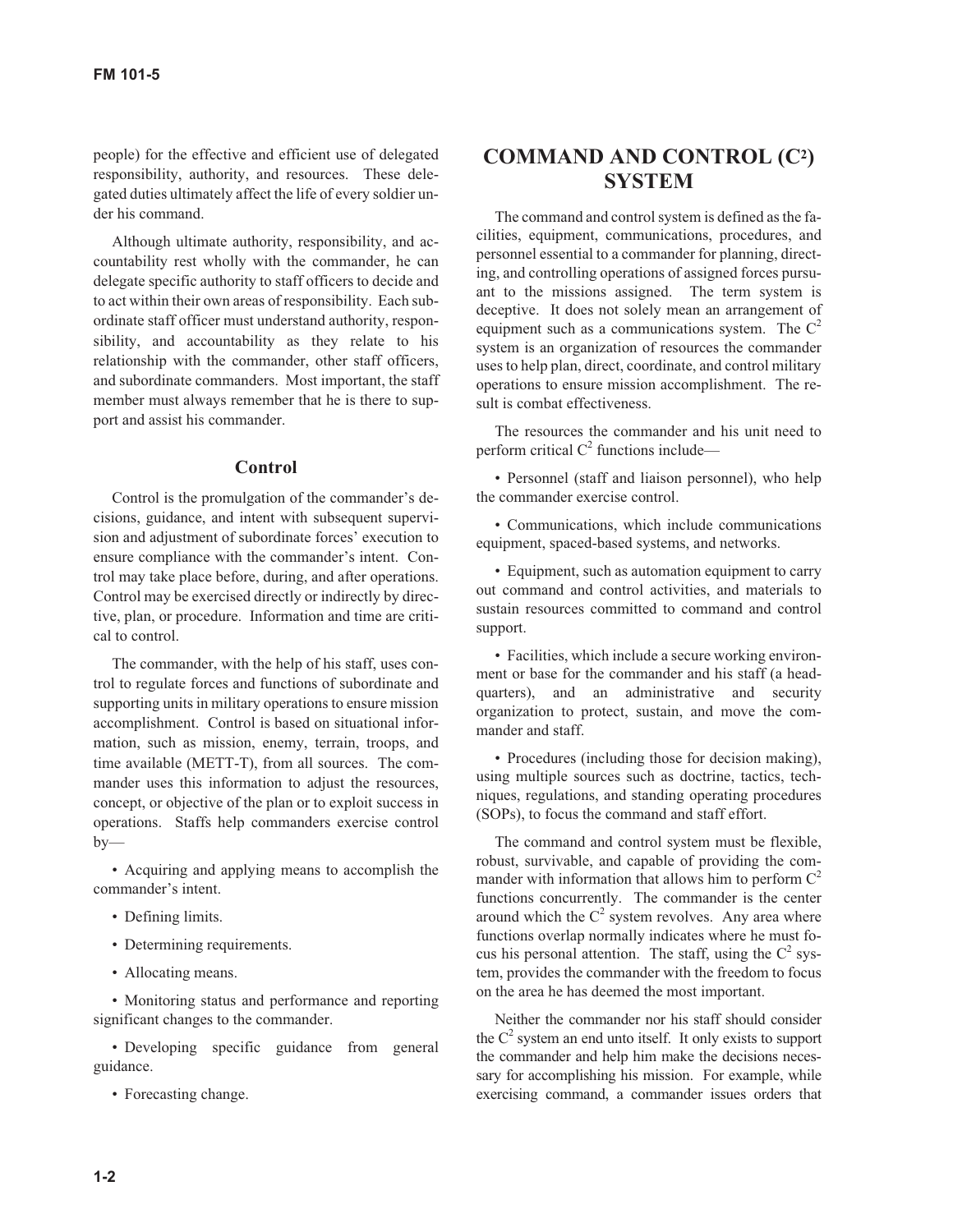serve as input to subordinate units. As each subordinate unit plans and executes its mission, it produces feedback to its higher commander and his staff. These are the essential measures that support effective  $C^2$ . Command and control is continuous, and its activities are interrelated.

### **THE STAFF'S ROLE**

The commander and his staff focus on recognizing and anticipating battlefield activities in order to decide and act faster than the enemy. All staff organizations and procedures exist to make the organization, analysis, and presentation of vast amounts of information manageable for the commander. The commander relies on his staff to get from battlefield "information" to battlefield "understanding,"or situational awareness, quicker than his adversary. Once a decision is made, the commander depends on his staff to communicate the decision to subordinates in a manner that quickly focuses the necessary capabilities within the command to achieve the commander's vision or will over the enemy at the right place and time.

The primary product the staff produces for the commander, and for subordinate commanders, is understanding, or situational awareness. True understanding should be the basis for information provided to commanders to make decisions. Formal staff processes provide two types of information associated with understanding and decision making. All other staff activities are secondary. The first is situational awareness information, which creates an understanding of the situation as the basis for making a decision. Simply, it is understanding oneself, the enemy, and the terrain or environment.

The second type of information, execution information, communicates a clearly understood vision of the operation and desired outcome after a decision is made. Examples of execution information are conclusions, recommendations, guidance, intent, concept statements, and orders.

While a particular commander may focus and reorganize the staff as necessary to conform to his personal decision-making techniques or to the unique demands of a specific mission, his requirements of the staff remain the same. All staff organizations and procedures are intended to develop understanding of the commander's problem—how to use the capabilities available to decisively impose his will over a resisting enemy. The scope and complexity of military operations are too great for any one staff officer or section to meet the commander's

information needs in isolation. The staff officer who performs his mechanical staff functions, no matter how flawlessly, without understanding how commanders make decisions, is useless to his commander.

Every commander must make decisions concerning the allocation, commitment, and engagement of troops and resources. In turn, the commander must give his staff the authority to make routine decisions, within the constraints of the commander's intent, while conducting operations. The  $C^2$  system is the tool by which the commander quickly distributes his decisions to his subordinate commanders.

The commander rigorously trains his staff, shaping them into a cohesive group that can work together to understand what information he deems important. Staff officers must be able to anticipate the outcome of current operations to develop concepts for follow-on missions. They must also understand and be able to apply commonly understood doctrine in executing their missions.

## **BATTLEFIELD VISUALIZATION**

Battlefield visualization is the process whereby the commander develops a clear understanding of his current state with relation to the enemy and environment, envisions a desired end state, and then visualizes the sequence of activities that will move his force from its current state to the end state. In short, it provides the key to where and how the commander can best lead and motivate soldiers, and see the battlefield, his own forces, the enemy, and the end state.

It is critical to mission accomplishment that commanders have the ability to visualize the battlefield. Therefore, in his intent statement, the commander must clearly articulate his battlefield visualization to his subordinates and staff to ensure the optimum development and execution of his concept of operations.

The staff assists the commander with his battlefield visualization by collecting, processing, analyzing, and transforming data into knowledge, allowing the commander to apply his judgment to achieve understanding of the situation in the form of his vision. The staff then helps him communicate his battlefield visualization to his subordinates by preparing orders and informational products to achieve a relevant common picture and situational awareness. An information network must be in place and operating to support battlefield visualization.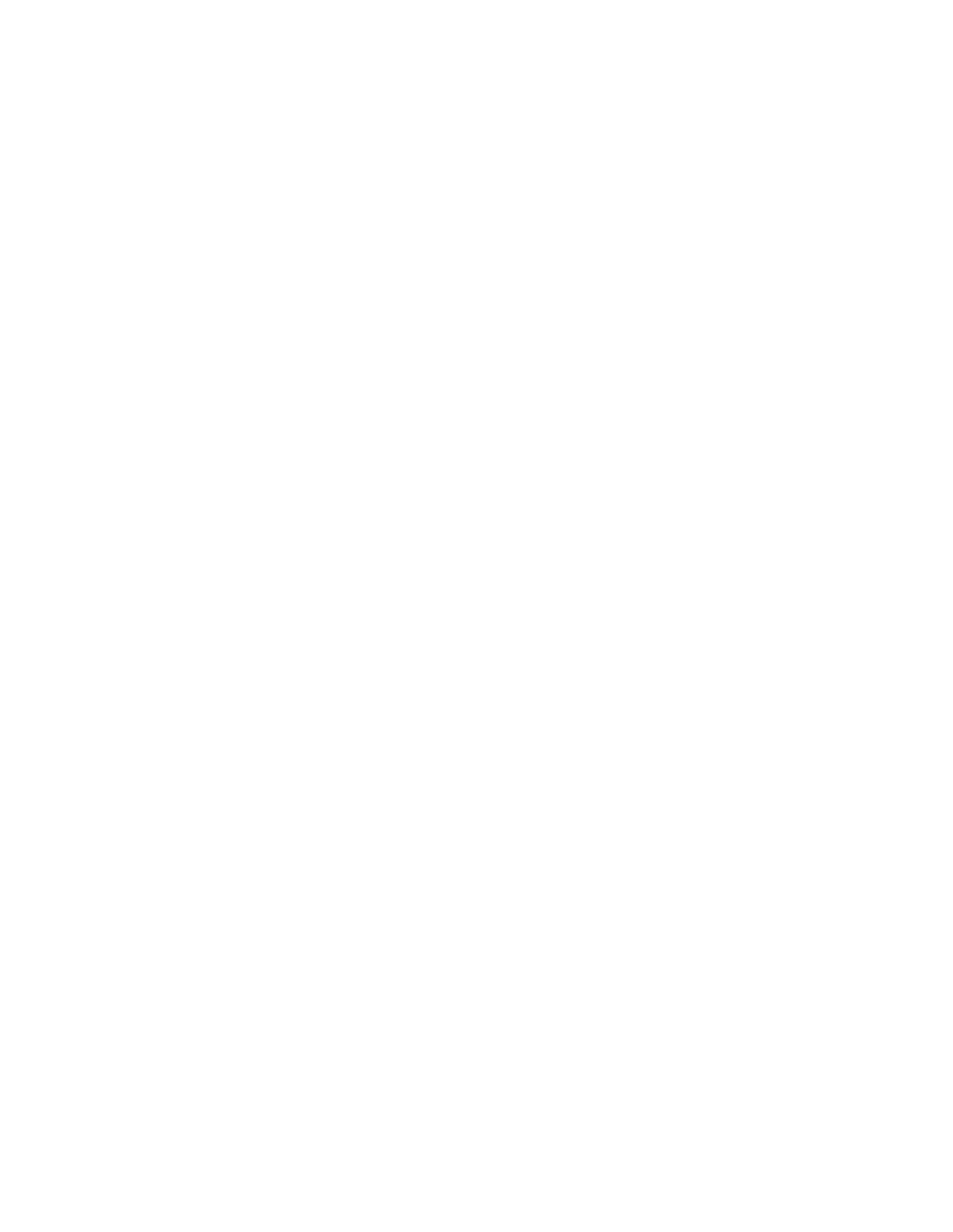## Chapter 2 **STAFF ORGANIZATION**

This chapter provides the basic foundation of staff organizations from battalion through corps. Staff structures and organizations, within the limitations of regulations and laws, often reflect the commander's operational requirements, experience, and span of control. The Army uses standardized staff organizations to benefit from consistency in performance, responsibilities (regardless of unit type or echelon), training, and resources.

## **BASIS FOR STAFF ORGANIZATIONS**

Military staffs are organized according to the following interrelated considerations:

- Mission.
- Broad fields of interest.
- Regulations and laws.

The *mission* determines activities units are to accomplish. These activities, in turn, determine how the commander organizes, tailors, or adapts the staff to accomplish the mission.

Regardless of the command mission, every Army staff has common *broad fields of interest* that determine how the commander divides duties and responsibilities. Grouping related activities allows an effective span of control and unified effort. Broad fields of interest include—

- Personnel (G1) (S1).
- Intelligence (G2) (S2).
- Operations and training (G3) (S3).
- Logistics (G4) (S4).
- Civil-military operations (G5) (S5).
- Signal operations (G6) (S6).
- Resource management (RM).

The broad fields of interest may vary, depending on the echelon of command, the mission, and the environment. For example, at the battalion level there is not a resource manager. The commander, however, adds the field of interest to other echelons when resource management is a major consideration.

Army *regulations and laws* establish special relationships between certain staff officers and the commander. For example, AR 20-1, AR 27-1, and AR 165-1 require the inspector general (IG), the staff judge advocate (SJA), and the chaplain to be members of the commander's personal staff.

### **FACTORS AFFECTING STAFF ORGANIZATIONS**

Each commander must use his professional knowledge, experience, and leadership style to develop and efficiently and effectively organize his staff. Several factors influence staff organization, including the—

- Size and diversity of responsibilities.
- Political requirements.
- Local (unique) requirements.

• Changes in the amount of work the section must routinely perform.

• The amount of information dissemination the section routinely conducts.

• The availability, knowledge, qualifications, and performance of personnel.

• Requirements imposed by the organization and location of command posts and headquarters.

- A section's mobility requirements.
- Requirements for 24-hour operations.
- Requirements for 24-hour local security.
- Ability to group related activities.
- Desired span of control.

• Demand for prompt dissemination of essential information.

• Commander's and chief of staff's preferences.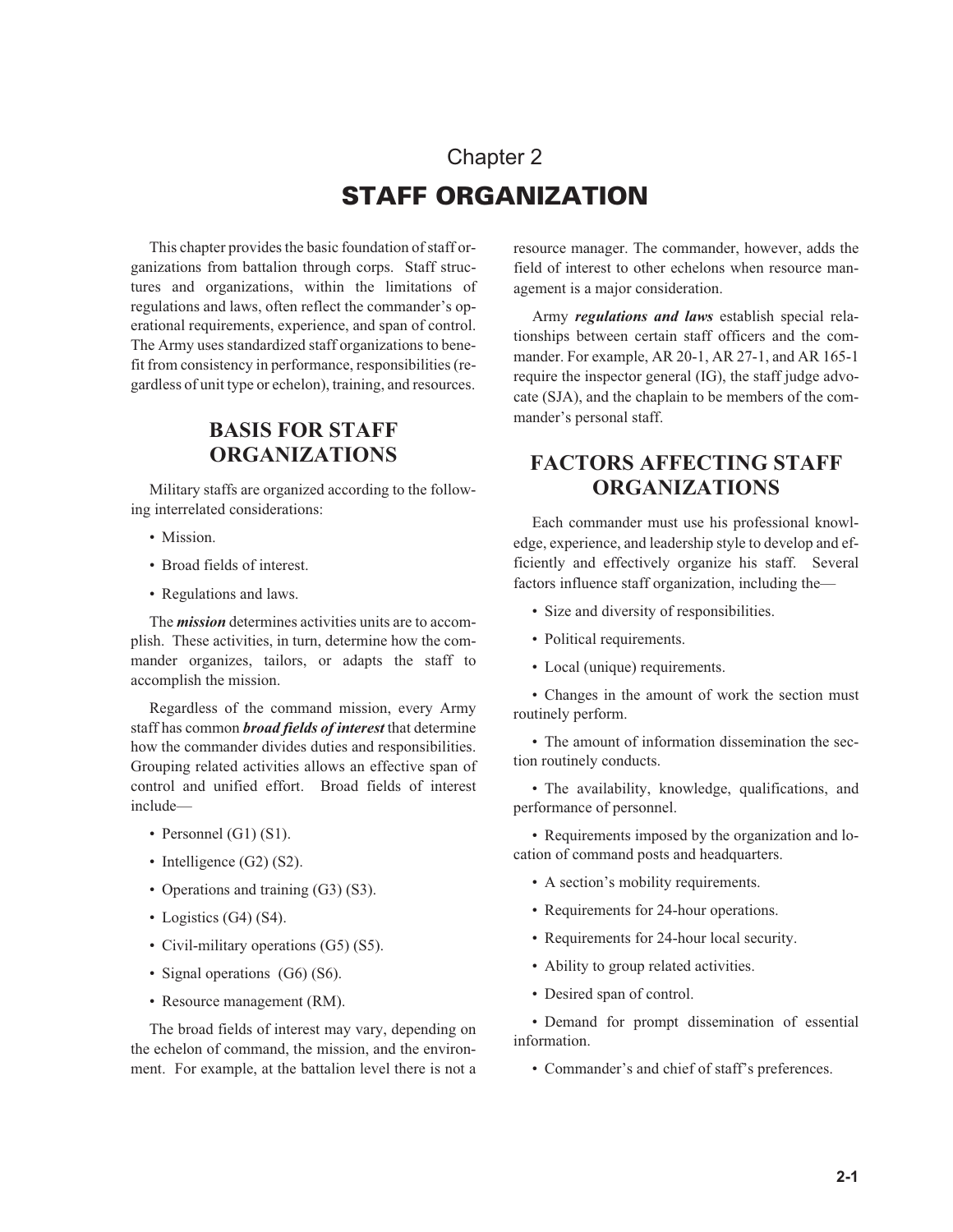## **AUTHORIZATION FOR STAFF ORGANIZATIONS**

Every organization and activity must have an authorization document to reflect an organizational structure supportable by manning and equipping systems. An authorization document states a unit's approved structure and resources and is the basis and authority for requisitioning. Every staff has a modified table of organization and equipment (MTOE) or a table of distribution and allowances (TDA), or a combination of both that authorizes the staff.

An MTOE is a unit's wartime authorization document. The commander develops the MTOE from the table of organization and equipment (TOE). The TOE prescribes the organizational structure, personnel, and equipment authorizations and requirements of a military unit. Because of a unit's specific mission, the environment, or other reasons, the TOE is modified into an MTOE. An MTOE prescribes, in more detail, the unit's organization, personnel, and equipment authorized to accomplish the doctrinal mission in a specific geographical or operational environment or at a specific point on its modernization path. An MTOE lists autho-rized staff sections, personnel, and equipment. The commander can change the MTOE with Department of the Army (DA) approval.

A TDA is an authorization document. The TDA prescribes the organizational structure for a unit having a support mission or function for which a TOE does not exist and which may include civilian positions. TDAs are unique authorization documents. They help the staff attain the most efficient operational capability possible, using manpower spaces the command force structure prescribes, to accomplish specific missions and functions. Types of TDA documents include mobilization, augmentation, and full-time support TDAs.

NOTE: See FM 100-11 for a discussion of authorization documents.

## **BASIC STAFF STRUCTURE MODEL**

Staffs at every echelon of command are structured differently, but every staff has some commonalities. The basic model for all staff structures includes a chief of staff (CofS) or executive officer (XO) and three staff groups: coordinating, special, and personal. The number of coordinating, special, and personal staff officers



**Figure 2-1. Staff structure model**

within each staff group varies at different levels of command. The commander may integrate TDA staffs with MTOE staffs to promote unity of effort and to save resources. Figure 2-1 depicts the basic staff model.

### **Chief of Staff (Executive Officer)**

The CofS (XO) is the commander's principal staff officer. He directs staff tasks, conducts staff coordination, and ensures efficient and prompt staff response. The CofS oversees coordinating and special staff officers. He does not necessarily oversee the commander's personal staff officers, although he normally interacts with them every day. The commander normally delegates authority to the CofS for the executive management of coordinating and special staff officers.

### **Coordinating Staff Group**

Coordinating staff officers are the commander's principal staff assistants and are directly accountable to the CofS. Coordinating staff officers are responsible for one or a combination of broad fields of interest. (See Chapter 4 for specific responsibilities and duties.) They help the commander coordinate and supervise the execution of plans, operations, and activities. Collectively, through the CofS, they are accountable for the commander's entire field of responsibilities. The staff is *not* accountable for functional areas the commander decides to personally control.

Commanders may designate coordinating staff officers as assistant chiefs of staff (ACofSs), deputy chiefs of staff (DCofSs), directors, or regular staff officers. These positions generally reflect the degree of authority the commander delegates to coordinating staff officers and the scope and complexity of operations within a command. However, the commander establishes a staff officer's actual authority if it is not inherent in his title.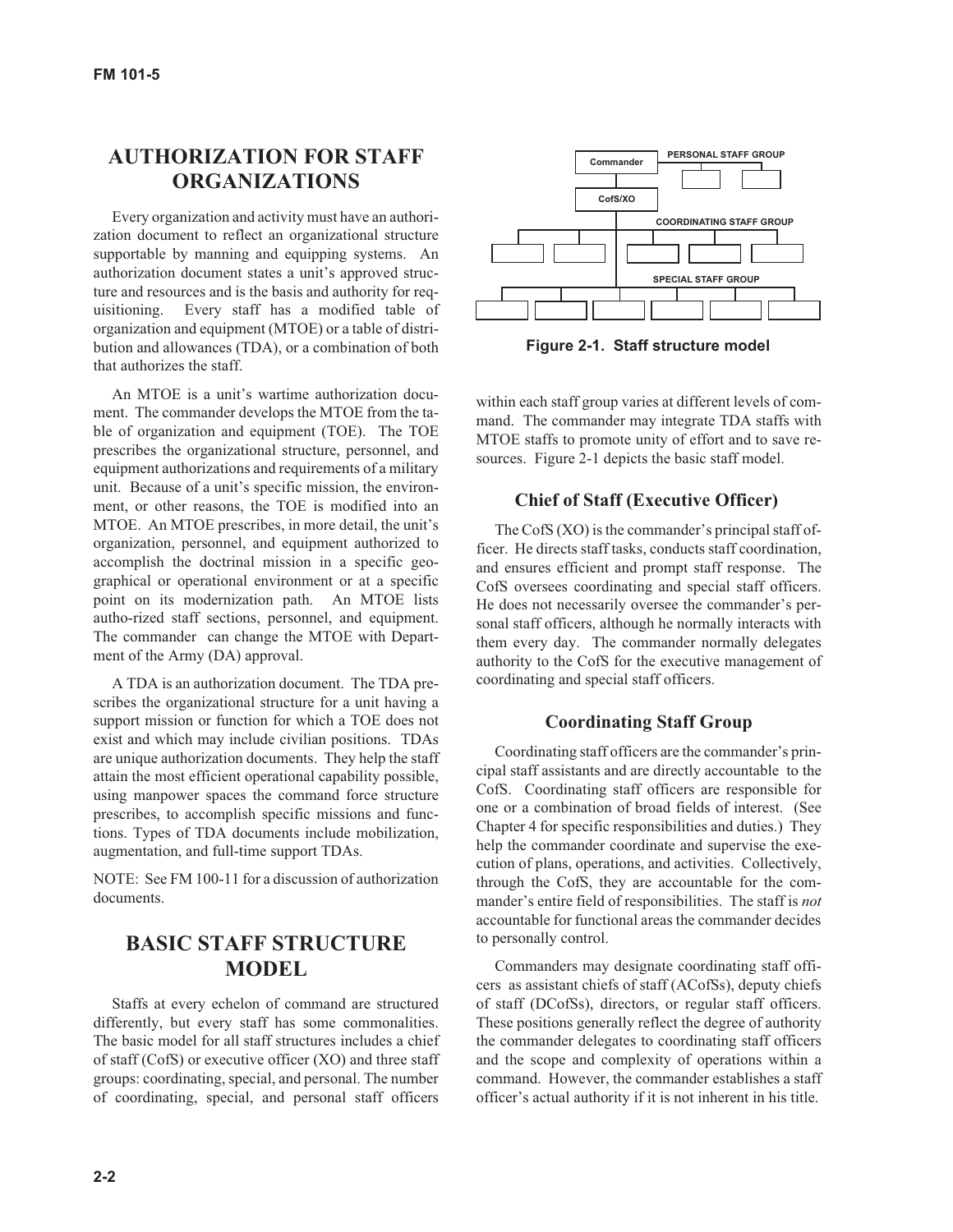A coordinating staff officer's authority is limited to advising, planning, and coordinating actions within his field of interest. He also coordinates and integrates appropriate special staff officer activities into operations. The commander might also give a coordinating staff officer added authority to act on specific matters within his field of interest.

Directors have staff and line authority. For example, the director of logistics operations might be responsible for operating support activities in addition to his normal responsibilities. Typically, a commander might delegate significant responsibility and authority to a director to enable him to accomplish specific functions.

Normally, coordinating staff officers have a direct interest in other staff officers' fields of interest. Therefore, a clear definition of staff responsibilities is necessary to ensure coordination and to eliminate conflict. Unit SOPs or organization and functions manuals give procedures that specify primary responsibilities and requirements for coordination.

Coordinating staff officers are responsible for acquiring information and analyzing its implications for and impact on the command. More important, coordinating staff officers must provide timely and accurate recommendations to the commander to help him make the best possible decisions. While doing so, coordinating staff officers must often request and receive information and recommendations from special staff officers. However, they must be sure to inform all other coordinating staff officers, as required.

NOTE: A coordinating staff officer working for a general officer is normally designated as a "G"staff officer. For example, the ACofS for operations, G3, normally is at corps, corps support command (COSCOM), and division levels. At division support command (DISCOM), regiment, brigade, and battalion levels, the operations officer is designated as the S3.

### **Special Staff Group**

Special staff officers help the commander and other members of the staff in their professional or technical functional areas. The specific number of special staff officers and their duties vary at each level of command. Special staff sections are organized according to functional areas. For example, the fire support coordinator (FSCOORD) is the staff officer whose functional area is fire support and artillery. In some cases, a special staff officer is a unit commander, for example, a division

artillery commander or an engineer brigade commander at division or corps.

The commander assigns responsibilities to specific coordinating staff officers for each of the special staff functions. Although special staff sections may not be integral to a coordinating staff section, there are usually areas of common interest and habitual association. Therefore, a coordinating staff officer might be responsible for coordinating a special staff's actions. For example, at division level the G3 coordinates all matters relating to fires and engineers with the FSCOORD, the engineer coordinator (ENCOORD), the air/naval gunfire liaison company (ANGLICO) commander, the aviation coordinator (AVCOORD), and the air liaison officer (ALO).

Other special staff officers may deal routinely with more than one coordinating staff officer. For example, provost marshal (PM) functions are operationally aligned under the G3, but he coordinates with the G1, G2, G4, and G5.

### **Personal Staff Group**

Personal staff members work under the commander's immediate control. They also may serve as special staff officers as they coordinate actions and issues with other staff members. When performing their duties as special staff officers, these personal staff officers may work through the CofS and under a specific coordinating staff officer for coordination and control purposes. Members of the personal staff include—

• Personnel the TOE or TDA specifically authorizes as personal assistants, such as aides-de-camp.

• Personnel the commander desires to supervise directly.

• Personnel who by law or regulation have a special relationship to the commander.

Typical personal staff members include the command sergeant major (CSM), chaplain, inspector general (IG), public affairs officer (PAO), surgeon, dentist, and staff judge advocate (SJA). Members may perform some duties as personal staff officers and some as special staff officers or members of a coordinating staff section. For example, the SJA is also responsible for his staff section's operations.

### **STAFF MODELS**

All Army staff organizations at corps through battalion levels use a basic model to begin the organization of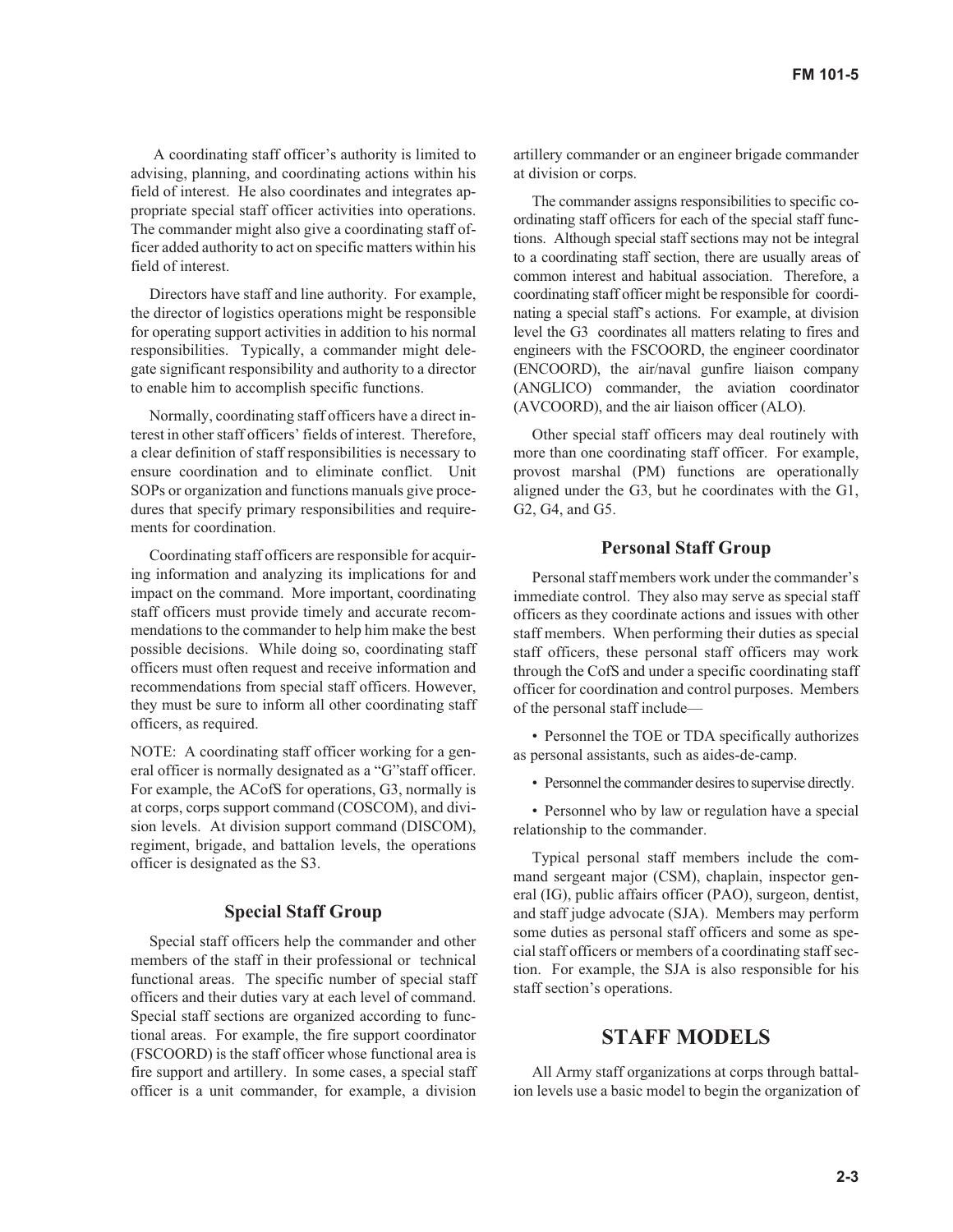their staffs (Figure 2-1). Each commander then tailors his staff according to his specific needs. Whether the staff is called a G staff or an S staff depends on who is in command. A unit commanded by a general officer has a G staff. A unit commanded by a colonel or below has an S staff.

### **Major Commands (G Staffs) (Corps and Division)**

Figure 2-2 shows the typical staff organization for a corps or division. The staff of a major command has each of the major staff groups: coordinating, special, and personal staff officers. (See Chapter 4 for the duties and responsibilities of each of these officers.)

In a corps or division, the deputy or assistant commander extends the commander's span of control in areas and functions as the commander designates. The deputy or assistant commander's specific duties vary from corps to corps and division to division, but typically include rear operations or a special operation in conjunction with close operations.

A division normally has two assistant division commanders (ADCs) to extend the division commander's control in designated areas and functions. The ADC's specific duties also vary from division to division. Typical duties might include being the ADC for maneuver or operations or the ADC for support.

### **Staffs of Smaller Units (S Staffs) (Regiments, Brigades, and Battalions)**

The staffs of smaller units are organized according to the basic staff model. Their coordinating staff officers control functional areas of interest more suited to their unit's mission. The staffs of units smaller than division must meet unit requirements. Figure 2-3 depicts a typical smaller-unit staff structure. (See Chapter 4 for the duties and responsibilities of each staff officer.)



**Figure 2-2. Typical corps or division staff structure**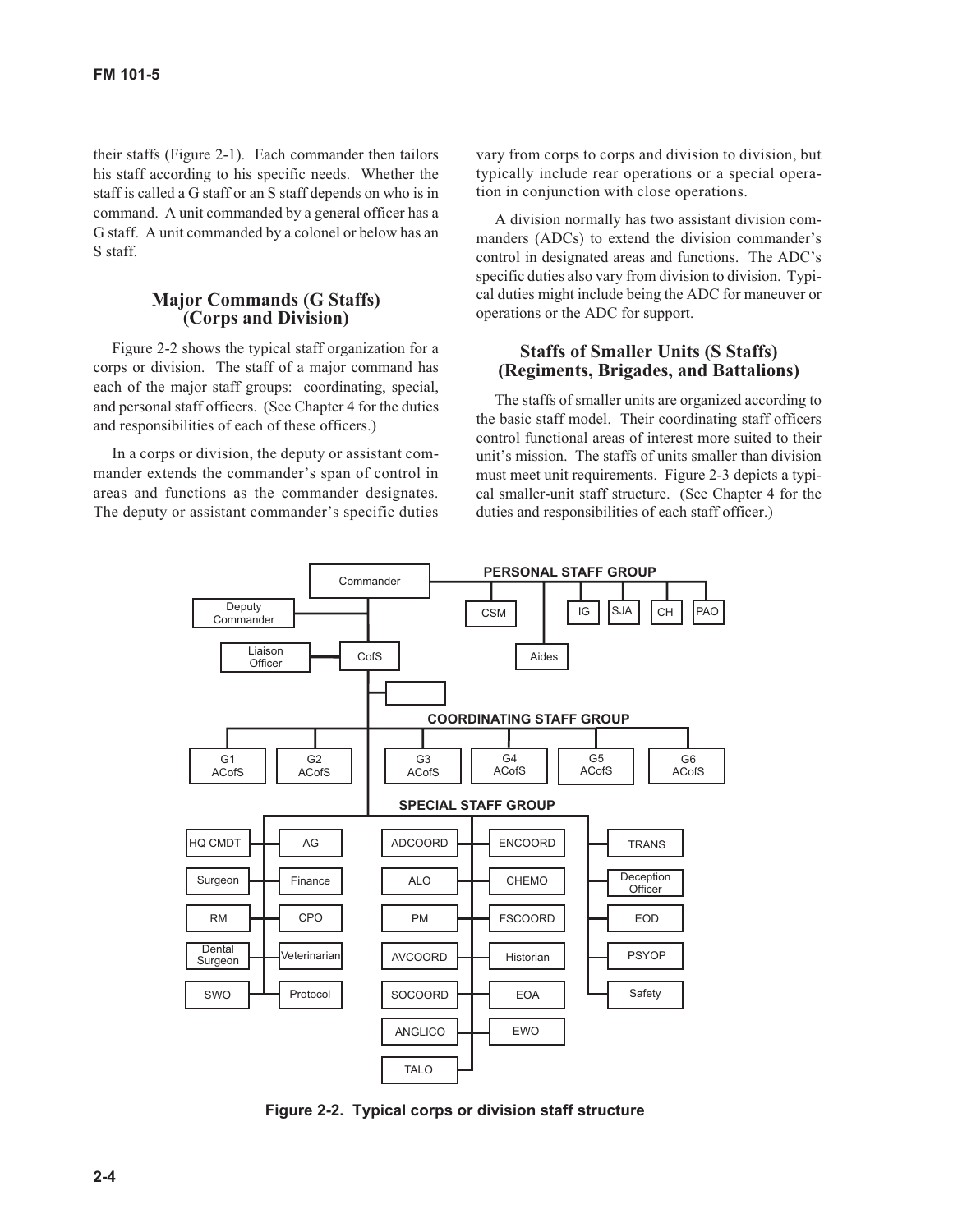

NOTES: For brigades and battalions not authorized a specific special staff officer, the commander appoints an officer to perform the function as an additional duty, if required. The command may form other staff groups when DA or the theater commander authorizes.

- 1. In CSS units, the functions of the S2 and S3 are usually consolidated.
- 2. In units where the TOE or TDA does not authorize an S5, the commander gives an officer (usually the S3) the responsibility for civil-military operations (CMO) functions.
- 3. In support battalions, a support operations officer is added to the coordinating staff.

### **Figure 2-3. Typical smaller-unit staff structure (brigade and battalion)**

Smaller-unit staff functions are generally the same as those for larger staffs. However, the operational nature of smaller units might require some modification. For example, staff activities, such as advising, planning,

coordinating, and supervising, are more informal at small units than at higher levels. The functional area of interest should remain, however, even when the function is absent.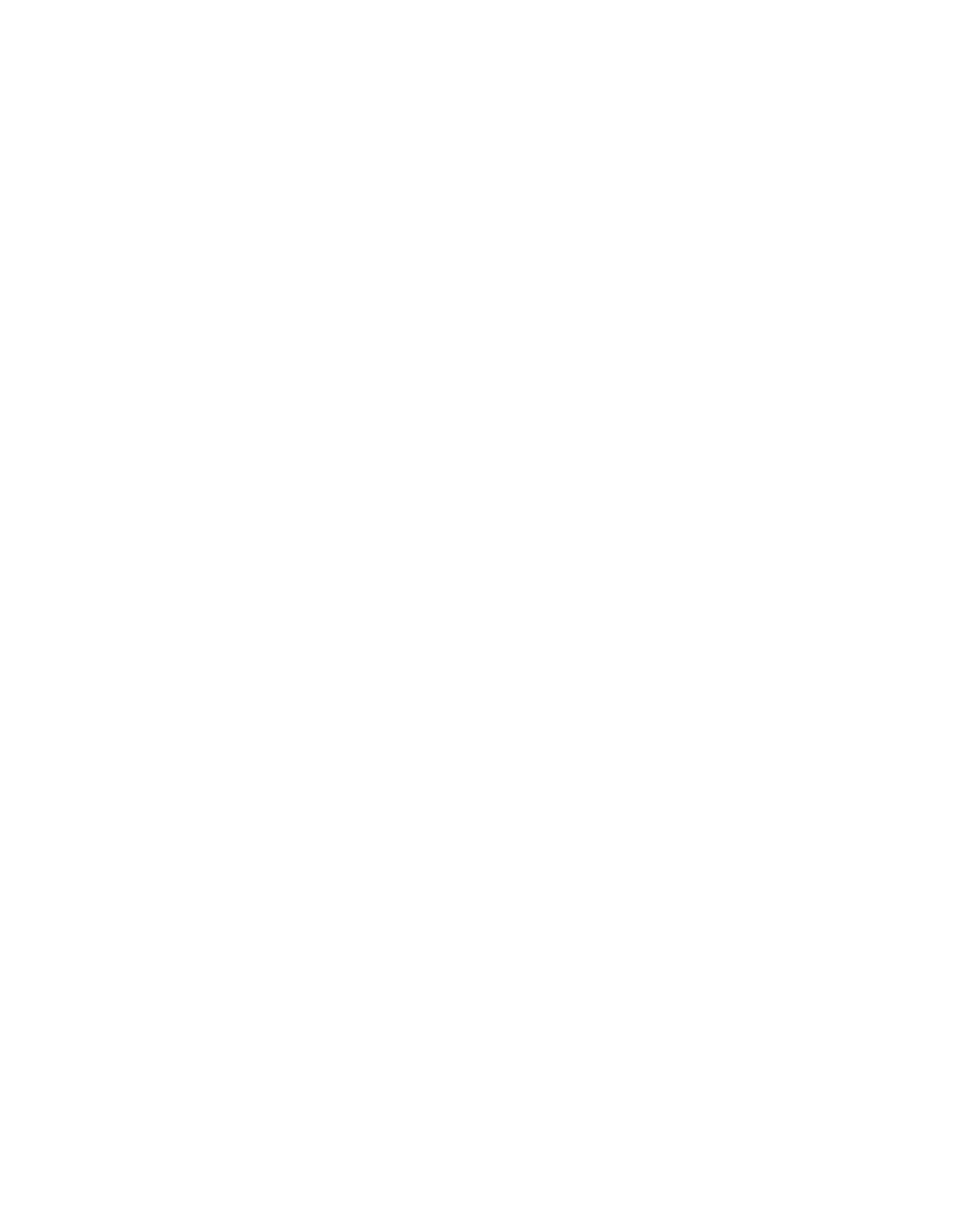## Chapter 3 **CHARACTERISTICS OF A STAFF OFFICER**

This manual addresses staff officers at every echelon of command, from battalion through corps. Every officer will be assigned to staff duty several times throughout his career, serving under many different commanders in a variety of staff positions.

The staff officer's duty is to assist the commander in accomplishing the mission. He relieves the commander of routine and detailed work and raises to the commander those things that only the commander can act on. The staff officer's character (values, attributes, and skills) and competence are crucial in all that the command accomplishes.

A commander always retains the ultimate responsibility to make the final decision. The staff officer's job is to accomplish the commander's intent by operating within his assigned authority to perform the duties in his area of expertise. He must ensure the commander has been provided the necessary, timely, and correct information to make the right decisions.

Each staff officer accomplishes his mission for the commander differently, but the characteristics discussed in this chapter are common among successful staff officers. The list provided in Figure 3-1 is not complete but addresses some of the more important characteristics. This chapter can provide the commander and staff officers the basis for discussion in counseling sessions for professional development and growth and serves to identify what the commander expects of his staff officers.

### **CHARACTERISTICS**

The professional qualities found in FM 100-1 and FM 22-100 serve as the necessary foundation for all officers. The following paragraphs discuss qualities that are specifically important to staff officers.

### **Competence**

Every staff officer has to be competent in all aspects of his position and know his specific duties and responsibilities better than anyone else. He also must be familiar with the duties of other staff members to accomplish vertical and lateral coordination to reach the best recommendation for the commander. The commander expects

the staff officer to properly analyze each problem and know, not guess at, the correct answer to make a recommendation. The staff officer must have the moral courage to admit when he does not know the correct answer to any question.

### **Initiative and Judgment**

A staff officer must have the initiative to anticipate requirements. He must also use good judgment to size up a situation quickly, determine what is important, and do what needs to be done. He cannot wait for the commander to give specific guidance on when and where to act. He must anticipate what the commander needs to accomplish the mission and the questions the commander will ask in order to make an informed decision. He must know the commanders' intent two levels up and always operate within the commanders' intent. He should not hesitate to take advantage of a window of opportunity to accomplish the mission in the commander's absence, but he must always ask himself the question, "Is this what the commander would tell me to do if he were here?" He then must report his actions to his commander at the earliest opportunity.

### **A good staff officer should possess and demonstrate—**

- **· Competence**
- **· Initiative and judgment**
- **· Creativity**
- **· Flexibility**
- **· Confidence**
- **· Loyalty**

**In addition, a good staff officer should be—**

- **· A team player**
- **· An effective manager**
- **· An effective communicator**

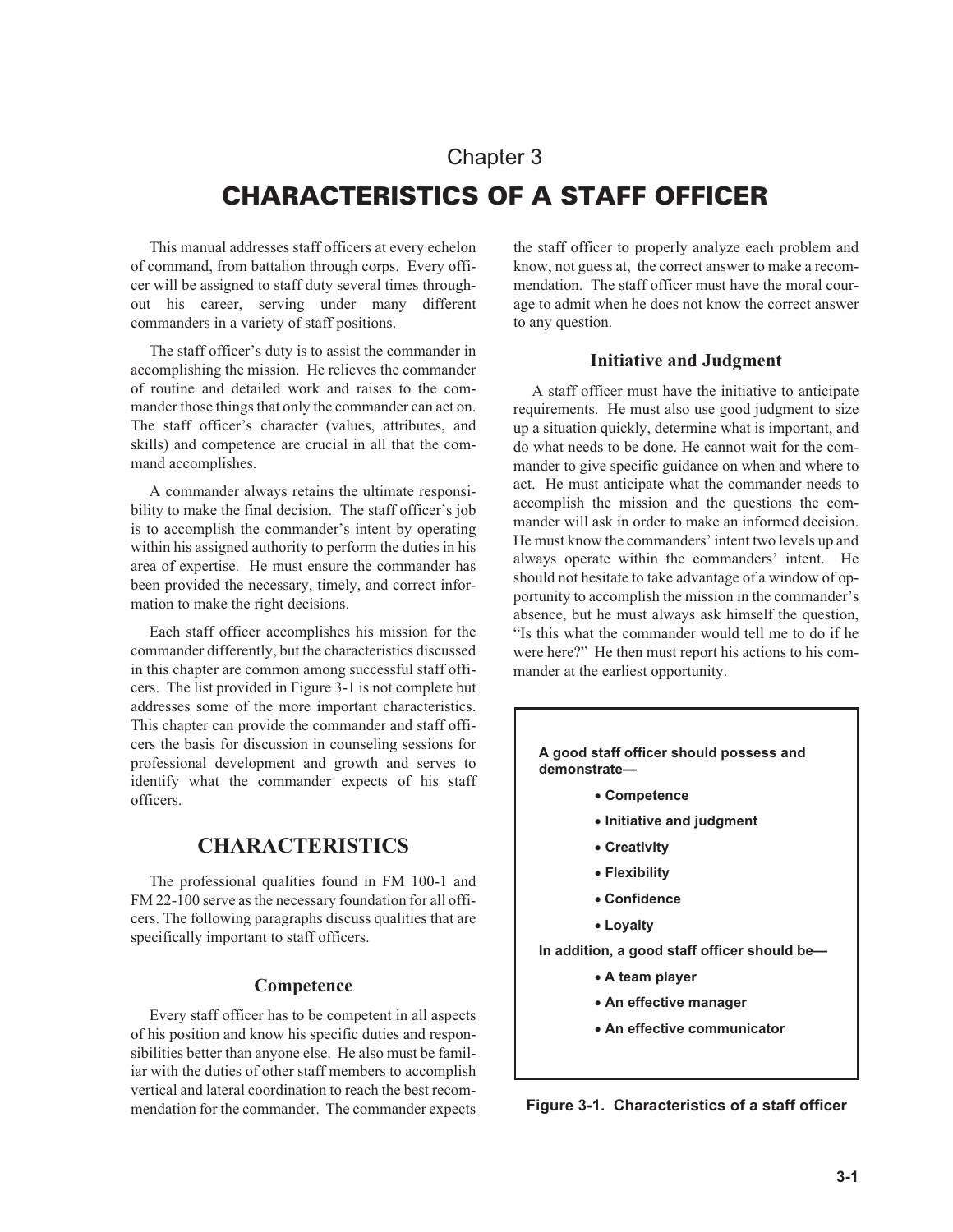### **Creativity**

A commander is always looking for new and innovative solutions to problems. The staff officer must be creative in researching solutions to difficult and unique situations. Creative thinking and critical reasoning are skills that aid the staff officer in developing and analyzing, respectively, courses of action. If he cannot recommend a course of action in one direction or area, he must find an alternative. He must be a team player and use the creativity of all the members of the staff and command. A staff officer must always give the commander a recommended course of action. He must seek ways to support subordinate units and should not say "no" to a subordinate unit commander unless he has cleared that with his commander.

#### **Flexibility**

A staff officer must have the maturity and presence of mind to keep from becoming overwhelmed or frustrated by changing requirements and priorities. A commander will frequently change his mind or direction after receiving additional information or a new requirement from his commander. More frequently than not, the commander will not share with the staff officer why he suddenly changed his mind. The staff officer must remain flexible and adjust to the needs and desires of the commander. A staff officer must also remain flexible as he is drawn in different directions, by different superiors. He must be a master at prioritization when there are more tasks to accomplish than time available. In addition, he must learn to juggle multiple commitments simultaneously. It is essential that the staff officer meet suspenses on time because both the commander and other members of the staff are depending on his input to the problemsolving process. He must meet the suspenses or inform the commander, in advance of the suspense time, and ask for a time or priority adjustment.

### **Confidence**

A staff officer must have the mental discipline and confidence to understand that all staff work serves the commander, even though the commander may reject the resulting recommendation. The staff officer must not put in a "half effort" because he thinks the commander will disagree with the recommendation. The work of the staff officer has assisted the commander in making the best possible decision.

The staff officer must concurrently develop multiple sides of an issue, even though they may work counter to one another. The development of courses of action must not bias the evaluation criteria that will be used later to distinguish the courses of actions. The staff officer must give the commander an unbiased look at a problem and the best possible solution to remedy it.

A staff officer must understand that often a 5-minute answer for the commander may require 10 hours of staff work. Some staff officers may conclude the investment of time is not worth the return. On the contrary, the staff officer has done what is required and expected of him and he has relieved the commander of the tedious task of detailed research. Further, the research he has done to collect data for the commander is a form of professional development, giving him confidence and experience in making future decisions as a staff officer, or as a commander himself. During a crisis, he can rely on his knowledge of what works and what doesn't.

### **Loyalty**

FM 22-100 discusses the different loyalty demands each officer encounters during his military career. The loyalty a staff officer has with his commander is a special one. Additionally, the staff officer has loyalty to the individual soldier.

The staff officer must be loyal to the commander. Adherence to loyalty will help the staff officer tell the commander the right information rather than what he thinks the commander wants to hear. The staff officer must have the moral courage to tell the commander the "good" and "bad" news. The old adage "bad news never gets better with age" is appropriate for every staff officer.

The staff officer must also be loyal to the soldier. Any staff work, whether it is an operation plan (OPLAN) or a training event, will eventually affect the soldier. The soldier will have to execute the recommendation of the staff officer if the commander approves the recommendation. The staff officer must never forget how his recommendation will affect the soldier.

### **Team Player**

The staff officer must be a team player. He cannot complete staff actions and staff work in a vacuum; he must advise, consult, and cooperate with others. He must be prepared to represent another's decisions as if they were his own. A wise staff officer should also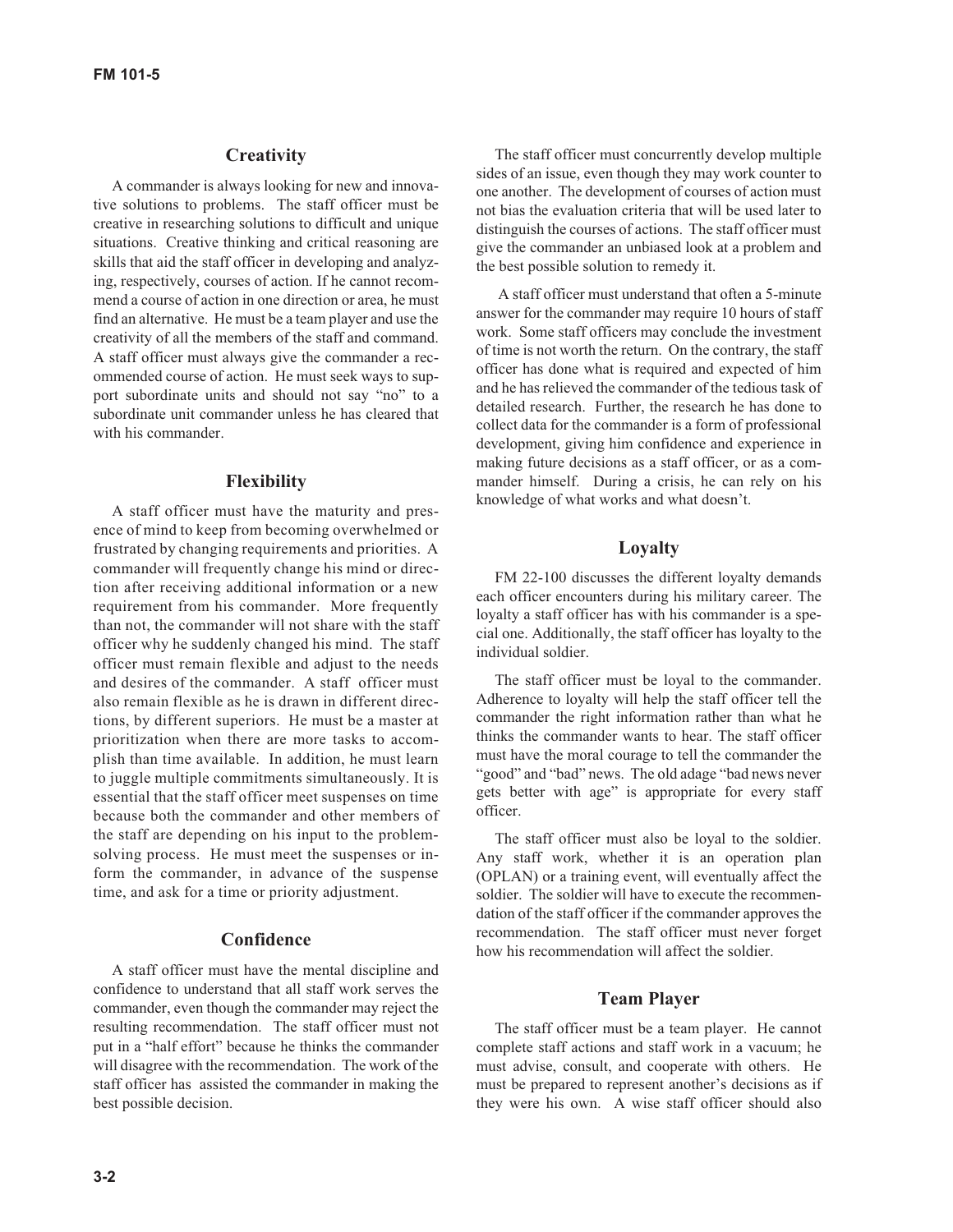maintain a pleasant disposition because it will help achieve results which he could not otherwise obtain.

### **Effective Manager**

The staff officer must have the ability to effectively manage time and resources. Time will always be critical. He must think not only about his time, but the time needed by other staff members, subordinate units, or anyone else who participates in the staff officer's collection, processing, or dissemination of information, or the making of recommendations. The staff officer must recognize all projects cannot be an "A" or a "B" priority. He should be capable of setting reasonable suspenses which allow completion of a "C" product.

The staff officer must be a good steward of the resources (people, environment, and money) that the country entrusts to his care. He must be diligent in his efforts to efficiently manage these resources and preserve the environment. This means avoiding waste, destruction, and duplication of effort.

### **Effective Communicator**

The staff officer must be an effective communicator. Effective communication is crucial for the staff officer. The staff officer must clearly articulate orally, in writing, and visually (with charts and graphs) the commander's intent and decisions. The staff officer must be skilled in orally briefing individuals and groups. He must know and understand proper briefing techniques and be able to convey complex information so that it is easily understood.

The staff officer must be able to write effectively. He must articulate, in writing, the commander's intent and guidance through operation orders (OPORDS), OPLANS, staff studies, staff summaries, and reports.

The staff officer must be able to use productively current computer technology. This includes producing vi-sual briefing products such as charts, graphs, and slides, or other multimedia briefing products, to assist in communicating the commander's intent or desires. He should also be proficient in using computer technology such as word processing, electronic mail, and other available resources to more efficiently manage his time and to solve problems.

The staff officer frequently prepares briefings or written products for the commander or another superior staff officer. The staff officer must prepare the product as if he were going to sign it or brief it himself. He must be able to transform the commander's intent and guidance into policy or to develop meaningful criteria to evaluate viable courses of action that meet this intent.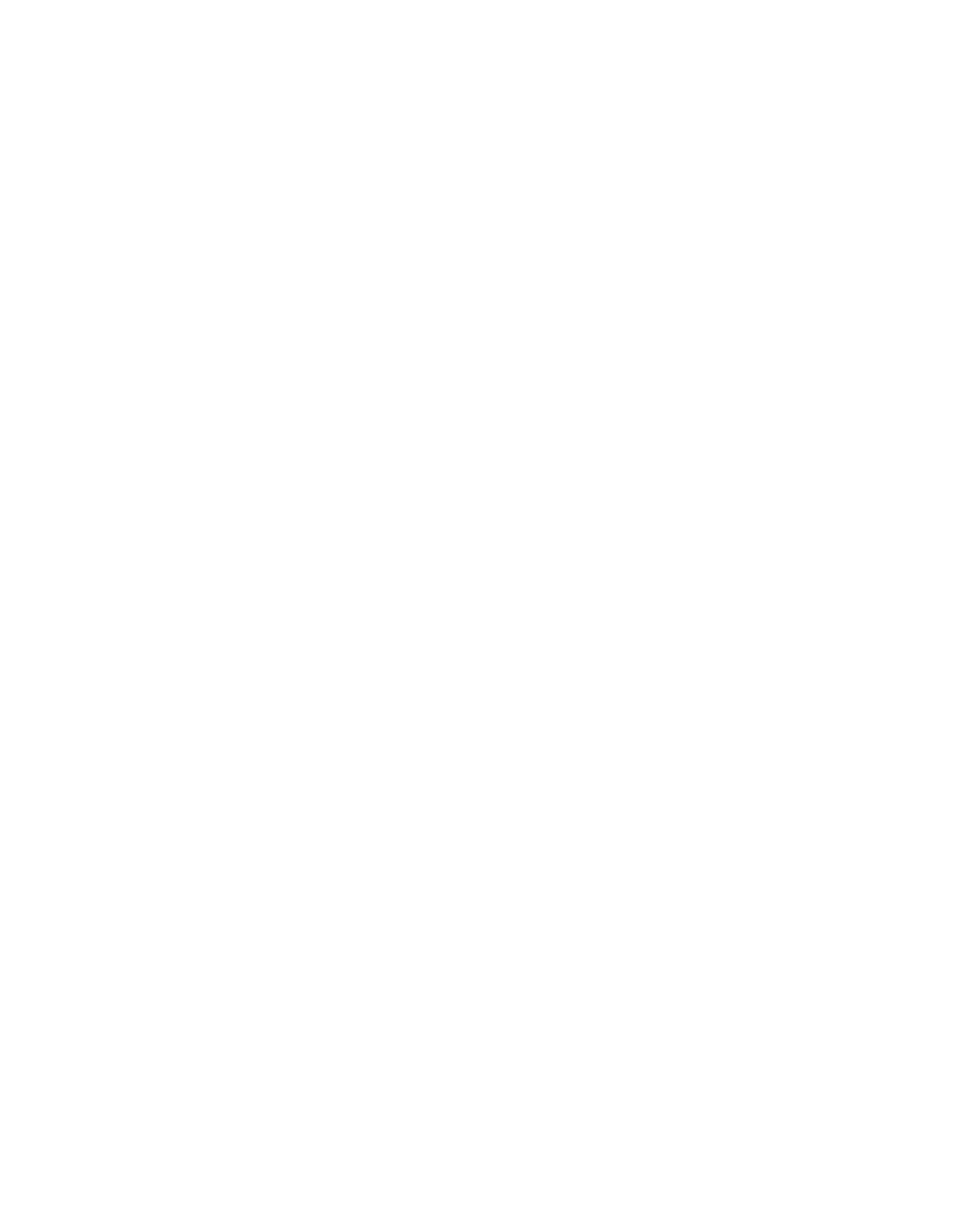## Chapter 4 **STAFF RESPONSIBILITIES AND DUTIES**

The commander's staff must function as a single, cohesive unit—a professional team. Each staff member must know his own duties and responsibilities in detail and be familiar with the duties and responsibilities of other staff members.

The staff must establish and maintain a high degree of coordination and cooperation, both internally and with staffs of higher, lower, and adjacent units. The staff's efforts must always focus on supporting the commander and on helping him support his subordinate units. Commanders can minimize risks by increasing certainty. The staff supports the commander by providing better, more relevant, timely, and accurate information; making estimates and recommendations; preparing plans and orders; and monitoring execution.

This chapter describes the responsibilities and duties commonly performed by staff officers assigned to the headquarters of Army units in the field from battalion through corps. Information about the responsibilities and duties of the DA staff is contained in AR 10-5. Information about the responsibilities of installation staffs is contained in AR 5-3.

This chapter first discusses the relationship and the responsibility the commander, deputy commander, and chief of staff have with and to the staff. Next, it discusses the common duties and responsibilities of staff officers. Finally, it describes the specific responsibilities and duties commonly performed by coordinating staff officers, special staff officers, and personal staff officers.

## **THE COMMANDER-STAFF RELATIONSHIP**

The commander makes and communicates decisions to several people, but this manual describes his communication of decisions and intentions to his staff. He also provides his staff leadership, direction, and guidance. The commander may personally communicate his intent or decisions, either verbally or in writing, or he may relay information to his staff through orders, commander's guidance, and other means.

*The commander is responsible for all that his staff does or fails to do.*He cannot delegate this responsibility. The final decision, as well as the final responsibility, remains with the commander. The commander must foster an organizational climate of mutual trust, cooperation, and teamwork.

When the commander assigns a staff member a mission, he also delegates the necessary authority for the staff member to accomplish the mission. Having delegated the authority to the staff member, the commander must provide the staff member with the guidance, resources, and support necessary to accomplish the mission.

The commander is responsible for training the staff. He may delegate routine staff training to the chief of staff, but the commander must train the staff to relay information and perform the mission to conform to his leadership style. The staff is an extension of the commander. The staff must know his leadership style and understand his intent to best support him, and subordinate, adjacent, and higher headquarters.

## **DEPUTY OR ASSISTANT COMMANDER-STAFF RELATIONSHIP**

### **(Corps, Division, Regiment, and Separate Brigades)**

The relationship between the deputy or assistant commander and the staff is unique. Staff members do not work for the deputy or the assistant commanders unless the commander directs this relationship. Each commander must describe his deputy or assistant commander's roles, duties, and relationships with the CofS, the staff, and the commanders of subordinate units. Normally, he assigns specific fields of interest and responsibility to his assistants to decentralize decision making while maintaining overall command.

Because deputy or assistant commanders must be able to assume command at any time, the commander must inform them of his battlefield vision and intent. The CofS must continually provide them with information concerning staff actions.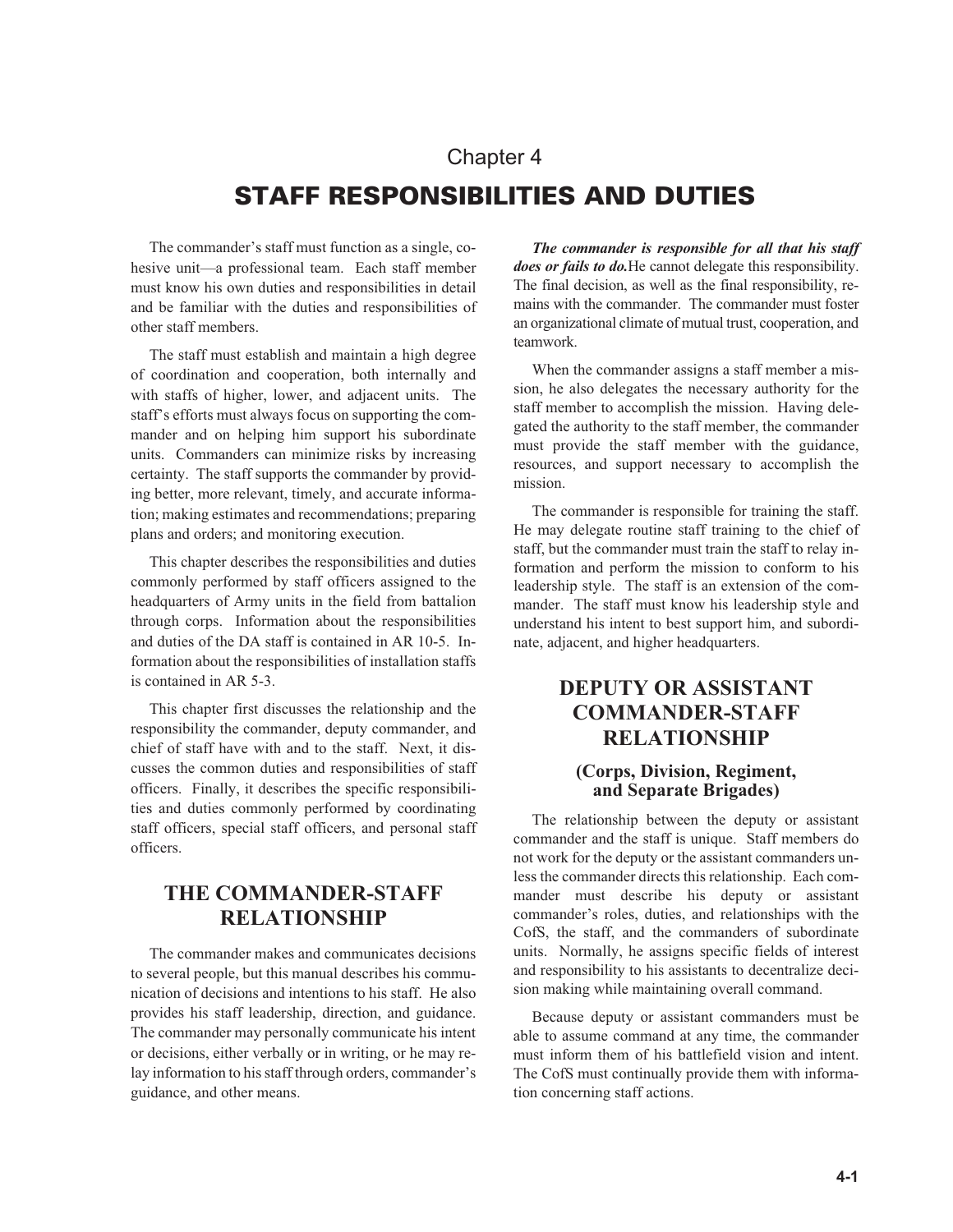Deputy or assistant commanders normally do not have coordinating or special staffs. When they have specific responsibilities, the headquarters staff assists them as the commander prescribes. Deputy or assistant commanders give orders to the CofS (or the staff) within limits the commander prescribes. They may go to the CofS at any time for staff assistance. If a deputy or assistant commander needs a staff, the commander may detail officers from the headquarters or subordinate units to help him or make a subordinate unit's headquarters available to him.

At corps and major support command levels, there is normally only one deputy or assistant commander. At division level, there are normally two assistant commanders—the assistant division commander for maneuver (ADCM) or operations (ADCO), and the assistant division commander for support (ADCS). At regiment, brigade, and battalion levels, the executive officer is normally the commander's deputy or assistant commander. At this echelon of command, the executive officer also leads the staff. Along with the duties as the second in charge, he has the duties and responsibilities of the chief of staff, discussed next.

## **CHIEF OF STAFF (EXECUTIVE OFFICER)-STAFF RELATIONSHIP**

The CofS (XO) is the commander's principal assistant for directing, coordinating, supervising, and training the staff, except in areas the commander reserves. The commander normally delegates executive management authority (equivalent to command of the staff) to the CofS. The CofS frees the commander from routine details and passes pertinent data, information, and insight from the staff to the commander and from the commander to the staff.

The value of a close and special relationship between the commander and the CofS cannot be overstated. The CofS must be able to anticipate battlefield events and share with the commander a near-identical battlefield vision of operations, events, and requirements. He must understand the commander's intent better than, or at least as well as, subordinate commanders. The CofS must understand the commander's personality, style, and instincts as they affect the commander's intentions. Staff members must inform the CofS of any recommendations or information they pass directly to the commander or of instructions they receive directly from the commander.

The CofS helps the commander control subordinate units in their preparing for future employment. He monitors their combat readiness status and directs actions that posture subordinate units for use by the commander. Under special conditions or missions, the commander may give the CofS temporary command of a portion of the force (such as in deployments, retrograde operations, and obstacle crossings, or when the commander and deputy or assistant commanders are unable to command).

A CofS is located at corps, division, and major support command echelons and other units commanded by a general officer. The XO, performing the duties of the CofS, is located in units not commanded by a general officer (regiment, brigade, and battalion). Listed below are the areas and activities that are the responsibility of the chief of staff or executive officer in the role as supervisor of the staff. The CofS (XO) is responsible for—

• Integrating and synchronizing the warfighting plans.

• Managing the commander's critical information requirements (CCIR).

• Establishing, managing, and enforcing the staff planning time line in accordance with the commander's guidance.

• Supervising the targeting, deep operations, and other cross-forward line of troops (FLOT) planning cells.

• Integrating deception planning and fratricide countermeasures into the plan.

• Determining liaison requirements, establishing liaison information exchange requirements, and receiving liaison teams.

• Directly supervising the main command post (CP) and headquarters cell, including displacement, protection, security, and communications.

• Monitoring staff's discipline, morale, and combat and mobilization readiness.

• Organizing, planning, and conducting staff training.

• Supervising all tasks assigned to the staff.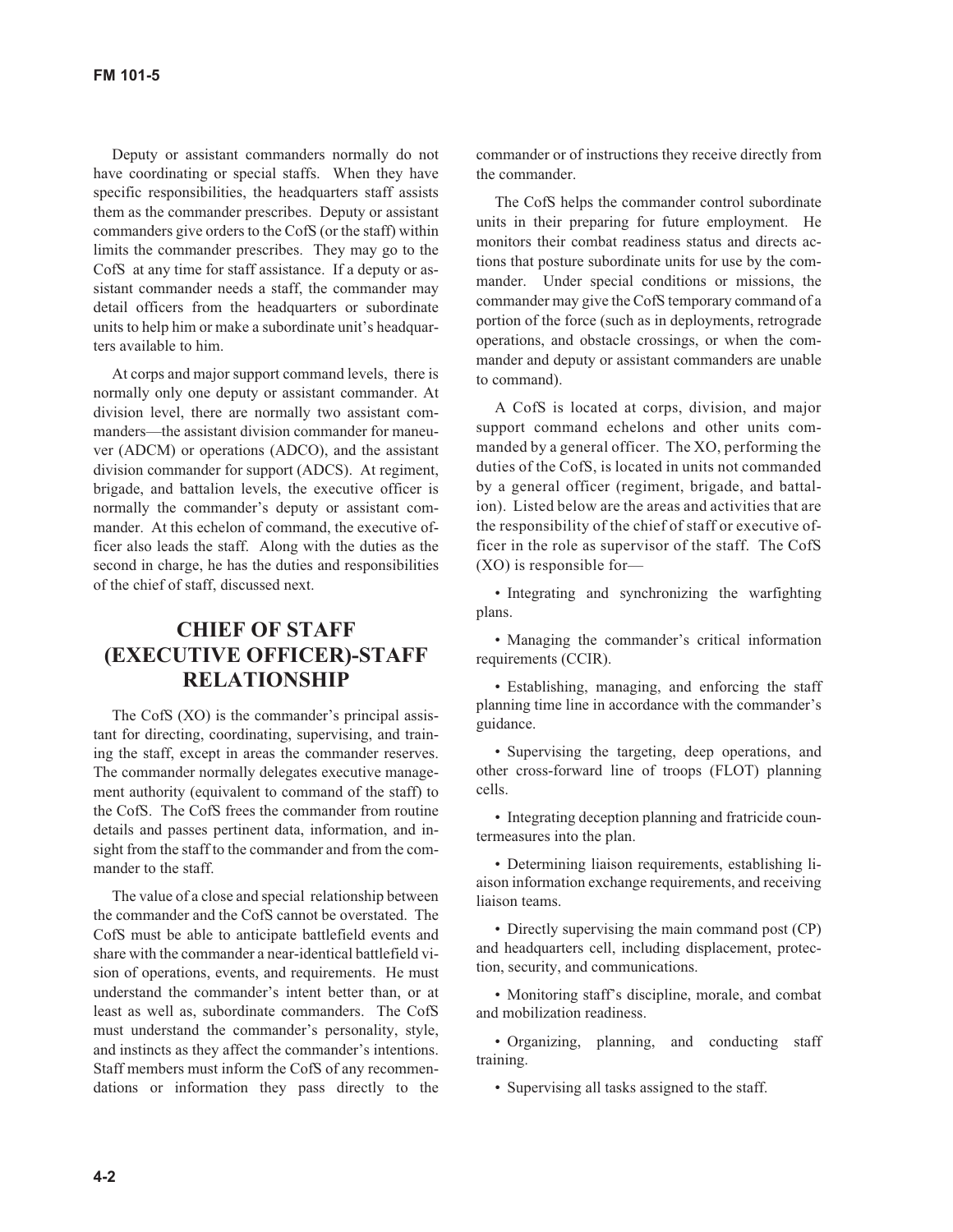• Directing the efforts of coordinating and special staff members.

• Ensuring staff work conforms to the mission and the commander's guidance and occurs within the time frame provided by the commander.

• Ensuring the staff integrates and coordinates its activities internally, vertically (with higher headquarters and subordinate units), and horizontally (with adjacent units).

• Informing the commander, deputy or assistant commanders, other primary staff members, and the CofSs of subordinate units about new missions, instructions, and developments.

• Directing and supervising the staff's planning process. (See Chapter 5 for a complete discussion of the staff-planning process.)

• Ensuring all staff members provide intelligence preparation of the battlefield (IPB) input to the G2.

• Maintaining knowledge of all directives, orders, and instructions the commander issues to the staff, subordinate commanders, and subordinate units, and verifying their execution.

• Ensuring the staff is rendering assistance to subordinate commanders and staffs, as necessary.

• Supervising the integration of risk management across the entire staff for all planning and execution of operations.

• Coordinating staff responsibility for the following special staff officers:

- Headquarters commandant.
- Secretary of the general staff (SGS).
- Liaison officers (LNOs).

### **STAFF ACTIVITIES**

Staff activities focus on the purpose of the staff—to assist the commander. This is accomplished mainly by staff contributions to the timely making and executing of decisions. The commander and staff should be continually alert to opportunities to streamline cumbersome or time-consuming procedures. Staff activities must contribute to mission accomplishment and the procedures employed must be the means to accomplish the mission in an effective manner—not ends in themselves.

- **Advising and providing information to the commander.**
- **Preparing, updating, and maintaining staff estimates.**
- **Making recommendations.**
- **Preparing plans and orders.**
- **Monitoring execution of decisions.**
- **Processing, analyzing, and disseminating information.**
- **Identifying and analyzing problems.**
- **Conducting staff coordination.**
- **Conducting training.**
- **Performing staff assistance visits.**
- **Performing risk management.**
- **Conducting staff inspections.**
- **Conducting staff writing.**
- **Conducting staff research.**
- **Performing staff administrative procedures.**
- **Supervising staff section and staff personnel.**

**Figure 4-1. Common staff duties**

## **COMMON RESPONSIBILITIES AND DUTIES**

The following paragraphs discuss the responsibilities and duties that all staff members have in common. (See also Figure 4-1.)

### **Advising and Providing Information to the Commander**

The staff continuously provides information to the commander, sometimes before and sometimes after the information has been analyzed. This information is not necessarily provided to make an immediate decision, but to keep the commander abreast of the situation or "big picture." This is critical during the battle. The staff must continuously feed the commander information on the progress of the battle. One piece of information alone may not be significant, but added to others, it may be the information that allows the commander to formulate the big picture and to make a decision. Commanders and staff must always remember that they are often required to work multiple issues at the same time. Information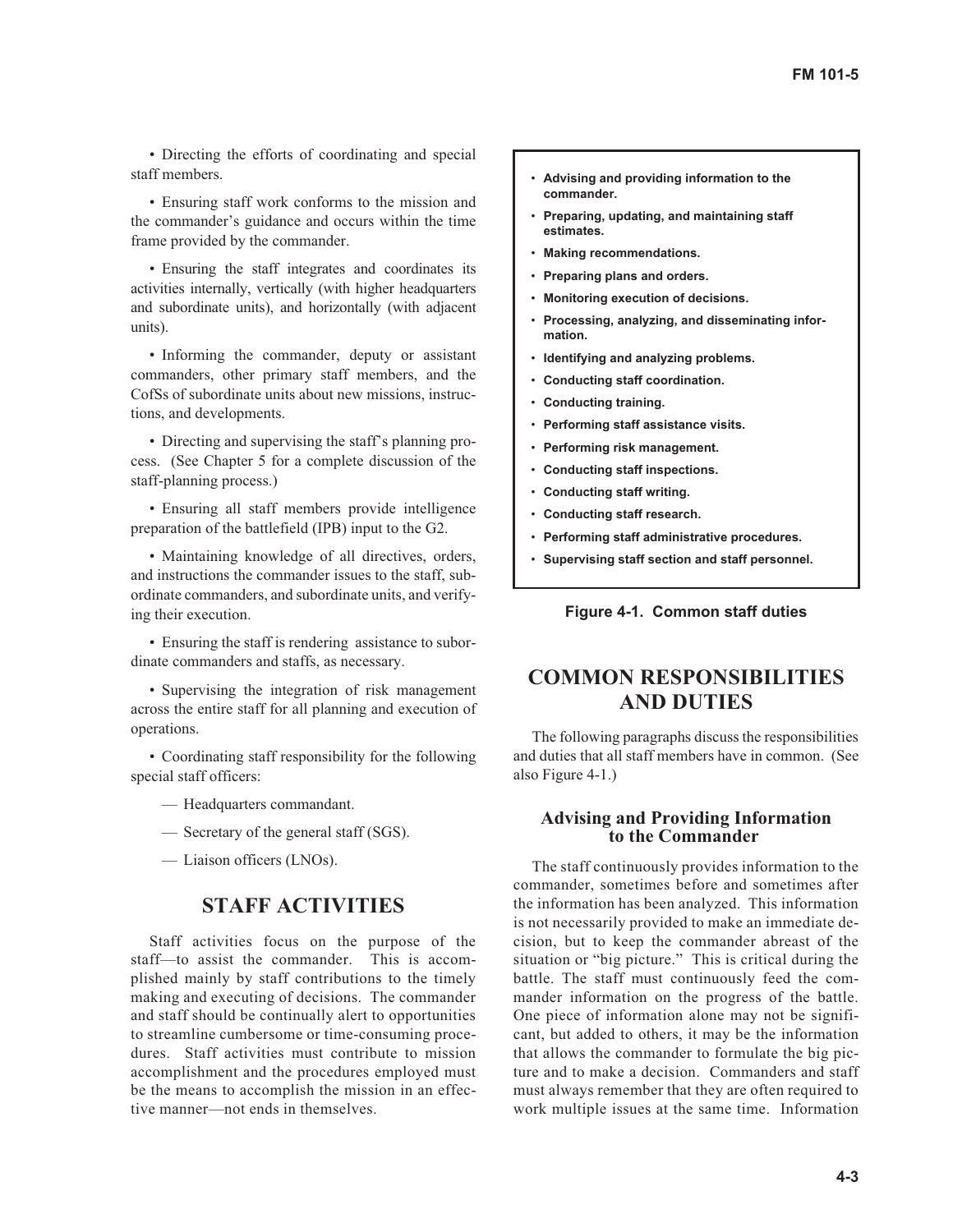must be set into the proper frame of reference and be relevant to prevent wasting staff officers' and commanders' time. Examples of information staff members provide include—

• Advising the commander and staff on capabilities, limitations, requirements, resource availability and employment, and all matters that deal with their areas of interest.

• Advising the commander on the readiness status of their areas of interest.

• Helping the commander see the battlefield.

• Advising the commander and staff on the capabilities, limitations, and employment of supporting forces within their areas of interest.

• Informing and advising the commander of directives and policy guidance from higher headquarters dealing with their areas of interest.

### **Preparing, Updating, and Maintaining Estimates**

The staff prepares estimates to assist the commander in decision making. A staff estimate consists of significant facts, events, and conclusions (based on current or anticipated situations) and recommendations on how available resources can be best used and what additional resources are required. The commander uses recommendations to select feasible courses of action for further analysis. Adequate plans hinge on early and continuing estimates by staff officers. Their failure to make or update these estimates may lead to errors or omissions in the development of a course of action. An example is staff officers maintaining a current estimate of the situation in their areas of interest, in coordination with other staffs.

NOTE: A complete discussion of staff estimates is in Appendix C.

### **Making Recommendations**

Staff officers make recommendations to assist the commander in reaching decisions and establishing policies. Staff officers also offer recommendations to one another and to their subordinate commanders. These recommendations are for information and assistance only.

Recommendations may be presented as written estimates or studies, or they may be presented orally. Whether the procedures are formal or informal, staff officers must carefully analyze and compare all feasible alternatives using the best information available. They must candidly and objectively present the alternative to the commander clearly showing the advantages and the disadvantages. They must be thoroughly prepared to recommend a best alternative to the commander. Their preparation includes coordinating with the staff officers whose areas of interest will be affected by the recommendation. The recommendations are stated in a form that requires only the commander's approval or disapproval. Examples of staff officers' recommendations include—

• Recommending command policy and guidance concerning their areas of interest, to include capabilities, limitations, and employment.

• Recommending to the commander policies and procedures to enhance capabilities in their areas of interest.

• Recommending to the commander (or tasking when they have been delegated such authority by the commander) the allocation of scarce assets or resources to support operations in their areas of interest.

• In coordination with the G3 (S3), recommending to the commander the priorities for the employment, distribution, and support in their areas of interest.

• Recommending priorities, risk, and command and support relationships between units to the commander.

• Recommending organization for combat for their areas of interest.

• Recommending the organization for combat, allocations to subordinate units, and command and support relationships between subordinate units and organic units in their areas of interest.

• Recommending the allocation of resources and synchronizing the employment of all organic and supporting units to support the scheme of maneuver in their areas of interest.

• Recommending use of assets of other services for their areas of interest and advising liaison representatives from supporting services.

• Planning and recommending missions dealing with their areas of interest.

• Recommending to the G3 (S3) the general location and movements of units under their areas of interest.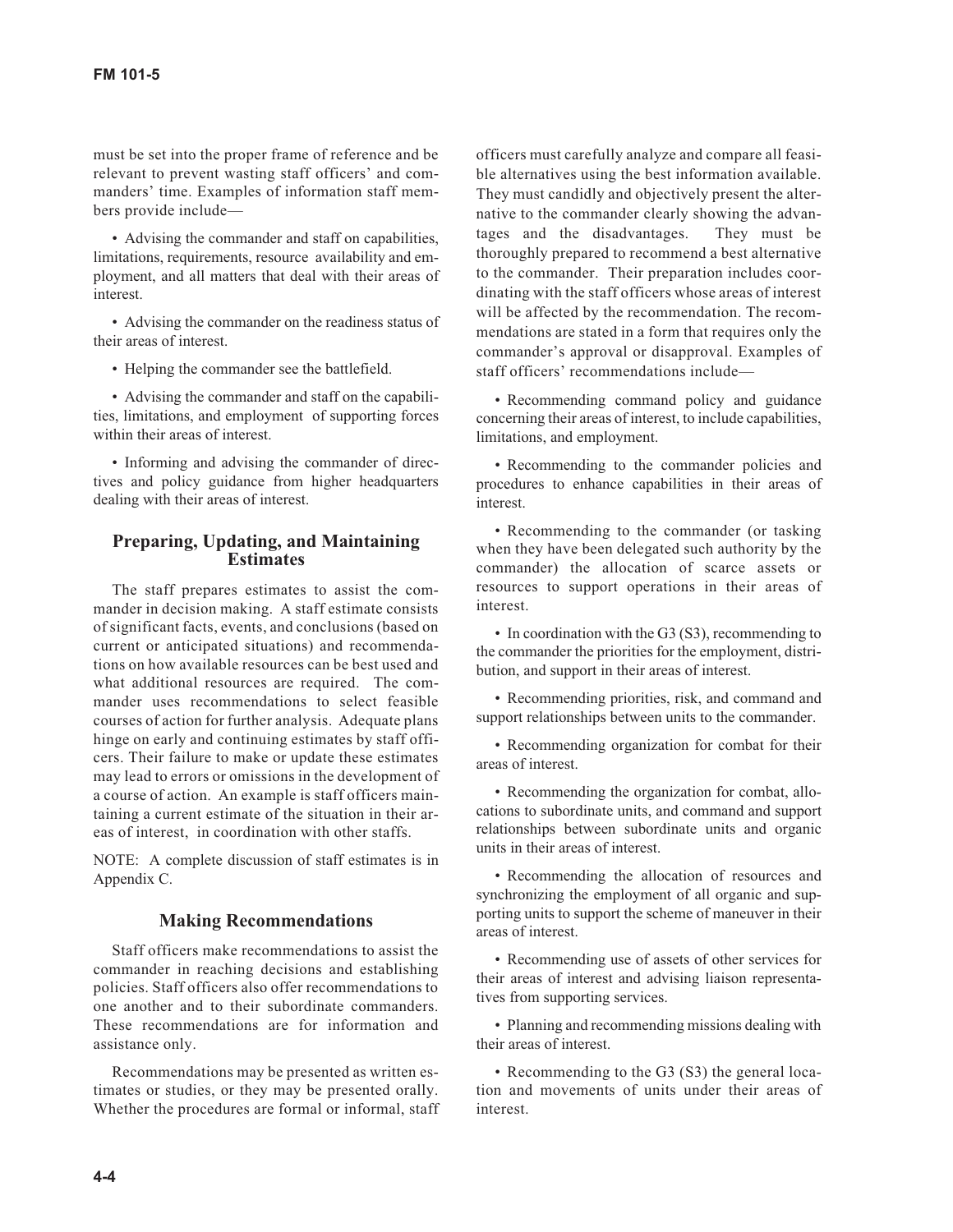### **Preparing Plans and Orders**

The staff prepares and issues plans and orders to carry out the commander's decisions, coordinating all necessary details. The commander may delegate authority to staff officers to issue plans and orders without his personal approval. A single staff officer is assigned the responsibility for preparing and publishing a plan or order. Other staff officers prepare elements of the plan or order in their areas of interest. (Plans and orders are discussed in Appendix H.) Examples include—

• Formulating the concept of operations and concept of support in line with the commander's intent in their areas of interest.

• Identifying specified and implied tasks to support the plan.

• Developing the scheme of maneuver to support the course of action (COA).

• Adjusting plans according to feedback.

• Preparing that area of interest portion of the command training plan and exercising staff supervision over the execution of training in their areas of interest.

• Identifying constraints.

• Preparing, authenticating, and distributing their portion of the command SOP, operation plans (OPLANs), operation orders (OPORDs), annexes, estimates, appendixes, support plans, command training plan, reports, studies, and summaries.

• Using the results of war gaming.

### **Monitoring Execution of Decisions**

The staff assists the commander by ensuring that subordinates carry out the commander's decisions. Staff supervision relieves the commander of much detail, keeps the staff informed of the situation, and provides the staff with the information needed to revise estimates and to provide progress reports to the commander as plans and orders are implemented. Staff officers ensure that decisions reach the intended recipients, that decisions are understood, and that decisions are executed within the commander's intent. They also initiate recommendations for modifications and elaborations when circumstances demand. Supervision is accomplished through analyzing reports, messages, and staff visits. Actions by staff members include—

• Monitoring the execution of instructions, plans, and orders in their areas of interest.

• Ensuring that organic, assigned, and supporting units accomplish tactical-level missions in support of the ground commander's scheme of maneuver in their areas of interest.

• Formulating and supervising policies concerning operations in their areas of interest.

### **Processing, Analyzing, and Disseminating Information**

Staff officers cannot be just data collectors and transmitters. They must have the ability to analyze and clearly articulate information. The staff collects, collates, analyzes, processes, and disseminates information that flows continuously into the headquarters. The staff rapidly processes and provides critical elements of this information to the commander and other members of the staff, particularly CCIR.

Staff officers routinely analyze matters that affect operations. Essential in an analysis is identifying problems that may affect the staff officer's area of interest or the command as a whole. Judgment and experience are major factors in the staff officer's ability to recognize problems. He should develop a systematic approach, weighing each new item of information in relation to other information at his disposal. A good approach will help him determine the significance of the information and what action, if any, is necessary.

Staff officers use many means to disseminate information. Examples are briefings, electronic mail, staff papers, reports, and summaries.

Reports and summaries are used extensively to provide information to higher, lower, and adjacent commands. Nearly every staff section prepares and distributes them. The minimum number of reports and summaries consistent with the commander's need for information should be required of the subordinate command. Actions by staff officers include—

• Submitting information and intelligence reports to the G2 (S2) concerning their areas of interest.

• Maintaining current friendly and enemy situation information, maps, and overlays.

• Providing technical assistance to the G2 (S2) in their areas of interest while studying and evaluating the enemy capabilities in their areas of interest and supporting the battlefield surveillance plan.

• Providing risk assessment input to the G3 (S3) in their areas of interest.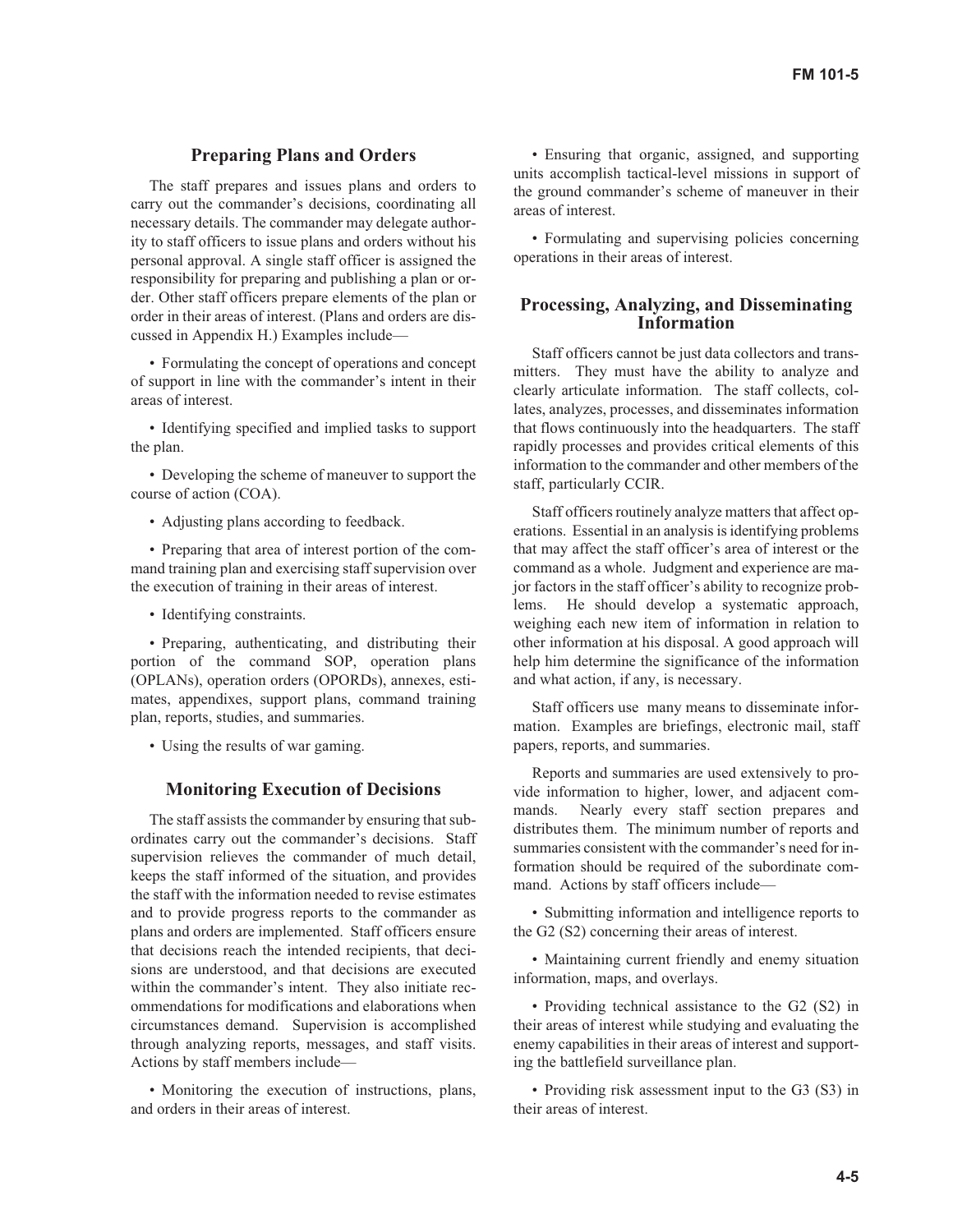• Reporting information dealing with their broad areas of interest to the historian.

• Monitoring operations security (OPSEC) measures within areas of interest to comply with directives and procedures.

• Identifying host nation (HN) requirements and coordinating with the G5 (S5) on integrating HN assets in their areas of interest.

• Assessing shortfalls of occupational specialties and personnel readiness issues.

• Determining workload requirements and assessing status of their organizations in their areas of interest.

• Evaluating the effectiveness of support provided by their areas of interest.

• Identifying requirements for additional units, personnel, equipment, or support in their areas of interest.

• Determining and planning training requirements for the force as a whole in their areas of interest.

• Determining requirements for forces and equipment in their areas of interest, based on the commander's priorities and in coordination with other staff elements and subordinate commands.

• Determining the adequacy of priorities for employing units under their broad areas of interest.

• Performing review and analysis in their areas of interest to determine and enhance their effectiveness in supporting operations and achieving objectives.

• Analyzing operational effects on the environment and assessing environmental status.

### **Identifying and Analyzing Problems**

The staff must continually identify current and future problems or issues that will affect mission accomplishment. Once a problem is identified, the staff officer must analyze what actions or coordination must take place to resolve the issue. Sometimes the staff officer will have the capability and authority to correct the problem without direction from the commander. If not, once the problem is thoroughly analyzed, the staff officer must inform the commander so that he can make the appropriate decision to resolve the issue.

### **Conducting Staff Coordination**

Staff coordination results in making certain that "pieces" fit together in an integrated whole. Good

staff coordination requires personal initiative, a spirit of cooperation, and the genuine interest of each staff member in achieving a unified effort. Most staff actions require coordination that extends beyond the immediate command and includes higher, adjacent, lower, and supporting commands, as appropriate. Coordination is essential for four reasons: to ensure a thorough understanding of the commander's intent, to ensure complete and coherent staff actions, to avoid conflict and duplication by adjusting as needed plans or policies before their implementation, and to ensure all factors are considered.

The coordinating staff officer, under whose area of interest the action falls, has specific responsibility for coordinating that action. He frequently designates a member of his section to be the action officer for the action under consideration. The action officer and all other interested staff officers examine and correlate all subactions and resolve any conflicts. Each staff officer examines the action from his own and the commander's points of view and determines the proper action within his area of interest. The action is then presented to the appropriate approving authority for a final decision. Coordination by staff officers includes—

• Providing IPB information in their areas of interest to the G2.

• Providing direction to all other staff elements about issues and information dealing in their areas of interest.

• Maintaining close contact and exchanging information with the command and with corresponding commanders, staff officers, and sections at the higher, lower, adjacent, and supporting echelons of command.

• Coordinating with higher and adjacent commands, other services, and agencies (as appropriate), to request, receive, or provide information pertinent to their areas of interest.

• Coordinating with other staff sections.

• Coordinating with their corresponding joint staff element. (The G3 (S3) has special coordinating responsibility not only with the J3 (operations), but also the J5 (plans and policy) and the J6 (command, control, communications, and computer  $(C<sup>4</sup>)$  systems. The G5 (S5) has special coordinating responsibility not only with the J3, but also with the J5.)

• Providing advice and assistance to support unit commanders on matters dealing with their areas of interest.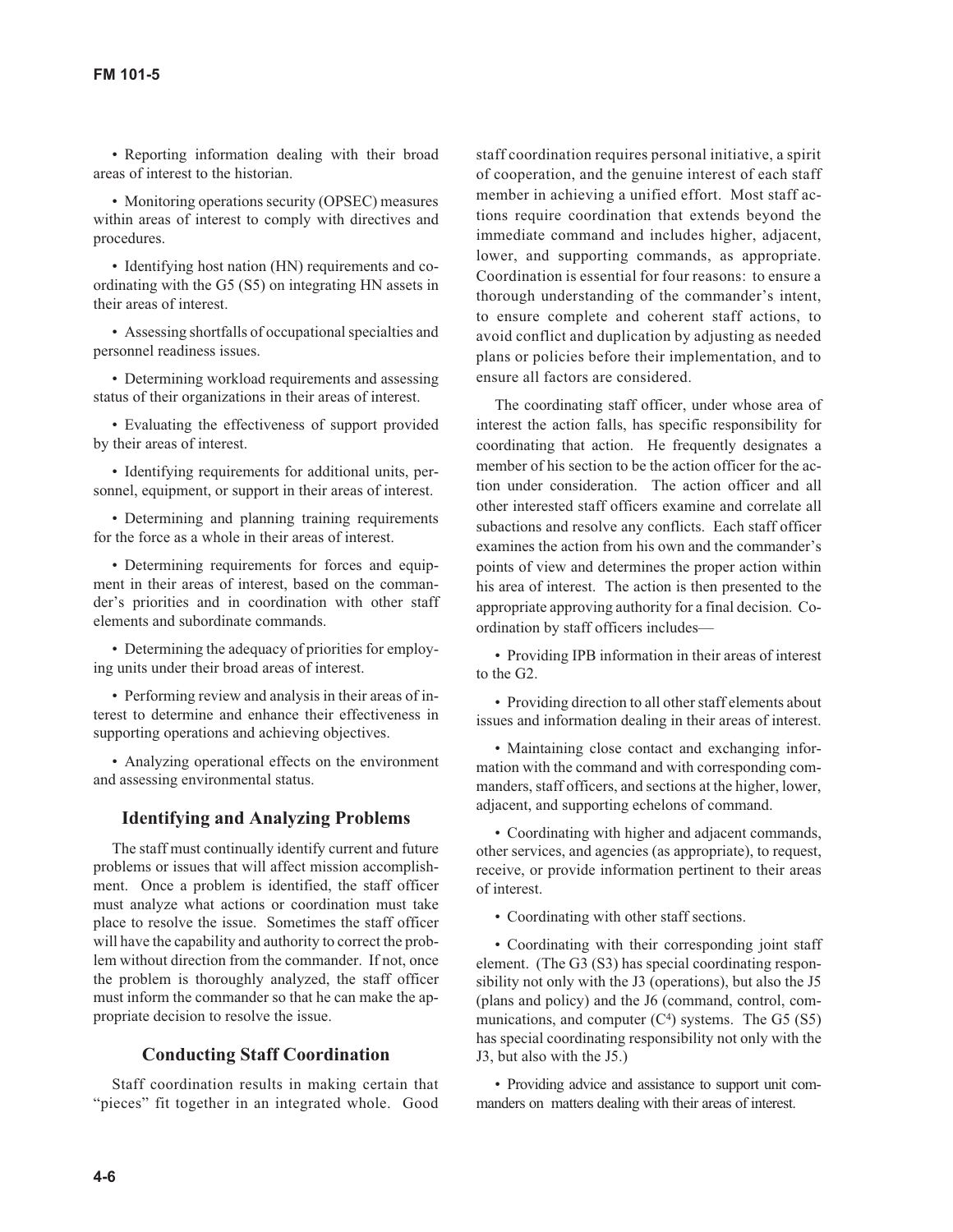• Coordinating with the G5 (S5) for host nation support or local civilian support in their areas of interest.

• Coordinating with the G3 (S3), higher and adjacent commands, and war campaign planners to support the battle in their areas of interest.

• Coordinating (horizontally, vertically, and with adjacent units) and integrating all activities within their areas of interest.

### **Conducting Training**

Every staff officer must assess training requirements across the command within his respective area of interest. These requirements are then added into the overall command training plan through the operations officer. The staff officer must determine the amount and type of training and requirements for evaluating the training. This may include any technical training necessary in the command in the staff officer's area of interest. The staff officer is then responsible for planning and supervising this training within the command. Examples include—

• The G2 submits specific intelligence training requirements for individual soldiers to the G3.

• The G5 submits to the G3 specific training requirements on treatment and disposition of enemy defectors and enemy prisoners of war.

• The safety officer submits to the G3 risk management training required within the command.

In addition to above, every staff member is responsible for supporting the overall training program of the unit with expertise and resources from his area of interest. Training is discussed in Appendix K. For more information on training, see FM 25-100 and FM 25-101.

### **Performing Staff Assistance Visits**

Staff officers visit subordinate units to get information for the commander, to observe the execution of orders or instructions, and to provide advice and assistance in their areas of responsibility. Certain designated representatives make these visits in the commander's name. The staff officer should call on the subordinate unit commander to explain the purpose of his visit. Before leaving, he should report his findings to the subordinate commander and any information he plans to take back to his staff section, chief of staff, or commander. The staff officer should

avoid interfering with the unit commander's responsibilities. If the higher commander's orders seem to have been misunderstood, the staff officer should give additional information and guidance to the subordinate commander or his staff. When the staff officer returns to his headquarters, he makes a brief oral or written report of his observations to his staff principal, chief of staff, or commander, if appropriate. The chief of staff then provides this report to other staff officers, if necessary.

### **Performing Risk Management**

Every staff officer must integrate risk management into the planning and execution of training and operational missions. The staff officer assists the commander in minimizing unnecessary risk by increasing certainty in all operations. He uses the risk management process to assess his functional area and make control measure recommendations to reduce or eliminate risk to support the combat power dynamics of protection. Examples include—

• Applying risk management during the decisionmaking process to identify force protection shortcomings in operating system functions.

• Developing and implementing controls for the commander that support the mission by avoiding unnecessary risk and loss of combat power.

• Providing support to operational requirements and establishing procedures and standards that are clear and practical for each specified and implied task.

NOTE: A complete discussion of risk management is in Appendix J.

### **Conducting Staff Inspections**

Individual officers or teams conduct staff inspections as directed by the commander. Inspections normally are conducted to determine certain conditions within a subordinate unit, such as compliance or conformity with policies and regulations. Both the positive and negative observations are noted*.* Before the inspection, the unit commander is informed of the nature and the purpose of the inspection. Afterward, an informal report of the inspection results is provided to the subordinate commander before the inspecting officer or team leaves. Later, a formal written report to the commander normally is prepared and a copy of the report, furnished to the inspected unit. An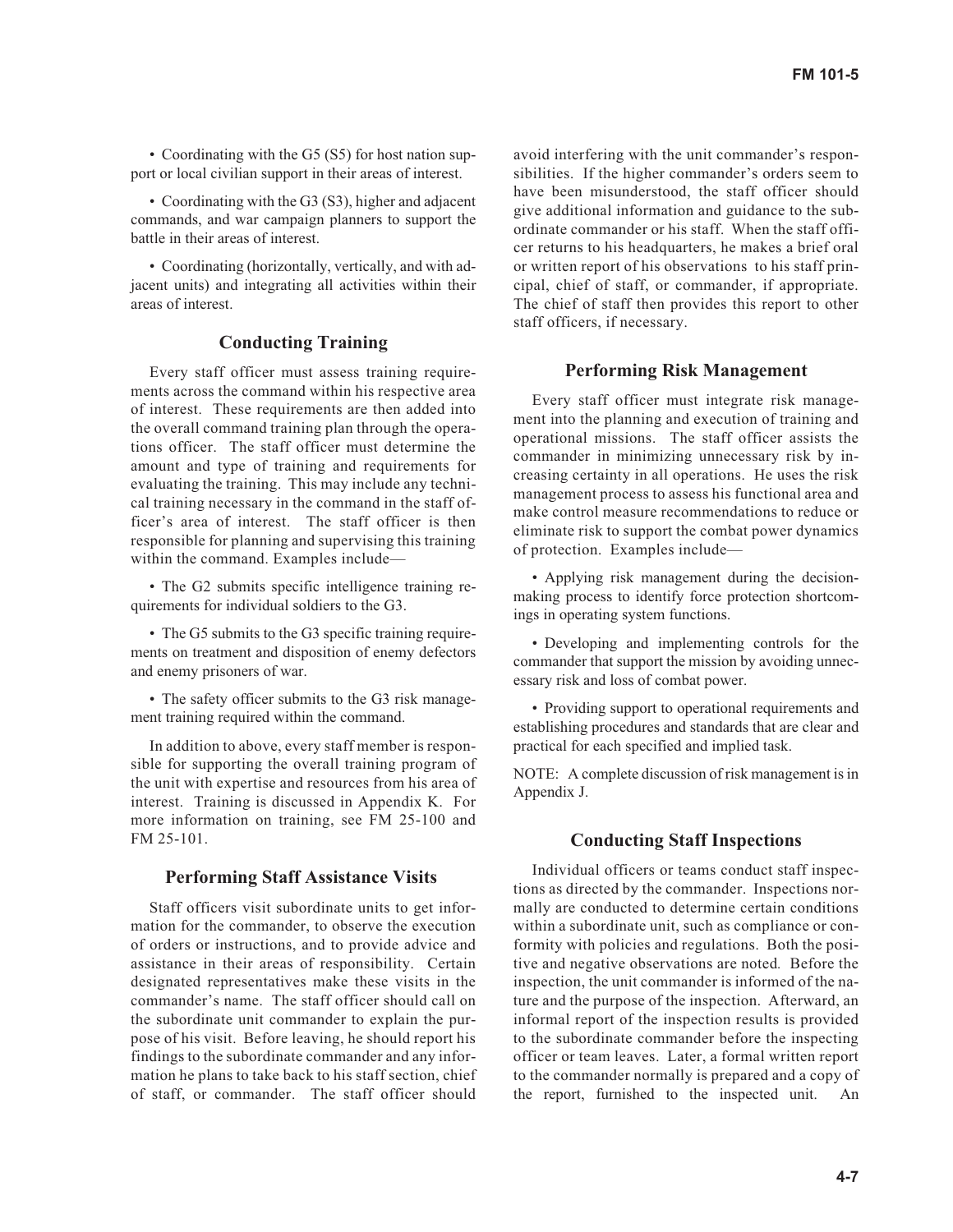example of staff officers' inspections is evaluating training within their areas of interest.

### **Conducting Staff Writing**

Staff officers prepare a variety of written communications, particularly at division and above, where operations rely primarily on written directives, reports, orders, and studies. Writing is a means of communicating ideas to the commander, subordinate unit commanders, and other staff officers. Effective staff writing should convey the writer's exact meaning and should not be subject to misinterpretation.

### **Conducting Staff Research**

Staff research is the collection and evaluation of facts necessary to solve problems or to provide information. Some facts are available in office records while others can be found only by examining many sources. The problem determines the research needed. Only after analyzing the problem and listing the main issues to be considered can the staff officer determine how much and what kind of information he must collect. The extent of research is the staff officer's decision. The staff officer must decide when he has the information he needs to draw valid conclusions. To be valid, conclusions must be relevant to the topic, objective, and supported by the data, and they must be arrived at through a logical thought process.

### **Performing Staff Administrative Procedures**

Every staff officer performs administrative procedures to provide continuity for completed staff actions and to allow the staff member or staff section to efficiently and effectively accomplish its tasks. Each staff member must manage his administrative activities within his own staff section. Examples include—

• Maintaining policy files of the commander and higher headquarters.

• Maintaining current command SOP and, specifically, the internal SOP for the staff member's area of interest.

• Maintaining staff section records to provide the commander with essential information.

• Maintaining reference files for his area of interest.

### **Supervising Staff Section and Staff Personnel**

Every staff officer must be capable of supervising his staff section personnel, including—

• Performing staff supervision of activities and units assigned, attached, or under the operational control (OPCON) of the command that come under his area of interest to ensure adequate support of the command.

• Recommending and coordinating assignments and personnel issues affecting his area of interest.

• Coordinating procurement, storage, issue, and distribution of equipment in his area of interest.

• Supporting assigned, attached, or OPCON units or individuals under the supervision of a particular staff section (such as with administration, shelter, food, and supplies).

• Acting as a staff advisor for assigned, attached, supporting, or OPCON units or personnel in his area of interest.

• Determining, planning, evaluating, and supervising specific training requirements for his staff section.

• Monitoring the maintenance, personnel, and equipment status within his area of interest and advising the commander and responsible staff.

• Organizing and supervising subelements in his area of interest.

## **SPECIFIC STAFF RESPONSIBILITIES AND DUTIES**

This section describes the specific and unique responsibilities and duties of the coordinating, special, and personal staff groups discussed in the basic staff model in Chapter 2. The common responsibilities and duties inherent to every staff officer were discussed in the last section.

Coordinating staff officers have primary staff responsibility for several special staff officers. This section describes the relationship between these two staff groups. The coordinating staff officer establishes procedures for coordinating and integrating special staff activities within his field of interest and responsibility. This section also discusses the uniqueness of the personal staff officer who wears two hats. He is both a personal staff officer and a special staff officer, according to regulations.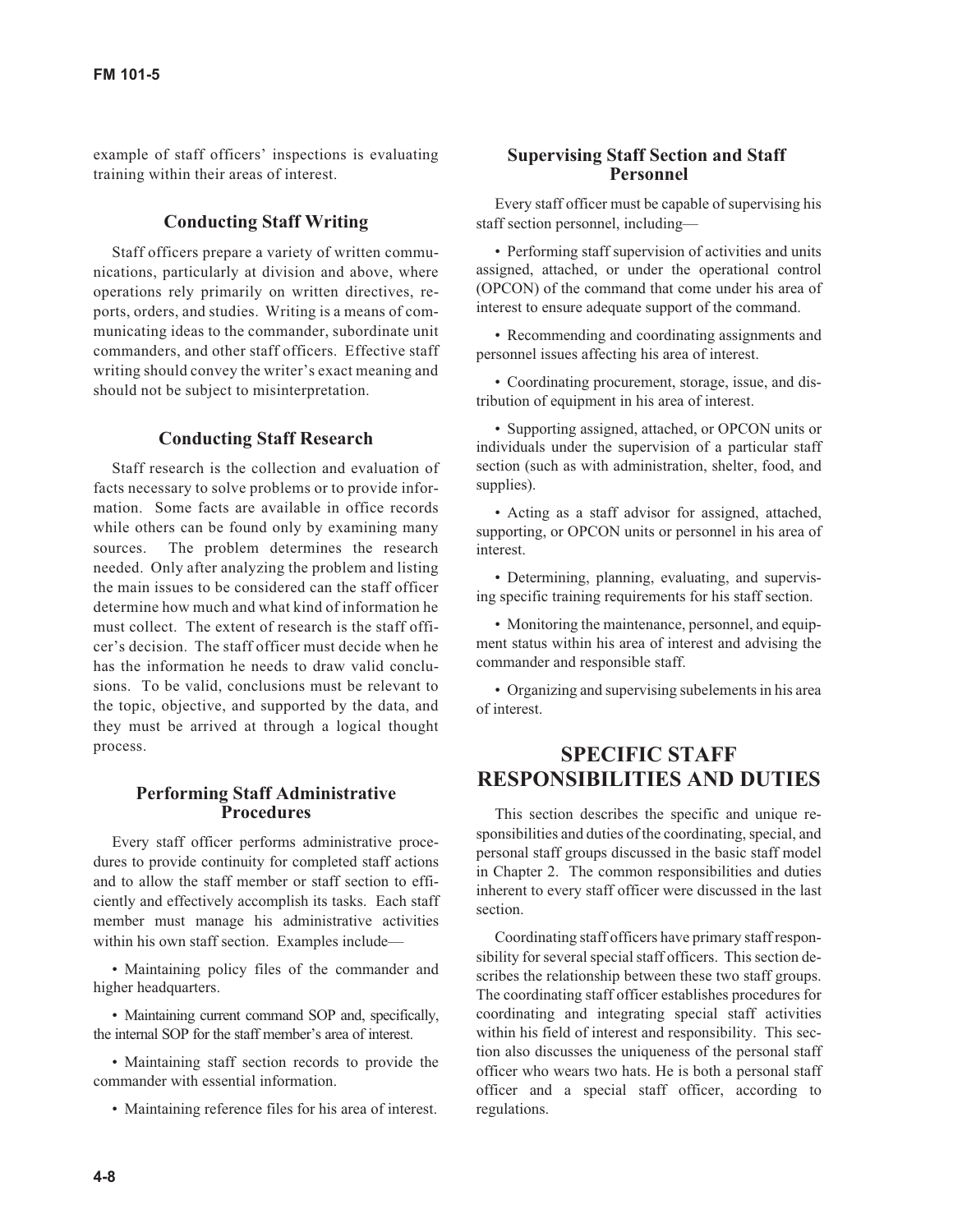### **Coordinating Staff Officers**

Every staff has coordinating staff officers who coordinate actions for the commander and of special staff officers. Coordinating staff responsibility includes—

• Ensuring that the special staff officer or section has personnel, logistics, facilities, and proper support.

• Coordinating actions and taskings of special staff officers across the entire staff, as necessary.

• Informing the chief of staff of the special staff officer's actions.

The discussion that follows lists under each coordinating staff officer that officer's specific coordination responsibilities. Figure 4-2, page 4-18, shows the relationships between the coordinating staff and the special staff.

#### **Assistant Chief of Staff, G1 (S1), Personnel**

The G1 (S1) is the principal staff officer for all matters concerning human resources (military and civilian), which include personnel readiness, personnel services, and headquarters management. A personnel officer is located at every echelon from battalion through corps. The common staff duties and responsibilities were listed in the previous section. Following are the areas and activities that are the specific responsibility of the G1 (S1).

**Manning,** which involves—

• Personnel readiness management, which includes—

— Analyzing personnel strength data to determine current combat capabilities.

— Projecting future requirements.

• Unit strength maintenance, including monitoring, collecting, and analyzing data affecting soldier readiness (such as morale, organizational climate, commitment, and cohesion).

• Monitoring of unit strength status.

• Development of plans to maintain strength.

• Personnel replacement management, which includes—

— Receiving, accounting, processing, and delivering personnel.

— Advising the commander and staff on matters concerning individual replacements and the operation of the replacement system.

— Preparing estimates for personnel replacement requirements based on estimated casualties, nonbattle losses, and foreseeable administrative losses.

— Preparing plans and policies to govern assignment of replacement personnel.

— Requesting and allocating individual replacements according to G3 priorities.

— Integrating the personnel replacement plan from the G1 with the equipment replacement plan from the G4 and with the training plan from the G3.

— Coordinating and monitoring readiness processing, movement support, and the positioning of replacement-processing units.

— Planning and coordinating policies for personnel determined unfit for combat duty (for example, medical reasons).

Casualty operations management, which involves casualty reporting, notification, and assistance; line-ofduty determination; reporting of status of remains; and casualty mail coordination.

• Retention (reenlistment).

• Assessing and documenting of enemy prisoner of war (EPW) injury, sick, and wound rates.

• Deployment of civilian personnel.

• Use of civilian labor in coordination with the civilian personnel officer (CPO).

• Monitoring of the deployability of military personnel.

**Health and personnel service support,** which involves—

• Staff planning and supervising, which includes—

— Morale support activities, including recreational and fitness activities.

— Community and family support activities and programs.

— Quality-of-life programs.

— Postal operations (operational and technical control), including EPW mail services.

— Band operations.

— Awards programs.

— Administration of discipline.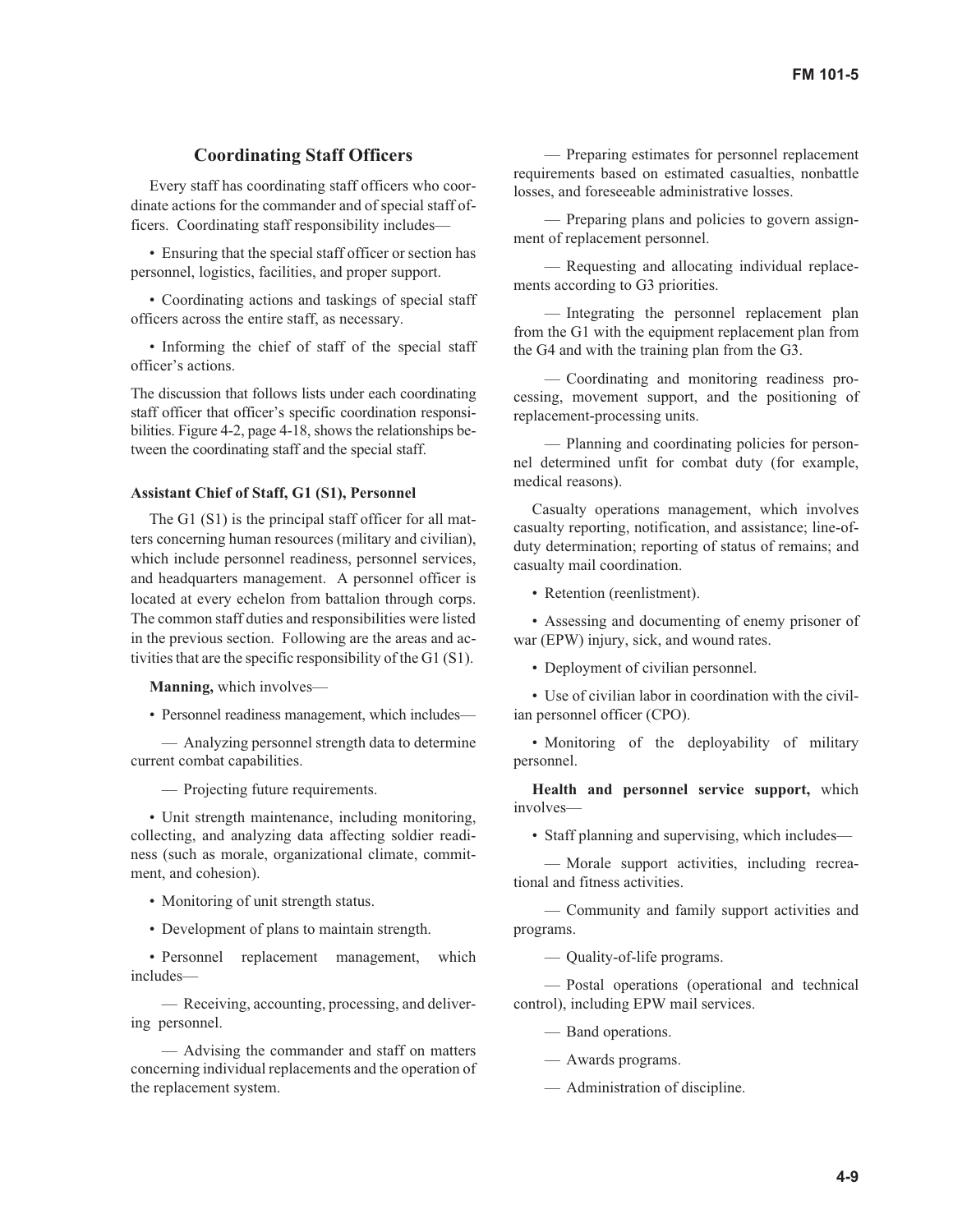• Personnel service support, including finance, record keeping, Servicemen's Group Life Insurance (SGLI), religious support, legal services, and command information.

• Assessment of the status of morale and recommendation of programs to enhance low morale.

• Coordination of interaction with—

— Army and Air Force Exchange Service (AAFES), for example, for movies.

— Nonmilitary agencies servicing the command, such as the American Red Cross.

**Headquarters management,** which includes—

• Managing the organization and administration of the headquarters.

• Recommending manpower allocation.

• Coordinating and supervising—

- Movement.
- Internal arrangement.
- Space allocation.
- Administrative support.

#### **Staff planning and supervision** over**—**

• Administrative support for military and civilian personnel, to include leaves, passes, counseling, and personal affairs.

• Administrative support for augmentees (non-US forces, foreign nationals, civilian internees).

• Administration of discipline, and law and order (in coordination with the G3 (PM)), including absence without leave (AWOL), desertion, court martial offenses, requests for transfers, rewards and punishments, and disposition of stragglers.

• Recommending of intelligence requirements (IR) to the G2.

**Coordination of staff responsibility for the following special staff officers:**

- Adjutant general (AG).
- Civilian personnel officer (CPO).
- Dental surgeon.
- Equal opportunity advisor (EOA).
- Finance officer.
- Surgeon.
- Veterinary officer.

NOTE: The duties and responsibilities of these special staff officers can be found under the special staff officer section, page 4-17.

**Coordination of staff responsibility for the following special and personal staff officers**(when coordination is necessary):

- Chaplain.
- Inspector general.
- Public affairs officer.
- Staff judge advocate.

NOTE: When these personal staff officers are performing duties as special staff officers, the G1 is responsible for staff coordination. See the personal staff officer section, page 4-29, for the duties and responsibilities of the chaplain, IG, PAO, and SJA.

#### **Assistant Chief of Staff, G2 (S2), Intelligence**

The G2 (S2) is the principal staff officer for all matters concerning military intelligence (MI), counterintelligence, security operations, and military intelligence training. An intelligence officer is located at every echelon from battalion through corps. The common staff duties and responsibilities were listed in the previous section. Following are the areas and activities that are the specific responsibility of the G2 (S2).

**Military intelligence (MI),** which involves—

• Disseminating intelligence to commanders and other users in a timely manner.

• Collecting, processing, producing, and disseminating intelligence.

• Conducting and coordinating intelligence preparation of the battlefield (IPB).

• Recommending unit area of interest and assisting the staff in defining unit battlespace.

• Describing the effects of the battlefield environment on friendly and enemy capabilities.

• Evaluating the threat (their doctrine, order of battle factors, high-value targets (HVTs), capabilities, and weaknesses).

• Determining enemy most probable and most dangerous courses of action and key events.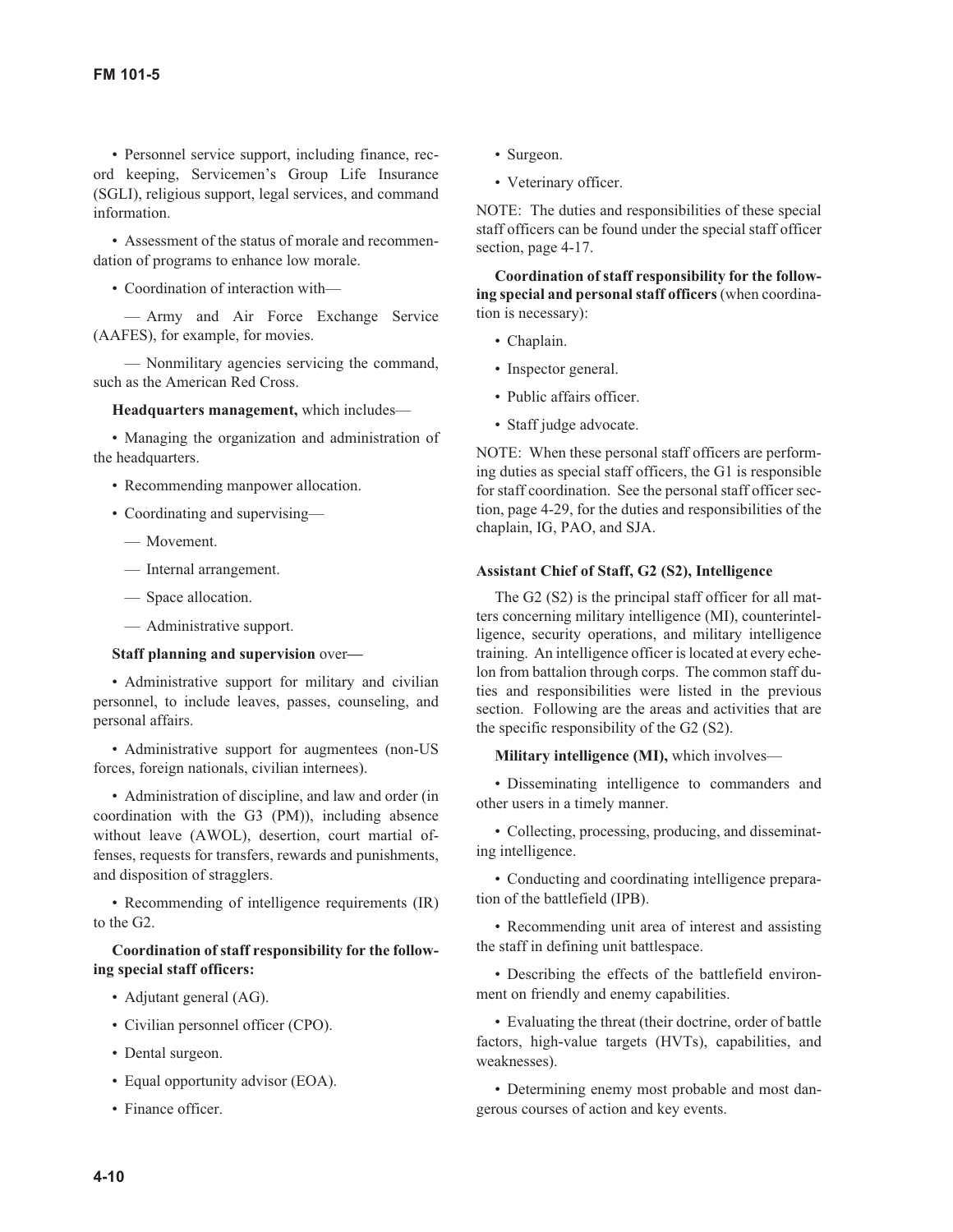• Coordinating with the entire staff and recommending PIR for the commander's critical information requirements.

• Integrating staff input to IPB products for staff planning, decision making, and targeting.

• Coordinating with the G3 (PM) for processing (for intelligence purposes) materials taken from EPWs and civilian internees.

• Coordinating ground and aerial reconnaissance and surveillance operations with other collection assets.

• Participating in targeting meeting.

• Debriefing personnel returning from enemy control.

• Analyzing, in coordination with the G3 (engineer coordinator (ENCOORD)), enemy capability to use environmental manipulation as a means to impede friendly forces or jeopardize long-term objectives.

• Coordinating technical intelligence activities and disseminating information.

• Assisting the G3 in planning target acquisition activities for collection of target information.

• Coordination with the chemical officer to analyze the enemy's capability and predictability of using nuclear, biological, and chemical (NBC) weapons.

• Coordinating with the G1 the enemy situation that may affect evacuation or hospitalization plans.

• Coordinating with the G4 the enemy situation that may affect logistics operations.

• Coordinating with the G5 the enemy situation that may affect civil-military operations.

• Assisting the G3 (deception officer) in preparing deception plans by recommending the target and objective based on assessed enemy collection capability and susceptibility to deception.

• Assisting the G3 in information operations, to include command and control warfare (C2W).

• Planning and managing intelligence collection operations in coordination with the G3 and fire support planners.

• Recording, evaluating, and analyzing collected information to produce all-source intelligence that answers the commander's priority intelligence requirements and information requirements (IR), including battle damage assessments (BDAs).

• Maintaining the current situation regarding the enemy and environmental factors and updating IPB and the intelligence estimate.

• Determining map requirements and managing the acquisition and distribution of map and terrain products in coordination with the G3 (ENCOORD), who is responsible for map and terrain product production.

#### **Counterintelligence (CI),** which involves—

• Identifying enemy intelligence collection capabilities, such as human intelligence (HUMINT), signals intelligence (SIGINT), imagery intelligence (IMINT), and efforts targeted against the unit.

• Evaluating enemy intelligence capabilities as they affect the areas of OPSEC, countersurveillance, signals security (SIGSEC), security operations, deceptions planning, psychological operations (PSYOP), rear area operations, and force protection.

• Conducting counterintelligence liaison for security and force protection.

• Conducting counterintelligence force protection source operations.

**Security operations,** which involve—

• Supervising the command and personnel security program.

• Evaluating physical security vulnerabilities to support the G3.

• Coordinating security checks for indigenous personnel.

**Staff planning and supervision** over the special security office.

**Intelligence training,** which involves—

• Preparing the command intelligence training plan and integrating intelligence, counterintelligence, operational security, enemy (organization, equipment, and operations), and intelligence preparation of the battlefield considerations into other training plans.

• Exercising staff supervision of MI support to the command's intelligence training program.

**Coordination of staff responsibility for the special staff officer,** the staff weather officer (SWO). (The duties and responsibilities of the SWO can be found under the special staff officer section.)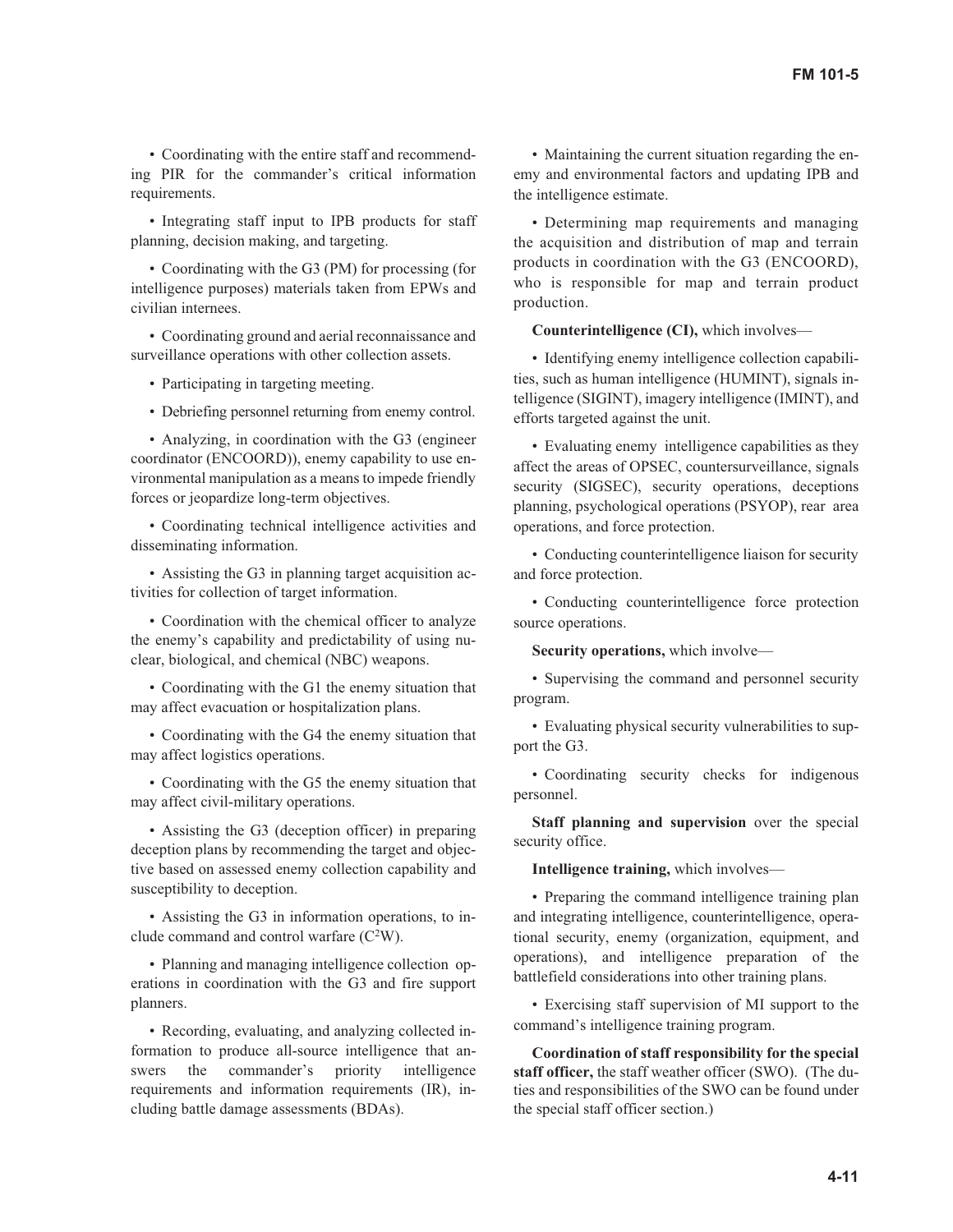### **Assistant Chief of Staff, G3 (S3), Operations**

The G3 (S3) is the principal staff officer for all matters concerning training, operations and plans, and force development and modernization. An operations officer is located at every echelon from battalion through corps. The common staff duties and responsibilities were listed in the previous section. The areas and activities that are the specific responsibility of the G3 (S3) follow.

**Training,** which involves—

• Supervising the command training program.

• Preparing and supervising the execution of training within the command.

• Preparing the training guidance for the commander's approval and signature.

• Assisting the commander in developing and training the unit's mission-essential task list (METL).

• Identifying training requirements, based on the unit's METL and training status.

• Ensuring that training requirements orient on conditions and standards of combat.

• Determining requirements for and allocation of training resources.

• Organizing and conducting internal schools and obtaining and allocating quotas for external schools.

• Planning and conducting training inspections, tests, and evaluations.

• Maintaining the unit-readiness status of each unit in the command.

• Compiling training records and reports as appropriate.

**Operations and plans,** which involve—

• Preparing, coordinating, authenticating, publishing, and distributing the command SOP, OPLANs, OPORDs, fragmentary orders (FRAGOs), and warning orders (WARNOs) to which other staff sections contribute.

- Planning, coordinating, and supervising exercises.
- Participating in targeting meetings.
- Reviewing plans and orders of subordinate units.

• Synchronizing tactical operations with all staff sections.

• Reviewing entire OPLANs and OPORDs for synchronization and completeness.

• Monitoring the battle.

• Ensuring necessary combat support (CS) requirements are provided when and where required.

• Coordinating with the G5 on using tactical forces to establish civil government.

• Coordinating with the G2 to write the reconnaissance and surveillance annex, which includes tasking units with available assets, to collect the commander's priority intelligence requirements.

• Recommending IR to the G2.

• Integrating fire support into all operations.

• Planning troop movement, including route selection, priority of movement, timing, providing of security, bivouacking, quartering, staging, and preparing of movement order.

• Recommending priorities for allocating critical command resources, such as, but not limited to—

— Time (available planning time).

— Ammunition basic loads and the controlled supply rate (CSR) of ammunition.

— Personnel and equipment replacements.

— Electronic frequencies and secure key lists.

• Developing ammunition required supply rate (RSR) in coordination with the G2 and G4.

• Requisitioning replacement units through operational channels.

• Establishing criteria for reconstitution operations.

• Recommending use of resources to accomplish both maneuver and support, including resources required for deception purposes.

• Coordinating and directing terrain management (overall ground manager).

• Determining combat service support (CSS) resource requirements in coordination with the G1 and G4.

• Participating in course of action and decision support template (DST) development with G2 and FSCOORD.

• Coordinating with ENCOORD, G2, G5, and surgeon to establish environmental vulnerability protection levels.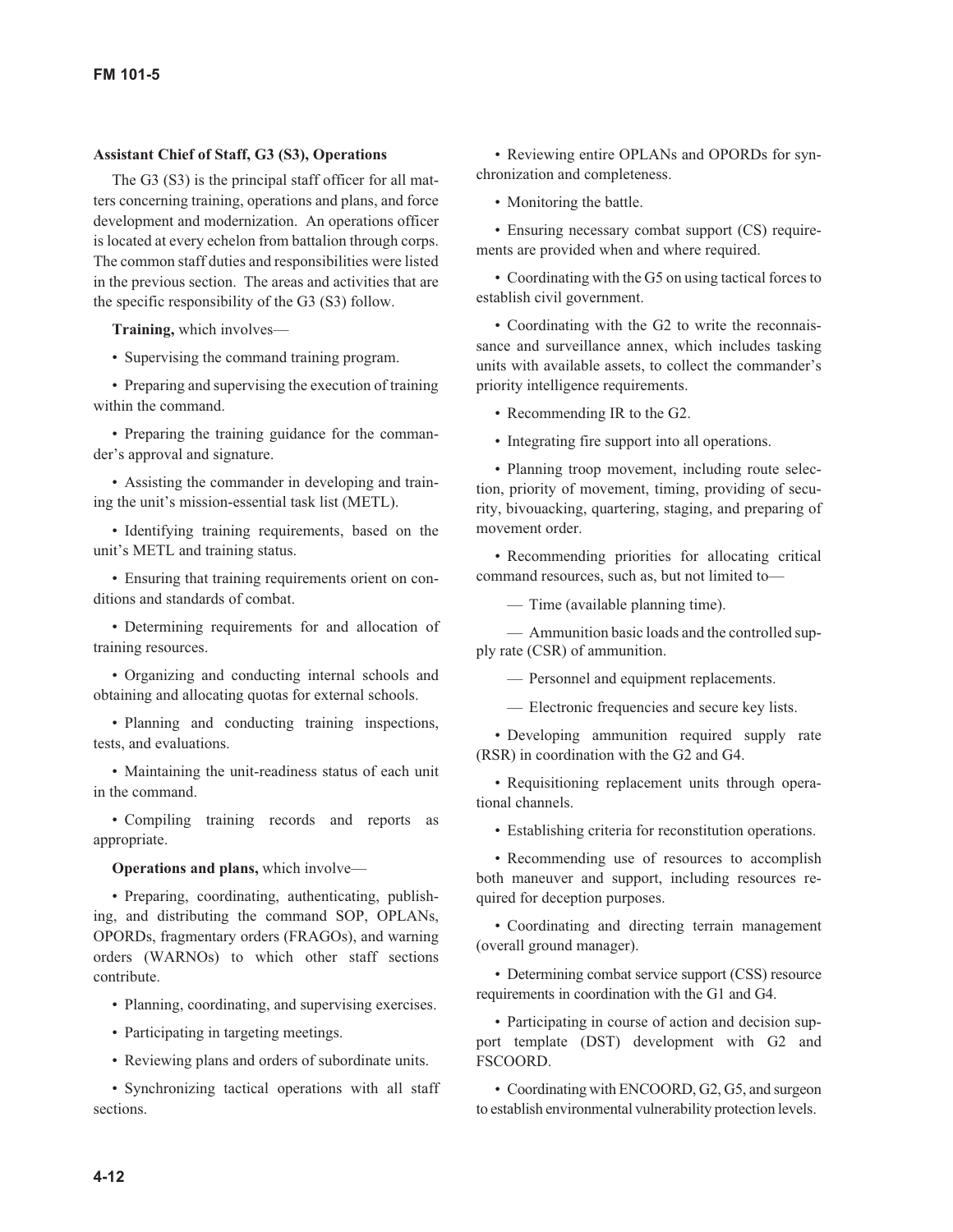• Furnishing priorities for allocation of personnel and critical weapon systems replacement to combat units.

• Recommending the general locations of command posts.

• Recommending task organization and assigning missions to subordinate elements, which includes—

— Developing, maintaining, and revising the troop list.

— Organizing and equipping units, including estimating the numbers and types of units to be organized and the priority for phasing in or replacing personnel and equipment.

— Assigning, attaching, and detaching units, detachments, or teams.

— Receiving units, detachments, or teams, including orienting, training, and reorganizing them as necessary.

• Coordinating with the G1 (CPO) civilian personnel involvement in tactical operations.

**Force development and modernization,** which involve—

• Reviewing, analyzing, and recommending a planned or programmed force structure.

• Processing procedures for unit activation, inactivation, establishment, discontinuance, and reorganization (force accounting).

• Fielding new weapons and equipment systems (force modernization).

• Evaluating the organizational structure, functions, and workload of military and civilian personnel to ensure their proper use and requirements (manpower utilization and requirements).

• Allocating manpower resources to subordinate commands within established ceilings and guidance (manpower allocation).

• Developing and revising unit force data for documenting any changes to the MTOE and modification table of distribution and allowances (MTDA).

• Planning and conducting formal, on-site manpower and equipment surveys.

• Recording and reporting data for information, planning and programming, allocation, and justification (manpower reports).

• Ensuring MTDA and MTOE documents reflect the minimum-essential and most-economical equipment needed to accomplish the assigned mission. The G3 determines qualitative and quantitative personnel requirements for new equipment and systems.

# **Staff planning and supervision** over*—*

• OPSEC, including analyzing the OPSEC posture of the command, determining essential elements of friendly information (EEFI) and OPSEC vulnerabilities, evaluating and planning countersurveillance operations and countermeasures, coordinating SIGSEC measures with the G6 (S6), conducting OPSEC surveys, and evaluating effectiveness of forceprotection measures.

- Force protection.
- Airspace command and control (AC<sup>2</sup>).
- Information operations, to include  $C^2W$ .
- Area damage control.

• Rear operations (G3 prepares the rear operations annex).

• Discipline, and law and order (coordinates with the G1 on administrative procedures dealing with discipline, law and order).

- Activation and deactivation of units.
- Mobilization and demobilization.

• Operations concerning EPWs and civilian internees, in coordination with the provost marshal.

**Coordination of staff responsibility for the following special staff officers:**

- Air defense coordinator (ADCOORD).
- Air liaison officer (ALO).

• Air/naval gunfire liaison company (ANGLICO) commander.

- Aviation coordinator (AVCOORD).
- Chemical officer (CHEMO).
- Deception officer.
- Electronic warfare officer (EWO).
- Engineer coordinator (ENCOORD).
- Explosive ordnance disposal (EOD) officer.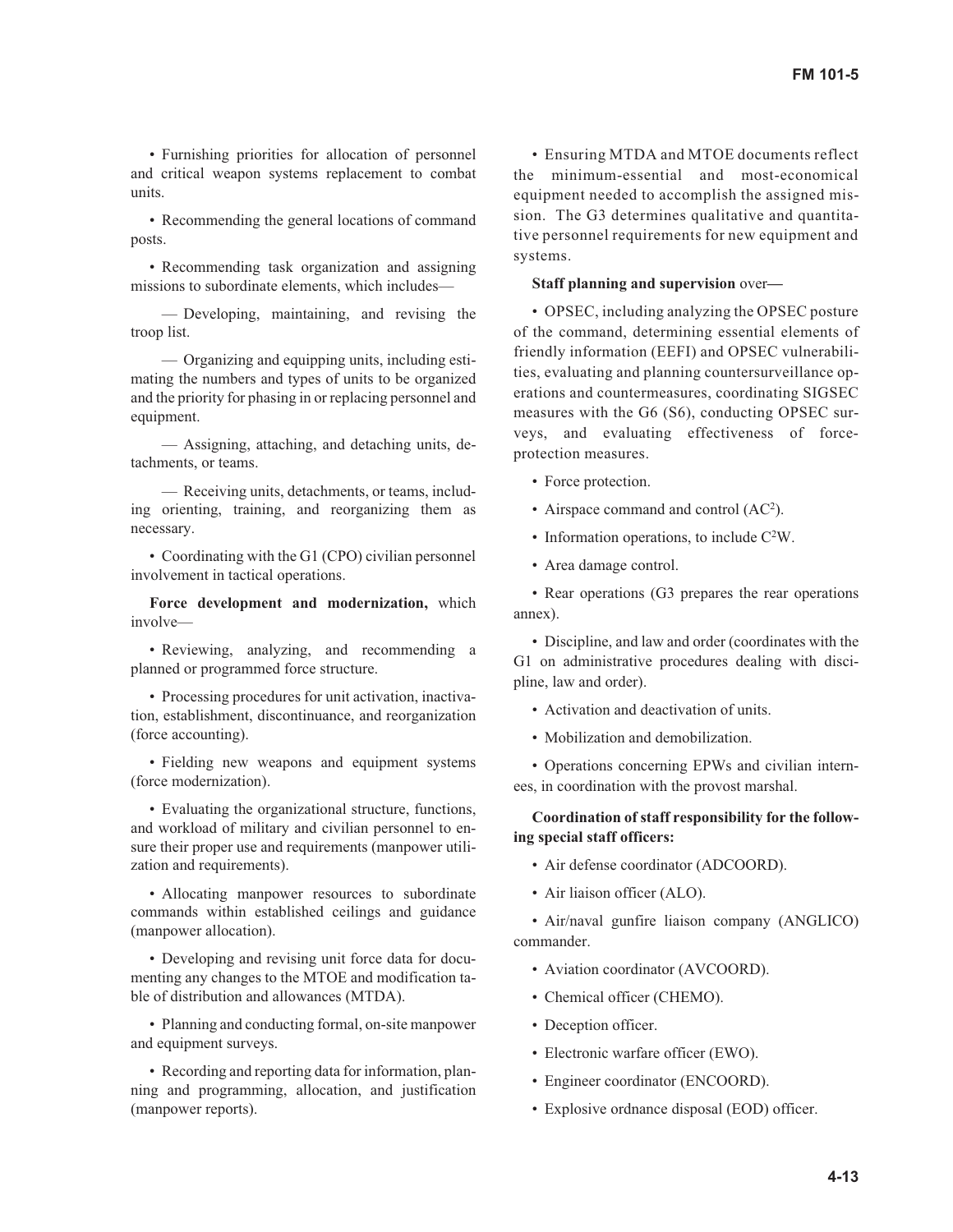- Fire support coordinator (FSCOORD).
- Historian.
- Liaison officer (LNO).
- Provost marshal (PM).
- Psychological operations (PSYOP) officer.
- Safety officer.
- Special operations coordinator (SOCOORD).
- Theater airlift liaison officer (TALO).

NOTE: The duties and responsibilities of these special staff officers can be found under the special staff officer section.

# **Assistant Chief of Staff, G4 (S4), Logistics**

The G4 (S4) is the principal staff officer for coordinating the logistics integration of supply, maintenance, transportation, and services for the command. The G4 (S4) is the link between the support unit and his commander plus the rest of the staff. The G4 (S4) assists the support unit commander in maintaining logistics visibility with the commander and the rest of the staff. The G4 (S4) must also maintain close and continuous coordination with the G3 (S3). A logistics officer is located at every echelon of command from battalion through corps. At brigade and battalion levels, the S4 not only coordinates activities but also executes requirements for the commander and unit. The common staff duties and responsibilities were listed in the previous section. The areas and activities that are the specific responsibility of the G4 (S4) follow.

**Logistics operations and plans (general),** which involve—

• Providing information on enemy logistics operations to the G2 (S2) for inclusion to IPB.

• Developing with the G3 the logistics plan to support operations.

• Coordinating with the G3 and G1 on equipping replacement personnel and units.

• Coordinating with supporting unit commander on the current and future support capability of that unit.

• Coordinating the selection and recommending of main supply routes (MSRs) and logistics support areas, in coordination with the ENCOORD, to the G3.

• Performing logistics preparation of the battlefield in coordination with support command.

• Recommending IR to the G2.

• Recommending command policy for collection and disposal of excess property and salvage.

• Participating in targeting meetings.

**Supply***,* which involves*—*

• Determining supply requirements (except for medical requirements). This function is shared with the support unit commander and the G3.

• Recommending support and supply priorities and controlled supply rates for publication in OPLANs and OPORDs.

• Coordinating all classes of supply, except Class VIII (medical), according to commander's priorities. Class VIII is coordinated through medical supply channels.

• Coordinating the requisition, acquisition, and storage of supplies and equipment, and the maintenance of materiel records.

• Ensuring, in coordination with the provost marshall, that accountability and security of supplies and equipment are adequate.

• Calculating and recommending to the G3 basic and prescribed loads and assisting the G3 in determining the required supply rates.

• Coordinating and monitoring the collection and distribution of excess, surplus, and salvage supplies and equipment.

• Directing the disposal of captured enemy supplies and equipment after coordination with the G2.

• Coordinating the allocation of petroleum products to subordinate units.

• Coordinating with the G5 (S5) to support foreign nation and host nation support requirements.

**Maintenance,** which involves—

• Monitoring and analyzing the equipment-readiness status.

• Determining, with the support command, maintenance workload requirements (less medical).

• Coordinating, with the support command, equipment recovery and evacuation operations.

• Determining maintenance time lines.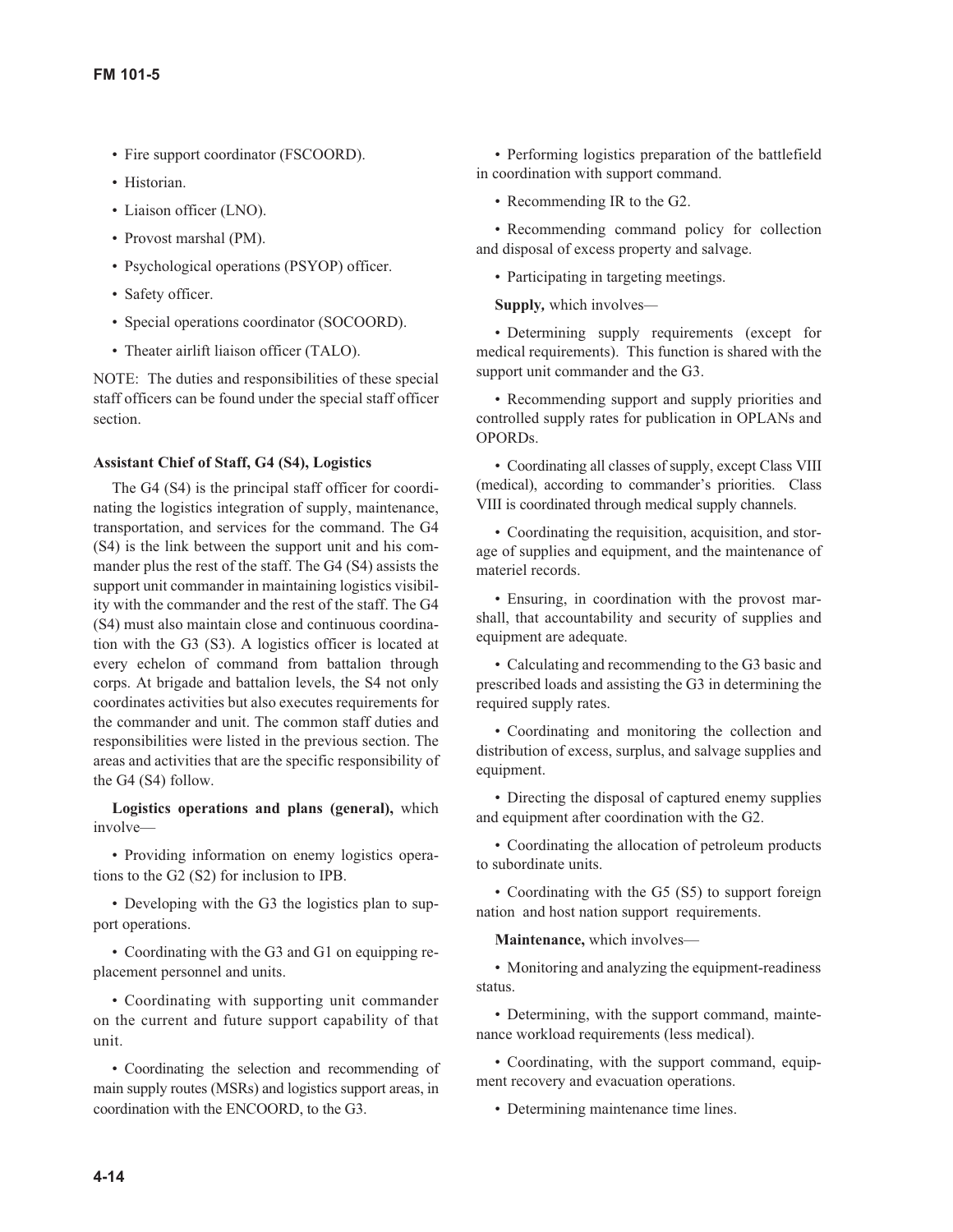## **Transportation,** which involves**—**

• Conducting operational and tactical planning to support movement control and mode and terminal operations.

• Coordinating transportation assets for other services.

• Coordinating with G5 (S5) for host nation support.

• Coordinating with the G1 and the G3 (PM) on transporting replacement personnel and EPWs.

• Coordinating special transport requirements to move the command post.

• Coordinating with the G3 for logistics planning of tactical troop movement.

**Services,** which involve—

• Coordinating the construction of facilities and installations, except for fortifications and signal systems.

• Coordinating field sanitation.

• Coordinating actions for establishing an organizational clothing and individual equipment operation for exchange and for replacing personal field (TA-50) equipment.

• Coordinating or providing food preparation, water purification, mortuary affairs, aerial delivery, laundry, shower, and clothing and light textile repair.

• Coordinating the transportation, storage, handling, and disposal of hazardous material or hazardous waste.

• Coordinating unit spill prevention plans.

#### **Staff planning and supervision** over*—*

• Identification of requirements and restrictions for using local civilians, EPWs, and civilian internees and detainees in logistics support operations.

• Battlefield procurement and contracting.

• Coordination with SJA on legal aspects of contracting.

• Coordination with the RM officer and the finance officer on the financial aspects of contracting.

- Real property control.
- Food service.
- Fire protection.
- Bath and laundry services, and clothing exchange.
- Mortuary affairs.

# **Coordination of staff responsibility for the special staff officer:**

• Transportation officer. (The duties and responsibilities of the transportation officer can be found under the special staff officer section, page 4-29.)

# **Assistant Chief of Staff, G5 (S5), Civil-Military Operations**

The G5 (S5) is the principal staff officer for all matters concerning civil-military operations (the civilian impact on military operations and the impact of military operations on the civilian populace). The G5 (S5) has responsibility to enhance the relationship between military forces and civilian authorities and personnel in the area of operations to ensure the success of the mission. The G5 (S5) is required at all echelons from battalion through corps level but authorized only at division and corps levels. Once deployed, units and task forces below division level may be authorized an S5. The common staff duties and responsibilities were listed in the previous section. The areas and activities that are the specific responsibility of the G5 (S5) follow.

#### **Civil-military operations (CMO)**, which involve—

• Advising the commander of the civilian impact on military operations.

• Advising the commander on his legal and moral obligations concerning the impact of military operations on the local populace (economic, environmental, and health) for both the short and long term.

• Minimizing civilian interference with combat operations, to include dislocated civilian operations, curfews, and movement restrictions.

• Advising the commander on the employment of other military units that can perform CMO missions.

• Establishing and operating a civil-military operations center (CMOC) to maintain liaison with and coordinate the operations of other US government agencies; host nation civil and military authorities; and nongovernmental, private voluntary, and international organizations in the area of operations.

• Planning positive and continuous community relations programs to gain and maintain public understanding and good will, and to support military operations.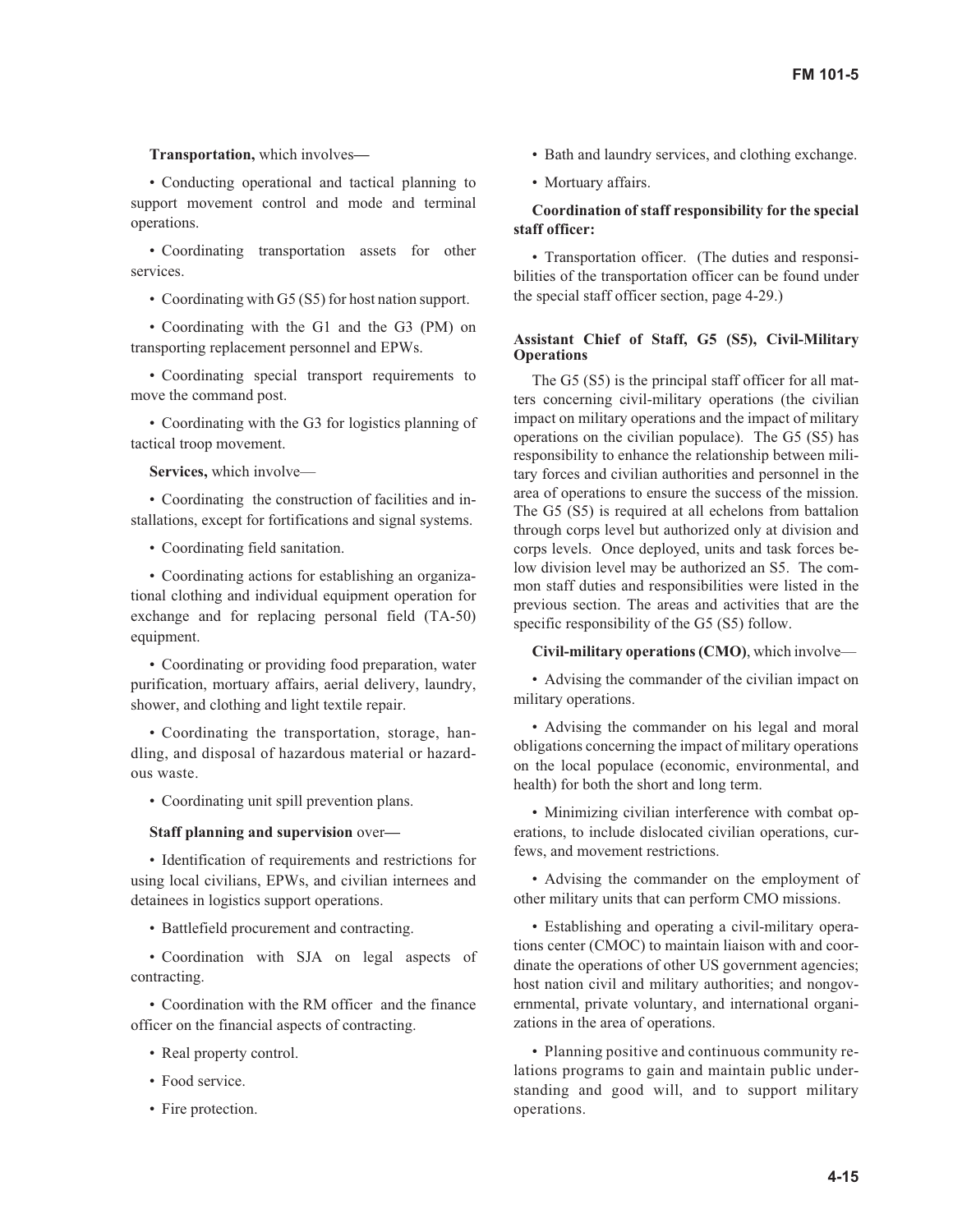• Coordinating with the SJA concerning advice to the commander on rules of engagement for dealing with civilians in the area of operations.

• Providing recommended CMO-related IR and EEFI to the G2.

• Coordinating with the G3 (FSCOORD) on protected targets.

• Providing the G2 operational information gained from civilians in the area of operations.

• Coordinating with the G3 (PSYOP) on trends in public opinion.

• Coordinating with the G1 (surgeon) on the military use of civilian medical facilities, materials, and supplies.

• Assisting the G1 with coordination for local labor resources.

• Coordinating with the PAO and the G3 (PSYOP) to ensure disseminated information is not contradictory.

• Coordinating with the PAO on supervising public information media under civil control.

• Providing instruction to units or officials (friendly, or host nation civil or military) and the population in identifying, planning, and implementing programs to support the civilian populations and strengthen the host nation internal defense and development.

• Identifying and assisting the G6 with coordination for military use of local communications systems.

• Providing technical advice and assistance in the reorientation of enemy defectors, EPWs, and civilian internees or detainees.

• Participating in targeting meetings.

• Coordinating with the G3 (PM) the planning of the control of civilian traffic in the area of operations.

• Assisting the G3 with information operations.

• Identifying and assisting the G4 with coordination for facilities, supplies, and other material resources available from the local civil sector to support military operations.

• Coordinating with the G1 and SJA in establishing off-limits areas and establishments.

• Coordinating with the SJA on civilian claims against the US government.

#### **Staff planning and supervision** over*—*

• Attached civil affairs (CA) units.

• Military support to civil defense and civic action projects.

- Protection of culturally significant sites.
- Humanitarian civil assistance and disaster relief.
- Noncombatant evacuation operations (NEO).

• Emergency food, shelter, clothing, and fuel for local civilians.

• Public order and safety as it applies to military operations.

# **Assistant Chief of Staff, G6 (S6), Signal**

The G6 (S6) is the principal staff officer for all matters concerning signal operations, automation management, network management, and information security. A G6 (S6) is located at all echelons of command from battalion through corps. The common staff duties and responsibilities were listed in the previous section. The areas and activities that are the specific responsibility of the G6 (S6) follow.

**Signal operations,** which involve—

• Managing and controlling the use of information network capabilities and network services from the power projection sustaining base to the forward most fighting platforms.

• Managing radio frequency allocations and assignments and providing spectrum management.

• Managing the production of user directories and listings.

• Recommending signal support priorities for force information operations.

• Recommending locations for command posts within information battlespace.

• Coordinating with the G5 the availability of commercial information systems and services for military use.

• Managing all signal support interfaces with joint and multinational forces, including host nation support interfaces.

• Coordinating, updating, and disseminating the command frequencies lists.

• Managing communications protocols, and coordinating user interfaces of defense information system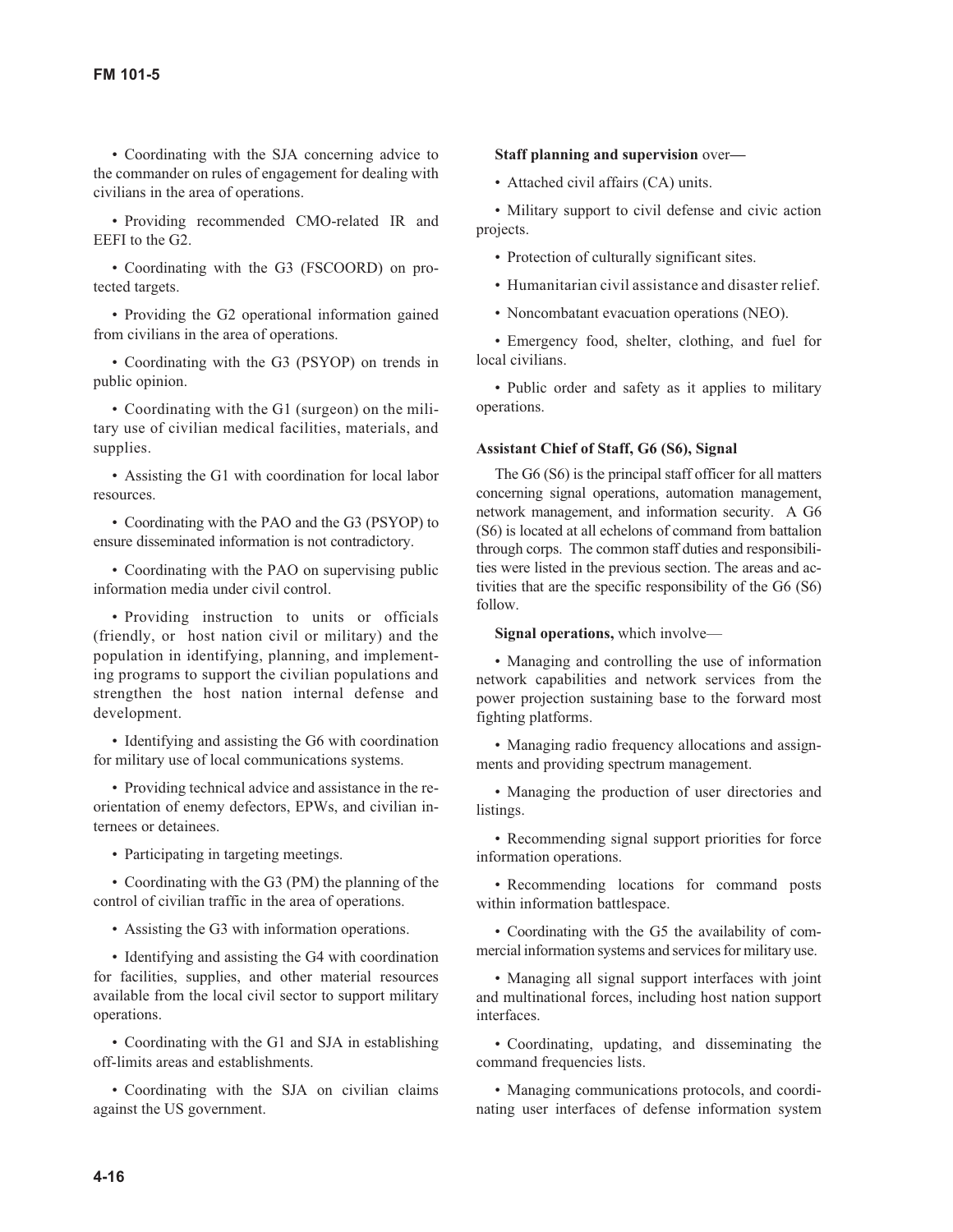networks (DISNs) and command and control systems down to battalion tactical internets.

• Recommending IR to the G2.

• Internal distribution, message services, and document reproduction.

• Ensuring redundant signal means are available to pass time-sensitive battle command information from collectors to processors and between medical units and supporting medical laboratories.

• Participating in targeting meetings.

**Automation management, which involves—**

• Managing the employment automation (hardware, software) supporting the force, including the operations of the automation management office (AMO).

• Establishing automation systems administration procedures for all automation software and hardware employed by the force.

• Coordinating the configuration of local area networks that support the force.

**Information security,** which involves*—*

• Managing communications security (COMSEC) measures, including the operation of the Information System Security Office (ISSO) of the signal support elements.

• Establishing automation systems security for all automation software and hardware employed by the force.

• Recommending C<sup>2</sup>-protect priority information requirements.

#### **Staff planning and supervision** over*—*

- The command's signal support network.
- Activities of the signal office.

#### **Support Operations Officer/Materiel Officer (Only in Support Commands/Battalions)**

The support operations officer or materiel officer is the principal staff officer for coordinating logistics and combat health support to supported units. He provides the technical supervision for the CSS mission of the support command. He is the key interface between the supported unit and support command providing the support. A support operations officer or materiel officer is located in support commands and battalions. The common

staff duties and responsibilities were listed in the previous section. The areas and activities that are the specific responsibility of the support operations officer or materiel officer follow:

• Advises the commander on support requirements versus support assets available.

• Coordinates external support requirements for supported units.

• Synchronizes support requirements to ensure they remain consistent with current and future operations.

• Plans and monitors support operations and makes necessary adjustments to ensure support requirements are met.

• Coordinates with the S4 to track available combat service support assets.

• Coordinates support locations and time schedules with the S2/S3 and supported units.

• Prepares and distributes the external service support SOP that provides guidance and procedures to supported units.

• Provides input to the supported units on the logistics estimate and service support annex. Prepares external service support annex.

• Provides technical assistance to supported units.

# **Special Staff Officer**

Every staff has special staff officers. This section addresses the specific duties of each special staff officer. Common staff duties and responsibilities were discussed earlier in this chapter. The number of special staff officers and their duties and responsibilities vary with the level of command, the authorizations, the desires of the commander, and the size of the command. If, at a given echelon, a special staff officer is not assigned, the corresponding coordinating staff officer assumes those responsibilities as necessary.

This section first lists the coordinating staff officer; the special staff officer or officers he has coordinating responsibility for are listed beneath. Figure 4-2, page 4-18, also shows this responsibility relationship.

#### **Chief of Staff (CofS)**

The following special staff officers are the coordinating staff responsibility of the CofS.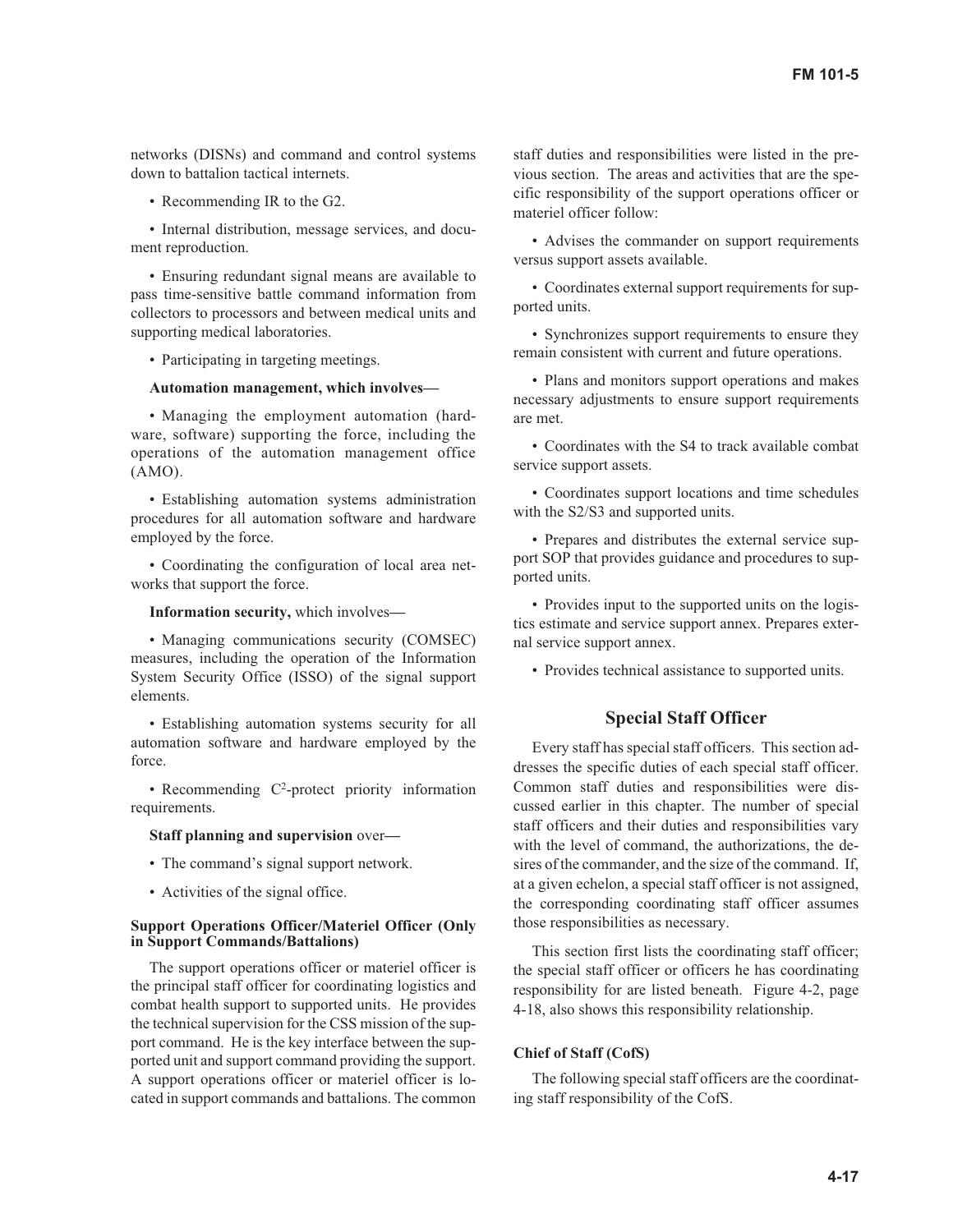

Note: The Chaplain, IG, PAO, and SJA are personal staff officers who coordinate (if necessary) through the G1 (S1) when performing special staff functions.

# **Figure 4-2. Coordinating staff responsibilities for special staff**

**Headquarters Commandant.** The headquarters commandant is the special staff officer responsible for OPCON over soldiers assigned to the specific headquarters who are not assigned or attached to subordinate commands. A headquarters commandant is located at corps, division, and major support command levels. Besides his common staff responsibilities, the headquarters commandant is responsible for these areas and activities:

• Local headquarters security, to include construction of defensive positions.

• Arrangement and movement of the headquarters.

• Training and morale activities for headquarters personnel.

• Food service, quartering, medical support, field sanitation, and supply for headquarters personnel.

• Reception and accommodation of visitors and augmentees.

• Motor transportation organic to or allocated for use by the headquarters.

• Maintenance of equipment organic to or allocated for use by headquarters.

**Secretary of the General Staff (SGS)**. The secretary of the general staff is the special staff officer who acts as executive officer for the chief of staff. There is a secretary of the general staff at corps, division, and major support command levels or wherever there is a general officer with a staff. Besides his common staff responsibilities, the SGS's specific responsibilities are as follows:

• Plans and supervises conferences chaired by the commander, deputy or assistant commanders, or the CofS.

• Directs preparation of, and monitors execution of, itineraries for distinguished visitors to the headquarters.

• Monitors preparation and execution of all official social events and ceremonies involving the commander, deputy or assistant commanders, and the CofS.

• Acts as the informal point of contact for LNOs.

**Resource Manager/Comptroller**. The resource manager/comptroller is the special staff officer responsible for budget preparation and resource management (RM) analysis and implementation for the command. Resource managers/comptrollers are normally located at corps and division levels. During combat operations, comptroller functions within a theater of operations are normally transferred to theater Army or higher levels. However, specific comptroller functions may occur at corps or division levels. Besides his common staff responsibilities, the resource manager's/comptroller's specific responsibilities are as follows:

• Supervises the development, including the training resource synchronization, evaluation, revision, defense, and execution, of the command budget estimate and the program objective memorandum (POM).

• Establishes plans, policies, and procedures for developing and implementing the command's budget.

• Provides assistance to the staff on budget methods and formats; techniques of preparation, resource synchronization, presentation, and analysis; and development of workload information, expense (cost) factors, cost capturing, and statistics.

• Provides financial planning and assistance during the transition to war and throughout the conflict, including redeployment and mobilization.

- Provides fund ceilings to subordinate units.
- Monitors execution of funded programs.

• Coordinates required program budget activity meetings.

• Identifies funding sources for operations; acquires, reprograms, controls, and distributes funding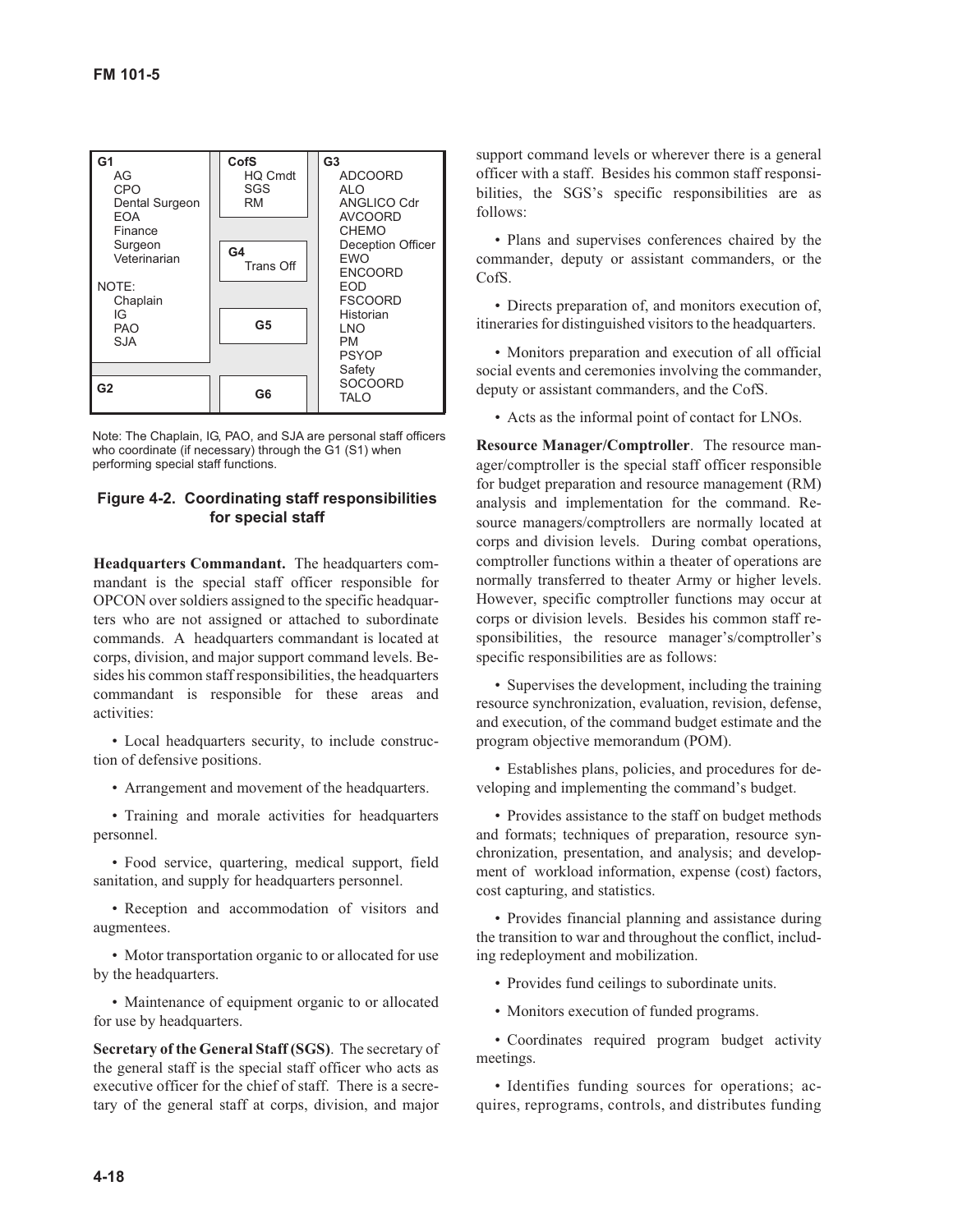authority to subordinate resource management officers and to ordering officers.

• Oversees cost capturing for operations to support requests for funding authority for operations and requests to replace funds shifted from other programs (mission training) to support an operation.

• Provides resource stewardship, primary linkage to logistics financial system for fiscal constraints, and interface with the contracting authorities.

• Assists in contracting HN support during contingency operations and in logistics-based development as part of the contracting implementation team.

• Develops policies, procedures, and techniques to ensure the most cost-advantageous and -effective methods of purchasing commercial products and services, within fiscal and regulatory constraints.

• Monitors administrative controls for accounting and reporting receipt and disbursement of public funds, including special contingency funds.

• Develops and maintains effective financial and management controls, procedures, and systems for the best use of resources.

• Develops policies, procedures, and techniques for governing the establishment, maintenance, and operation of the command's budget accounting system.

• Implements resource control procedures and serves as the primary fund certifying officer.

• Conducts audits of certain nonappropriated funds.

• Performs chief financial officer training and reviews, and audit compliance services.

• Supervises the implementation of RM policies.

• Performs real-time audits of command systems, procedures, and internal controls to ensure their proper implementation and effective operation.

• Develops and implements an internal review program to safeguard, account for, properly use, and care for resources available for accomplishing the command's mission.

• Provides integrated and independent progress and statistical reports and analyses of command programs. Examples are qualitative evaluations of progress made in meeting programmed objectives and the effective use of resources to support rather than detract from the command's missions.

• Develops a zero-based budget using HQDA cost factors for operational tempo (OPTEMPO).

• Develops annual non-OPTEMPO requirements.

# **G1 (S1)**

The following special staff officers are the coordinating staff responsibility of the ACofS, G1 (S1).

**Adjutant General (AG)***.* The adjutant general is the special staff officer responsible for coordinating personnel and administrative services assets and operations. The AG is the senior adjutant general officer in the force. The corps AG also serves as the personnel group commander. An adjutant general is located at corps and division levels. Besides his common staff responsibilities, the adjutant general's specific responsibilities are as follows:

• Helps the G1 prepare and maintain the current personnel estimate of the situation.

• Assesses current and projected strength data to maintain the readiness posture of units.

• In accordance with priorities established by the commander, allocates replacements to major subordinate commands.

- Performs casualty operations.
- Maintains a personnel information data base.
- Coordinates the awards program.

• Manages line-of-duty investigations, congressional and family inquiries, and special correspondence.

**Civilian Personnel Officer (CPO).** The civilian personnel officer is the special staff officer responsible for the management and administration of the civilian employee personnel management program. The CPO is a civilian employee and has a permanent position on the staff at division and corps levels. Besides his common staff responsibilities, the CPO's specific responsibilities are as follows:

• Advises the commander and staff and supervises within the command the management and administration of the civilian employee personnel management program.

• Has special staff and operational responsibilities for administering laws and regulations about civilian personnel management.

• Develops, with other staff officers, plans and standby directives for procurement, use, and administration of the civilian labor force and for use of local labor in foreign areas in an emergency.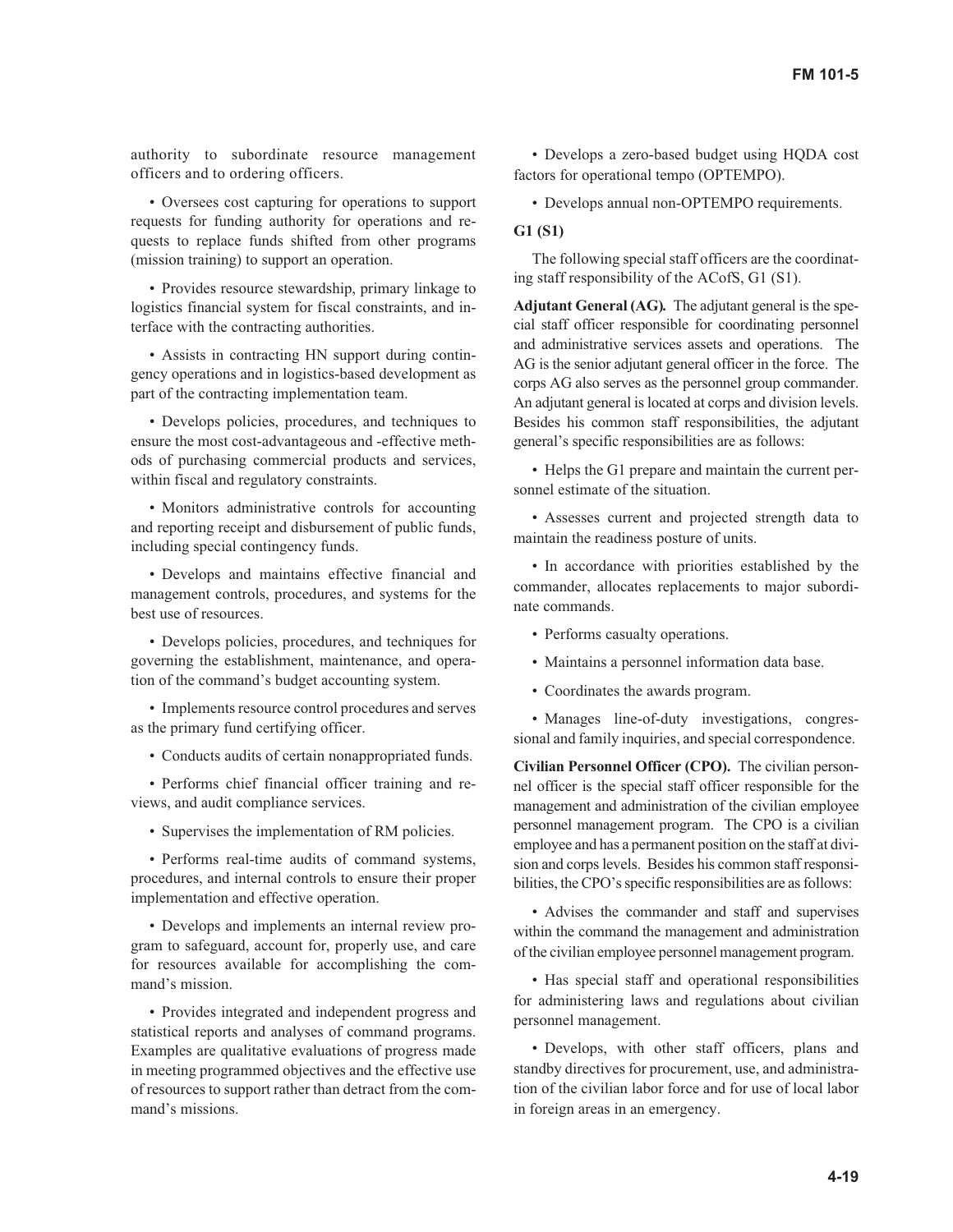• Participates, when appropriate, in negotiations with host countries on labor agreements.

NOTE: See the AR 690-series for in-depth coverage of CPO functions.

**Dental Surgeon.** The dental surgeon is the special staff officer responsible for coordinating dental activities within the command. A dental surgeon is located at corps and division echelons. Besides his common staff responsibilities, the dental surgeon's specific responsibilities are as follows:

• Coordinates dental activities with the command surgeon.

• Exercises staff supervision and provides technical assistance to dental activities.

• Plans and supervises the dental functions that follow:

— The command's preventive dentistry program.

— The maintenance of the command's oral health and readiness.

— The maintenance of professional standards and levels of dental care and treatment.

— The management of the panoramic X-ray (PANORAX) identification program.

— The establishment of priorities for dental care and treatment.

— The professional training of dental personnel.

• Develops a program for dental support of humanitarian and civilian-action operations.

• Provides advice and technical assistance in constructing, rehabilitating, and using dental facilities.

**Equal Opportunity Advisor (EOA)***.* The equal opportunity advisor is the special staff officer responsible for coordinating matters concerning equal opportunity for service members and their families. An EOA is located at every echelon of command. Besides his common staff responsibilities, the EOA's specific responsibilities are as follows:

• Advises and assists the commander and staff on all equal opportunity (EO) matters, to include sexual harassment, discrimination, and affirmative action.

• Recognizes and assesses indicators on institutional and individual discrimination and sexual harassment.

• Recommends remedies and develops affirmative action and EO plans and policies to reduce or prevent discrimination and sexual harassment.

• Monitors affirmative action and EO plans and policies.

• Collects, organizes, and interprets demographic data concerning all aspects of EO climate assessment.

• Manages or conducts all EO education and training programs within the command.

• Receives and helps process complaints; the EOA may also conduct inquiries, in accordance with commander's guidance.

• Helps plan and conduct ethnic observances.

NOTE: Further information on the duties and responsibilities of the EOA can be found in AR 600-20.

**Finance Officer***.* The finance officer is the special staff officer responsible for coordinating and providing finance services to the command. The finance officer also is the finance unit commander. Besides his common staff responsibilities, the finance officer's specific responsibilities are as follows:

• Provides finance policy and technical guidance.

• Supervises disbursement of funds.

• Provides US and non-US pay functions involving military, Department of Defense (DOD) civilian, foreign nation, host nation, civilian internees, EPW, and travel and miscellaneous pay.

• Advises the commander and staff on the current economic situation, including the economic impact of expenditures on the local economy, the availability and status of banking facilities in the command's area of concern, and the command's currency control program.

• Performs limited funds and nonappropriated funds accounting, as determined by theater policy.

• Provides banking and currency support.

• Coordinates financial support of battlefield procurement and contracting.

• Coordinates local procurement support with the G1 (S1) for personnel and with the G4 (S4) for materials and services.

• Stations subordinate finance units with their supporting operating systems to support battlefield procurement and pay operations.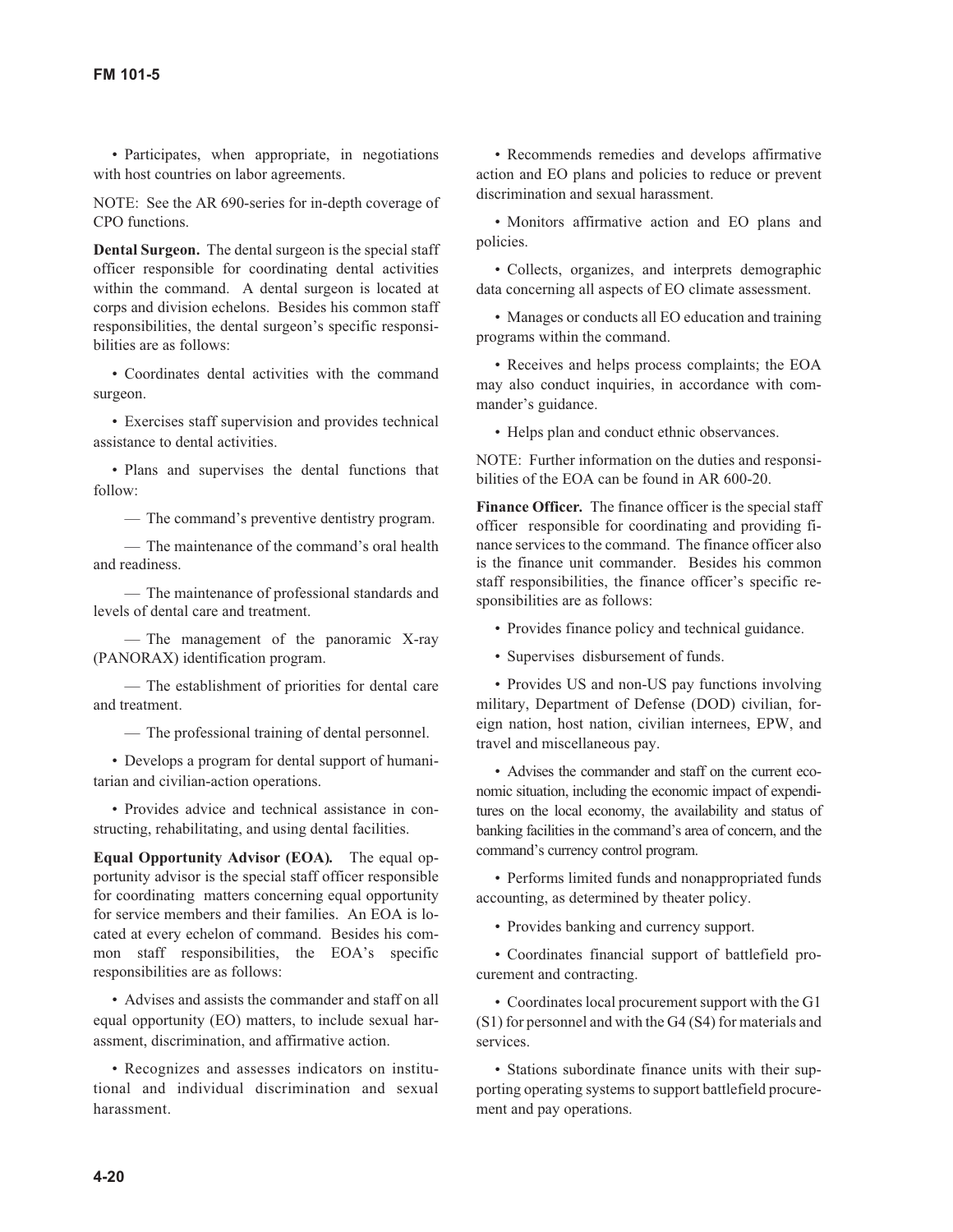• Monitors commercial accounts, which involves payment for supplies, equipment, and services procured to support the battlefield logistics system.

• Provides family support at home station.

• Makes solatium and other claims payment in coordination with SJA.

• Supports bounty programs such as weapons for cash.

**Surgeon.** The surgeon is the special staff officer responsible for coordinating health assets and operations within the command. A surgeon is authorized on all staffs from battalion through corps levels. The surgeon may or may not be a medical unit commander. Besides his common staff responsibilities, the surgeon's specific responsibilities are as follows:

• Plans and supervises—

— Health education and combat lifesaver training for the command.

— Casualty evacuation.

— Combat stress control program.

— Mass casualty plan.

— Medical care of EPWs and civilians within the command's area of operations.

— Treatment and hospitalization of sick, injured, or wounded soldiers.

— Patient evacuation, including use of both Army dedicated medical evacuation (MEDEVAC) platforms (air and ground) and Air Force evacuation aircraft.

— Veterinary food inspection, animal care, and veterinary preventive medicine activities of the command, as required and in coordination with the veterinary officer.

— Preventive medicine services.

— Medical laboratory service.

— Combat health logistics, including blood management.

— Medical support of humanitarian assistance and disaster relief operations.

— Supervision and preparation of health-related reports and battlefield statistics.

— Collection and analyses of operational data for on-the-spot adjustments in the medical support structure and for use in postwar-combat and materialdevelopment studies.

• Advises on command health services and health matters that concern the occupied or friendly territory within the commander's area of operations.

• Recommending IR to the G2 through the G1.

• Formulates the combat health support (CHS) plan.

• Coordinates with the G2 (S2) to obtain national medical intelligence reports and summaries.

• Assists in coordinating the support of the area medical laboratory in the receipt of biomedical samples and initial identification of biological warfare (BW) agents.

• Advises on the effects of the medical threat (including environmental, endemic and epidemic diseases, NBC weapons, and directed-energy devices) toward personnel, rations, and water.

• Recommends use of nondedicated transportation assets for evacuation if required.

• Submits recommendations to higher headquarters on professional medical problems that require research.

• Advises on how operations impact on the public health of personnel and the indigenous populations.

• Examines and recommends use or processing of captured medical supplies.

• Advises the command and coordinates with the G5 on public health issues involving military operations.

**Veterinary Officer.** The veterinary officer is the special staff officer responsible for coordinating assets and activities concerning veterinary service within the command. The veterinary officer is a veterinary corps officer. A veterinary corps officer is authorized at corps level. Besides his common staff responsibilities, the veterinary officer's specific responsibilities are as follows:

• Plans and supervises—

— Food inspection.

— Food handling and storage facilities and equipment.

— Procurement and management of veterinary equipment and facilities, including housing of animals.

— Participation of veterinary personnel and units in civil-military operations.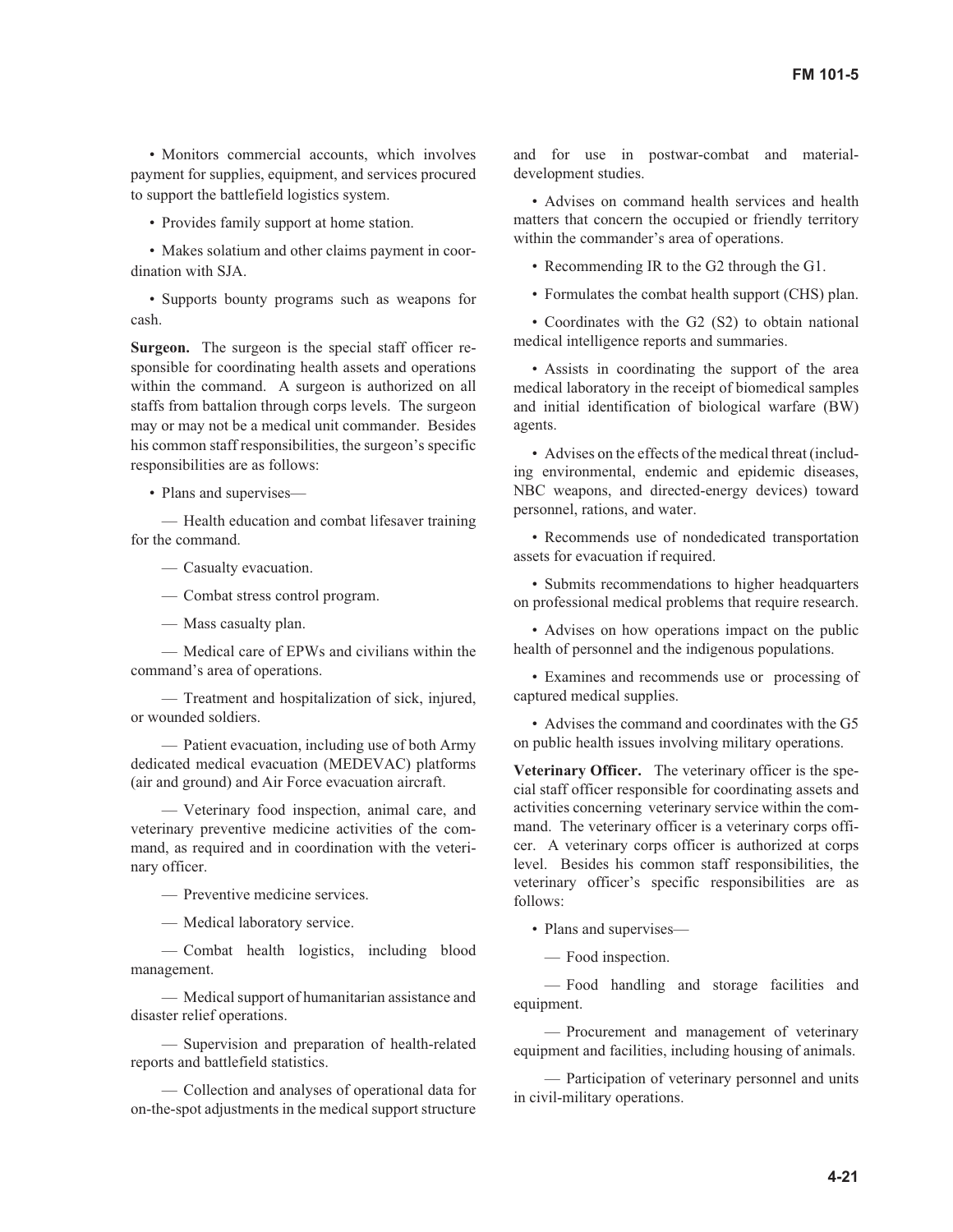— Use of medical laboratory services by veterinary personnel.

• Coordinates veterinary activities with the surgeon.

• Determines the requirements for veterinary supplies and equipment.

• Prepares reports on command veterinary activities.

#### **G2 (S2)**

**Staff Weather Officer.** The SWO is the coordinating staff responsibility of the ACofS, G2 (S2). The staff weather officer is the special staff officer responsible for coordinating operational weather support to tactical commanders and weather service matters. The SWO is an Air Force officer, provided on request by the Air Force, normally at division and corps levels. Besides his common staff responsibilities, the staff weather officer's specific responsibilities are as follows:

• Advises the Army commander on Air Force weather capabilities, support limitations, and the ways weather information can enhance combat operations.

• Evaluates and disseminates weather data, including forecasts, warnings, advisories, and miscellaneous weather and meteorological data.

• Monitors the overall weather support mission for the commander and acts as the commander's agent to identify and resolve weather support responsibilities.

• Determines weather support data requirements.

• Advises the Air Force on the operational weather support requirements of the supported Army command.

• Participates in targeting meetings.

• Prepares climatological studies and analyzes them in support of planned exercises, operations, and commitments.

• Coordinates weather support provided to subordinate units.

• Assists Army aircraft accident investigation boards.

# **G3 (S3)**

The following special staff officers are the coordinating staff responsibility of the ACofS, G3 (S3).

**Air Defense Coordinator (ADCOORD).** The air defense coordinator is the special staff officer responsible for coordinating matters concerning the planning and employment of air defense artillery (ADA) systems, assets, and operations. The ADCOORD is the senior air defense artillery officer in the command. He is also the commander of an ADA unit supporting the command. An ADCOORD is at corps and division levels. Besides his common staff responsibilities, the ADCOORD's specific responsibilities are as follows:

• Provides early warning to the supported command.

• Disseminates air tasking order (ATO) and airspace control order (ACO) information to ADA units.

• Requests immediate airspace control measures to support air defense (AD) operations.

• Based on enemy air and missile capability assessment, recommends offensive counterair, defensive counterair, and theater missile defense targets and priorities.

• Coordinates with the G2 (S2) to ensure that surveillance and intelligence units locate enemy air support assets.

• Coordinates AD sensor management.

- Participates in targeting meetings.
- Recommends active and passive AD measures.
- Recommends IR to the G2 through the G3.

• Determines requirements and recommends use of assets to support AD efforts.

• Provides AD input to the airspace command and control plan.

• Plans and coordinates airspace with the aviation liaison officer (AVLO); air liaison officer (ALO); FSCOORD; G3 (S3) air officer; and other airspace users. (ADCOORD representatives from organic ADA units may also serve as members of the  $AC<sup>2</sup>$  cell.)

• Advises the commander and staff on the impact of early warning on AD operations; plans and supervises defense early warning operations within air defense.

• Helps develop and review joint counterair rules and procedures.

**Air Liaison Officer (ALO).** The air liaison officer is the special staff officer responsible for coordinating tactical air assets and operations such as close air support (CAS), air interdiction, joint suppression of enemy air defense (SEAD), reconnaissance, and airlift. The ALO is the senior Air Force officer with each tactical air control party (TACP). An ALO is authorized at corps, division, and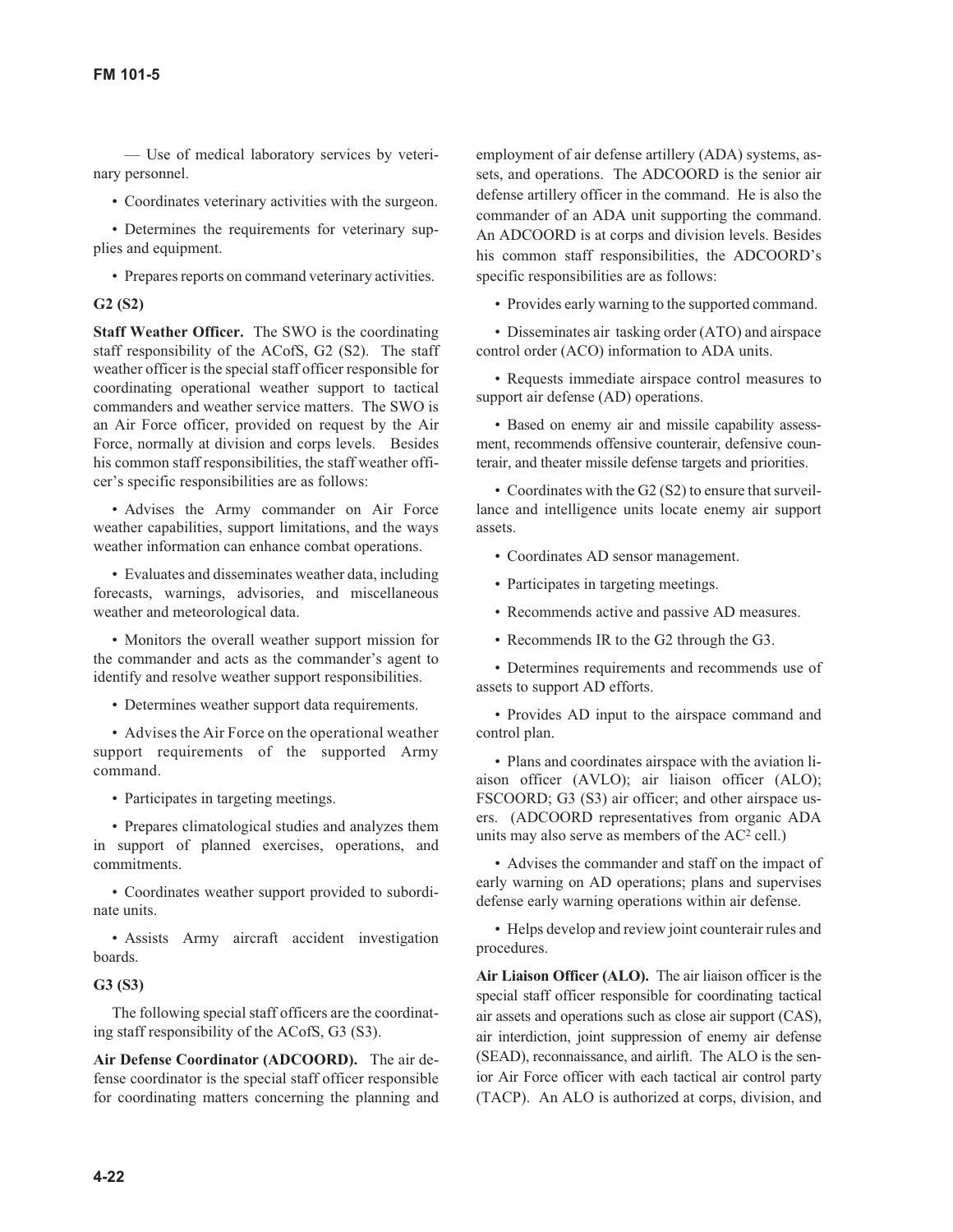brigade levels. Besides his common staff responsibilities, the ALO's specific responsibilities are as follows:

• Advises the commander and staff on the employment of tactical air (TACAIR).

• Operates and maintains Air Force TACAIR direction radio net and air request net.

• Transmits requests for immediate close air and reconnaissance support.

• Transmits advance notification of impending immediate airlift requirements.

• Coordinates tactical air support missions with the fire support element and the appropriate AC2 element.

• Recommends IR to the G2 through the G3.

• Acts as liaison between AD units and air control units.

• Helps plan the simultaneous employment of air and surface fires.

• Supervises forward air controllers (FACs) and the TACP.

• Integrates air support sorties with the Army unit scheme of maneuver.

• Participates in targeting meetings.

• Serves as a member of the targeting cell.

• Helps the fire support officer (FSO) direct air strikes in the absence of a FAC.

• Provides Air Force input into the AC<sup>2</sup>.

**Air/Naval Gunfire Liaison Company (ANGLICO) Commander.** The air and naval gunfire liaison company commander in the role of a special staff officer is responsible for coordinating naval gunfire or marine close air support assets and operations. The ANGLICO commander is a naval (Navy or Marine) officer. Representatives from the Navy or Marine Corps augment a US unit, multinational unit, or coalition partner unit when that unit is supported by naval gunfire or marine close air support. The ANGLICO is designed to operate at division level and below. Besides his common staff responsibilities, the ANGLICO commander in the role of a special staff officer—

• Processes requests for naval air gunfire.

• Operates the naval gunfire ground support net.

• Provides support teams to maneuver elements when Navy ships have a direct support (DS) mission.

• Helps the company FSO adjust naval gunfire in the absence of a spotter.

• Provides control and liaison associated with the ground elements of a landing force in the control and employment of naval gunfire and Navy and Marine close air support in the amphibious assault or in other types of operations when such support is provided.

• Advises on the capabilities, limitations, and employment of naval gunfire and Navy or Marine air support.

• Participates in targeting meetings.

**Aviation Coordinator (AVCOORD)***.* The aviation coordinator is the special staff officer responsible for coordinating Army aviation assets and operations. The AVCOORD is the senior aviation officer in the force. He is also the commander of an aviation unit supporting the command. The assistant or deputy AVCOORD is a permanent position on the staff representing the AVCOORD in his absence. An AVCOORD is authorized at corps and division levels. Besides his common staff responsibilities, the AVCOORD's specific responsibilities are as follows:

• Exercises staff supervision and training over Army aviation operations.

• Monitors the aviation flying-hour, standardization, and safety program.

• Helps plan and supervise Army aviation operations.

• Recommends IR to the G2 through the G3.

• Provides technical advice and assistance on the use of Army aviation for evacuation (medical or other).

• Participates in targeting meetings.

**Chemical Officer (CHEMO)**. The chemical officer is the special staff officer responsible for the use of or requirement for chemical assets and NBC defense and smoke operations. A chemical officer is at every echelon of command. Besides his common staff responsibilities, the chemical officer's specific responsibilities are as follows:

• Recommends COAs to minimize friendly and civilian vulnerability.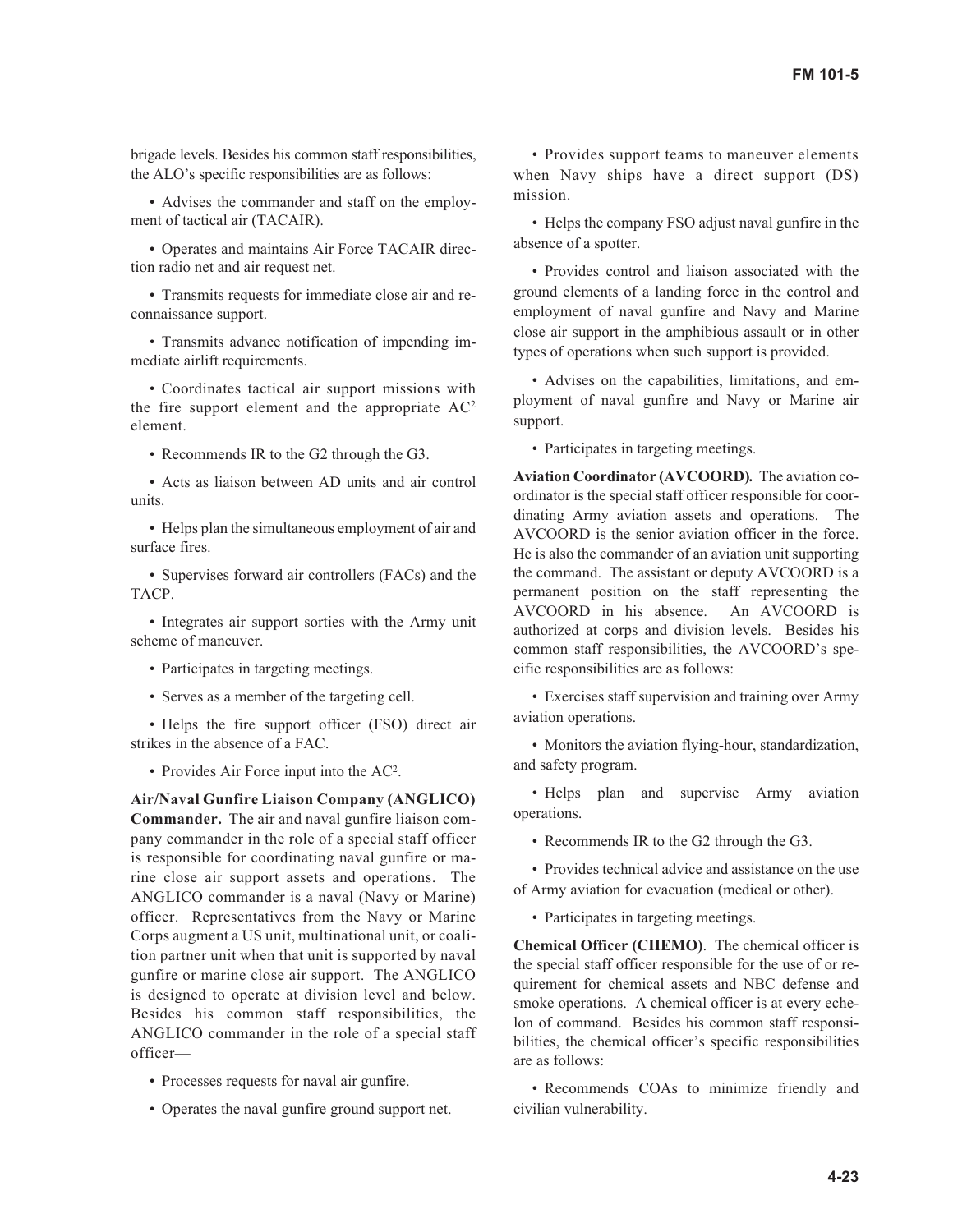• Provides technical advice and recommendations on mission-oriented protective posture (MOPP), troopsafety criteria, operational exposure guidance, NBC reconnaissance, smoke operations, biological warfare defense measures, and mitigating techniques.

• Plans and initiates, in conjunction with the surgeon, procedures to verify and report enemy first use of NBC agents.

• Assesses probability and impact of NBC-related casualties.

• Coordinates across the entire staff while assessing the impact of enemy NBC-related attacks and hazards on current and future operations.

• Coordinates with the surgeon on health support requirements for NBC operations.

• Conducts NBC IPB vulnerability analysis and recommends IR to the G2 through the G3.

• Plans, supervises, and coordinates NBC decontamination (except patient decontamination) operations.

• Supervises the nuclear and chemical accident and incident response assistance program.

• Assesses weather and terrain data to determine if environmental factors are conducive to enemy employment of weapons of mass destruction (WMD) or, at corps level, to the friendly employment of nuclear weapons.

• Predicts downwind vapor hazard and fallout patterns and their probable effects on operations.

• Predicts fallout from friendly employment of nuclear weapons and disseminates nuclear strike warning (STRIKWARN) messages when required.

• Plans, coordinates, and manages chemical and radiological survey and monitoring operations.

• Collates, evaluates, and distributes NBC attack and contamination data.

- Prepares, manages, and distributes NBC messages.
- Prepares NBC situation reports (SITREPs).

• Plans, coordinates, and manages NBC reconnaissance operations.

• Maintains and reports radiation exposure and dose status and coordinates with surgeon.

• Participates in targeting meetings.

• Estimates effect of a unit's radiation exposure state on mission assignments.

• Participates in the nuclear target nomination process (corps only).

• Estimates consumption rates of NBC defense equipment and supplies.

• Operates the NBC warning and reporting system.

• Coordinates with the G4 (S4) on logistics as it relates to chemical defense equipment and supplies, maintenance of chemical equipment, and transportation of chemical assets.

• Coordinates NBC reconnaissance assets into the reconnaissance and surveillance plan.

• Oversees construction of NBC shelters.

• Plans and recommends integration of smoke and obscurants into tactical operations.

• Conducts smoke target development.

• Plans and recommends use of flame-field expedients to supplement unit defense and existing minefields and barriers.

• Advises the commander, in conjunction with the surgeon, on possible hazards and effects of low-level hazards, such as low-level radiation and toxic industrial material.

• Advises the commander, in conjunction with the ADCOORD, on passive defense measures to assist in protecting and warning the force against missile attack.

• Advises the commander on the use of riot control agents.

**Deception Officer***.* The deception officer is the special staff officer for coordinating deception assets and operations for the command. A deception officer is located at corps and division levels. The deception officer comes from the MI battalion or MI brigade, but is not normally the commander of the supported unit. Besides his common staff responsibilities, the deception officer's specific responsibilities are as follows:

• Exercises staff supervision over deception activities.

• Determines, with the G2, requirements or opportunities for deception operations.

• Recommends to the G3 the deception target, objective, and deception story.

• Integrates use of deception assets.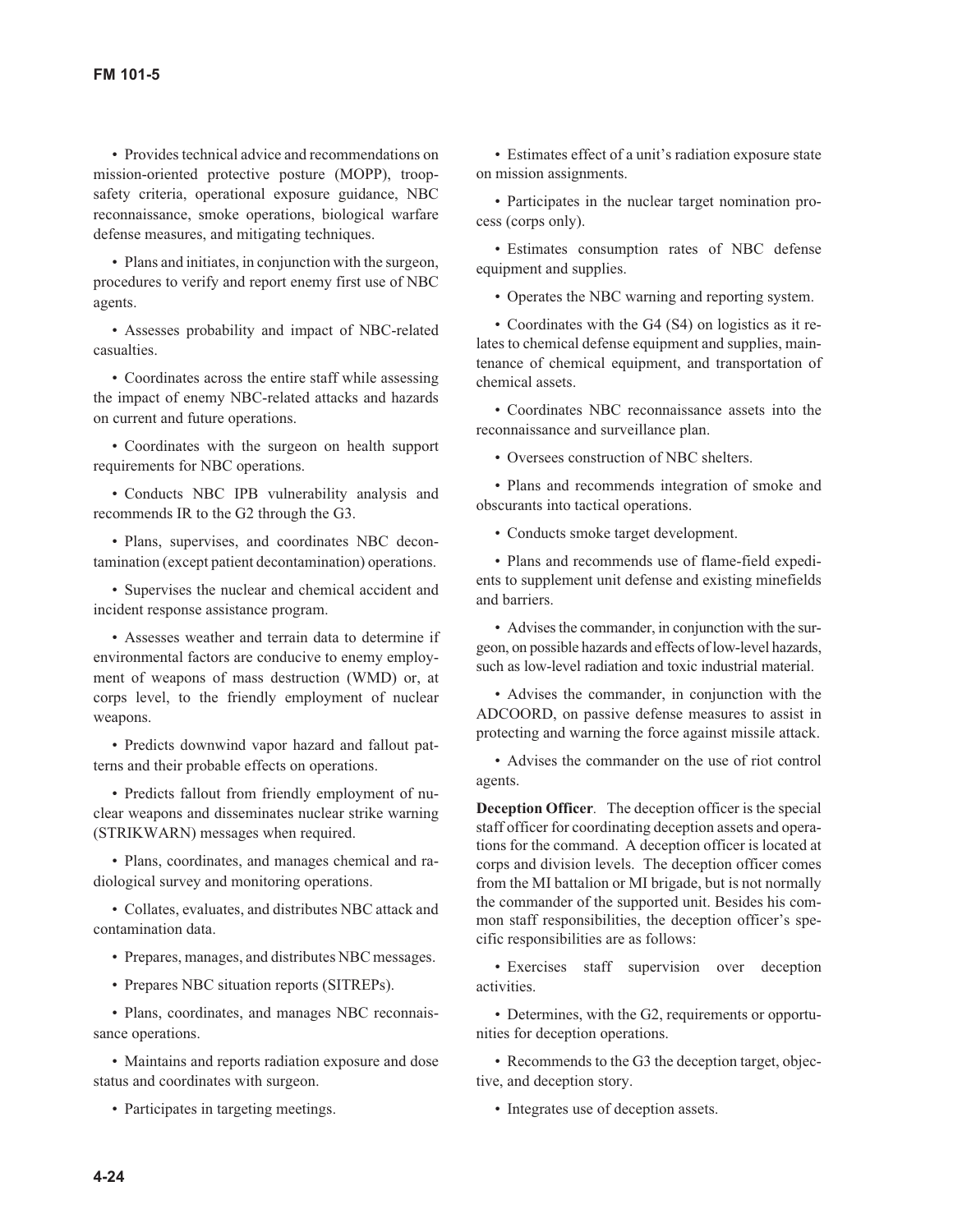- Monitors execution of the deception plan.
- Recommends IR to the G2 through the G3.

**Electronic Warfare Officer (EWO).** The electronic warfare officer is the special staff officer responsible for coordinating electronic warfare assets and operations for the command. An electronic warfare officer is located at corps and division levels. Besides his common staff responsibilities, the electronic warfare officer's specific responsibilities are as follows:

 $\bullet$  Assists in coordinating C<sup>2</sup>-attack and C<sup>2</sup>-protect concepts to support the commander's concept of the operation.

• Coordinates, prepares and maintains the electronic warfare target list, electronic attack taskings, and electronic attack requests.

• Coordinates with the G6 to deconflict frequencies and the joint restricted frequency list with EW targets.

• Coordinates with the TCAE to identify opportunities for effective targeting using jamming, deception, and PSYOP.

• Participates in targeting meeting.

**Engineer Coordinator (ENCOORD).** The engineer coordinator is the special staff officer for coordinating engineer assets and operations for the command. The ENCOORD is usually the senior engineer officer in the force. He is the commander of an engineer unit supporting the command. The assistant or deputy ENCOORD is a permanent staff officer representing the ENCOORD in his absence. An ENCOORD is located at corps and division levels and one is normally task-organized to maneuver brigades and battalions. Besides his common staff responsibilities, the ENCOORD's specific responsibilities are as follows:

• Plans and controls these engineer battlefield functions:

- Mobility.
- Countermobility (CM).
- Survivability.
- General engineering.
- Topographic engineering.
- Recommends engineer organization for combat.

• Plans and coordinates with the G3 (FSCOORD) on the integration of obstacles and fires.

• Advises the commander on the use of organic and nonorganic engineer assets.

• Advises the commander on the employment and reduction of obstacles.

• Advises the commander on environmental issues, coordinates with other staff officers to determine the impact of operations on the environment, and helps the commander integrate environmental considerations into the decision-making process.

• Provides a terrain-visualization mission folder to determine the terrain's effect on both friendly and enemy operations.

• Produces maps and terrain products (coordinates with the G2 for planning and distribution).

• Plans and supervises construction, maintenance, and repair of camps and facilities for friendly forces, EPWs, and civilian internees.

• Plans and coordinates with the FSCOORD the use of family of scatterable mines (FASCAM).

• Plans and coordinates environmental protection, critical areas, and protection levels.

• Assists the G2 (S2) in IPB preparation, to include preparing the engineer battlefield assessment (EBA).

• Participates in the targeting meeting.

• Provides information on the status of engineer assets on hand.

• Recommends to the G4 MSRs and logistics areas based on technical information.

• Recommends IR to the G2 through the G3.

• Plans the reorganization of engineers to fight as infantry combat units when the commander deems their emergency employment necessary.

**Explosive Ordnance Disposal (EOD) Officer.** The explosive ordnance disposal officer is the special staff officer for coordinating the dectection, identification, recovery, evaluation, render safe, and final disposal of explosive ordnance. An EOD officer is authorized at corps and division levels and will normally be dualhatted as the EOD group, battalion, or company commander. Besides his common staff responsibilities, the EOD officer's specific responsibilities are as follows:

• Establishes and operates an EOD-incident reporting system.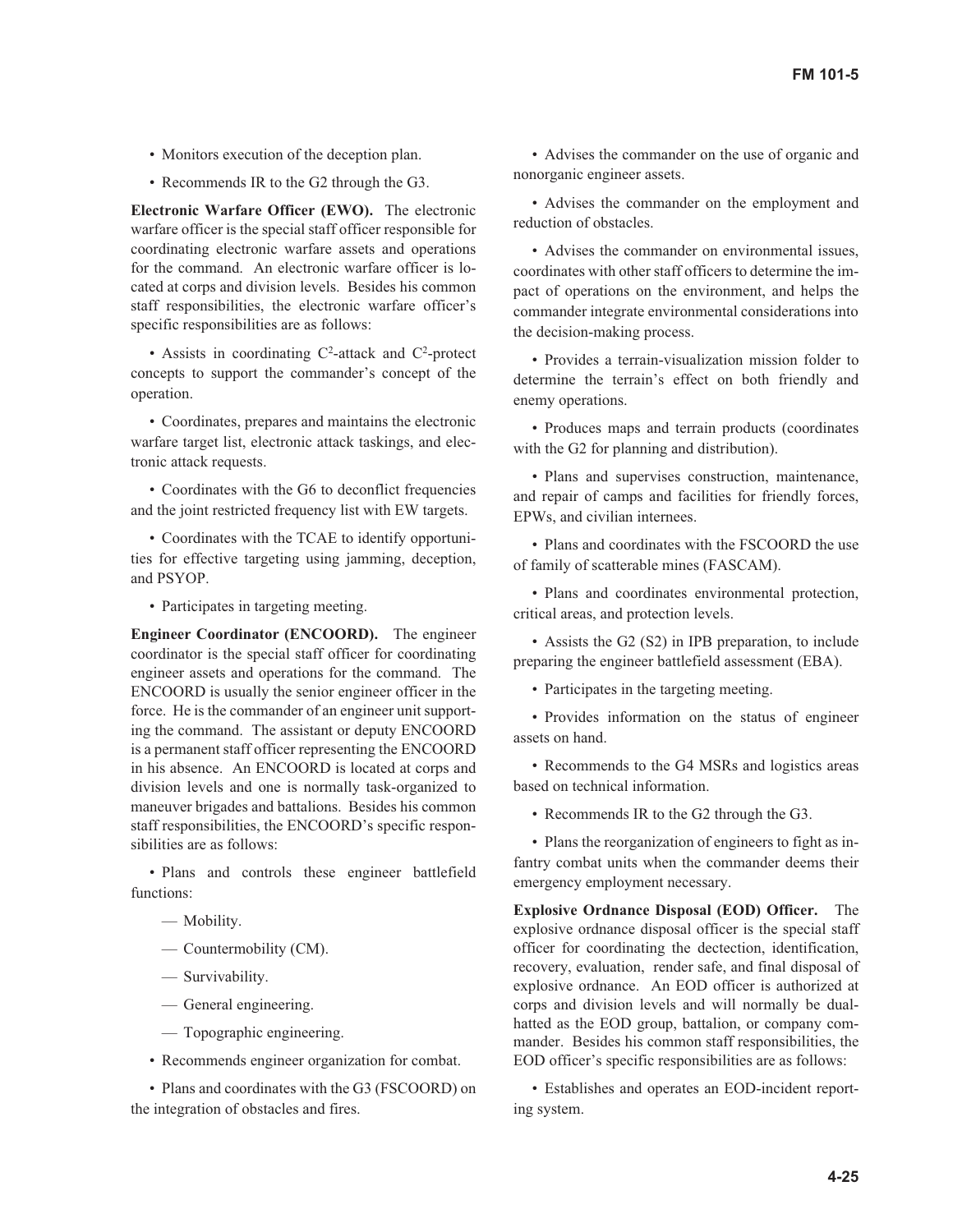• Establishes, operates, and supervises technical intelligence reporting procedures.

• Coordinates requirements for EOD support with requesting units, other Army commands, sister services, federal agencies, and multinational or coalition partners. This coordination may include arranging for administrative and logistics support for subordinate EOD units, as required.

• Monitors the supply status of, and expedites requests for, special EOD tools, equipment, and demolition materials.

NOTE: For more details on the duties and responsibilities of the EOD officer, see AR 75-15.

**Fire Support Coordinator (FSCOORD).** The fire support coordinator is the special staff officer for coordinating fire support and field artillery assets and operations in the command. The FSCOORD is the senior field artillery officer in the force. He is the commander of a field artillery unit supporting the force. The assistant or deputy FSCOORD is a permanent staff officer on the staff representing the FSCOORD in his absence. There is a FSCOORD with the maneuver force at every echelon of command from battalion through corps. At brigade, regiment, and below, the FSCOORD's representative is the FSO. Besides his common staff responsibilities, the FSCOORD's specific responsibilities are as follows:

• Develops, with the G3 (S3), a concept of fires to support the operation.

- Plans and coordinates fire support tasks for—
	- Supporting forces in contact.
	- Supporting the commander's battle plan.
	- Synchronizing the fire support system.
	- Sustaining the fire support system.
	- Conducting deep fires.

— Conducting counterfires to destroy, neutralize, or suppress the enemy's indirect fire systems.

- Conducting SEAD fires.
- Conducting offensive counterair fires.
- Conducting close fires.

— Integrating nonlethal fires into the overall scheme of fires.

— Conducting rear fires.

• Participates in the targeting meeting and produces targeting products, such as target selection standards (TSS), and high-payoff target list (HPTL).

• Plans and coordinates, through the G3 (S3), with the G2 (S2), signal officer, and EWO, the use of electronic warfare support and electronic protection as part of fire support.

• Provides information on the status of fire support systems, target acquisition assets, and field artillery ammunition on hand.

• Recommends IR to the G2 through the G3.

• Plans and coordinates with the ENCOORD for the use of air- and artillery-delivered FASCAM.

• Recommends to the G3 (S3) the field artillery ammunition required supply rate.

• Provides an estimate of the adequacy of the field artillery ammunition controlled supply rate.

• Recommends internal reallocation of the controlled supply rate for subordinate commands to match priorities for support.

• Establishes and disseminates appropriate fire support coordination measures in support of current and future operations.

• Establishes priorities and focus for counterfire radar employment.

• Coordinates for shooter to sensor for target engagement.

• Coordinates the field artillery survey within the command and with higher and adjacent commands.

• Recommends FA organization for combat.

• Coordinates positioning of fire support assets in specific area of operations.

• Nominates nuclear targets (at corps level only).

• Coordinates and synchronizes joint fire support platforms.

**Historian.** The historian is the special staff officer responsible for coordinating the documentation of the historical activities of the command. The historian is normally a DA civilian. A historian is at corps and division levels. Besides the common staff responsibilities, the historian's specific responsibilities are as follows:

• Prepares the unit's history.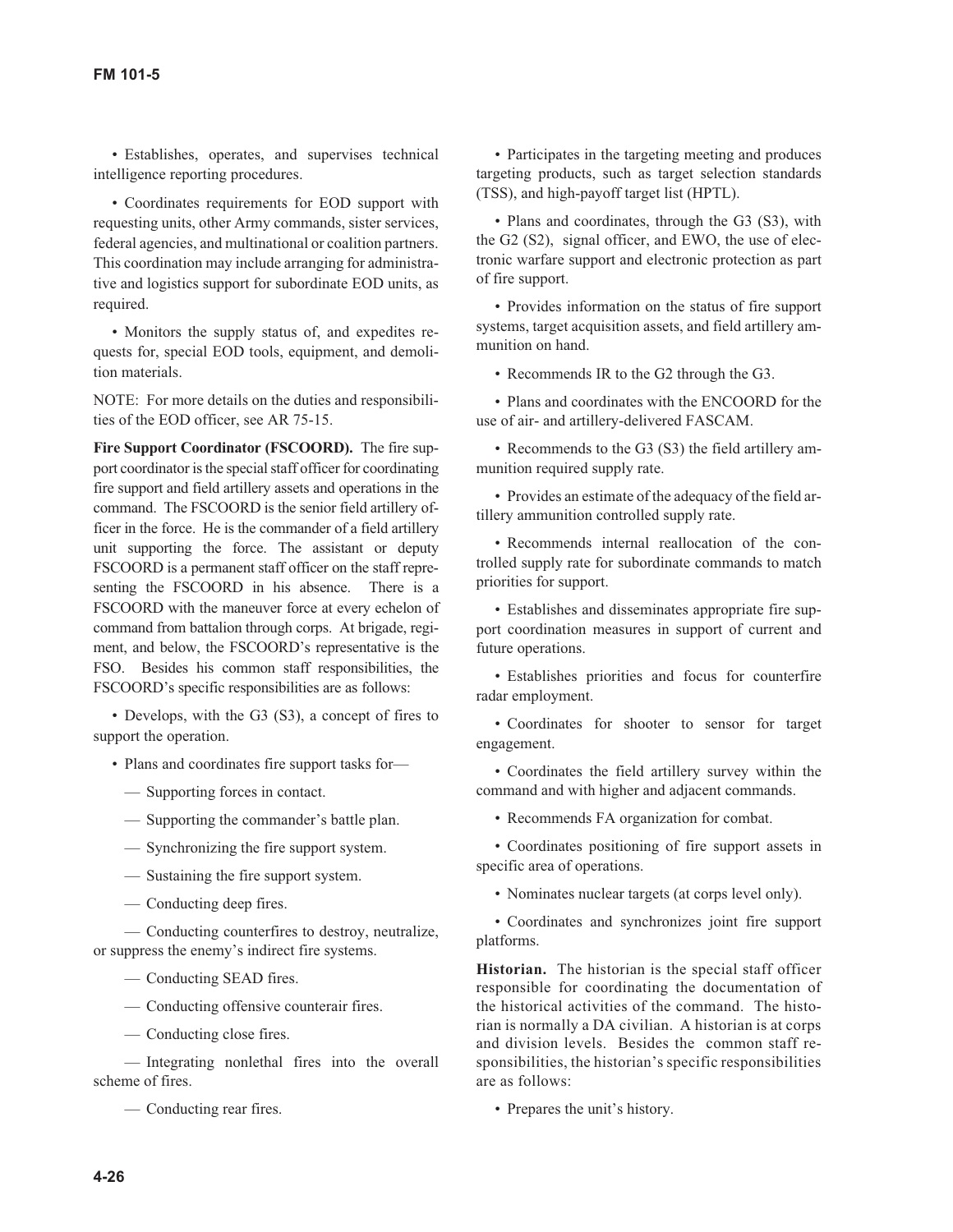• Supervises the command's historical activities.

• Injects historical perspective and institutional memory into unit activities.

• Collects and maintains (as soon as possible) records such as staff journals, plans and orders, and afteraction reports.

• Prepares special studies or reports based on assembled historical material.

• Maintains a command historical research collection adequate to support the historical mission.

• Establishes and maintains liaison with other historians, as required.

**Liaison Officer (LNO)**. The liaison officer is a special staff officer responsible for representing the commander at the headquarters of another unit for effecting coordination and promoting cooperation between the two units. The coordinating staff responsibility for the LNO is that of the ACofS, G3, unless designated differently by the chief of staff.

NOTE: A complete discussion of the duties and responsibilities of the LNO is in Appendix L.

**Provost Marshal (PM).** The provost marshal is the special staff officer responsible for coordinating military police (MP) combat, combat support, and combat service support assets and operations. The PM is the senior military police officer in the command. He is also the commander of the MP unit supporting the force. The PM augments the staff with an officer to represent him on the staff in his absence. A PM is located at corps and division levels. Besides his common staff responsibilities, the provost marshal's specific responsibilities are as follows:

• Plans and supervises—

— Maneuver and mobility support operations, to include route reconnaissance, surveillance, circulation control, dislocated civilian and straggler control, information dissemination, and tactical and criminal intelligence collection and reporting.

— Components of area security operations, to include activities associated with force protection, zone and area reconnaissance, and C<sup>2</sup>-protect (access control; physical security of critical assets, nodes, and sensitive materials; counterreconnaissance; and security of designated key personnel).

— Internment and resettlement operations, to include collection, detention and internment, protection, sustainment, and evacuation of EPW and civilian internees, dislocated civilians, and US military prisoners.

— Law and order operations, to include law enforcement, criminal investigations, US military prisoner confinement, and counterterrorism and antiterrorism activities.

— Police intelligence operations, to include activities relative to the collection, integration, and dissemination of police information and intelligence.

— Security aspects of foreign internal defense (FID) operations, in coordination with the G2 (S2).

— Support to civil authorities during domestic disturbances and disasters when authorized and legally permitted, in coordination with the G5 (S5) and the staff judge advocate.

• Coordinates customs and counterdrug activities.

• Provides physical security guidance for commanders, assistance in area damage control, and NBC detection and reporting.

• Performs liaison with local civilian law enforcement authorities.

• Assists the G1 in the administration of discipline, and law and order, including AWOL; desertion; courtmartial offenses; requests for transfer of internees, detainees, and prisoners; rewards and punishments; and disposition of stragglers.

• Provides statistical data on AWOL, desertion, and so on, to the G1 through the G3.

• Recommends IR to the G2 through the G3.

• Coordinates with the G4 for all logistics requirements relative to EPW and civilian internees, US military prisoners, and dislocated civilians.

• Coordinates with the finance officer and RM on pay support for EPWs and civilian internees, and on financial aspects of weapons bounty programs.

**Psychological Operations (PSYOP) Officer.** The psychological operations officer is the special staff officer responsible for coordinating PSYOP assets and operations in the command. A PSYOP officer is located at corps and division levels. If no PSYOP officer is assigned to the command, the PSYOP support element commander of an attached PSYOP support element may assume the duties and responsibilities of the PSYOP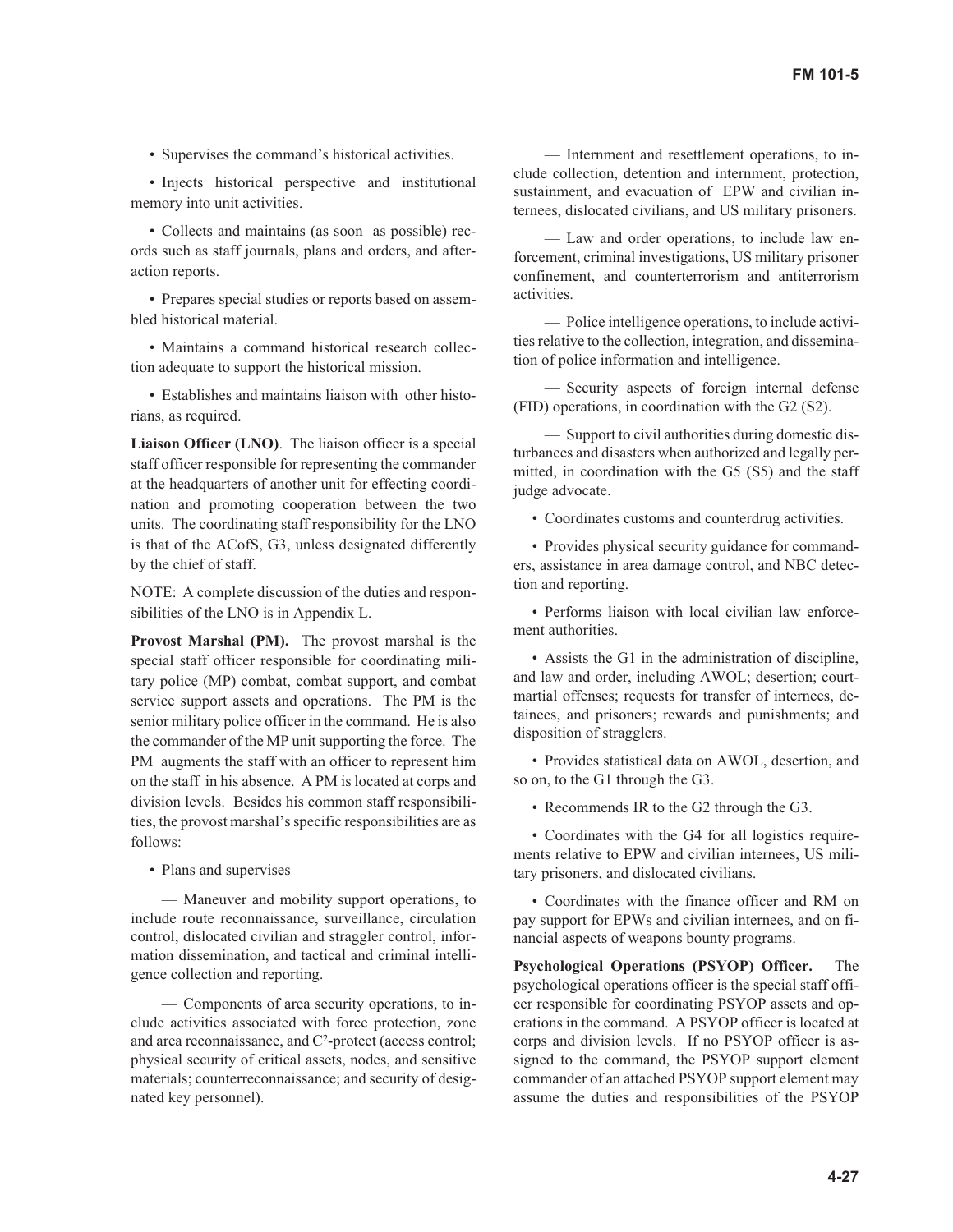special staff officer. Besides his common staff responsibilities, the PSYOP officer's specific responsibilities are as follows:

• Exercises staff planning and coordination over PSYOP activities.

• Evaluates, with the G2 and G5, enemy PSYOP efforts and the effectiveness of friendly PSYOP on target groups.

• Coordinates with the G5 (S5) for the impact of PSYOP.

• Coordinates audience pretesting and post testing for propaganda and counterpropaganda products.

• Coordinates with the G5 (S5) for the planning of and assistance with the execution of dislocated civilian operations.

• Evaluates the effectiveness of the PSYOP campaign on the target audience.

• Evaluates the psychological impact of military operations on the enemy and the civilian populace.

• Recommends IR to the G2 through the G3.

• Coordinates with the PAO and G5 to ensure informational messages being disseminated are consistent.

**Safety Officer.** The safety officer is the special staff officer responsible for coordinating safety activities throughout the command. A safety officer is located at every echelon of command from battalion to corps. Besides his common staff responsibilities, the safety officer's specific responsibilities are as follows:

• Develops, supervises, and monitors—

— Command safety and occupational health program.

— Risk management program for all operations and activities in the command.

— Accident prevention program.

• Coordinates the staff risk management for each exercise and makes recommendations to the G3.

• Coordinates with the inspector general and provost marshal on unsafe trends collected during inspections.

• Provides input to the G1 on projected accidental losses.

• Provides safety training to the local civilian labor force.

• Coordinates with the G3 and G4 on safety measures in transportation and storage of arms, ammunition, explosives, petroleum products, and other hazardous material.

• Assists the commander and staff in integrating risk management into the planning, coordinating, and development of plans and orders to protect the force from accidental loss.

• Assists the commander in developing, implementing, and monitoring air and ground programs to prevent accidental loss.

• Collects and analyzes accidental loss data for trend analysis and dissemination leading to the development of risk reduction control measures as well as prevention programs.

• Prepares risk assessments and recommends appropriate risk reduction control measures for all operations.

• Assists the commander's staff, the staff of higher and lower commands, joint forces, and host nations in risk management for their functional areas.

• Assesses unit risk management performance during planning and execution; recommends changes to risk reduction control measures as needed.

**Special Operations Coordinator (SOCOORD)**. The special operations coordinator is the special staff officer responsible for coordinating and integrating Special Forces (SF), Ranger, and Special Operations Aviation assets and activities. A SOCOORD is normally located only on the corps staff. However, whenever a special operations unit is attached or under OPCON of the force, someone either from the staff or the attached unit will perform the duties of a SOCOORD. Below the corps echelon, a unit normally receives a special operations LNO team to perform SOCOORD duties. Besides his common staff responsibilities, the SOCOORD's responsibilities are as follows:

• Advises the commander on SF, Ranger, and Special Operations Aviation capabilities and limitations.

• Provides coordination between the corps and the special operations command and control element (SOCCE) that may be located with the unit's main tactical operations center (TOC).

• Coordinates specific requirements for and conducts liaison with the theater special operations command (SOC), Army special operations task force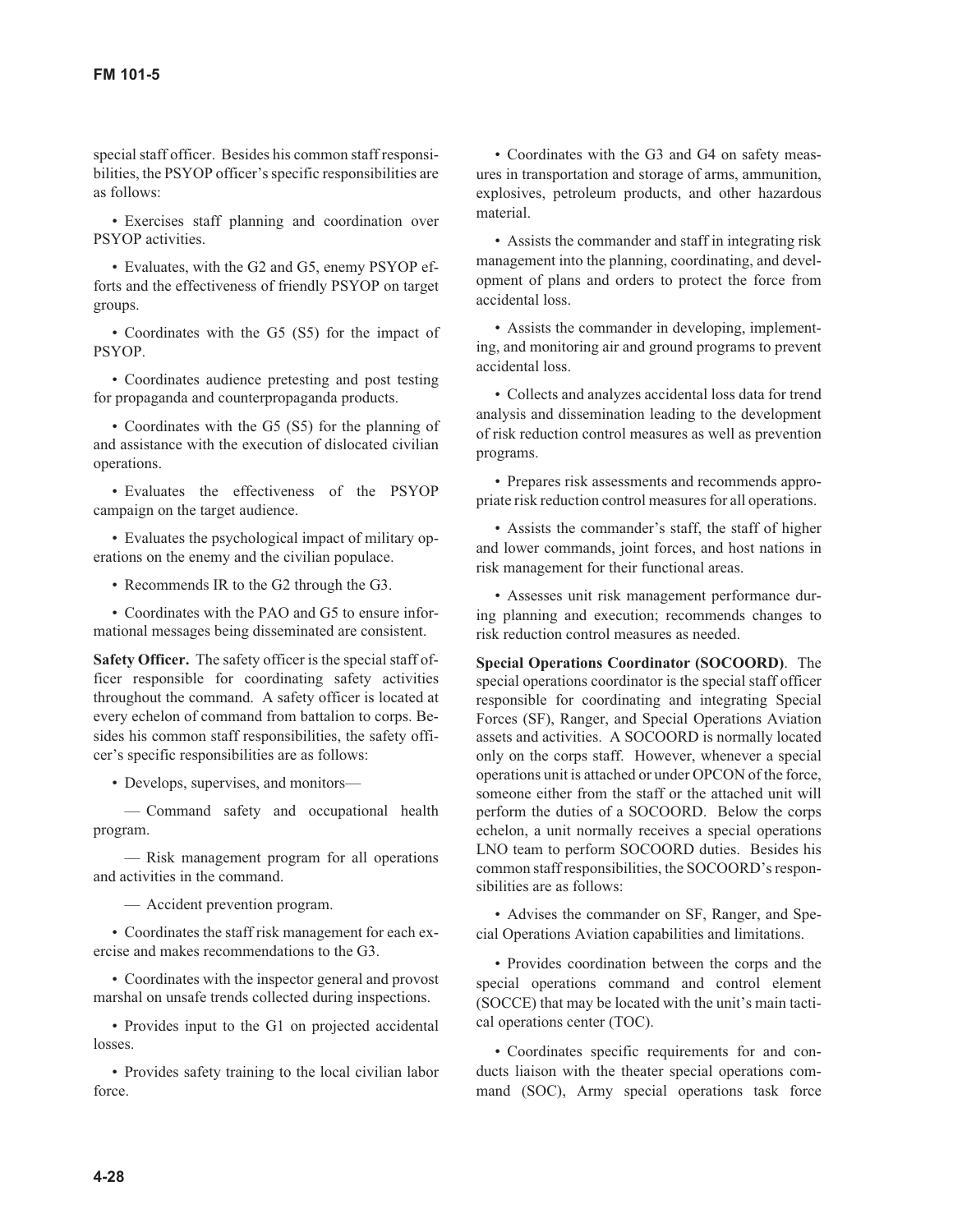(ARSOTF), and the joint special operations task force (JSOTF).

• Coordinates with the conventional force's longrange surveillance units to deconflict operations (routes, air routes, targets for surveillance, and target handover).

• Recommends IR to G2 through the G3.

• Coordinates SF, Ranger, and Special Operations Aviation support requirements with other staff sections.

• Helps plan and coordinate linkup between the corps and Army special operations forces (ARSOF).

• Provides staff expertise to other staff sections on SF, Ranger, and Special Operations Aviation employment, doctrine, tactics, techniques, and procedures.

**Theater Airlift Liaison Officer (TALO)**. The theater airlift liaison officer is the special staff officer responsible for advising the commander on the best use of airlift resources and coordinating the use of airlift resources. The TALO is an AF-rated officer. TALOs are normally located at corps, division, regiment, and separate brigades. Besides his common staff responsibilities, the TALO's specific responsibilities are as follows:

• Advises the ground commander on the capabilities, limitations, and utilization of AF fixed-wing theater and strategic airlift assets.

• Assists the ground commander in planning and coordinating preplanned, immediate, and emergency theater and strategic airlift support of ground operations.

• Operates and maintains airlift advance notification/coordination net.

• Ensures the TALO and any augmenting TALOs are manifested for Army movements in conjunction with exercises or contingencies.

• Performs drop zone surveys, drop zone control, and landing zone safety officer duties when combat control teams or Army drop zone support teams are unavailable.

# **G4 (S4)**

**Transportation Officer (TO).** The TO is the coordinating staff responsibility of the ACofS, G4 (S4). The TO is the special staff officer responsible for coordinating the transportation assets and operations in the command. There is a transportation officer at corps (CTO) and division (DTO) levels. Besides his common staff responsibilities, the transportation officer's specific responsibilities are as follows:

• Plans and supervises—

— Administrative movement, including onward movement from port of debarkation (POD), CSS movements, and other movement as directed by the G3 (S3).

— Movement scheduling and regulation of MSRs.

— Mode operations (truck, rail, air, and water).

— Movement of material and personnel.

• Monitors movements on routes two echelons down.

• Coordinates transportation from higher echelons if requirements exceed available resources.

# **Personal Staff**

Some staffs have personal staff officers who work under the immediate control of the commander and therefore have direct access to the commander. The commander establishes guidelines or gives specific guidance when the personal staff officer should inform, or coordinate with, the chief of staff or other members of the staff on issues.

Most personal staff officers also perform duties as special staff officers, working with a coordinating staff officer. This is done case by case, depending on the guidance of the commander or the nature of the task. Personal staff officers also may work indirectly under the supervision of the XO or CofS.

Listed below are the members who normally make up the commander's personal staff. Either by law or regulation, these staff members have a unique relationship with the commander. Although there are other members in the commander's personal staff, this manual discusses only the staff officers, with the exception of the command sergeant major. Following are the personal staff officers discussed in this section:

- Command sergeant major (CSM).
- Aide-de-camp.
- Chaplain.
- Inspector general (IG).
- Public affairs officer (PAO).
- Staff judge advocate (SJA).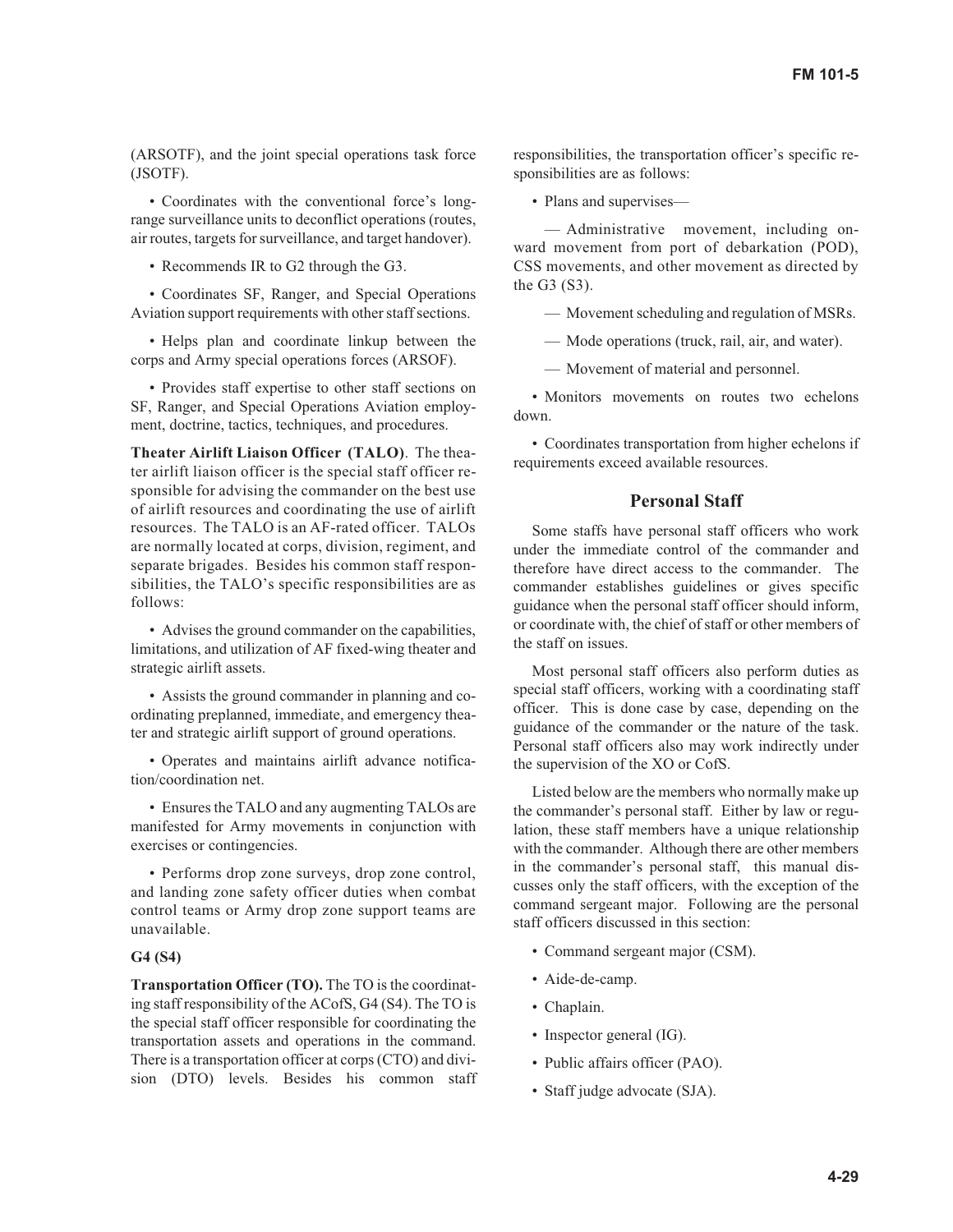### **Command Sergeant Major (CSM) (No Coordinating Staff Responsibility)**

The command sergeant major is a member of the commander's personal staff by virtue of his being the senior noncommissioned officer of the command. The CSM is responsible for providing the commander with personal, professional, and technical advice on enlisted soldier matters and the noncommissioned officer (NCO) corps as a whole. A command sergeant major is located at every echelon of command from battalion through corps. The CSM's duties and responsibilities vary according to the commander's specific desires and the unit's type, size, and mission. The command sergeant major's normal specific duties are as follows:

• Provides advice and recommendations to the commander and staff in matters pertaining to enlisted personnel.

• Executes established policies and standards concerning enlisted personnel's performance, training, appearance, and conduct.

• Maintains communications with subordinate unit NCOs and other enlisted personnel through NCO channels.

• Monitors unit and enlisted personnel training and makes corrections as necessary.

• Administers and monitors the unit noncommissioned officer development program (NCODP) and sergeant's time training (STT).

• Provides counsel and guidance to NCOs and other enlisted personnel.

• Develops the unit METL with the commander.

• Administers and chairs unit selection and soldier boards for enlisted personnel.

• Performs other duties the commander prescribes, including receiving and orienting newly assigned enlisted personnel and helping inspect command activities and facilities.

• Monitors and recommends actions as necessary on the morale and discipline of the unit.

• Coordinates unit security operations, to include fighting positions and local security.

#### **Aide-De-Camp (No Coordinating Staff Responsibility)**

The aide-de-camp serves as a personal assistant to a general officer. An aide-de-camp is authorized for general officers in designated positions. The rank of the aide-de-camp depends on the rank of the general officer. An aide-de-camp's specific responsibilities are as follows:

• Provides for the general officer's personal wellbeing and security and relieves him of routine and timeconsuming duties.

• Helps prepare and organize schedules, activities, and calendars.

• Prepares and executes trip itineraries.

• Meets and hosts the general officer's visitors at his headquarters or quarters.

• Coordinates protocol activities.

• Acts as an executive assistant.

• Supervises other personal staff members (secretaries, assistant aides, enlisted aides, drivers).

• Performs varied duties, according to the general officer's desires.

# **Chaplain (Coordinating Staff Responsibility, ACofS, G1 (S1), when required)**

The chaplain is a personal staff officer responsible for coordinating the religious assets and operations within the command. The chaplain is a confidential advisor to the commander for religious matters. A chaplain is located at every echelon of command from battalion through corps. Besides his common staff responsibilities, the chaplain's specific responsibilities are as follows:

• Advises the commander on the issues of religion, ethics, and morale (as affected by religion), including the religious needs of all assigned personnel.

• Provides commanders with pastoral care, personal counseling, advice, and the privilege of confidentiality and sacred confidence.

• Develops and implements the commander's religious support program.

• Exercises staff supervision and technical control over religious support throughout the command.

• Provides moral and spiritual leadership to the command and community.

• Coordinates religious support with unit ministry teams of higher and adjacent headquarters, other services, and multinational forces or coalition partners.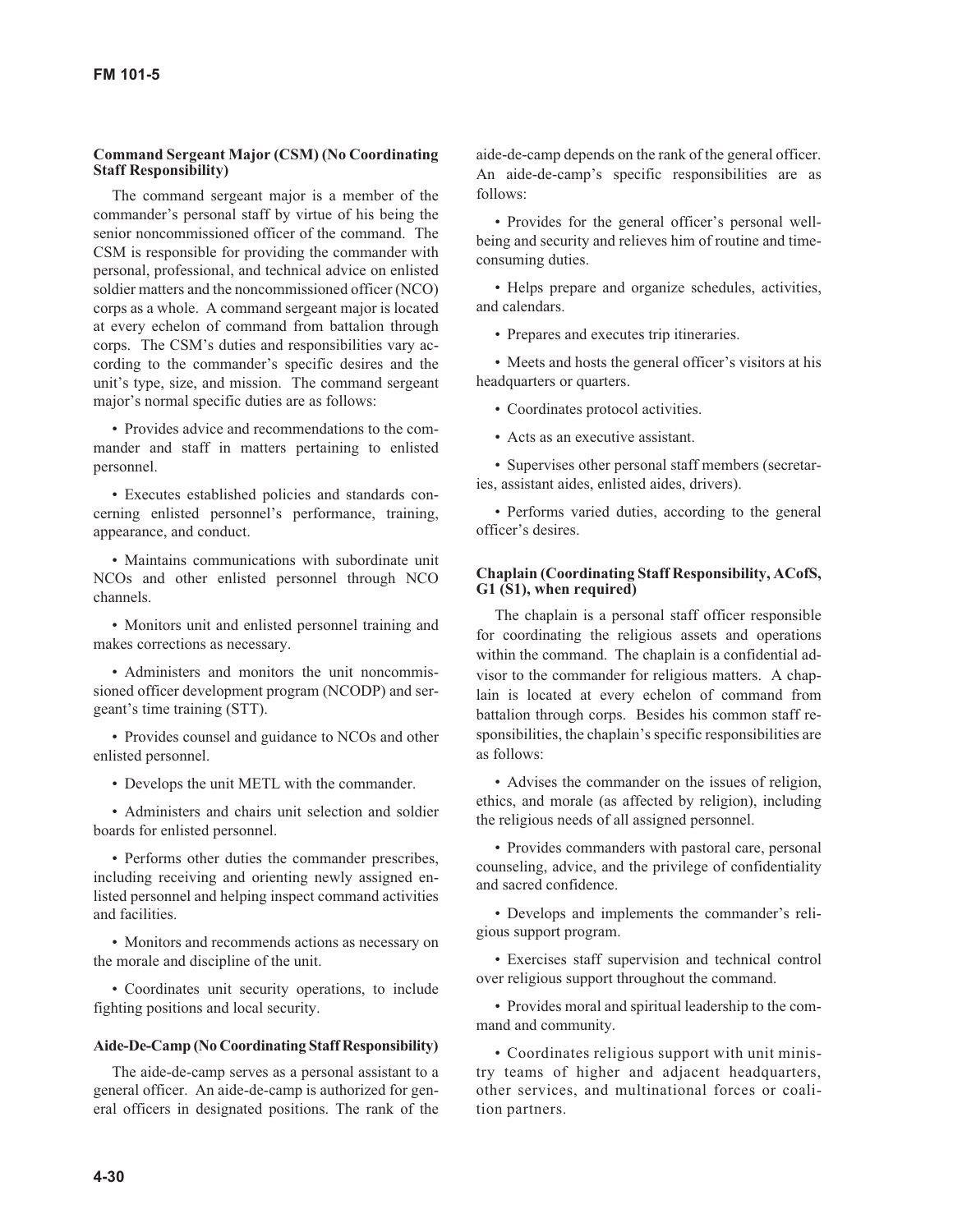• Translates operational plans into battlefield ministry priorities for religious support.

• Helps the commander ensure that all soldiers have the opportunity to exercise their religion.

• Advises the commander and staff, with the G5 (S5), of the impact of the faith and practices of indigenous religious groups in an area of operations.

• Performs or provides religious rites, sacraments, ordinances, services, and pastoral care and counseling to nurture the living, care for casualties, and honor the dead.

• Provides religious support to the command and community to include confined or hospitalized personnel, EPWs, civilian detainees, and refugees.

• Provides liaison to indigenous religious leaders in close coordination with the G5 (S5).

• Trains, equips, and supports the subordinate chaplain and the chaplain assistant.

## **Inspector General (IG) (Coordinating Staff Responsibility, ACofS, G1/S1, when required)**

The inspector general is a personal staff officer responsible for advising the commander on the overall welfare and state of discipline of the command. The IG is a confidential advisor to the commander. An IG is located with general officers in command and with selected installation commanders. Besides his common staff responsibilities, the inspector general's specific responsibilities are as follows:

• Integrates the commander's organizational inspection program.

• Conducts inspections, surveys, and studies as the commander requires and monitors corrective actions.

• Receives allegations and conducts investigations and inquiries.

• Monitors and informs the commander of trends, both positive and negative, in all activities.

• Consults staff sections, as appropriate, to obtain items for the special attention of inspectors and to arrange for technical assistance.

• Determines the command's discipline, efficiency, economy, morale, training, and readiness.

• Assists soldiers, DA civilians, family members, retirees, and other members of the force who seek help with Army-related problems.

• Provides the commander with a continuous, objective, and impartial assessment of the command's operational and administrative effectiveness.

• Identifies and assists in the resolution of systemic issues.

NOTE: The IG serves on the commander's personal staff in accordance with AR 20-1. For additional duties and responsibilities of the IG, see AR 20-1.

# **Public Affairs Officer (PAO) (Coordinating Staff Responsibility, ACofS, G1 (S1), when required)**

The public affairs officer is a personal staff officer responsible for understanding and fulfilling the information needs of soldiers, the Army community, and the public. A public affairs officer is located at corps, division, and major support command levels. Besides his common staff responsibilities, the public affairs officer's specific responsibilities are as follows:

• Plans and supervises a command public affairs program.

• Advises and informs the commander of the public affairs impact and implications of planned or implemented operations.

• Serves as the command's spokesman for all communication with external media.

• Assesses the information requirements and expectation of the Army and the public, monitors the media and public opinion, and evaluates the effectiveness of public affairs plans and operations.

• Facilitates media efforts to cover operations by expediting the flow of complete, accurate, and timely information.

• Coordinates logistics and administrative support of civilian journalists under administrative control of the unit.

• Conducts liaison with media representatives to provide accreditation, mess, billet, transport, and escort as authorized and appropriate.

• Develops, disseminates, educates, and trains the command on policies and procedures for protecting against the release of information detrimental to the mission, national security, and personal privacy.

• Informs soldiers, family members, and DOD civilians of their rights under the *Privacy Act*, their responsibilities for OPSEC, and their roles as implied representatives of the command when interacting with news media.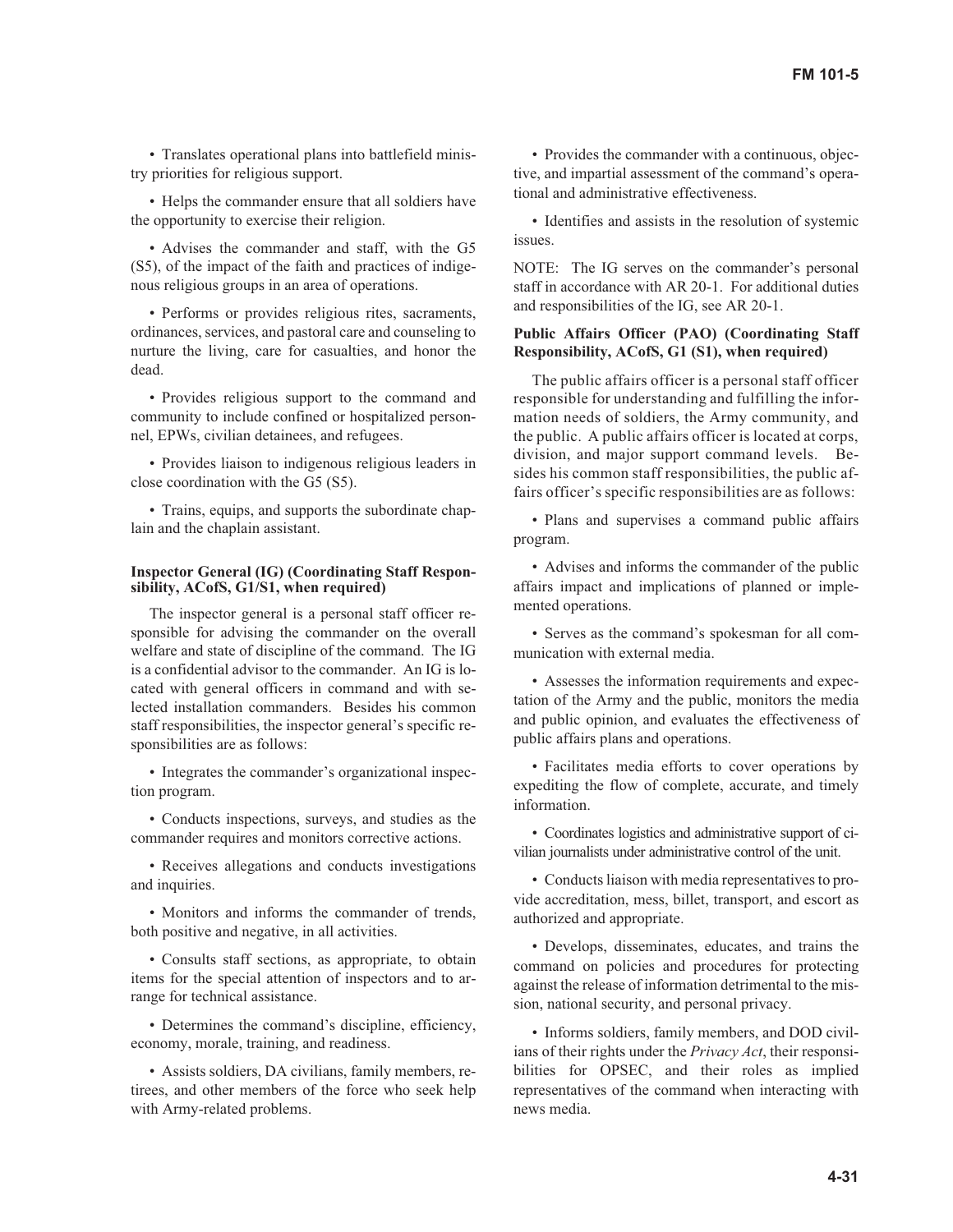• Coordinates with G3 (PSYOP) and G5 to ensure information being disseminated is not contradictory.

• Assesses and recommends news, entertainment, and other information needs of soldiers and home station audiences.

• Works closely with the G5 (S5) and other agencies to integrate strategy and unify efforts to communicate the Army's perspective and to support the mission's tactical and operational objectives.

• Advises the commander and staff on *Privacy Act* and *Freedom of Information Act* matters.

NOTE: The PAO serves on the commander's personal staff in accordance with AR 360-5. For additional information on the duties and responsibilities of the PAO, see AR 360-5.

# **Staff Judge Advocate (SJA) (Coordinating Staff Responsibility, ACofS, G1 (S1), when required)**

The staff judge advocate is the commander's personal legal advisor on all matters affecting the morale, good order, and discipline of the command. As a special staff officer, the SJA provides legal support to the members of the command and community. An SJA is located at corps, division, and major support command levels. A legal support element, including at least a judge advocate, deploys in direct support of each brigade-level task force. Besides his common staff responsibilities, the staff judge advocate's specific responsibilities are as follows:

• Provides legal advice to the commander on—

— Military law (DOD directives, DA regulations, and command regulations).

— Domestic law (US statutes, federal regulations, and state and local laws).

— Foreign law, status-of-forces agreements, and international law.

— The Law of Armed Conflict (Geneva and Hague Conventions).

— Rules of engagement (ROE).

- Environmental laws and treaties.
- Warfare treaties.
- Treatment of EPWs and civilian internees.

• Provides legal services in administrative law, claims, contract law, criminal law, international law, legal assistance, environmental law, and operational law.

• Supervises the administration of military justice.

• Communicates directly with the commander concerning the administration of military justice.

• Ensures that throughout the command criminal law matters are handled in a manner that ensures the rights of individuals are protected and the interests of justice are served.

• Coordinates with the G4 on the legal aspects of contracting policies, and drafts requisition forms and nonstandard local contracts.

• Coordinates with representatives of the Army trial defense service to provide trial defense counsel to represent soldiers.

• Coordinates with representatives of the Army trial judiciary to provide military judges for general and special courts-martial.

NOTE: The SJA serves on the commander's personal staff in accordance with AR 27-1. For additional information and duties of the SJA, see AR 27-1.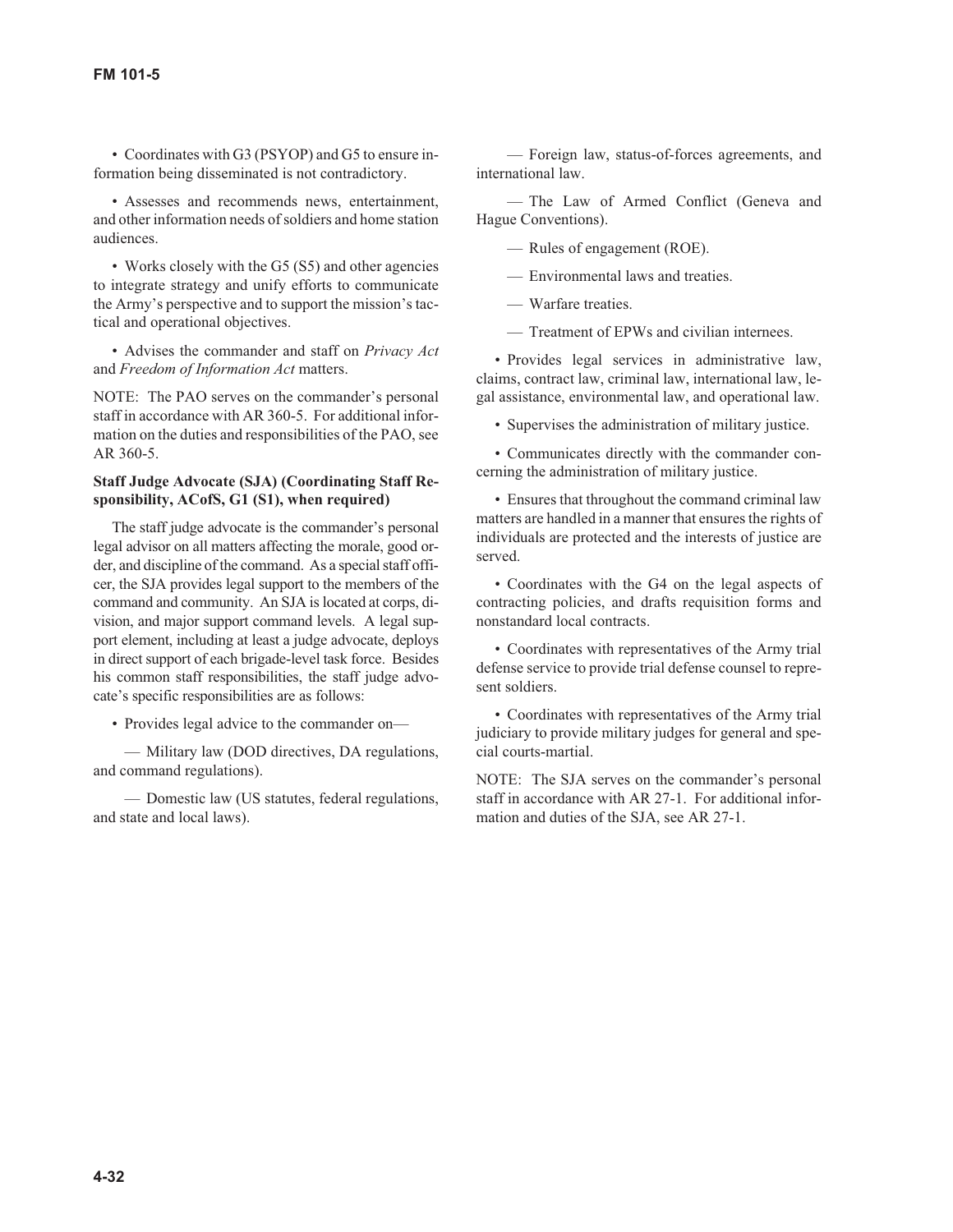# Chapter 5 **The Military Decision-Making Process**

Decision making is knowing *if* to decide, then *when* and *what* to decide. It includes understanding the consequence of decisions. Decisions are the means by which the commander translates his vision of the end state into action.

Decision making is both science and art. Many aspects of military operations—movement rates, fuel consumption, weapons effects—are quantifiable and, therefore, part of the *science* of war. Other aspects—the impact of leadership, complexity of operations, and uncertainty regarding enemy intentions—belong to the *art* of war.

The military decision-making process (MDMP) is a single, established, and proven analytical process. (See Figure 5-1, page 5-2.) The MDMP is an adaptation of the Army's analytical approach to problem solving. The MDMP is a tool that assists the commander and staff in developing estimates and a plan. While the formal problem-solving process described in this chapter may start with the receipt of a mission, and has as its goal the production of an order, the analytical aspects of the MDMP continue at all levels during operations.

The MDMP helps the commander and his staff examine a battlefield situation and reach logical decisions. The process helps them apply thoroughness, clarity, sound judgment, logic, and professional knowledge to reach a decision. The full MDMP is a detailed, deliberate, sequential, and time-consuming process used when adequate planning time and sufficient staff support are available to thoroughly examine numerous friendly and enemy courses of action (COAs). This typically occurs when developing the commander's estimate and operation plans (OPLANs), when planning for an entirely new mission, during extended operations, and during staff training designed specifically to teach the MDMP.

The MDMP is the foundation on which planning in a time-constrained environment is based. The products created during the full MDMP can and should be used during subsequent planning sessions when time may not be available for a thorough relook, but where existing METT-T factors have not changed substantially. (See page 5-27 for a discussion of decision making in a timeconstrained environment.)

The MDMP relies on doctrine, especially the terms and symbols (graphics) found in FM 101-5-1. The use of approved terms and symbols facilitates the rapid and consistent assessment of the situation and creation and implementation of plans and orders by minimizing confusion over the meanings of terms and symbols used in the process.

The *advantages* of using the complete MDMP instead of abbreviating the process are that—

• It analyzes and compares multiple friendly and enemy COAs in an attempt to identify the best possible friendly COA.

• It produces the greatest integration, coordination, and synchronization for an operation and minimizes the risk of overlooking a critical aspect of the operation.

• It results in a detailed operation order or operation plan.

The *disadvantage* of using the complete MDMP is that it is a time-consuming process.

# **ROLES OF THE COMMANDER AND STAFF**

The commander is in charge of the military decision-making process and decides what procedures to use in each situation. The planning process hinges on a clear articulation of his battlefield visualization. He is personally responsible for planning, preparing for, and executing operations. From start to finish, the commander's personal role is central: his participation in the process provides focus and guidance to the staff. However, there are responsibilities and decisions that are the commander's alone (Figure 5-1). The amount of his direct involvement is driven by the time available, his personal preferences, and the experience and accessibility of the staff. The less time available, the less experienced the staff, and the less accessible the staff, generally the greater the commander involvement. Examples for discussion of increased commander involvement are found in Decision Making in a Time-Constrained Environment, page 5-27.

The commander uses the entire staff during the MDMP to explore the full range of probable and likely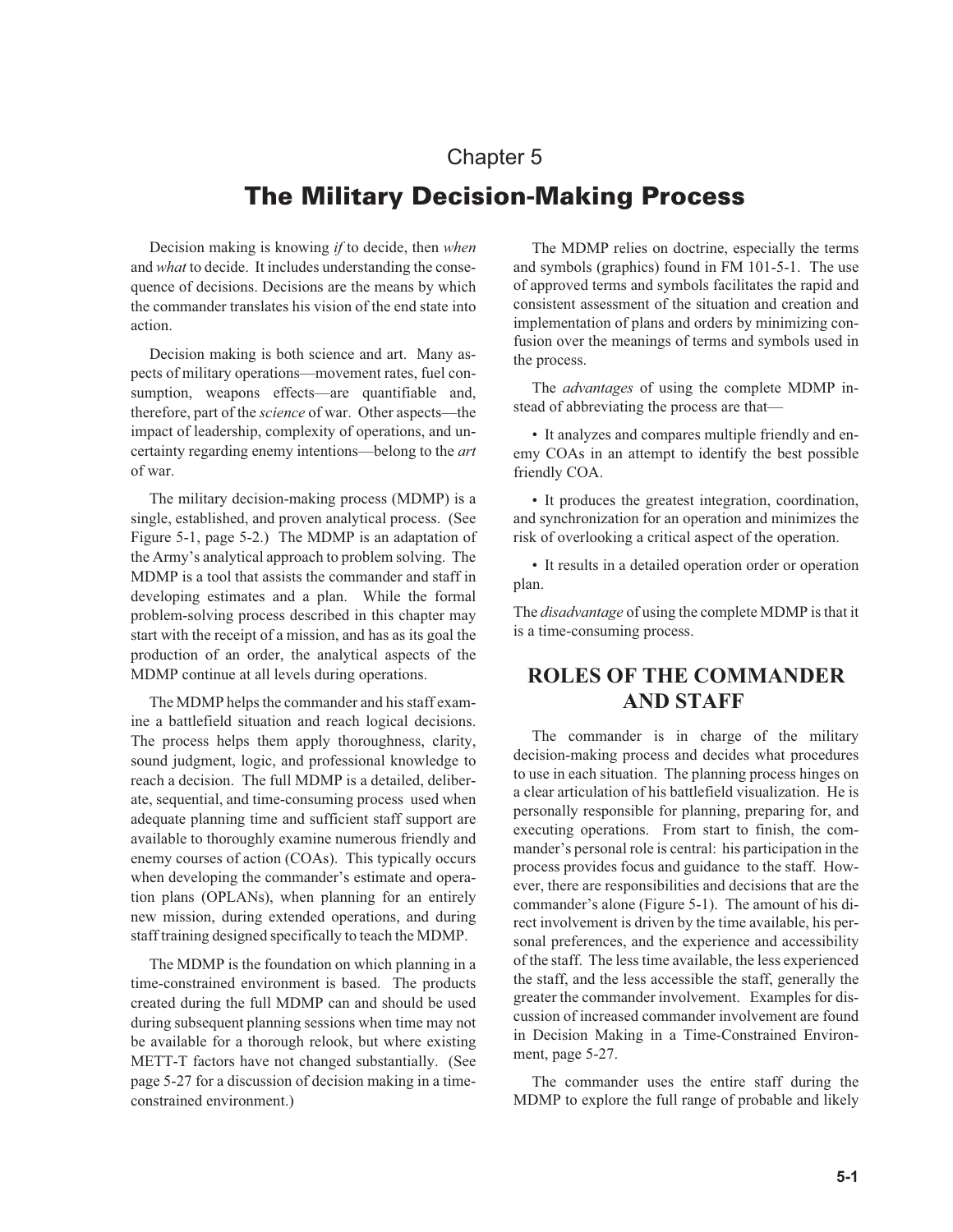

**Figure 5-1. The military decision-making process**

enemy and friendly COAs, and to analyze and compare his own organization's capabilities with the enemy's. This staff effort has one objective—to collectively integrate information with sound doctrine and technical competence to assist the commander in his decisions, leading ultimately to effective plans.

The CofS (XO) manages, coordinates, and disciplines the staff's work and provides quality control. He must understand the commander's guidance because he supervises the entire process. He ensures the staff has the information, guidance, and facilities it needs. He provides time lines to the staff, establishes briefback times and locations, and provides any unique instructions.

By issuing guidance and participating in formal and informal briefings, the commander and CofS (XO) guide the staff through the decision-making process. Such interaction helps the staff resolve questions and involves the entire staff in the total process. The selected course of action and its implementing operation order are directly linked to how well both the commander and staff accomplish each phase of the MDMP.

# **THE ROLE OF RECONNAISSANCE DURING THE PLANNING PROCESS**

The commander and staff deploy reconnaissance assets early in the planning process to facilitate early collection. However, reconnaissance assets should not be launched without using, as a minimum, the reconnaissance planning factors found in step 9 of mission analysis (page 5-8). The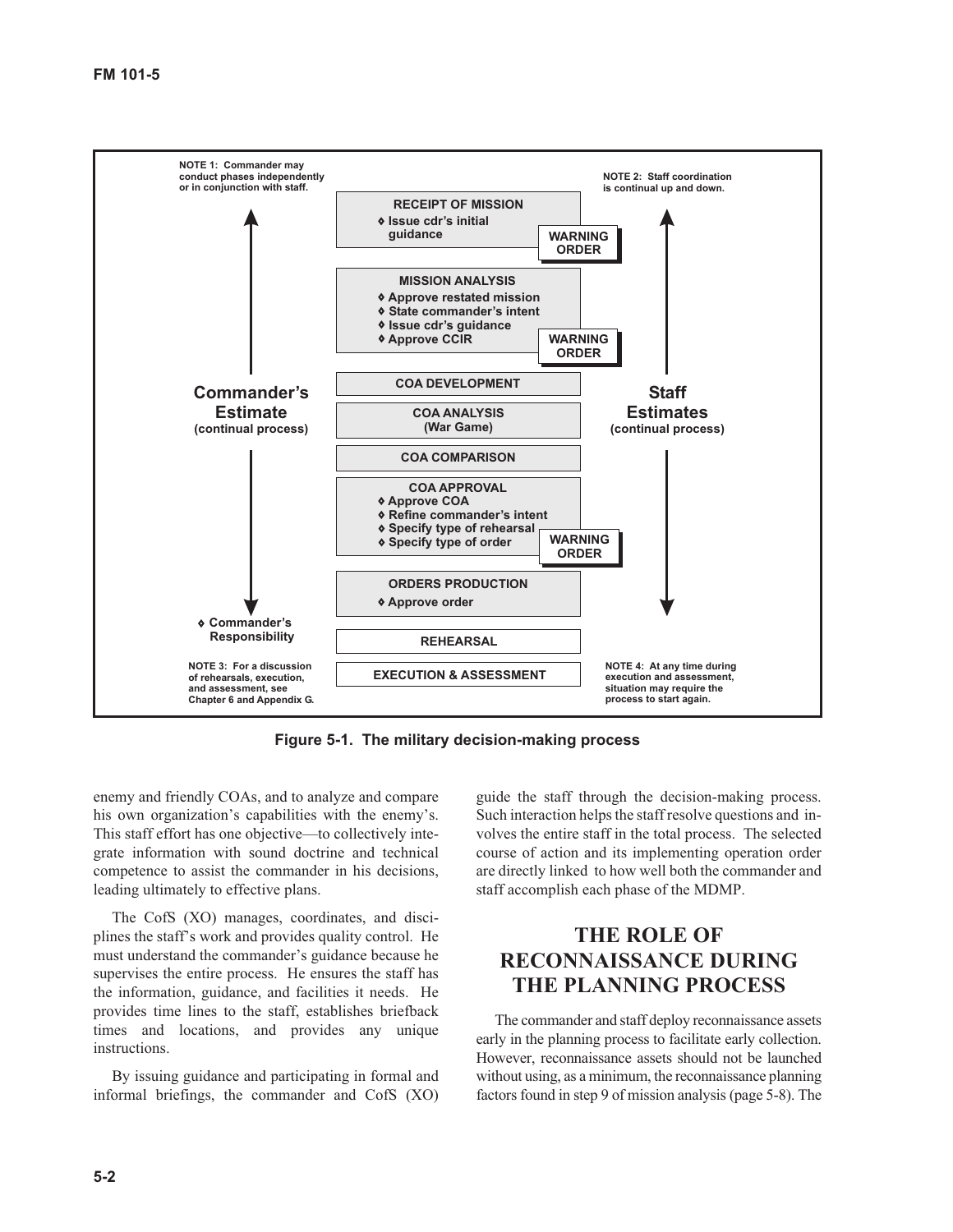commander and staff analyze the information collected and incorporate it into the planning process. They ensure reconnaissance is continuous during the planning of, preparation for, and execution of, the mission. Information collected during reconnaissance may result in initial plans or COAs having to be modified or even discarded. The earlier the need for modifications can be identified, the easier they can be incorporated and synchronized into the plan. Further, when the plan changes, the commander must modify his reconnaissance objective to support the new plan.

An effective leader's or staff reconnaissance can assist significantly in developing COAs. Conducted early in the planning process, it can help confirm or deny the commander's and staff's initial assessments. It may also allow them to immediately focus on a specific COA, or eliminate COAs that the reconnaissance shows to be infeasible. This reconnaissance may be a map reconnaissance or a physical reconnaissance of the terrain.

When conducting a reconnaissance with the staff, the commander must determine if the benefits outweigh the risks. During defensive operations, the reconnaissance can be conducted with little risk. During offensive operations, personal reconnaissance involves more risk and may not be practical. Then the commander and staff may have to rely on the command's reconnaissance assets.

# **THE MILITARY DECISION-MAKING PROCESS MODEL**

The military decision-making process has seven steps (Figure 5-2). Each step of the process begins with certain input that builds upon the previous steps. Each step, in turn, has its own output that drives subsequent

- **Step 1. Receipt of Mission.**
- **Step 2. Mission Analysis.**
- **Step 3. Course of Action Development.**
- **Step 4. Course of Action Analysis.**
- **Step 5. Course of Actin Comparison.**
- **Step 6. Course of Action Approval.**
- **Step 7. Orders Production.**



steps. (See Figure 5-3, page 5-4.) Errors committed early in the process will impact on later steps.

Estimates go on continuously to provide important inputs for the MDMP. The commander and each staff section do estimates. (See Appendix C.) Estimates are revised when important new information is received or when the situation changes significantly. They are conducted not only to support the planning process but also during mission execution.

# **Receipt of Mission**

NOTE: References to higher headquarters in this chapter mean the headquarters one echelon up, unless the reference specifically states two echelons up.

The decision-making process begins with the receipt or anticipation of a new mission. This can either come from an order issued by higher headquarters, or derive from an ongoing operation. For example, the commander determines that he has the opportunity to accomplish his higher commander's intent significantly different from the original course of action because of a change in enemy disposition. This may cause him to plan for a significantly different course of action.

As soon as a new mission is received, the unit's operations section issues a warning order to the staff alerting them of the pending planning process. Unit SOPs identify who is to attend, who the alternates are, and where they should assemble. Providing supporting and attached units copies of the unit SOP ensures they will understand what is expected of them during the process.

The staff prepares for the mission analysis immediately on receipt of a warning order by gathering the tools needed to do mission analysis. These include—

• Higher headquarters' order or plan, with graphics. (When possible, each staff officer receives a copy of the order or plan to assist in fully understanding mission requirements.)

- Maps of the area of operations.
- Both own and higher headquarters' SOPs.
- Appropriate FMs (especially FM 101-5-1).
- Any existing staff estimates.

Staff officers should develop a generic list of requirements for particular types of missions to help them prepare for the mission analysis process. See Appendix A for examples.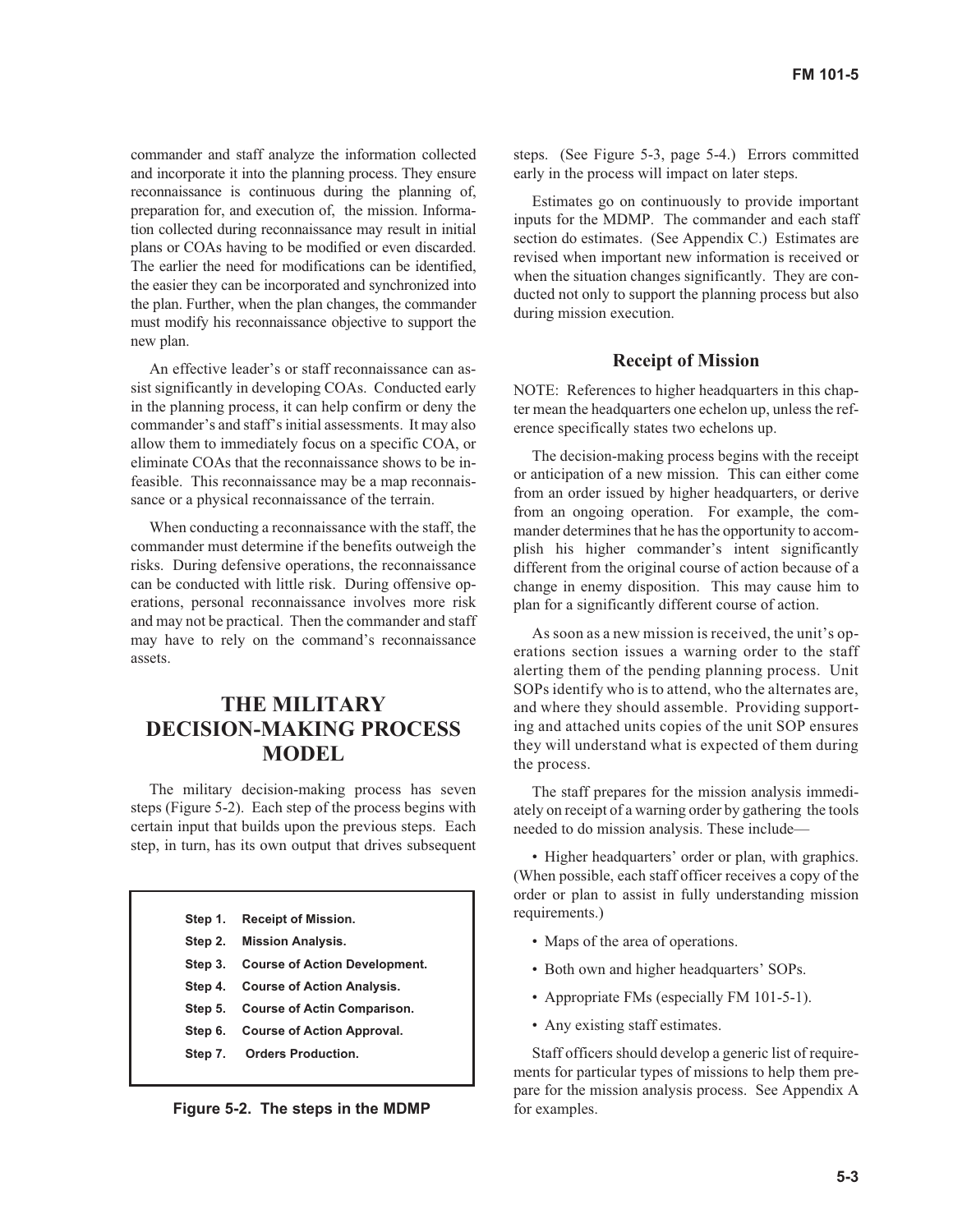

**Figure 5-3. Staff inputs and outputs**

Staff officers must constantly update their staff estimates and other critical information. This information allows them to develop assumptions that are necessary to the planning process. Staff officers must be aggressive in obtaining this information.

Reporting of this information must be a push system versus a pull system. Subordinate units must rapidly update their reports as the situation changes. Good reporting SOPs must be developed, practiced, and enforced.

Once the new mission is received, the commander and the staff must do a quick initial assessment. It is designed to optimize the commander's use of time while preserving time for subordinate commanders to plan and complete combat preparations. This assessment—

• Determines the time available from mission receipt to mission execution.

• Determines the time needed to plan, prepare for, and execute the mission for own and subordinate units.

• Determines the intelligence preparation of the battlefield (IPB).

• Determines the staff estimates already available to assist planning.

Additional factors to consider are—

• Ambient light requirements for planning, rehearsals, and movement.

• The staff's experience, cohesiveness, and level of rest or stress.

The critical product of this assessment is an initial allocation of available time. The commander and the staff must balance the desire for detailed planning against the need for immediate action. The commander must provide guidance to subordinate units as early as possible to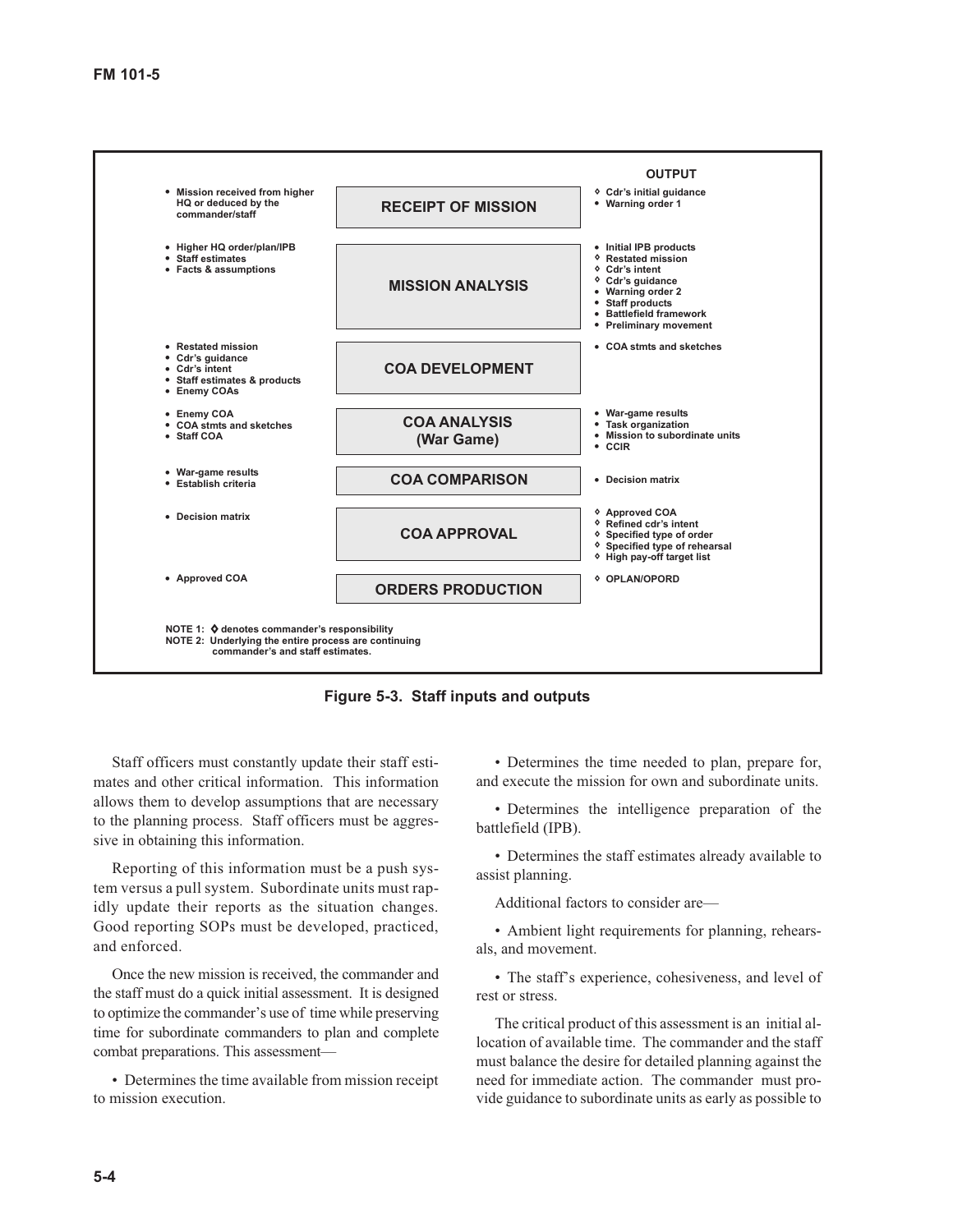allow subordinates the maximum time for their own planning and preparation for operations. This, in turn, requires aggressive coordination, deconfliction, integration, and assessment of plans at all levels, both vertically and horizontally.

As a general rule, the commander allocates a minimum of two-thirds of available time for subordinate units to conduct their planning and preparation. This leaves one-third of the time for the commander and his staff to do their *planning.* They use the other two-thirds for their own preparation.

Time, more than any other factor, determines the detail with which the staff can plan. Once time allocation is made, the commander must determine whether or not to do the full MDMP, or to abbreviate the process.

The commander then issues his initial guidance (not to be confused with commander's guidance, Step 15, mission analysis). Although brief, it includes—

• How to abbreviate the MDMP, if required (page 5-27).

- Initial time allocation.
- Liaison officers to dispatch.
- Initial reconnaissance to begin.
- Authorized movement.

• Additional tasks the commander wants the staff to accomplish.

The last step in the mission receipt phase is to issue a warning order to subordinate and supporting units. This order must include as a minimum the type of operation, the general location of the operation, the initial time line, and any movement or reconnaissance to initiate. (See Figure H-6, page H-27.) Warning orders facilitate parallel planning. Parallel planning means that several echelons will be working on their MDMP concurrently. This is essential to speed up the process for subordinate units and allow subordinates the maximum time to conduct their own planning. Parallel planning relies on accurate and timely warning orders and a full sharing of information between echelons as it becomes available. Parallel planning is a routine procedure for the MDMP.

# **Mission Analysis**

Mission analysis is crucial to the MDMP. It allows the commander to begin his battlefield visualization. The result of mission analysis is defining the tactical problem and beginning the process of determining

feasible solutions. It consists of 17 steps, not necessarily sequential, and results in the staff formally briefing the commander. (See Figure 5-4.) In addition to the staff 's mission analysis, the commander conducts his own mission analysis so that he has a frame of reference to assess the staff's work. During mission analysis, estimates continue. Anticipation, prior preparation, and a trained staff are the keys to a timely mission analysis.

#### **Step 1. Analyze the Higher Headquarters' Order**

The commander and his staff thoroughly analyze the higher headquarters' order to establish horizontal and vertical nesting, not just for maneuver, but also for all combat support and combat service support. This step is to ensure they completely understand—

• The higher headquarters'—

— Commander's intent.

— Mission, including tasks, constraints, risk, available assets, and area of operations.

— Concept of the operation, including the deception plan.

| Step 1. | Analyze the higher headquarters' order.                                    |
|---------|----------------------------------------------------------------------------|
| Step 2. | Conduct initial intelligence preparation of<br>the battlefield (IPB).      |
| Step 3. | Determine specified, implied, and<br>essential tasks.                      |
| Step 4. | Review available assets.                                                   |
| Step 5. | Determine constraints.                                                     |
| Step 6. | Identify critical facts and assumptions.                                   |
| Step 7. | Conduct risk assessment.                                                   |
| Step 8. | Determine initial commander's critical<br>information requirements (CCIR). |
| Step 9. | Determine the initial reconnaissance<br>annex.                             |
|         | Step 10. Plan use of available time.                                       |
|         | Step 11. Write the restated mission.                                       |
|         | Step 12. Conduct a mission analysis briefing                               |
|         | Step 13. Approve the restated mission.                                     |
|         | Step 14. Develop the initial commander's intent.                           |
|         | Step 15. Issue the commander's quidance.                                   |
|         | Step 16. Issue a warning order.                                            |
|         | Step 17. Review facts and assumptions.                                     |
|         |                                                                            |

**Figure 5-4. The steps in the mission analysis**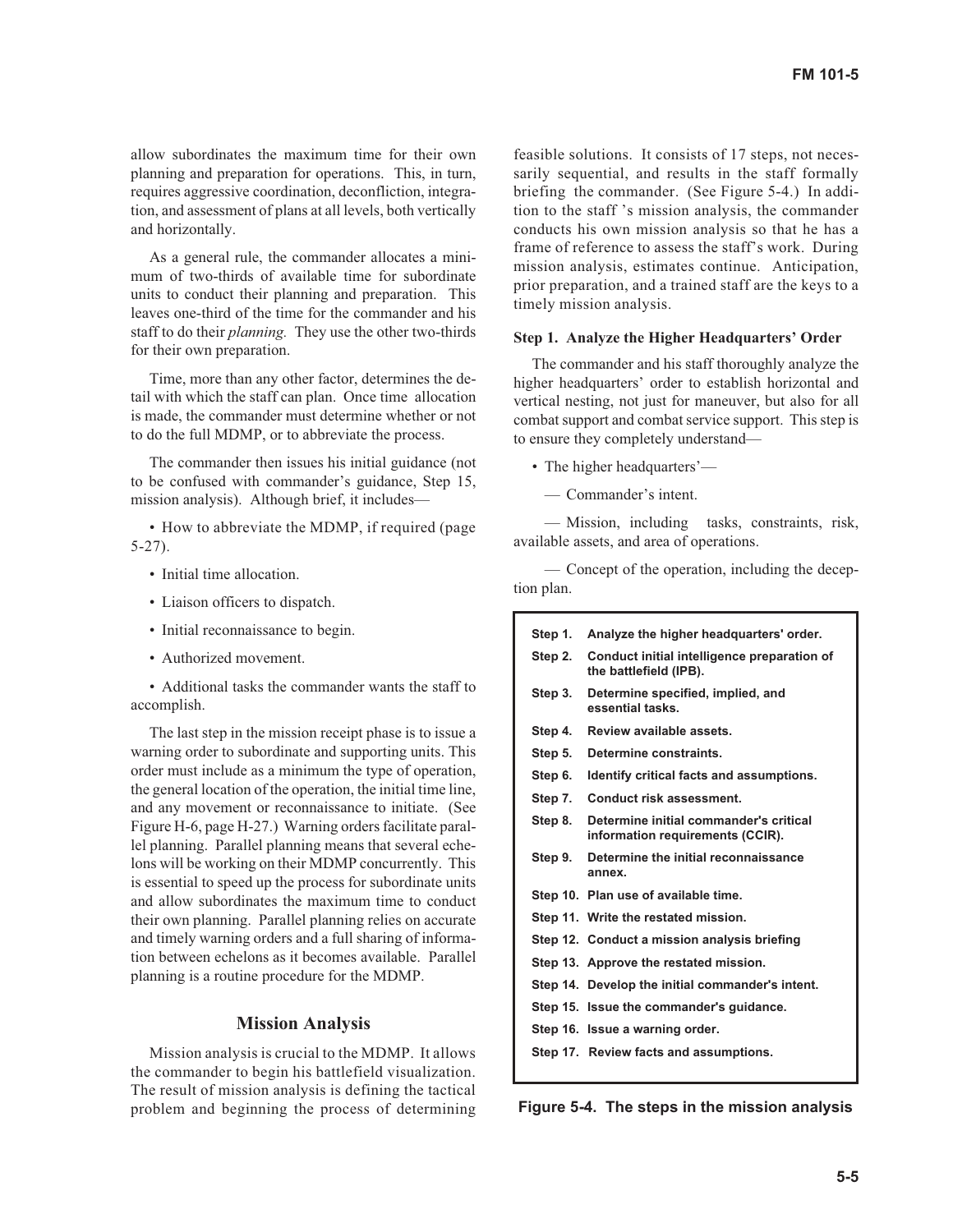— Time line for mission execution.

• The missions of adjacent (to include front and rear) units and their relation to higher headquarters' plan.

• The assigned area of operations.

Staffs periodically misinterpret the higher headquarters' mission, intent, and guidance, resulting in wasted time. If confused by the higher headquarters' order or guidance, the staff must *seek clarification immediately.* Liaison officers (LNOs) who are familiar with the higher headquarters' plan can assist by attending and participating in the planning process.

#### **Step 2. Conduct Initial Intelligence Preparation of the Battlefield (IPB)**

The IPB is a systematic, continuous process of analyzing the threat and the effects of the environment on the unit. It identifies facts and assumptions that determine likely threat COAs. The IPB supports the commander and staff and is essential to estimates and decision making. It provides the basis for intelligence collection and synchronization to support COA development and analysis. It is a dynamic staff process, driven by the commander, that continually integrates new information into the process.

To facilitate parallel planning, the G2 (S2) of the higher headquarters must provide all intelligence products to subordinate units as soon as they are usable, even if only partially complete. The higher headquarters G2 (S2) should have most intelligence products near completion prior to the orders briefing.

The G2 (S2) should not wait until after the orders briefing to release these products. If parallel planning is to occur, and the planning process is to be IPB-driven, this is the only way it can be conducted in a timely fashion. Again, an experienced LNO can contribute significantly by providing warning orders to the unit and passing all intelligence products as soon as they become available.

The IPB is the commander's and each staff officer's responsibility; the G2 (S2) does not do the entire IPB himself. Staff officers must assist the G2 (S2) in developing the situation template (SITTEMP) within their own areas of expertise.

The intelligence preparation of the battlefield—

• Defines the battlefield or operational environment in order to identify the characteristics of the environment that influence friendly and threat operations, to help determine the area of interest (AI), and to identify gaps in current intelligence.

• Describes the battlefield's effects, including the evaluation of all aspects of the environment with which both sides must contend, to include terrain and weather and any infrastructure and demographics in the area of operations.

• Evaluates the threat by analyzing current intelligence to determine how the threat normally organizes for combat and conducts operations under similar circumstances. This step results in a doctrinal template that depicts how the threat operates when unconstrained by the effects of the environment.

• Using the results of the previous steps, and the effects of the specific environment in which the enemy currently operates, determines the threat's possible COAs and arranges them in probable order of adoption. They are expressed as SITTEMPs, which include all combat multipliers the enemy will use. SITTEMPs must be done prior to the mission analysis briefing; they are used to brief the commander on likely enemy COAs. The G2 (S2) develops and war-games these threat COAs during COA analysis.

The G2 (S2), with staff assistance, continues the IPB, developing event templates from SITTEMPs. The event template is not required for the mission analysis briefing. However, it should be done prior to the staff's COA development as it will help them identify where specific enemy activities may occur.

The results of the initial IPB are the modified combined obstacle overlay and enemy SITTEMPs. Once completed, the products of the IPB are updated and used throughout the operation. The initial IPB should also result in an initial intelligence-collection plan and may result in the launching of available reconnaissance assets to help fill in gaps in the intelligence picture. (However, this follows the process in Step 9 of mission analysis.)

NOTE: See FM 34-130 for detailed information on IPB.

#### **Step 3. Determine Specified, Implied, and Essential Tasks**

*Specified tasks* are those specifically assigned to a unit by its higher headquarters. Paragraphs 2 and 3 of the higher headquarters' order or plan state specified tasks. Specified tasks are also found in annexes and overlays. CS and CSS units may find them in paragraphs 4 and 5 also.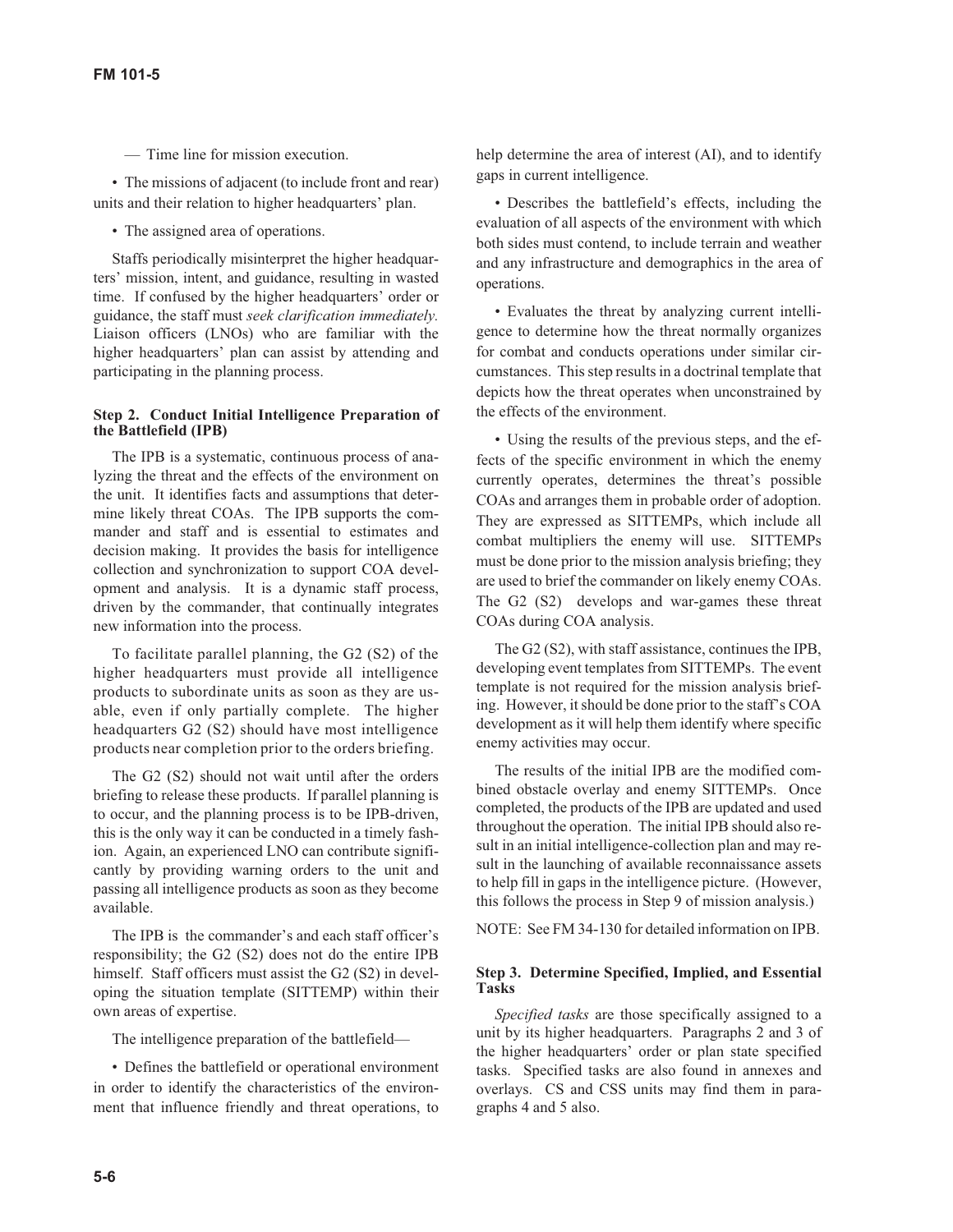*Implied tasks* are those that must be performed to accomplish a specified task, but which are not stated in the higher headquarters' order. Implied tasks are derived from a detailed analysis of the higher headquarters' order, the enemy situation and courses of action, and the terrain. Analysis of the unit's current location in relation to its future area of operations provides insights into implied tasks that may be required to perform specified tasks. Additionally, an analysis of the doctrinal requirements for each specified task may provide implied tasks. Only those implied tasks that require allocation of resources should be retained.

Once staff officers have a list of specified and implied tasks, they ensure they understand each task's specific requirements. After analyzing specified and implied tasks, they present to the commander for his approval a tentative list of tasks that *must* be executed to accomplish the mission. These tasks are the *essential tasks*.

#### **Step 4. Review Available Assets**

The commander and staff examine additions to and deletions from the current task organization, support relationships, and status (current capabilities and limitations) of all units. They consider the relationship between specified and implied tasks and available assets. From this they determine if they have the assets to perform all specified and implied tasks. If there are shortages, they identify additional resources needed for mission success. The staff needs to pay particular attention to deviations from what the commander considers his normal task organization.

#### **Step 5. Determine Constraints**

A higher commander normally places some constraints on his subordinate commanders that restrict their freedom of action. Constraints can take the form of a requirement to do something (for example, maintain a reserve of one company) or a prohibition on action (for example, no reconnaissance forward of a line before H-hour). The commander and his staff must identify and understand these constraints. They are normally found in the scheme of maneuver, the concept of operations, and coordinating instructions.

#### **Step 6. Identify Critical Facts and Assumptions**

The staff gathers two categories of information concerning assigned task—facts and assumptions. Facts are statements of known data concerning the situation, including enemy and friendly dispositions, available troops, unit strengths, and material readiness.

Assumptions are suppositions about the current or future situation that are assumed to be true in the absence of facts. They take the place of necessary, but unavailable, facts and fill the gaps in what the commander and staff know about a situation. An assumption is appropriate if it meets the tests of validity and necessity. Validity means the assumption is likely to be true. "Assuming away" potential problems, such as weather or likely enemy options, would result in an invalid assumption. Necessity is whether or not the assumption is essential for planning. If planning can continue without the assumption, it is not necessary and should be discarded. When possible, assumptions are cleared with the higher headquarters to ensure they are consistent with higher headquarters' plan. Assumptions are replaced with facts as soon as possible.

To determine assumptions, planners should—

• List all appropriate assumptions received from higher headquarters.

• State expected conditions over which the commander has no control but which are relevant to the plan.

• List conditions that would invalidate the plan or its concept of operations.

#### **Step 7. Conduct Risk Assessment**

The commander and staff identify accident risk hazards and make an initial assessment of the risk level for each hazard. The commander also makes an initial assessment of where he might take tactical risk. (See Appendix J.)

#### **Step 8. Determine Initial Commander's Critical Information Requirements (CCIR)**

The CCIR identify information needed by the commander to support his battlefield visualization and to make critical decisions, especially to determine or validate courses of action. They help the commander filter information available to him by defining what is important to mission accomplishment. They also help focus the efforts of his subordinates and staff, assist in the allocation of resources, and assist staff officers in making recommendations. The CCIR should be limited to 10 or less to enhance comprehension. The CCIR directly affect the success or failure of the mission and they are time-sensitive in that they drive decisions at decision points. The key question is, "What does the commander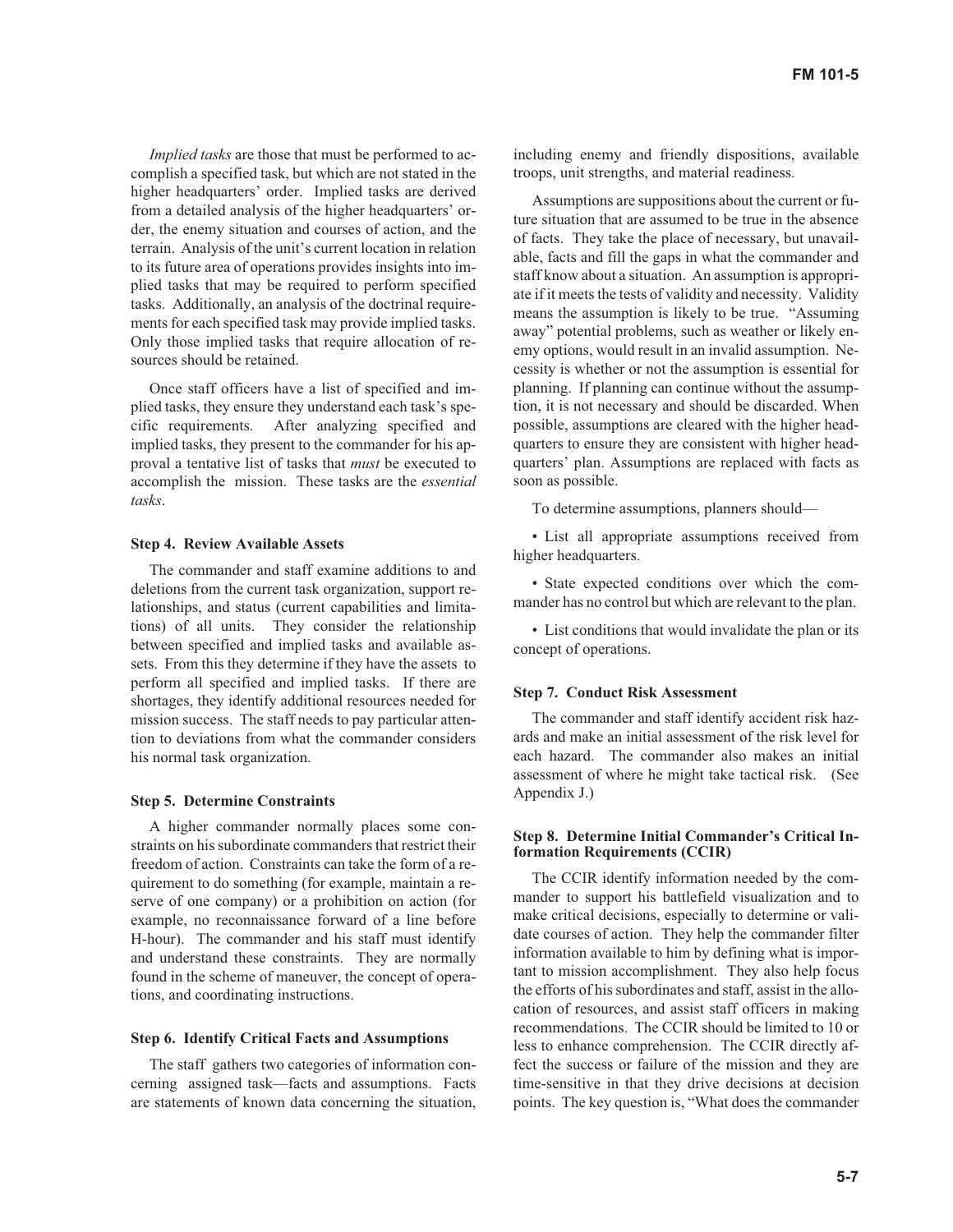need to know in a specific situation to make a particular decision in a timely manner?"

The commander alone decides what information is critical, based on his experience, the mission, the higher commander's intent, and input from the staff. The staff nominates information requirements (IR) to become CCIR. CCIR are situation-dependent and specified by the commander for each operation. He must continuously review the CCIR during the planning process and adjust them as situations change. During the MDMP, CCIR most often arise from the IPB and war gaming.

The CCIR are normally expressed as priority intelligence requirements (PIR)—information about the enemy; essential elements of friendly information (EEFI)—information needed to protect friendly forces from the enemy's information-gathering systems; and friendly forces information requirements (FFIR)—information about the capabilities of his or adjacent units.

#### **Step 9. Determine the Initial Reconnaissance Annex**

Based on the initial IPB and CCIR, the staff, primarily the G2 (S2), identifies gaps in the intelligence available and determines an initial reconnaissance and surveillance plan to acquire information based on available reconnaissance assets. The G3 (S3) turns this into an initial reconnaissance annex to launch reconnaissance assets as soon as possible to begin their collection effort. This initial reconnaissance annex should contain, as a minimum:

- The area of operations for reconnaissance.
- Mission statement.
- Task organization.
- Reconnaissance objective.
- PIR and IR.
- Line of departure (LD)/line of contact (LC) time.
- Initial named areas of interest (NAIs).
- Routes to AO and passage of lines instructions.
- Communications and logistics support.
- Fire support measures.
- Medical evacuation.

This annex sets reconnaissance in motion. As more information becomes available, it is incorporated into a complete reconnaissance annex to the operation order (OPORD). (See Figure H-22, page H-60.) As these assets collect information, and other intelligence sources fill in gaps, the taskings to reconnaissance assets must be updated to reflect new CCIR.

#### **Step 10. Plan Use of Available Time**

The commander and his staff refine their initial plan for the use of available time. They compare the time needed to accomplish essential tasks to the higher headquarters' time line to ensure mission accomplishment is possible in the allotted time. They also compare the time line to the enemy time line developed during the IPB. From this they determine windows of opportunity for exploitation or times when the unit will be at risk from enemy activity.

The commander and staff specify when and where they will conduct the briefings that result from the planning process and when, where, and in what form they will conduct rehearsals. The commander can maximize available planning time for his own and subordinate units by sending additional warning orders as detailed planning develops. This allows parallel planning by subordinate units. The commander also uses LNOs to stay abreast of changes at higher headquarters.

#### **Step 11. Write the Restated Mission**

The CofS (XO) or G3 (S3) prepares a restated mission for the unit based on the mission analysis. The restated mission must contain all elements of a mission statement:

• Who (what types of forces) will execute the action?

• What type of action (for example, attack, defend) is contemplated?

• When will the action begin?

• Where will the action occur (area of operations and objectives)?

• How will the commander employ available assets?

• Why (for what purpose) will each force conduct its part of the operation?

The element of what states the essential tasks. The restated mission will include on-order missions; beprepared missions will be in the concept of operations.

# **Step 12. Conduct a Mission Analysis Briefing**

Time permitting, the staff briefs the commander on its mission analysis using the following outline: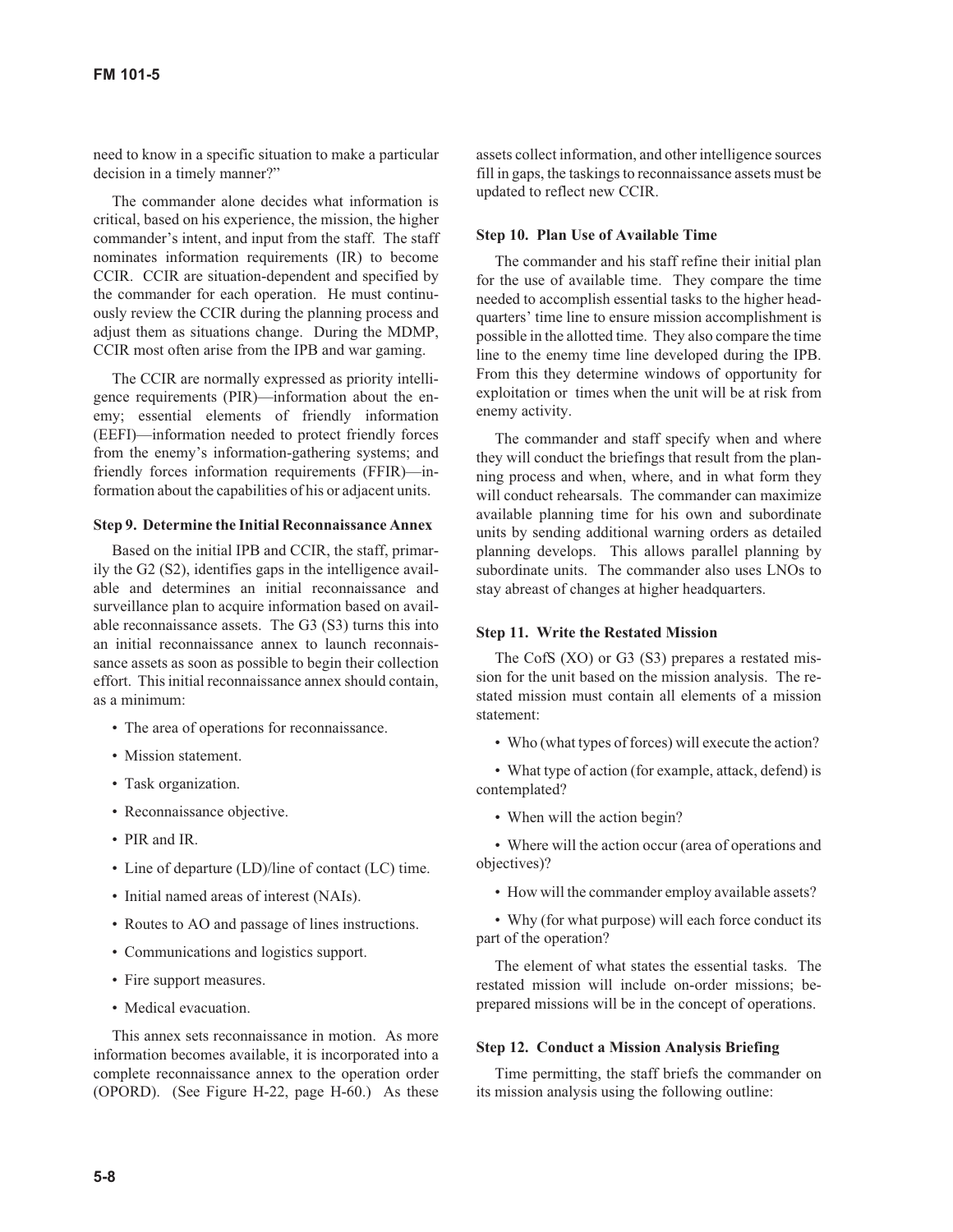• Mission and commander's intent of the headquarters two levels up.

• Mission, commander's intent, concept of the operation, and deception plan or objective of the headquarters one level up.

- Review of commander's initial guidance.
- Initial IPB products.
- Specified, implied, and essential tasks.
- Constraints on the operation.
- Forces available.
- Hazards and their risk.
- Recommended initial CCIR.
- Recommended time lines.
- Recommended restated mission.

The mission analysis briefing should not be a unit readiness briefing. Staff officers must know the status of subordinate and supporting units and brief relevant information as it applies to the situation. The staff should develop standardized charts to monitor and consolidate this type of data to assist the commander in obtaining a quick snapshot of his unit.

The mission analysis briefing is given to both the commander and the staff. This is often the only time the entire staff is present, and the only opportunity to ensure that all staff members are starting from a common reference point. Mission analysis is critical to ensure thorough understanding of the task and subsequent planning.

The briefing focuses on relevant conclusions reached as a result of the mission analysis. This helps the commander and staff develop a shared vision of the requirements for the upcoming operation.

#### **Step 13. Approve the Restated Mission**

Immediately after the mission analysis briefing, the commander approves a restated mission. This can be the staff's recommended restated mission, a modified version of the staff's recommendation, or one that the commander has developed himself. Once approved, the restated mission becomes the unit's mission.

#### **Step 14. Develop the Initial Commander's Intent**

During the mission analysis, the commander develops his initial intent for the operation. After reviewing the mission analysis briefing and the restated mission, he modifies his intent statement if necessary.

The commander's intent is a clear, concise statement of what the force must do to succeed with respect to the enemy and the terrain and to the desired end state. It provides the link between the mission and the concept of operations by stating the key tasks that, along with the mission, are the basis for subordinates to exercise initiative when unanticipated opportunities arise or when the original concept of operations no longer applies. If the commander wishes to explain a broader purpose beyond that of the mission statement, he may do so. Intent is normally expressed in four or five sentences and is mandatory for all orders. The mission and the commander's intent must be understood two echelons down.

Key tasks are those that must be performed by the force, or conditions that must be met, to achieve the stated purpose of the operation (paragraph 2 of the OPORD or OPLAN). Key tasks are not tied to a specific course of action, rather they identify that which is fundamental to the force's success. In changed circumstances, when significant opportunities present themselves or the course of action no longer applies, subordinates use these tasks to keep their efforts supporting the commander's intent. The operations's tempo, duration, and effect on the enemy, and terrain that must be controlled, are examples of key tasks.

The commander's intent does not include the "method" by which the force will get from its current state to the end state. The method is the concept of operations. Nor does the intent contain "acceptable risk." Risk is stated in the commander's guidance and is addressed in all courses of action. If purpose is addressed in the intent statement, it does not restate the "why" (purpose) of the mission statement. Rather, it is a broader purpose that looks beyond the why of the immediate operation to the broader operational context of the mission.

The commander personally prepares his intent statement. When possible he delivers it, along with the order, personally. Face-to-face delivery ensures mutual understanding of what the issuing commander wants by allowing immediate clarification of specific points.

Commanders from company level up prepare an intent statement for each OPORD or OPLAN. The intent statement at any level must support the intent of the next higher commander. For any OPORD or OPLAN, there is only one commander's intent—that of the commander. Annexes (and their subordinate appendixes, tabs, and enclosures) to the OPORD or OPLAN do not contain an intent statement; they contain a concept of support. For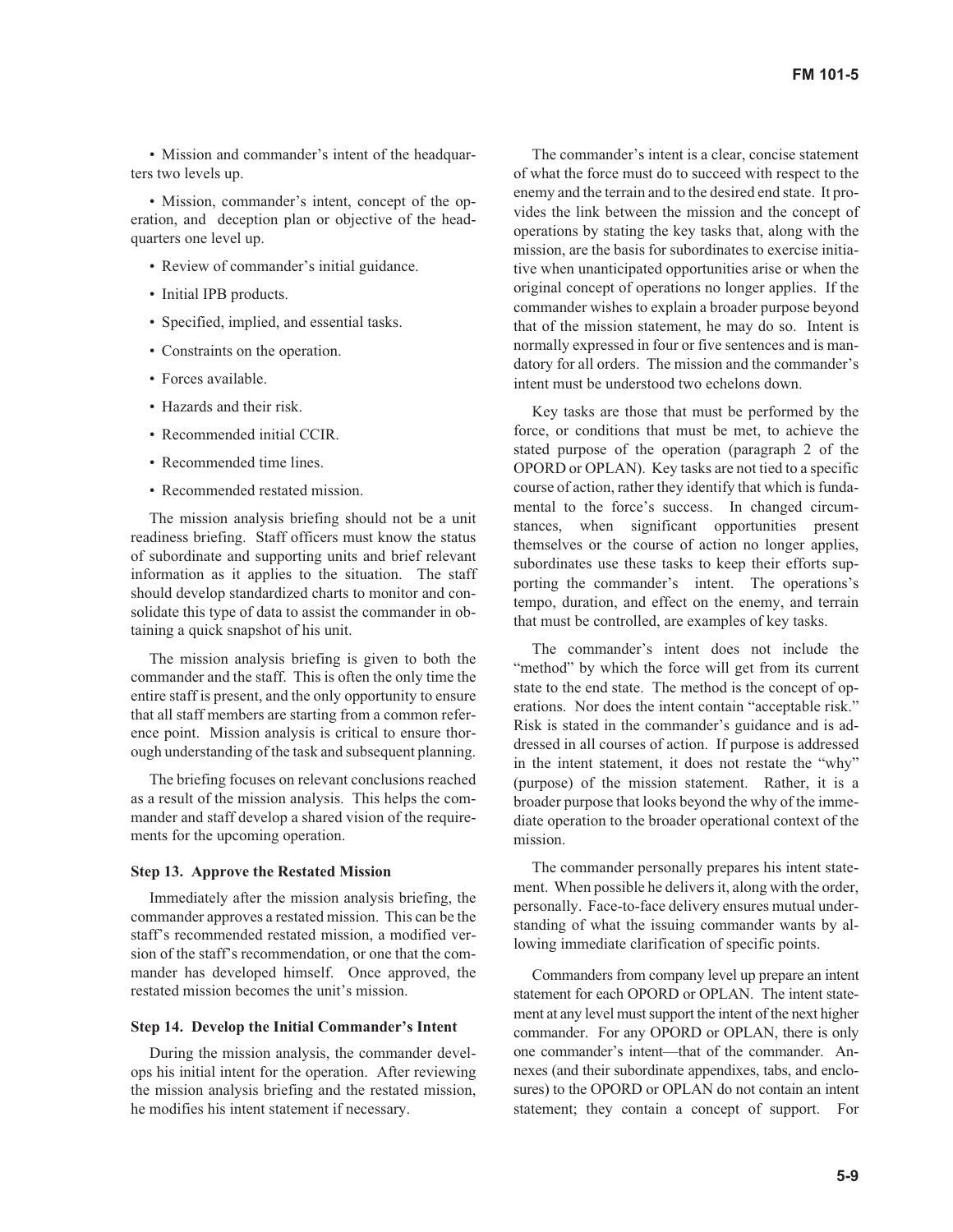example, the Fire Support Annex to an OPORD will contain a concept of support, but not an intent statement. However, the OPORD issued to an artillery battalion supporting a maneuver brigade contains the intent statement of the artillery battalion commander.

The intent statement in an OPORD or OPLAN is after the heading for paragraph 3, Operations, and before paragraph 3a, Concept of Operations. The intent statements of the next two higher echelon commanders are contained in paragraph 1b of the OPORD or OPLAN to ensure that the staff and supporting commanders understand the intent two echelons up. At battalion level and higher, the order, containing the intent, is also written. This decreases the chances of misunderstanding.

#### **Step 15. Issue the Commander's Guidance**

After the commander approves the restated mission and states his intent, he provides the staff with enough additional guidance (preliminary decisions) to focus staff activities in planning the operation. This guidance is essential for timely COA development and analysis. By stating the planning options he does or does not want them to consider, he can save staff members time and effort by allowing them to concentrate on developing COAs that meet the commander's intent. The commander's guidance may be written or oral.

The commander's guidance must focus on the essential tasks supporting mission accomplishment. The guidance emphasizes in broad terms when, where, and how he intends to mass his combat power to accomplish the mission according to his higher commander's intent. Commander's guidance should include priorities for all combat, CS, and CSS elements and how he envisions their support of his concept. The amount of detail in the guidance depends on the time available, the staff's level of proficiency, and the flexibility the next higher commander provides. Guidance that is broad and general in nature provides the staff maximum latitude, allowing a proficient staff to develop flexible and effective options. As time becomes more constrained, the commander's guidance must become more specific and directive. The more detailed the guidance, the more quickly the staff can complete the plan. However, this increases the risk of overlooking or insufficiently examining things that might affect mission execution. See Appendix B for information that can be included in detailed guidance.

If, during the estimate process, the commander has identified one or more decisive points, or an action he considers decisive, he should convey this to the staff. This should be a point where an enemy weakness allows

maximum combat power to be applied, leading to mission accomplishment. This point can be a location on the ground, a time, or an event. It is not an end state, but a point where decisive results can be achieved. The commander can describe it verbally, with a sketch, or on a map. It should explain how he visualizes the array of forces at the decisive point, what effects he sees it having on the enemy, and how these effects will lead to mission accomplishment.

As a minimum, the commander's guidance should address—

• Specific courses of action to consider or not to consider, both friendly and enemy, and the priority for addressing them.

- The CCIR.
- The reconnaissance guidance.
- Risk guidance.
- Deception guidance.
- Fire support guidance.
- Mobility and countermobility guidance.
- Security measures to be implemented.

• Additional specific priorities for combat support and combat service support.

• Any other information the commander wants the staff to consider.

- The time plan.
- The type of order to issue.
- The type of rehearsal to conduct.

#### **Step 16. Issue a Warning Order**

Immediately after the commander gives his guidance, the staff sends subordinate and supporting units a warning order that contains, as a minimum—

- The restated mission.
- The commander's intent.

• The unit's AO (a sketch, an overlay, or some other description).

- The CCIR.
- Risk guidance.

• Reconnaissance to be initiated by subordinate units.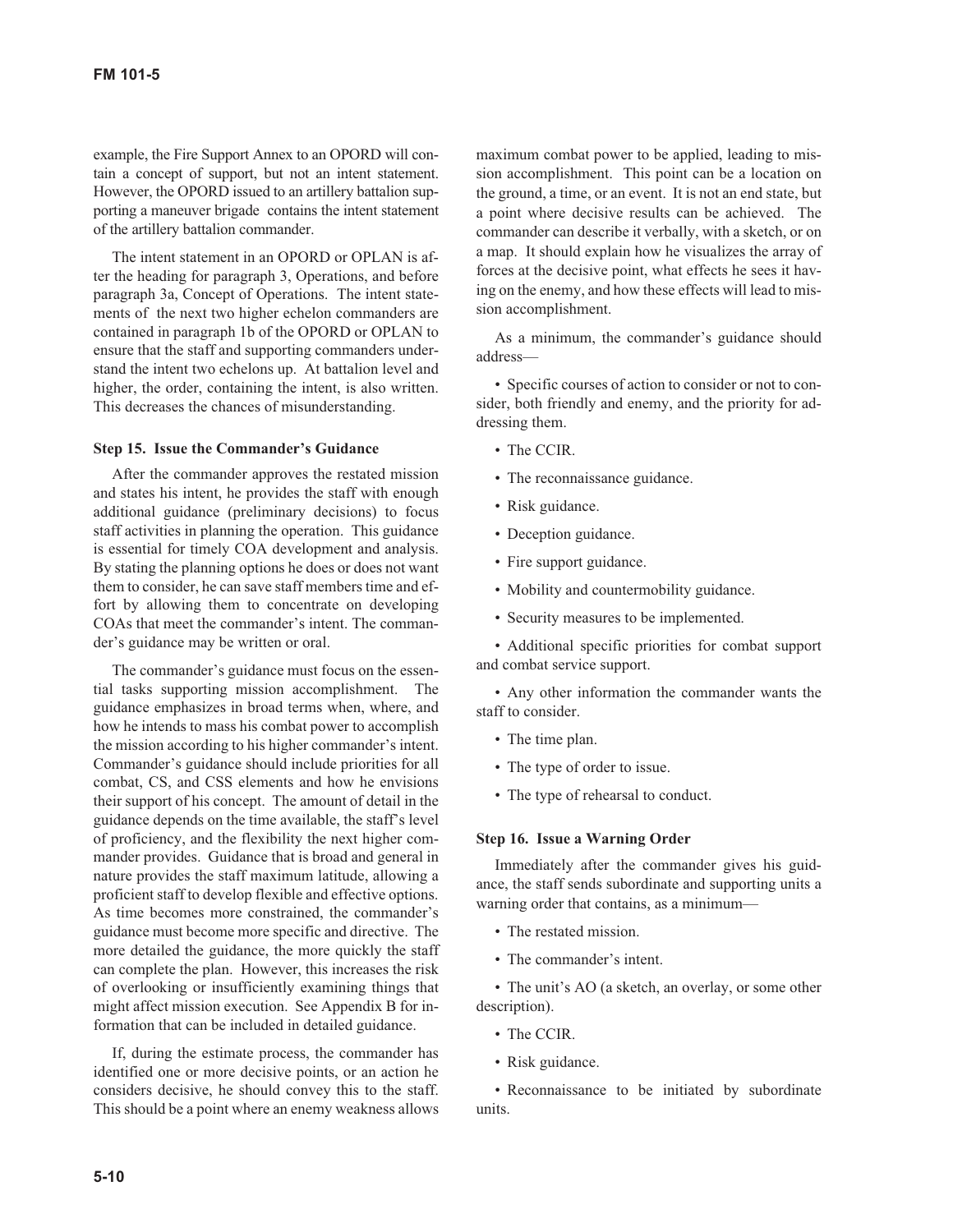- Security measures.
- Deception guidance.
- Mobility and countermobility guidance.
- Specific priorities.
- The time plan.
- Guidance on rehearsals.

### **Step 17. Review Facts and Assumptions**

During the rest of the decision-making process, the commander and staff periodically review all available facts and assumptions. New facts may alter requirements and analysis of the mission. Assumptions may have become facts or may have become invalid. Whenever the facts or assumptions change, the commander and staff must assess the impact of these changes on the plan and make the necessary adjustments.

# **Course of Action Development**

After receiving guidance, the staff develops COAs for analysis and comparison. The commander must involve the entire staff in their development. His guidance and intent focus the staff's creativity to produce a comprehensive, flexible plan within the time constraints. His direct participation helps the staff get quick, accurate answers to questions that occur during the process. COA development is a deliberate attempt to design unpredictable COAs (difficult for the enemy to deduce).

#### **Qualities of COAs**

Each COA considered must meet the criteria of—

• **Suitability**. It must accomplish the mission and comply with the commander's guidance. However, the commander may modify his guidance at any time. When the guidance changes, the staff records and coordinates the new guidance and reevaluates each COA to ensure it complies with the change.

• **Feasibility***.* The unit must have the capability to accomplish the mission in terms of available time, space, and resources.

• **Acceptability**. The tactical or operational advantage gained by executing the COA must justify the cost in resources, especially casualties. This assessment is largely subjective.

• **Distinguishability**. Each COA must differ *significantly* from any others. Significant differences may result from use of reserves, different task organizations, day or night operations, or a different scheme of maneuver. This criteria is also largely subjective.

• **Completeness**. It must be a complete mission statement. (See page 5-8.)

A good COA positions the force for future operations and provides flexibility to meet unforeseen events during execution. It also provides the maximum latitude for initiative by subordinates.

The order from higher headquarters normally provides the what, when, and why for the force as a whole. The who in the COA does not specify the designation of units; it arrays units by type (for example, generic armored battalion or mechanized battalion). Designation of specific units comes later.

During COA development, the commander and staff continue the risk management process, focusing on Steps 1 through 3. (See Appendix J.)

#### **Guidelines and Steps to Develop COAs**

There are normally six steps in COA development:

- 1. Analyze relative combat power.
- 2. Generate options.
- 3. Array initial forces.
- 4. Develop the scheme of maneuver.
- 5. Assign headquarters.
- 6. Prepare COA statements and sketches.

The following paragraphs describe each step in detail.

**Step 1. Analyze Relative Combat Power.** Combat power is the effect created by combining the elements of maneuver, firepower, protection, and leadership in combat against the enemy. The commander integrates and applies the effects of these elements with other potential combat multipliers (combat support (CS), combat service support (CSS), and available assets of other services) against the enemy. His goal is to generate overwhelming combat power to accomplish the mission at minimal cost.

By analyzing force ratios and determining and comparing each force's strengths and weaknesses as a function of combat power, planners can gain some insight into—

• What friendly capabilities pertain to the operation.

• What type operations may be possible from both friendly and enemy perspectives.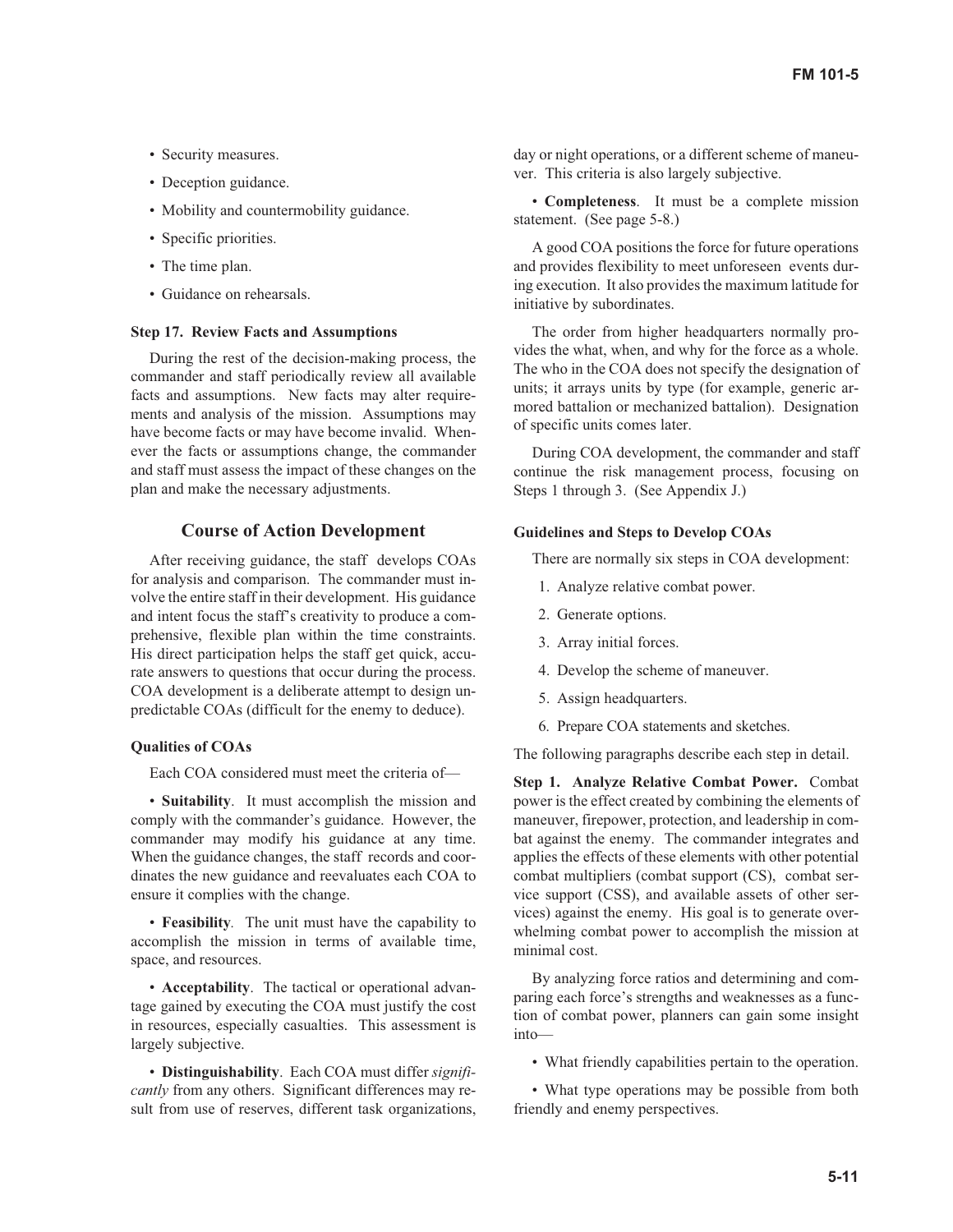• How and where the enemy may be vulnerable.

• What additional resources may be required to execute the mission.

• How to allocate existing resources.

Planners initially make a rough estimate of force ratios. At corps and division levels, relative combat power is an evaluation of rough ratios of combat units two levels down. For example, at division level, planners compare all types of combat battalions; at corps level, they compare friendly brigades versus enemy regiments. At brigade and battalion levels, they may study, in detail, the personnel or weapons on either side.

Planners must not develop and recommend COAs based solely on mathematical analyses of force ratios. Although some numerical relationships are used in this process, the estimate is largely subjective. It requires assessing both tangible and intangible factors, such as friction or enemy will and intentions. Numerical force ratios do not include the human factors of warfare that, many times, are more important than the number of tanks or tubes of artillery. The staff must carefully consider and integrate the intangible factors into their comparisons.

Planners can compare friendly strengths against enemy weaknesses, and vice versa, for each element of combat power. From these comparisons, they may deduce particular vulnerabilities for each force that may be exploitable or may need to be protected. These comparisons may provide planners insights into effective force employment.

By using historical minimum-planning ratios for various combat missions and carefully considering terrain and enemy templating assumptions, the planner can generally conclude what types of operations can be conducted successfully. This step provides the planners with what might be possible, not a specific course of action.

NOTE: FM 34-130 contains planning factors and data for estimating force ratios.

**Step 2. Generate Options.** Based on the commander's guidance and the results of Step 1, the staff generates options for COA development. A good COA should be capable of defeating all feasible enemy COAs. In a totally unconstrained environment, the goal is to develop several such COAs. Since there is rarely enough time to do this, the commander usually limits the options with his commander's guidance. The options should focus on enemy COAs arranged in order of probable adoption.

Brainstorming is the preferred technique for generating options. It requires time, imagination, and creativity, but it produces the widest range of options. The staff must be unbiased and open-minded in evaluating proposed options. Staff members can quickly identify COAs obviously not feasible in their particular areas of expertise. They can also quickly decide if they can modify a COA to accomplish the requirement or eliminate it immediately. If one staff member identifies information that might affect another's analysis, he shares it immediately. This eliminates wasted time and effort.

In developing COAs, staff members must determine the doctrinal requirements for each type of operation they are considering, to include doctrinal tasks to be assigned to subordinate units. For example, a deliberate breach requires a breach force, a support force, and an assault force. In addition, COA development must look at possibilities created by attachments (a light infantry brigade attached to an armored division opens up the possibility of an air assault), options not feasible because of detachments, assets available for deep operations, and assets needed to support deception operations.

The staff first determines the decisive point, if not already determined by the commander. This is where the unit will mass the effects of overwhelming combat power to achieve a result with respect to terrain, enemy, and time that will accomplish the unit's purpose. This will be the main effort. Next, the staff determines supporting efforts—those tasks other than the main effort that must be accomplished to allow the main effort to succeed. The staff then determines the purposes of the main and supporting efforts. The main effort's purpose is directly related to the mission of the unit; the supporting effort's purpose relates directly to the main effort. The staff then determines the essential tasks for the main and supporting efforts to achieve these purposes.

Once staff members have explored each COA's possibilities, they can examine each (changing, adding, or eliminating COAs as appropriate) to determine if it satisfies COA-selection criteria. The staff must avoid the common pitfall of presenting one good COA among several "throwaway" COAs. Often the commander will find he can combine COAs or move desirable elements from one to another.

**Step 3. Array Initial Forces**. To determine the forces necessary to accomplish the mission and to provide a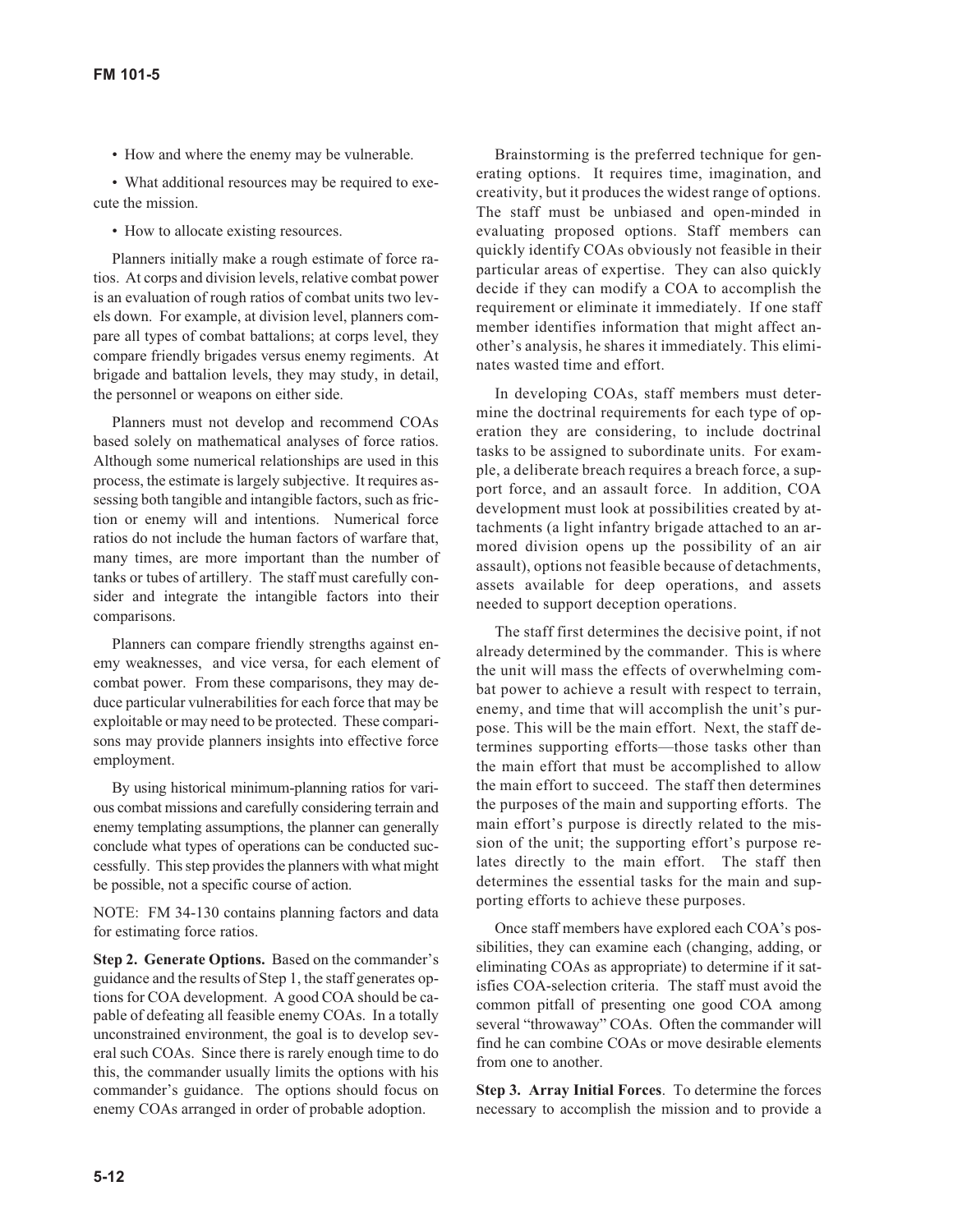basis for the scheme of maneuver, planners must consider—

• The unit's restated mission and the higher commander's intent and guidance.

• The air and ground avenues of approach (both enemy and friendly).

• As many possible enemy COAs as time permits, starting with the most likely and including the worst case (most dangerous).

Planners then determine the ratio of friendly to enemy units required for each task, starting with the main effort and continuing through all supporting efforts. (They consider the entire battlefield framework, including close, deep, rear, reserve, reconnaissance, and security operations.) Such ratios are planning tools for developing COAs only and not for actual combat. (FM 34-130 contains preferred minimum planning ratios to array forces.) Some operations, such as pursuit, exploitation, and movement to contact, require no particular ratio; however, planners can use a ratio of 1:1. This ratio considers terrain and mission but not weather, initiative, surprise, logistics, or intangibles such as leadership, training, and morale. The ratio is a starting point only; planners can adjust the ratio as they develop the COA.

Planners next determine a proposed forward edge of the battle area (FEBA) for a defense or an LD/LC for an offense. The G2's (S2's) initial terrain analysis should validate the selection, or determine a recommended change, which must then be resolved with higher headquarters.

Planners then consider the deception story. Because aspects of the story may influence unit positioning, planners must consider the story's major elements before developing any courses of action.

Planners next make the initial array of friendly forces, starting with the main effort at the decisive point and continuing through supporting efforts. Planners normally array ground forces two levels down. The initial array focuses on generic ground maneuver units without regard to specific type or task organization, and then considers all combat multipliers, as appropriate. For example, at corps level, planners array two levels down using generic brigades consisting of three battalions. During this step, planners do not assign missions to arrayed units; they merely consider what forces they must allocate to accomplish the mission.

The initial array identifies the total number of units needed, develops a base of knowledge to make decisions, and identifies possible methods of dealing with the enemy during scheme-of-maneuver development. If the number arrayed is less than the number available, the additional units are placed in a pool for use during scheme-ofmaneuver development. If the number arrayed is greater than the number available, the shortfall is identified as a possible requirement for additional resources.

**Step 4. Develop the Scheme of Maneuver.** The scheme of maneuver describes how arrayed forces will accomplish the commander's intent. It is the central expression of the commander's concept for operations and governs the design of supporting plans or annexes. Planners develop a scheme of maneuver by refining the initial array of forces and using graphic control measures to coordinate the operation and to show the relationship of friendly forces to one another, the enemy, and the terrain. During this step, units are converted from generic to specific types of units, such as armor, light infantry, and mechanized infantry. The scheme of maneuver includes—

• The purpose of the operation.

• A statement of where the commander will accept tactical risk.

• Identification of critical friendly events and phases of the operation (if phased).

• Designation of the main effort, along with its task and purpose.

• Designation of supporting efforts, along with their tasks and purposes, linked to how they support the main effort.

• Designation of reserve, to include location, composition, task, and purpose.

- Deep, close, and rear operations.
- Reconnaissance and security operations.
- An outline of the movements of the force.

• Identification of maneuver options that may develop during an operation.

• Location of engagement areas or attack objectives and counterattack objectives.

- Responsibilities for area of operations (AO).
- Concept of fires.
- C<sup>2</sup>-attack priorities.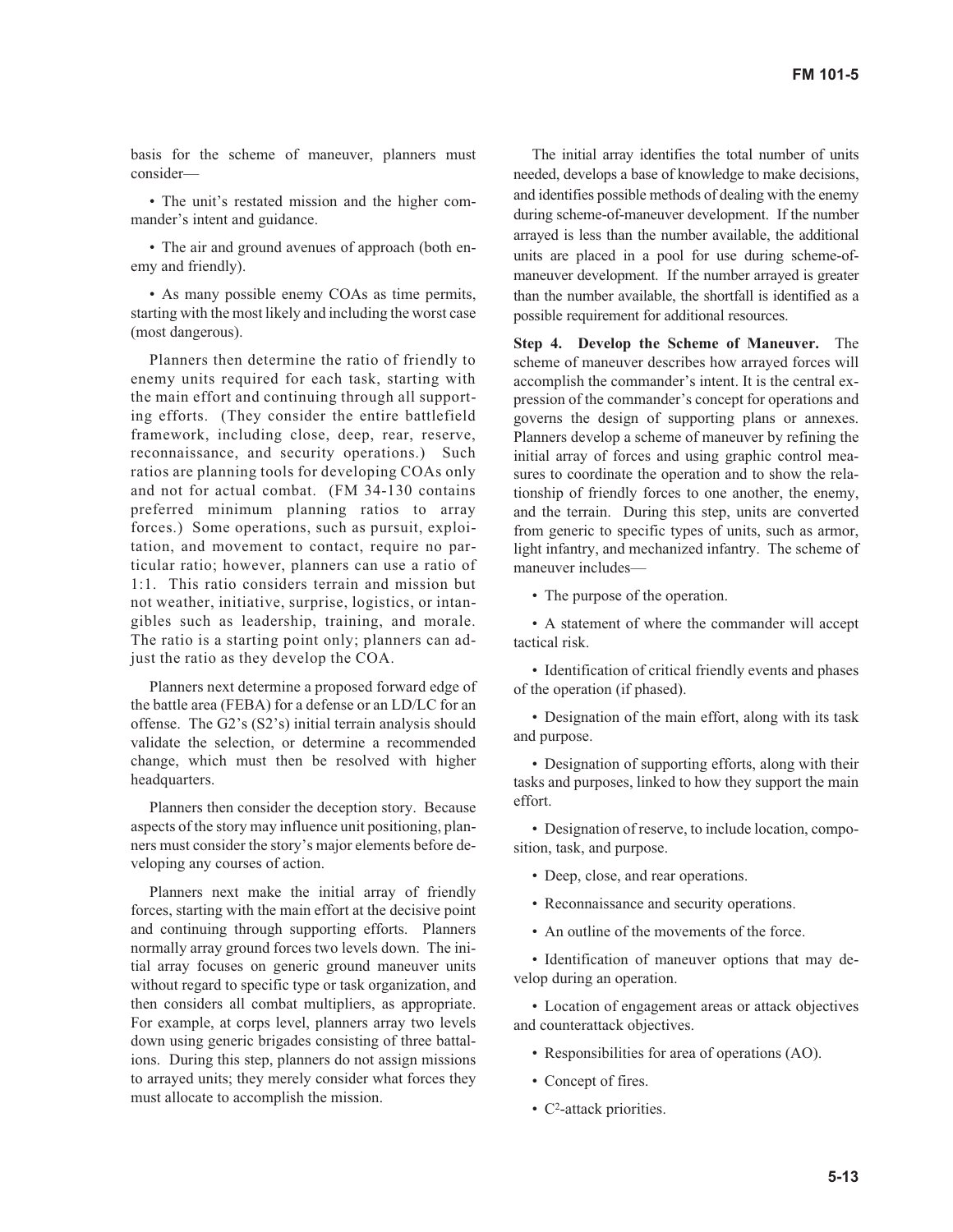• Prescribed formations or dispositions when necessary.

• Priorities for each CS and CSS element in support of the operation.

• Integration of obstacle effects with maneuver and fires.

• Considerations of the effects of enemy weapons of mass destruction (WMD) on the force.

Planners select control measures (graphics) to control subordinate units during the operation. Planners base control measures on the array of forces and the scheme of maneuver to defeat probable enemy courses of action. Control measures clarify responsibilities and synchronize combat power at decisive points while minimizing the command's risk of fratricide. All control measures impose some constraints on subordinate commanders. Control measures used should be the minimum required to exercise necessary control over the operation while still allowing as much freedom of action as possible to subordinate commanders.

Control measures should not split avenues of approach or key terrain between two units. Planners should provide space on the flanks of each avenue of approach to allow for maneuver and fires. The area of operations the planner designates as the main effort may be narrower than others to add weight to that AO. Planners should also develop phase lines to implement expected branches and sequels.

When developing the scheme of maneuver, planners should use any forces remaining from the initial array to provide depth to the battle, provide additional reconnaissance or security, or act as a reserve.

**Step 5. Assign Headquarters.** Planners next assign headquarters to groupings of forces, creating a task organization. This assignment should consider the types of units to be assigned to a headquarters and its span of control. Planners should not exceed the allocated headquarters' span of control. Generally, a headquarters controls at least two subordinate maneuver units, but not more than five. If planners need additional headquarters, they note the shortage and resolve it later. Task organization takes into account the entire battlefield framework. It also accounts for the special command and control  $(C<sup>2</sup>)$  requirements of operations that have special requirements, such as passage of lines, river crossings, or air assaults.

**Step 6. Prepare COA Statements and Sketches**. The G3 (S3) prepares a COA statement and supporting sketch for each COA developed. The COA statement must clearly portray how the unit will accomplish the mission and explain the scheme of maneuver. It should include the mission and end state and address the battlefield framework. The sketch provides a picture of the maneuver aspects of the COA. Together, the statement and sketch cover who (generic task organization), what (tasks), when, where, how, and why (purpose) for each subordinate unit, and any significant risks and where they occur for the force as a whole. (See example of COA statement and sketch at Figure 5-5.)

As a minimum, the sketch should include the array of generic forces, and control measures such as—

• Planning unit and subordinate unit boundaries that establish the AO.

• Unit movement formations (does not specify formations of subordinate units).

• The FEBA or LD/LC and subsequent phase lines.

- Reconnaissance and security (R&S) graphics.
- Ground and air axes of advance.

• Assembly areas, battle positions, strongpoints, engagement areas, and objectives.

• Obstacle control measures and tactical mission graphics.

- Fire support coordination measures.
- Designation of the main and supporting efforts.
- Location of command posts.
- Enemy known or templated locations.

Planners can enhance the sketch with identifying features (cities, rivers, roads) to help orient users. The sketch may be on any media—what it portrays is more important than its form.

# **COURSE OF ACTION CRITERIA**

- Suitability
- Feasibility
- Acceptability
- Distinguishability
- Completeness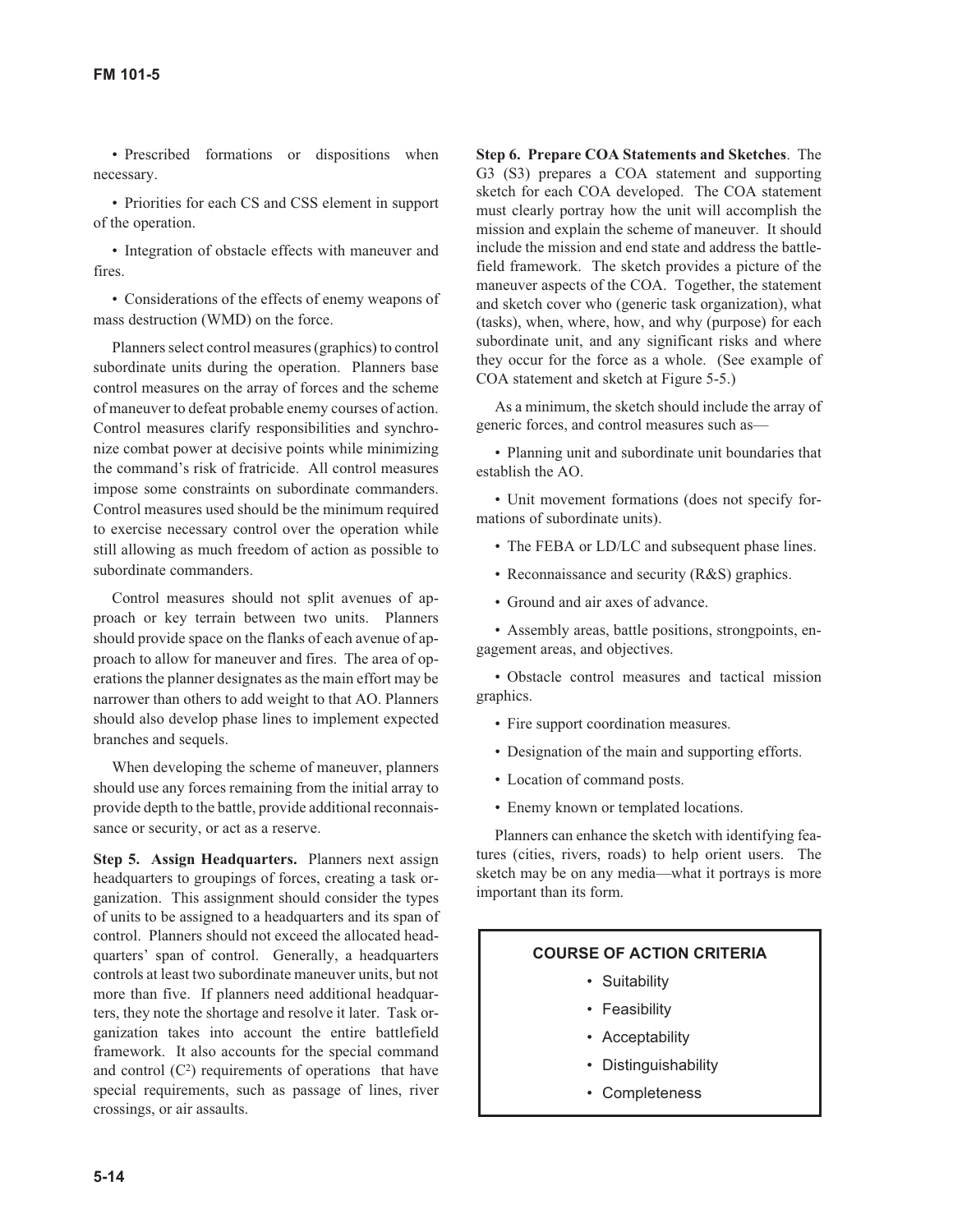

At 130400 Aug XX, a mechanized division attacks to seize OBJ SLAM to protect the northern flank of the corps main effort. A mechanized brigade attacks in the north, as an economy of force, to fix enemy forces in zone denying them the ability to interfere with the main effort's attack in the south. A mechanized brigade in the south attacks to penetrate enemy forces vicinity PL AMBER to create sufficient maneuver space to allow the main effort to pass to the east without interference from the defending enemy infantry regiment (-). A tank-heavy brigade, the main effort, passes through the southern mechanized brigade and attacks to seize the terrain vicinity of OBJ SLAM denying the enemy access to the terrain south and west of RIVER TOWN. The division reserve, a tank task force, initially follows the southern mechanized brigade prepared to contain enemy forces capable of threatening the main effort's passage, then, if not committed west of PL GREEN, follows the main effort prepared to block enemy forces capable of threatening its movement west, ensuring the seizure of OBJ SLAM. The divisional cavalry squadron screens the division's northern flank to provide early warning of any enemy force capable of threatening the division's northern mechanized brigade. Division deep operations will: 1. Initially attrit enemy artillery capable of ranging the point of penetration to prevent it from massing fires against the two southern brigades; 2. then interdict the enemy tank battalion (-) south of WEST TOWN to prevent its movement south and west towards the main effort. 3. Interdict the enemy tank regiment (-) north of EAST TOWN to prevent its movement west of the PL BLUE allowing the main effort sufficient time to seize OBJ SLAM. Division fires will: 1. Isolate the point of penetration allowing the southern mechanized brigade to conduct a penetration. 2. Prevent enemy artillery from massing fires against the two southern brigades. 3. Support deep operations to prevent uncommitted enemy forces from interfering with the initial penetration or the seizure of OBJ SLAM. A mechanized infantry team acts as the division TCF with priority of responding to any Level III threat to the division's Class III supply point vicinity METRO CITY to ensure the uninterrupted flow of Class III.

#### **Figure 5-5. Example of course of action statement and sketch (division offense)**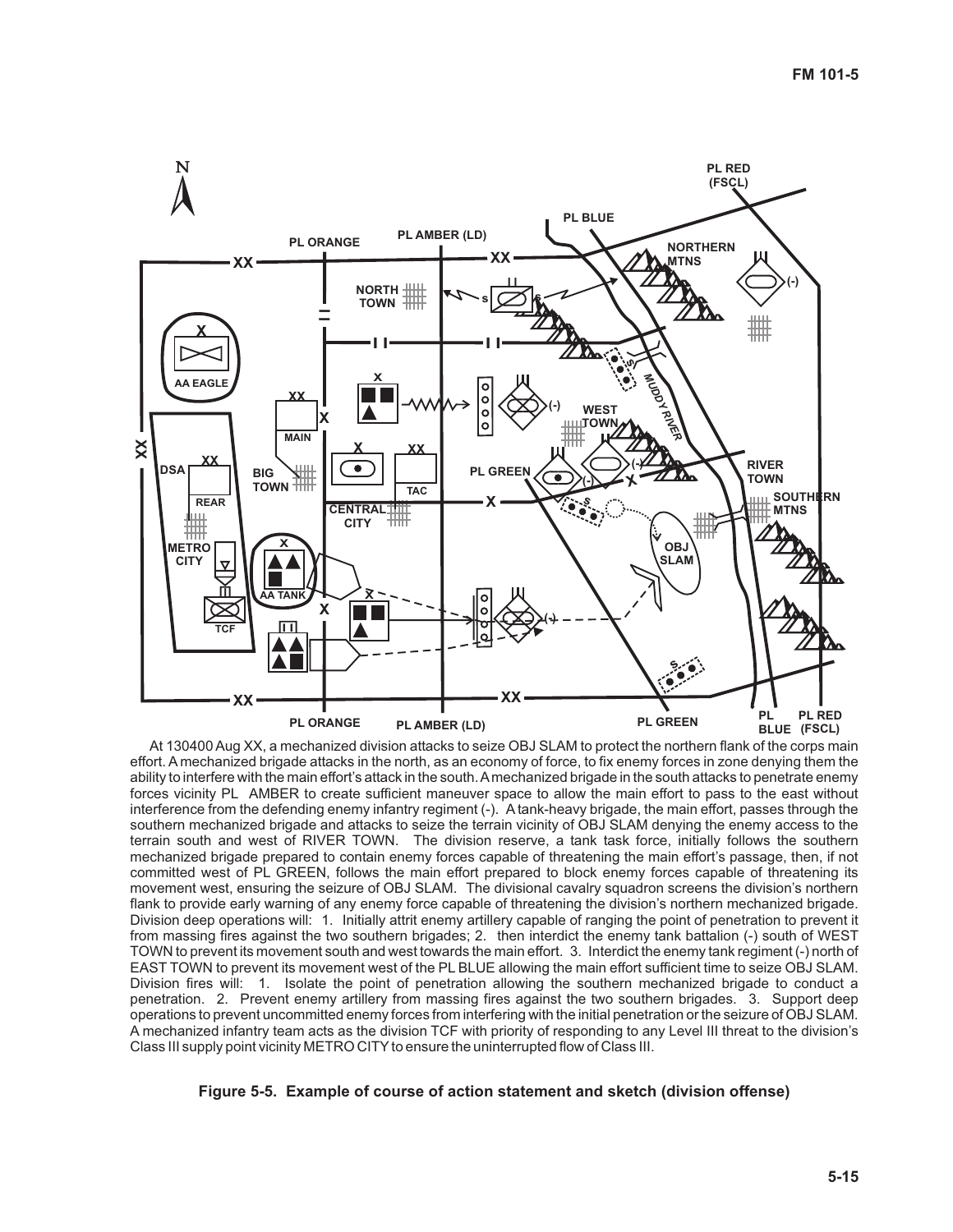# **COA Briefing (Optional)**

After the COAs have been developed, they are briefed to the commander for review. The COA briefing includes—

• Updated intelligence preparation of the battlefield (IPB).

• Possible enemy COAs (event templates).

• The restated mission.

• The commander's and the higher commanders' intent (two echelons above).

• The COA statement and sketch.

• The rationale for each COA, including—

— Considerations that might affect enemy COAs.

— Deductions resulting from a relative combat power analysis.

— Reason units are arrayed as shown on the sketch.

— Reason the staff used the selected control measures.

— Updated facts and assumptions.

After the briefings, the commander gives any additional guidance. If he rejects all COAs, the staff begins again. If he accepts one or more of the COAs, staff members begin the war-gaming process.

# **Course of Action Analysis (War Game)**

The COA analysis identifies which COA accomplishes the mission with minimum casualties while best positioning the force to retain the initiative for future operations. It helps the commander and his staff to—

• Determine how to maximize combat power against the enemy while protecting the friendly forces and minimizing collateral damage.

• Have as near an identical vision of the battle as possible.

• Anticipate battlefield events.

• Determine conditions and resources required for success.

• Determine when and where to apply the force's capabilities.

• Focus IPB on enemy strengths, weakneses, center of gravity, desired end state, and decisive points.

• Identify the coordination requirements to produce synchronized results.

• Determine the most flexible course of action.

#### **The War-Gaming Process**

Course of action analysis is conducted using war gaming. The war game is a disciplined process, with rules and steps, that attempts to visualize the flow of a battle. The process considers friendly dispositions, strengths, and weaknesses; enemy assets and probable COAs; and characteristics of the area of operations. It relies heavily on a doctrinal foundation, tactical judgment, and experience. It focuses the staff's attention on each phase of the operation in a logical sequence. It is an iterative process of action, reaction, and counteraction. War gaming stimulates ideas and provides insights that might not otherwise be discovered. It highlights critical tasks and provides familiarity with tactical possibilities otherwise difficult to achieve. War gaming is the most valuable step during COA analysis and comparison and should be allocated more time than any other step. However, the commander or CofS (XO) must determine at this point how much time he can commit to the wargaming process, and ensure this time line is followed.

During the war game, the staff takes a COA and begins to develop a detailed plan, while determining the strengths or weaknesses of each COA. War gaming tests a COA or improves a developed COA. The commander and his staff may change an existing COA or develop a new COA after identifying unforeseen critical events, tasks, requirements, or problems.

# **The General Rules of War Gaming**

War gamers need to—

• Remain objective, not allowing personality or their sensing of "what the commander wants" to influence them. They must avoid defending a COA just because they personally developed it.

• Accurately record advantages and disadvantages of each COA as they become evident.

• Continually assess feasibility, acceptability, and suitability of the COA. If a COA fails any of these tests during the war game, they must reject it.

• Avoid drawing premature conclusions and gathering facts to support such conclusions.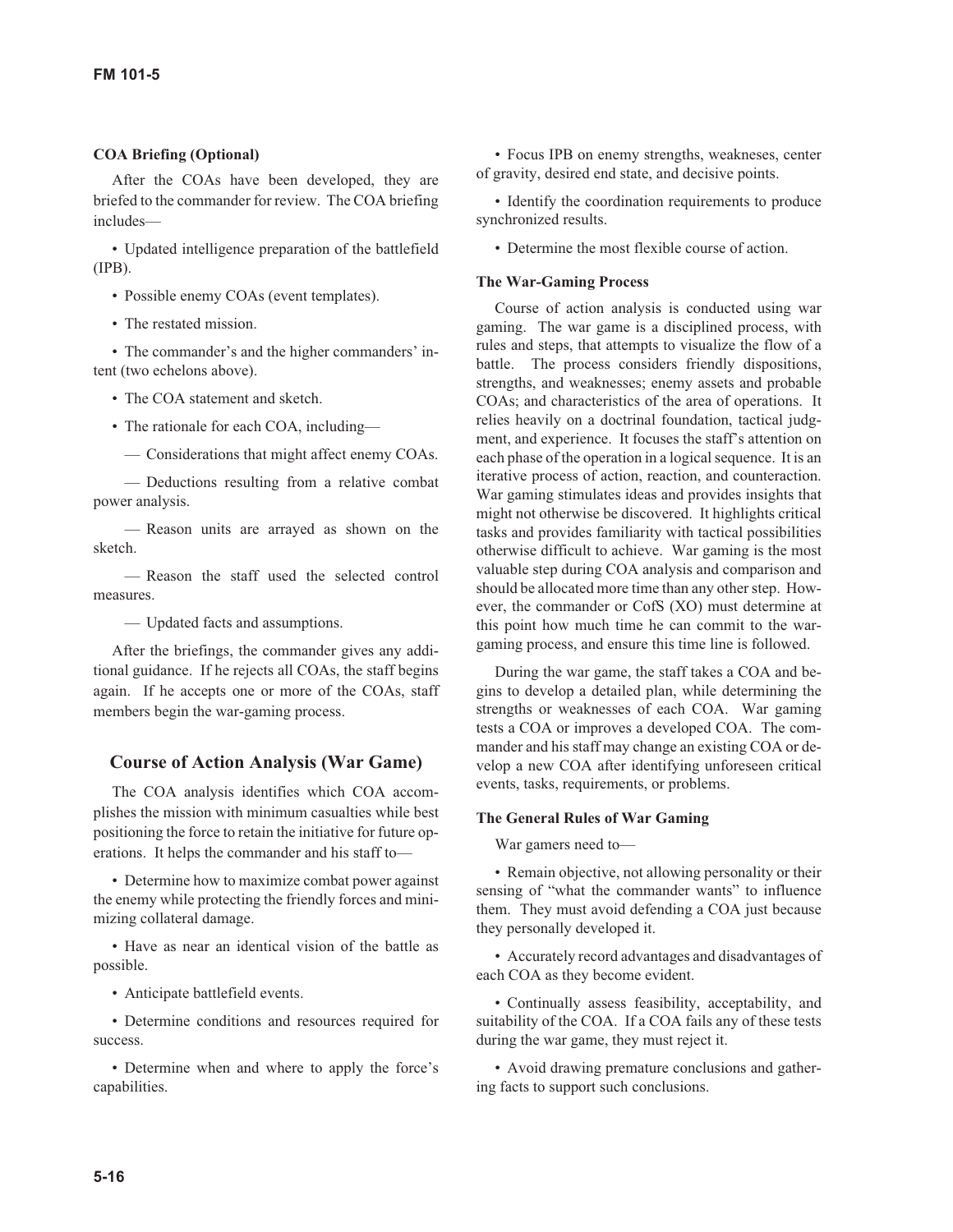• Avoid comparing one COA with another during the war game. This must wait until the comparison phase.

#### **War-Gaming Responsibilities**

The CofS (XO) is responsible for coordinating actions of the staff during the war game.

The G1 (S1) analyzes COAs to project potential personnel battle losses and determine how CSS provides personnel support during operations.

The G2 (S2) role-plays the enemy commander. He develops critical enemy decision points in relation to the friendly COA, projects enemy reactions to friendly actions, and projects enemy losses. He captures the results of each enemy action and counteraction and corresponding friendly enemy strengths and vulnerabilities. By trying to win the war game for the enemy, he ensures that the staff fully addresses friendly responses for each enemy COA. For the friendly force, he—

• Identifies information requirements and refines the event template to include NAIs that support decision points and refines the event matrix with corresponding DPs, target areas of interest (TAIs), and high-value targets (HVTs).

• Refines situation templates.

• Participates in the targeting conference and identifies high-value targets as determined by IPB.

The G3 (S3) normally selects the techniques and methods that the staff will use for war gaming. He ensures the war game of the COA covers every operational aspect of the mission, records each event's strengths and weaknesses, and annotates the rationale. This is used later to compare COAs.

The G4 (S4) analyzes each COA to assess its sustainment feasibility. He determines critical requirements for each sustainment function by analyzing each COA to identify potential problems and deficiencies. He assesses the status of all sustainment functions required to support the COA and compares this to available assets. He identifies potential shortfalls and recommends actions to eliminate or reduce their effect for that COA. While improvisation can contribute to responsiveness, only accurate prediction of requirements for each sustainment function can ensure the continuous sustainment of the force. In addition, the G4 (S4) ensures that available movement times and assets will support the course of action.

Special staff officers help the coordinating staff by analyzing the COAs in their own areas of expertise, indicating how they could best support the mission. Every staff member must determine the force requirements for external support, the risks, and each COA's strengths and weaknesses.

#### **War-Gaming Steps**

The staff follows eight steps during the war-gaming process:

- 1. Gather the tools.
- 2. List all friendly forces.
- 3. List assumptions.
- 4. List known critical events and decision points.
- 5. Determine evaluation criteria.
- 6. Select the war-game method.
- 7. Select a method to record and display results.
- 8. War-game the battle and assess the results.

**Step 1. Gather the Tools**. The CofS (XO) directs the staff to gather the necessary tools, materials, and data for the war game. Units need to war-game on maps, sand tables, or other tools that accurately reflect the nature of the terrain. The staff then posts the COA on a map displaying the operations area. Tools required include, but are not limited to—

- Current coordinating staff estimates.
- Event template.
- Recording method.

• Completed COAs, to include maneuver and R&S graphics.

- Means to post enemy and friendly unit symbols.
- Map of AO.

**Step 2. List all Friendly Forces**. The commander and staff consider all available combat, CS, and CSS units that can be committed to the battle, paying special attention to support relationships and constraints. The friendly force list remains constant for all COAs the staff analyzes.

**Step 3. List Assumptions**. The commander and staff review previous assumptions for continued validity and necessity.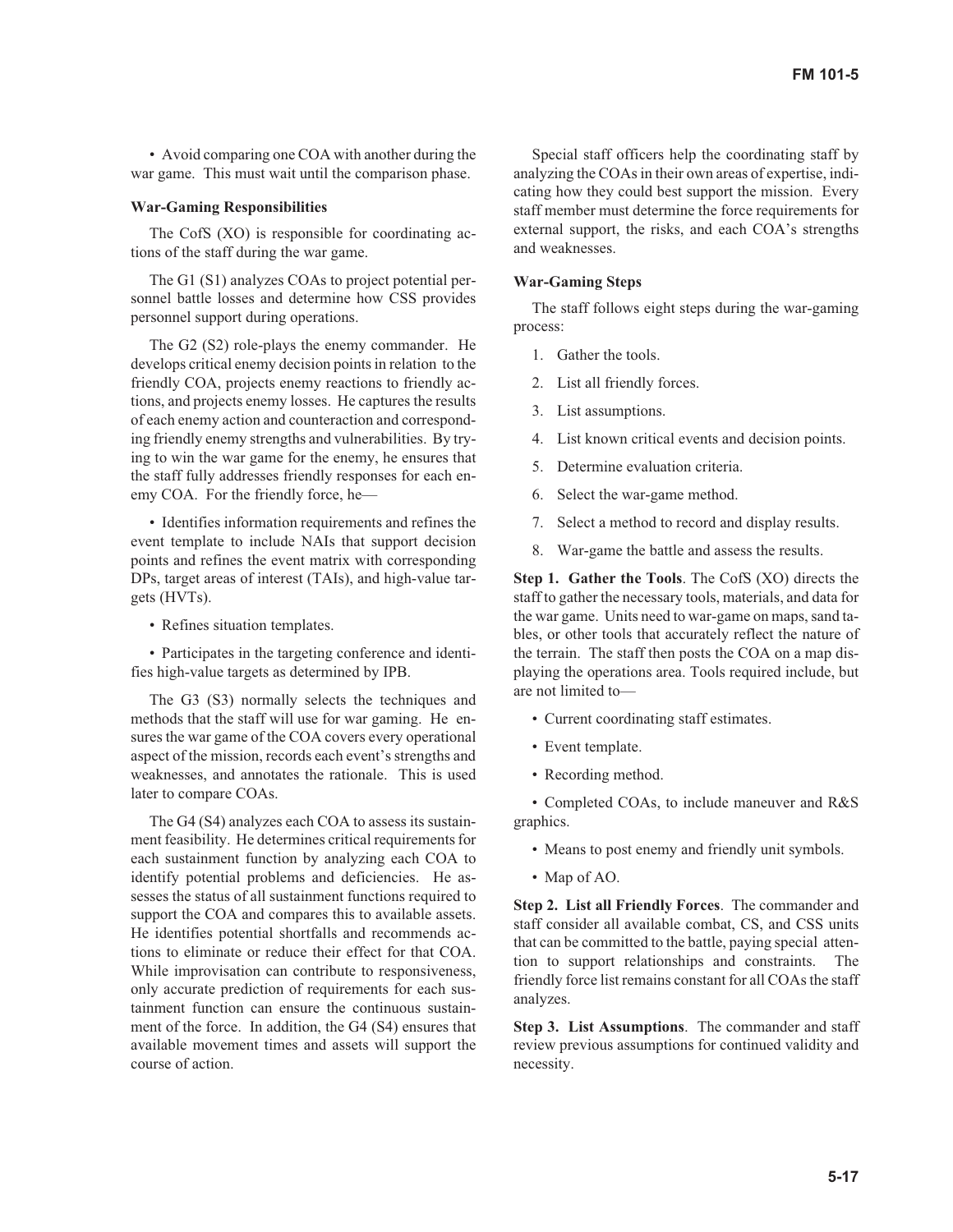**Step 4. List Known Critical Events and Decision Points**. Critical events are those that directly influence mission accomplishment. They include events that trigger significant actions or decisions (commitment of an enemy reserve), complicated actions requiring detailed study (a passage of lines), and essential tasks identified during mission analysis. The list of critical events includes major events from the unit's current position to the accomplishment of the mission. Decision points are events or locations on the battlefield where tactical decisions are required during mission execution. Decision points do not dictate what the decision is, only that one must be made, and when and where it should be made, to have the maximum impact on friendly or enemy COAs. Therefore, critical events and decision points must be listed for each enemy COA war-gamed against. Decision points relate to identified critical events and are linked to NAIs and TAIs. The staff must keep the list of critical events and decision points manageable. The more time available for planning, the longer the list. When time is short, the staff must reduce the list to only essential critical events and decision points.

**Step 5. Determine Evaluation Criteria.** Evaluation criteria are those factors the staff uses to measure the relative effectiveness and efficiency of one COA relative to other COAs following the war game. Evaluation criteria change from mission to mission. Evaluation criteria may include anything the commander desires. Examples include—

• The principles of war.

• Doctrinal fundamentals for the kind of operations being conducted.

• The commander's guidance and intent.

• The level of residual risk for accident hazards in the course of action.

The criteria should look not only at what will create success, but also at what will cause failure.

**Step 6. Select the War-Game Method.** There are three recommended techniques—the belt, the avenue-indepth, and the box. Each one considers the area of interest and all enemy forces affecting the outcome of the operations. The techniques can be used separately or in combination, or the staff can devise one of its own.

The *belt technique* divides the battlefield into belts (areas) running the width of the AO (Figure 5-6). The shape of the belt is based on battlefield analysis. The belt



**Figure 5-6. Belt war-gaming technique**

technique is most effective when terrain is divided into well-defined cross-compartments; during phased operations (such as river crossing, air assault, or airborne operations), or when the enemy is deployed in clearly defined belts or echelons. Belts can be adjacent to or even overlap each other. At a minimum, belts should include the area of—

• Initial contact either along the FLOT or LD/LC, or in the covering force area (CFA).

• Initial penetration or initial contact along the FEBA.

• Passage of the reserve or commitment of a counterattack.

• The objective (offense) or defeat of the enemy (defense).

This technique is based on sequential analysis of events in each belt. It is preferred because it focuses simultaneously on all forces affecting a particular event. A belt might include more than one critical event.

When time is short, the commander can use a modified belt technique. The modified technique divides the battlefield into not more than three sequential belts. These belts are not necessarily adjacent or overlapping, but focus on the critical actions throughout the depth of the area of operations.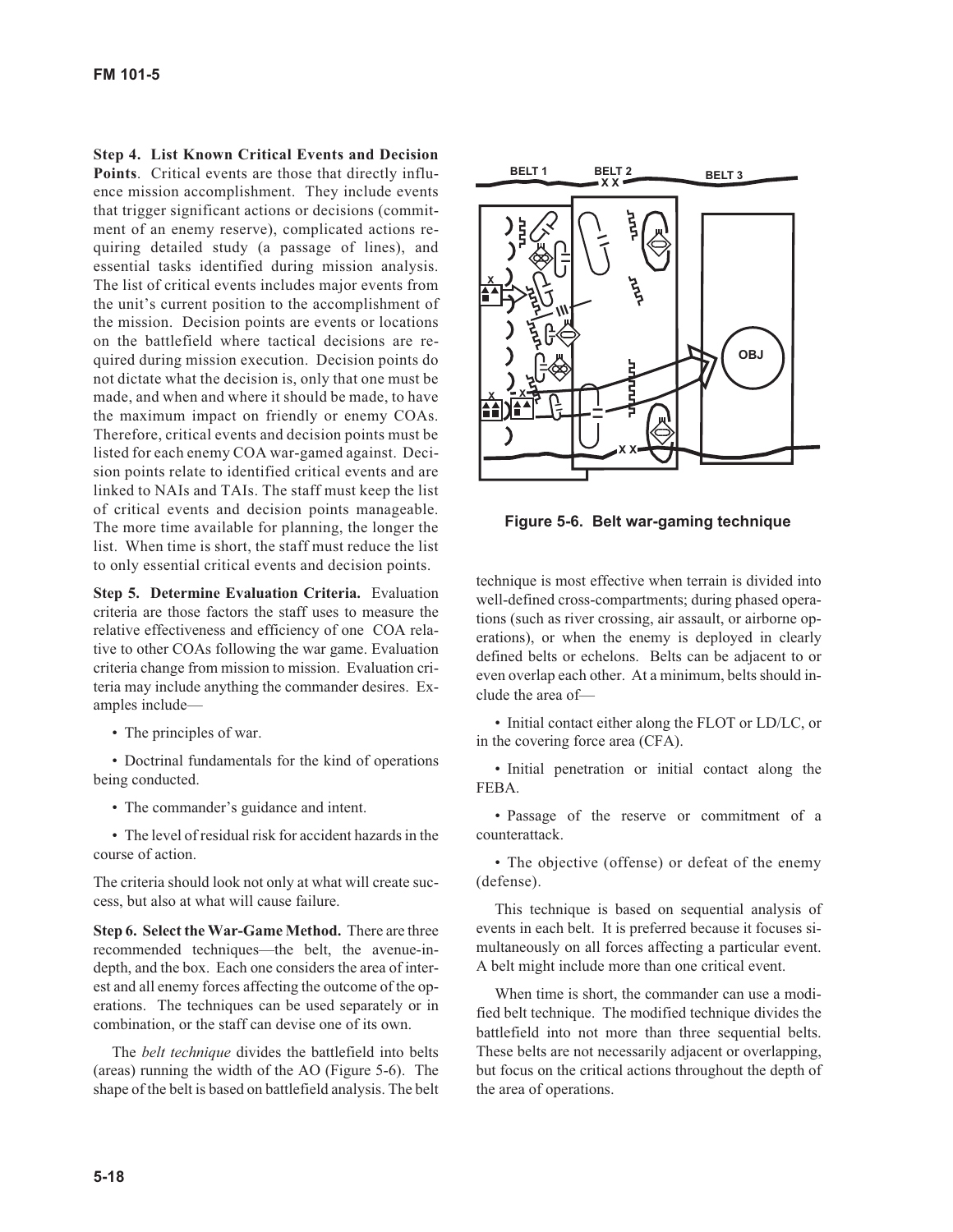

#### **Figure 5-7. Avenue-in-depth war-gaming technique**

The *avenue-in-depth technique* focuses on one avenue of approach at a time, beginning with the main effort (Figure 5-7). This technique is good for offensive COAs or in the defense when canalizing terrain inhibits mutual support.

The *box technique* is a detailed analysis of a critical area, such as an engagement area (EA), a rivercrossing site, or a landing zone ( LZ). (See Figure 5-8.) It is most useful when time is limited, as in a hasty attack. When using this technique, the staff isolates the area and focuses on critical events in it. Staff members assume that friendly units can handle most of the situations on the battlefield and focus their attention on essential tasks.

**Step 7. Select a Method to Record and Display Results**. Recording the war game's results gives the staff a record from which to build task organizations, synchronize activity, develop decision support templates (DSTs), confirm and refine event templates, prepare plans or orders, and analyze COAs based on identified strengths and weaknesses. Two methods are used to portray the action—the synchronization matrix (Figure 5-9, page 5-20) and the sketch note. In both, staff members record any remarks regarding the strengths and weaknesses they discover. The amount of detail depends on the time available. Details and methods of recording and displaying war-game results are best addressed in unit SOPs.



**Figure 5-8. Box war-gaming technique**

*The synchronization matrix method* allows the staff to synchronize the COA across time and space in relation to the enemy COA. An advantage of this method is that it can be readily translated into a graphic decision-making product, such as a decision support template, at the war game's conclusion. The first entry is time or phases of the operation. The second entry is the most likely enemy action as determined by the G2 (S2). The third entry is the decision points for the friendly COA. The remainder of the matrix is developed around selected functional areas or the major subordinate commands of the unit conducting the war game. Other operations, functions, and units that are to be integrated, or the use of which the staff wants to highlight, can be incorporated into the matrix.

However, the passage of time between the creation of the synchronization matrix and the execution of operations may result in changes to the initial conditions with respect to the enemy, status of friendly forces, and even weather. Once execution begins, the predictability of enemy actions at any point on the synchronization matrix decreases the further away those actions are on the time line. This decreases the likelhood that the synchronization matrix will be correct and increases the likelihood that adjustment to the plan will have to be made.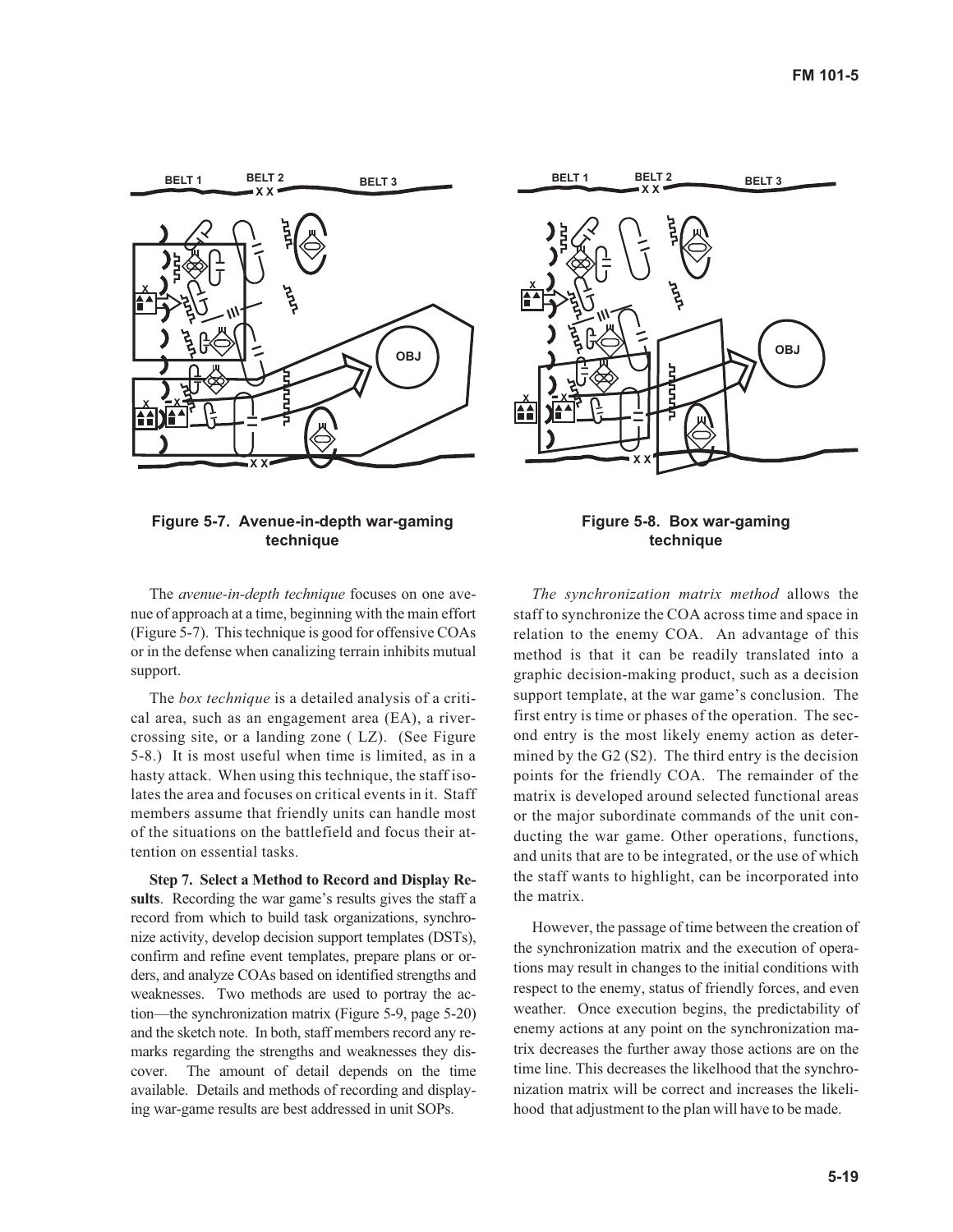

| <b>TIME</b>                      |                 | $-18hr$                                    | $-14hr$                                                      | $-12hr$                            |  |
|----------------------------------|-----------------|--------------------------------------------|--------------------------------------------------------------|------------------------------------|--|
| <b>ENEMY</b><br><b>ACTION</b>    |                 |                                            | <b>Enemy monitors movements</b><br>Continue deep preparation |                                    |  |
| <b>DECISION</b><br><b>POINTS</b> |                 | <b>Initiate movement</b><br><b>AA ROSE</b> |                                                              |                                    |  |
| M<br>A                           | <b>DEEP</b>     |                                            |                                                              |                                    |  |
| N<br>E                           | <b>SECURITY</b> | <b>Recon secures routes</b>                |                                                              | Cav prepares to screen north flank |  |
| U<br>$\mathsf{V}$                | <b>CLOSE</b>    |                                            |                                                              | I Bde moves on routes 1 & 2        |  |
| Е                                | <b>RESERVE</b>  |                                            | 3 Bde moves on routes 1 & 2                                  |                                    |  |
| $\mathsf{R}$                     | <b>REAR</b>     |                                            |                                                              |                                    |  |
| <b>AIR</b><br><b>DEFENSE</b>     |                 | <b>Weapons HOLD</b>                        |                                                              | <b>Weapons TIGHT</b>               |  |
| <b>FIRE</b>                      | <b>SUPPORT</b>  |                                            |                                                              |                                    |  |
| <b>IEW</b>                       |                 | Confirm second belt and RAG position       |                                                              | <b>Confirm reserve position</b>    |  |
|                                  | <b>ENGINEER</b> |                                            | Route maintenance                                            |                                    |  |
|                                  | <b>MAN</b>      |                                            | Replacements held at division                                |                                    |  |
| $\mathbf{C}$                     | <b>ARM</b>      |                                            |                                                              |                                    |  |
| S<br>S                           | <b>FIX</b>      | Cannibalization authorized at DS level     |                                                              | Establish div main CP              |  |
|                                  | <b>FUEL</b>     |                                            |                                                              |                                    |  |
|                                  | <b>MOVE</b>     | Initiate movement from AA ROSE             |                                                              |                                    |  |
|                                  | <b>SUSTAIN</b>  |                                            |                                                              |                                    |  |
| C <sup>2</sup>                   |                 |                                            |                                                              | TAC CP with lead bde               |  |

**NOTE: The first column is representative only and can be modified to fit individual needs such as including information operations.**

**Figure 5-9. Example of synchronization matrix**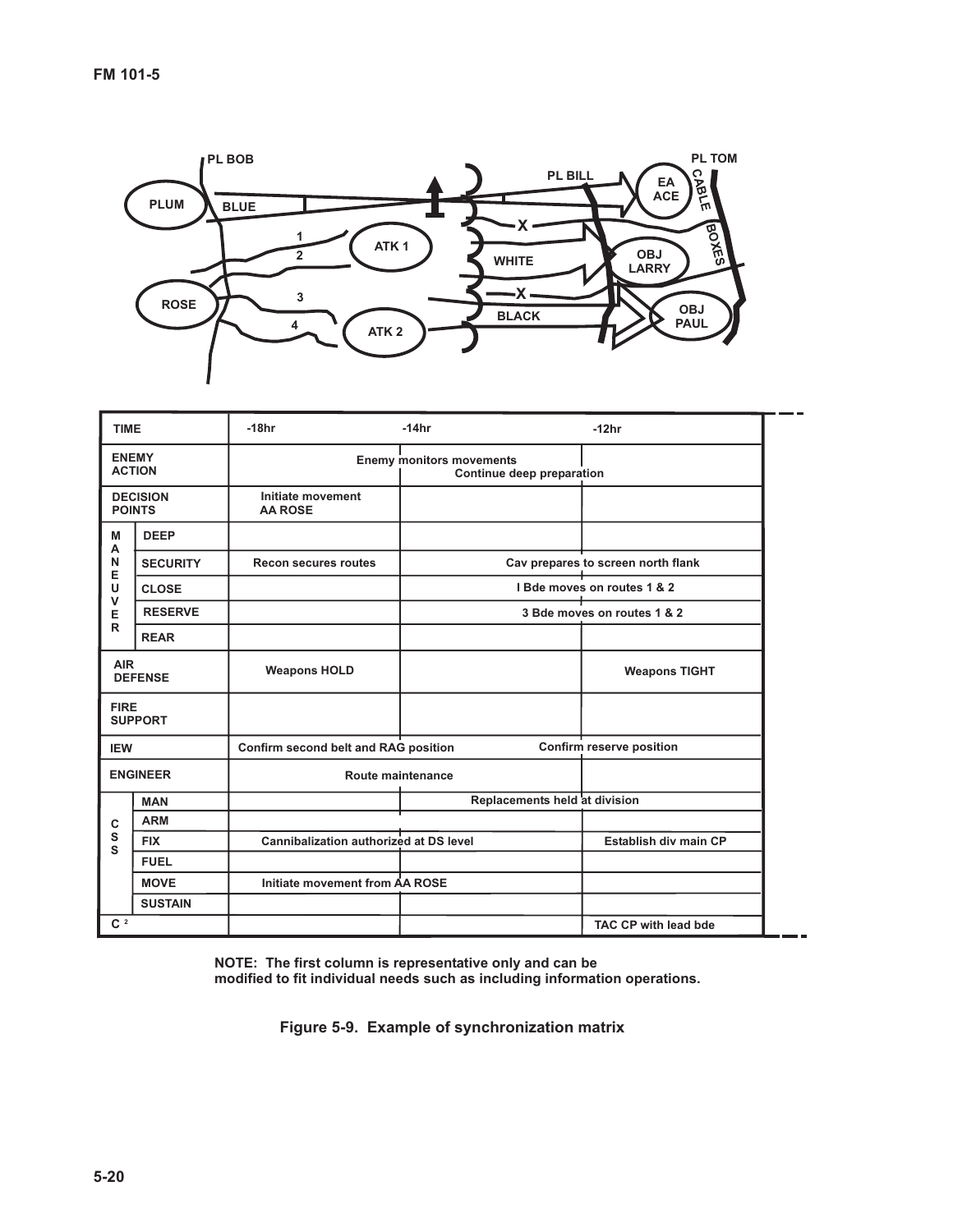

|  | $-8hr$                                 | H-hr<br>$+6hr$                  | $+10$ hr                          |                                  |  |
|--|----------------------------------------|---------------------------------|-----------------------------------|----------------------------------|--|
|  |                                        | Fights from first belt position |                                   | Defend from second belt position |  |
|  |                                        | Launch deep attack              |                                   |                                  |  |
|  |                                        |                                 | Avn bde attacks reserve in EA ACE |                                  |  |
|  |                                        | Cav screen north flank          |                                   |                                  |  |
|  | 2 Bde moves<br>on routes 3 & 4         | <b>Bdes cross LD/LC</b>         | I Bde seizes OBJ LARRY            |                                  |  |
|  |                                        |                                 |                                   |                                  |  |
|  | <b>Protect lead bde</b>                | <b>Weapons FREE</b>             | <b>Weapons TIGHT</b>              |                                  |  |
|  |                                        | <b>Provide DS/GS</b>            | <b>Fire SEAD</b>                  |                                  |  |
|  | <b>Conduct nonlethal fires</b>         | <b>Confirm reserve movement</b> |                                   |                                  |  |
|  | Prepare forward log sites              |                                 |                                   |                                  |  |
|  |                                        |                                 | Establish forward cl V point      |                                  |  |
|  |                                        |                                 |                                   |                                  |  |
|  | <b>Refuel bdes</b>                     |                                 | Establish forward cl III point    |                                  |  |
|  |                                        |                                 | Move stocks forward               |                                  |  |
|  | <b>Establish AXP M1</b>                |                                 | <b>Establish AXP M2</b>           | Finance service reinstated       |  |
|  | Div rear boundary moves east of PL BOB |                                 |                                   | Main CP prepares to move         |  |

**Figure 5-9. Example of synchronization matrix (continued)**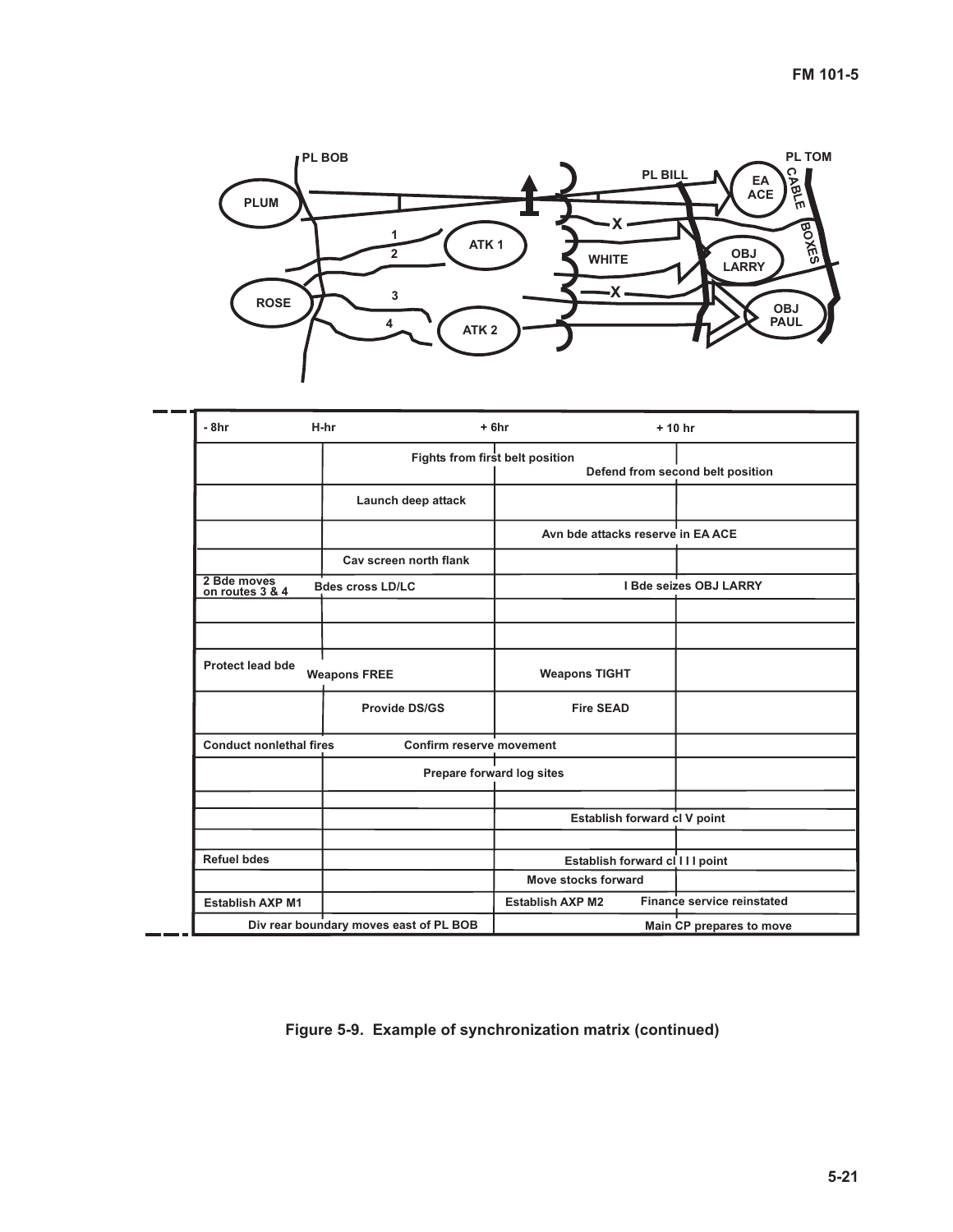|                    | <b>CRITICAL EVENT</b> |                 |                    |               |             |                          |             |                            |                |
|--------------------|-----------------------|-----------------|--------------------|---------------|-------------|--------------------------|-------------|----------------------------|----------------|
| Sequence<br>Number | Action                | <b>Reaction</b> | Counter-<br>action | <b>Assets</b> | <b>Time</b> | <b>Decision</b><br>Point | <b>CCIR</b> | Control<br><b>Measures</b> | <b>Remarks</b> |
|                    |                       |                 |                    |               |             |                          |             |                            |                |
|                    |                       |                 |                    |               |             |                          |             |                            |                |
|                    |                       |                 |                    |               |             |                          |             |                            |                |
|                    |                       |                 |                    |               |             |                          |             |                            |                |
|                    |                       |                 |                    |               |             |                          |             |                            |                |
|                    |                       |                 |                    |               |             |                          |             |                            |                |

**Figure 5-10. War-game work sheet**

The *sketch note method* uses brief notes concerning critical locations or tasks. These notes reference specific locations on the map or relate to general considerations covering broad areas. The commander and staff note locations on the map and on a separate war-game work sheet (Figure 5-10). Staff members use sequence numbers to reference the notes to the corresponding locations on the map or overlay, using the same numbers on the war-game work sheet for easy reference. Staff members also identify actions by grouping them into sequential action groups, giving each subtask a separate number. They use the war-game work sheet to identify all pertinent data for a critical event. They assign the event a number and a title and use the columns on the work sheet to identify and list in sequence—

- Tasks and assets (allocated forces).
- Expected enemy actions and reactions.
- Friendly counteractions and assets.
- Total assets needed for the task.
- Estimated time to accomplish the task.

• Decision points when the commander must decide to execute the task.

- CCIR.
- Control measures.

**Step 8. War-Game the Battle and Assess the Results.** During war gaming, the commander and staff try to foresee the dynamics of a battle's action, reaction, and counteraction. The staff analyzes each selected event by identifying the tasks the force must accomplish one echelon down, using assets two echelons down. Identifying the COAs' strengths and weaknesses allows the staff to make adjustments as necessary.

The war game follows an action-reactioncounteraction cycle. *Actions* are those events initiated by the side with the initiative (normally the force on the offensive). *Reactions* are the other side's actions in response. *Counteractions* are the first side's responses to reactions. This sequence of action-reactioncounteraction is continued until the critical event is completed or until the commander determines that he must use some other COA to accomplish the mission.

The staff considers all possible forces, including templated enemy forces outside the AO, that could conduct a counterattack. The staff evaluates each friendly move to determine the assets and actions required to defeat the enemy at each turn. The staff should continually evaluate the need for branches to the plan that promote success against likely enemy moves in response to the friendly COA.

The staff lists assets used in the appropriate columns of the worksheet and lists the totals in the assets column (not considering any assets lower than two command levels down).

The commander and staff look at many areas in detail during the war game, including movement considerations, closure rates, lengths of columns, depths of formations, ranges and capabilities of weapons systems, and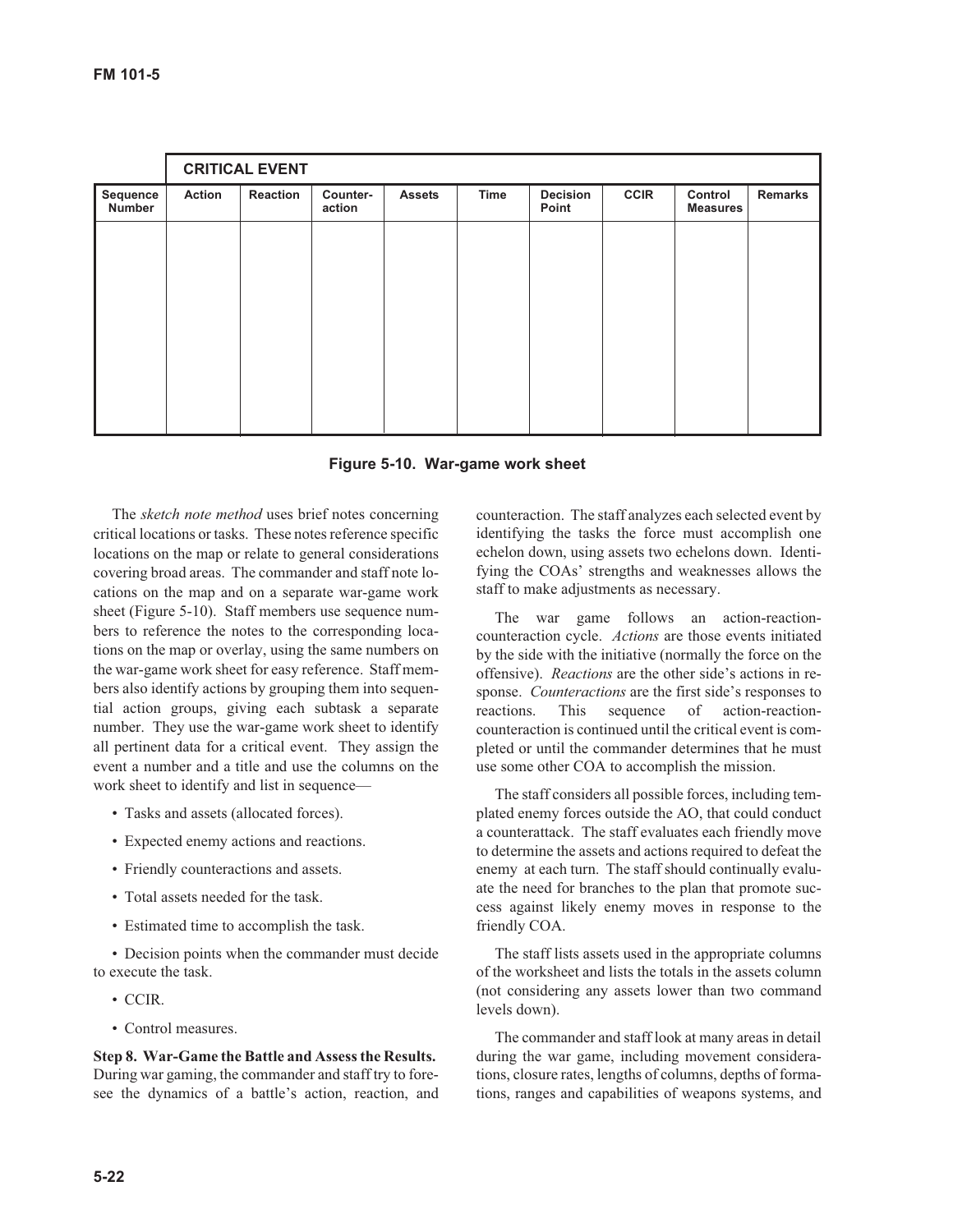desired effects of fires. They look at setting the conditions for success, protecting the force, and shaping the battlefield. Experience, historical data, SOPs, and doctrinal literature provide much of the necessary information. During the war game, staff officers conduct risk management for each COA (Appendix J).

The staff continually assesses the risk to friendly forces from weapons of mass destruction strikes, seeking a balance between mass and dispersion. When assessing WMD risk to friendly forces, the planners view the target the force presents through the eyes of an enemy target analyst. They must consider ways to reduce vulnerability and determine the mission-oriented protective posture (MOPP) level needed for protection consistent with mission accomplishment. They must also consider deployment of nuclear, biological, and chemical (NBC) decontamination units.

The staff identifies the CS and CSS assets required to support the scheme of maneuver and the synchronization of the support and sustainment effort. If requirements exceed available assets, the staff recommends to the commander the priority for use based on the commander's guidance and intent and on the situation. To maintain flexibility, the commander may decide to hold back some assets for unforeseen tasks or opportunities. He uses this analysis to determine his priorities of support.

During the war game, the commander can modify the COA based on how things develop. When modifying the course of action, the commander should validate the composition and location of main and supporting efforts and reserve forces, based on METT-T, and adjust control measures as necessary. The commander may also identify combat situations or opportunities or additional critical events that require more analysis. This should be conducted expeditiously and incorporated into the final results of the war game.

The war game should result in the commander and staff—

• Refining or modifying the COA, to include identifying branches and sequels that become on-order or beprepared missions.

• Refining location and timing of the decisive point.

• Identifying key or decisive terrain and determining how to use it.

• Refining the enemy event template and matrix.

• Refining task organization, to include forces retained in general support (GS) of the command.

• Identifying tasks the unit must retain and tasks to be assigned to subordinate commanders.

• Allocating combat, CS, and CSS assets to subordinate commanders to accomplish their missions.

• Developing a synchronization matrix and decision support template.

• Estimating the duration of each critical event as well as of the entire operation.

• Projecting the percentage of total enemy forces defeated in each critical event, and overall.

• Identifying likely times and areas for enemy use of WMD and friendly NBC defense requirements.

• Identifying the location and commitment of the reserve.

• Identifying the most dangerous enemy COA.

• Identifying the location of the commander and unit command posts (CPs).

• Identifying additional critical events.

• Identifying additional requirements for CS and CSS support.

• Determining requirements for deception and surprise.

• Refining C<sup>2</sup> requirements, to include control measures and updated operational graphics.

• Finalizing CCIR and IR with the last time information is of value (LTIOV).

• Finalizing the reconnaissance and surveillance plan and graphics for the basis for the collection plan.

• Refining CCIR and incorporating them into the reconnaissance and surveillance plan and graphics.

• Developing fire support, engineer, air defense, information operations (IO), and CSS plans and graphics.

• Identifying or confirming the locations of decision points, NAIs, and TAIs, and the information needed to support the decision points.

• Determining the timing of force concentration and initiation of the attack or counterattack.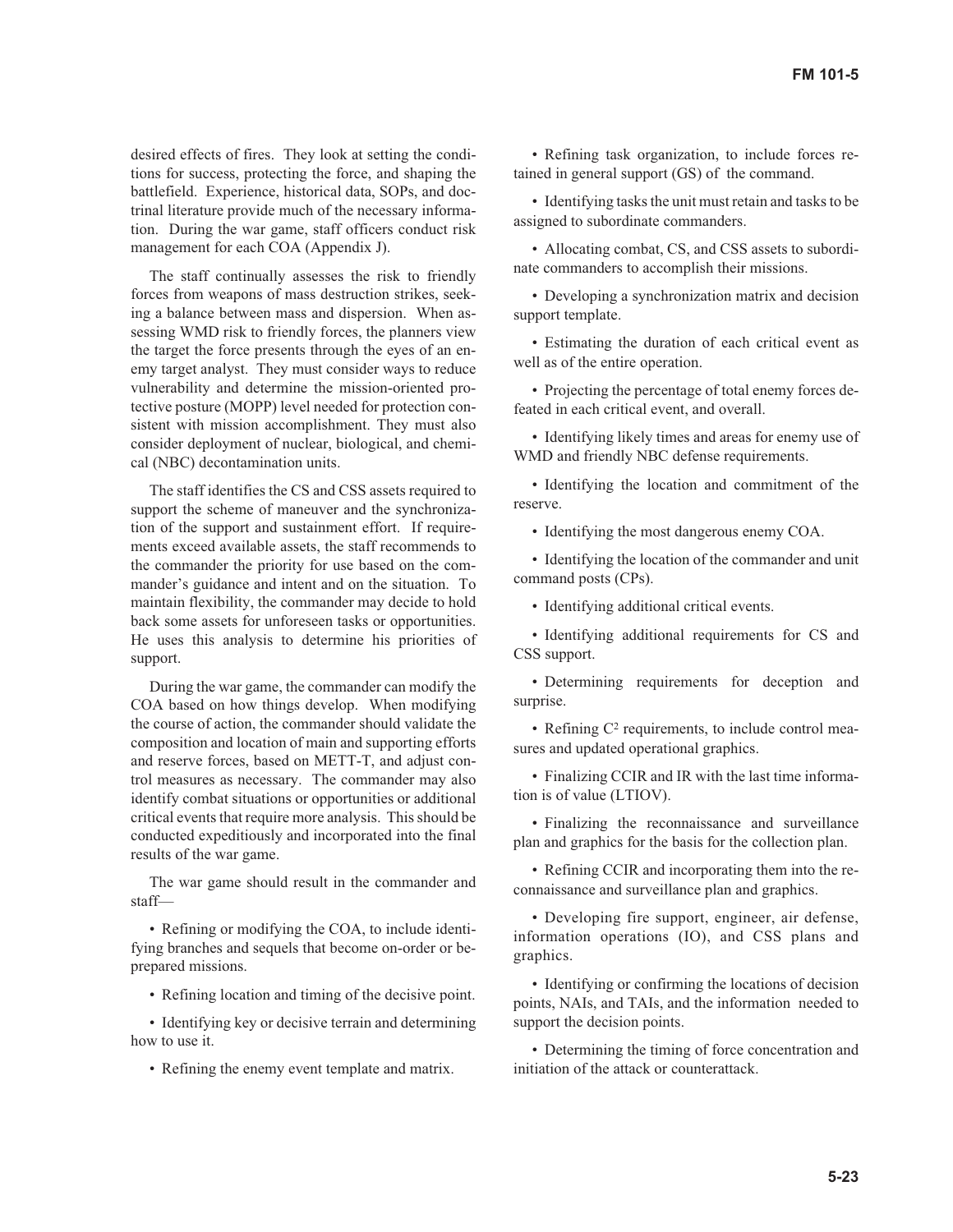• Developing the intelligence collection and dissemination plan.

• Determining movement times and tables.

• Identifying, analyzing, and evaluating strengths and weaknesses of the COA.

• Integrating the targeting process, to include identifying or confirming high-payoff targets and determining attack guidance.

• Synchronizing smoke operations.

• Identifying additional hazards, assessing their risk, developing control measures to reduce risk from all identified hazards, and determining residual risk.

#### **War-Game Briefing (Optional)**

Time permitting, a war-game briefing is conducted to ensure the staff comprehends fully the results of the war game. This briefing is not given to the commander, but is the staff's means to review the war games to ensure that the decision briefing to the commander covers all relevant points. It is normally given to the CofS (XO) or the deputy or assistant commander. The format is—

• Higher headquarters' mission, commander's intent, and deception plan.

- Updated IPB.
- Enemy COAs that were war-gamed.
- Friendly COAs that were war-gamed.
- Assumptions.
- War-gaming technique used.
- For each COA war-gamed—
	- Critical events that were war-gamed.
	- Possible enemy actions and reactions.
	- Modifications to the COA.
	- Strengths and weaknesses.
	- Results of the war game.

#### **Course of Action Comparison**

The COA comparison starts with each staff officer analyzing and evaluating the advantages and disadvantages of each COA from his perspective. Each staff member presents his findings for the others' consideration. Using the evaluation criteria developed earlier, the staff then outlines each COA, highlighting its advantages and disadvantages. Comparing the strengths and weaknesses of the COAs identifies their advantages and disadvantages with respect to each other.

The staff compares feasible courses of action to identify the one that has the highest probability of success against the most likely enemy COA and the most dangerous enemy COA. The selected COA should also—

• Pose the minimum risk to soldiers, equipment, and mission accomplishment.

• Best position the force for future operations.

• Provide the best flexibility to meet "unknowns" during execution.

• Provide maximum latitude for initiative by subordinates.

The actual comparison of COAs is critical. The staff may use any technique that facilitates the staff reaching the best recommendation and the commander making the best decision. The most common technique is the decision matrix, which uses evaluation criteria to assess the effectiveness and efficiency of each COA. (See Figure 5-11, and Figure 5-12, page 5-26.) Each staff officer may use his own matrix, using the same evaluative criteria, for comparison in his own field of interest. Decision matrixes alone cannot provide decision solutions. Their greatest value is to provide analysts a method to compare several competing COAs against criteria which, when met, will produce battlefield success. The matrix should use the evaluation criteria developed earlier. The CofS (XO) normally determines the weight of each criterion based on its relative importance. The staff officer responsible for a functional area scores each COA using that criteria. Multiplying the score by the weight yields the criterion's value. The staff officer then totals all values. However, he must be cautious in portraying subjective conclusions as being the objective results of quantifiable analysis. Comparing COAs by category is more accurate than attempting to aggregate a total score for each COA.

#### **Commander's Decision Briefing**

After completing its analysis and comparison, the staff identifies its preferred COA and makes a recommendation. If the staff cannot reach a decision, the CofS (XO) decides which COA to recommend at the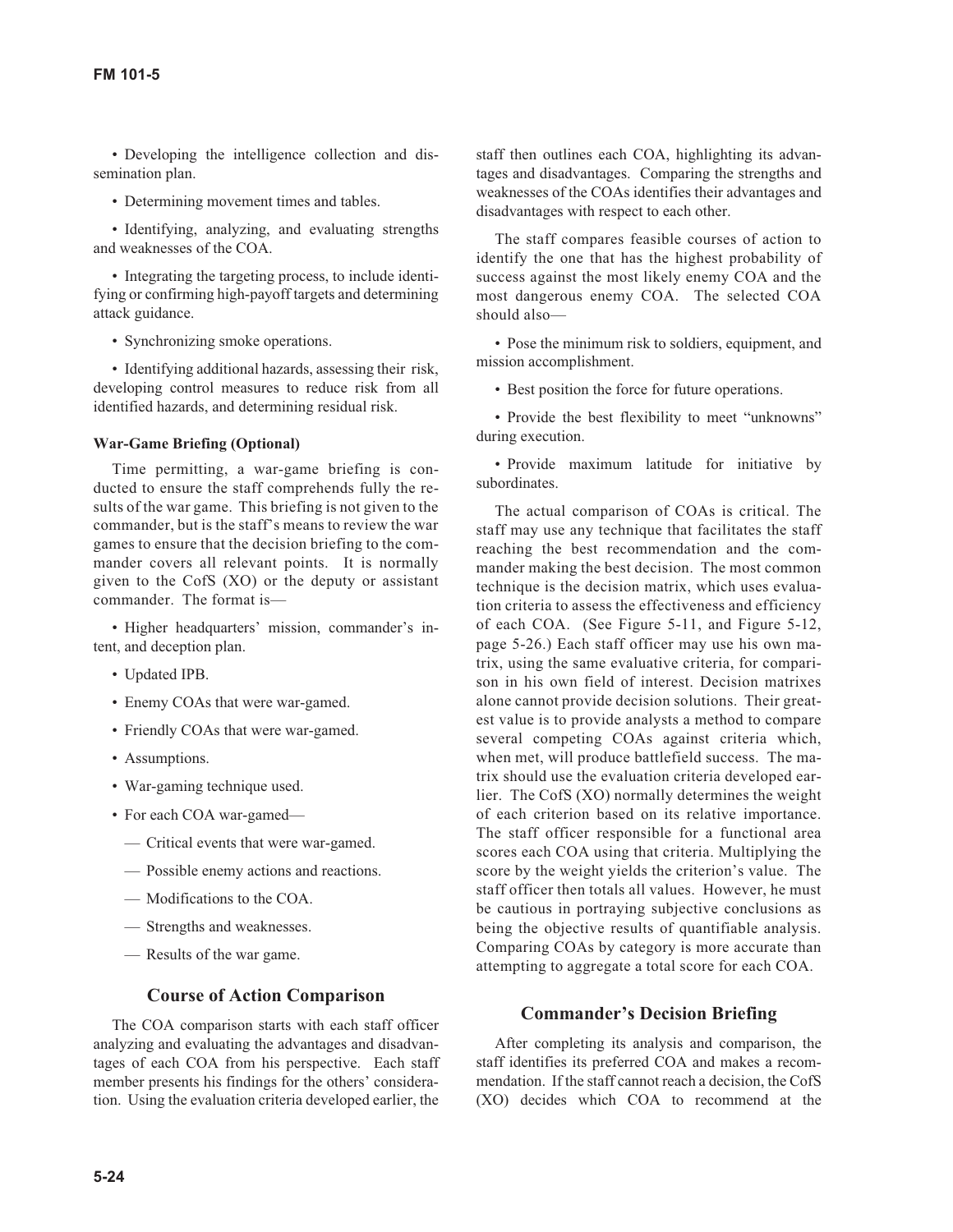| <b>CRITERIA</b><br>(note 1)    | <b>WT</b><br>(note 2) | <b>COA</b><br>1<br>(note 3) | <b>COA</b><br>$\overline{2}$<br>(note 3) | <b>COA</b><br>3<br>(note 3) |
|--------------------------------|-----------------------|-----------------------------|------------------------------------------|-----------------------------|
| Maneuver                       | $\mathfrak{Z}$        | 2<br>(6)                    | 3<br>(9)                                 | $\mathbf{1}$<br>(3)         |
| Simplicity                     | $\mathfrak{Z}$        | 3<br>(9)                    | 1<br>(3)                                 | 2<br>(6)                    |
| Fires                          | $\overline{4}$        | $\overline{2}$<br>(8)       | 1<br>(4)                                 | 3<br>(12)                   |
| Intelligence                   | 1                     | 3<br>(3)                    | $\overline{2}$<br>(2)                    | $\mathbf{1}$<br>(1)         |
| <b>ADA</b>                     | 1                     | 1<br>(1)                    | $\mathfrak{Z}$<br>(3)                    | $\overline{2}$<br>(2)       |
| Mobility/<br>Survivability     | $\mathbf{1}$          | 3<br>(3)                    | 2<br>(2)                                 | $\mathbf{1}$<br>(1)         |
| CSS                            | $\mathbf{1}$          | $\overline{2}$<br>(2)       | $\mathbf{1}$<br>(1)                      | 3<br>(3)                    |
| $\mathbf{C}^2$                 | $\mathbf{1}$          | $\mathbf{1}$<br>(1)         | 2<br>(2)                                 | 3<br>(3)                    |
| Residual<br><b>Risk</b>        | $\overline{2}$        | 1<br>(2)                    | $\overline{2}$<br>(4)                    | $\overline{3}$<br>(6)       |
| $C^2W$                         | $\mathbf{1}$          | 2<br>(2)                    | $\mathbf{1}$<br>(1)                      | 3<br>(3)                    |
| <b>TOTAL</b><br>Weighted TOTAL |                       | 20<br>(37)                  | 18<br>(31)                               | 22<br>(40)                  |

#### **NOTES:**

1. Criteria are those assigned in Step 5 of the war-gaming process.

2. Should the CofS/XO desire to emphasize one as more important than another, he assigns weights to each criterion based on relative importance.

3. Courses of action are those selected for war gaming.

**Procedure:** The staff assigns numerical values for each criterion after war-gaming the COA. Values reflect the relative advantages or disadvantages of each criterion for each COA action. The lowest number is best. The initially assigned score in each column is multiplied by the weight and the product put in parenthesis in the column. When using weighted value, the lower value assigned indicates the best option. The numbers are totaled to provide a subjective evaluation of the best COA without weighing one criterion over another. The scores are then totaled to provide "best" (lowest number value) COA based on weights the commander assigns. Although the lowest value denotes the best solution, the best solution may be more subjective than the objective numbers indicate. The matrix must be examined for sensitivity. Although COA 2 is the "best" COA, it may not be supportable from a CSS standpoint. The decision maker must either determine if he can acquire additional support or if he must alter or delete the COA.

#### **Figure 5-11. Sample decision matrix: numerical analysis**

commander's decision briefing. The staff then briefs the commander. The decision-briefing format includes—

• The intent of the higher headquarters (higher and next higher commanders).

- The restated mission.
- The status of own forces.
- An updated IPB.
- Own COAs, including—
	- Assumptions used in planning.
	- Results of staff estimates.

— Advantages and disadvantages (including risk) of each COA (with decision matrix or table showing COA comparison).

• The recommended COA.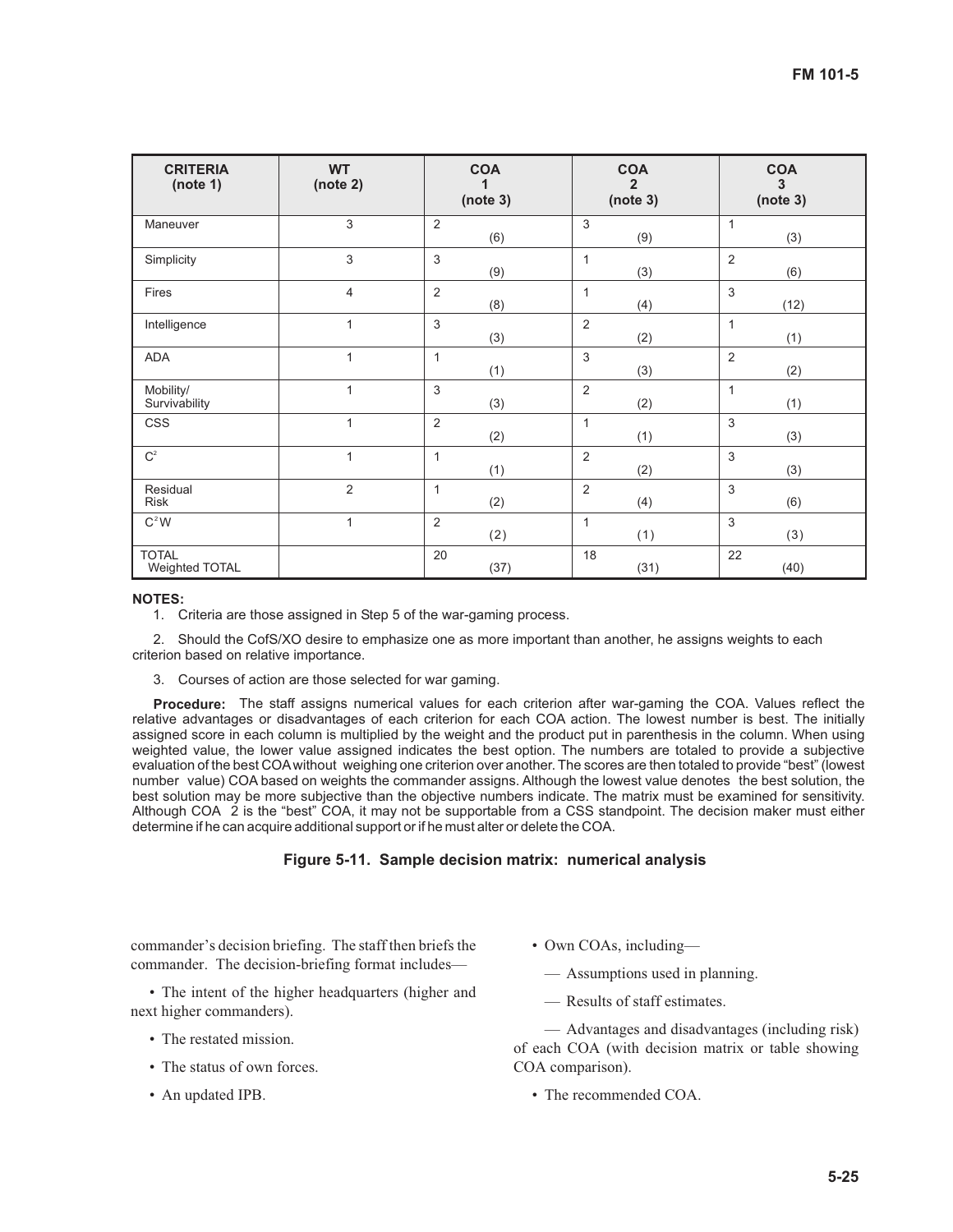| <b>Course of Action</b> | <b>Advantages</b>                                                                                           | <b>Disadvantages</b>                                                                                                                          |  |
|-------------------------|-------------------------------------------------------------------------------------------------------------|-----------------------------------------------------------------------------------------------------------------------------------------------|--|
| COA <sub>1</sub>        | Main attack avoids major terrain obstacles.<br>Adequate maneuver room for main attack and<br>reserve.       | Main attack faces stronger resistance at beginning.                                                                                           |  |
| COA <sub>2</sub>        | Main attack gains good observation early.<br>Supporting attack provides flank protection to<br>main attack. | Initially, reserve may have to be employed in zone<br>of supporting attack. Needs detailed and rehearsed<br>procedural and positive controls. |  |

#### **DECISION MATRIX**

#### **DISCUSSION:**

| <b>Factors</b>                                                                                              | <b>Course of Action</b>  |                          |  |
|-------------------------------------------------------------------------------------------------------------|--------------------------|--------------------------|--|
|                                                                                                             |                          | っ                        |  |
| Casualty estimate                                                                                           | $\ddot{}$                | $\overline{\phantom{0}}$ |  |
| Medical evacuation routes                                                                                   | $\qquad \qquad$          | $\ddot{}$                |  |
| Suitable location for medical facilities                                                                    |                          |                          |  |
| Available EPW facilities                                                                                    | $\overline{\phantom{a}}$ | +                        |  |
| Suitable CP locations                                                                                       |                          |                          |  |
| Courier and distribution routes                                                                             |                          |                          |  |
| Effects of attachments and detachments on force cohesion,<br>casualty reporting, and replacement operations |                          | $\div$                   |  |
| <b>Residual Risk</b>                                                                                        | $\div$                   |                          |  |

#### **BROAD CATEGORIES**

NOTE: The factors in the above example are neither all-inclusive nor always applicable.

**Figure 5-12. Sample decision matrix: subjective analysis and broad categories**

#### **Course of Action Approval**

After the decision briefing, the commander decides on the COA he believes to be the most advantageous. If he rejects all developed COAs, the staff will have to start the process over again. If the commander modifies a proposed COA or gives the staff an entirely different one, the staff must war-game the revised or new one to derive the products that result from the war-game process. Once the commander has selected a COA, he may refine his intent statement and CCIR to support the selected COA. He then issues any additional guidance on priorities for CS or CSS activities (particularly for resources he needs to preserve his freedom of action and to ensure continuous service support), orders preparation, rehearsal, and preparation for mission execution.

Having already identified the risks associated with the selected COA, the commander decides what level of residual risk he will accept to accomplish the mission and approves control measures that will reduce the risks. If there is time, he discusses the acceptable risks with adjacent and senior commanders. However, he must obtain the higher commanders' approval to accept any risk that might imperil the higher commanders' intent.

Based on the commander's decision, the staff immediately issues a warning order with essential information so that subordinate units can refine their plans.

#### **Orders Production**

Based on the commander's decision and final guidance, the staff refines the COA and completes the plan and prepares to issue the order. The staff prepares the order or plan to implement the selected COA by turning it into a clear, concise concept of operations, a scheme of maneuver, and the required fire support. The commander can use the COA statement as his concept of operations statement. The COA sketch can become the basis for the operation overlay. Orders and plans provide all necessary information subordinates require for execution, but without unnecessary constraints that would inhibit subordinate initiative. The staff assists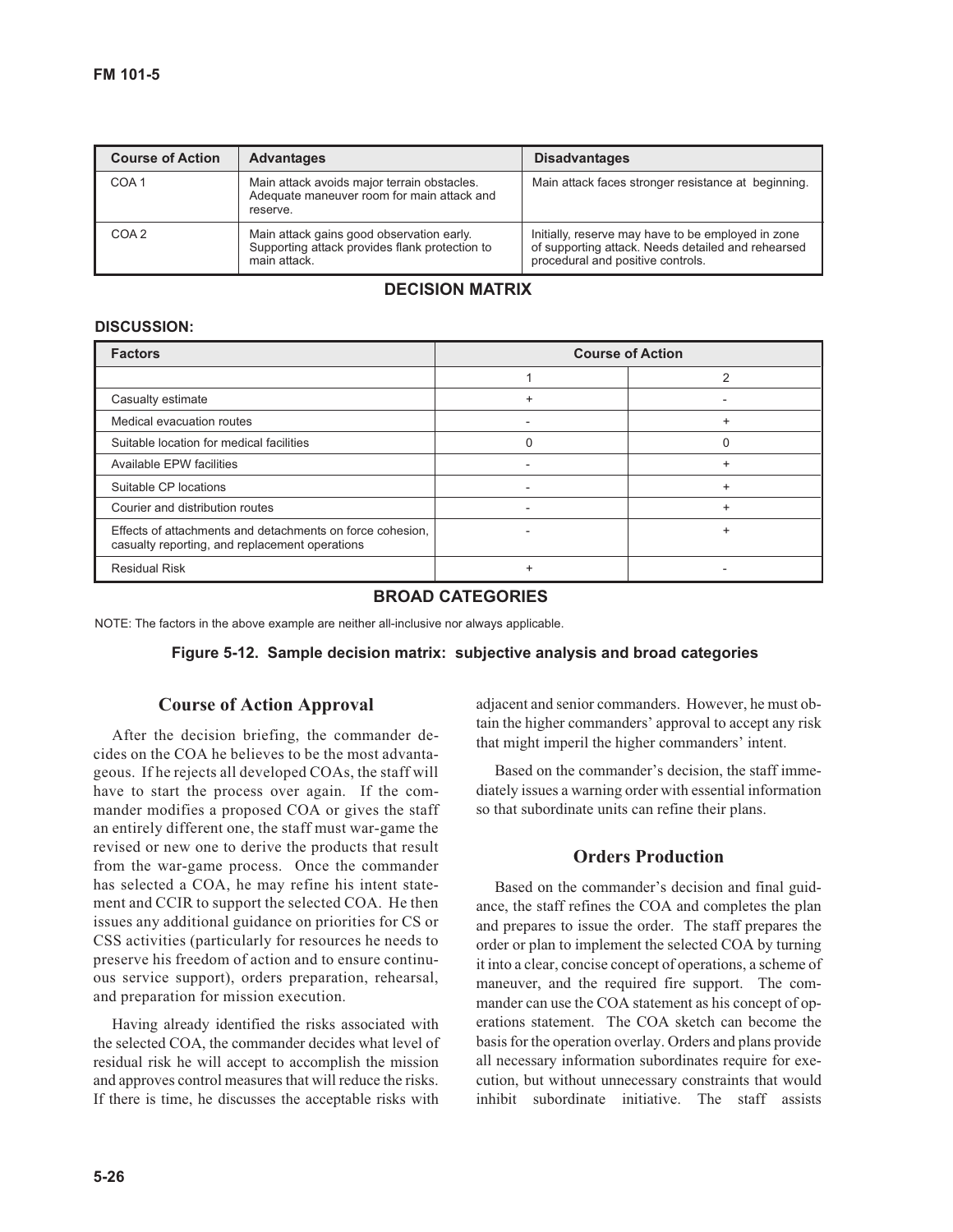subordinate staffs as needed with their planning and coordination.

The concept of operations is the commander's clear, concise statement of where, when, and how he intends to concentrate combat power to accomplish the mission in accordance with his higher commander's intent. It broadly outlines considerations necessary for developing a scheme of maneuver. It includes actions within the battlefield organization, designation of the main effort, the commander's plan to defeat the enemy, and specific command and support relationships. These relationships are then included in the task organization and organization for combat in plans and orders.

During orders production, the staff implements accident risk controls by coordinating and integrating them into the appropriate paragraphs and graphics of the OPORD. It is essential to communicate how controls will be put into effect, who will implement them, and how they fit into the overall operation.

Finally, the commander reviews and approves orders before the staff reproduces and briefs them. The commander and staff should conduct confirmation briefings with subordinates immediately following order issue to ensure subordinates understand the commander's intent and concept.

## **DECISION MAKING IN A TIME-CONSTRAINED ENVIRONMENT**

The focus of any planning process should be to quickly develop a flexible, tactically sound, and fully integrated and synchronized plan that increases the likelihood of mission success with the fewest casualties possible. However, any operation may "outrun" the initial plan. The most detailed estimates cannot anticipate every possible branch or sequel, enemy action, unexpected opportunities, or changes in mission directed from higher headquarters. Fleeting opportunities or unexpected enemy actions may require a quick decision to implement a new or modified plan.

Before a unit can conduct decision making in a timeconstrained environment, it must master the steps in the full MDMP. A unit can only shorten the process if it fully understands the role of each and every step of the process and the requirements to produce the necessary products. Training on these steps must be thorough and result in a series of staff battle drills that can be tailored

to the time available. Training on the MDMP must be stressful and replicate realistic conditions and time lines. (See Appendix K.)

Although the task is difficult, all staffs must be able to produce a simple, flexible, tactically sound plan in a time-constrained environment. METT-T factors, but especially limited time, may make it difficult to follow the entire MDMP. An inflexible process used in all situations will not work. The MDMP is a sound and proven process that must be modified with slightly different techniques to be effective when time is limited. There is still only one process, however, and omitting steps of the MDMP is not the solution. *Anticipation, organization, and prior preparation* are the keys to success in a timeconstrained environment. Throughout the remainder of the chapter, reference to a process that is abbreviated is for simplicity only. It does not mean a separate process, but the same process shortened.

The commander decides how to shorten the process. What follows are suggested techniques and procedures that will save time. They are not exhaustive or the only ways to save time, but they have proved useful to units in the past. These techniques are not necessarily sequential in nature, nor are all of them useful in all situations. What works for a unit depends on its training and the factors of METT-T in a given situation. The commander can use these, or techniques of his own choosing, to abbreviate the process. (See Figure 5-13, page 5-28.)

#### **General Considerations**

The process is abbreviated any time there is too little time for its thorough and comprehensive application. The most significant factor to consider is time. It is the only nonrenewable, and often the most critical, resource.

There are four primary techniques to save time. The first is to increase the commander's involvement, allowing him to make decisions during the process without waiting for detailed briefings after each step.

The second technique is for the commander to become more directive in his guidance, limiting options. This saves the staff time by focusing members on those things the commander feels are most important.

The third technique, and the one that saves the most time, is for the commander to limit the number of COAs developed and war-gamed. In extreme cases, he can direct that only one course of action be developed. The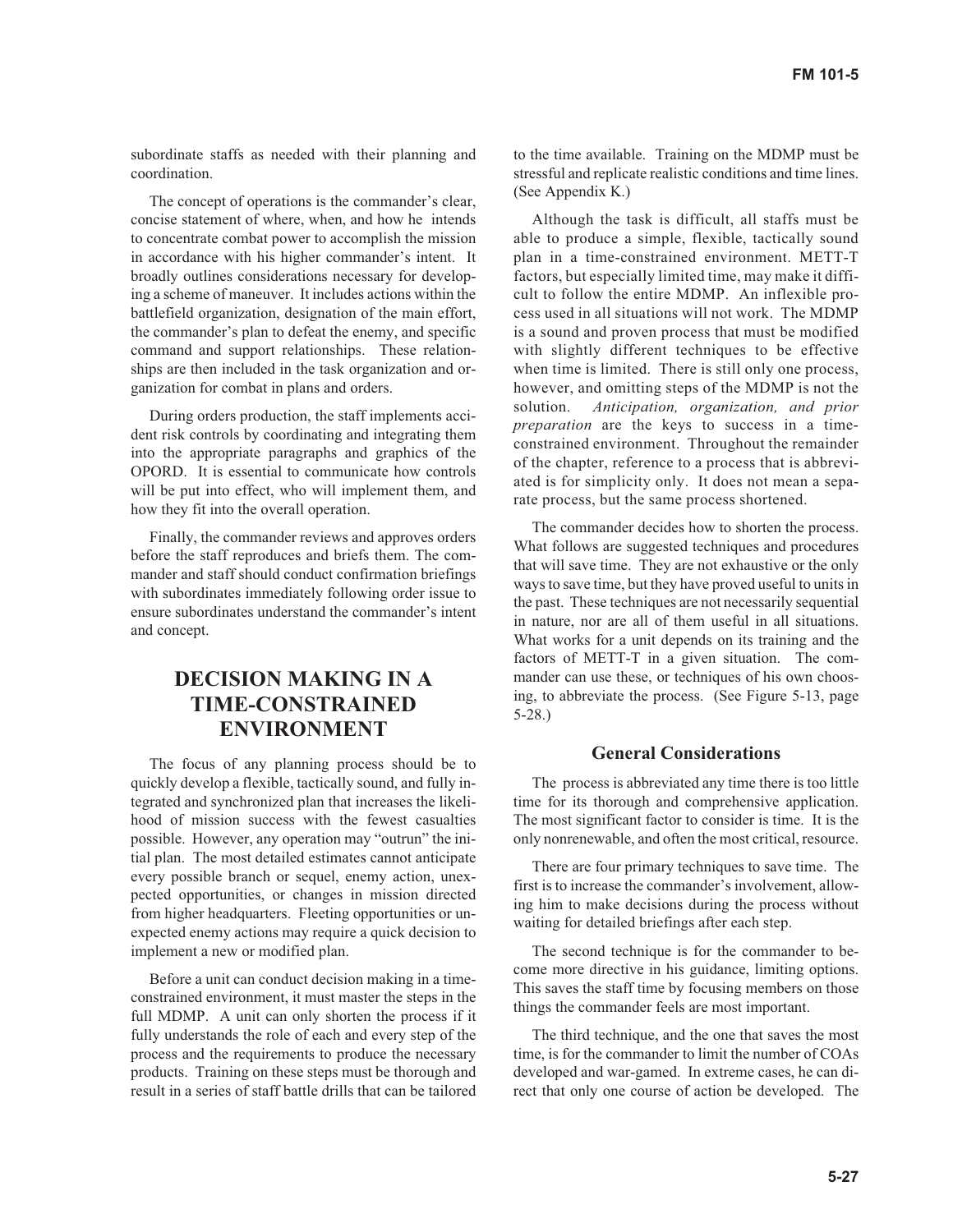

**Figure 5-13. Planning continuum**

goal is an acceptable COA that meets mission requirements in the time available, even if it is not optimal.

The fourth technique is maximizing parallel planning. Although parallel planning is the norm, maximizing its use in a time-constrained environment is critical. In a time-constrained environment, the importance of warning orders increases as available time decreases. A verbal warning order now is worth more than a written order one hour from now. The same warning orders used in the full MDMP should be issued when the process is abbreviated. In addition to warning orders, units must share all available information with subordinates, especially IPB products, as early as possible.

While the steps used in a time-constrained environment are the same, many of them may be done mentally by the commander or with less staff involvement than during the full process. The products developed when the process is abbreviated may be the same as those developed for the full process; however, they may be much less detailed and some may be omitted altogether.

When developing its plan, the staff may initially use the full process and develop branches and sequels during execution using the process when it is modified. A unit may use the complete process to develop the plan, while a subordinate headquarters uses the same process abbreviated.

The advantages of using the process when it is abbreviated are—

• It maximizes the use of available time.

• It allows subordinates more planning time.

• It focuses staff efforts on the commander's specific and directive guidance.

• It facilitates adaptation to a rapidly changing situation.

• It allows the commander to compensate for lack of a staff or for an inexperienced staff.

The disadvantages are—

• It is much more directive and limits staff flexibility and initiative.

• It does not explore all available options when developing friendly COAs.

• It may result in only an oral order or a fragmentary order.

• It increases the risk to the unit of overlooking a key factor or uncovering a significantly better option.

• It may decrease the coordination and synchronization of the plan.

The time saved on any step can be used to—

- Refine more thoroughly the commander's plan.
- Conduct a more deliberate and detailed war game.
- Consider in detail potential branches and sequels.

• Focus more on the actual rehearsal and preparation of the plan.

#### **The Commander's Role**

The commander decides what adjustments to make to the MDMP, giving specific guidance to the staff to focus the process and save time. If the commander has access to only a small portion of the staff or none at all, he will have to rely even more than normal on his own expertise, intuition, creativity, and battlefield awareness. He may have to decide on his course of action, mentally war-game the outcome, and confirm his decision to the staff all in a relatively short time. If so, his decision will be based more on his experience than on a formal integrated staff process. The commander may elect to have his staff spend most of its time developing, refining, and war-gaming his COA rather than developing multiple courses of action.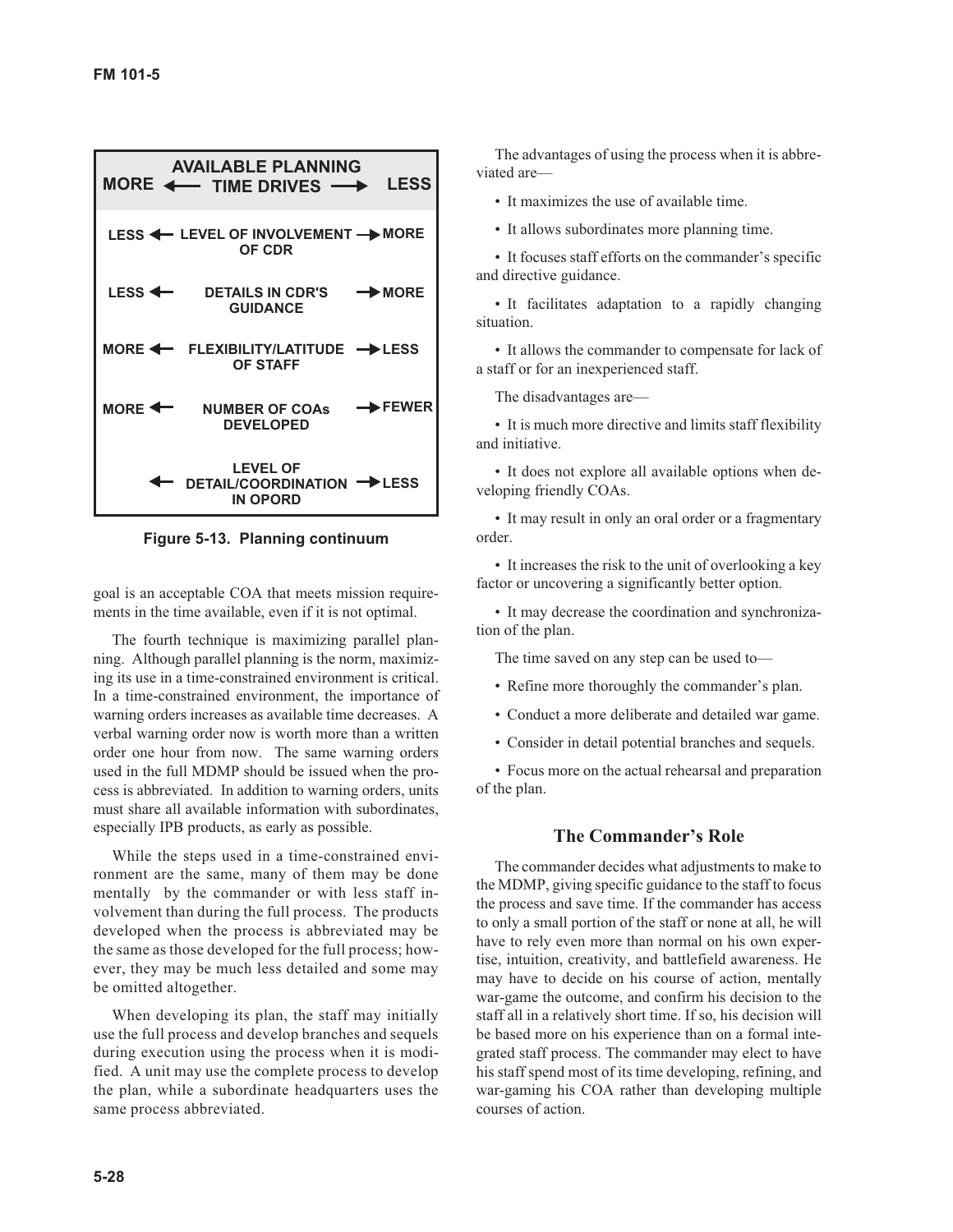The commander should avoid changes to his guidance unless a significantly changed situation dictates major revisions. Frequent minor changes to the guidance can easily result in lost time as the staff makes constant minor adjustments to the plan.

The commander should consult with subordinate commanders before making a decision, if possible. Subordinate commanders are closer to the fight and can more accurately portray the enemy's situation and that of their own unit. Additionally, consulting with subordinates will give them insight into the upcoming operation and allow them to conduct parallel planning.

In situations where the commander must decide quickly, he should contact his higher headquarters and advise them of his selected COA as it may affect the branches and sequels his superiors are planning.

#### **The Staff's Role**

The importance of staff estimates increases as time decreases. Decision making in a time-constrained environment almost always takes place after a unit has entered into the area of operations and has begun to execute operations. This means that the IPB and some portion of the staff estimates should already exist. Detailed planning before operations provides the basis for information the commander and staff will need to make knowledgeable decisions as operations continue. Staff members must keep their estimates up to date so that when planning time is limited they can provide accurate, up-to-date assessments quickly and move directly into COA development. When time is short, the commander and staff use as much of the previously analyzed information and products from earlier decisions as possible. Although some of these products may change significantly, many, such as the IPB that is continuously updated, will remain the same or require little change.

The staff must use every opportunity to conduct parallel planning with the unit's higher headquarters. Parallel planning can save significant time, but if not carefully managed, it can also waste time. As a general rule, the staff must never get ahead of the higher headquarters in the planning process. The majority of time spent conducting parallel planning should be spent developing the foundation of the plan, such as mission analysis. The staff should not develop and analyze COAs without specific guidance and approval from higher headquarters.

#### **Mission Receipt**

This part of the process does not change in a timeconstrained environment. However, the commander decides at this step whether or not to abbreviate the process and, if so, specifies how he wants to do it. See the discussion on page 5-3.

#### **Mission Analysis**

The commander's involvement is the key to saving time in mission analysis. He must get personally involved by supervising and managing the mission analysis process. If time is not available to conduct a detailed mission analysis, the commander and staff will rapidly perform mission analysis together to determine the restated mission.

The IPB process requires constant attention. Many delays during mission analysis can be traced to the IPB. The G2 (S2) must quickly update the IPB based on the new mission and changed situation. This is critical to allow needed reconnaissance assets to deploy early to collect information to adjust the initial plan. Enemy event templates must be as complete as possible prior to the mission analysis briefing. Because they are the basis for war gaming, they must be constantly updated as new information becomes available.

Staff officers conduct as formal a mission analysis briefing as time allows. However, they may be forced to brief their estimates orally, covering only information that has changed from the last staff estimate, without the use of charts or other tools. When severely time-constrained, they brief only critical information that directly affects the new mission. If the commander has been directly involved in the mission analysis, he may decide to skip the mission analysis briefing completely.

#### **Commander's Guidance**

A key way to save time is in the issuance of the commander's guidance. The elements of the commander's guidance may be the same as the full MDMP's, but the guidance is more detailed and directive. The commander can provide detailed information outlining what he expects in each COA developed, including tentative task organization and scheme of maneuver. He may also determine which enemy COAs he wants friendly COAs war-gamed against as well as the branches or sequels he wants incorporated in each COA. Detailed guidance keeps the staff focused by establishing parameters to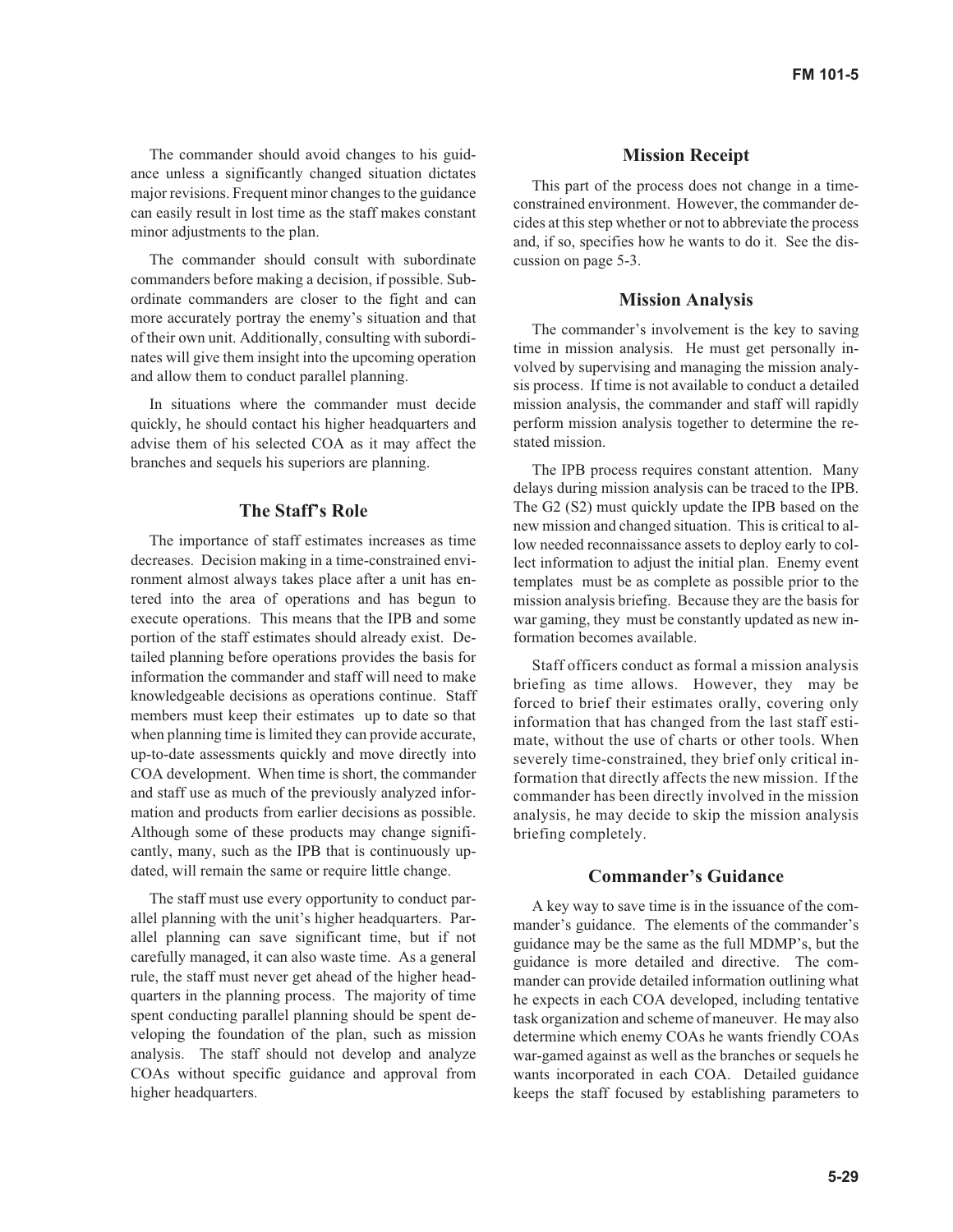work within. Commander's guidance must be constantly reviewed and analyzed. As the situation changes and information becomes available, the commander may have to alter his guidance. This type of detailed guidance limits the staff's flexibility and initiative to save time, but it allows the staff more time to synchronize the COA during the war-game session.

Once the guidance is issued, the staff immediately sends a warning order to subordinate units.

#### **Course of Action Development**

Significant time is saved by increased commander involvement in COA development, resulting in detailed and directive commander's guidance. The greatest savings in time for the MDMP comes from the commander directing the staff to develop only a few courses of action instead of many.

The commander and selected staff save additional time by conducting a hasty war game once the COAs are developed. The hasty war game allows the commander to determine if he favors one or more COAs out of several proposed. It develops and matures one or more COAs prior to the formal war game. If the commander cannot be present during the hasty war-game session, then the staff conducts a COA backbrief to the commander after the hasty war game. From the hasty war game, the commander can make an early decision, allowing him to refine his COA and make any necessary adjustments prior to the detailed war game. In extreme situations, this may be the only opportunity to conduct the war-game process.

The hasty war game can also be used to select a single COA for further development. A commander's early decision to go with a single COA allows his staff to focus on the selected COA instead of on multiple COAs. It also allows the staff to concentrate on synchronizing the COA rather than on continuing to develop the COA during the formal war-game session.

When time is severely limited, the quickest process comes from the commander deciding to immediately begin personally developing *one* COA, with branch plans, against the enemy's most likely course of action. The commander determines which staff officers are critical to assist him in this phase, depending on the type of operation being planned. The minimum is normally the G2 (S2), G3 (S3), FSCOORD, engineer coordinator (ENCOORD), and CofS (XO). The commander may also include subordinate commanders, if available. This team must quickly develop a flexible COA that it feels will accomplish the mission.

Limiting the number of COAs developed carries with it the risk of overlooking a significantly better COA. Developing only one COA is the most risky approach. It provides the staff with the least flexibility to apply its creativity and explore options.

Saving time by not using the enemy event templates is a poor technique. The commander and staff must use the enemy event templates when developing COAs. Without them, they cannot conduct the analysis of relative combat power and the arraying of initial forces.

#### **Course of Action Analysis**

The commander and staff must war-game the COAs to ensure all elements are fully integrated and synchronized. An early decision to limit the number of COAs war-gamed, or to develop only one COA, saves the greatest amount of time in this process. When wargaming the COAs, it is best to do so against all feasible enemy courses of action. However, the commander can save additional time by having the staff war-game against a smaller number of enemy COAs.

The commander's involvement can save significant time in this step by allowing the staff to focus on only the most essential aspects of the war game. The commander can supervise the war game and be prepared to make decisions, provide guidance, delete unsatisfactory concepts, and assist in keeping the staff focused. If the commander is present during the war gaming of multiple COAs, he may identify the COA he favors. He can then discard unwanted COAs, allocating more time to refine the selected COA.

The commander must always assess risk, especially since by limiting the number of COAs, he has increased risk to the command. He must evaluate the COA to ensure it will not render the force incapable of anticipated operations or lower the unit's combat effectiveness beyond acceptable levels.

The staff should use the box technique, focusing on the most critical event first, such as actions at the objective or the engagement area. If time permits, the staff war-games other critical events or boxes as well. The commander and staff must identify and prioritize the critical events they want analyzed. These critical events can be identified by analyzing essential tasks. The staff war-games as many critical events as possible in the allotted amount of time.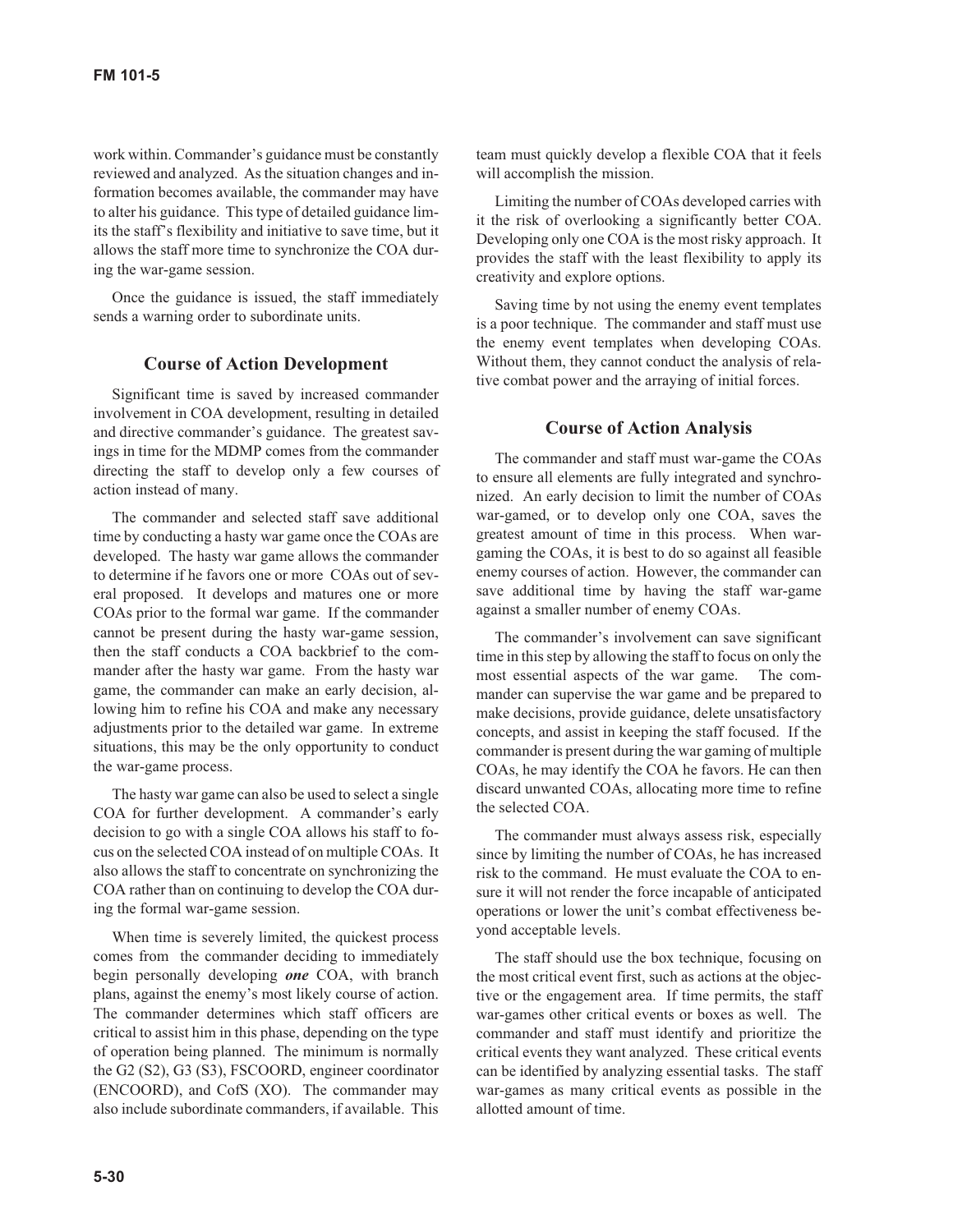Staff officers save time if they specifically define and limit the evaluation criteria before they begin the war-game process. Significant factors can be quantified, if possible, and limited to the four or five most important, based on the mission statement, commander's intent, and commander's guidance.

The staff must work to support the commander's plan. However, as the staff refines the plan, it cannot become so biased that it develops a plan that is infeasible and insupportable. If the staff determines that it cannot support the commander's plan, a new COA must be developed.

The use of recorders is particularly important. These recorders should be trained to capture coordinating instructions, subunit instructions, and information required to synchronize the operation during the war-gaming process. If this occurs, a portion of the order is written before the planning process is complete.

The location used for the war game must be prepared and configured by the time the staff is ready to conduct the war game. Charts and boards must be cleaned and prepared for use. The blown-up terrain sketch and enemy SITTEMPs must be prepared and present for the war-game session.

When only one COA is developed, the purpose of the COA analysis is to verify, refine, synchronize, and integrate the commander's COA and recommend modifications as necessary. However, the analysis should follow the formal war-game process as much as time allows to help the commander visualize the outcome and identify potential branches and sequels. As time allows, the staff can further war-game and develop these branches and sequels.

#### **Course of Action Comparison**

If the commander decides to war-game only one COA, or if he chooses one during the war game, no course of action comparison is needed. If multiple COAs have been war-gamed and the commander has not made a decision, the staff must conduct the COA comparison detailed on page 5-24. Limiting the evaluation criteria is the only significant shortcut in this step.

#### **Course of Action Approval**

If the commander has observed and participated in the planning process, the decision may be rapidly apparent and the commander can make an on-the-spot decision. If the commander has not participated in the process to this point, or has not made a decision, a decision briefing will still be required. Good COA comparison charts and sketches assist the commander in visualizing and distinguishing between each COA. The staff must ensure the COAs are complete with tentative task organization, COA statement, and task and purpose for each subordinate unit. Time can also be saved by limiting the course of action briefing to only the most critical points.

If only one COA was developed, no decision is required, unless the developed COA becomes unsuitable, infeasible, or unacceptable. If this occurs, another COA must be developed.

Once the decision is made, the staff immediately sends out a warning order.

#### **Orders Production**

There are several ways to save time in orders production. These are addressed in Appendix H, Plans and Orders.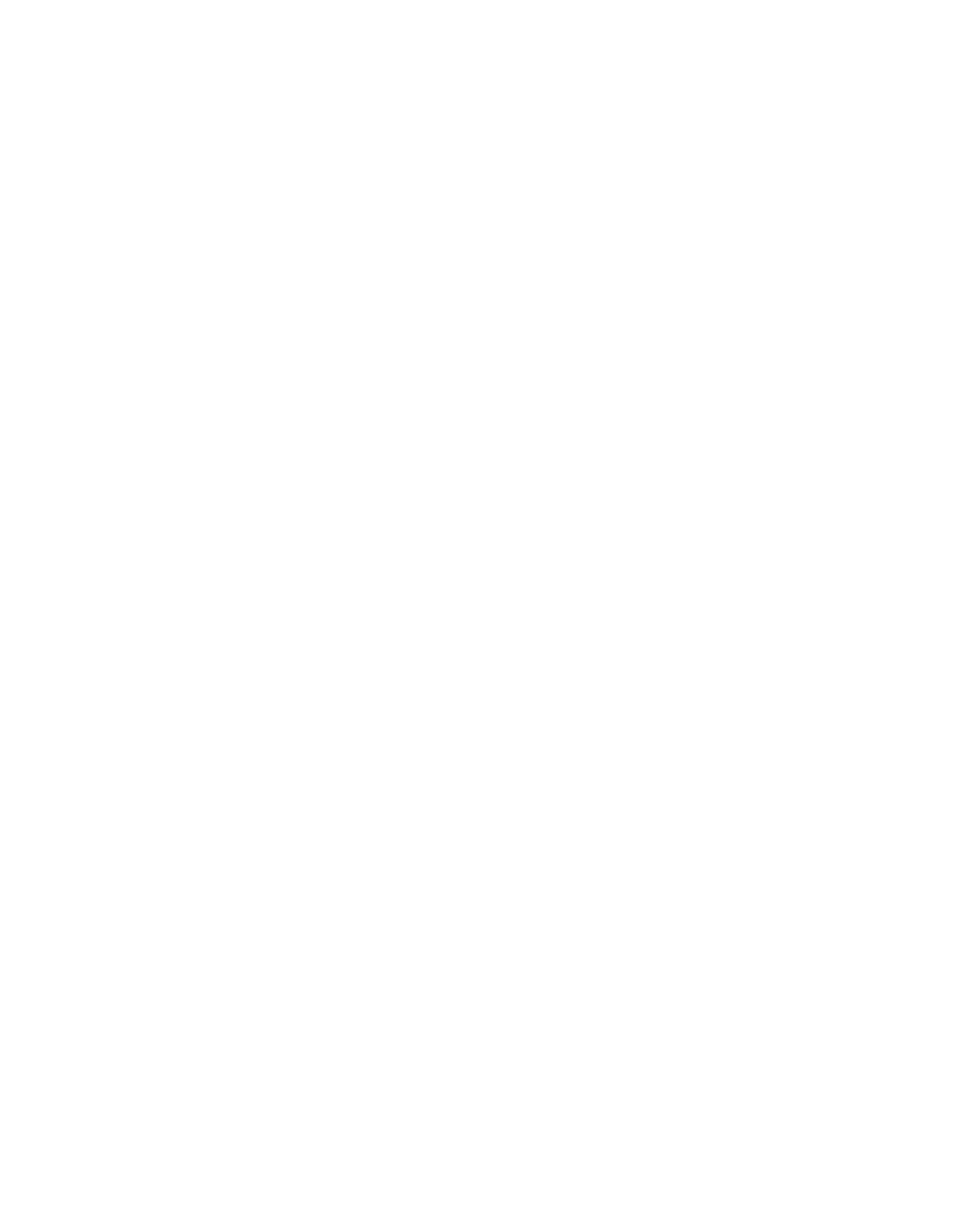## Chapter 6

# **STAFF OFFICER DUTIES DURING PREPARATION FOR AND EXECUTION OF OPERATIONS**

The commander and his staff must prepare for execution of, and then execute, the operation planned during the military decision-making process. This requires combining both standard staff actions and unique skills in an environment characterized by rapidly changing situations, an enemy trying to disrupt the operation, and imperfect information arriving in increased quantities. For the staff, anticipation of key events, effective use of time, and clarity of communications (especially orders) are key to successful preparation for and execution of operations. Constantly updated estimates leading to timely decisions, communicated through clear, concise, and rapidly disseminated orders, are critical to successful execution. Chapter 4 discussed the common and specific duties of staff officers in general. This chapter discusses the general duties of the staff that assists the commander in the preparation for and execution of operations.

Once the order is issued, preparation consists of briefings, backbriefs, and rehearsals that the commander uses to confirm that his staff, subordinate commanders, and their staffs know the mission, the commander's intent, and the expected results from the operation horizontally as well as vertically. The commander and staff must review the plans of subordinate units to ensure the intent and the concept of operations are nested within all supporting plans. At any time during briefings, backbriefs, rehearsals, or reviews of subordinate orders, the commander may give additional guidance as needed to ensure the mission's overall coordination. It is particularly important to ensure that support plans are integrated with tactical plans.

#### NOTE: See Appendix G for a discussion of rehearsals.

Time permitting, after issuing the order, the staff considers specific branches of the current plan or contingency planning of future (sequel) operations. The commander and CofS (XO) decide the staff's priority of work as they monitor current operations, synchronize upcoming operations, and continue their estimates.

During execution of the order resulting from the decision process, the commander and staff must constantly assess where they are in the ongoing operation against what they thought would happen in the war game, to include available resources, and estimate the force's posture for future operations. Rapidly changing timespace relationships, especially as they affect key actions, and the acquisition of new or changed information require staff officers to continually update their estimates. They continue to assess the operation as assumptions either become facts or are proved false. They are constantly on the lookout for unexpected opportunities to exploit success and for the events that will trigger branches and sequels. Finally, they must be looking for changes in conditions that will result in new or significantly altered missions and thus cause the decisionmaking process to start again. This is the value of the orders process.

During the preparation for and execution of the operation, the staff assists the commander in making timely decisions by providing him with critical information to support his battlefield visualization. This includes information about the enemy, friendly strengths and dispositions, and terrain and weather in which the battle takes place. It is the staff's responsibility to ensure that the commander has the most upto-date, accurate information to make such decisions, the implications of that information for the operation, and staff recommendations on the decision to be taken. Staff members are also responsible for monitoring the preparation for and execution of the operation within each member's own functional area. Further, they identify variances from the plan, adjust the allocation and use of resources to support the plan in changing circumstances, and advise the commander when they can no longer make adequate adjustments without the commander's intervention. The key element in successful combined arms operations is maintaining synchronization in the force; all staff officers must focus their efforts to this end.

## **CHIEF OF STAFF (XO) DUTIES**

The chief of staff (XO) supervises and coordinates the details of the operation in conformity with the commander's orders through his direction of all staff efforts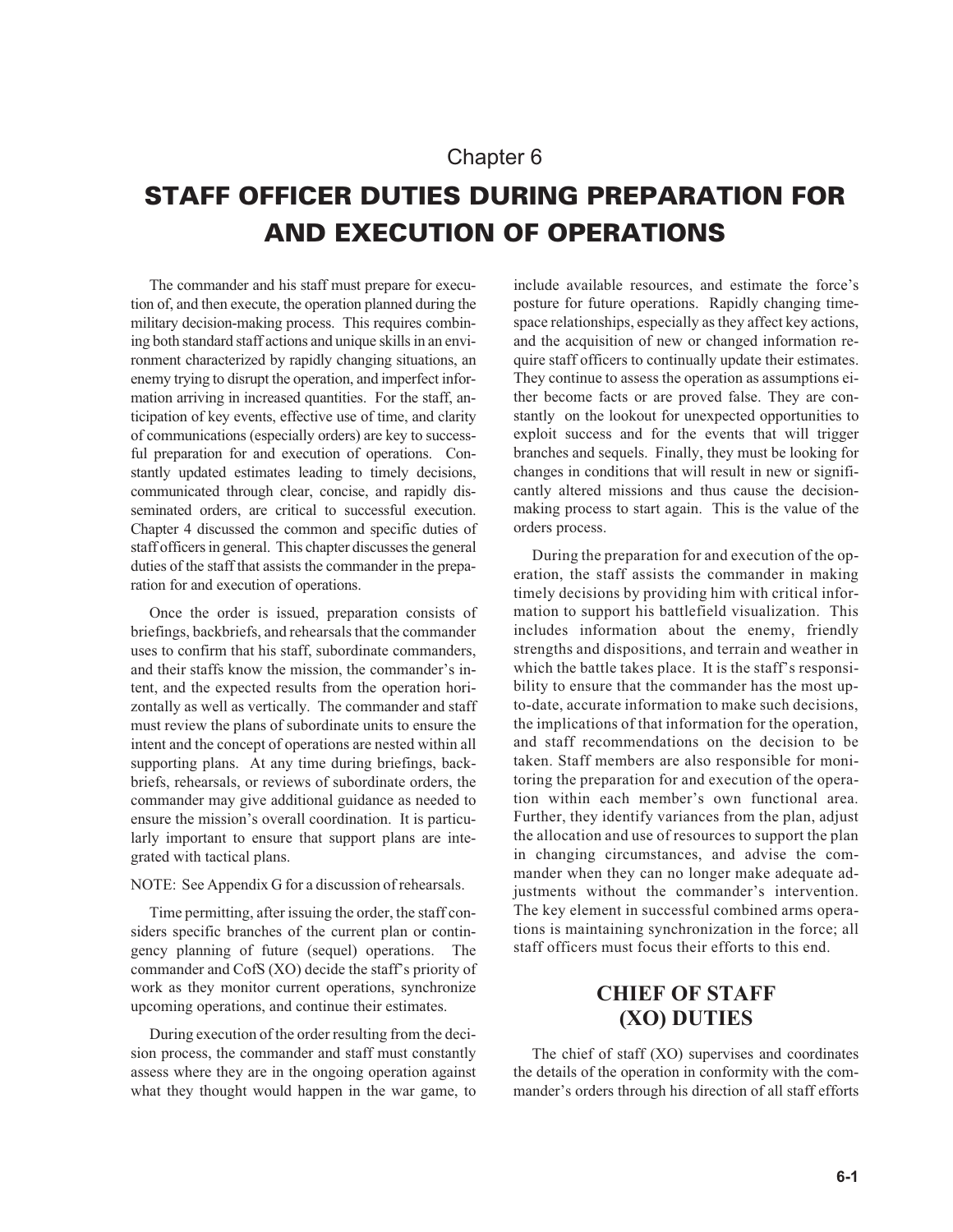during operations. He advises the commander and informs the commander of critical information. He—

• Informs the commander, staff, and subordinate commanders of the progress in preparation for and execution of the operation through periodic intelligence and operations summaries.

• Ensures the staff provides the commander updated estimates and plans for future operations.

• Coordinates efforts among the staff to anticipate requirements and develop recommendations to the commander for correcting shortfalls, actual or forecasted, in resources or mission accomplishment.

• Supervises the staff's synchronization of the operation vertically, horizontally, chronologically, and geographically.

• Supervises the integration of risk management during the operation, identifying hazards, and recommending control measures to reduce risk.

• Supervises information flow in and out of the staff, including the analysis and assessment of all information and submission of recommendations to the commander.

• Supervises time management by setting and adjusting time lines.

• Supervises the movement of command posts.

• Ensures the continuity of staff support and communication under all circumstances.

• Ensures the staff gets adequate rest and placed where they can best support the commander.

• Maintains contact with the commander and keeps him informed of critical information, regardless of where the commander places himself during the operations.

• Knows who can make "what" decisions in the absence of the commander.

## **STAFF OFFICER DUTIES**

During the preparation for and execution of operations, staff officers have two broad areas of responsibility. The first is providing information, assistance, and recommendations to the commander. The second is supervising the preparation for and the execution of the plan within their own functional areas. Specific responsibilities include anticipating requirements, monitoring operations, taking action to keep the plan on track, managing the flow of information, making timely recommendations, conducting coordination, synchronizing operations, and maintaining continuity. All staff responsibilities require that staff officers know their authority to make decisions which affect the overall operation without the commander's approval and that they know the commander's intent. The commander specifies the staff's authority based on the staff officer's maturity and experience and the commander's confidence in the staff officer's abilities. This authority allows the staff officer to exercise initiative to operate within his area of responsibility when there is a deviation beyond tolerance from the original plan. Knowledge of the commander's intent guides specific decisions within the staff's authority.

During operations, the staff must continually keep in mind that the enemy will be trying to upset the friendly plan, desynchronize the operation, and destroy friendly units and defeat friendly actions. Enemy actions will often cause the staff to act and make decisions with less information and in less time than they would like.

Enemy actions and counteractions, as well as the fog and friction inherent in operations, almost guarantee that the operation will not unfold exactly according to the plan. The staff must identify unforeseen obstacles and problems and implement measures to reduce this friction whenever possible. When staff members cannot reduce friction or restore the plan on their own, they must report these problems to the commander and make recommendations in line with the commander's intent. As changes in the situation accumulate, the commander and staff have to remember to fight the enemy and not adhere strictly to the plan. Based on staff input and his own battlefield visualization, the commander must then decide to try to restore the plan, adjust the plan, or make major changes. As all this is taking place, the staff must conduct continuous risk management, identifying hazards affecting the operation and recommending control measures to reduce risk to the force.

Every staff officer must effectively manage time and the time line for his area of responsibility. He must synchronize this time line with the unit's time lines. Continuous synchronization by the staff is necessary for the four basic time lines—troop-leading procedures (TLPs), friendly critical events, logistics, and enemy critical events. The staff can thus identify required actions, decisions, and recommendations. During the planning process, planners use input from staff members' current operations time lines to develop the time line for future operations. The XO and S3 then identify critical events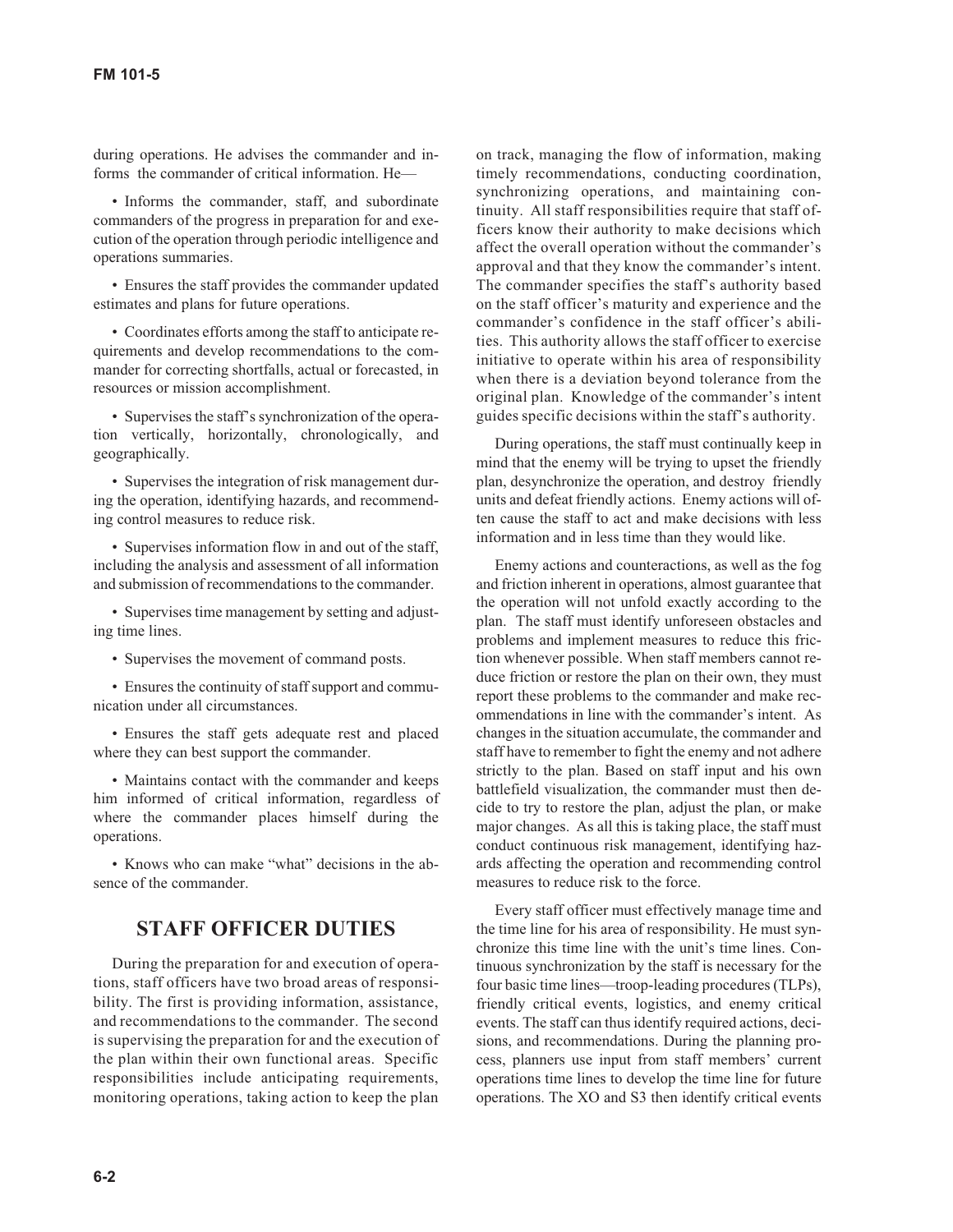which require tracking and linkage to the decisionmaking process.

#### **Identifying and Anticipating Requirements**

A principal responsibility of the staff during the preparation for and execution of operations is providing the commander with information. The commander identifies for the staff the key information (such as CCIR) he needs to conduct the operation, focusing on critical decision points. As the operation progresses, the CCIR will change often and both the commander and staff must review them for continued applicability. The CCIR should be limited to 10 or less. The smaller the number, the better the staff can focus its efforts. However, the staff must be aware that unforeseen events and information not included in the CCIR may directly impact on the operation. (See Appendix I.)

Staff members develop criteria for collecting both CCIR and information needed in their own functional areas to monitor the preparation for and execution of the operation. This information allows the staff to anticipate when additional resources are required, when a branch or sequel should be executed, or when and how future operations may develop. Anticipation of requirements involves analyzing this information and forecasting trends or events based on that information.

#### **Monitoring Operations**

Monitoring involves measuring, analyzing, and reporting performance to compute or otherwise identify variance from the plan or its assumptions, and to forecast change. Monitoring looks at factors such as time lines, distances, loss rates, consumption rates, unit effectiveness, enemy actions, and facts and assumptions used to formulate the plan.

A plan is developed based on various facts and assumptions. The staff tracks these to ensure they remain valid and to seek new facts and assumptions that will affect current or future operations. If the facts change or assumptions become invalid during preparation for or execution of the operation, the staff evaluates what effect this will have on the operation. If the deviation becomes critical to the operation, the staff informs the commander and recommends a remedy for the situation.

Monitoring also includes each staff officer looking at the movement, actions, and reactions of the enemy in relation to that officer's functional area. This monitoring includes all enemy activities that might affect the friendly force throughout the duration of the operation and extends to the entire area of interest to anticipate future operations. The staff uses this information to determine if enemy actions are consistent with expectations and war-gaming results, to provide insight into how the enemy course of action will develop, to identify high-payoff targets, to conduct predictive analysis based on the tactical situation to determine enemy intentions and actions that might cause a change to the plan, and to update staff estimates. This information is used to support the commander's battlefield visualization. Critical information is to be immediately reported to the commander.

The staff must have a system to effectively monitor both the preparation for the operation and its execution. This system should be clearly articulated in the unit SOP. As a minimum, the staff should monitor the following enemy information:

• Terrain information (such as axis of advance, key terrain, crossing sites).

- Contacts, withdrawals, locations, and movements.
- Employment of NBC assets and weapons.
- Battle damage assessments.
- Combat power.

• Units capable of reinforcing or supporting the operation.

• Support capabilities including any significant changes.

• Obstacles.

The staff should monitor the following friendly information:

• Changes in mission.

• Status of critical classes of supply, especially Class III and V, and other critical CSS assets.

• Combat power.

• Unit locations and activities, particularly defensive preparation status.

• Changes in status of supporting fires or priority of close air support.

- Loss of combat effectiveness.
- Status and location of reserve forces.
- Changes in status of critical major organic items.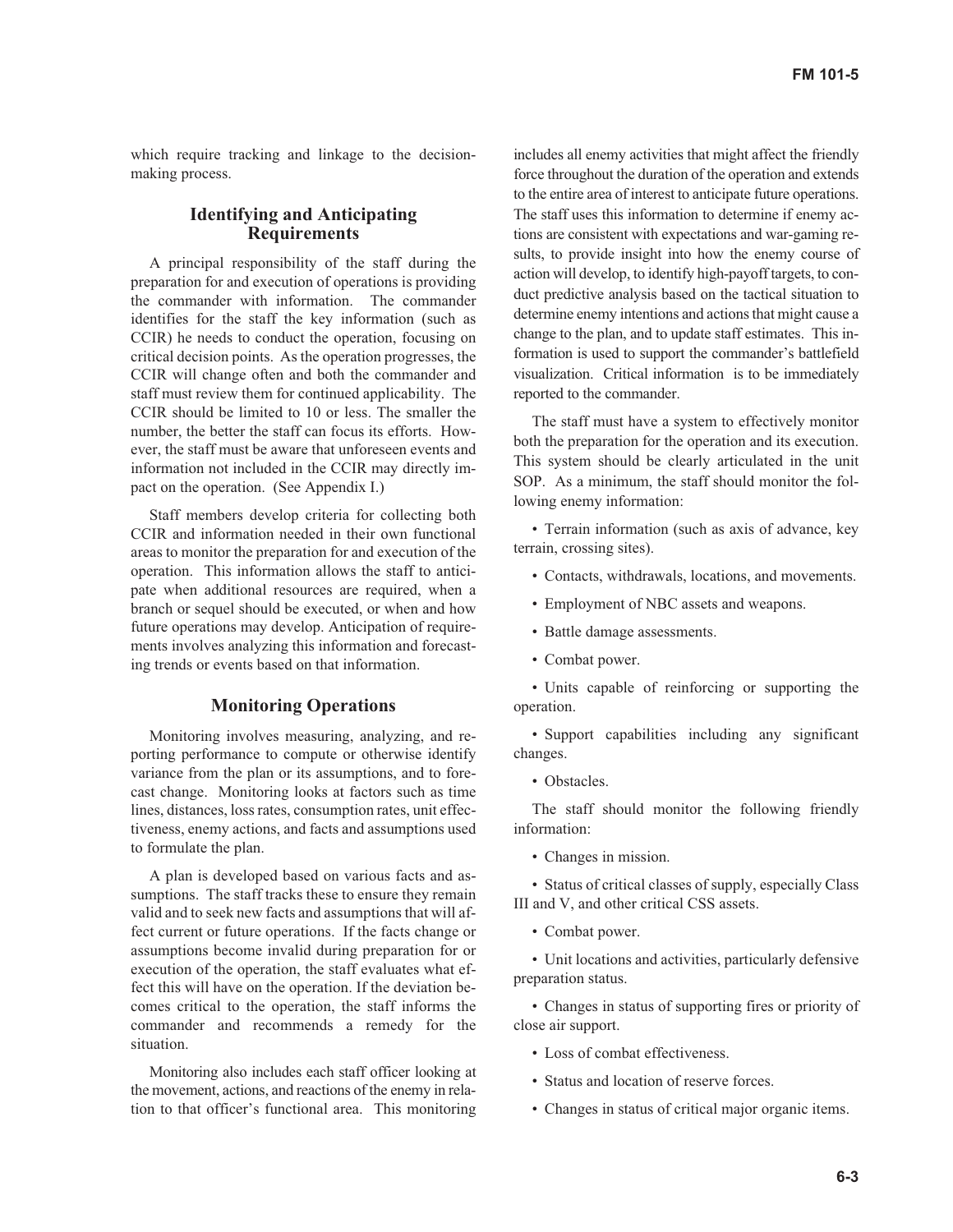• Main aid station and forward aid station locations.

• Assets in sector (such as ground surveillance radar, military police, patrols) not belonging to the controlling headquarters.

- Status and location of adjacent units.
- Fire support control measures.
- Obstacles and effective times.
- Decision points.

• Nongovernmental organizations and civilians in the area of operations.

#### **Directing Actions**

Directing involves taking or recommending action to deal with forecasted changes or deviations by acquiring and applying means to accomplish the commander's intent and correcting deviations from the plan or guidance. The staff must sort out the critical data by analyzing specific information to determine if the operation is deviating significantly from the plan. If it is, the staff, within its authority, tries to get the plan's execution back on track. The staff acts to bring that portion of the operation back into tolerance based on the staff members' understanding of the commander's intent. This may mean anything from a minor adjustment of resource allocation to a major shifting of priorities. The commander is notified if the staff determines there is critical information affecting the operation which is outside the staff's authority to adjust.

#### **Managing Information**

The staff's ability to operate effectively during the preparation for and execution of an operation revolves around how staff members manage information. A staff officer must be able to receive, analyze, process, and distribute massive volumes of information quickly and efficiently. All information is not of the same importance and cannot be processed the same way. Information management is a balancing act between providing too much information, which will overload the commander and slow down the decision process, and providing too little information, which can lead to poor decisions.

As the battle progresses, the volume of information increases significantly. The commander establishes filters for information reporting, the most important of which are the CCIR. This helps eliminate extraneous reports and allows the staff to recognize key events that demand the commander's attention. The CofS ensures

the staff analyzes the information and provides the commander only information necessary to make decisions.

The staff must establish and practice, prior to the commencement of operations, an SOP to effectively manage all the information. This SOP must include standard displays the commander feels comfortable in using for decision making, and procedures and techniques the staff uses to report critical information.

The first step in managing information is to analyze information to determine whether it is critical, exceptional, or routine. (See Appendix I.) The staff officer must know the commander's intent and the concept of the operation, and be current on how the preparation for and execution of the operation are proceeding in order to interpret what the information means and how critical it is. This means the staff member must not only know how his functional area is progressing in detail, he must understand how the preparation for or execution of the operation is progressing overall. Without a broad knowledge of the situation, the staff member may misinterpret the information's criticality.

The next step is to decide what to do with the information—how to properly display and disseminate it. A map is an effective visual information display for the commander to see a snapshot of the operation. From one map, the commander should get a reasonably complete situation report (SITREP) of the critical information about a unit and the current operation without having to ask numerous questions of staff officers. The map also gives the staff a quick and efficient means of displaying critical information for other staff officers. Status boards and charts are other visual methods for staff officers to effectively display critical information. However, the staff must avoid having too many, or unnecessary, charts that might contribute to information overload or avoid putting so much information on maps, charts, and overlays that updating them is difficult. The staff's use of matrixes, logs, and journals is also important. Modern automation technology will add new means to display, store, and disseminate information.

The staff must have a means to disseminate information and any orders that result from the commander's analysis of that information. For subordinate and supporting units, this is normally a fragmentary order (FRAGO) or a warning order (WARNO). The order may be oral, in the form of an overlay, or in written format. (See Appendix H.) The use of WARNOs is particularly critical during the execution of operations. It allows subordinate elements maximum time for parallel planning and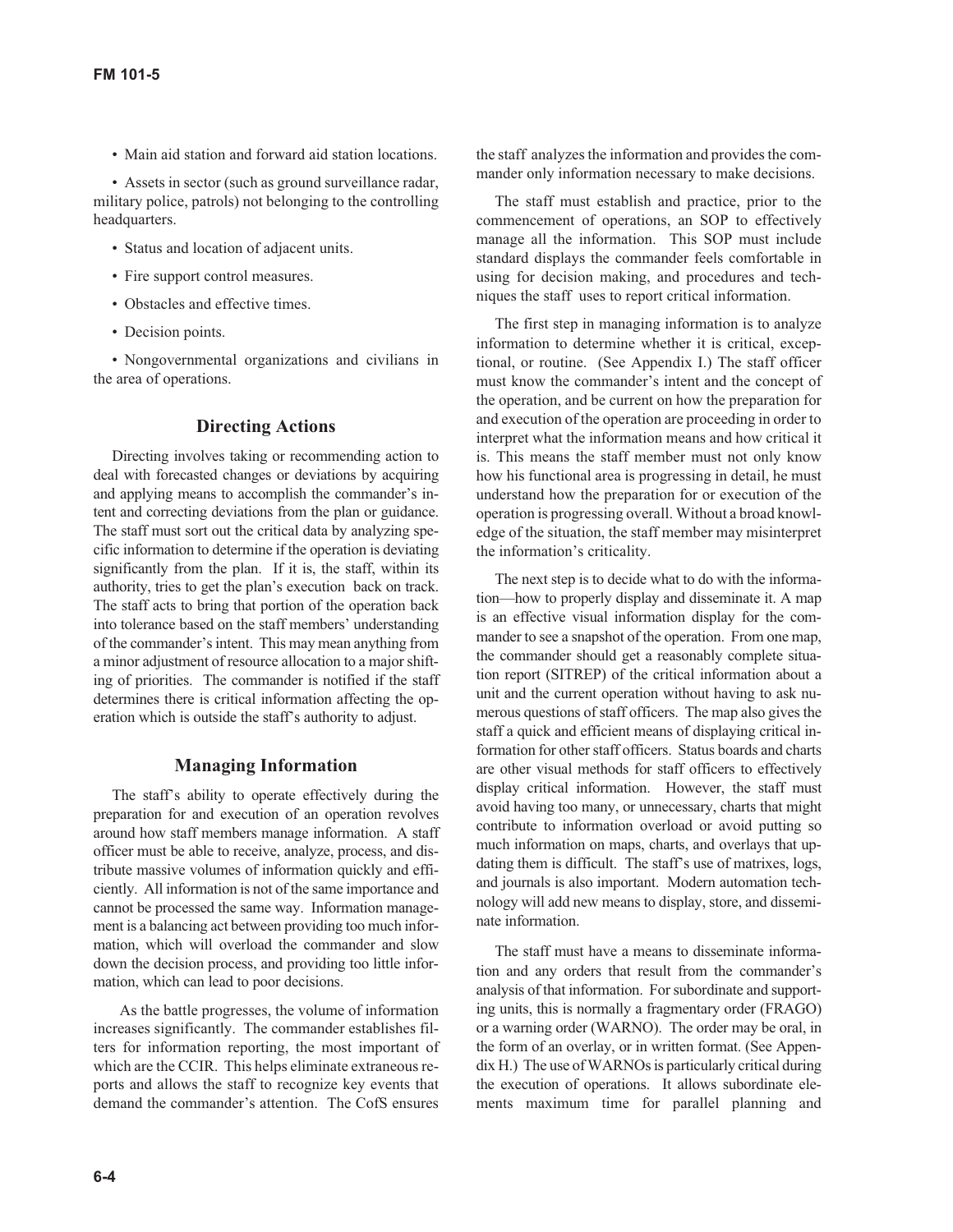preparation for branches, sequels, and new missions. The clarity of FRAGOs and WARNOs is essential. During the conduct of operations, there is much less time for clarification than during preparation for execution.

The staff disseminates this information among the staff sections within its own headquarters according to its SOP. The SOP should include who gets what kind of information and in what priority. All staffs should have access to all information, but they do not all need it in the same priority. Establishing what information is critical to what staff section and who needs critical information quickly is an important part of staff coordination. The information may not always fit a specific category in the SOP. As they evaluate any unusual information, all staff officers should be asking themselves, "Who else needs this information?" Most important, CSS operators must be kept fully informed of the progress of the operation.

Finally, the staff disseminates information to higher and adjacent headquarters using standard reports. Knowledge of the higher commander's CCIR helps a staff determine what priority to assign to information going to higher headquarters.

#### **Making Recommendations**

If the staff officer has done everything within his authority to bring the plan back on track, but has been unsuccessful, or lacks the assets or authority to make it happen, he must then make a recommendation to the commander to resolve the problem. Knowing both the assets available within the command and from higher headquarters and the commander's intent is the key to determining a recommendation. Basic recommendations during operations include that the commander—

• Intervene to direct something that is not in the staff officer's delegated authority to put the operation back on track.

• Commit, or acquire and commit, resources not controlled by the staff officer to put the plan back on track.

• Change the plan. (This recommendation should include the who, what, when, where, how, and why for the change.)

Recommended changes to the plan may include that the commander execute a branch or a sequel identified during the planning process. The recommendation should support the commander's intent and facilitate future operations. It must address the change's advantages, disadvantages, risk to the force, supportability, and overall effect on the operation.

#### **Conducting Coordination**

During preparation for and execution of operations, continuous coordination by the staff officer is critical. This includes coordinating vertically and horizontally to exchange information and coordinate actions that may impact on the staff officer's area or other functional areas. Coordination aims to reduce confusion and problems while maximizing the synchronization of the plan. It is particularly important to conduct thorough coordination when subordinate units change their execution of the plan directed by the issuing headquarters.

#### **Synchronizing Operations**

During preparation for and execution of an operation, the staff helps the commander synchronize the operation to produce maximum combat effects on the enemy. This involves synchronizing the operation in space and time across the battlefield functional areas with respect to the close, deep, and rear operations to gain or retain the initiative. Synchronization involves every staff officer understanding his part in the operation and how it relates to everyone else's while supporting the commander's intent.

#### **Maintaining Continuity**

During the preparation for and execution of operations, the staff must maintain continuity to reduce turmoil. Continuity requires planning for continuous 24-hour-a-day operations. This includes plans for shift changes in command posts, sleeping, eating, command post displacements, operations during WMD strikes, provisions for individual casualties or destruction of entire command posts, and maintenance of communications under all conditions. Each staff section must establish what information and procedures everyone needs to know and how they will be updated. This includes the commander's intent, the current mission, CCIR, shift-change procedures, maintenance of situational awareness through periodic staff huddles, and staff drills for actions such as mission planning and orders production. Continuity also includes distributing the staff section among the various command posts to cover each functional area in those command posts that need it.

Continuity is provided by operating in consonance with a detailed headquarters operations SOP. All members of the staff should know the SOP and have practiced all its measures to ensure continuity.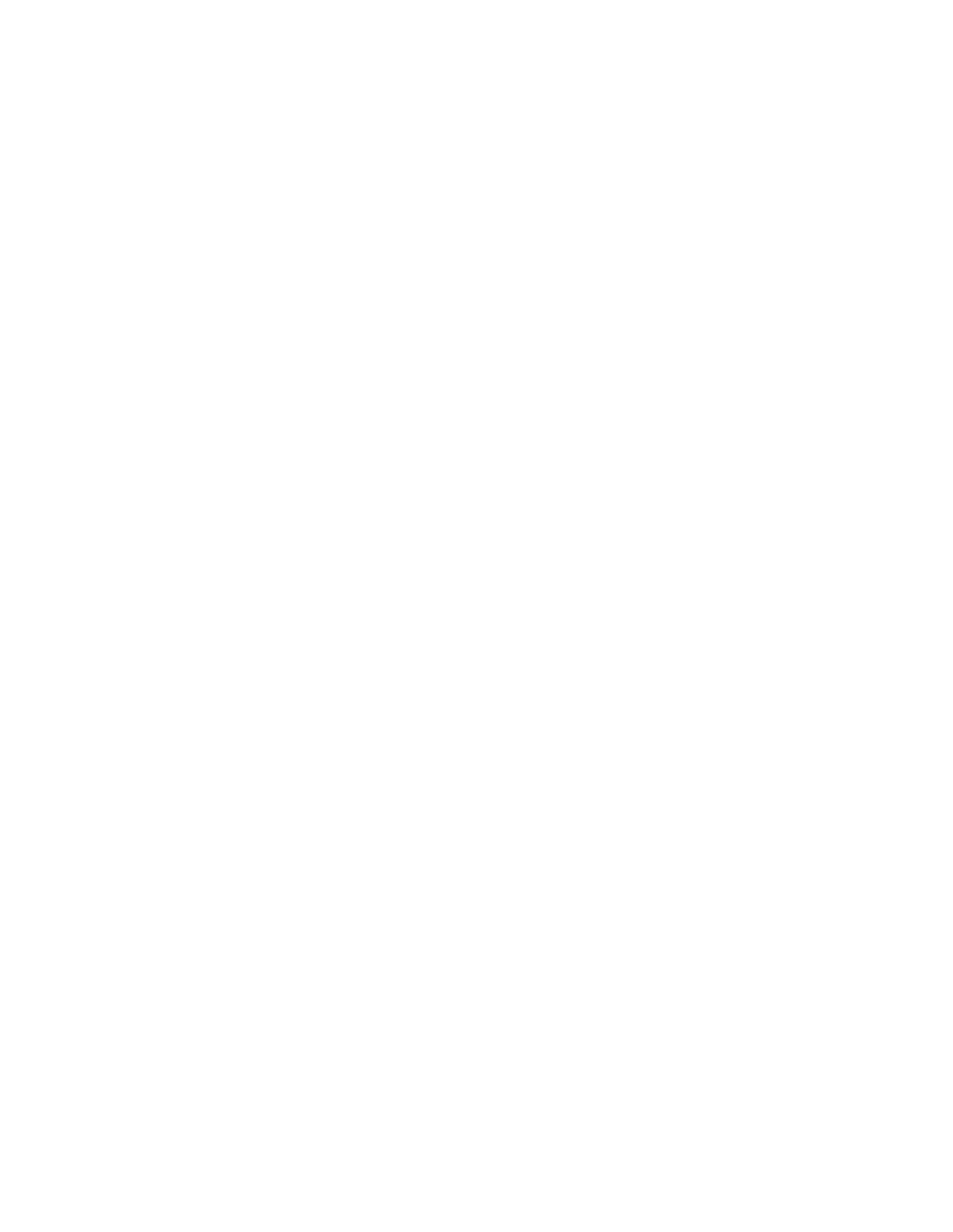# Appendix A **MISSION ANALYSIS GUIDELINES**

Prior to the mission analysis briefing, staff officers must know the status of subordinate units, limitations and capabilities of weapons systems, area of operations, area of interest, enemy situation and capabilities, and time available. They must understand the mission and intent of higher headquarters. Each staff officer must bring with him to the mission analysis technical knowledge, estimates, and historical data as required.

This appendix provides guidelines for the staff officer to consider as he prepares for the mission analysis brief. This list is not all-inclusive. It is generic and should be reviewed and revised to meet individual needs. Staff officers not listed can use the following examples.

#### **All Staff Officers**

- 1. Specified and implied tasks.
- 2. Mission-essential tasks.
- 3. Constraints.
- 4. Time considerations.
- 5. Recommended CCIR.

#### **G1 (S1)**

- 1. Personnel status of organic and attached units.
- 2. Forecasted personnel status.

#### **Surgeon**

Civilian and military medical assets available (including Class VIII supply status).

#### **G2 (S2)**

Initial IPB, including the following:

- Define battlefield environment.
- Define battlefield effects.
- Evaluate the threat, to include:
	- Enemy combat power.
	- Enemy vulnerabilities.

— Threat COAs (arranged in order of probability of adoption).

• Determine assets available.

#### **G3 (S3)**

1. Current combat power.

2. Current situation of subordinate units and activities.

- 3. Status of task organization.
- 4. Assets available.
- 5. Mission and intent two levels up.

#### **G4 (S4)**

1. Maintenance status.

2. Forecasted combat vehicle and weapons status.

3. Supply status of Classes I, II, III, IV, V, VII, and IX supplies.

4. Transportation assets available.

5. Availability and status of services.

6. Host nation and foreign nation support.

#### **G5 (S5)**

1. Displaced civilian movement, routes, and assembly areas.

2. Ability of host nation to care for civilians.

3. Host nation and foreign nation support.

4. Protected target list, including cultural, religious, historical, and high-density civilian population areas.

5. Nongovernment and private volunteer organizations; independent organizations operating in the area of operations.

#### **G6 (S6)**

- 1. Unit communications maintenance status.
- 2. Higher headquarters' signal plan.

#### **FSCOORD**

- 1. Fire support capabilities.
- 2. Recommended tasks for fire support.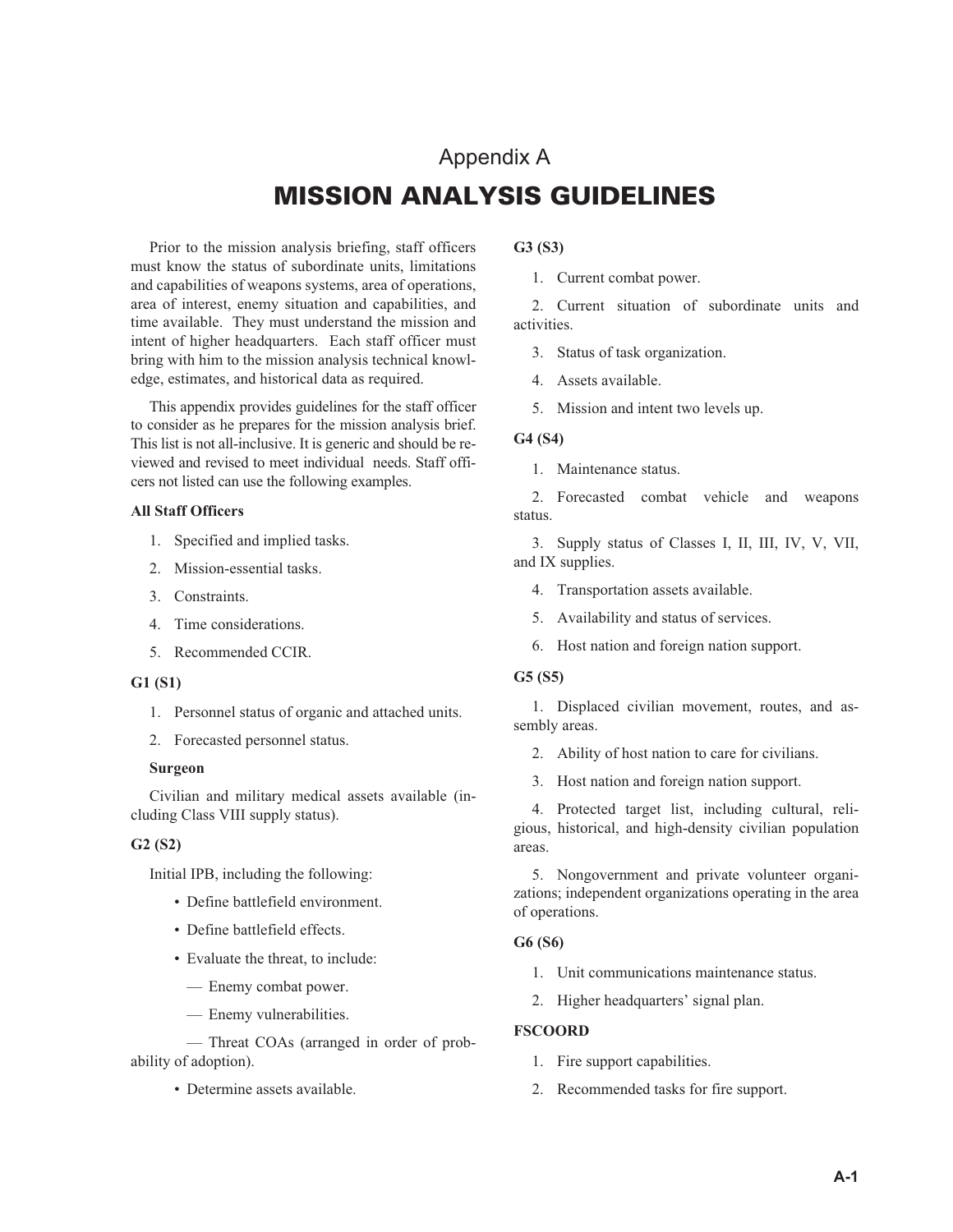3. High-value targets (HVTs) by critical events.

4. Impact of IPB, target-value analysis (TVA), and battlefield geometry on fire support.

5. Protected target list, including cultural, reli-gious, historical, and high-density civilian population areas.

#### **ENCOORD**

1. Engineer assets available.

2. Capabilities with available assets (for example, number of fighting positions; number, size, and density of minefields, and meters of antitank ditch; smoke assets; and nuclear demolition assets).

3. Terrain visualization support through engineer battlefield assessment (EBA).

#### **ADCOORD**

1. Current C2 measures for air defense assets (AD warning, weapons control status).

2. Enemy air capabilities (most likely air avenues of approach, type and number of sorties, HVT list).

3. Air defense assets available.

#### **NBC**

1. Assets available, to include reconnaissance, decontamination, smoke, and constraints.

- 2. MOPP status.
- 3. NBC threat status.
- 4. Troop safety criteria.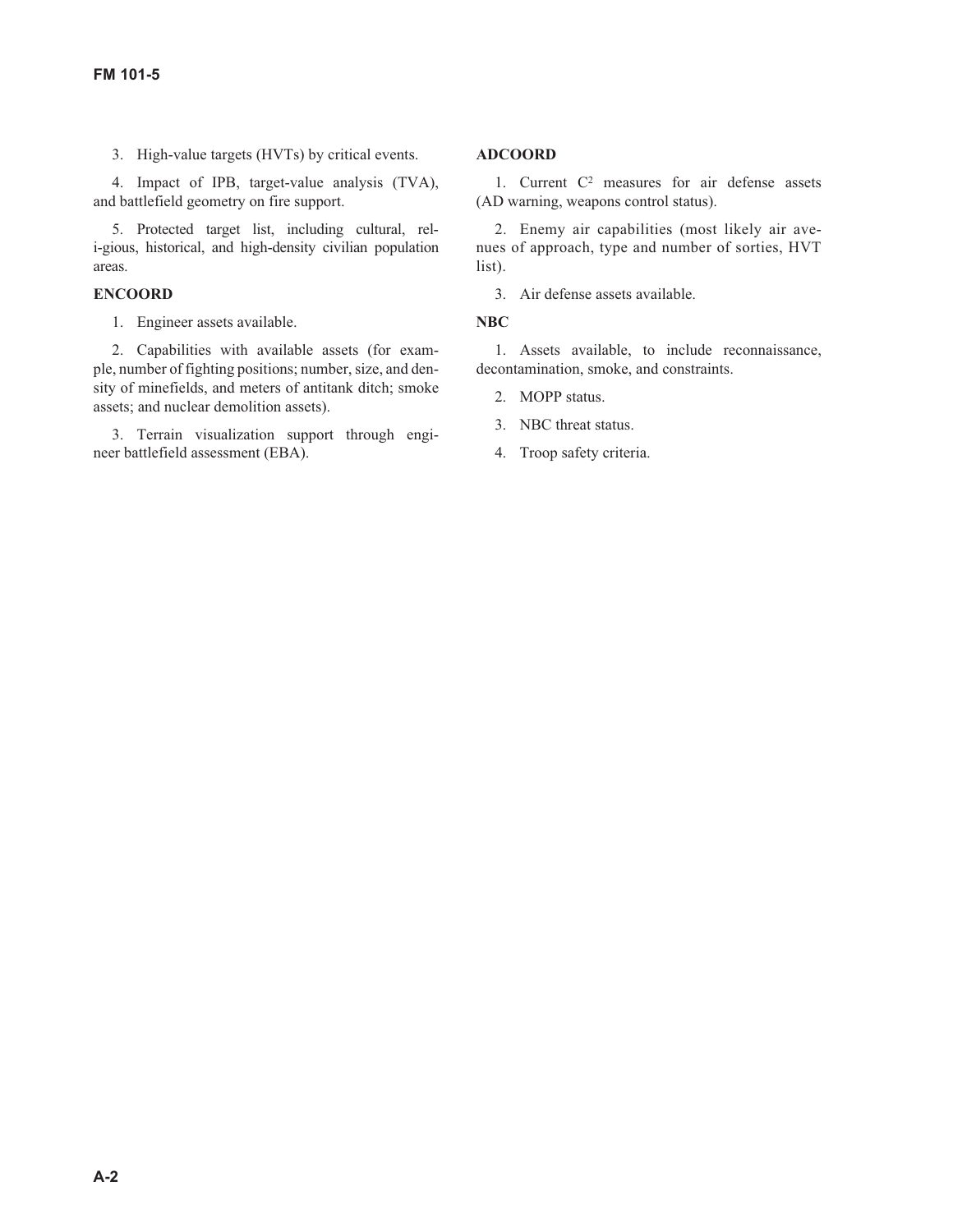## Appendix B **COMMANDER'S GUIDANCE GUIDELINES**

This appendix provides commanders a ready-to-use tool to help them develop their guidance. The contents of the commander's guidance will vary depending on the situation. This list is not designed to meet the needs of all situations. It is a generic list of information commanders may consider as they develop their guidance. *It is neither mandatory nor desired that the commander address every item listed below while developing or providing his guidance.* The commander's guidance should be tailored to meet specific needs and the commander will issue guidance on only those items appropriate to a particular mission.

#### **Intelligence**

1. Enemy COAs to consider during the COA development and COA analysis phase of the planning process. This may be the enemy's most probable COA, most dangerous COA, or a combination of the two.

2. Enemy's critical decision points and vulnerabilities.

- 3. PIR (CCIR).
- 4. Targeting guidance.
- 5. High-value targets.
- 6. Defining of the enemy commander's mission.
- 7. Defining of the enemy commander's method.
- 8. Desired enemy perception of friendly forces.

9. Intelligence focus for reconnaissance and security effort.

10. Reconnaissance and surveillance guidance.

11. Specific terrain and weather factors to consider.

12. Use of organic assets: combat operation laser teams (COLTs), intelligence and electronic warfare (IEW), task force (TF) scout platoons.

#### **Maneuver**

- 1. Initial intent:
	- Purpose of operation.
	- Method (phases/sequences).
- Desired end state.
- 2. Concept of operations:
	- Decisive point.
	- Battlefield organization (close, deep, rear).
		- Task/purpose.
		- Resources to be used for each.
- 3. COA development guidance:
	- Critical events.
	- Number of COAs to be developed.

• COAs to consider or not consider and formations to consider.

- Shaping of battlefield.
- Defeat mechanism.
- Main and supporting effort.
	- Task organization.
	- Where/what risk to accept.
	- Task/purpose of subordinate units.
- Reserve guidance (composition, mission, priorities, command and control measures).
- Reconnaissance or counterreconnaissance guidance.
	- Composition.
	- Command and control measures.
	- FFIR (CCIR).

4. Reconnaissance and surveillance guidance and priorities.

5. OPSEC considerations.

#### **Fire Support**

1. High pay-off targets:

• Methods of engagement (maneuver, lethal, nonlethal).

- Desired effects.
- 2. Guidance for fires.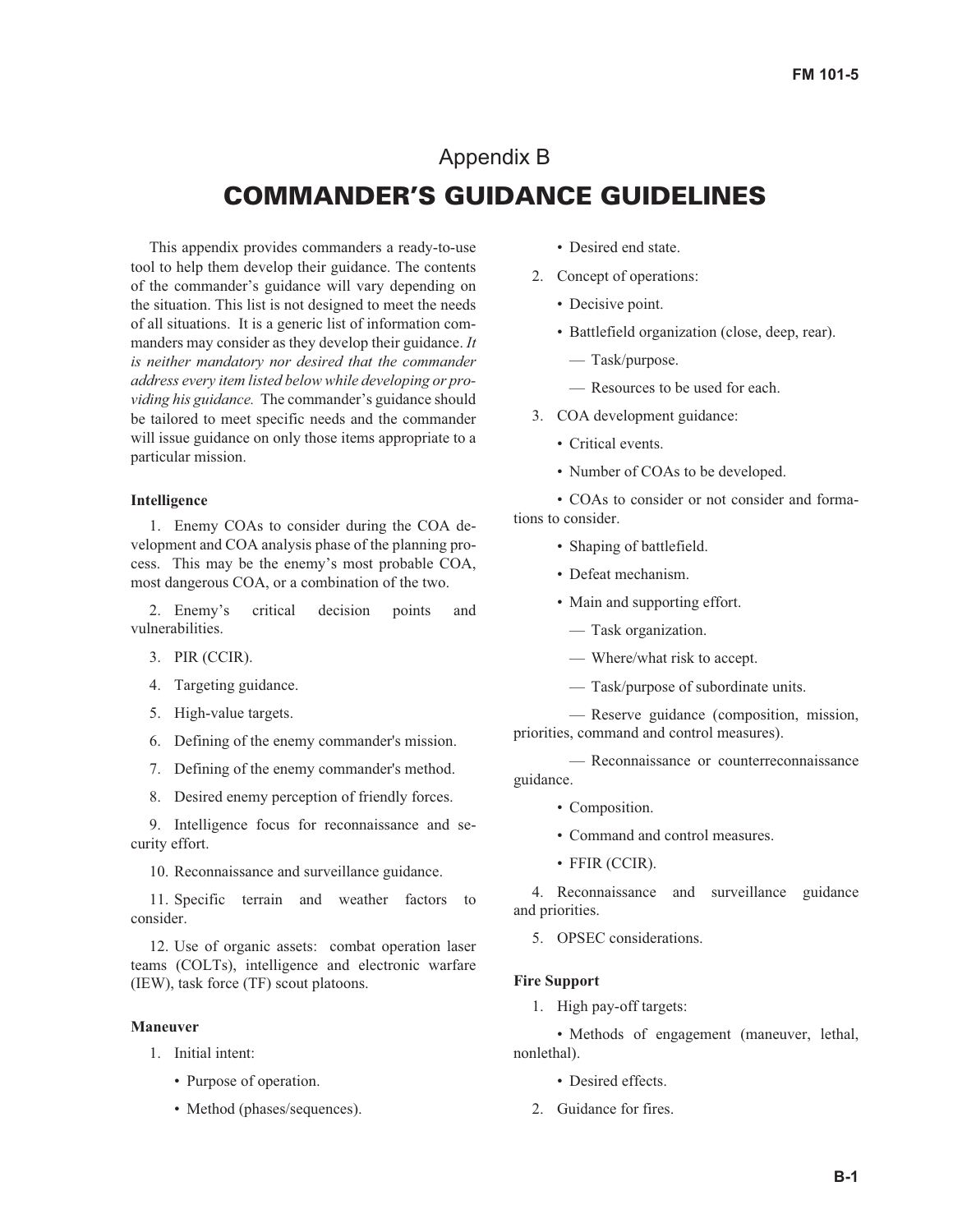- 3. Observer plan.
- 4. Employment of COLTs.

5. Requirements, restrictions, and priorities of special munitions.

- 6. Task and purpose of fires.
- 7. Counterfires and use of radars.

8. Suppression of enemy air defenses (SEAD) guidance.

9. Critical zones.

10. Critical friendly zones (CFZs) and call for fire zones (CFFZs).

11. Fire support coordination measures.

12. Synchronization and focus of fires with maneuver.

13. Attack guidance.

14. Protected target list. Include cultural, religious, historical, and high-density civilian populations areas.

#### **Mobility and Survivability**

- 1. Priority of effort and support.
- 2. Mobility:
	- Breaching/bridging guidance.
	- Employing assets guidance.
- 3. Countermobility:
	- Obstacle effects/emplacement guidance.
	- FASCAM use and duration.

4. Survivability: Assets available to dig surviva-bility positions.

- 5. NBC defense operations:
	- Chemical reconnaissance assets.
	- MOPP posture guidance.
	- Decontamination guidance.
	- Masking and unmasking guidance.
	- Employment of smoke.
	- Detection, reporting, marking.

6. Management of engineer supplies and materiel.

7. Environmental guidance.

#### **Air Defense**

- 1. Protection priorities.
- 2. Positioning guidance.
- 3. Weapons control status for specific events.

#### **Information Operations**

1. Military deception guidance:

• Amount and types of resources to commit to the deception plan.

- Intent for exploiting the enemy actions.
- EEFI (CCIR).
- 2. OPSEC considerations:

• Identification of actions that can be observed by the enemy.

• Determination of indicators from which enemy intelligence systems can gain critical information.

- Selection of measures to reduce vulnerabilities.
- 3. Electronic warfare (EW) considerations:
	- Measures for electronic protect (EP).
- Support needed for electronic warfare support
- (ES).
- Methods of electronic attack (EA).
- 4. Physical destruction considerations:

• Planned indirect fire support targets to support C2W plan.

• Maneuver actions to suppress, neutralize, and destroy enemy.

- Air defense measures to nullify enemy aircraft.
- 5. PSYOP consideration:
- Priority of effort for attached PSYOP forces.

• Allocation of organic and or supporting resources to support PSYOP efforts (field artillery, close air support, unmanned aerial vehicles, security elements).

6. Public affairs (PA) considerations:

• Effective publications that are dependent on credibility.

- Early deployment of public affairs personnel.
- Information security practiced at the source.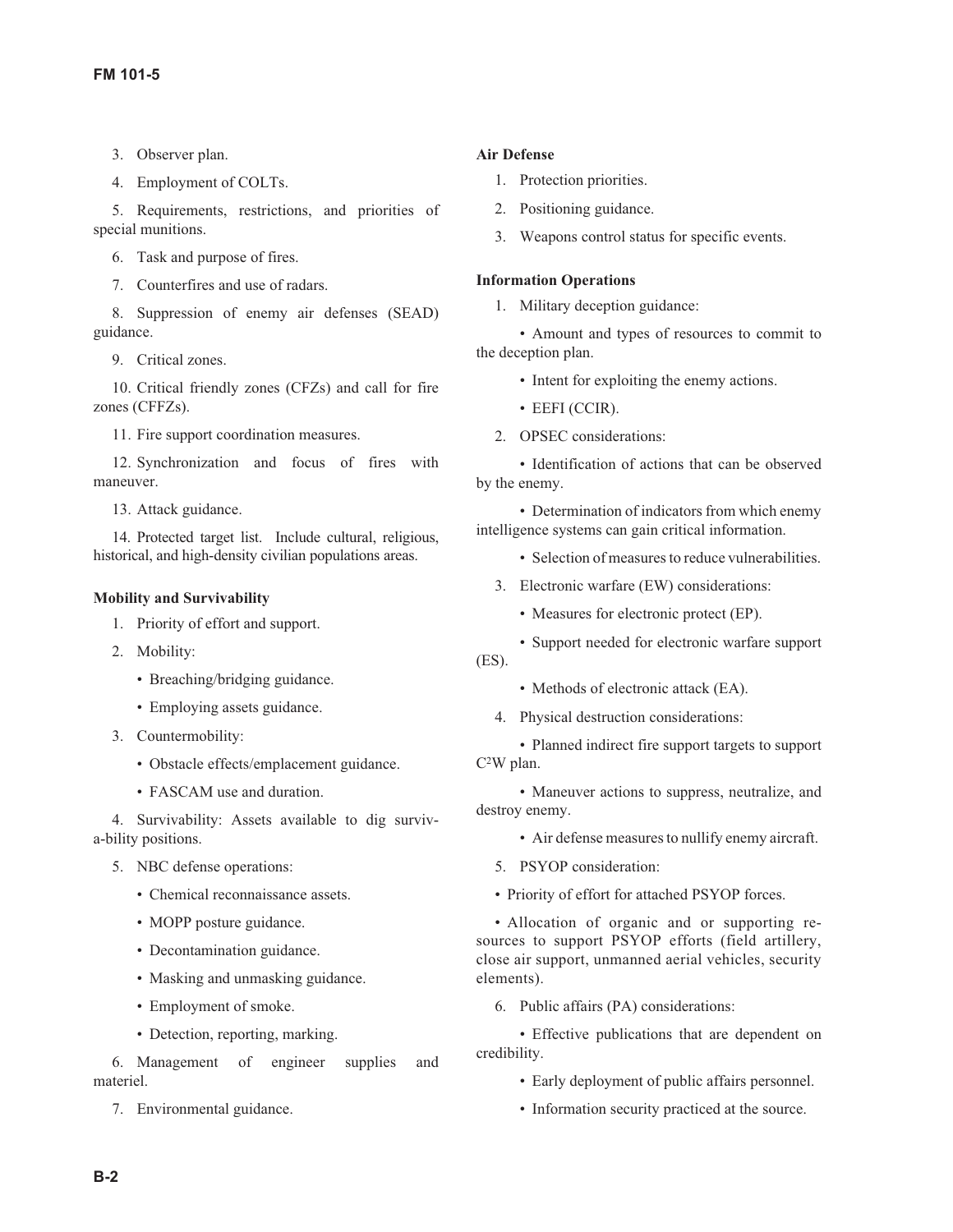#### **Combat Service Support**

1. Commander's guidance for CSS:

CSS priorities in terms of manning, fueling, fixing, arming, moving, and sustaining.

2. Location of CSS assets.

3. MEDEVAC treatment and evacuation guidance.

4. Classes of supply:

Anticipated requirements and prestockage of Class III, IV, and V.

5. Controlled supply rates.

6. Guidance on construction and provision of facilities and installations.

#### **Command and Control**

- 1. Rules of engagement.
- 2. CP positioning guidance.
- 3. Position of commander.

4. Integration of retransmission assets or other communications equipment.

- 5. LNO guidance.
- 6. Force protection measures.
- 7. Time-line guidance.
- 8. Type of order and rehearsal.
- 9. Specific signal guidance.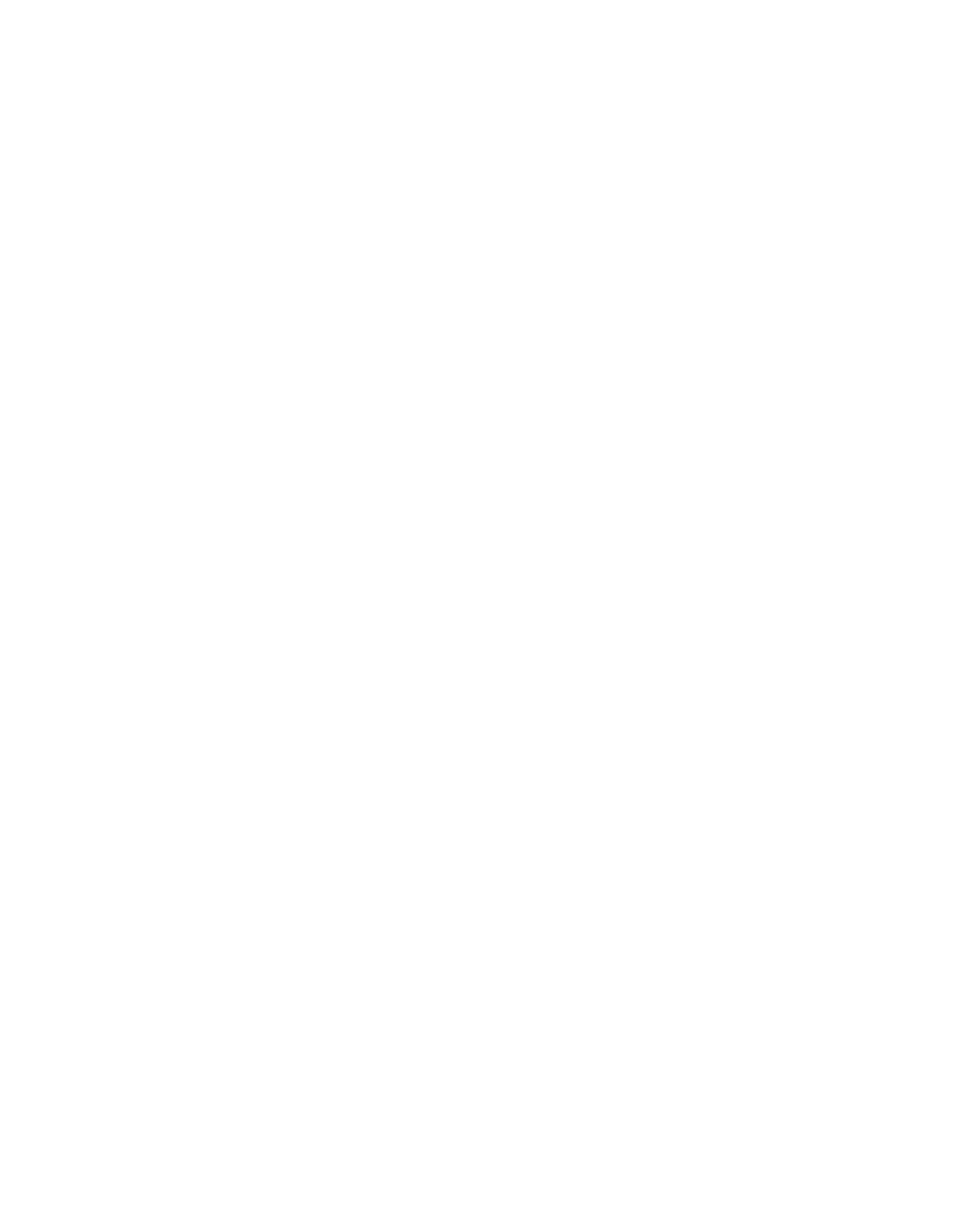# Appendix C **STAFF ESTIMATES**

Mission analysis, facts and assumptions, and the situation analysis (of the area of operations, area of interest, and enemy, friendly, and support requirements) furnish the structure for the staff estimate. The estimate consists of significant facts, events, and conclusions based on analyzed data. It recommends how to best use available resources. Adequate, rapid decision making and planning hinge on good, timely command and staff estimates. They are the basis for forming viable courses of action. Failure to make estimates can lead to errors and omissions when developing, analyzing, and comparing COAs.

This appendix discusses the qualities that are essential to staff estimates, and the types of estimates. Further, it provides a generic staff estimate to standardize the way staff members construct their estimates.

## **ESSENTIAL QUALITIES OF ESTIMATES**

Commanders control battlefield tempo by making and executing decisions faster than the enemy. Therefore, commanders must always strive to optimize time available. They must not allow estimates to become overly time-consuming. However, they must be comprehensive and continuous and must visualize the future.

*Comprehensive* estimates consider both the quantifiable and the intangible aspects of military operations. They translate friendly and enemy strengths, weapons systems, training, morale, and leadership into combat capabilities. The estimate process requires a clear understanding of weather and terrain effects and, more important, the ability to visualize the battle or crisis situations requiring military forces. Estimates must provide a timely, accurate evaluation of the unit, the enemy, and the unit's area of operations at a given time.

The demand on the  $C^2$  system is *continuous* as opposed to cyclical. Estimates must be as thorough as time and circumstances permit. The commander and staff must constantly collect, process, and evaluate information. They update their estimates—

• When the commander and staff recognize new facts.

• When they replace assumptions with facts or find their assumptions invalid.

• When they receive changes to the mission or when changes are indicated.

Estimates for the current operation can often provide a basis for estimates for future missions as well as changes to current operations. Technological advances and near-real-time information estimates ensure that estimates can be continuously updated.

Estimates must *visualize the future* and support the commander's battlefield visualization. They are the link between current operations and future plans. The commander's vision directs the end state. Each subordinate unit commander must also possess the ability to envision the organization's end state. Estimates contribute to this vision.

#### **TYPES OF ESTIMATES**

The commander and his staff make estimates that apply to any operational situation and all levels of command. They use estimates to look at possible solutions to specific operational missions and requirements. These estimates can form the cornerstone for staff annexes to orders and plans.

The coordinating staff and each staff principal develop facts, assessments, and information that relate to their functional field or operating system. Types of estimates generally include, but are not limited to—

- The commander's estimate.
- Operations estimate.
- Personnel estimate.
- Intelligence estimate.
- Logistics estimate.
- Civil-military operations estimate.
- Signal estimate.
- Special staff estimates.

Normally, commanders and staffs do not produce written estimates. Units normally do staff estimates by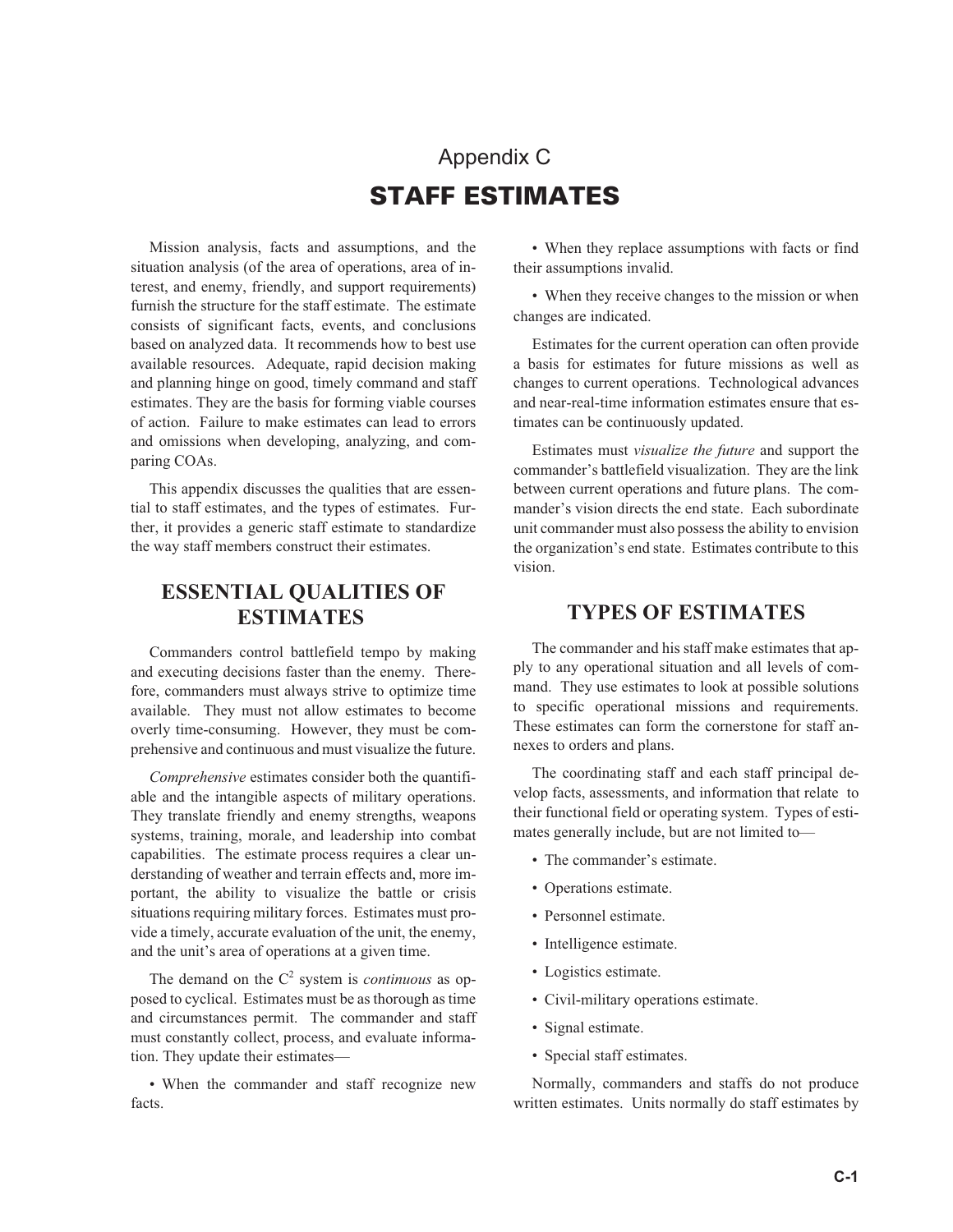exception, graphically representing data and statistics on charts to assist the commander in decision making.

#### **Commander's Estimate**

The commander's estimate, like the operations estimate, is an analysis of all the factors that could affect a mission. The commander integrates his personal knowledge of the situation, his analysis of METT-T factors, the assessments of his subordinate commanders, and any relevant details he gains from his staff.

Estimate analysis includes risk assessment, force protection, and effective utilization of all resources. The estimate also includes visualizing all reasonable COAs and how each COA would affect friendly forces.

The commander's and operations estimates generally follow the same format. However, the commander's estimate deals more with assessing the intangibles of training, leadership, and morale, and it results in a decision. The commander uses his personal estimate as a crosscheck of his staff's estimates.

#### **Operations Estimate**

The G3 (S3) prepares the operations estimate, which considers all elements that can influence the unit's current operations and feasible future courses of action. It results in a recommendation to the commander. To prepare this estimate, the G3 (S3) must understand—

- The commander's intent (one and two echelons above).
- The risk assessment.

• The current task organization (two echelons below).

• The unit's status, such as locations, combat capabilities (including level of training, effectiveness, degree of mobility, type of equipment, radiation exposure, and limitations), and current missions.

• The availability and capabilities of joint assets, such as air support, naval gunfire, or amphibious assets.

• Other information, such as location, status, and mission of flank and supporting units.

#### **Personnel Estimate**

The G1 (S1) prepares the personnel estimate, which is an analysis of how all human resources and personnel factors impact soldier and unit effectiveness before, during, and after the mission. It includes a current overall personnel status of the organization, its subordinate units, and any attached or supporting elements. Personnel status includes assessments of the following tangible and intangible factors:

- Medical evacuation and hospitalization.
- Unit-strength maintenance.
- Replacements.
- Soldiers' readiness.
- Organizational climate.
- Cohesion.
- Discipline, law and order.

The personnel estimate predicts losses (where and when losses could occur) and when, where, and if such losses cause the culmination of an operation. It contains the G1's (S1's) conclusions and recommendations about the feasibility of supporting major operational and tactical missions.

#### **Intelligence Estimate**

The G2 prepares the intelligence estimate. Both the G2 (S2) and the G3 (S3) examine the area of interest to identify intelligence-collection needs.

#### **Logistics Estimate**

The G4 prepares the logistics estimate, which provides an accurate and current assessment of the CSS situation of the organization, its subordinate units, and any attached or supporting elements. The logistics estimate is an analysis of how service support factors can affect mission accomplishment. It contains the G4's (S4's) conclusions and recommendations about the feasibility of supporting major operational and tactical missions. This estimate includes how the functional areas of supply, transportation, services, maintenance, labor, facilities, and construction affect various COAs.

#### **Civil-Military Operations Estimate**

The G5 (S5) prepares the civil-military operations (CMO) estimate in relation to the situation and his functional responsibilities.

#### **Signal Estimate**

The G6 (S6) prepares the communications estimate in relation to the situation and his functional responsibilities.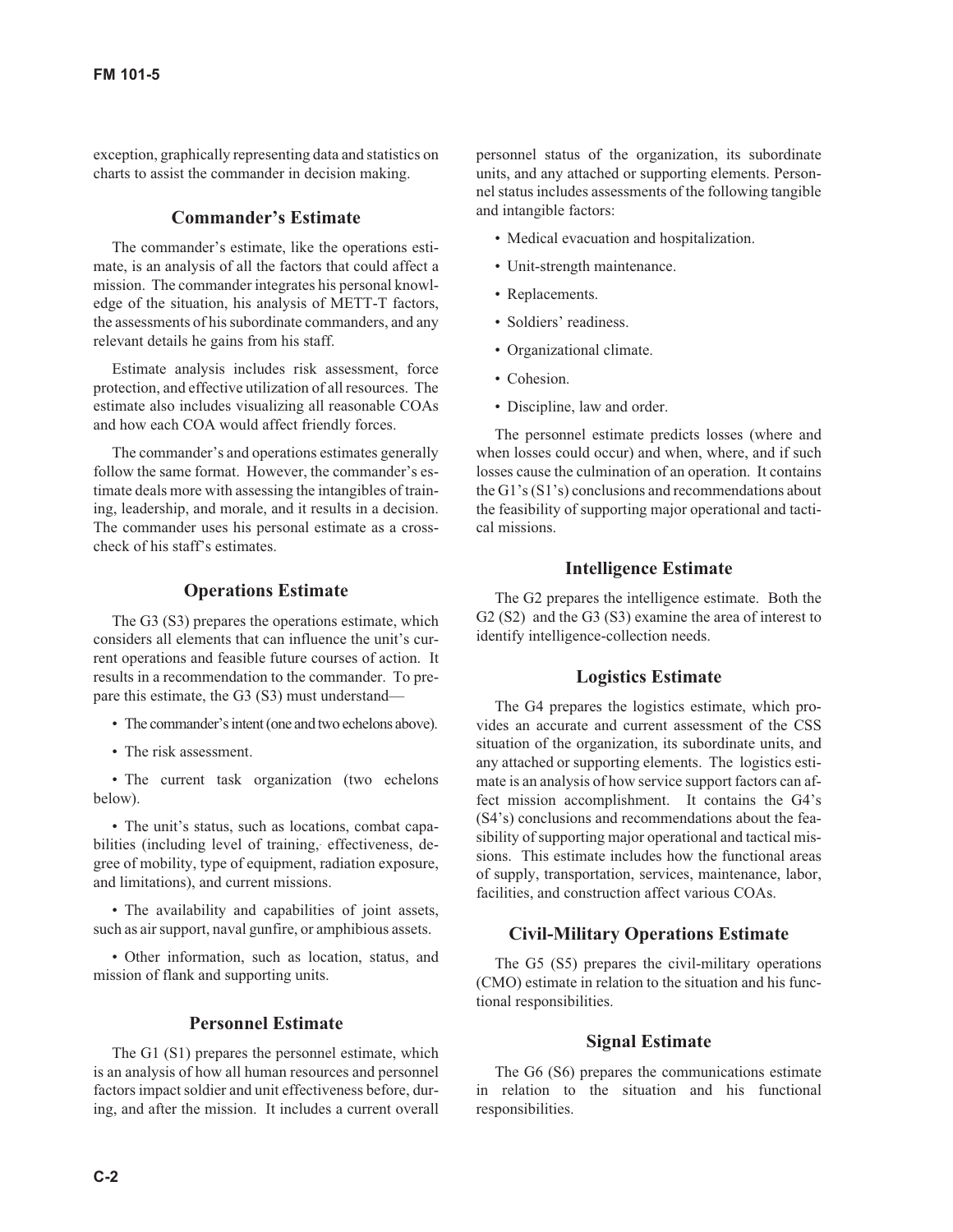#### **Special Staff Estimates**

Each special staff officer creates his own staff estimate in relation to the situation and his functional responsibilities. A staff officer may also make such estimates when performing dual roles, for instance, when he functions as both a subordinate unit commander and a special staff officer.

## **STAFF ESTIMATE FORMAT**

The single generic staff estimate format, shown below, standardizes the way staff members construct estimates. The G2 (S2) (with input assistance from all staff members) will still conduct and disseminate the initial intelligence preparation of the battlefield as a separate product.

1. MISSION. Restated mission resulting from the mission analysis.

2. SITUATION AND CONSIDERATIONS.

a. Characteristics of area of operation.

(1) Weather. How will different military aspects of weather affect specific staff area of concern and resources?

(2) Terrain. How will aspects of the terrain affect specific staff areas of concern and resources?

(3) Other pertinent facts. Analyses of political, economic, sociological, psychological, and environmental infrastruture, as they relate to the area.

b. Enemy Forces. Enemy dispositions, composition, strength, capabilities, and COAs as they affect specific staff area of concern.

c. Friendly Forces.

(1) Friendly courses of action.

(2) Current status of resources within staff area of responsibility.

(3) Current status of other resources that affect staff area of responsibility.

(4) Comparison of requirements versus capabilities and recommended solutions.

(5) Key considerations (evaluation criteria) for COA supportability.

d. Assumptions.

3. ANALYSIS. Analyze each COA using key considerations (evaluation criteria) to determine advantages and disadvantages.

4. COMPARISON. Compare COAs using key considerations (evaluation criteria). Rank order COAs for each key consideration. Comparison should be visually supported by a decision matrix.

5. RECOMMENDATION AND CONCLUSIONS

a. Recommended COA based on the comparison (most supportable from specific staff perspective).

b. Issues, deficiencies, and risks with recommendations to reduce their impacts.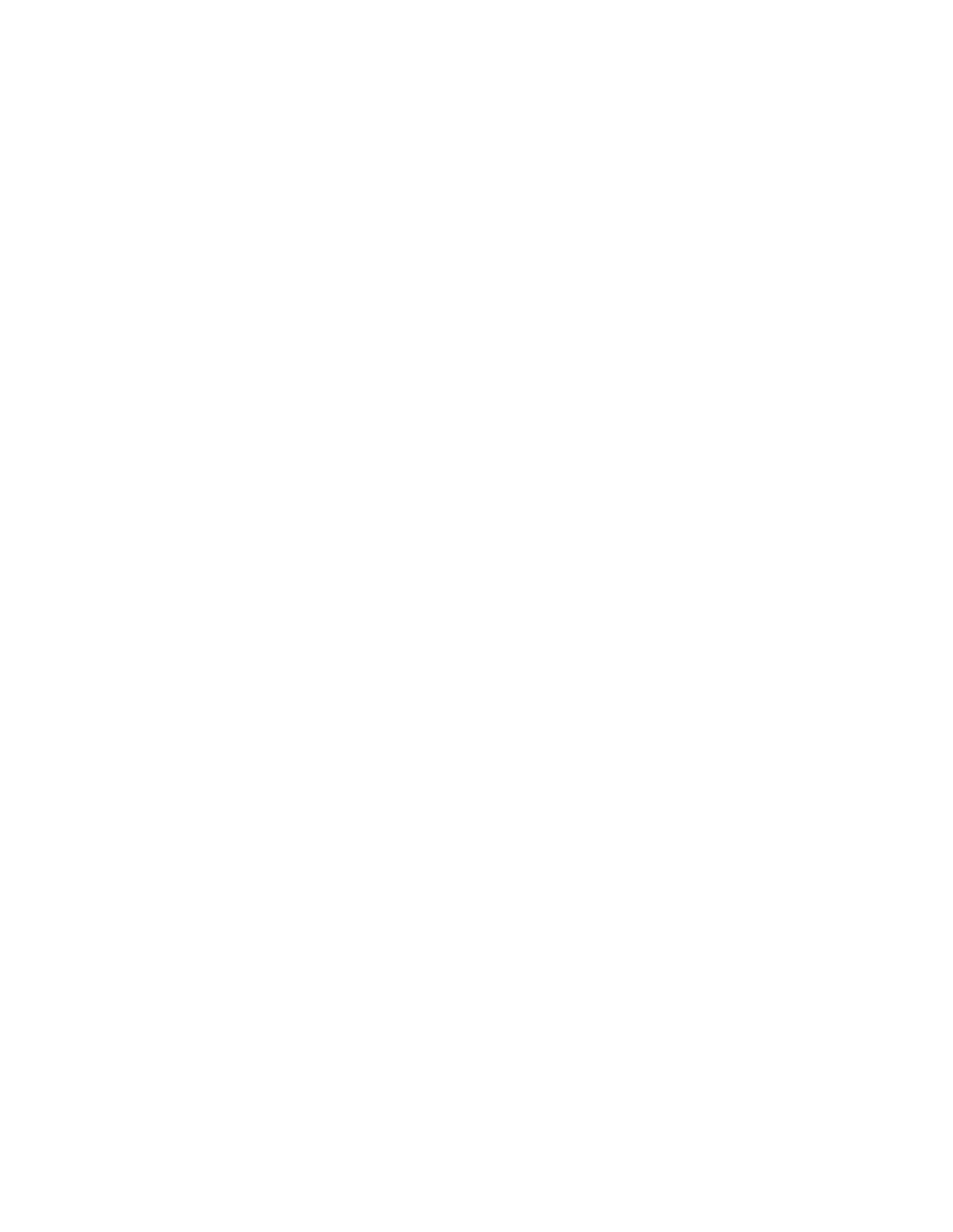# Appendix D **STAFF STUDIES AND DECISION PAPERS**

This appendix gives steps and information on preparing staff studies and decision papers. Formats for both are also provided.

### **STAFF STUDIES**

To solve a problem, a staff officer must research the problem to identify issues, develop and evaluate alternatives, and recommend effective action based on relevant facts. The staff study is one means to present his findings. Because a staff study generally conforms to the problem-solving model, it is both a formal military problem-solving process and a format. The staff study is the written form of a decision briefing.

#### **Preparing the Staff Study**

Procedures for preparing a staff study include the following seven steps:

**1. Identify and state the problem.** This step is crucial as the actual problem may not at first be obvious. Therefore, before undertaking the study, the staff officer must determine exactly what the problem is and precisely and clearly define the problem's scope and limitations. He then writes the problem statement as an infinitive phrase and submits it for approval to the authority directing the study. The directing authority also approves any later changes in the staff study's scope or direction.

**2. List facts and assumptions.** After completing the problem statement, the staff officer lists all facts bearing on the problem. If crucial facts are not available, the staff officer uses valid assumptions to replace facts and describe conditions he must fulfill before accepting the conclusions without reservation. The staff officer states the assumption in the future or conditional tense (for example, will or might be this or that). Assumptions are grounded in factual information. They are statements that may or may not be true; however, available data indicate that they are true or will be true at some time in the future. A valid assumption would be a fact if current data could prove it.

**3. Develop possible solutions.** After listing all known facts and valid assumptions, the staff officer poses possible solutions. He may want to brainstorm possible solutions before doing intensive research. An "obviously best" solution is rare. After extensive evaluation, the staff officer selects the best available solution, screening out infeasible or unacceptable alternatives. He analyzes the remaining alternatives against previously determined evaluation criteria using an "advantages and disadvantages" format.

**4. Research and collect data.** After developing possible solutions, he begins to collect additional corroborating facts. Primary sources of information are official documents, technical reports, manuals, previous staff studies, and resources available from libraries. The staff officer may also find information in sources such as technical libraries, bibliographies and abstracts, and the Defense Document Center. If time permits, and if it seems appropriate, the staff officer can supplement official data with original data from persons intimately connected with the problem, including experienced local colleagues, subject-matter experts, and operational personnel who have first-hand knowledge of the problem. Methods to consider for collecting original data might include interviews (either by telephone or personal visits), letter requests for specific information, or questionnaires administered to operational personnel.

**5. Interpret data.** As data collection progresses, the staff officer begins to pare his list of possible solutions. He should reject all unsuitable alternatives. He may also identify areas of potential disagreement. Dealing with this now helps eliminate or reduce possible nonconcurrences. During the research, the staff officer should ask, "Is this solution feasible? acceptable? suitable?" Feasible solutions are those that can be implemented with available resources. Acceptable solutions are those worth the cost or risk involved in their implementation. Suitable solutions are those that actually solve the problem. Looking at feasibility, acceptability, and suitability will help direct further research by eliminating unsatisfactory solutions, identifying solutions, and checking them for nonconcurrences. It will also call attention to the facts and evaluation criteria needed for evaluating alternative solutions.

**6. Evaluate alternative solutions.** To do the staff study properly, the staff officer must consider all reasonable alternatives (courses of action) as possible solutions. The staff officer relates the evaluation criteria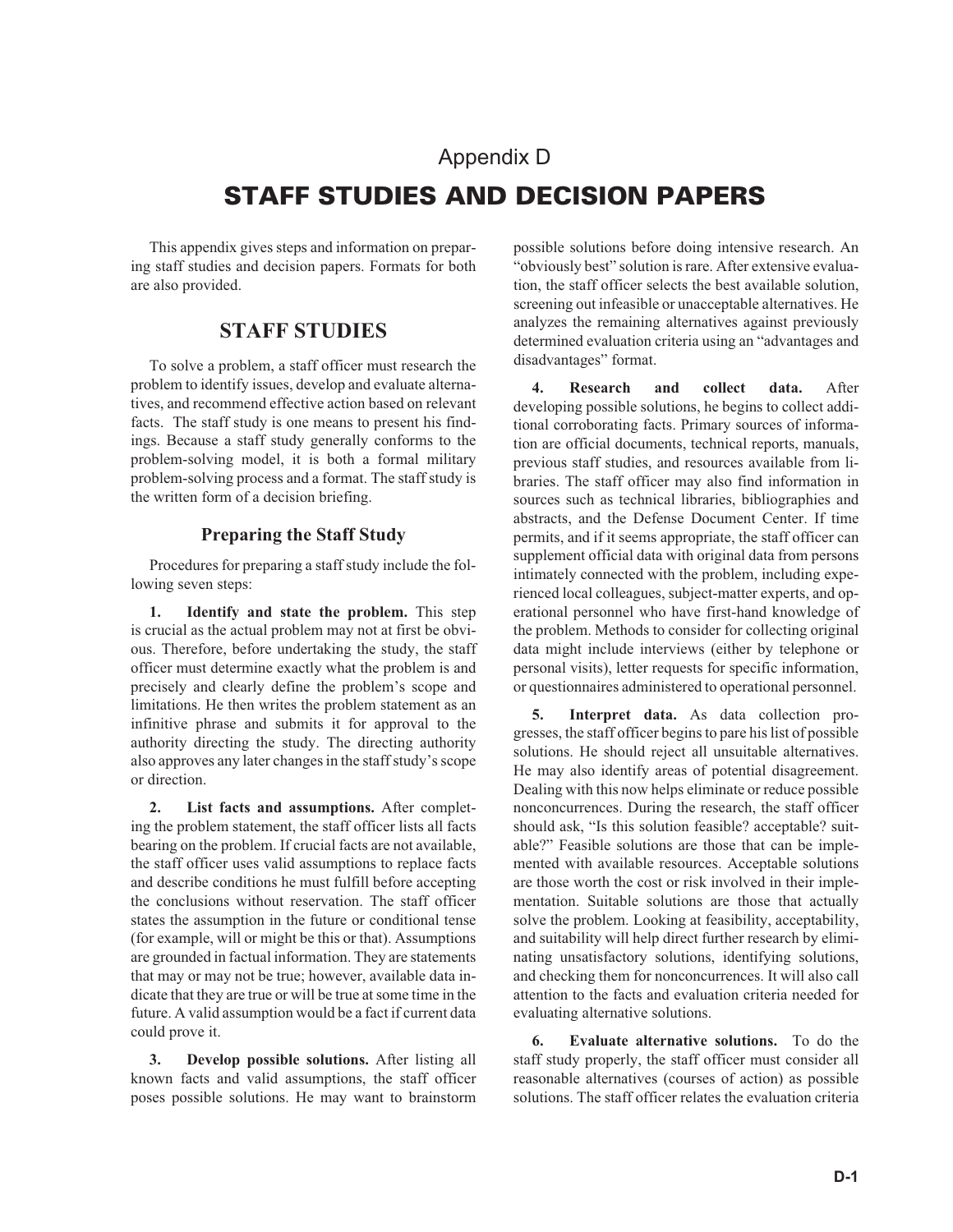to the known facts and valid assumptions. These criteria serve as the yardstick against which he measures all alternatives. Next, the staff officer compares and contrasts the alternatives. If he uses quantitative techniques, such as a decision matrix, he should use them as back-up data, place them in an annex, and refer to them in paragraph 5 of the staff study. The best solution will be the most feasible, suitable, and acceptable solution fulfilling evaluation criteria.

**7. Prepare the staff study.** The staff study consists of a summary sheet (body) and annexes. Along with the 10 basic paragraphs, the summary sheet may include—

- A list of annexes.
- Concurrences.
- Nonconcurrences.
- Considerations of nonconcurrences.

• A list of annexes added to summarize lengthy nonconcurrences and their considerations.

- Action by the approving authority.
- An implementing document.

Annexes contain details and supporting information. The staff officer uses them to keep the summary sheet concise so that readers can use it as a ready reference. Annex A contains implementing memorandums, directives, or letters submitted for signature or approval. Other annexes contain detailed data, lengthy discussions, execution documents, and bibliographies. The staff officer uses appendixes and tabs with capital letters. For example, page A-III-C-5 represents Annex A, Appendix III, Tab C, Page 5.

NOTE: See also Appendix H.

#### **Coordinating the Staff Study**

Conducting staff studies normally involves coordination with other staff officers to obtain concurrences or nonconcurrences on desired recommendations and other aspects of the study. The staff officer should anticipate nonconcurrences. He should write considerations of nonconcurrence, assess them objectively and accurately, and make them into enclosures (annexes) to the staff study.

NOTE: See Figure D-1 for an example of an annotated format for a staff study. Use memorandum format in accordance with AR 25-50.

#### **Common Problems of Staff Studies**

The following is a list of the most common problems found in staff studies. Staff officers should review this list before beginning a staff study. While completing the staff study, the officer evaluates it using these questions:

- Is the topic too broad?
- Is the problem properly defined?
- Are facts or assumptions clear and valid?
- Are there any unnecessary facts or assumptions?

• Are there any facts that appear for the first time in the discussion?

• Are there a limited number of options or courses of action?

- Are evaluation criteria invalid or too limited?
- Is the discussion too long?

• Is the discussion incomplete; must the reader look at annexes?

• Does the conclusion include a discussion?

• Is the logic incorrect or incomplete; does the conclusion follow from analysis?

• Can the solution be implemented within resource or time constraints?

• Do the conclusions and recommendations answer the problem?

- Is there an "implementing" directive?
- Have new criteria been introduced?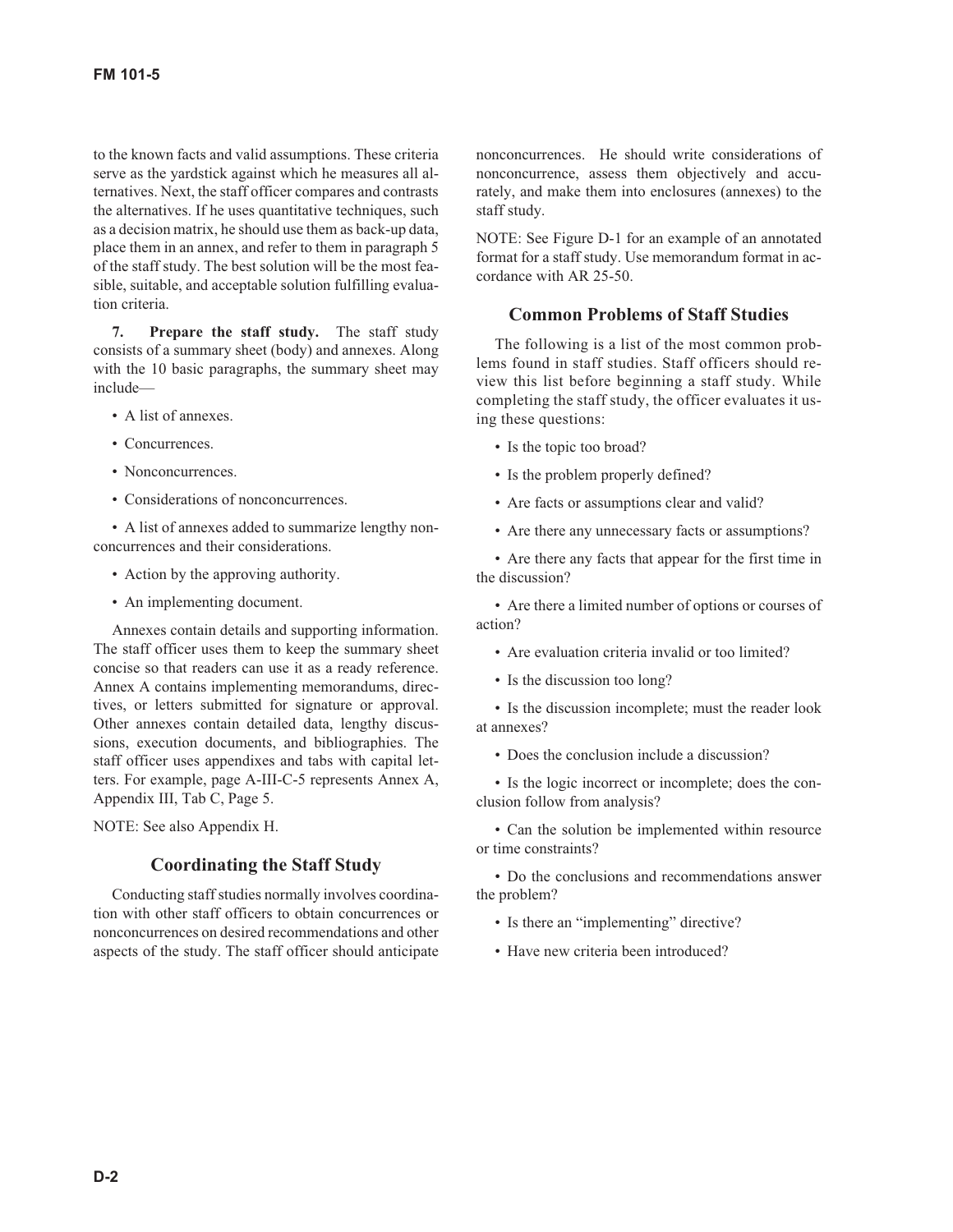Office Symbol (Marks Number) Date and the Control of the Control of the Control of the Control of the Control of the Control of the Control of the Control of the Control of the Control of the Control of the Control of the

#### **MEMORANDUM FOR**

**SUBJECT:** Briefly describe the study's contents. Be specific. Do not just say Staff Study.

**1. Problem**. Write a concise statement of the problem, stated as a task, in the infinitive or question form; for example, *To determine.... or How to....* Normally include the *who, what, when, and where* if pertinent.

**2. Recommendation**. Recommend a specific course of action (who, what, when, and where). *The recommendation must solve the problem*. If necessary or directed, place an implementing document at Annex A.

**3. Background.** Provide a lead-in to the study, briefly *stating why the problem exists.*

**4. Facts.** State facts *that influence the problem or its solution*. Make sure the facts are stated and attributed correctly. The data must stand alone; either it is a clear fact or is attributed to a source that asserts it true. There is no limit to the number of facts. Provide all the facts relevant to the problem (not just the facts used to support the study). State any guidance given by the authority directing the study. Refer to annexes as necessary for amplification, references, mathematical formulas, or tabular data.

**5. Assumptions**. Identify any assumptions necessary for a logical discussion of the problem. If deleting the assumption has no effect on the problem, you do not need the assumption.

**6. Courses of Action**. List *all* possible suitable, feasible, acceptable, distinguishable, and complete courses of actions. If a course of action (COA) is not self-explanatory, include a brief explanation of what the COA consists of to ensure the reader understands. If the COA is complex, refer to an annex for a complete description (including pertinent COA facts).

**a. COA 1.** *List specifically by name,* for example, Route A.

- **b. COA 2.** *Same as above*.
- **c. COA 3.** *Same as above.*

**7. Criteria**. List the criteria used to judge COAs. Criteria serve as yardsticks or benchmarks against which to measure each COA. Define criteria to ensure the reader understands them. Be specific. For example, if using cost as a criterion, talk about that measurement in dollars. *Use criteria that relate to the facts and assumptions.* There should be a fact or an assumption listed in paragraph 4 or 5, respectively, that supports each of the criteria. The sum of the facts and assumptions should at a minimum be greater than the number of criteria. Consider criteria in three related but distinct areas, as indicted below.

**a. Screening Criteria**. Define screening criteria that a COA must meet to be suitable, feasible, acceptable, distinguishable, and complete. *Accept or reject a COA based solely on these criteria.* Define each criterion and state the required standard in absolute terms. For example, using cost as a screening criterion, define cost as "dollars" and specify the maximum (or minimum) cost you can pay. In subsequent subparagraphs, describe failed COAs and state why they failed.

**b. Evaluation Criteria**. This is criteria used to measure, evaluate, and rank-order each COA during analysis and comparison paragraphs. Use issues that will determine the quality of each COA and *define how to measure each COA against each criterion and specify the preferred state for each.* For example, define cost as total cost including research, development, production, and distribution in dollars—less is better; or cost is manufacturer's suggested retail price—less is better. *Establish a dividing line that separates advantages and disadvantages for a criterion*. An evaluation criterion must rank-order COAs to be valid.

Some criteria may be both screening and evaluation criteria, such as, cost. You may use one definition of cost; however, the required or benchmark value cannot be the same for both screening and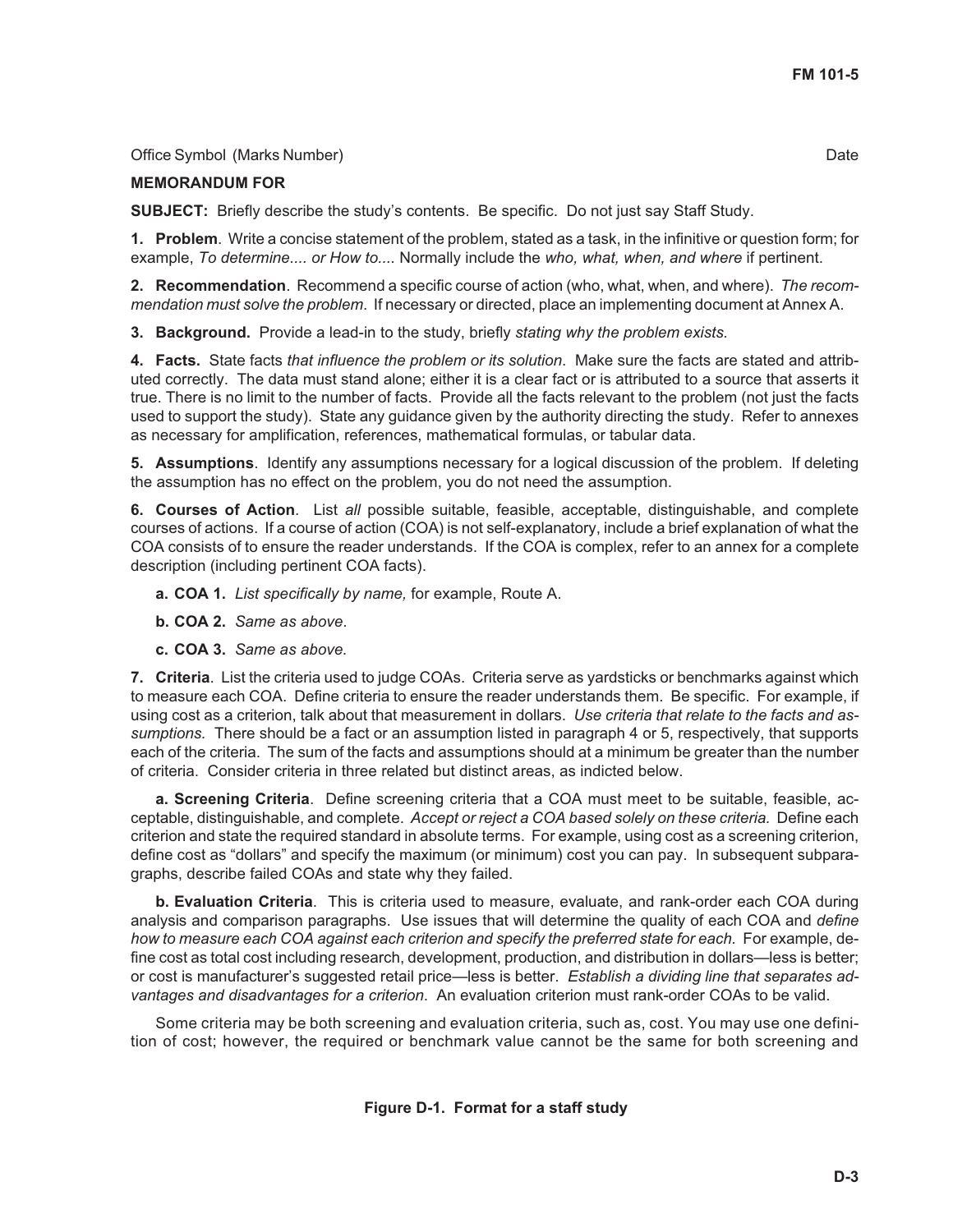evaluation criteria. If the value is the same, the criteria will not distinguish between advantages and disadvantages for remaining COAs.

**(1) Define Evaluation Criteria**. Each evaluation criterion is defined by five elements written in paragraph or narrative form.

- A short title. ("Cost," for example.)
- Definition. (The amount of money to buy . . .)
- Unit of measure. (For example, US dollars, miles, acres.)

• Dividing line or benchmark. (The point at which a criterion becomes an advantage. Ideally the benchmark should result in gaining a tangible benefit. Be able to justify how you came up with the value—through reasoning, historical data, current allocation, averaging.)

• Formula. (Stated in two difference ways. That "more or less is better" {\$400 is an advantage, >\$400 is a disadvantage, less is better} or subjectively in terms such as "a night movement is better than a daylight movement.")

**(2) Evaluation Criterion #2**. Again define and write the criterion in one coherent paragraph. To curtail length, do not use multiple subparagraphs.

**(3) Evaluation Criterion #3,** and so on.

**c. Weighting of Criteria**. Establish the relative importance of one criterion over the others. Explain how each criterion compares to each of the other criteria (equal, favored, slightly favored), or provide the values from the decision matrix and explain why you measured the criterion as such.

**NOTE:** Screening criteria are not weighted. They are required, absolute standards that each COA must meet or the COA is rejected.

**8. Analysis.** For each COA, list the advantages and disadvantages that result from testing the COAs against the stated evaluation criteria. Include the payoff value for each COA as tested. *Do not compare one COA with the others* (that is the next step). *Do not introduce new criterion.* If there are six criteria, there must be six advantages or disadvantages (as appropriate) for each COA. If there are many "neutral" payoffs, examine the criteria to ensure they are specific and examine the application of the criteria to ensure it is logical and objective. Neutral should rarely be used.

**a.** The first subparagraph of the analysis should state the results of applying the screening criterion if not already listed in paragraph 7a(2). List screened COAs as part of paragraph 7a for clarity and unity.

**b. COA 1.** (List the COA by name.)

**(1) Advantage(s)**. List the advantages in narrative form in a single clear, concise paragraph. Explain why it is an advantage and provide the payoff value for the COA measured against the criteria. Do not use bullets; remember, the paper must stand alone.

**(2) Disadvantage(s).** List the disadvantages for each COA and explain why they are disadvantages. Include the payoff values or how the COA measured out.

**c. COA 2**.

- **(1) Advantage.** If there is only one advantage or disadvantage, list it as shown here.
- **(2) Disadvantage**. If there is no advantage or disadvantage, state "none."

#### **Figure D-1. Format for a staff study (continued)**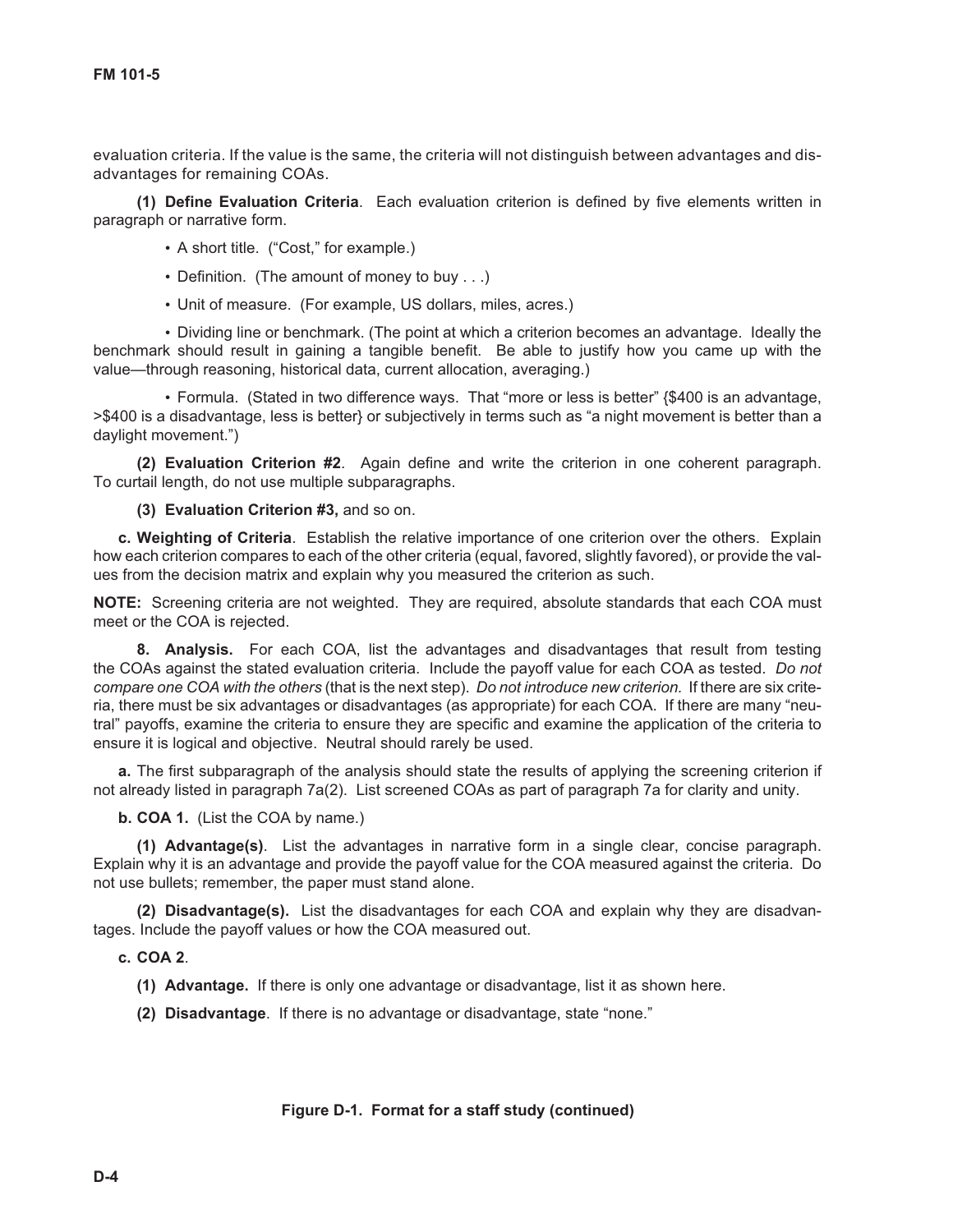## **9. Comparison of the COAs**.

a. After testing each COA against the stated criteria, compare the COAs to each other. Determine which COA best satisfies the criteria. Develop for the reader, in a logical, orderly manner, the rationale you use to reach the conclusion in paragraph 10 below. For example, *Cost: COA 1 cost less than COA 2, which is equal to the cost of COA 4. COA 3 has the greatest cost*.

b. You can use quantitative techniques (such as decision matrixes, select weights, and sensitivity analyses) to support your comparisons. Summarize the results of these quantitative techniques clearly so that the reader does not have to refer to an annex. *Do not explain the quantitative technique, simply state what the results are*. Remember, quantitative techniques are only tools to support the analysis and comparison. They are *not* the analysis and comparison.

**10. Conclusion**. Address the conclusion drawn from analyzing and comparing all the relevant factors (for example, *COA 2 is the best COA because* . . .). The conclusion must answer the problem statement. If it does not, then either the conclusion or the problem statement is incorrect.

**Encl**

|    | 1. Implementing document (TAB A) |                   |
|----|----------------------------------|-------------------|
| 2. |                                  |                   |
| 3. |                                  | (Signature Block) |
| 4. |                                  |                   |

**NOTE:** Address supporting enclosures in the body of the study. The enclosures you produce (implementing document, decision matrixes, and so on) must comply with common format requirements (AR 25-50).

**Concurrences/Nonconcurrences:** (List directorates/agencies/persons with whom you must coordinate.)

| <b>Section/Agency</b> | <b>Concur/Nonconcur</b> | Date |  |
|-----------------------|-------------------------|------|--|
|                       |                         |      |  |

**NOTE:** Each officer must initial his/her concurrence or nonconcurrence, followed by his rank, name, position and/or title, telephone number, and E-mail address, and briefly state the reason for his nonconcurrence. This statement normally is on a separate page that will become an annex to the study.

**Consideration of Nonconcurrence**: The author of the study states the results of the consideration of any nonconcurrences. He either briefly states the results or attaches them as another annex. If consideration shows he cannot support the concurrence he must state the reasons. The author signs or initials the consideration of nonconcurrence(s).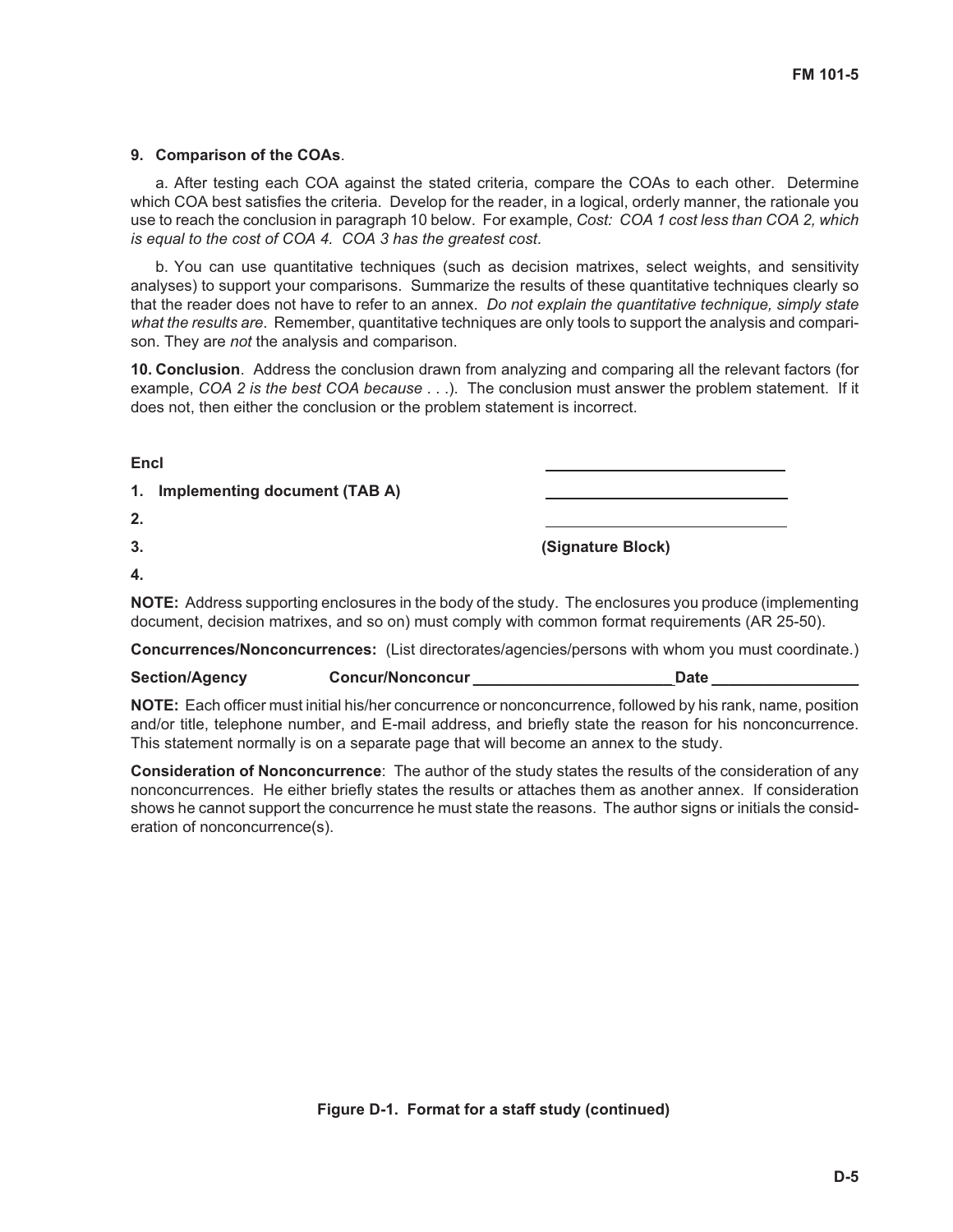## **DECISION PAPERS**

The decision paper is a staff action which the staff officer uses to discuss the purpose, recommendation, background and discussion, and impacts and coordination of staff actions. The decision paper should be brief and to the point, containing the essential elements of information for the decision maker to understand the staff action and reach a decision. After command group action is completed, such as approval or disapproval, or other action by the commanding general, ADCs, or chief of staff, the decision paper is returned to the originating staff officer for appropriate processing and action.

The decision paper is prepared in the informal memorandum format and should not exceed two pages (excluding supporting documentation). The paper is addressed to the person making the decision. Tabs are used sparingly, only to separate sections and to provide essential explanations or information. The staff officer should synthesize the facts, summarize the issues, and present feasible alternatives. Figure D-2 shows the annotated decision paper format and additional information. Figure D-3, page D-8, shows the coordination enclosure format. Figure D-4, page D-9, shows the nonconcurrence format, and Figure D-5, page D-10, the assembling and tabbing of staff actions.

The decision paper is prepared using the following seven paragraphs.

1. Paragraph 1 states: "1. For DECISION."

2. Paragraph 2 states: "2. PURPOSE." It should state clearly what decision is required. It should be stated in the infinitive form, "To determine the. . ." or "To obtain. . ."

3. Paragraph 3 is the recommendation. "3. RECOMMENDATION." This contains the specific recommendation that the staff officer believes will solve the problem. If the purpose of the decision paper is to obtain a signature, the document requiring the signature is placed under the first lettered tab. If the paper presents a solution to the problem and has implementing documents for approval/signature, the recommendation may be two-fold (example):

#### "3. RECOMMENDATION.

a. That the (state recommended solution).

b. That the (title) approve and sign the implementing directive(s) found at  $Tab(s)$   $\qquad$ ."

Under each recommendation type:

| APPROVED | <b>DISAPPROVED</b> |
|----------|--------------------|
| SEE ME   |                    |

This allows the decision maker to note the action taken on each separate recommendation by initialing the line.

4. Paragraph 4 states the background and discusion. "4. BACKGROUND AND DISCUSSION." It explains the origin of the action, why the problem exists, and a summary of events in chronological form to help put the problem in perspective and provide an understanding of the alternatives and recommendation.

5. Paragraph 5 states the impact of the recommended decision. "5. IMPACT." This explains the impact on personnel, equipment, funding, environment, or stationing. State who, and to what extent, is impacted by the recommendation. If none, state "No impact."

6. Paragraph 6 states the coordination that was done. "6. COORDINATION." All coordination is accomplished prior to submission of the decision paper. Concurrence/nonconcurrence is indicated by lining through either CONCUR or NONCONCUR, signing/initialing, and dating. A STATEMENT OF NONCONCURRENCE is placed under a tab and identified as nonconcurrence in the coordination block. The proponent office will attempt to resolve the nonconcurrence. If this is not possible, a CONSIDERATION OF NONCONCURRENCE is added as a tab to the staff paper. See Figure D-4, page D-9, for an example.

7. Paragraph 7 is used for point of contact or action officer, organization, and telephone number.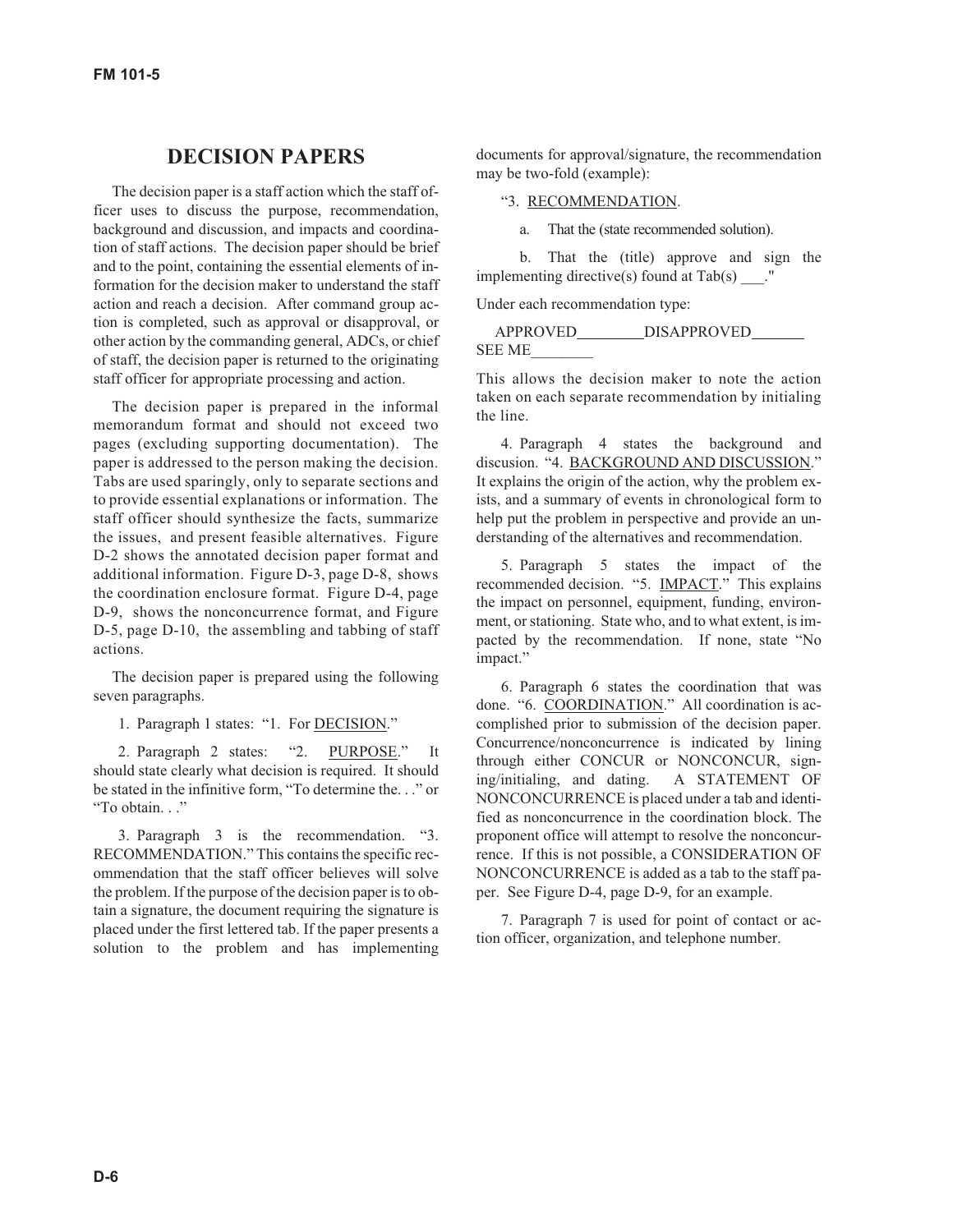## **Decision Paper (An informal memorandum)**

ABCA-XX-XXX (Marks Number) Date and the control of the control of the control of the control of the control of the control of the control of the control of the control of the control of the control of the control of the co

MEMORANDUM THRU (or FOR)

FOR (If THRU is required)

SUBJECT:

1. For DECISION. (Indicate if decision is time-sensitive to an event or has a suspense to a higher headquarters. Suspenses to the command group are not shown.)

2. PURPOSE: (Brief description of the situation requiring a decision. Keep it short. If you need more space for details, use an enclosure.)

3. RECOMMENDATION. (State a specific recommendation, for example, "That the commander approve and sign the memorandum at TAB A tasking xx Brigade with installation support detail." Designate additional implementers as TAB A1, A2, and so forth. Add a line after each separate recommendation where the approving authority may indicate action taken.)

APPROVED\_\_\_\_\_\_\_\_\_\_\_\_DISAPPROVED\_\_\_\_\_\_\_\_\_\_\_\_SEE ME\_\_\_\_\_\_\_\_\_\_\_\_

- 4. BACKGROUND AND DISCUSSION.
	- a. (Refer to background information at TABs E through  $\qquad$ .)
	- b.
	- c.
- 5. IMPACTS. (Indicate resource funding impact of the recommendation decision(s), if any.)
	- a. Personnel. (Refer to background information at TABs E through\_\_\_.)
	- b. Equipment.
	- c. Funding.

6. COORDINATION.

|             | ACofS, G1/AG CONCUR/NONCONCUR | <b>CMT</b> | DATE: |
|-------------|-------------------------------|------------|-------|
| ACofS, G2   | CONCUR/NONCONCUR              | CMT.       | DATE: |
| <b>DPTM</b> | CONCUR/NONCONCUR              | <b>CMT</b> | DATE: |

**Figure D-2. Format for a decision paper (continued)**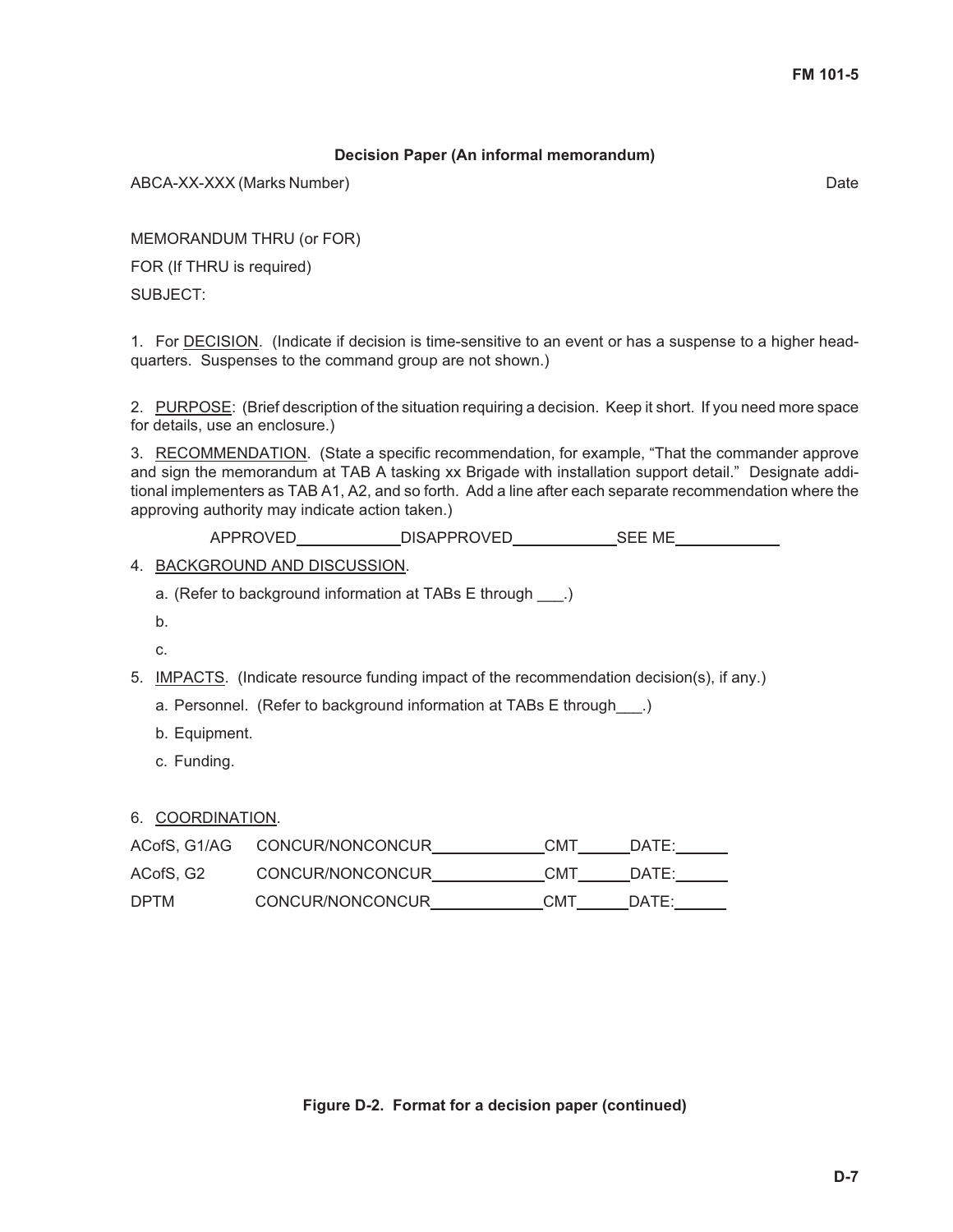## ABCA-XX-XXX

SUBJECT: (The same subject as on page 1)

7. Use this paragraph for point of contact or action officer, organization, and telephone number.

- 1. Document for Approval (TAB A) Xxxxxxxx, Xxxxx
- 2. Taskers (TAB B) Xxxxxxxxxxxxxx
- 3. Coordination (TAB C)
- 4. Nonconcurrences (TAB D)
- 5. As Required (Tabs E through\_\_\_)

X Encls SIGNATURE BLOCK

## **Figure D-2. Format for a decision paper (continued)**

## COORDINATION ENCLOSURE

(This is an enclosure to a Decision Paper. Coordination with staff officers/unit commanders is indicated by "CONCUR" or "NONCONCUR."

## **COORDINATION**

| ACofS, G1/AG | CONCUR/NONCONCUR | CMT        | DATE: |
|--------------|------------------|------------|-------|
| <b>DEH</b>   | CONCUR/NONCONCUR | <b>CMT</b> | DATE: |
| <b>DOL</b>   | CONCUR/NONCONCUR | <b>CMT</b> | DATE: |
| ACofS, G3    | CONCUR/NONCONCUR | <b>CMT</b> | DATE: |
| <b>DRM</b>   | CONCUR/NONCONCUR | CMT        | DATE: |

## **Figure D-3. Coordination enclosure to decision paper**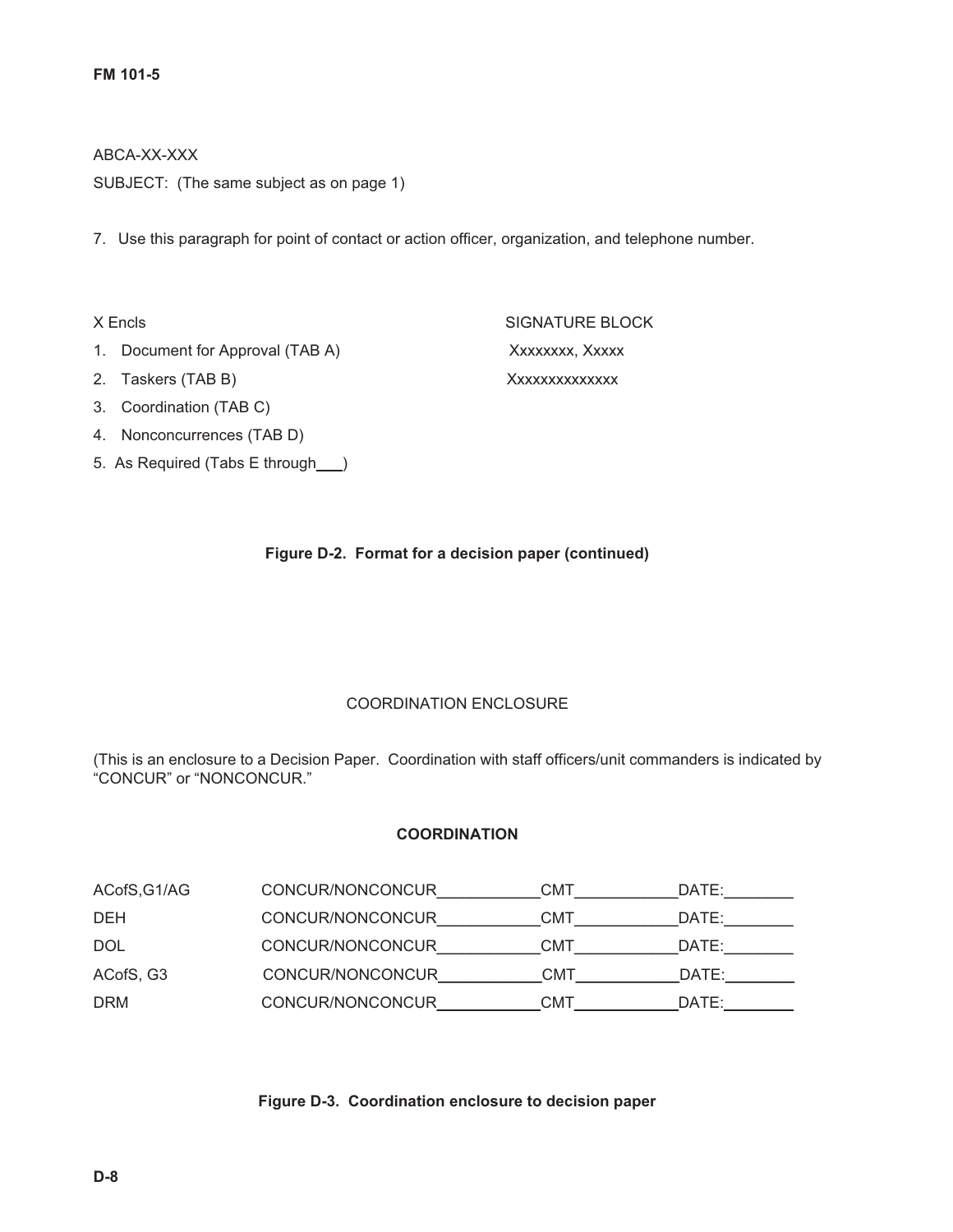## **NONCONCURRENCE ENCLOSURE**

(This is an enclosure to a decision paper, if coordination enclosure indicates a nonconcurrence comment.)

## **STATEMENT OF NONCONCURRENCE**

A statement on plain bond paper headed as above. Specifically address the points in the recommendation or document with which you disagree, offering whenever possible an alternative, constructive recommendation. The action officer receiving this nonconcurrence makes it part of the final document and adds to it a further comment below, or on a following sheet.

> I. M. DEBOSS COL, IN Xxxxxxxxx, Xxxxx

## **CONSIDERATION OF NONCONCURRENCE**

Try to resolve disagreement before formal staffing. If the disagreement remains, you have two options: (1) Modify the recommendation to satisfy the nonconcurrence. In that case, you can note the compromise in this paragraph, but be sure to coordinate beforehand with the nonconcurring officer. (2) You can continue to disagree, spelling out in this paragraph your reasons for pursuing the recommendation unmodified. If you need more space, put your "consideration of nonconcurrence" on a separate page.

> DON E. FOX COL, AR Xxxxxxx, Xxxxx

#### **Figure D-4. Nonconcurrence enclosure to decision paper**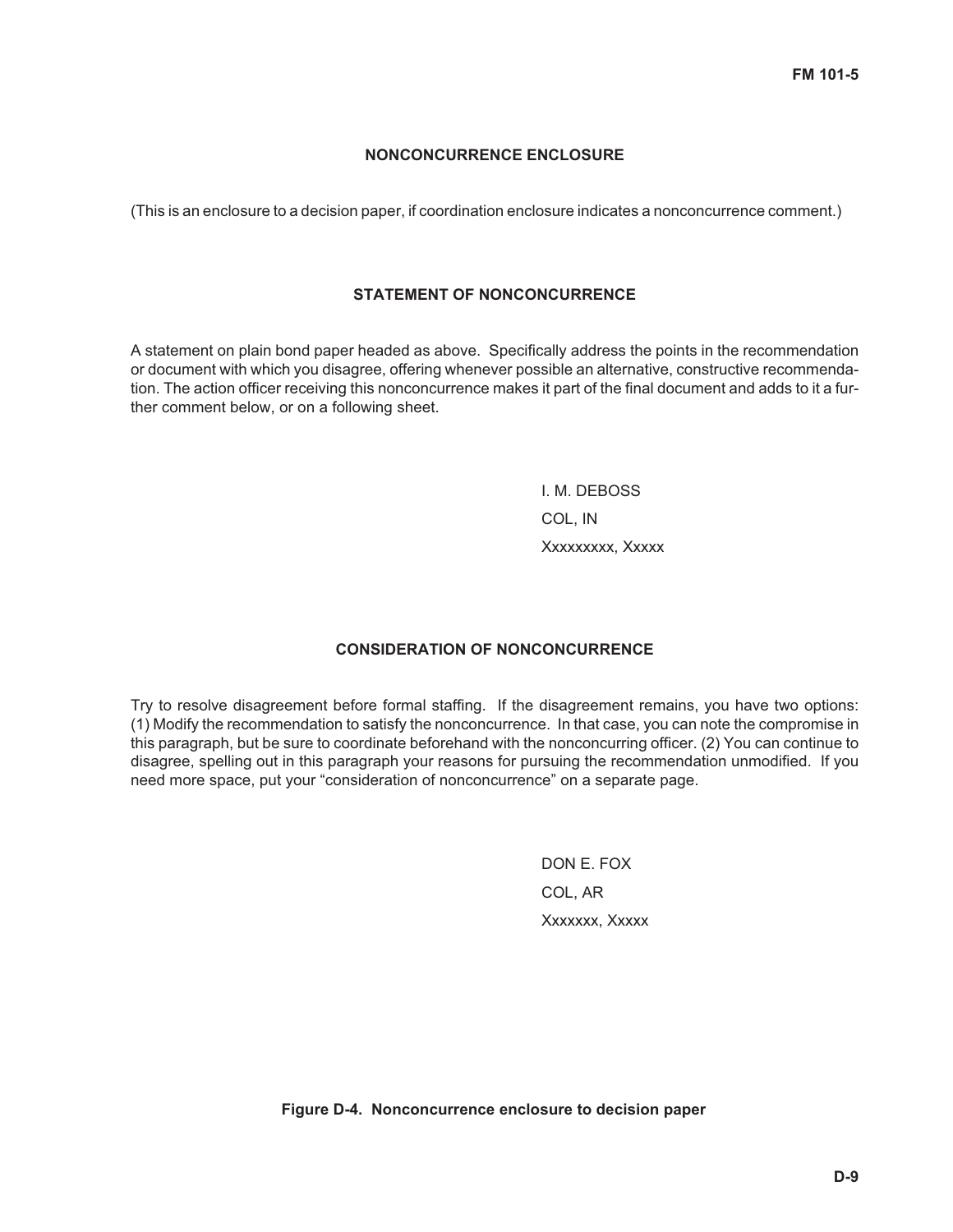

**Figure D-5. Assembling and tabbing staff actions**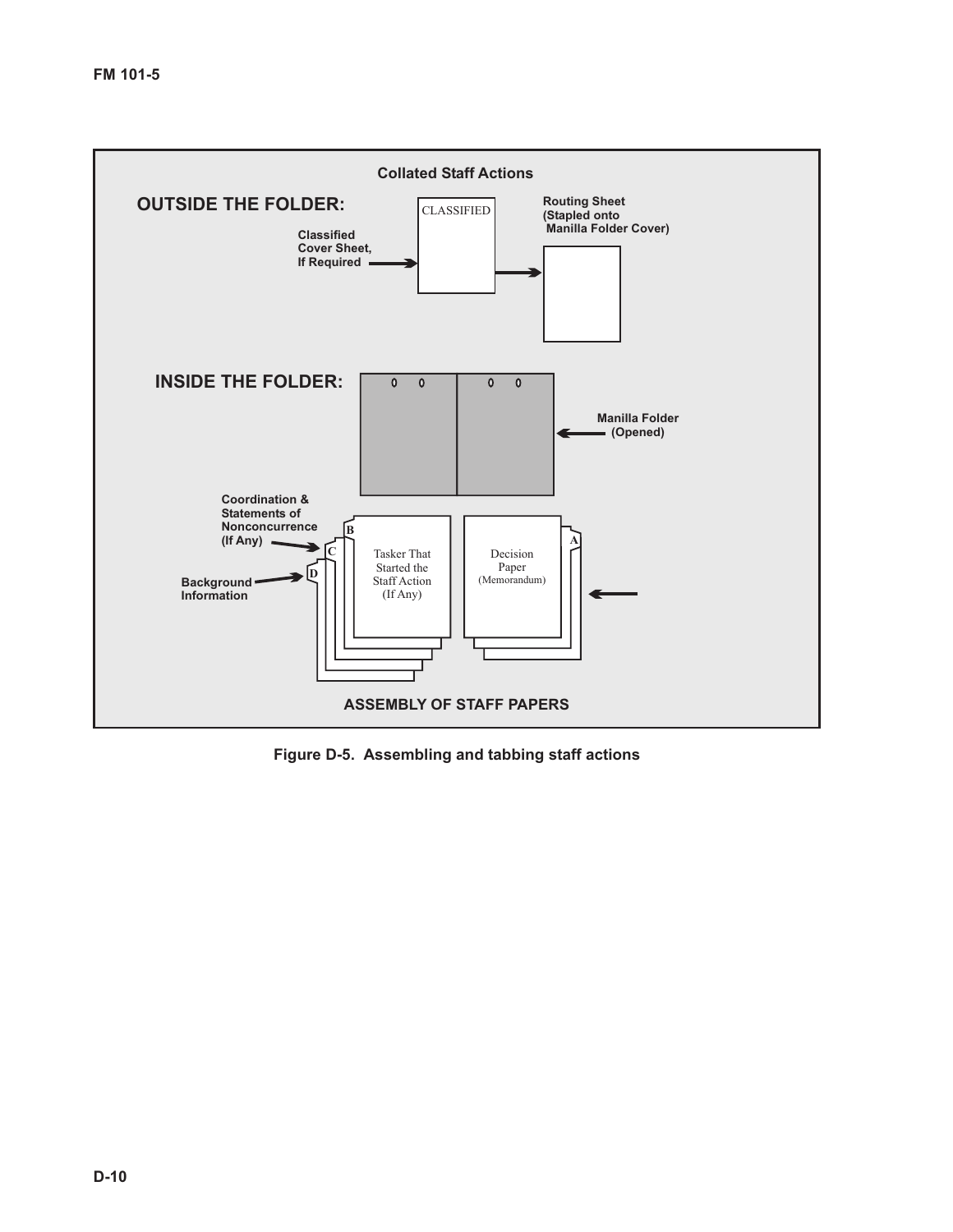# Appendix E **MILITARY BRIEFINGS**

Briefings are a means of presenting information to commanders, staffs, or other designated audiences. The techniques employed are determined by the purpose of the briefing, the desired response, and the role of the briefer. This appendix describes the types of military briefings and gives briefing formats for each type.

## **TYPES OF BRIEFINGS**

There are four types of military briefings:

- Information.
- Decision.
- Mission.
- Staff.

## **Information**

The information briefing is intended to inform the listener and to gain his understanding. The briefing does not include conclusions and recommendations, nor require decisions. The briefing deals primarily with facts. The briefer states that the purpose of the briefing is to provide information and that no decision is required. The briefer provides a brief introduction to define the subject and to orient the listener and then presents the information. Examples of an information briefing are information of high priority requiring immediate attention; information of a complex nature, such as complicated plans, systems, statistics, or charts, requiring detailed explanation; and controversial information requiring elaboration and explanation.

## **Decision**

The decision briefing is intended to obtain an answer or a decision. It is the presentation of a staff officer's recommended solution resulting from analysis or study of a problem or problem area. Decision briefings vary as to formality and detail depending on the level of command and the decision maker's knowledge of the subject (the problem or problem area). In situations where the person receiving the briefing has prior knowledge of the problem and some information relating to it, the briefing normally is limited to a statement of the problem, essential background information, and a recommended solution.

However, the briefer must be prepared to present his assumptions, facts, alternative solutions, reason for choosing the recommended solution, and the coordination involved. If the person who is being briefed is unfamiliar with the problem and the facts surrounding it, then a more detailed briefing is necessary. In this case, the briefing should include any assumptions used in analyzing the problem, facts bearing on the problem, a discussion of the alternatives, the conclusions, and the coordination involved. The staff study format in Appendix D provides a logical sequence for presenting a detailed decision briefing.

At the outset of the briefing, the briefer must state that he is seeking a decision. At the conclusion of the briefing, if the briefer does not receive a decision, he asks for it. The briefer should be certain that he understands the decision thoroughly. If he is uncertain, he asks for clarification. In this regard, a precisely worded recommendation that may be used as a decision statement, once approved by the commander, assists in eliminating possible ambiguities. Following the briefing, if the chief of staff (executive officer) is not present, the briefer informs the SGS or other appropriate officer of the commander's decision.

#### **Mission**

The mission briefing is used under operational conditions to provide information, to give specific instructions, or to instill an appreciation of a mission. It is usually presented by a single briefing officer, who may be the commander, an assistant, a staff officer, or a special representative. This depends on the nature of the mission or the level of the headquarters. In an operational situation or when the mission is of a critical nature, it may become necessary to provide individuals or smaller units with more data than plans and orders provide. This may be done by means of the mission briefing. The mission briefing reinforces orders, provides more detailed requirements and instructions for each individual, and explains the significance of each individual role.

#### **Staff**

The staff briefing is intended to secure a coordinated or unified effort. This may involve the exchange of information, the announcement of decisions within a command, the issuance of directives,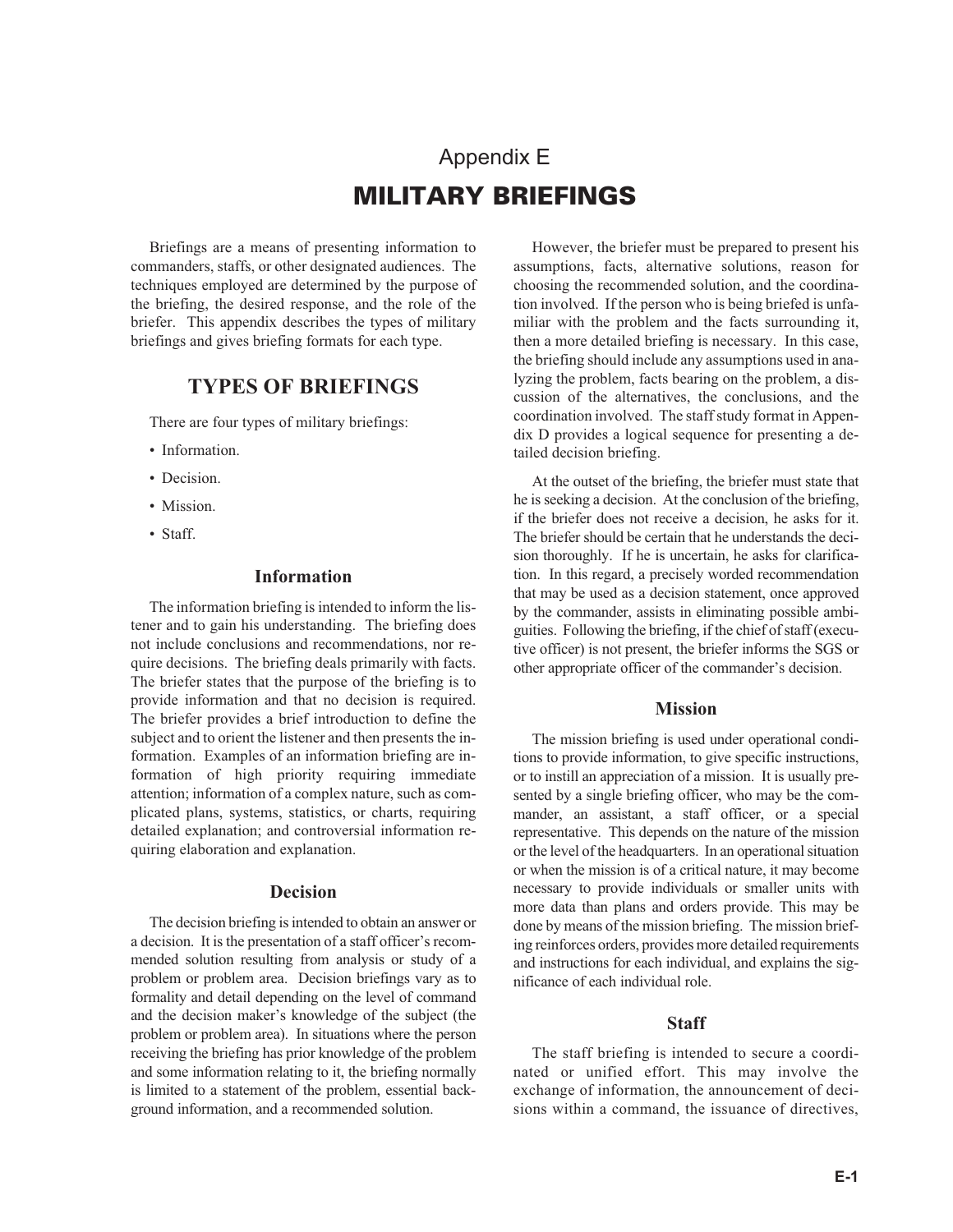or the presentation of guidance. The staff briefing may include characteristics of the information briefing, the decision briefing, and the mission briefing. Attendance at staff briefings varies with the size of the headquarters, the type of operation being conducted, and the personal desires of the commander. Generally, the commander, deputies or assistants, chief of staff (executive officer), and coordinating and special staff officers attend. Representatives from major subordinate commands may be present. The chief of staff (executive officer) usually presides over the staff briefing. He calls on staff representatives to present matters that interest those present or that require coordinated staff action. Each staff officer is prepared to brief on his area of responsibility. In garrison, staff briefings are often held on a regularly scheduled basis. In combat, staff briefings are held when required by the situation. The presentation of staff estimates culminating in a commander's decision to adopt a specific course of action is a form of staff briefing. In this type of briefing, staff officers involved follow the general pattern prescribed for the staff estimate being presented.

## **BRIEFING STEPS**

A briefing assignment has four steps:

**1. Analyze the situation**. This includes analyzing the audience and the occasion by determining—

• Who is to be briefed and why?

• How much knowledge of the subject does the audience have?

• What is expected of the briefer?

Before briefing an individual the first time, the briefer should inquire as to the particular official's desires. The briefer must understand the purpose of the briefing. Is he to present facts or to make a recommendation? The purpose determines the nature of the briefing. The time allocated for a briefing will dictate the style, physical facilities, and the preparatory effort needed. The availability of physical facilities, visual aids, and draftsmen is a consideration. The briefer prepares a detailed presentation plan and coordinates with his assistants, if used. The preparatory effort is carefully scheduled. Each briefer should formulate a "briefing outline" (next page). The briefer initially estimates the deadlines for each task. He schedules facilities for practice and requests critiques.

**2. Construct the briefing**. The construction of the briefing will vary with its type and purpose. The analysis provides the basis for this determination. The following are the major steps in preparing a briefing:

- Collect material.
- Know the subject thoroughly.
- Isolate the key points.
- Arrange the key points in logical order.

• Provide supporting data to substantiate validity of key points.

- Select visual aids.
- Establish the wording.

• Rehearse before a knowledgeable person who can critique the briefing.

**3. Deliver the briefing**. A successful briefing depends on how it is presented. A confident, relaxed, forceful delivery, clearly enunciated and obviously based on full knowledge of the subject, helps convince the audience. The briefer maintains a relaxed, but military bearing. He uses natural gestures and movement, but he avoids distracting mannerisms. The briefer's delivery is characterized by conciseness, objectivity, and accuracy. He must be aware of the following:

• The basic purpose is to present the subject as directed and to ensure that it is understood by the audience.

• Brevity precludes a lengthy introduction or summary.

• Logic must be used in arriving at conclusions and recommendations.

• Interruptions and questions may occur at any point. If and when these interruptions occur, the briefer answers each question before proceeding or indicates that the questions will be answered later in the briefing. At the same time, he does not permit questions to distract him from his planned briefing. If the question will be answered later in the briefing, the briefer should make specific reference to the earlier question when he introduces the material. The briefer must be prepared to support any part of his briefing. The briefer anticipates possible questions and is prepared to answer them.

**4. Follow-up**. When the briefing is over, the briefer prepares a memorandum for record (MFR). This MFR should record the subject, date, time, and place of the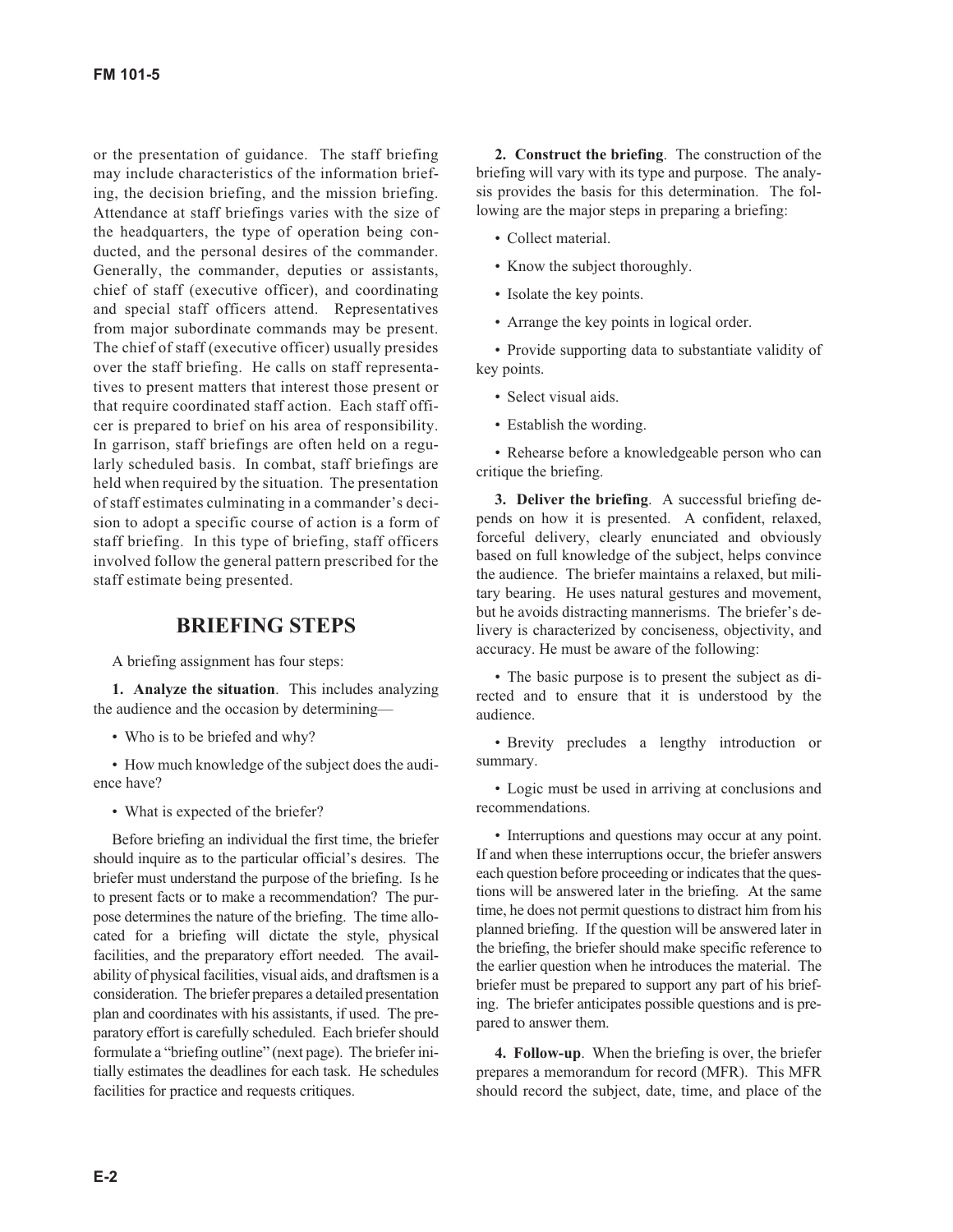briefing and ranks, names, and positions of those present. The briefing's substance is concisely recorded. Recommendations and their approval, disapproval, or approval with modification are recorded as well as any instruction or directed action. This includes who is to take action. When a decision is involved and doubt exists about the decision maker's intent, the briefer submits a draft of the MFR to him for correction before preparing it in final form. The MFR is distributed to staff sections or agencies that must act on the decisions or instructions contained in it or whose operations or plans may be influenced.

## **BRIEFING OUTLINE**

#### 1. **Analysis of the Situation**

### a. Audience.

- (1) How many are there?
- (2) Nature.
	- (a) Who composes the audience? Single or multiservice? Civilians? Foreign nationals?
	- (b) Who are the ranking members?
	- (c) What are their official positions?
	- (d) Where are they assigned?
	- (e) How much professional knowledge of the subject do they have?
	- (f) Are they generalists or specialists?
	- (g) What are their interests?
	- (h) What are their personal preferences?
	- (i) What is the anticipated reaction?
- b. Purpose and type.
	- (1) Information briefing (to inform)?
	- (2) Decision briefing (to obtain decision)?
	- (3) Mission briefing (to review important details)?
	- (4) Staff briefing (to exchange information)?
- c. Subject.
	- (1) What is the specific subject?
	- (2) What is the desired coverage?
	- (3) How much time will be allocated?
- d. Physical facilities.
	- (1) Where will the briefing be presented?
	- (2) What arrangements will be required?
	- (3) What are the visual aid facilities?
	- (4) What are the deficiencies?
	- (5) What actions are needed to overcome deficiencies?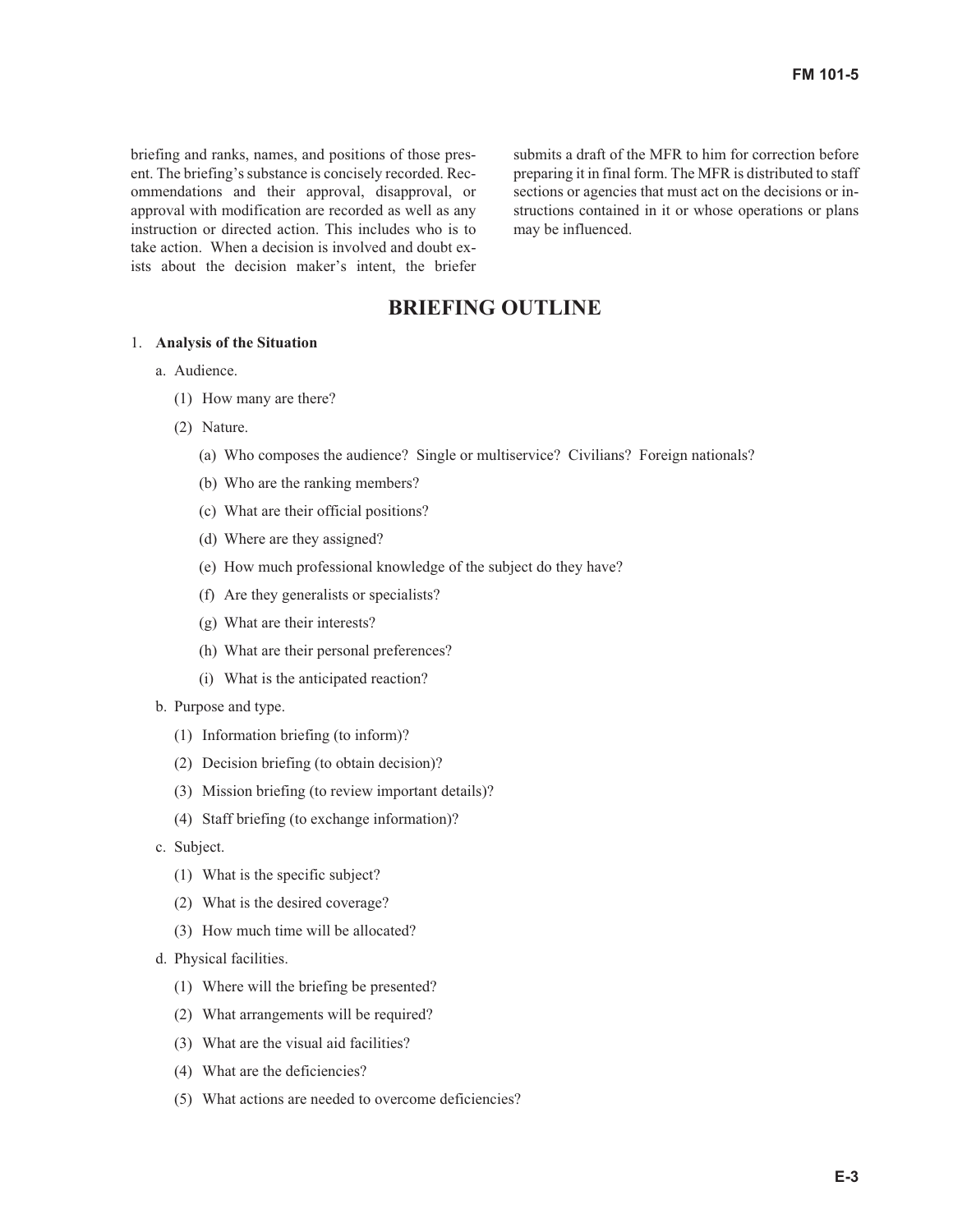#### 2. **Schedule of Preparatory Effort**

- a. Complete analysis of the situation.
- b. Prepare preliminary outline.
- c. Determine requirements for training aids, assistants, and recorders.
- d. Edit or redraft.
- e. Schedule rehearsals (facilities, critiques).
- f. Arrange for final review by responsible authority.

#### 3. **Constructing the Briefing**

- a. Collect material.
	- (1) Research.
	- (2) Become familiar with subject.
	- (3) Collect authoritative opinions and facts.
- b. Prepare first draft.
	- (1) State problem (if necessary).
	- (2) Isolate key points (facts).
	- (3) Identify courses of action.
	- (4) Analyze and compare courses of action. State advantages and disadvantages.
	- (5) Determine conclusions and recommendations.
	- (6) Prepare draft outline.
	- (7) Include visual aids.
	- (8) Fill in appropriate material.
	- (9) Review with appropriate authority.
- c. Revise first draft and edit.
	- (1) Make sure that facts are important and necessary.
	- (2) Include all necessary facts.
	- (3) Include answers to anticipated questions.
	- (4) Polish material.
- d. Plan use of visual aids.
	- (1) Check for simplicity—readability.
	- (2) Develop method for use.
- e. Practice.
	- (1) Rehearse (with assistants and visual aids).
	- (2) Polish.
	- (3) Isolate key points.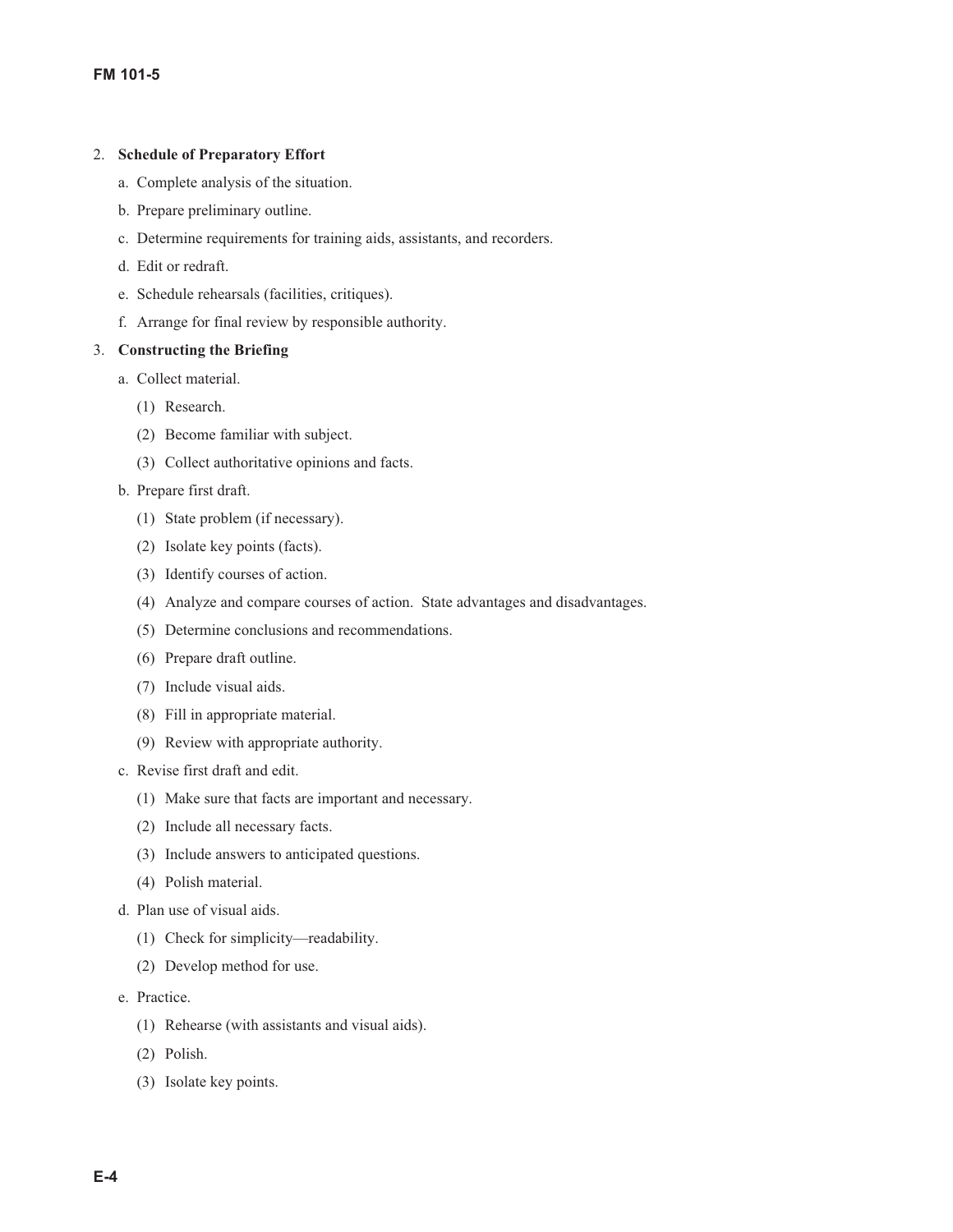- (4) Commit outline to memory.
- (5) Develop transitions.
- (6) Use definitive words.

#### 4. **Follow-Up**

- a. Ensure understanding.
- b. Record decision.
- c. Inform proper authorities.

## **Format for an Information Briefing**

#### 1. **Introduction.**

#### **Greeting.**

Address the person(s) being briefed. Identify yourself and your organization.

"Good morning, General Smith. I'm Captain Jones, the S3 of the 1st Bn 28th Artillery.

#### **Type and Classification of Briefing.**

"This is a SECRET information briefing."

"This is an UNCLASSIFIED decision briefing."

#### **Purpose and Scope.**

Give the big picture first.

Explain the purpose and scope of your briefing.

"The purpose of this briefing is to bring you up to date on our battalion's General Defense Plan."

"I will cover the battalion's action during the first 72 hours of a general alert."

## **Outline or Procedure.**

Briefly summarize the key points and your general approach.

Explain any special procedures (demonstrations, displays, or tours). "During my briefing, I'll discuss the six phases of our plan. I'll refer to maps of our sector, and then my assistant will bring out a sand table to show you the expected flow of battle."

#### 2. **Body.**

Arrange the main ideas in a logical sequence.

Use visual aids correctly to emphasize your main ideas.

Plan effective transitions from one main point to the next.

Be prepared to answer questions at any time.

#### 3. **Closing.**

Ask for questions.

Briefly recap your main ideas and make a concluding statement.

Announce the next speaker.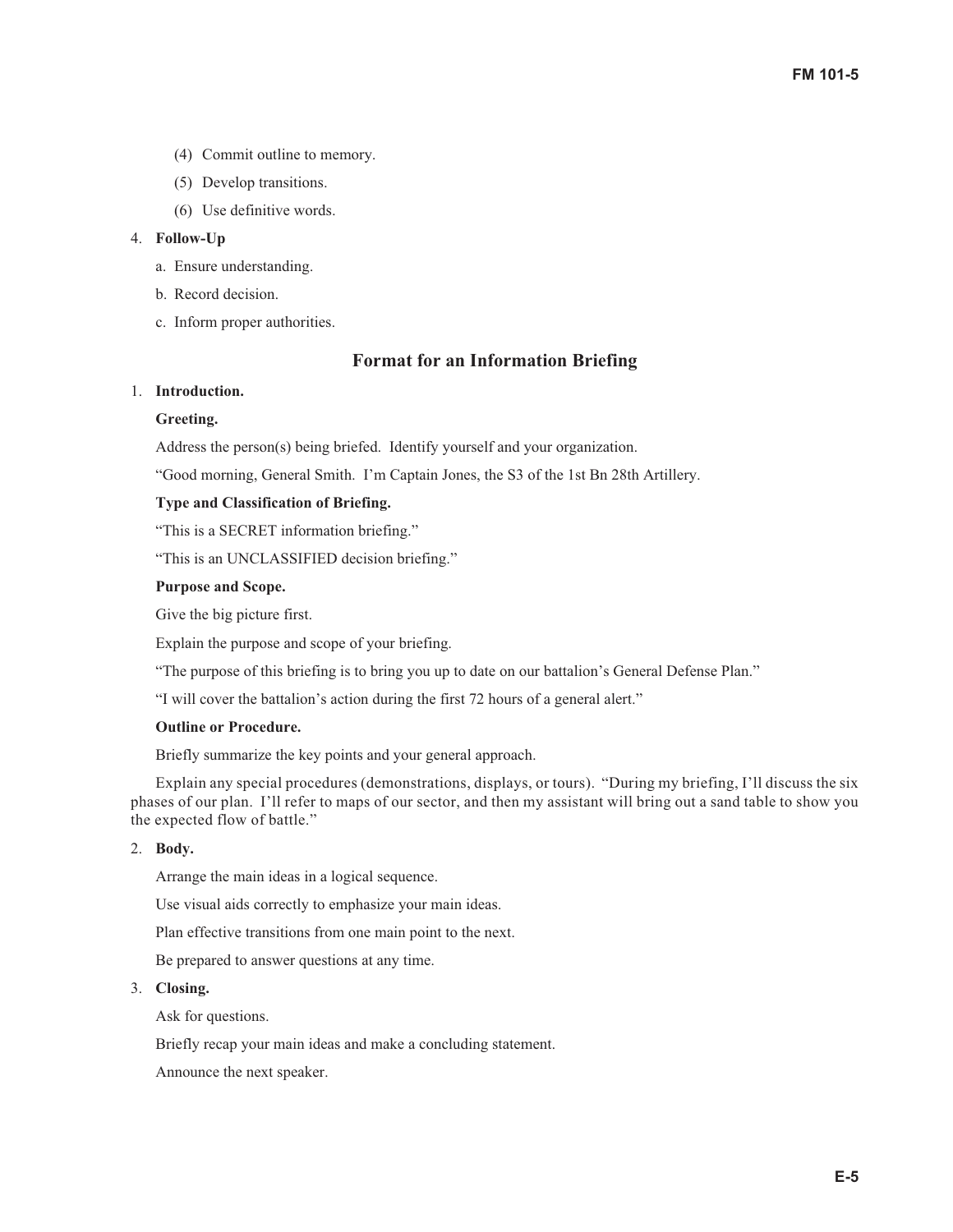## **Format for a Decision Briefing**

#### 1. **Introduction.**

Military greeting.

Statement of the type, classification, and purpose of the briefing.

A brief statement of the problem to be resolved.

The recommendation.

#### 2. **Body.**

Key facts bearing upon the problem.

Pertinent facts that might influence the decision.

An objective presentation of both positive and negative facts.

Necessary assumptions made to bridge any gaps in factual data.

#### **Courses of Action.**

A discussion of the various options that can solve the problem.

#### **Analysis.**

The criteria by which you will evaluate how to solve the problem (screening and evaluation).

A discussion of each course of action's relative advantages and disadvantages.

#### **Comparison.**

Show how the courses of action rate against the evaluation criteria.

#### 3. **Conclusion.**

Describe why the selected solution is best.

#### 4. **Questions.**

- 5. **Restatement of the Recommendation** so that it only needs approval/disapproval.
- 6. **Request a decision.**

## **The Mission Briefing**

1. **General.** The mission briefing is an information briefing presented under tactical or operational conditions, usually given by a single briefing officer.

#### 2. **The Purposes of a Mission Brief.**

Give specific instructions.

The mission briefing serves to—

- Issue or elaborate on an operation order, warning order, and so forth.
- Instill a general appreciation of a mission.
- Review the key points of a forthcoming military operation.
- Ensure participants know the mission's objective, problems they may confront, and ways to overcome them.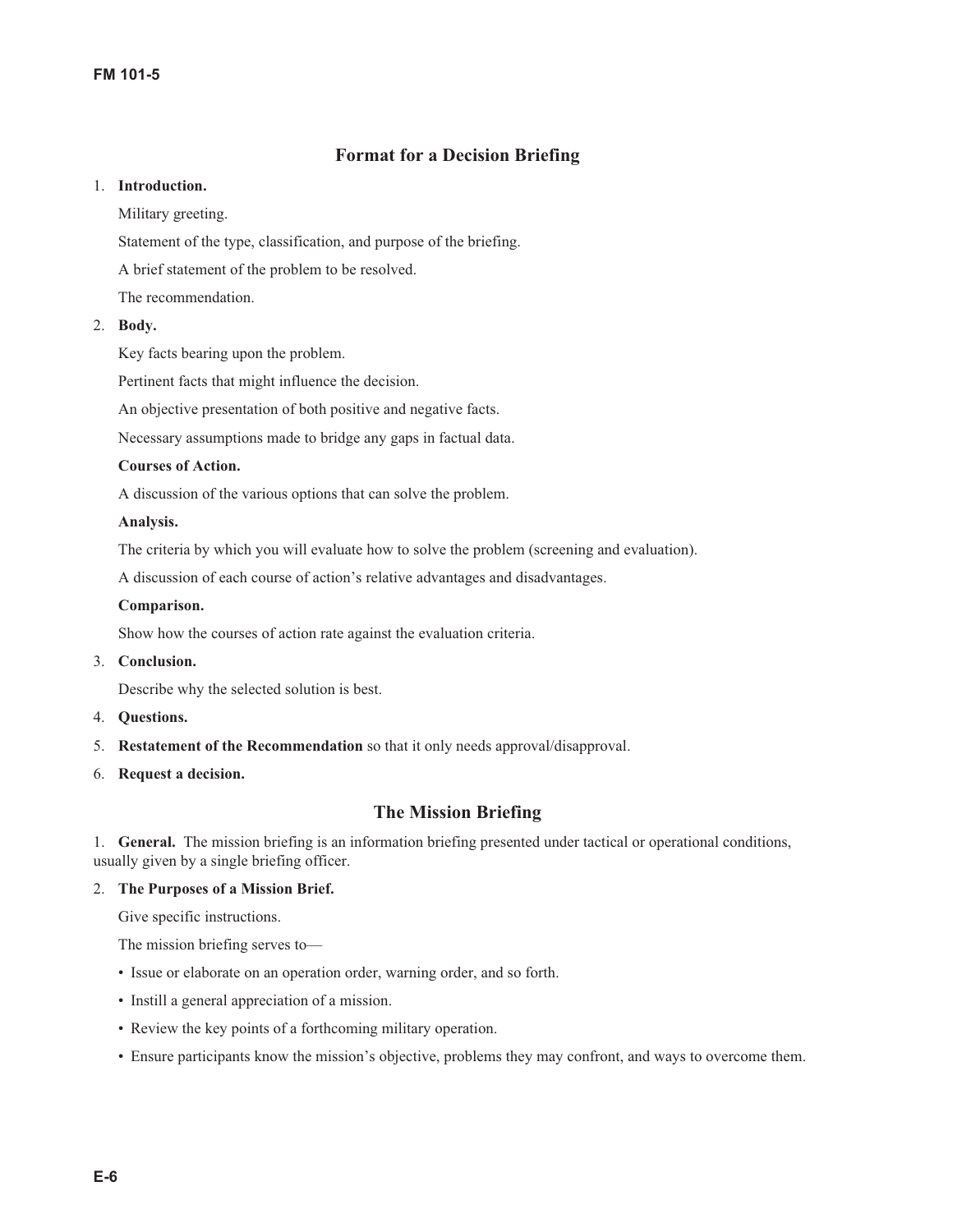## 3. **Format.**

While the mission briefing has no set format, a convenient format is the five-paragraph operation order:

- 1. Situation.
- 2. Mission.
- 3. Execution.
- 4. Service support.
- 5. Command and signal.

## **The Staff Briefing**

1. **General.** The staff briefing is a form of information briefing given by a staff officer. Often it's one of a series of briefings by staff officers.

2. **Purposes of a Staff Briefing.** The staff briefing serves to—

- Keep the commander and staff abreast of the current situation.
- Coordinate efforts through rapid oral presentation of key data.
- 3. **Possible Attendees:**
	- The commander, his deputy, and chief of staff.
	- Senior representatives of his primary and special staff; commanders of his subordinate units.
- 4. **Common Procedures:**
	- The person who convenes the staff briefing sets the agenda.
	- The chief of staff or executive officer normally presides.
	- Each staff representative presents information on his particular area.
	- The commander usually concludes the briefing but may take an active part throughout the presentation.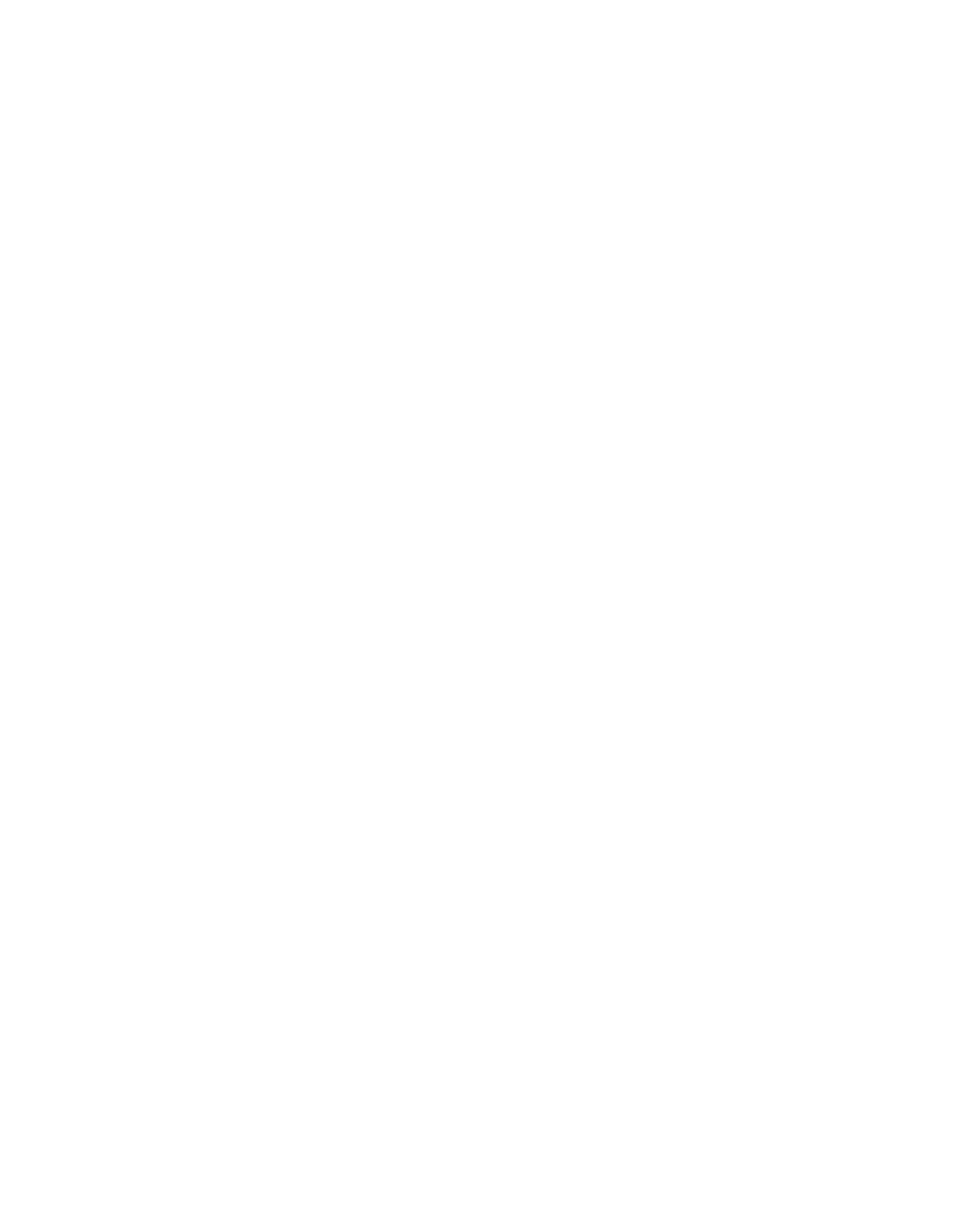# Appendix F **TASK ORGANIZATION**

# **FUNDAMENTAL CONSIDERATIONS**

Task organization is the process of allocating available assets to subordinate commanders and establishing their command and support relationships. Some assets are retained under the commander's immediate control to retain flexibility to exploit opportunities. Staff estimates and course of action analysis provide information that helps the commander determine the best task organization to—

• Retain flexibility within the concept of operations.

• Adapt to conditions imposed by factors of METT-T.

- Create effective combined arms teams.
- Provide mutual support between units.

• Ensure flexibility to meet unforeseen events and support future operations.

• Allocate resources with minimum restrictions on their employment.

• Facilitate the commander's intent, concept, scheme of maneuver, and guidance.

• Weight the main effort.

• Ensure unity of command and synchronization of effort through the proper use of command and support relationships.

• Offset limitations and maximize the potential of all forces available.

- Exploit enemy vulnerabilities.
- Make the best use of terrain and weather.

Successful task organization requires understanding—

• The mission, including the higher commander's intent and concept of operations.

- Army doctrinal tenets and tactics.
- The battlefield framework.
- The roles and interrelations of operating systems.

• The status of available forces, including morale, training, and capabilities of equipment.

• Specific unit capabilities, limitations, strengths, and weaknesses.

• The risks inherent to the plan.

• Subordinate commanders' abilities, especially the ability to apply combined arms doctrine.

The commander uses the war game to identify what combat power he needs, and where, when, and how frequently he will need it. He approves or modifies the staff's task organization recommendation based on his evaluation of the factors listed above and information from estimates and COA analysis.

Formal task organization, and the change from generic to specific units, begins after COA analysis, when the commander assigns missions to subordinate commanders. He assigns tasks to subordinate headquarters and determines if subordinate headquarters have sufficient combat power, *reallocating combat power as necessary.* He then defines command and support relations for subordinate units and decides the priorities of support. The commander allocates maneuver units two levels down to commanders one level down. There may be exceptions for CS units (for example, at corps level, engineer or MP companies may be allocated to augment divisions). The commander allocates CSS units, regardless of size, as needed.

In allocating assets, the commander and staff must consider—

• The existing task organization established in an ongoing operation.

• The potential adverse effect of breaking up cohesive teams by changing the task organization.

• The time necessary to realign the organization after receipt of the task organization.

• The control they have over supporting units that higher headquarters provides is provisional.

In its OPORD or OPLAN, a unit must state specifically defined command and support relationships that place it under a commanding headquarters. Definitions of support or command relationships do not always cover every situation; for example, in an armored battalion that is in direct support or is under operational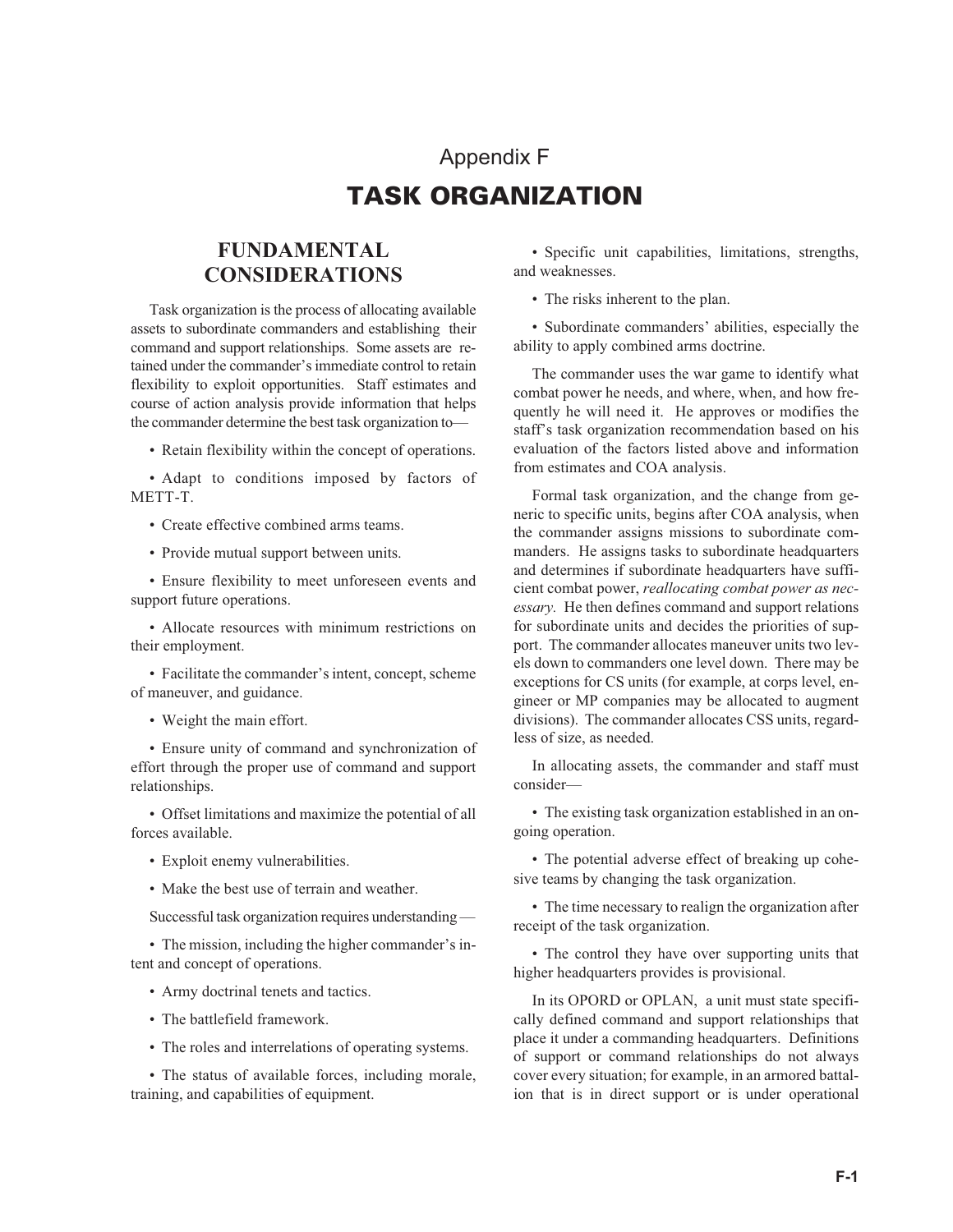control (OPCON) to a light brigade, the sustainment functions for the armored force exceed the ability of the light brigade. Specific support tasks must be listed above the accepted doctrinal definition of a command or support relationship.

# **COMMAND AND SUPPORT RELATIONSHIPS**

Command relationships establish the degree of control and responsibility a commander has for forces operating under his control. Command relationships can be attached, operational control (OPCON), or tactical control (TACON). FM 101-5-1 defines each command relationship. Figure F-1, graphically portrays the inherent responsibilities of each command relationship. Command responsibilities, responsibilities for service support, and authority to organize or reassign component elements of a supporting force remain with the higher headquarters or parent unit unless the authorizing commander specifies otherwise.

Support relationships establish specific relationships and responsibilities between supporting and supported units. Support relationships are established routinely as general support (GS), general support-reinforcing (GSR), reinforcing (R), and direct support (DS). FM 101-5-1 defines each of these support relationships. Figure F-1 graphically portrays the inherent responsibilities of each support relationships.

As the commander establishes a command relationship for a subordinate unit, he must also determine if the command relationship includes administrative control (ADCON) of the unit. Administrative control includes personnel management, control of resources and equipment, discipline, and other matters not included in operational missions. Administrative control is defined in FM 101-5-1. During attachment of a unit, orders normally state whether the parent unit retains administrative control of the unit. If not, the attachment orders must specifically state that the gaining unit has administrative control. For OPCON and TACON, the parent unit will retain administrative control of the unit.

ADCON is synonymous with administration and support responsibilities identified in Title 10 United States Code (USC). This is the authority necessary to fulfill military department statutory responsibilities for

|                                 |                      | <b>INHERENT RESPONSIBILITIES</b>     |                                                                                                     |                                       |                            |                                                 |                                                      |                                          |                                                                    |  |  |
|---------------------------------|----------------------|--------------------------------------|-----------------------------------------------------------------------------------------------------|---------------------------------------|----------------------------|-------------------------------------------------|------------------------------------------------------|------------------------------------------|--------------------------------------------------------------------|--|--|
|                                 | <b>RELATIONSHIPS</b> | Has Command<br>Relationship<br>With: | May Be Task<br>Organized By:                                                                        | Receives<br>Logistic<br>Support From: | Is Positioned<br>By:       | Provides Liaison:                               | Establishes/<br>Maintains<br>Communications<br>With: | <b>Has Priorities</b><br>Established By: | Gaining Unit Can<br>Further Impose<br>Command<br>Relationships Of: |  |  |
|                                 | Attached             | Gaining Unit                         | Gaining Unit                                                                                        | <b>Gaining Unit</b>                   | Gaining Unit               | As Required By<br>Unit to Which<br>Attached     | Unit to Which<br>Attached                            | Gaining Unit                             | Attached, OPCON,<br>TACON, GS.<br>GSR, R, DS                       |  |  |
| С<br>o<br>M<br>M<br>А<br>N<br>D | <b>OPCON</b>         | Gaining Unit                         | Gaining Unit<br>(Except When<br>Involving Multi-<br>national Forces<br>in NATO. Then<br>Parent Unit | Parent Unit                           | Gaining Unit               | As Required By<br>Unit to Which<br><b>OPCON</b> | Parent Unit and<br>Unit to Which<br><b>OPCON</b>     | Gaining Unit                             | OPCON, TACON,<br>GS, GSR, R,<br>DS                                 |  |  |
|                                 | <b>TACON</b>         | Gaining Unit                         | Parent Unit                                                                                         | Parent Unit                           | Gaining Unit<br>(Maneuver) | As Required By<br>Unit Having<br><b>TACON</b>   | Parent Unit and<br>Unit Having<br><b>TACON</b>       | Gaining Unit                             | GS, GSR, R, DS                                                     |  |  |

|                            | GS  | Parent Unit | Parent Unit | Parent Unit | Parent Unit        | As Required<br>By Parent Unit                           | Parent Unit                        | Parent Unit                             | <b>NA</b> |
|----------------------------|-----|-------------|-------------|-------------|--------------------|---------------------------------------------------------|------------------------------------|-----------------------------------------|-----------|
| s<br>U<br>P<br>P<br>о<br>R | GSR | Parent Unit | Parent Unit | Parent Unit | Parent Unit        | As Required<br>By Parent Unit<br>and Reinforced<br>Unit | Parent Unit and<br>Reinforced Unit | 1. Parent Unit<br>2. Reinforced<br>Unit | <b>NA</b> |
|                            | R   | Parent Unit | Parent Unit | Parent Unit | Reinforced<br>Unit | Reinforced Unit                                         | Parent Unit and<br>Reinforced Unit | Reinforced<br>Unit<br>2.<br>Parent Unit | <b>NA</b> |
|                            | DS  | Parent Unit | Parent Unit | Parent Unit | Supported<br>Unit  | Supported Unit                                          | Parent Unit and<br>Supported Unit  | Supported Unit                          | <b>NA</b> |

**Figure F-1. Command and support relationships and inherent responsibilities**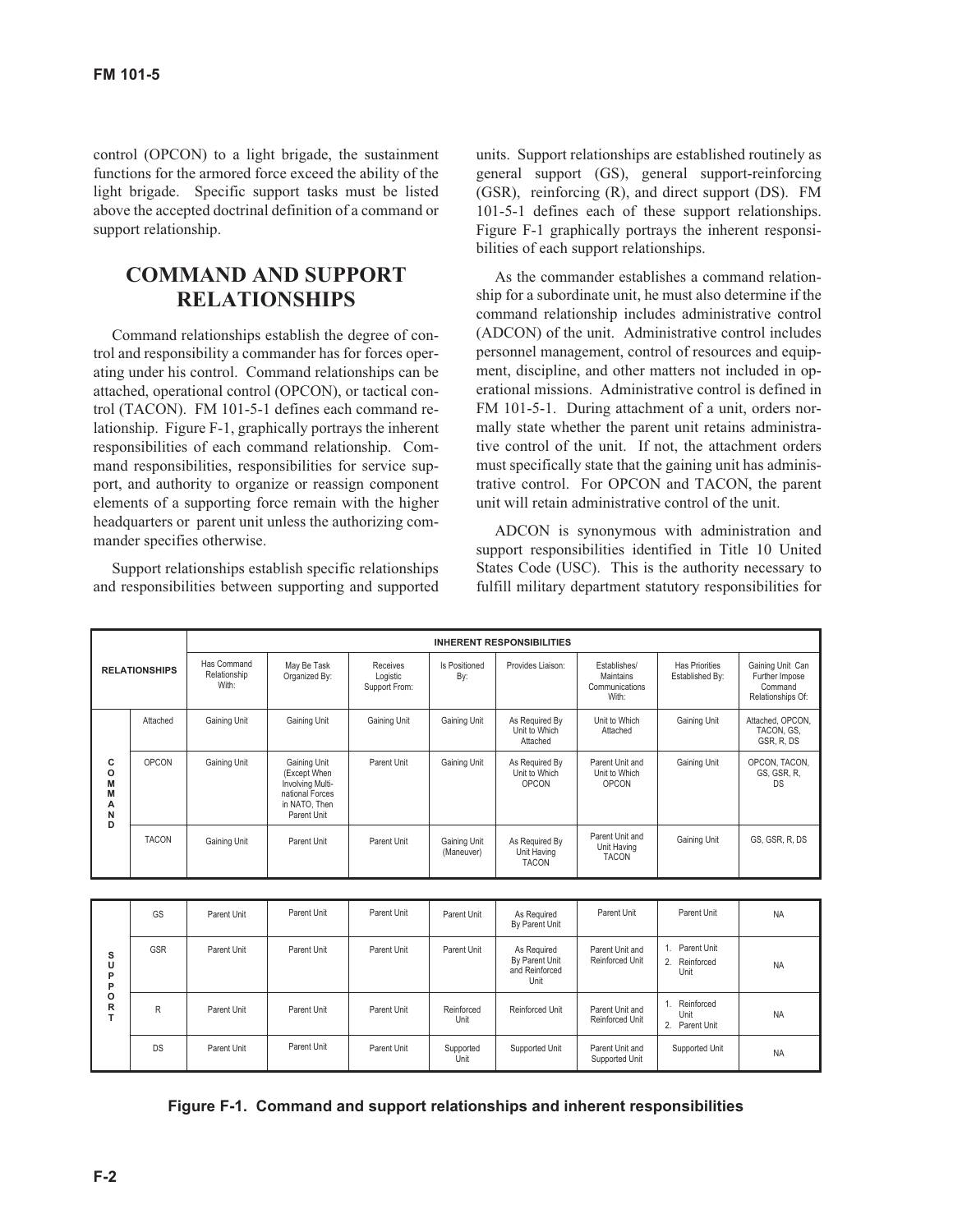administration and support. Administrative control of an Army unit cannot be transferred to a unit of another service. ADCON of an Army unit must remain in Army channels.

# **FORMATTING TASK ORGANIZATION**

There are two methods for formatting task organization—the outline method and the matrix method (Figure F-2, page F-4 and Figure F-3, page F-5). The sequence in which units are listed is the same for both methods (shown in Figure F-4, page F-6). The CofS (XO) selects the method the staff will use for a given plan or order.

## **The Outline Method**

The outline method of task organization is a detailed listing in the basic order or plan of the allocation of available resources to ground maneuver units. Long or complex task organizations go in Annex A. The outline method has five steps:

1. List major subordinate control headquarters in the correct sequence. If applicable, list task organization by the phases of the operation.

a. Units are grouped by command and control headquarters. Major subordinate maneuver units (for example, 1st Bde) are listed first in alphabetical or numerical order (task forces that are a major subordinate command precede brigade listings), followed by division artillery (DIVARTY), division troops, and division support command (DISCOM).

b. The order of listing units under the major subordinate headquarters is as follows:

(1) Maneuver units (task forces (teams), infantry, light infantry, mechanized, motorized, air assault, airborne, armor, aviation, cavalry: armored and air). Then in numerical order:

(2) Artillery units (firing batteries: tube (self-propelled), tube (towed), rockets, and target acquisition).

(3) CS units by size of command echelon, then numerically, and then alphabetically.

(4) CSS units by size of command echelon, then numerically, and then alphabetically.

2. Indent subordinate units two spaces under the C2 headquarters to indicate that they are organic, assigned, or attached. Qualify relationships other than attached by using parenthetical terms (for example, (OPCON), (GS), (DS), (GSR:\_\_, (R:\_\_), and so forth). If possible, show all command and support relationships in the task organization. Place DS units below the maneuver units they support. A command or support relationship is not a mission assignment; mission assignments go in paragraph 3b or 3c of the basic OPORD or OPLAN under organization for combat. For clarity, list subsequent command or support relationships in the task organization in parentheses following the affected unit (for example, "...on order, OPCON to 2d Brigade" is written as (o/o OPCON 2d Bde)).

3. When the effective attachment time of a nonorganic unit to another unit differs from the effective time of the OPLAN or OPORD, enclose the effective attachment time in parentheses after the attached unit (for example, OPCON 2d Bde Ph II). List this information in either the task organization (preferred) or in paragraph 1c, but not both.

4. Give the numerical designations of units in Arabic numerals (such as 10th Corps, 1st AF, 3d Corps, 23d Armd Div). To distinguish national forces of two or more nations, insert distinguishing letters for the country between the numeric designation and the unit name (for example, 3d (GE) Corps). Use abbreviated designations for organic units in plans and orders; however, to avoid confusion, use the full designation for nonorganic units (2-607 (155, SP) FA (Corps) rather than 2-607 FA). Designate task forces by using the last name of the commander of the task force (TF WILLIAMS), a code name (TF WARRIOR), or a number (TF 47 *or* TF 1-77).

5. Group units other than major subordinate commands and units that are attached to or support major subordinate commands under a single heading which reflects that they are under the command and control of the force headquarters (for example, division control, tactical combat force (TCF), DIVARTY, DISCOM). (See Figure F-2.)

When using the outline method, subordinate commanders name the communications zone (COMMZ) either geographically or numerically. They designate CSS installations as follows:

Supply points (SUPPTs) by number, class (cl) or classes of supply, and organization or area supported (for example, SUPPT 913, CL V, 10th Corps). Do not designate two supply points by the same number.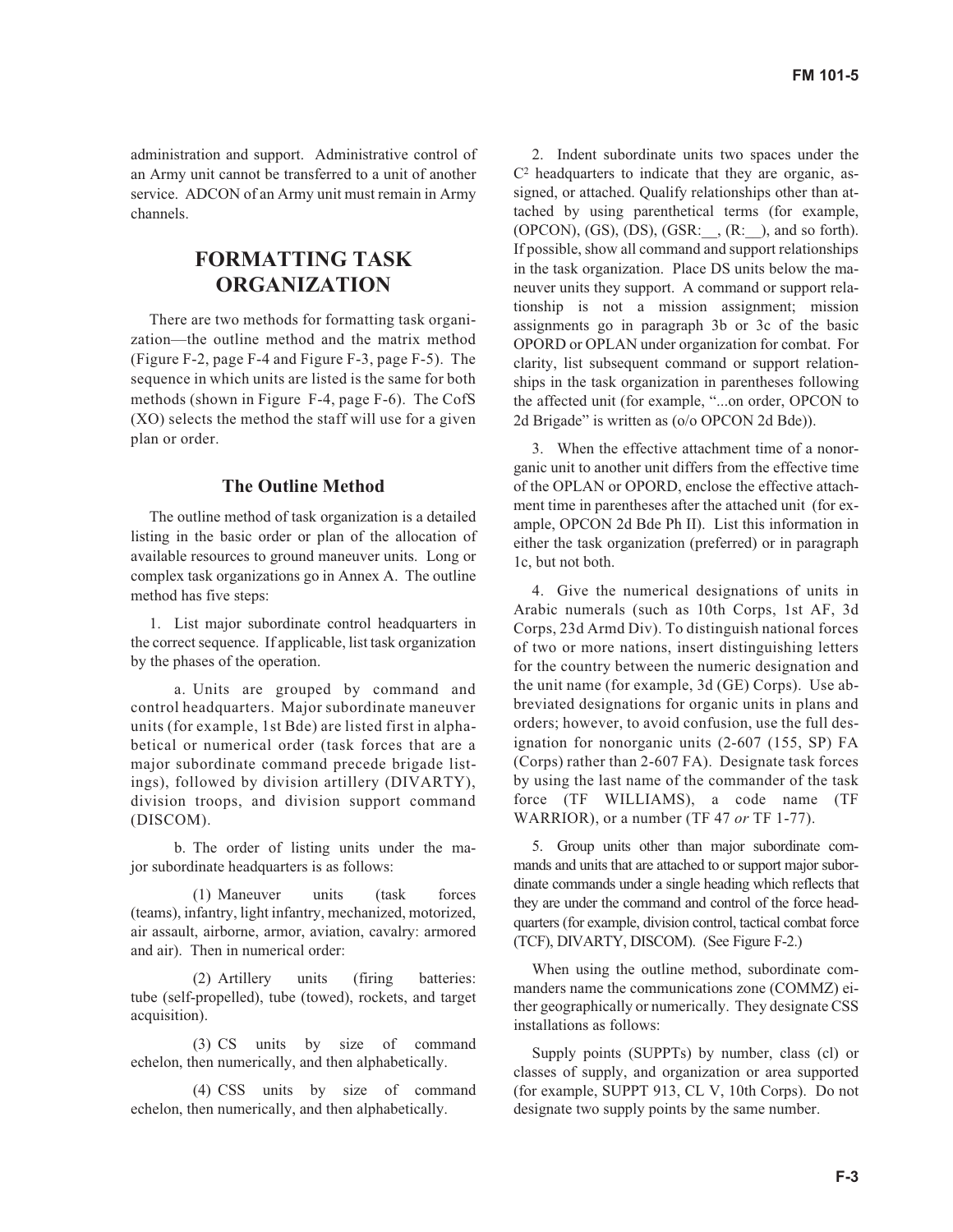(Classification)

(No change from oral orders)

Copy no 4 of 25 copies 54th Mech Div FRANKFURT (MA7551), GERMANY 251700A Jul 1996 XA 33 Operation Order 20 Reference: Map, series USACGSC 50-229, EUROPE, sheet 1 (FRIEDBERG—FRANKFURT), edition 1974, 1:50,000 Time Zone Used Throughout the Order: ALPHA Task Organization: 3d Bde Div Trp 1st Bde TF 3-82 1054 ROC TF 3-3 3-82 Mech (-) 3 TF 3-5 3-3 Armor (-) 1 C/3-3 Armor 3-5 Armor (-) 4 C/3-82 Mech 3-78 Mech 4 C/3-81 Mech 3-77 Mech 1 3-80 Mech 5 TF 3-81 3-2 Armor 2 3-42 FA (DS) 3-81 Mech (-) 3-4 Armor 3 29th Engr Bn (DS) C/3-5 Armor 3-40 FA (DS) 3/54 MP Co (DS) 3-441 ADA (-) 53d Engr Bn (DS) 543 FSB 54th Avn (-) 1/54 MP Co (DS) 3/54th Cml Co 54th Engr (-) 541 FSB 3/A/54th MI (DS) C/550th Engr 1/54th Cml Co 5 GSR Tm(s) Cbt Bn (Hv) (-) 1/A/54th MI (DS) 3/C/55 CA Bn 54th MI 10 GSR Tm(s) 54th Sig 1/4/C/55 CA Bn 201st ACR 54th Cml Co () C/54th Avn (OPCON) Co C, 55th CA Tac Spt Bn (-) 3-23 Cav 54th MP Co (-) 2d Bde 61st FA Bde 288th PSYOP Co 3-79 Mech 2 2d Bn (155, SP), 618th FA 3-25 Armor 5 2d Bn (155, SP), 619th FA Discom 3-41 FA (DS) 2d Bn, 631st FA (MLRS) 544 MSB 17th Engr Bn (DS) 2d Bn, 632d FA (MLRS) 545 Avn Spt Bn 2/54 MP Co (DS)  $A/3-441$  ADA 54th MMC 542 FSB TF SMITH 4/C/55 CA Bn 2/54th Cml Co 201st Engr Co 2/A/54th MI (DS) 4/54 MP Co (DS) 6 GSR Tm(s) 2/C/55 CA Bn Div Arty

## **Figure F-2. The outline method of task organization**

3-43 FA

54th Tgt Acq Btry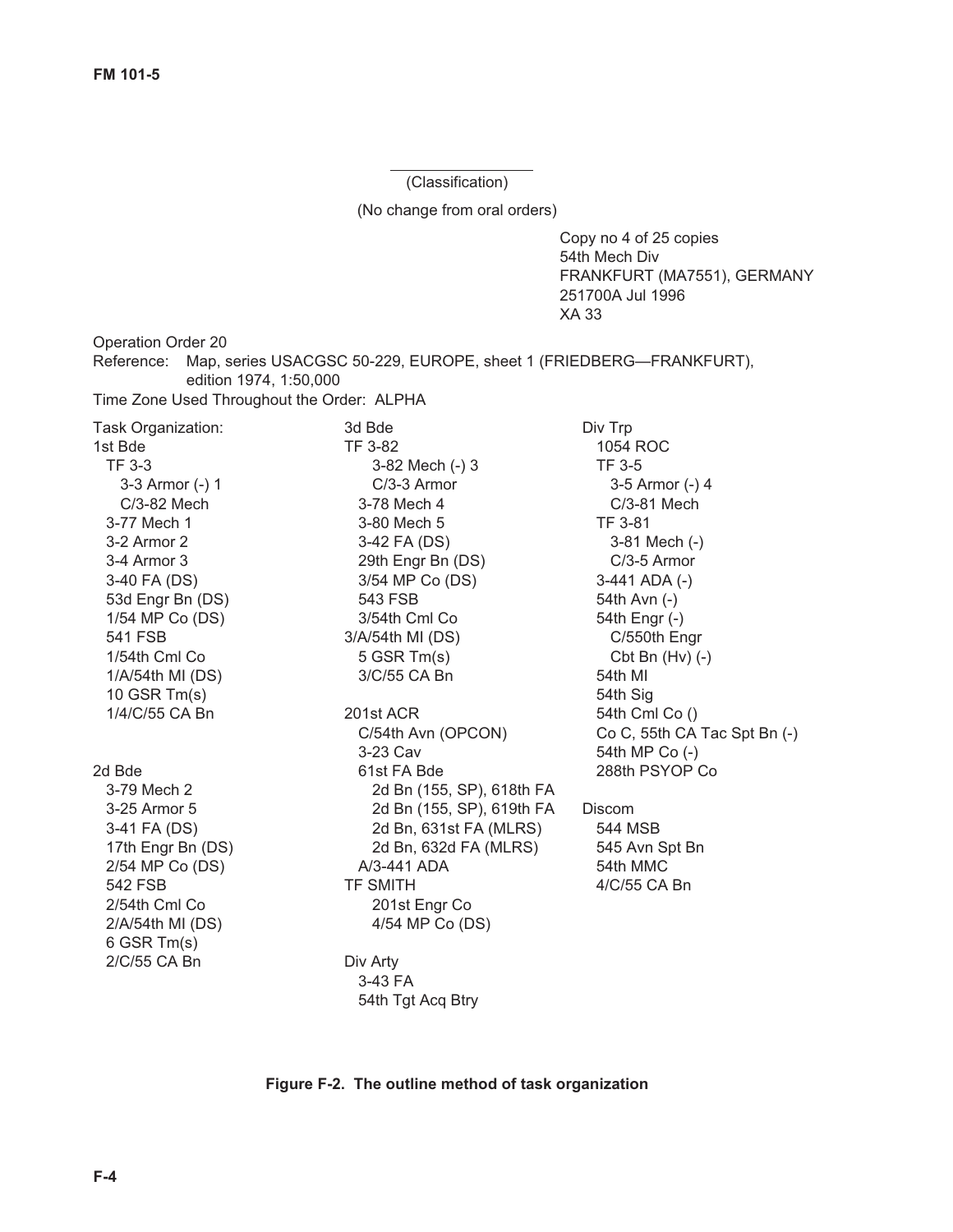|             |                                            | ANNEX A (TASK ORGANIZATION) TO OPERATION ORDER |                                   |                       |                |                                   |                                       |                   |  |
|-------------|--------------------------------------------|------------------------------------------------|-----------------------------------|-----------------------|----------------|-----------------------------------|---------------------------------------|-------------------|--|
|             | 1st Bde                                    | 2d Bde                                         | 3d Bde                            | <b>201 ACR</b>        | <b>DIVARTY</b> | DIV TRP                           | <b>DISCOM</b>                         | <b>TCF</b>        |  |
| <b>MVR</b>  | C/3-82 Mech                                |                                                | C/3-3 Armor                       | D/3-23 Cav            |                | 1054 ROC                          |                                       | TF 3-5<br>TF 3-81 |  |
| AVN         |                                            |                                                |                                   | $C/54$ Avn<br>(OPCON) |                |                                   |                                       |                   |  |
| ARTY        | 3-40 FA (DS)<br>3-43 FA (R)                | 3-41 FA (DS)                                   | $3-42$<br>FA<br>(DS)              | 61st FA Bde           |                |                                   |                                       |                   |  |
| ADA         |                                            |                                                |                                   | A/3-441 ADA           |                |                                   |                                       |                   |  |
| CML         | 1/54<br>Cml Co                             | 2/54<br>Cml Co                                 | 3/54<br>Cml Co                    |                       |                |                                   |                                       |                   |  |
| <b>ENGR</b> | 53rd<br>Engr Bn<br>(DS)                    | 17th<br>Engr Bn<br>(DS)                        | 29th<br>Engr Bn<br>(DS)           | 201st<br>Engr Co      |                | 54th Engr Bde                     |                                       |                   |  |
| MI          | 1/A/54<br>MI (DS)<br>10 GSR<br>Tms         | 2/A/54<br>MI (DS)<br>6 GSR<br>Tms              | 3/A/54<br>MI (DS)<br>5 GSR<br>Tms |                       |                |                                   |                                       |                   |  |
| <b>MP</b>   | 1/54 MP Co (DS)                            | 2/54 MP Co (DS)                                | 3/54 MP Co (DS)                   | 4/54 MP Co (DS)       |                | 54th MP Co (-)                    |                                       |                   |  |
| SIG         |                                            |                                                |                                   |                       |                | 54th Sig                          |                                       |                   |  |
| <b>CSS</b>  | 541 FSB                                    | 542 FSB                                        | 543 FSB                           |                       |                |                                   | <b>544 MSB</b><br>545 MSB<br>54th MMC |                   |  |
| SOF         | 1 Plt. Co C<br>55th CA<br><b>TACSpt Bn</b> | 2/C/55<br>CA<br>TAC Spt Bn                     | 3/C/55<br>CA<br>TAC Spt Bn        |                       |                | 288th<br>PSYOP Co<br>SOCCE<br>190 | 4/C/55<br>CA TAC<br>Spt Bn            |                   |  |

**Figure F-3. The matrix method of task organization**

## **The Matrix Method**

The matrix method of task organization is especially convenient at brigade and below. Commanders and staffs must be fully aware that matrix formats are not standardized, and that the United States has not made agreements with alliance members governing their use. Therefore, *headquarters involved in joint or multinational operations must not use matrix formats for distribution outside their headquarters.* The matrix method has several advantages:

• It displays, at a glance, command and support relationships for subordinate units and the force as a whole.

• It shows the organization for combat for CS and CSS elements.

• It makes accounting for each unit easier.

• It conserves time and eliminates redundancy by not listing organic units of a parent organization.

When using the matrix method to task-organize corps and divisions—

• List major subordinate maneuver commands along the top of the matrix. List corps or division troops in the last space on the right.

• Normally, the user would not list a division's brigades in the maneuver space on corps orders; however, on division orders *list* attached maneuver battalions under their brigades.

• List maneuver units in the maneuver space under the gaining headquarters if they are cross-attached.

• List in the maneuver space under the gaining command the "slice" of support that comes with a task force if it is to be attached.

• Array CS units along their respective space in the columns of the appropriate headquarters.

• Specify command relationship or a support relationship on units not inherently implied as attached.

When task-organizing brigades and battalions—

• List major subordinate maneuver commands or TF designations along the top of the matrix. List brigade control or battalion control in the last space on the right.

• On brigade orders, list maneuver battalions separately down the left column in lieu of the normal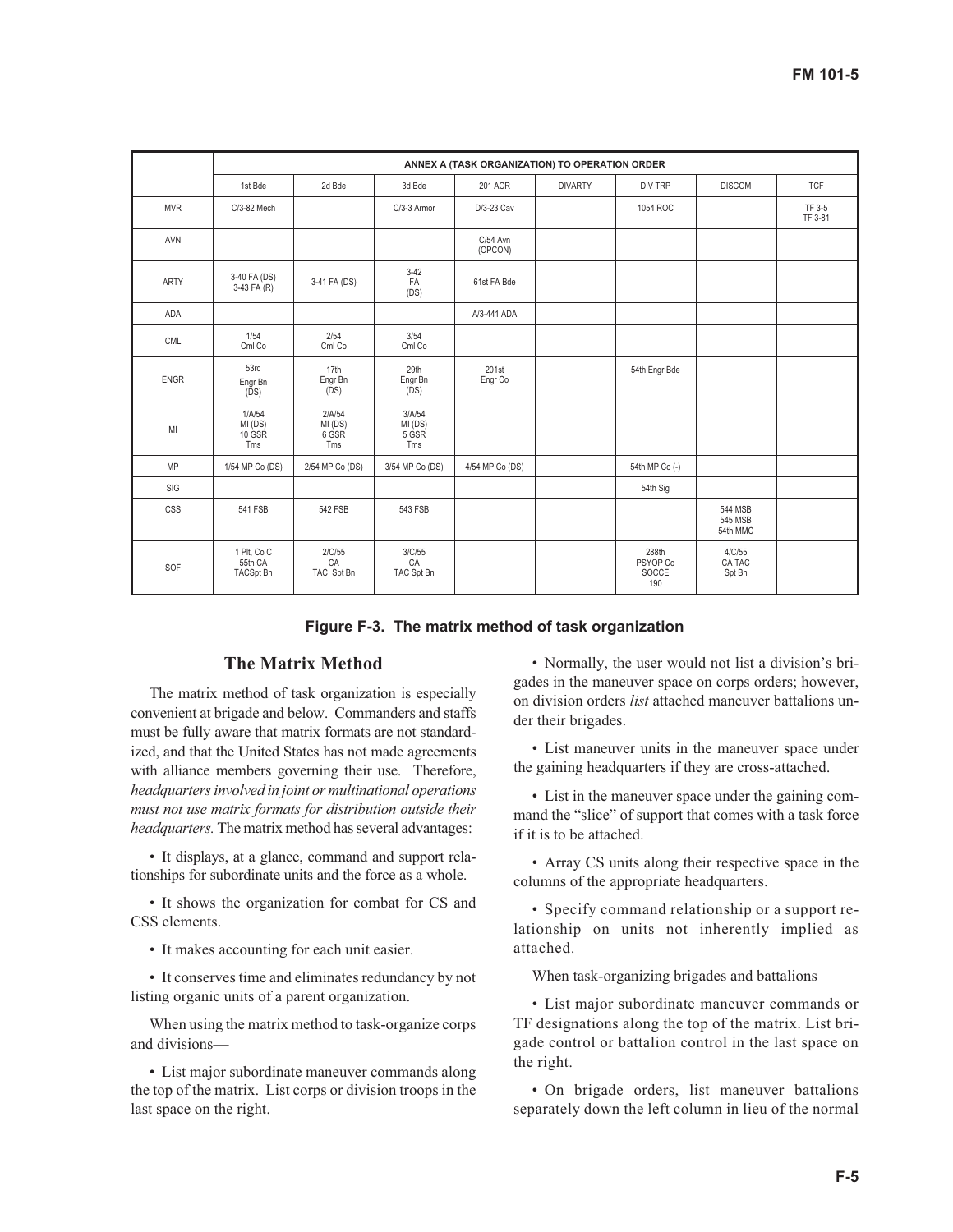maneuver label. On battalion orders, similarly list maneuver companies.

• If no cross-attachment occurs, leave the space blank.

• If maneuver units or elements (companies or platoons) are cross-attached, list them along the line under the appropriate headquarters.

• Array CS units along their respective space in columns of the appropriate headquarters.

NOTE: Attachment is implied unless the commander specifies another command relationship or a support relationship.

| <b>LEVELS</b>                                                                                                                                                                                                                                                                                                                                                                                                                                                                                                                    |                                                                                                                                                                                                                                                                                                                                                                                                                                                                                                                                                                                                |                                                                                                                                                                                                                                                                                                                                                                                                                                                                                                                                                                                                                                                                                                      |                                                                                                                                                                                                                                                                                                                                                                                                                                                                                            |                                                                                                                                                |  |  |  |  |
|----------------------------------------------------------------------------------------------------------------------------------------------------------------------------------------------------------------------------------------------------------------------------------------------------------------------------------------------------------------------------------------------------------------------------------------------------------------------------------------------------------------------------------|------------------------------------------------------------------------------------------------------------------------------------------------------------------------------------------------------------------------------------------------------------------------------------------------------------------------------------------------------------------------------------------------------------------------------------------------------------------------------------------------------------------------------------------------------------------------------------------------|------------------------------------------------------------------------------------------------------------------------------------------------------------------------------------------------------------------------------------------------------------------------------------------------------------------------------------------------------------------------------------------------------------------------------------------------------------------------------------------------------------------------------------------------------------------------------------------------------------------------------------------------------------------------------------------------------|--------------------------------------------------------------------------------------------------------------------------------------------------------------------------------------------------------------------------------------------------------------------------------------------------------------------------------------------------------------------------------------------------------------------------------------------------------------------------------------------|------------------------------------------------------------------------------------------------------------------------------------------------|--|--|--|--|
| <b>Division</b><br>Corps                                                                                                                                                                                                                                                                                                                                                                                                                                                                                                         |                                                                                                                                                                                                                                                                                                                                                                                                                                                                                                                                                                                                | <b>Brigade</b>                                                                                                                                                                                                                                                                                                                                                                                                                                                                                                                                                                                                                                                                                       | <b>Battalion</b>                                                                                                                                                                                                                                                                                                                                                                                                                                                                           | Company                                                                                                                                        |  |  |  |  |
| Divisions (note 1)<br>Infantry<br>Light infantry<br>Mechanized infantry<br>Motorized infantry<br>Air assault<br>Airborne<br>Armored<br>Separate ground maneuver bri-<br>gades or battalions or both<br>(note 2)<br>Aviation brigades<br>Armored cavalry regiment<br>Corps artillery<br>Corps troops (note 3)<br>Air defense artillery<br>Chemical<br>Engineer brigade or group<br>Long-range surveillance com-<br>pany (LRSC)<br>Military intelligence<br>Military police<br>Signal corps (SC)<br>Corps support command (note 4) | Task forces of brigade size<br>Named task forces (in alpha-<br>betical order)<br>Numbered task forces (in al-<br>phanumeric order)<br>Brigades in alphanumeric order)<br>Aviation brigade<br>Task force of battalion size<br>Named task forces (in alpha-<br>betical order)<br>Numbered task forces (in al-<br>phanumeric order)<br>Cavalry squadron (note 5)<br>Division artillery<br>Engineer brigade or battalion<br>(note 8)<br>Division troops (refer to note 3)<br>Air defense artillery<br>Chemical<br>Military police (note 7)<br>Signal corps<br>Division support command<br>(note 4) | Task forces of battalion size<br>Named task forces (in alpha-<br>betical order)<br>Numbered task forces (in al-<br>phanumeric order)<br><b>Battalions</b><br>Infantry<br>Light Infantry<br>Mechanized infantry<br>Air assault<br>Airborne<br>Armored<br>Separate ground maneuver bat-<br>talions or companies or both<br>(refer to note 2)<br>Named teams (in alphabetical<br>order)<br>Numbered teams (in alphanu-<br>meric order)<br>Aviation battalions (companies)<br>Cavalry squadron (troops)<br>Artillery brigade or battalion<br>Engineer battalion or company<br>(note 9)<br>Brigade troops<br>Air defense artillerv<br>Chemical<br>Military intelligence<br>Militry police<br>Signal corps | Company teams of company size<br>Named teams (in alphabetical<br>order)<br>Numbered teams (in alphanu-<br>meric order)<br>Companies<br>Infantry<br>Light infantry<br>Mechanized infantry<br>Air assault<br>Airborne<br>Armored<br>Antitank<br>Aviation company<br>Cavalry troop<br>Artillery battery<br><b>Battalion troops</b><br>Scout platoon<br>Mortar platoon<br>Air defense artillery<br>Chemical<br>Engineer company<br>Military intelligence<br>Battalion trains (refer to note 4) | Organic platoons<br>Attached platoons<br>Company troops<br>Mortars<br>Air defense<br>Military intelligence<br>Company trains (refer to note 4) |  |  |  |  |
|                                                                                                                                                                                                                                                                                                                                                                                                                                                                                                                                  |                                                                                                                                                                                                                                                                                                                                                                                                                                                                                                                                                                                                | Support battalion (note 4)                                                                                                                                                                                                                                                                                                                                                                                                                                                                                                                                                                                                                                                                           |                                                                                                                                                                                                                                                                                                                                                                                                                                                                                            |                                                                                                                                                |  |  |  |  |

#### **NOTES:**

1. Indenting one unit under another means the indented unit is subordinate to the other unit. That is, the command relationship is either organic, assigned, or attached. If the command relationship is not organic, assigned, or attached, then the modifier will be in parentheses immediately following the affected unit, such as when a unit is OPCON to another. All indentations will be two spaces (characters) for either the outline or the matrix methods. For example—

#### 1st Bde

1st AH Co (DS)

2. List separate ground maneuver brigades, battalions, and companies in the same order as divisions are listed in the corps structure.

3. List CS units by the size of command echelon, then list them again numerically; and then alphabetically; for example, list largest units before smallest units (of the same type).

## **Figure F-4. Task organization sequence for OPLAN or OPORD**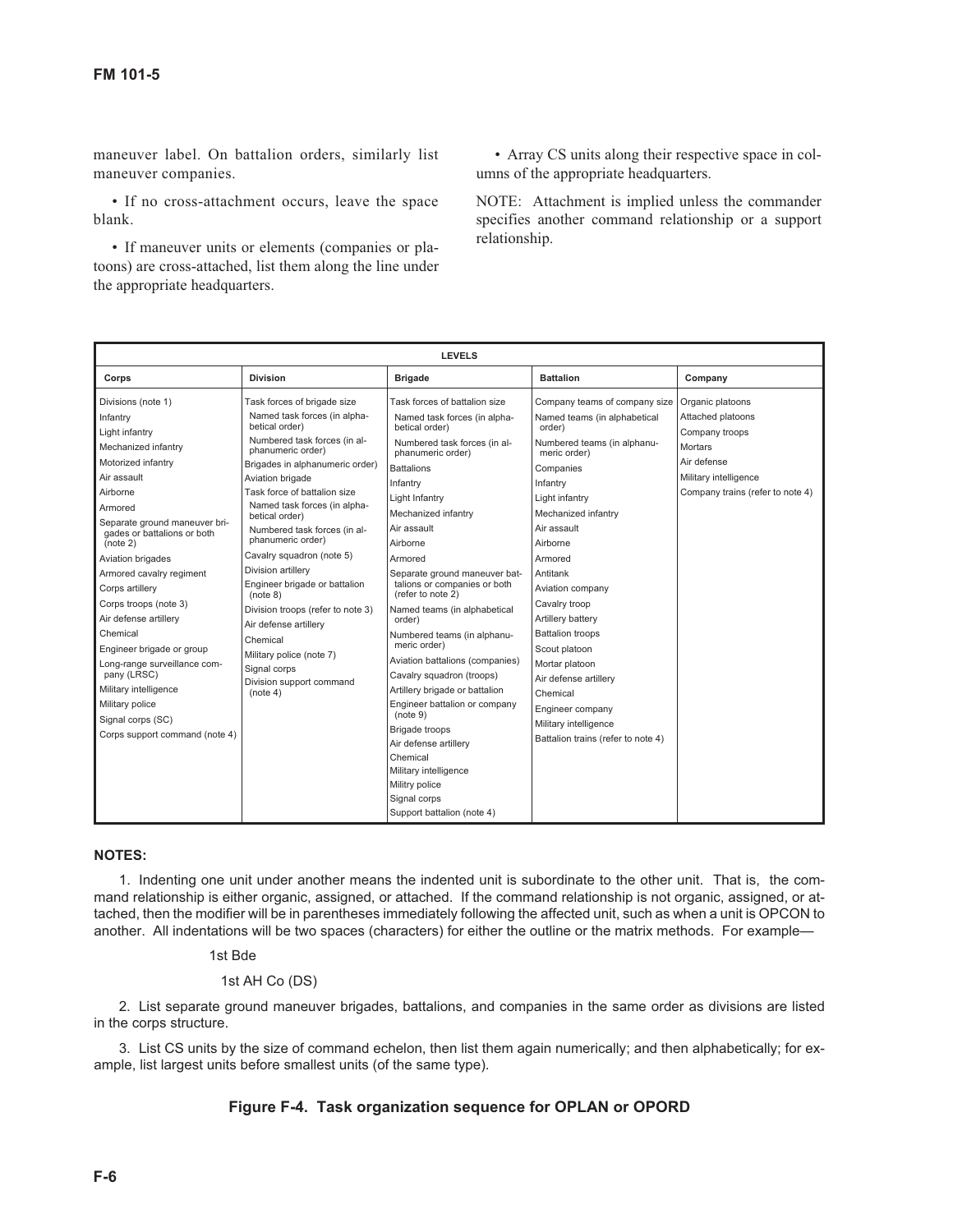- 4. List CSS units by size of command echelon, then list them again numerically, and then alphabetically.
- 5. List the cavalry squadron separately when it is operating under division control.
- 6. Attach the bank to the military police or HCC for tactical operations center security (at the main CP).

7. Reinforced or detached (a force modifier) indicates the addition (+) of a next subordinate element or detachment (-) of the next subordinate element. The use of these symbols is limited to units of similar function having a command relationship to the higher headquarters. Symbols are always shown in parenthesis. Their use alerts commanders and staffs of significant changes to a unit's force structure. As such, they are not precise and require additional information to determine the unit's exact subelement composition. Use the symbols when adding or deleting one or more subelements of similar functions from the parent unit. For example, if C company loses one platoon to B company, designate it as C Co (-). When two units swap one or more subelements (net gain is null), they would not receive a symbol. (Do not use the (+) and (-) together. When units are swapped, a special indicator is used, as FM 101-5-1 prescribes). Another example: If the 53d Mech Div received an additional maneuver brigade (in addition to its normally associated maneuver brigades), it would be shown as 53d Mech Div (+). However, it would not show a (+) if it received an additional FA brigade (different function). In the last case, the 53d DIVARTY would show the (+)

8. List engineer battalion under division troops for light divisions with only one engineer battalion.

9. List engineer company under brigade troops when only one engineer company is task-organized to the brigade (as is done in light divisions).

10. List engineer platoon under battalion when only one engineer platoon is task-organized to the battalion (as done in light units).

#### **Figure F-4. Task organization sequence for OPLAN or OPORD (continued)**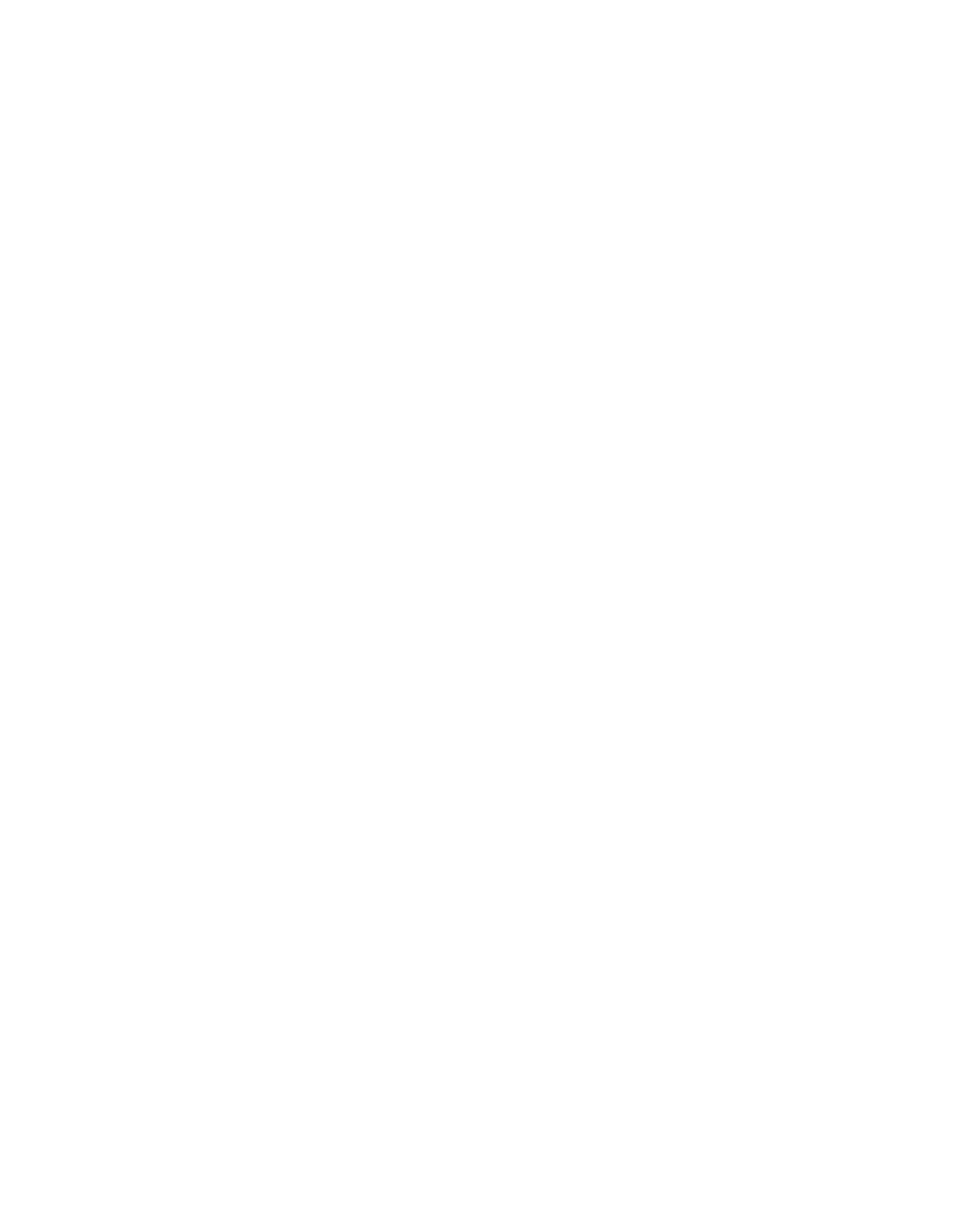# Appendix G **REHEARSALS**

A rehearsal is the act or process of practicing an action in preparation for the actual performance of that action. Rehearsing key combat actions allows participants to become familiar with the operation and to translate the relatively dry recitation of the tactical plan into visual impression. This visual impression helps them orient themselves to both their environment and to other units during the execution of the operation. Moreover, the repetition of combat tasks during the rehearsal leaves a lasting mental picture of the sequence of key actions within the operation.

Rehearsals allow subordinate units and leaders to analyze the tactical plan to ascertain its feasibility, its common sense, and the adequacy of its  $C^2$  measures before it is too late. For units to be effectively and efficiently employed in combat, rehearsals need to become habitual in training. All units at every level should routinely train and practice a variety of rehearsal types and techniques. Local SOPs should identify appropriate rehearsal types and techniques and standards for their execution.

Time is the key to conducting rehearsals, and time is probably the most precious resource available to commanders and units. The time required for rehearsal varies with the complexity of the task to be rehearsed, the type and technique of rehearsal, and the level of participation. Therefore, the emphasis on rehearsals should be at the lowest level possible, using the most thorough technique possible given the time available (Figure G-1, page G-3). When time is at a premium, the staff conducts reduced rehearsals, focusing only on critical events, using the backward planning cycle.

During offensive operations, the staff should focus on the following actions in order: the assault and action on the objective, breaching operations, passage of lines, movement to the objective, then other phases of the operation as needed. During defensive operations, the staff should focus on security, battle handover, commitment of counterattack forces on the striking force, then other phases of the operation as needed. Each unit will have different critical events based on its training status and the unit commander's evaluation of training needs.

This appendix describes rehearsal types, techniques, and responsibilities. Further it provides guidelines for conducting rehearsals.

# **REHEARSAL TYPES**

The five types of rehearsals are the confirmation brief, backbrief, combined arms rehearsal, support rehearsal, and battle drill or SOP rehearsal. Each of the five types achieves a specific result and has a specific place in the MDMP time line.

## **Confirmation Brief**

The confirmation brief is routinely performed by a subordinate leader *immediately after* receiving any instructions, such as an OPORD, a FRAGO, and so forth. Subordinate leaders brief the higher commander on their understanding of his intent, their specific task and purpose, and the relationship between their unit's missions and the other units in the operation.

## **Backbrief**

The backbrief is normally performed *throughout* the MDMP. This rehearsal allows the commander to clarify his intent early in the subordinates' tactical estimate procedure. It allows the higher commander to—

• Identify problems in his concept of operations.

• Identify problems in a subordinate unit commander's concept.

• Learn how subordinates intend to accomplish their mission.

## **Combined Arms Rehearsal**

The combined arms rehearsal is normally conducted by a maneuver unit headquarters and performed *after* subordinate units have issued their OPORD. This rehearsal ensures that—

• The subordinate units' plans are synchronized with those of the other units in the organization.

• All subordinate commanders' plans will properly achieve the intent of the higher commander.

## **Support Rehearsal**

Support rehearsals are normally performed within the framework of a single or limited number of operating systems. They are referred to by the primary operating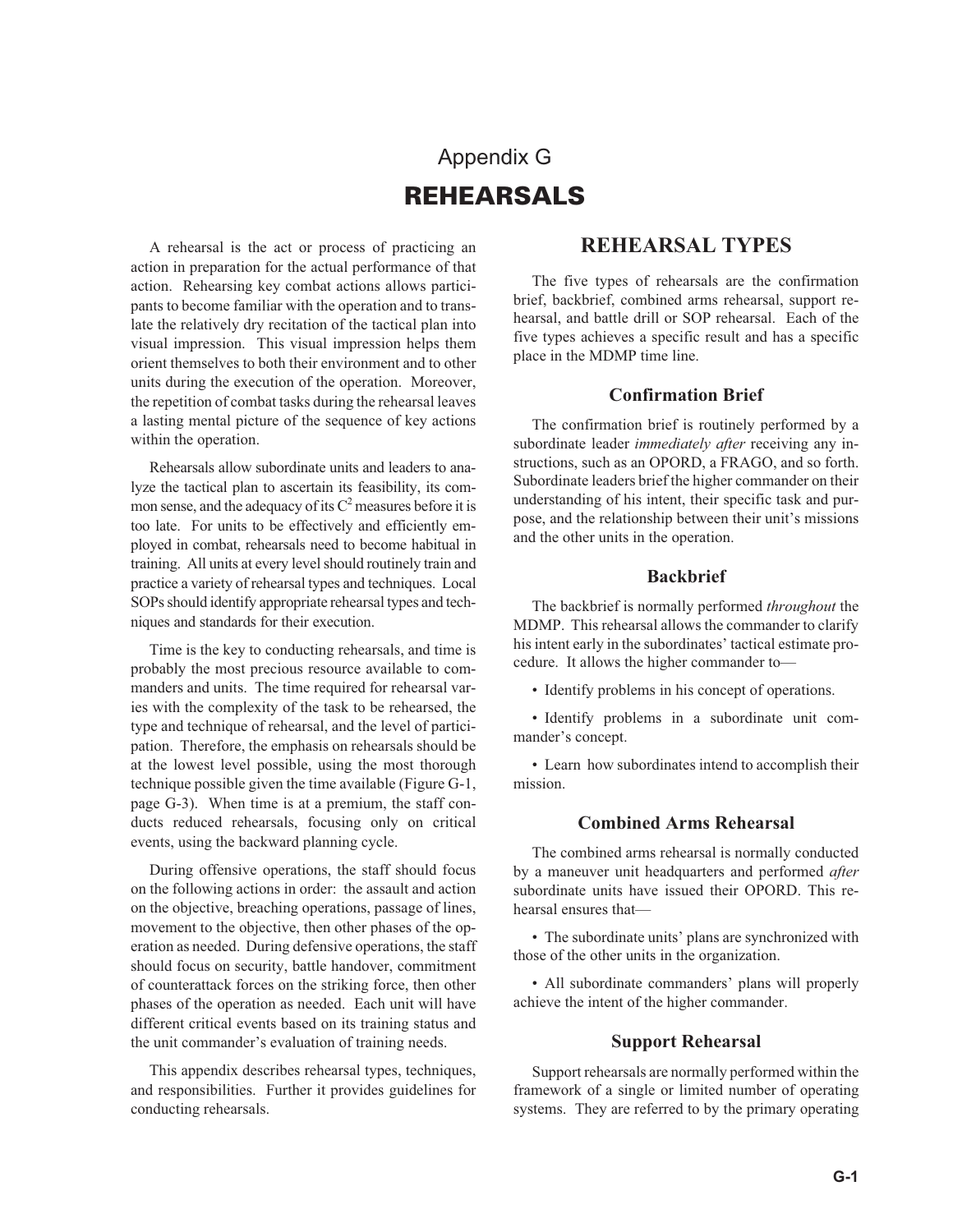system being rehearsed, for example, the fire support (FS) rehearsal or the CSS rehearsal. Support rehearsals are performed *throughout* the MDMP time line. Although these rehearsals differ slightly by operating system, they achieve the same result:

• Ensure the proponents of a particular operating system that they can support the higher commander's plan and accomplish all missions assigned to them.

• Ensure that the particular operating system support plan is synchronized with the maneuver plan.

## **Battle Drill or SOP Rehearsals**

A battle drill or SOP rehearsal ensures that all participants understand a technique or a specific set of procedures. These rehearsals are used by all echelons, but most extensively at platoon, squad, and section levels. They are performed *throughout* the MDMP time line. This type of rehearsal is not limited to published battle drills. It could be the rehearsal of a tactical operations center (TOC) shift change, an obstacle breach lanemarking SOP, or the actions a petroleum, oils, and lubricants (POL) section takes at a refuel on the move (ROM) site or in the defense of the brigade support area (BSA).

# **REHEARSAL TECHNIQUES**

Techniques for performing rehearsals are limited only by the resourcefulness of the unit. Generally, six techniques are used: full dress, reduced force, terrain model, sketch map, map, and radio. These six techniques range from requiring extensive preparation time and resources to minimal requirements. As the techniques are listed, each successive technique takes a decreasing amount of time and resources to prepare and conduct. Each rehearsal technique provides different degrees of understanding to participants. Each has different security risks. Figure G-1 shows the rehearsal techniques relative to time, resourcing, operational security (OPSEC), participation, and understanding.

The discussion of the techniques that follows addresses these considerations:

• Time. Amount required from planning to execution.

• Multiechelon. Number of echelons that can participate in the rehearsal.

• OPSEC. Ease of the enemy to gather intelligence from the rehearsal.

• Terrain. Terrain management considerations.

## **Full Dress Rehearsal**

The full dress rehearsal produces the most detailed understanding of the mission. It involves every soldier and system participating in the operation. If possible, units should conduct full dress rehearsal under the same conditions—weather, time of day, terrain, use of live ammunition—that the force will encounter during the actual operation. The full dress rehearsal is the most difficult to accomplish at higher command levels. A second rehearsal plan must be developed that mirrors the actual plan but fits the terrain the rehearsal is on.

Full dress rehearsal considerations are—

• Time. Full dress rehearsals are the most timeconsuming of all the rehearsal techniques. The commander must not encroach on subordinate units' timetables by scheduling a full dress rehearsal at his convenience. For smaller units, company and below, the full dress rehearsal is the most effective technique for ensuring everyone in the operation understands his part of the mission being performed.

• Multiechelon. A subordinate unit can perform a full dress rehearsal as part of a larger unit's reduced force rehearsal.

• OPSEC. The movement of a large body of the force will attract attention from the enemy. Units must develop a plan to protect the rehearsal from the eyes of the enemy. One method is to develop a second plan to include graphics and radio frequencies. This must be done carefully to avoid confusing subordinates or giving the plan away if the enemy observes the rehearsal.

• Terrain. Terrain management for the full dress technique can be difficult if it is not planned into the initial array of forces. The rehearsal area must be identified, secured, cleared, and maintained throughout the rehearsal process.

#### **Reduced Force Rehearsal**

The reduced force rehearsal normally takes less resources than a full dress rehearsal because it involves only the unit's and subordinate units' key leaders. Terrain requirements can be the same as for a full dress rehearsal, but there are fewer participants. The commander first decides the level of leader involvement he desires. His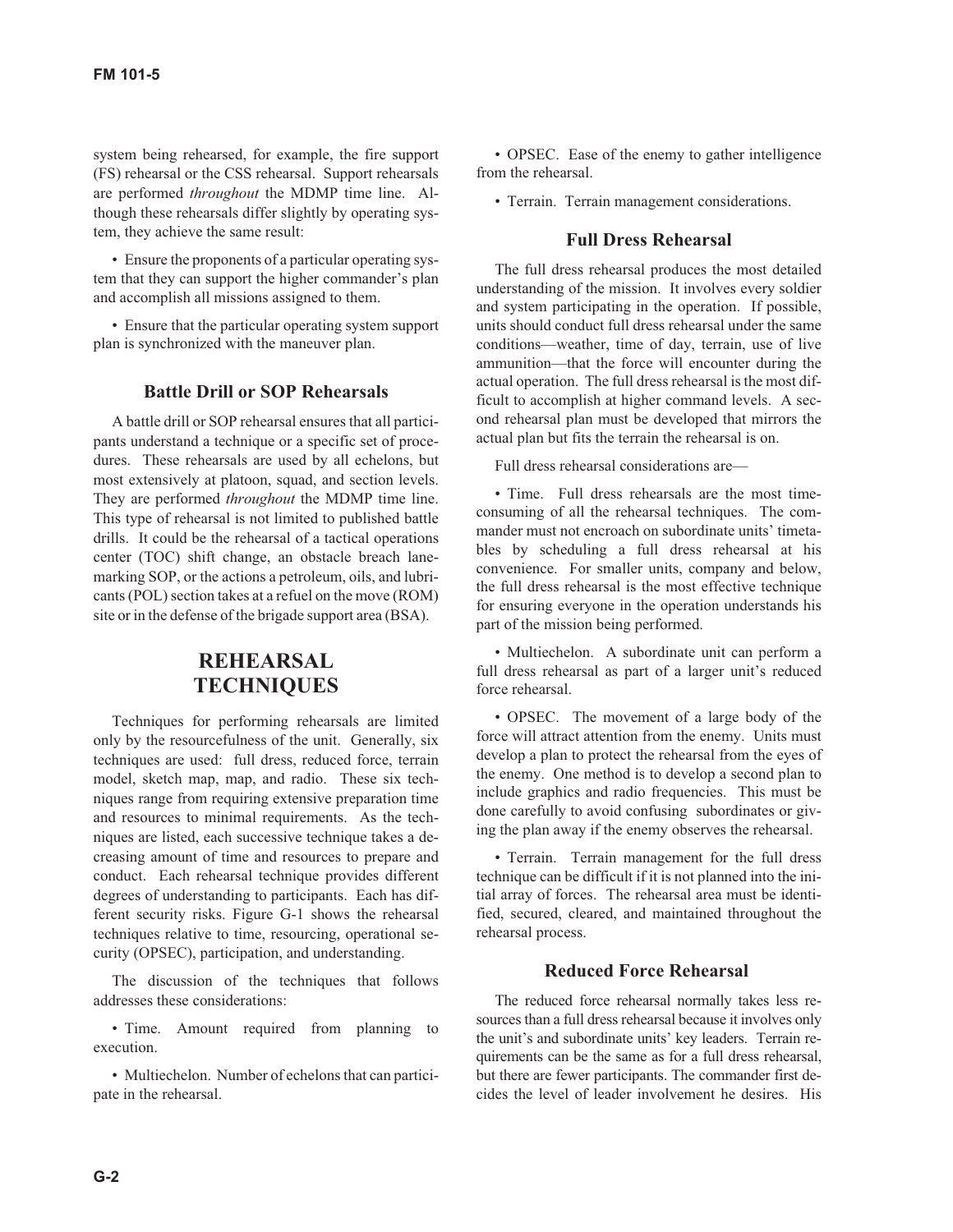

**Figure G-1. Rehearsal techniques relative to time, resourcing, OPSEC, participation, and understanding**

selected leaders then rehearse the plan while traversing the actual or like terrain. Commanders often use this rehearsal to rehearse the fire control measures in an engagement area during defensive operations. The reduced force rehearsal allows the leadership to rehearse the mission before moving to the full dress rehearsal. A second rehearsal plan must be developed that mirrors the actual plan but fits the terrain the rehearsal is on.

Reduced force rehearsal considerations are—

• Time. The reduced force rehearsal normally requires less time than the full dress technique. Again, the commander must not encroach on the timetables of subordinate units by scheduling the rehearsal at his convenience.

• Multiechelon. A small subordinate unit can perform a full dress rehearsal as part of a larger unit's reduced force rehearsal.

• OPSEC. This rehearsal is less likely to become an OPSEC problem than the full dress rehearsal because the unit is smaller, but the number of radio transmissions stays the same as the full dress rehearsal's and remains a consideration.

• Terrain. Terrain management for the reduced force rehearsal can be just as difficult as for the full dress rehearsal. The rehearsal area must be identified, secured, cleared, and maintained throughout the rehearsal process.

## **Terrain Model Rehearsal**

The terrain model rehearsal takes less time and fewer resources than the reduced force, or key leader, rehearsal, and is the most popular technique. An accurately constructed terrain model can help subordinate leaders visualize the battle in accordance with their commander's intentions. When possible, the commander should place the terrain model where it overlooks the actual terrain of the area of operations. However, if the situation requires more security, he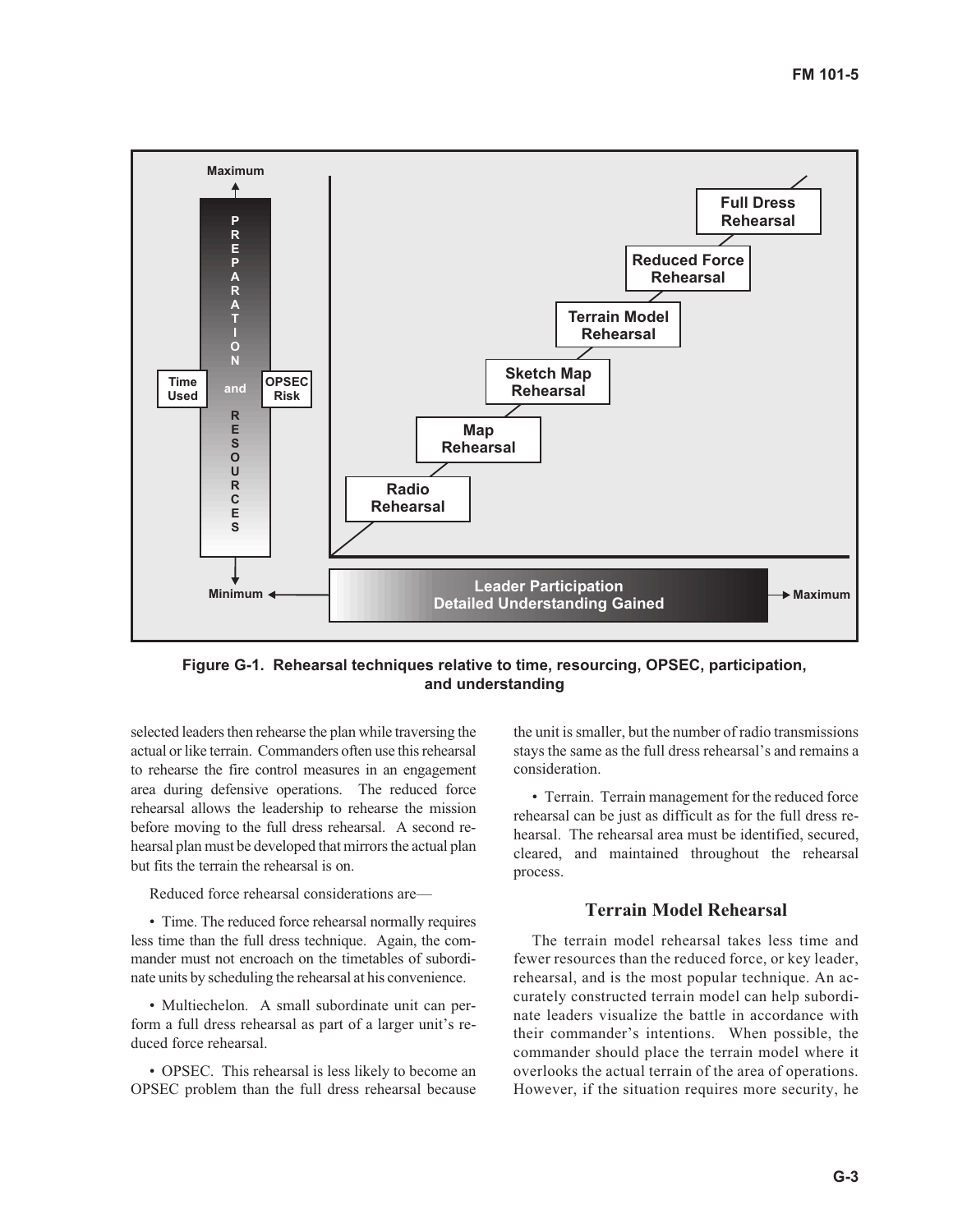places the terrain model on the reverse slope of a vantage point within walking distance of a point overlooking the area of operations. The model's orientation should coincide with the actual orientation of the terrain to help participants orient to the actual area of operations. The size of the terrain model can vary from the use of icons to represent units to a large model on which the participants can walk. A large model helps reinforce the participants' perception of unit positions on the actual terrain.

Terrain model considerations are—

• Time. The most time-consuming part of the technique can be the terrain model's construction. Units must have a clear SOP stating how it will be built to ensure the model is accurate, large enough, and in sufficient detail to rehearse the mission. The SOP must also state who is to build it, and when.

• Multiechelon. Because the terrain model rehearsal takes less time than the real operation, multiechelon rehearsals are difficult.

• OPSEC. This rehearsal can become an OPSEC problem if the area around the rehearsal site is not secured. The collection of commanders and their vehicles can draw the enemy's attention. On completion of the rehearsal, the terrain model must be sanitized.

• Terrain. Terrain management is less difficult than with the previous techniques. The location of the site must be easy to find for the friendly commanders, yet invisible to the enemy. The optimum location is overlooking the terrain on which the mission will be performed.

## **Sketch Map Rehearsal**

Units can use the sketch map technique almost anywhere, day or night. The procedures are the same as for a terrain model rehearsal, except the commander uses a sketch in place of a model. Sketches must be large enough for all participants to see as each subordinate "walks" through the interactive verbal execution of the operation. Units move symbols to represent their maneuver and location on the sketch.

Sketch map considerations are—

• OPSEC. This rehearsal, like the terrain model rehearsal, can become an OPSEC problem if it is performed outside and the area around the rehearsal site is not secured. Another concern is that the collection of commanders and their vehicles can bring attention from the enemy.

• Terrain. The optimum location is overlooking the terrain on which the mission will be performed.

### **Map Rehearsal**

The map rehearsal procedures are similar to the sketch map rehearsal, except the commander uses a map and operation overlay of the same scale as he used to plan and control the operation.

Map rehearsal considerations are—

• Time. The most time-consuming part is the rehearsal itself. The setup for this rehearsal is normally the easiest because it requires only maps and the current operational graphics.

• OPSEC. This technique can become an OPSEC problem if it is performed outside and the area around the rehearsal site is not secured. Another concern is that the collection of commanders and their vehicles can bring attention from the enemy.

• Terrain. The optimum location is overlooking the terrain on which the mission will be performed.

## **Radio Rehearsal**

The commander and his staff conduct radio rehearsals by interactively and verbally executing critical portions of the operation over established communications networks. This is accomplished in a general sequence of events which the commander establishes. Because of the obvious dangers involved with using this rehearsal, only the essential, mostcritical portions of the operation are rehearsed. When used, these rehearsals include all communications facilities and equipment necessary to conduct that portion of the operation. To be effective, all participants must have working communications equipment and a copy of the OPORD and overlays. The TOC can rehearse tracking the battle simultaneously.

Radio rehearsal considerations are—

• Time. This technique can be very time-consuming if the unit does not have a clear SOP for performing it, and if all units have working communications and are up on the net.

• OPSEC. This rehearsal can become an OPSEC problem because of the volume of the radio transmissions and potential compromise of information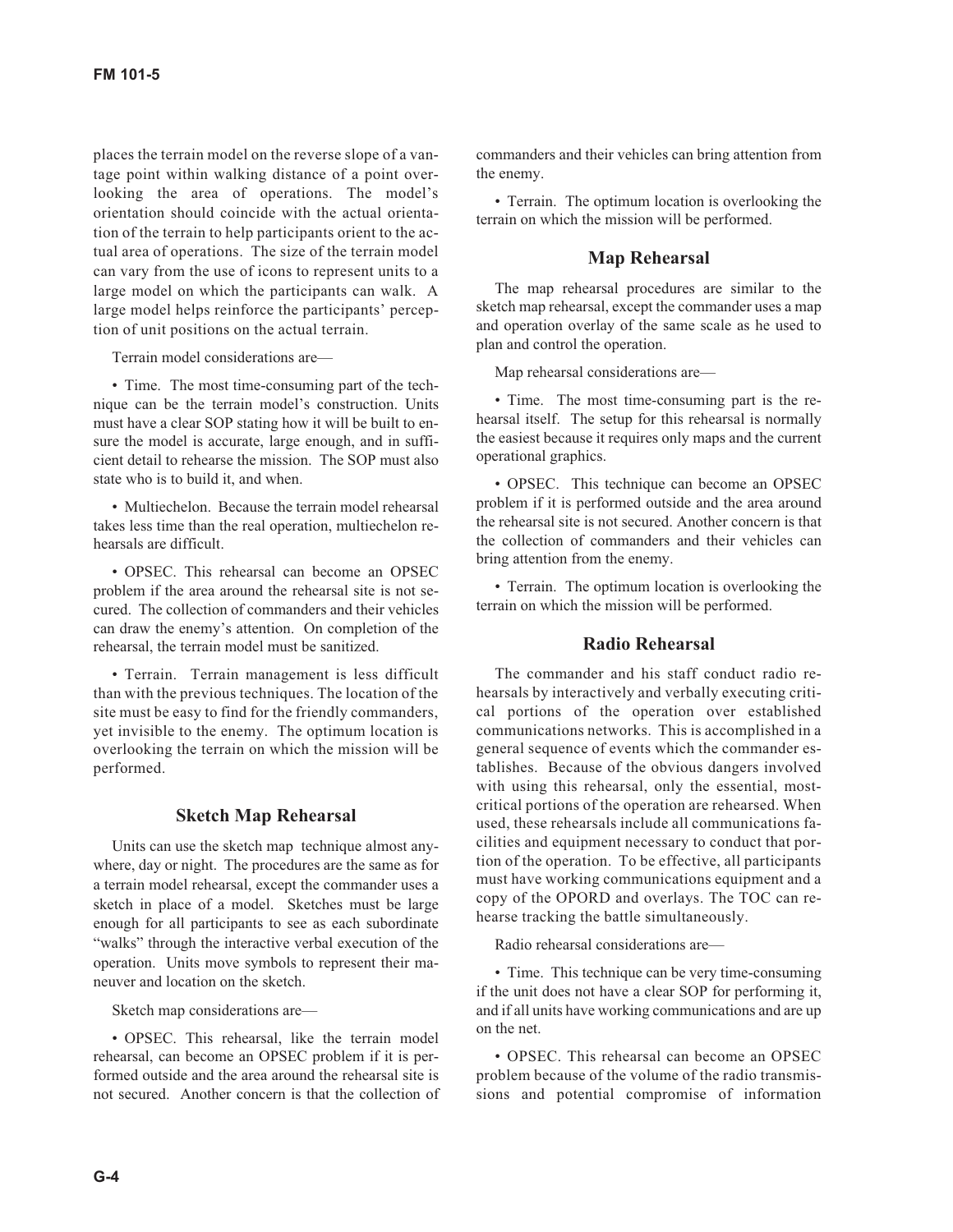through enemy radio monitoring. Different frequencies should be used to protect the ones to be used for the operation. The use of wire systems is an option but does not exercise the radio systems, which is the strong point of the radio rehearsal.

## **REHEARSAL RESPONSIBILITIES**

This discussion of rehearsal responsibilities addresses planning, preparation, and execution. The discussion is developed around the combined arms rehearsal. The responsibilities do not change for support rehearsals, only the position titles; for example, the G3 (S3) becomes the security, plans, and operations officer (SPO).

#### **Planning**

*The commander* provides the following information as part of the commander's guidance during the initial mission analysis and re-evaluates it once he has selected a course of action:

- The type of rehearsal.
- The rehearsal technique.
- The place.
- The attendees.
- The enemy COA to be portrayed.

*The CofS (XO***)** ensures that all rehearsals are imbedded in the unit's time management system. He is responsible for—

• Publishing the rehearsal time and location in the OPORD or in a warning order.

• Completing any rehearsals with the staff.

• Determining rehearsal products based on type, technique, and METT-T.

• Coordinating LNO attendance from adjacent units.

#### **Preparation**

*The commander,* ideally, prepares to rehearse the mission with events phased in proper order from start to finish. When time is short, this is not always possible. The commander—

• Identifies and prioritizes key events to be rehearsed.

- Allocates time for the events being rehearsed.
- Conducts personal preparation, to include reviews of-

— Completeness of task organization.

— Readiness of personnel and material.

— Unit level of preparation for the assigned mission.

*The CofS (XO***)**, through war gaming, and coordination with the commander—

• Coordinates and allocates time for the key events requiring rehearsal.

• Establishes rehearsal time limits according to the commander's guidance and METT-T.

• Verifies rehearsal site preparation. A separate rehearsal site may be required for key rehearsal events such as an enlarged objective area or a possible obstacle site. The rehearsal site must be accurate and complete with—

— Appropriate markings and associated training aids.

— Parking areas.

— Local security.

• Determines the method for controlling the rehearsal and ensuring its logical flow. Using a script to control the rehearsal is discussed on page G-6.

*Subordinate leaders* complete their planning process, to include—

• Complete unit order and plans.

• Identify issues derived from the parent unit order.

• Provide copy of their unit order with graphics to the parent unit.

• Conduct personal preparation similar to that of the senior commander.

#### *Higher headquarters*—

• Must deconflict all subordinate unit graphics. These composite overlays are the first step for leaders to visualize the whole unit's plan.

• Publish composite overlays at the rehearsal, to include, at a minimum—

— Maneuver.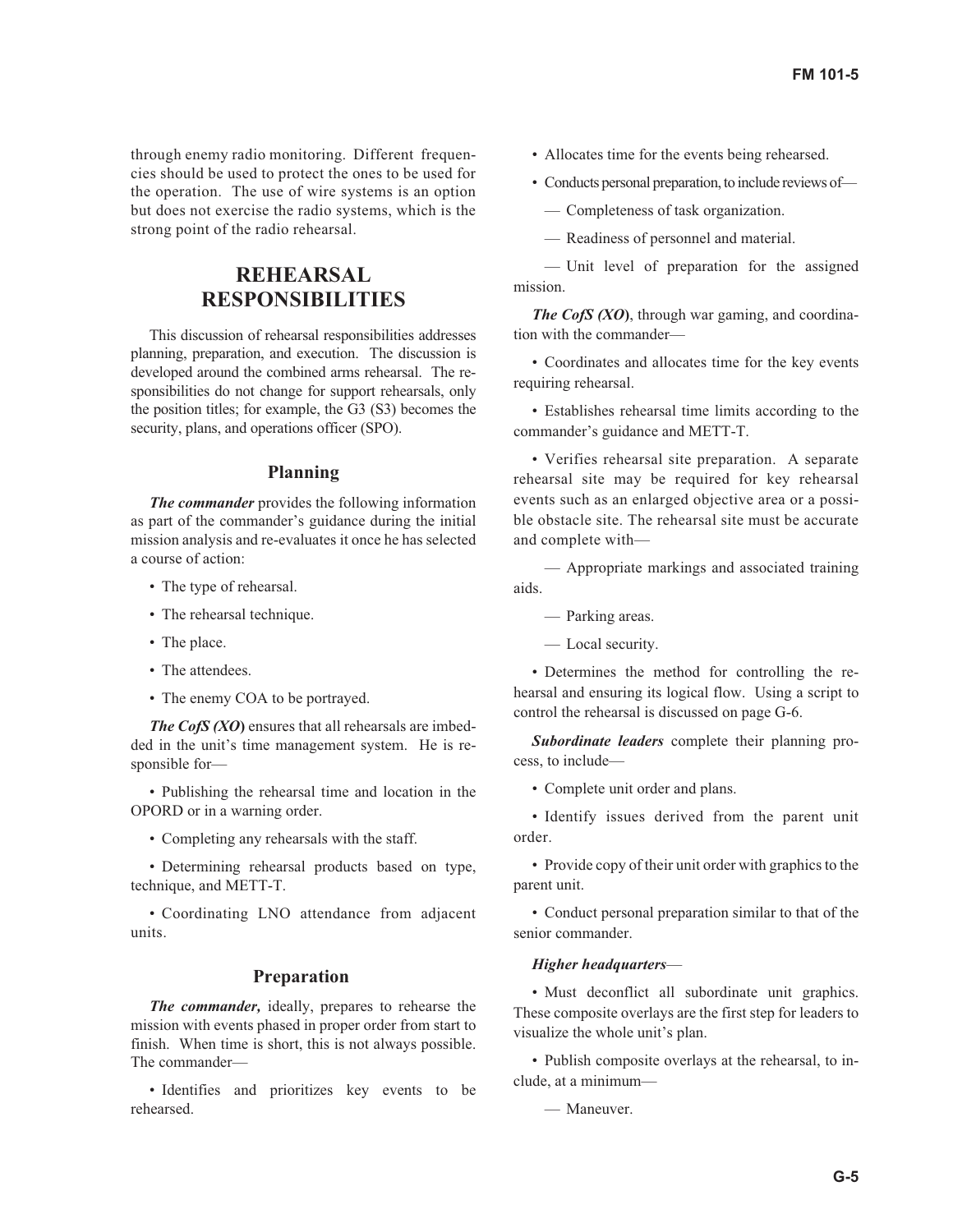— Fire Support.

— Mobility and survivability (M/S).

 $\sim$  CSS.

#### **Execution**

*The commander* must command the rehearsal, just as he will command the fight. He must maintain the focus and level of intensity, allowing absolutely no potential for subordinate confusion. Although the staff refined the plan, it belongs to the commander; he must use it to fight. The rehearsal cannot become his brief to subordinate commanders. The rehearsal's purpose is to validate synchronization—what, when, and where—of subordinate units' tasks to execute the commander's intent.

*The CofS (XO)* should direct the rehearsal. If the G3 (S3) is the director, the CofS (XO) will not sense the intricacies necessary to synchronize the combined arms team. The TOC then becomes a mere site for situation maps, not the proactive agent that molds the force's effects to achieve the commander's vision for success. The CofS (XO) must—

• Conduct a formal roll call and ensure that everyone brings the necessary equipment, to include unit graphics and previously issued orders, to help adjust to the rehearsal plan.

• Validate task organization for the mission. Linkups must be complete or on schedule and required material and personnel, on hand. *The importance of this simple check cannot be overemphasized*.

• Rehearse the synchronization of combat power from flank, higher, and his own units, which are often beyond communications' reach of the commander and the G3 (S3).

• Synchronize the timing and contribution of each operating system by ensuring the rehearsal of the decisive points, by time or event, that are connected to a decision. What are the conditions required to—

- Commit the reserve?
- Move a unit?
- Close or emplace an obstacle?
- Fire a specific target?

— Move a medical station, change a supply route, alert specific observation post (OP), and so on?

• Discipline leader movements, enforce brevity, and ensure completeness at the rehearsal. The OPORD, decision support template (DST), and synchronization matrix are his tools.

• Keep within established time constraints.

• Ensure that selected events receive appropriate attention.

• Ensure that absentees and flank units receive changes. Changes must be transmitted by courier or radio immediately.

*The G3 (S3)* assists the commander in the fight forward and should rehearse that task. He-

• Portrays his actions during the fight.

• Ensures compliance with the plan.

*The G2 (S2)* bases his execution actions on the enemy COA the commander selected during the planning process. The G2 (S2) must—

• Portray his best assessment of the enemy COA.

• Communicate the enemy commander's presumed concept of operation, desired effects, and intended end state.

*Subordinate unit leaders*, using an established format—

• Effectively articulate their units' actions and responsibilities.

• Record changes on their copies of the graphics or OPORD.

*The recorder*, after the rehearsal is complete—

• Restates any changes, coordination, or clarifications directed by the commander.

• Estimates the time that a written FRAGO codifying the changes will follow.

*The staff* updates the OPORD, the DST, and the synchronization matrix.

If the rehearsal is executed properly, leader participation should validate each leader's role as part of the whole force—what is done, when relative to time and event, and where to achieve desired effects. The rehearsal ensures that commanders have a common visualization of the enemy, their own forces, and the terrain, and the relationship between them. It identifies specific actions requiring immediate staff resolution and informs the higher commander on critical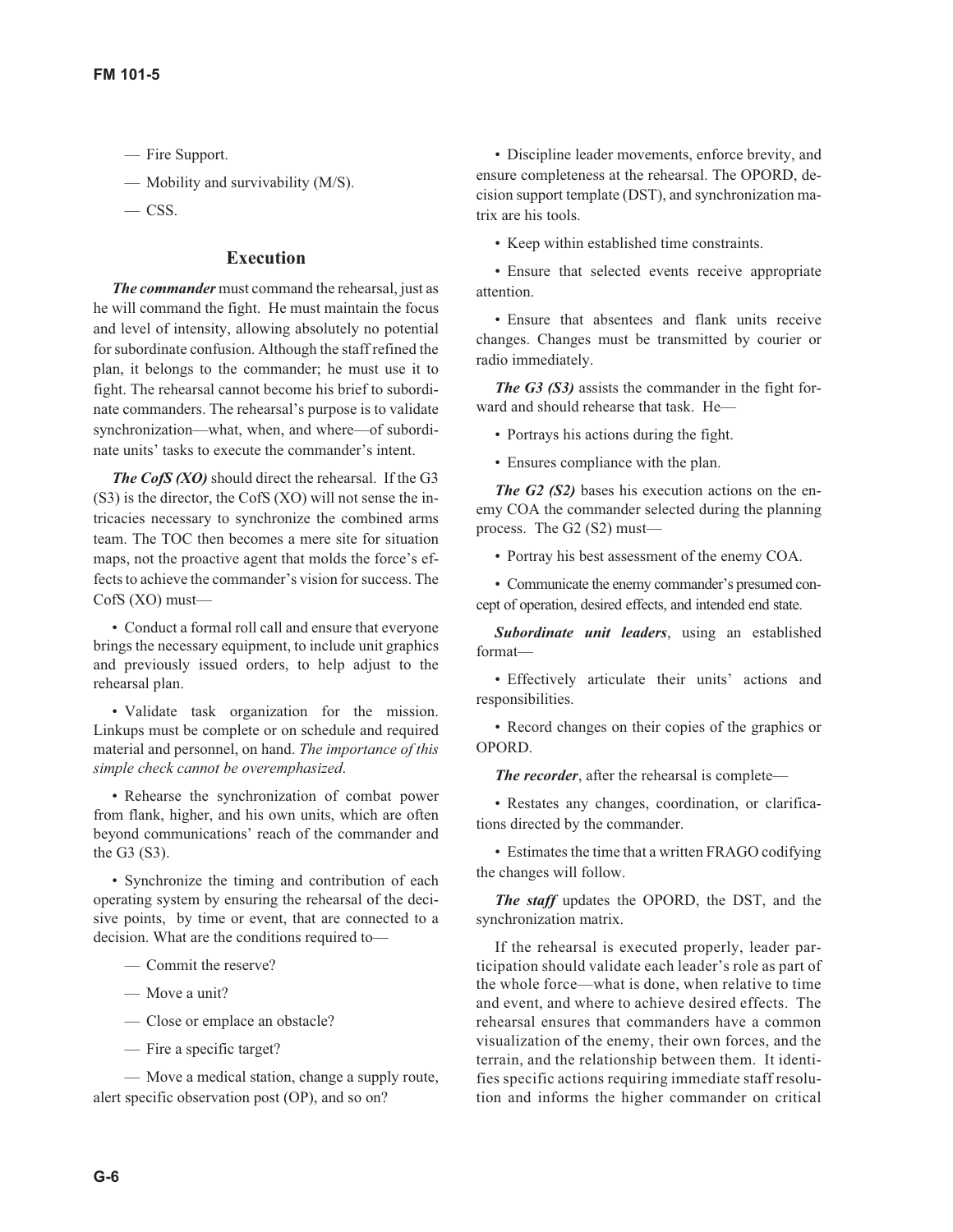issues or locations he or his CofS (XO) or G2 (S3) must personally oversee.

## **REHEARSAL SCRIPT**

An effective technique for controlling the rehearsals is to use a script. It keeps the rehearsal on track and is a checklist to ensure all operating systems and outstanding issues are addressed during the rehearsal. The script has four major parts:

- The agenda.
- The response sequence.
- Actions checklist (friendly and enemy).
- Sequence of events.

## **The Agenda**

Units must rehearse using the tools they will use when fighting the battle: the OPORD, the synchronization matrix, and the DST. These can both drive and focus the rehearsal. During fire support or CSS rehearsals, the fire support execution matrix and the logistics synchronization matrix can be used. The two products are tied directly to the corresponding level synchronization matrix and DST.

#### **Response Sequence**

The players must respond in a logical sequence. The sequence might be by operating system, or by unit as the organization is deployed from front to rear. The sequence must be determined before the rehearsal and posted at the rehearsal site.

## **Actions Checklist**

The enemy force must be portrayed effectively and quickly without distracting from the rehearsal. A technique is to establish a sequence much like that of the friendly units, but from the enemy perspective.

#### **Sequence of Events**

The following paragraphs provide a generic sequence of events for a rehearsal. Although developed for a combined arms rehearsal, with a few modifications, this sequence can be used for FS and CSS rehearsals. This example fits brigade, task force/battalion, company/team level rehearsals and will support any rehearsal technique. The agenda's

In the predetermined sequence the players, using an established format, verbalize and act out their unit's actions at that point in time. If no action is taken then the "unit" states, "No change," meaning the unit's status has not changed since the previous event. This "acting out" continues in sequence until all the players must pay attention. *When one player finishes, the next player immediately begins without being prompted*. This facilitates a focused, timely rehearsal.

products depend on the rehearsal type. The response sequence must be determined up front and posted to keep the rehearsal moving.

#### **Step 1. Ground Rules**

• Call roll, start on time.

• Quickly review your SOP if you have new players at the rehearsal.

• Ensure a recorder is ready.

• Provide an orientation to the rehearsal product and important graphic control measures.

• Designate the rehearsal start time in relation to the operation. One event prior to the first event being rehearsed allows for proper deployment of forces.

• Ensure everyone understands the parts of the plans to be rehearsed.

• Update both friendly and enemy activities if necessary. Some units may already be executing.

• Finish on time.

#### **Step 2. Deployment of the Enemy**

Deploy the enemy on the rehearsal product as they would look just prior to the first rehearsal event. Restating the enemy equipment may be a waste of time by this point.

#### **Step 3. Deployment of the Friendly**

Deploy the friendly forces, including adjacent units, to the point in time the rehearsal will start. As friendly units are *initially* posted to the rehearsal product, they should state their task and purpose, task organization, and strength.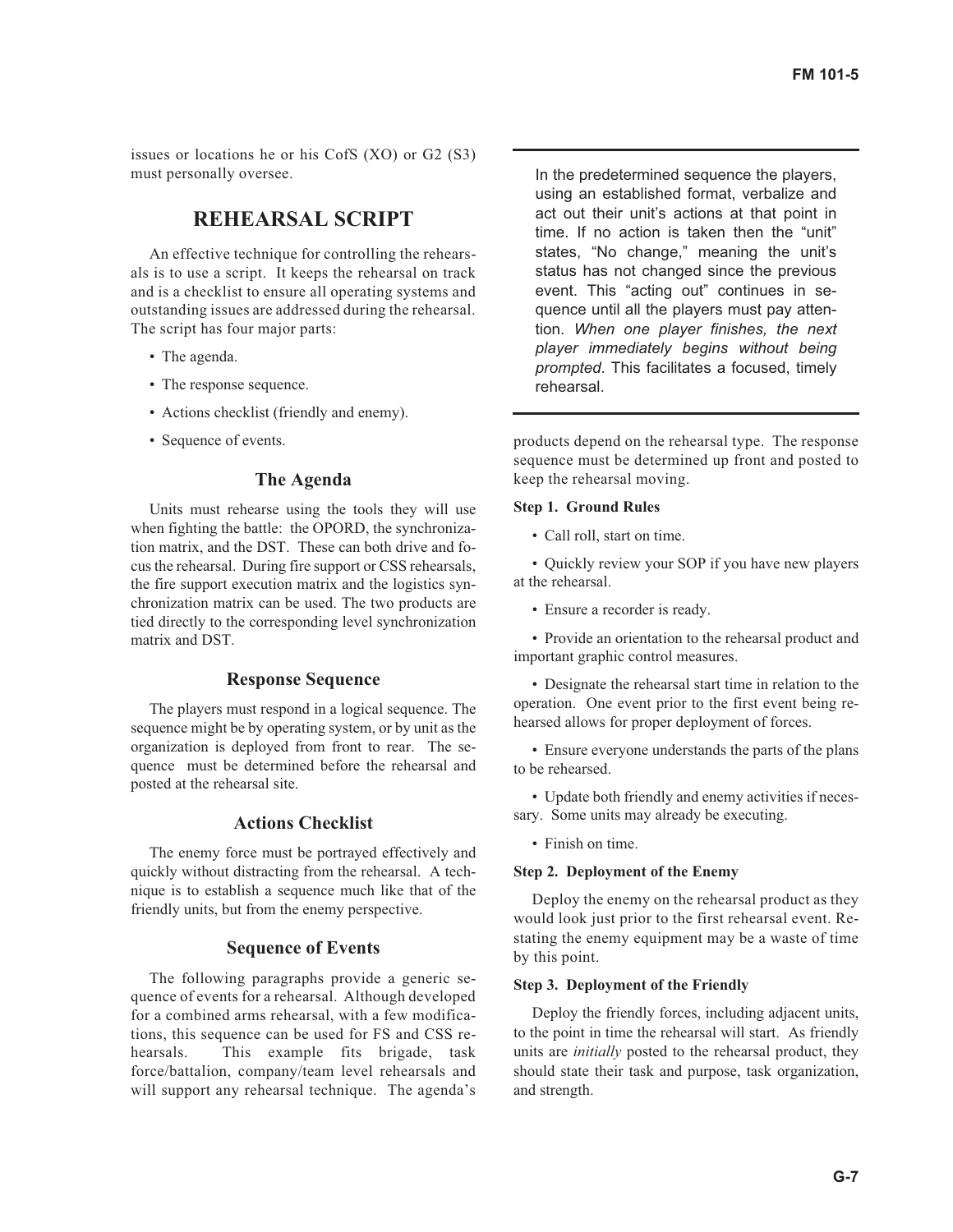Other special units may brief their subordinate unit positions at the start time, as well as at any particular points of emphasis, to include forward arming and refueling points (FARPs), ROM, or communications checkpoints (CCPs). Restating the commander's intent may not be necessary at this point.

#### **Step 4. Advancement of the Enemy**

Begin to advance the force that has the initiative and continue in accordance with the war-gaming sequence of action, reaction, and counteraction (see page 5-22). In Step 2 the enemy was deployed up to the point the rehearsal will start; the enemy continues to maneuver from there. Depiction must be definitive, tying enemy actions to specific terrain or friendly units' actions. An accurate portrayal of the situation template developed for the staff war-gaming process must be communicated. The enemy is uncooperative, but not invincible.

#### **Step 5. Decision Point**

On completion of the enemy action, assess conditions to determine if a decision point has been reached. These are the decision points taken directly from the DST.

**Not at a Decision Point**. If the unit is not at a decision point, and not at the end state, the unit continues by stating the next event on the synchronization matrix and, using the predetermined sequence, continues to act out and verbalize the actions. This is represented by the right side of the synchronization matrix.

**At a Decision Point**. If the unit has reached a decision point, the commander, having seen the conditions being established, states his decision to continue on the current course or to select a branch. If the commander selects to stay the current course of action, the next event from the matrix is stated and the friendly units are advanced. *If a branch is selected*, the commander states why he has selected that branch, the first event of that branch is stated, and the rehearsal continues from that point until all events of that branch are rehearsed. As decisive points are reached, the XO states the conditions for success.

#### **Step 6. Branch End State Reached**

Terminate the initial phase of the rehearsal after the desired end state of the branch is achieved. In an attack, this will usually be on the objective after consolidation and casualty evacuation are complete. In the defense, this will usually be after the decisive action, such as the commitment of the reserve, and the final destruction or withdrawal of the enemy and casualty evacuation are complete.

#### **Step 7. Recock**

After the initial phase, "recock" to the situation at the first decision point. State the criteria for a decision to change the plan. Assume these criteria have been met and then refight the fight from that point forward, all the way until the desired end state is attained. Complete any coordination to ensure understanding and requirements are met. Record any changes. Go to the next decision point and assume that the criteria have been met. Repeat the previous steps until all decision points and branches have been rehearsed.

## **Other Considerations**

Small issues that arise during the rehearsal are not normally addressed immediately; instead they are recorded. This ensures the rehearsal's flow is not interrupted. If the issue still stands at the end of the rehearsal, it must be resolved. However, if the issue can wait until the end of the rehearsal, it may not have been an issue after all. If the issue is a war stopper, the staff must *stop and accomplish the coordination immediately*. This coordination is one of the key points of the rehearsals. If it is not done immediately, it will be difficult to get the word to all the players later.

Key CS and CSS items need to be part of the rehearsal, including plans for casualty evacuation, routes, ambulance exchange point locations, ROM, Class IV and V resupply points, logistics release points, displacement times and locations for the BSA, EPW collection points, aviation support, and military police actions. These items should be injected into the rehearsal at the appropriate times by the coordinating staff officer. *Summarizing these actions at the end of the rehearsal lessens the value of the rehearsal as a coordination tool*.

The staff updates the decision support matrix and provides it to each leader prior to departure. An option is to provide it prior to the rehearsal and rely on individual pen and ink changes for each update. This is the final opportunity for subordinates to identify and resolve dangling issues. The staff must ensure all coordination done at the rehearsal is clearly understood by all players and captured by the recorder. All changes to the published order are in effect verbal FRAGOs. As soon as possible, the staff should collect the verbal FRAGOs into a written change to the order.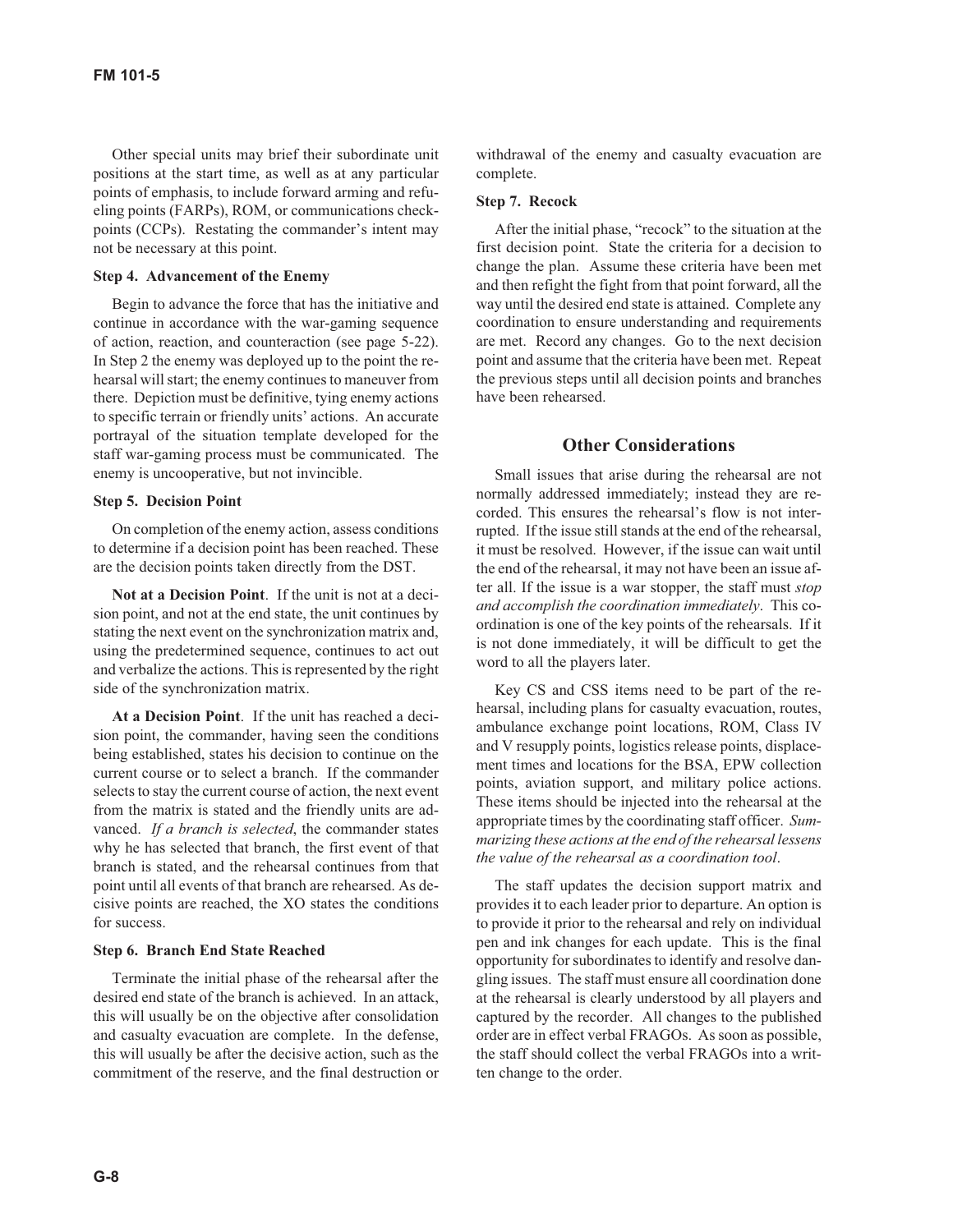# **CONDUCTING A REHEARSAL**

Participants can use the following sequential guidelines during rehearsals:

1. Orient participants to the training aid and the terrain.

2. Define the standard (what the commander will accept as satisfactory performance for the rehearsal).

3. Visualize and synchronize the concept of operations. Verbally walk through the concept of operations. Subordinate commanders should interactively verbalize their units' actions, entering or leaving the discussion at the time they would expect to begin or end their tasks or activities on the battlefield. This will help the commander assess the adequacy of synchronization.

4. Focus on the key events and the synchronization required to achieve the desired effect on the enemy.

5. Consider the enemy's courses of action (using the possibilities derived from the war game during COA analysis).

6. Address any points in the operation where the execution of branches or sequels is likely to occur.

7. If the standard is not met and time permits, rehearse again.

8. For feedback, make the necessary changes to the decision support template (such as positions, synchronization, or decision point locations).

#### **Before the Rehearsal**

Once participants assemble at the rehearsal site, the rehearsal leader briefs them. The briefing must include an introduction and overview as well as an orientation.

#### **Introduction and Overview**

The commander, CofS (XO), or G3 (S3) *introduces* himself and all other participants as appropriate. He then gives an *overview* of the briefing topics, the rehearsal subjects and sequence, and the time line (specifying the no later than (NLT) ending time). He explains participation in after-action reviews, how and when they will occur, and how he will incorporate changes into the existing order. He explains, in detail, restrictions imposed on the force, such as the use of pyrotechnics, light discipline, weapons firing, or radio transmissions. He

ensures that all participants understand safety precautions and enforces their use. Last, he emphasizes results and what standards of task execution he expects.

At this time, subordinate leaders relate any results of tactical planning or rehearsals they may have already conducted. If the subordinate unit recommends a change to the existing plan, the commander, CofS (XO), or G3 (S3) acts on the recommendation before the rehearsal begins if possible. If not, the recommendation will always be resolved by a decision before the rehearsal ends.

#### **Orientation**

The rehearsal leader gives an orientation to familiarize participants with the terrain or scale model in use. He also issues supplemental materials, if appropriate. He identifies magnetic north on the terrain model or scaled terrain and points out objects and features representing actual terrain features. He also explains any graphic control symbols, obstacles, or fire support targets. The rehearsal leader always concludes the orientation with a call for questions.

#### **During the Rehearsal**

After the briefing, the rehearsal begins according to the rehearsal plan. Before the rehearsal occurs, the staff should develop the plan or order with at least the basic five paragraphs and necessary overlays. At this time, all annexes may not yet be published; however, the details should be developed. Commanders must remember that the rehearsal is not a substitute for the war game.

The commander, CofS (XO), or G3 (S3) observes and critiques all portions of the rehearsal. Critiques center on meeting the commander's intent and coordination between units. The internal execution of tasks within the rehearsal is almost always left to the subordinate unit commander's judgment and discretion. Leaders at all levels conduct periodic after-action reviews. This ensures that units rehearse tasks to acceptable levels of competence and that substandard performance is not reinforced.

After-action reports also provide an opportunity to incorporate lessons learned into the existing plan or into subsequent rehearsals. The rehearsal leader must emphasize integration of fire support, events which trigger different branch actions, and actions on contact. If units in reserve participate, they should rehearse all of their most likely branches.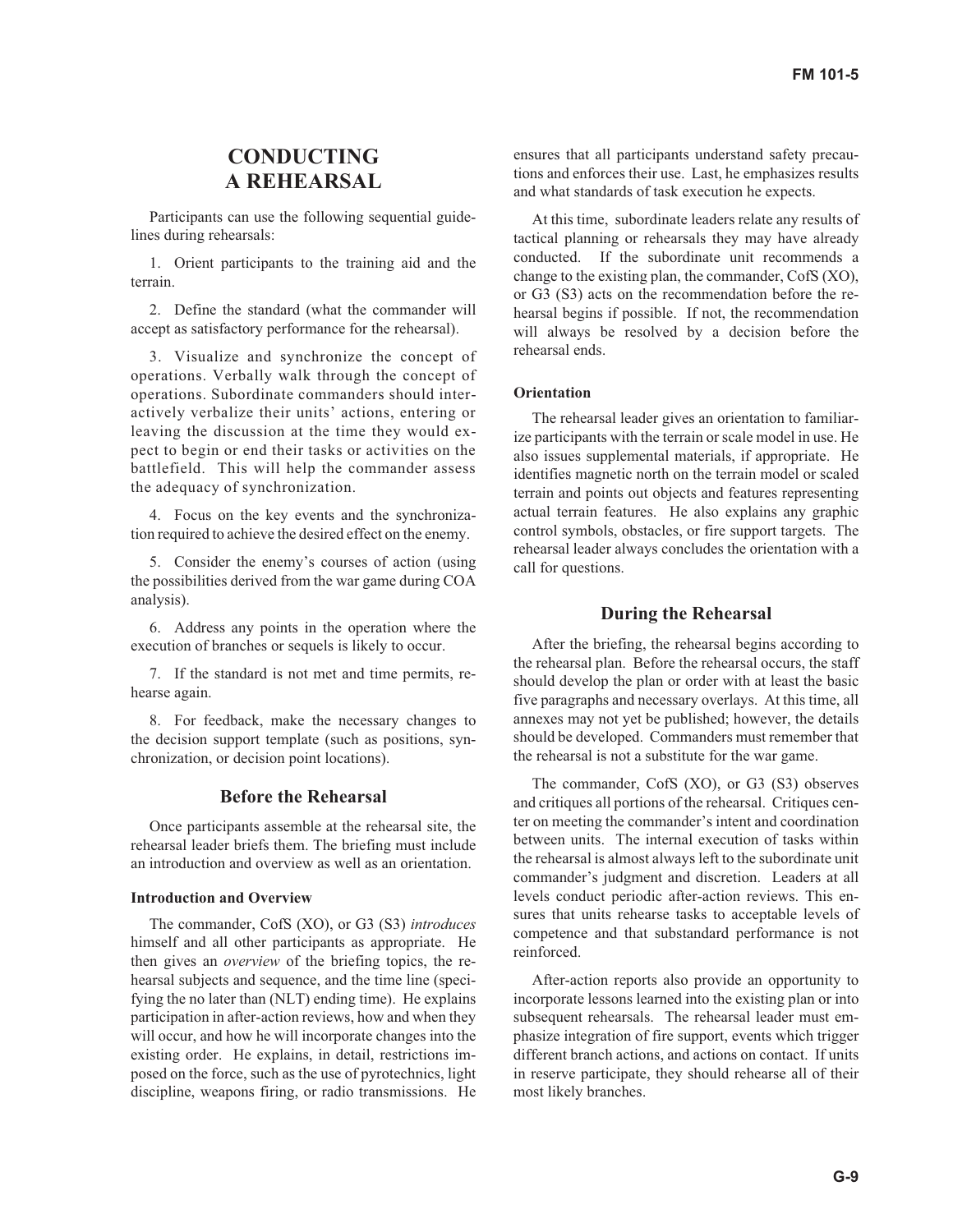Rehearsals continue until units are competent or until maximum time available expires. (Before the commander adjusts rehearsal times, he must consider how his decision will impact a subordinate commander's time plan.) Subsequent rehearsals may employ additional complexity and realism as time and the commander permit.

The commander leads the rehearsal; his staff runs it. The director of the rehearsal is the CofS (XO). As such, he rehearses his role during the operation. He ensures tasks are accomplished by the right unit at the right time and cues the commander to upcoming decisions. The CofS's (XO's) script is the synchronization matrix and the decision support template. These are the foundations for the OPORD and are recorded in chronological order. A terrain model rehearsal takes a proficient brigade from one to two hours to execute to standard. The following steps outline the process for conducting a rehearsal:

1. Start at the appointed time and conduct a formal roll call. Ensure everyone brings binoculars, maps, and necessary equipment.

2. Ensure that the CofS (XO) or the G3 (S3) orients the terrain model to the actual ground, the operations overlay, and the map. Describe and point out the overall area of operations and explain the markers used on the terrain model.

3. Brief the time line. The CofS (XO), or the G3 (S3) in lieu of the CofS, should do this. Designate the rehearsal start time. For example, have the rehearsal begin by depicting the anticipated situation one hour before departure. Set the time interval to be used to begin and track the rehearsal. For example, specify a 10-minute interval to equate to 1 hour of real time during the operation (Figure G-2).

4. Designate the recorder. This should be the G3 (S3), or his designated representative from the operations cell. Highlight the ground rules and incorporate ground rules into an SOP. The ground rules include who controls the rehearsal, who actually walks the terrain board, and when special staff officers will brief the commander. Special staff officers should brief by exception when a friendly or enemy event occurs within their operating system.

5. The G3 (S3) reads the mission statement, the commander reads his commander's intent, and the G3 (S3) lays out the friendly situation as it currently exists, using the terrain model.



## **Figure G-2. Vertical time-line rehearsal technique**

6. The G2 (S2) briefs the current enemy situation. He then briefs the most likely enemy course of action. (The enemy situation should already be set up on the terrain model.) The G2 (S2) also briefs the status of the reconnaissance and surveillance plan (for example, citing any patrols still out or any observation post positions or combat outposts).

7. The G3 (S3) briefs friendly maneuver unit dispositions at the rehearsal start time, including security forces. Other staff officers brief their subordinate unit positions at the start time, as well as at any particular points of emphasis. For example, the chemical officer briefs the MOPP level, and the fire support officer details the range of friendly and enemy artillery.

8. The commander gives appropriate commands. Fire support officers and FSCOORDs tell when they initiate fires, who is firing, from where, the ammunition, and the desired target effect. Commanders tell when they initiate fire in accordance with their fire support plans. The CofS (XO) talks for any staff section not present and ensures all actions on the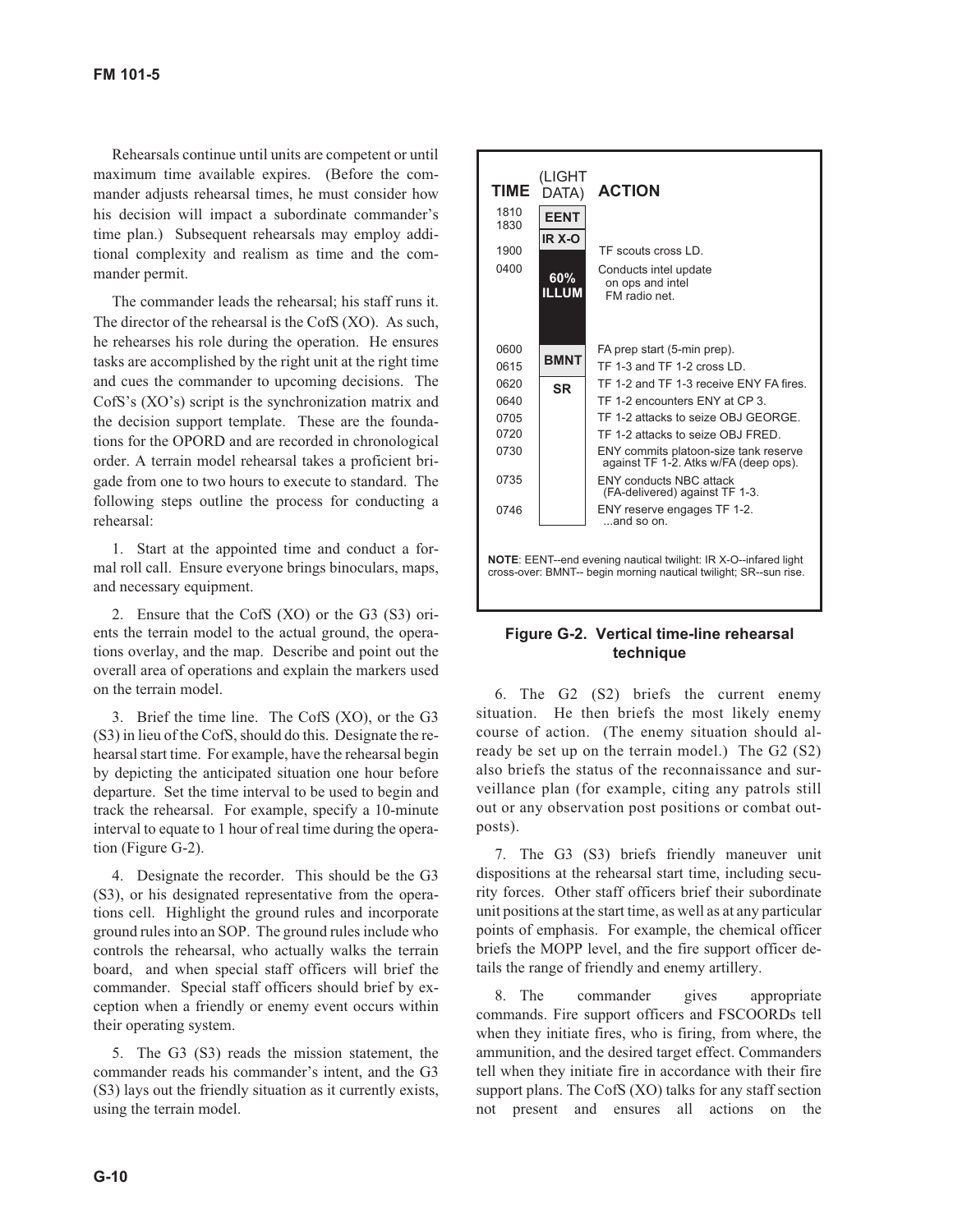synchronization matrix or decision support template are addressed at the proper time or event. Everyone should avoid rewar-gaming except as absolutely necessary to ensure subordinate unit commanders understand the plan. If the staff has developed an order that addresses contingencies, they do not war-game the operation at the rehearsal site.

9. The G2 (S2) section portrays the enemy and walks the enemy through the most likely course of action (situation template), stressing reconnaissance routes, objectives, security force composition and locations, initial contact, initial fires (artillery, air, attack helicopters), probable main force objectives or engagement areas, likely chemical attack times and locations, and likely commitment of reserves. The G2 (S2) section must be specific, tying enemy actions to specific terrain or friendly unit actions. The walk-through should be an accurate portrayal of the event template.

10. Terminate the first phase of the rehearsal after achieving the desired end state (from the commander's intent). In the offense, this is usually on the objective after consolidation. In the defense, this is usually after the decisive action, such as the commitment of the reserve and the final destruction or withdrawal of the enemy.

11. When it becomes obvious that the operation requires additional coordination to ensure success, the force must immediately try to accomplish it. This coordination is one of the key points of the rehearsal. The commander and staff must ensure that coordination is understood by all participants and captured by the recorder, and that all changes to the published OPORD are in effect. However, this is not the time to make major changes. Changes are kept to only those that are vital. As soon as possible, the G3 (S3) should collect the verbal FRAGOs into a written change to the OPORD.

12. After the initial walk-through of the base order, participants need to backstep to the situation at the initial decision point. The commander should state the criteria for a decision to change the plan. The participants should assume these criteria have been met and then refight the fight from that point forward until they attain the desired end state. They complete coordination to ensure the plan is understood and requirements are met, and record any changes.

13. Participants then go to the next decision point and ensure that the criteria for that action have been met. They then repeat step 12.

14. The staff repeats step 13 until they have rehearsed all decision points.

15. The staff briefs key CS and CSS actions. These items should be integrated into the rehearsal at the appropriate times. Summarizing these actions at the end of the rehearsal adds to the value of the rehearsal as a coordination tool.

16. After the rehearsal is complete, the recorder restates any changes, coordination, or clarifications the commander directs, and the recorder estimates how long it will take to codify changes in a written FRAGO.

17. The commander should stress any points needing additional emphasis. He should consider reiterating his intent (purpose, method, end state).

## **After the Rehearsal**

After the rehearsal, the commander reassembles participants to conduct an after-action review. The commander reviews lessons learned and makes only the absolute minimum-required modifications to the existing plan. (Normally, these changes are effected by issuing a FRAGO.) This meeting also allows the commander to issue any last minute instructions or reminders and to reiterate his intent.

Subordinate commanders incorporate any changes the commander makes to the existing plan into their units' orders and plans. Such changes are also briefed to any key leader or unit that did not participate in the rehearsal. Changes to the plan should be refinements to that plan; they should not be radical or significant. Changes not critical to the operation's execution can confuse subordinates and desynchronize the plan.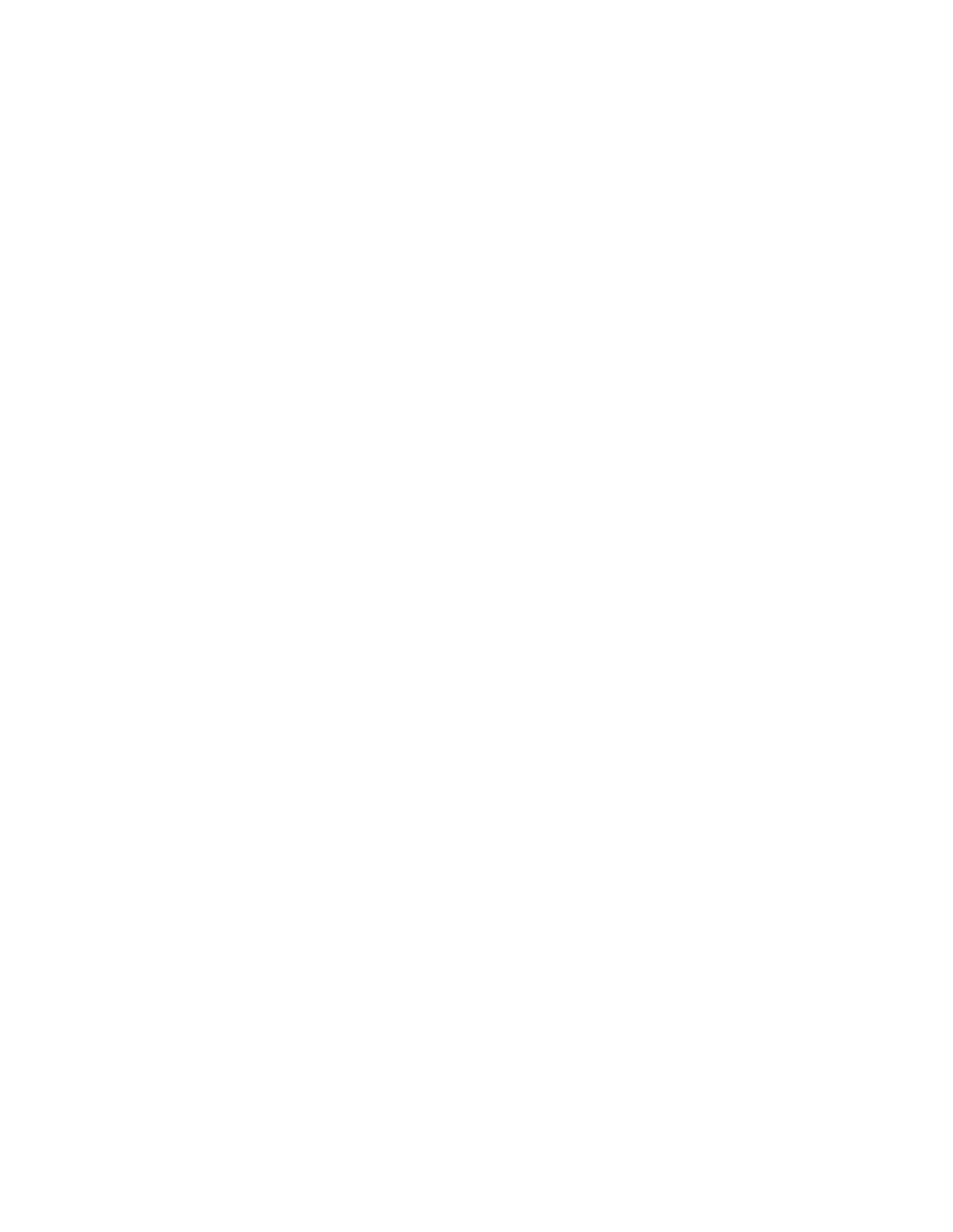# Appendix H **PLANS AND ORDERS**

This appendix explains how to construct plans and orders from battalion to corps levels. General information on the content and construction of plans and orders is followed by examples. For guidance on the preparation of orders and plans at echelons above corps, refer to JP 3-0, JP 5-03.1, and FM 100-7.

Plans and orders are the means by which the commander expresses to his subordinates his battlefield visualization, intent, and decisions, focusing on the results the commander expects to achieve—his vision of the end state of an operation. This gives subordinates the maximum operational and tactical freedom to accomplish the mission while providing only the minimum restrictions and details necessary for synchronization and coordination. Plans and orders should provide the *what* rather than the *how* to encourage initiative. Plans and orders are the method the commander uses to synchronize military actions. They also help the staff synchronize the commander's decisions and concepts. Plans and orders—

• Permit subordinate commanders to prepare supporting plans and orders.

• Implement operations derived from a higher commander's plan or order.

• Focus a subordinate's activities.

• Provide tasks and activities, constraints, and coordinating instructions necessary for the successful completion of missions.

• Do not inhibit agility, speed, and initiative in carrying out missions.

• Are communications conveying instructions in a standard, recognizable, clear, and simple format.

The amount of detail the commander provides in a plan or an order depends on the experience and competence of subordinate commanders, the cohesion and tactical experience of subordinate units, and the complexity of the operation. The commander balances these factors with his guidance and intent and determines the type of plan or order to issue. To maintain clarity and simplicity, plans and orders include annexes only when necessary and only when they pertain to the entire command. The annexes describe the additional support and

synchronization necessary to accomplish the command's assigned tasks.

All operation plans and orders—

• Have five paragraphs.

• Provide task organization and the scheme of maneuver.

• Provide a clear, concise mission statement, based on the mission assigned by the higher headquarters, that includes execution time and date.

• Convey the commander's intent and concept of operations.

• Usually include an overlay.

Included in this Appendix is a verbatim transcript of an order issued by VII Corps in World War II. It represents a typical order seen during the continuing operations of US Army forces in WWII. The brevity and simplicity of this basic order is remarkable considering that the operation involved six divisions under a corps headquarters. This simplicity and brevity was possible because of several factors. VII corps and its subordinate divisions were well trained, with detailed and practiced SOPs. They were combat-tested with experienced and cohesive staffs. Finally, there was trust up and down the chain of command. Today's units can strive for emulation of these conditions that can lead to simple and concise operation plans and orders.

**NOTE**: Figure H-1, page H-11, is a list of the figures in this Appendix. The figures, beginning on page H-12, contain examples and procedures for completing plans, orders, and annexes.

## **PLANS**

A *plan* is a proposal for executing a command decision or project. It represents the command's preparation for future or anticipated operations. Because plans concern future operations and help the staff make assumptions about the nature of the situation at the time of execution, they cannot remain static. As the commander and staff change or adjust their estimates to reflect the current analysis of the situation, they must also change the plans.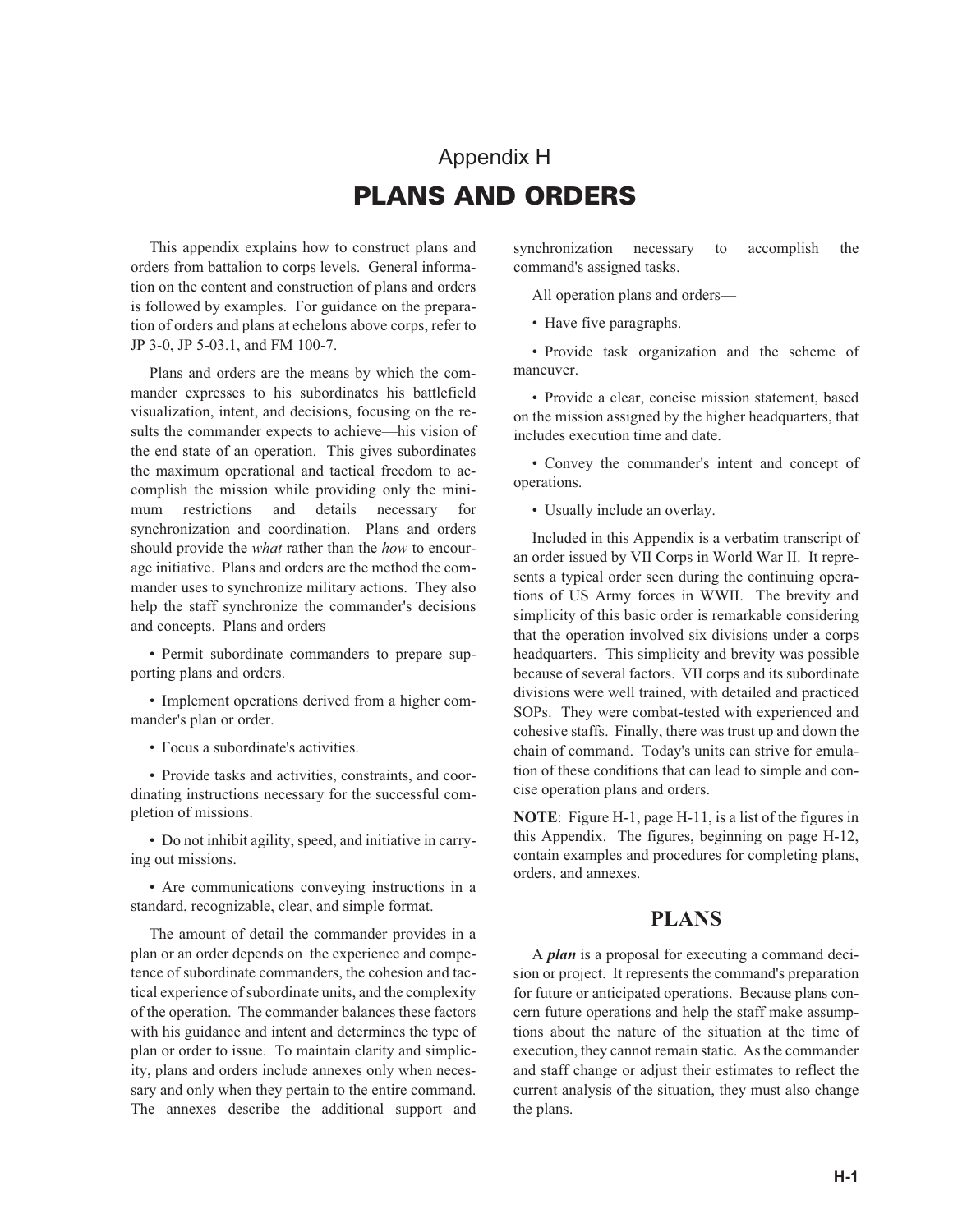The *operation plan* (OPLAN) is a plan a command uses to conduct military operations. Commanders may initiate preparation of possible operations by first issuing an OPLAN. (See Figure H-2, page H-12, and Figure H-3, page H-14.) The OPLAN—

• States critical assumptions that form the basis of the plan (in paragraph 1d of the OPLAN). Assumptions must be revalidated prior to execution of the plan.

• Becomes an OPORD when the conditions of execution occur and an execution time is determined.

A *service support plan* (SSPLAN) provides information and instructions covering an operation's service support. Estimates of the command's operational requirements are the bases for the service support plan. The SSPLAN becomes the service support order when the conditions of execution occur. (See Figure H-4, page H-20.)

Other plans are—

• The *supporting plan*, which complements another plan.

• The *contingency plan,* which provides for accomplishing different, anticipated major events before, during, and after an operation.

• The **concept plan (CONPLAN)**, which the corps uses when augmented to become a joint task force. It is an abbreviated plan, or outline, for an operation that requires considerable expansion or alteration to convert it into an OPLAN or OPORD. A CONPLAN states important features or principles of a course of action before detailed planning begins. It provides information to higher headquarters and seeks approval and allocation of resources.

## **ORDERS**

An *order* is a written or an oral communication directing actions. Orders are based on plans or the receipt of a new mission. There are two general categories of orders—administrative and combat. *Administrative orders* cover normal administrative operations in garrison or in the field. They include general, specific, and memorandum orders; courts-martial orders; and bulletins, circulars, and other memoranda. (For details, see AR 25-30 and AR 600-8-105.) *Combat orders* pertain to strategic, operational, or tactical operations and their service support. Combat orders include *operation orders, service support orders, movement orders, warning* *orders, and fragmentary orders.* This appendix is limited to combat orders.

*Operation orders* (OPORDs) are directives a commander issues to subordinate commanders to coordinate the execution of an operation. They always specify an execution time and date. (See Figures H-2 and H-3.)

The *service support order* (SSORD) provides the plan for service support of operations, including administrative movements (Figure H-4). It provides information to supported elements and serves as a basis for the orders of supporting commanders to their units. SSORDs may be issued either with an OPORD, or separately when the commander expects the CSS situation to apply to more than one operation plan or order. At division and corps levels of command, the SSORD may replace an OPORD's service support annex. If that happens, the staff refers to the existence of the SSORD in paragraph 4 of the OPORD. Staffs at brigade and lower levels of command may cover all necessary information in paragraph 4 of the OPORD without annexes or a separate SSORD. The SSORD follows the same format as the OPORD. It is usually in writing and may include overlays, traces, and other annexes.

The G4 (S4) has primary coordinating responsibility for preparing, publishing, and distributing the SSORD. Other staff officers, both coordinating and special, provide those parts of the order concerning their responsibilities. Their input may be a single sentence or a complete annex.

The *movement order* is a stand-alone order that facilitates an uncommitted unit's movement (Figure H-5, page H-25). The movements are typically administrative, and troops and vehicles are arranged to expedite their movement and to conserve time and energy when no enemy interference (except by air) is anticipated. Normally, these movements occur in the communications zone. The G4 (S4) has primary coordinating staff responsibility for planning and coordinating movements. However, he receives assistance from other coordinating and special staff officers (such as the G3 (S3), PM, MP, transportation officers, and movement-control personnel). The G4 (S4) is also responsible for preparing, publishing, and distributing the movement order.

However, when conducting ground movement in rear areas of the combat zone where enemy interference is expected, the movement order may become a highway regulation annex (in NATO, this is referred to as the *movement* annex) to an OPORD or SSORD. The G3 (S3) plans and coordinates these tactical movements.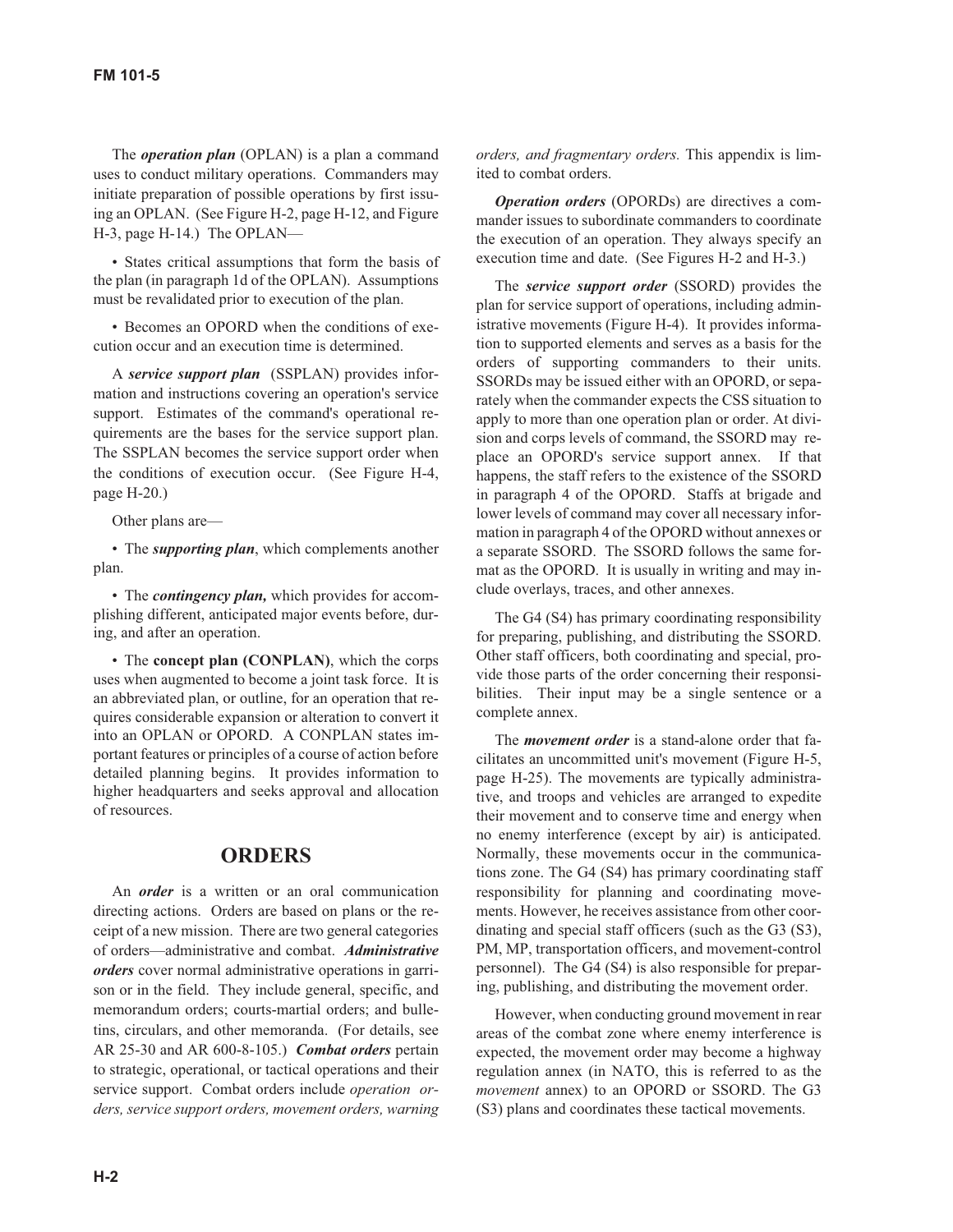The *warning order* (WARNO) is a preliminary notice of an order or action that is to follow (Figure H-6). Warning orders help subordinate units and their staffs prepare for new missions. Warning orders maximize subordinates' planning time, provide essential details of the impending operation, and detail major time-line events that accompany mission execution. The amount of detail a warning order includes depends on the information and time available when the order is issued and the information subordinate commanders need for proper planning and preparation. The words WARNING ORDER precede the message text. With the commander's (or Cof S's (XO's)) approval, a coordinating or special staff officer may issue a warning order.

The warning order clearly informs the recipient of what tasks he must do now as well as informs him of possible future tasks. However, a WARNO does not authorize execution other than planning unless specifically stated. The WARNO follows the five-paragraph field order format and may include the following information:

• Required maps (if changed from the current OPORD).

• The enemy situation and significant intelligence events.

- The higher headquarters' mission.
- Mission or tasks of the issuing headquarters.

• The commander's intent statement (when available).

• Orders for preliminary action, including reconnaissance and surveillance.

• Coordinating instructions (estimated time lines, orders group meeting, time to issue order).

• Service support instructions, any special equipment necessary, regrouping of transport, or preliminary movement of units.

Every warning order involving movement should state a time before which there is no movement. This means that a further order must be issued before that time giving actual movement time tables, or extending the period before which there will be no movement.

The *fragmentary order* (FRAGO) provides timely changes of existing orders to subordinate and supporting commanders while providing notification to higher and adjacent commands. Commanders may authorize members of their staff to change existing orders by issuing FRAGOs in their name. A FRAGO is either oral or written and addresses only those parts of the original OPORD that have changed. The sequence of the OPORD is used and *all five-paragraph headings must be used*. After each heading, state either "No Change" or the new information. This ensures that recipients know they have received the entire FRAGO (especially if the FRAGO is sent over the radio). (See Figure H-7, page H-29.)

The FRAGO differs from an OPORD only in the degree of detail provided. It refers to previous orders and provides brief and specific instructions. The higher headquarters issues a new OPORD when there is a complete change of the tactical situation or when many changes make the current order ineffective.

# **CHARACTERISTICS OF OPLANS AND OPORDS**

Characteristics of good OPLANs or OPORDs include—

• Addressing of critical facts and assumptions. The commander and staff evaluate all facts and assumptions. They retain for future reassessment only those facts and assumptions that directly affect an operation's success or failure. OPORDs do not state assumptions.

• Authoritative expression. The plan or order reflects the commander's intention and will. Therefore, its language must be direct. It must unmistakably state what the commander wants subordinate commands to do.

• Positive expression. State plans and orders affirmatively. "The trains will remain in the assembly area" instead of "The trains will not accompany the unit."

• Avoiding of unqualified directives. Do not use meaningless expressions like *as soon as possible*. Indecisive, vague, and ambiguous language leads to uncertainty and lack of confidence. For example, do not use "try to retain"; instead say "retain until." Avoid using phrases like "violently attacks" or "delays while maintaining enemy contact." Use "attacks" or "delays." Army doctrine already requires attacking violently and maintaining enemy contact during delays.

• Balance. Provide a balance between centralization and decentralization. The commander determines the appropriate balance for a given operation by using METT-T. During the chaos of battle, it is essential to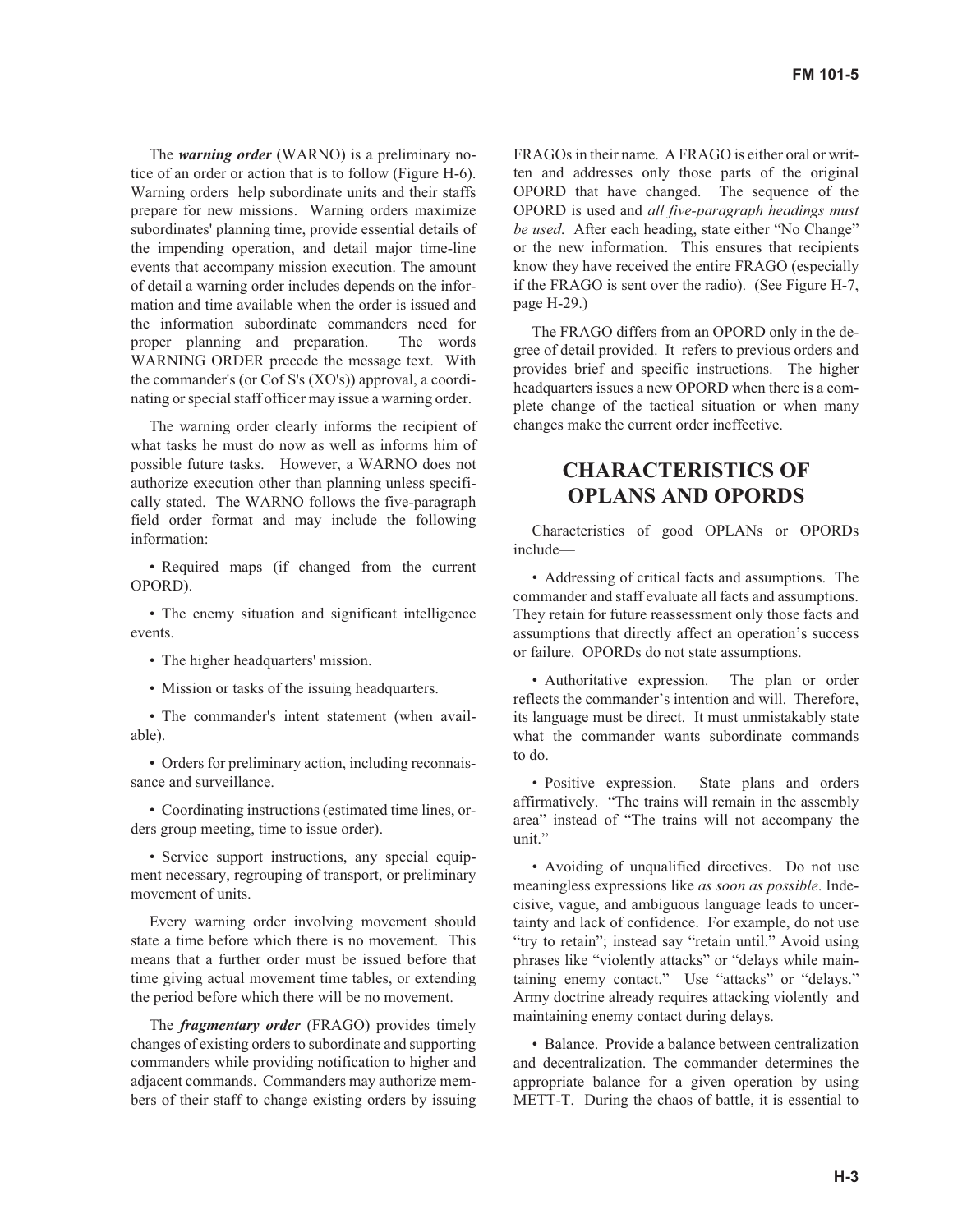decentralize decision authority to the lowest practical level. Over-centralization slows action and contributes to loss of initiative. However, decentralization can cause loss of precision. The commander must constantly balance competing risks while recognizing that loss of precision is usually preferable to inaction.

• Simplicity. Reduce all essential elements to their simplest form, eliminating elements not essential to mission success. Simplicity reduces possibilities for misunderstanding.

• Brevity. Be concise, clear and to the point, and include only necessary details using short words, sentences, and paragraphs. *Orders and plans, and their annexes, appendixes, tabs, and enclosures, do not include matters covered in SOPs.* However, where appropriate, they should refer to the SOP.

• Clarity. Eliminate every opportunity for misunderstanding the commander's exact, intended meaning. Everyone using the plan or order must readily understand it. Do not use jargon, although acronyms may be used when they do not reduce clarity. Keep the plan or order simple, using doctrinal terms and graphics.

• Completeness. Portray the commander's will and provide the necessary information required for execution. Provide control measures that are complete and understandable, and that maximize the subordinate commander's initiative. Provide adequate control means (headquarters and communications), clearly establish command and support relationships, and fix responsibilities to carry out the plan according to the commander's intent.

• Coordination. Provide for direct contact among subordinates; fit together all combat power elements for synchronized, decisive action; impose only necessary and doctrinally correct control measures; and help identify and provide for mutual support requirements while minimizing the force's exposure to fratricide.

• Flexibility. Leave room for adjustments that unexpected operating conditions might cause. The best plan provides for the most flexibility.

• Clear, concise mission and intent statements and essential tasks to subordinates.

• Centralized planning. The commander's mission, intent, and concept of operations underlie all plans and orders. Subordinate and supporting commanders develop plans and orders that support their commander's plan or order. The commander's control over subordinate commanders enhances synchronization and minimizes exposure to fratricide.

• Decentralized execution. The commander delegates authority to subordinate and supporting commanders to execute the plan by telling them what he wants done, not how to do it. He expects subordinates to seize and retain the initiative by aggressively and creatively executing his plan. In turn, subordinate and supporting commanders ensure their plans and orders provide for decentralized execution at the next lower echelon, allowing their subordinates to seize opportunities while the higher commander reviews courses of action to exploit success.

• Use of existing resources for decisive action. Use all resources organic to the organization and available from higher headquarters. Provide subordinates with sufficient resources to accomplish their missions. Provide for adequate resources (personnel, material,  $C<sup>2</sup>$ , liaison, and so on) for the expected duration of the contemplated operation.

• Timeliness. Send plans and orders to subordinates in time to allow them to adequately plan and prepare their own actions. When time is short, accept less than optimum products in the interest of timeliness. General George S. Patton, Jr., said, "A good plan violently executed now is better than a perfect plan next week."

# **TECHNIQUES FOR ISSUING ORDERS**

There are several techniques for issuing orders. They can be oral, written, or electronically produced, using matrixes or overlays. Five-paragraph *written orders* are the standard format for issuing combat orders. Orders may be generated and disseminated via *electronic* means to reduce the amount of time necessary to gather and brief the orders group. When available preparation time or resources are constrained, the commander may use the *matrix* method of issuing an order.

The *overlay order* combines the five-paragraph order with the operation overlay. The commander may issue the overlay order when planning preparation time is severely constrained and he must get the order to subordinate commanders by the most expeditious means. He may issue the overlay order by any suitable graphic method. The overlay order may consist of more than one overlay. A separate overlay or written annex can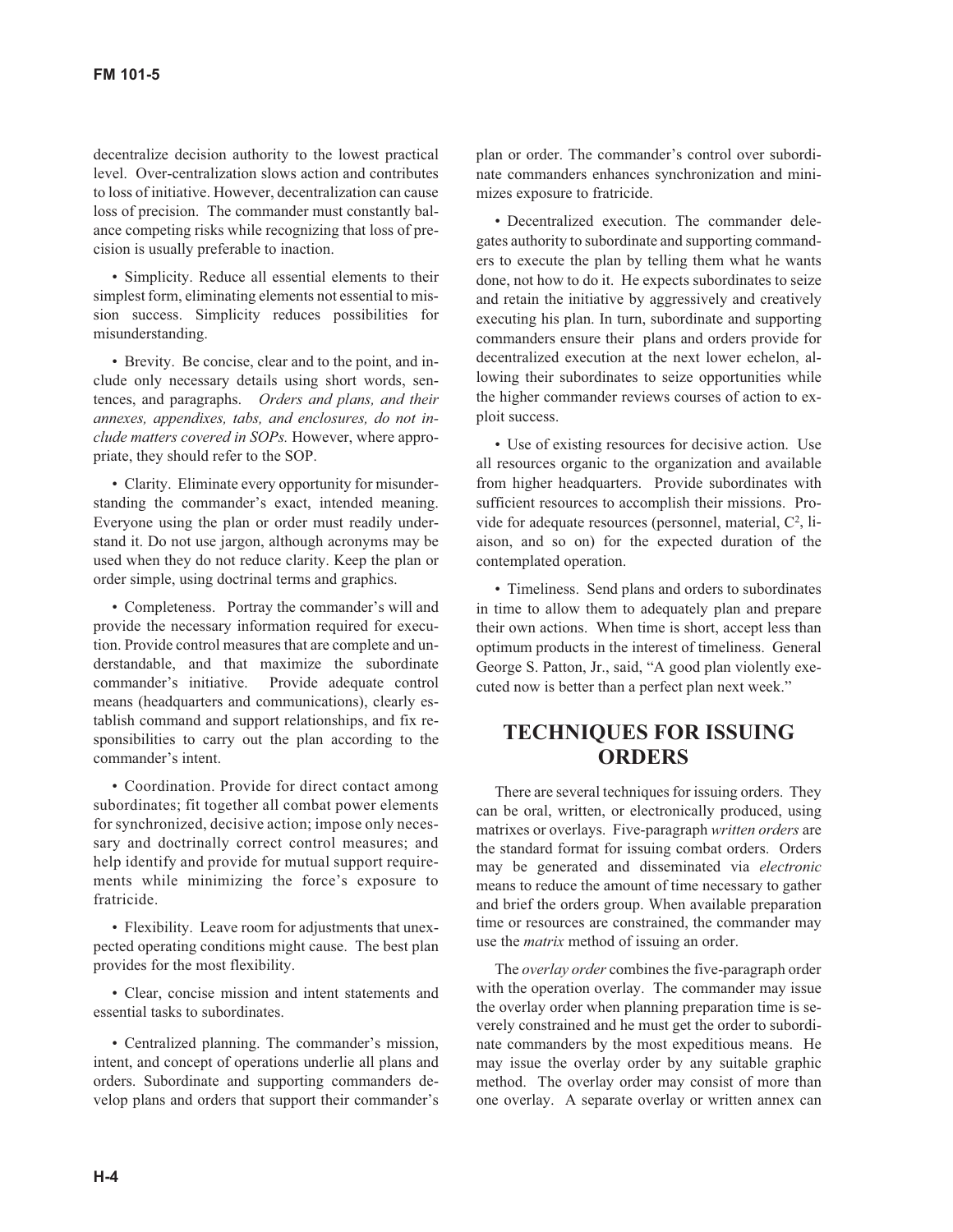contain the service support coordination and organizations. (See Figure H-8, page H-30.)

*Oral orders* are used when operating in an extremely time-constrained environment. They offer the advantage of orders being passed quickly to subordinates but at the risk of critical information being overlooked or misunderstood in the haste of circumstances. Oral orders are most often used for FRAGOs.

Plans and orders generally include both text and graphics. Graphics convey information and instructions through military symbols. (See FM 101-5-1.) They complement the written portion of a plan or an order and promote clarity, accuracy, and brevity. The Army prefers depicting information and instructions graphically when possible. However, the mission statement and the commander's intent must be in writing.

An overlay graphically portrays the location, size, and activity (past, current, or planned) of depicted units more consistently and accurately than can text alone. An overlay enhances a viewer's ability to analyze the relationships of units and terrain. A trained viewer can attain a vision of a situation, as well as insight into the identification of implied tasks, relationships, and coordination requirements, that the written plan or order may not list or readily explain. Overlay graphics may be used on stand-alone overlays or overprinted maps in annexes, appendixes, tabs, and enclosures. The issuing headquarters is responsible for the location accuracy of coordinating points, boundaries, and other control measures, transposing graphics to and from the map scale used by subordinate headquarters. (See Figure H-8.)

# **ADMINISTRATIVE INSTRUCTIONS FOR PREPARING PLANS AND ORDERS**

The following information pertains to all plans and orders. Unless otherwise stated, the term order is used to mean both plans and orders during the discussion. Figures H-2 and H-3 show *annotated formats for orders* having prescribed formats. Figure H-9, page H-34, is a sequential list of annexes and appendixes. Figure H-10, page H-36, shows a *common annotated annex format*. The remaining figures show *annotated formats for annexes, appendixes, and tabs* having prescribed formats.

#### **General Information**

Show all paragraph headings on written orders. There is no need to place an entry under each heading, except for, Mission, paragraph 2, and Commander's Intent, paragraph 3. A paragraph heading with no text will state: "None," "See Annex ..." or "See Overlay." Conventions such as the bold font and changes in the font size appearing in the headings of annotated formats are solely for emphasis within this manual. They are not intended to be followed in actual plans or orders.

## **Abbreviations**

Use abbreviations to save time and space if they will not cause confusion. Do not sacrifice clarity for brevity. Keep abbreviations consistent throughout any order and its annexes. Avoid using abbreviations in any joint or combined communications, except those contained in international agreements.

**NOTE**: FM 101-5-1 and AR 310-50 contain guidance for using operational abbreviations.

## **Place and Direction Designations**

Describe locations or points on the ground by—

• Referring to military grid reference system coordinates.

• Referring to longitude and latitude (if the maps available do not have the military grid reference system (MGRS)).

• Giving the distance and direction from a simple reference point (for example, crossroads 1,000 meters southwest of church tower of NAPEIRVILLE LB6448).

Designate directions in one of three ways:

• By using two locations or places (for example, direction ECKENTAL PV6690—PEGNITZ PA6851).

• As a point of the compass (for example, north or northeast).

• As a magnetic, grid, or true bearing, stating the unit of measure (for example, a magnetic bearing of 85 degrees).

When a place or feature on a map is mentioned for the first time in an order, print the name in capital letters exactly as spelled on the map and show its grid coordinates in parenthesis after it. When a control measure such as a contact point or supply point is used for the first time in an order, print the name or designation of the point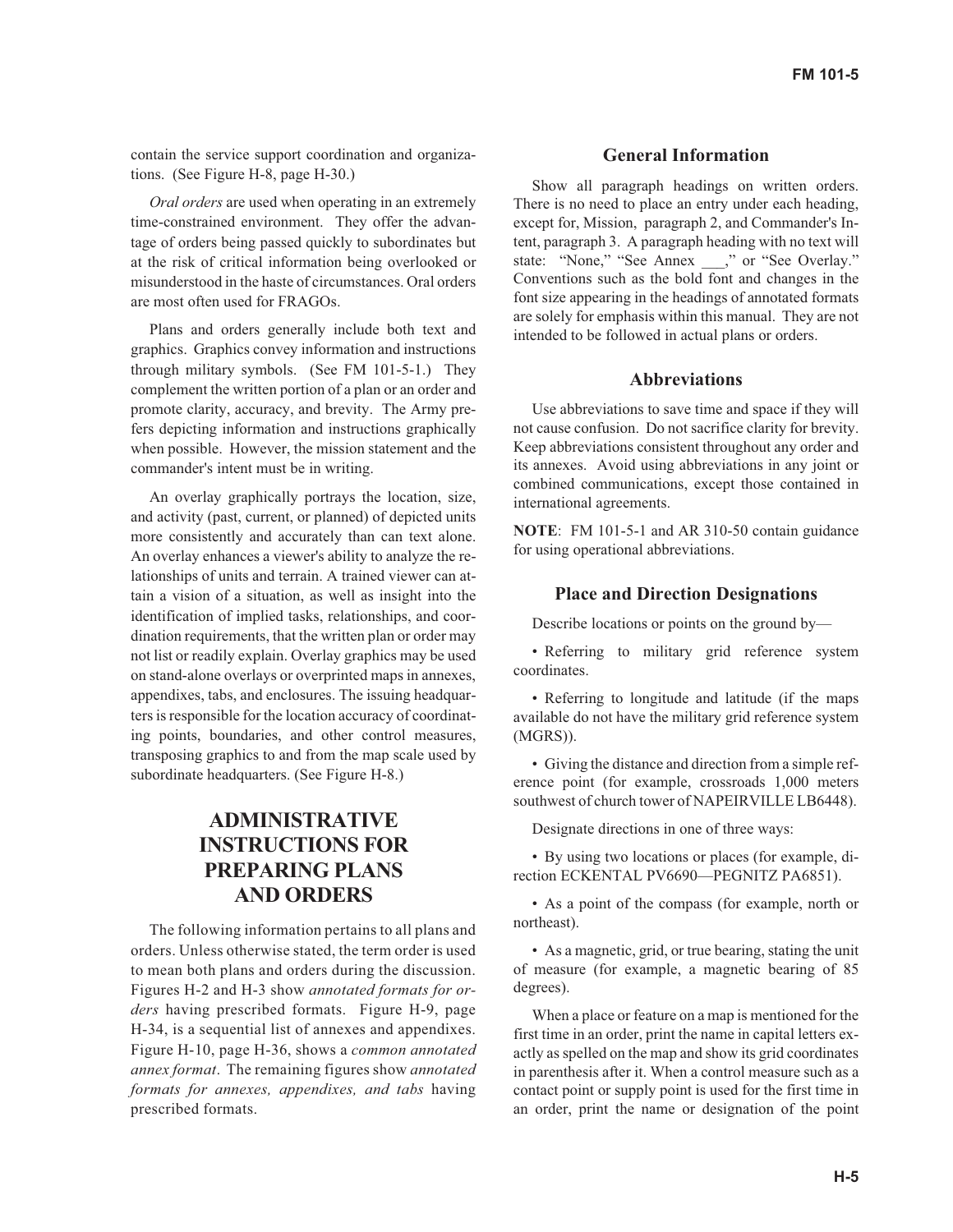followed by its grid coordinates in parenthesis. Use four-, six-, or eight-digit MGRS coordinates (as necessary to precisely locate the place, feature, or point) preceded by the 100-kilometer square designation (for example, LB6448). Thereafter, use names, planning names, or codes and repeat the coordinates only for clarity.

Describe areas by naming the northernmost (12 o'clock) point first and the remaining points in clockwise order. Describe positions from left to right and from front to rear, facing the enemy. To avoid confusion, use compass points to describe flanks, rather than right or left of the friendly force.

Always add compass points for clarity when describing a route if the possibility of confusion exists (for example, "The route is northwest along the road LAPRAIRIE-DELSON"). If a particular route already has a planning name (such as MSR LAME DOG), refer to the route using only that designator.

Designate trails, roads, and railroads by the names of the places near their locations. If you do not use place names, use grid coordinates. Precede place names with trail, road, or railroad (for example, road GRANT—CODY. To be consistent with planned movement, designate the route by naming a sequence of grid coordinates along the direction of movement. When there is no movement, name the sequence of points from left to right or front to rear, facing the enemy.

Describe river banks using the cardinal points of the compass or as either near or far in crossing operations.

Describe boundaries and phase lines by easily distinguishable terrain features (from the ground or air or on a map). When designating boundaries between units, state specifically which unit has responsibility and authority for the place, feature, or location to which the description refers. State each location along a boundary as either inclusive or exclusive to a unit (for example, 1st Bde, exclusive crossroad LB621352). List boundaries and phase lines in the order from left to right or front to rear, facing the enemy.

### **Naming Conventions**

Planners must decide on a method to name control measures, routes, assembly areas, and so on. Unit SOPs normally designate naming conventions. For the sake of *clarity* avoid using multiword names, such as Junction City. Simple names are better than complex ones. To ensure *operations security,* avoid assigning names that could reveal unit identities, such as the commander's name or the unit's home station. Do not name sequential phase lines and objectives in alphabetical order. For *memory aids*, use sets of names designated by the type of control measure or subordinate unit. For example, the division might use colors for objective names and minerals for phase line names.

#### **Classification Markings and Procedures**

Army Regulation 380-5 contains a detailed description of marking, transmitting procedures, and other classification instructions. Place classification markings at the top and bottom of each page. All paragraphs must have the appropriate classification marking immediately following the numbered designation of the paragraph (preceding the first word if the paragraph is not numbered). Mark unclassified instructional or training material representing orders " for Training, Otherwise Unclassified," with the exercise classification level in the blank. If the entire plan or order is unclassified, no classification markings are required.

When the issuing headquarters sends classified plans or annexes separately, it assigns copy numbers to each and keeps a record of the specific copy or copies sent to each addressee (to facilitate security control).

### **Annotating Unnamed Dates and Times**

In OPLANs or OPORDs, use one of six letters to designate unnamed dates:

• C-day. The day when a deployment operation begins. The deployment may be of troops, cargo, and/or weapons systems, using any type of transport.

- D-day. The day when an operation begins.
- E-day. The day when a NATO exercise begins.

• K-day. The day when a convoy system on a particular convoy lane begins.

• M-day. The day when full mobilization begins.

• S-day. The day (if it is not M-day) when the first mobilization manpower action occurs.

The specific hour on D-day at which a particular operation will begin is H-hour. The highest headquarters planning an operation specifies the exact meaning of D-day and H-hour. If a single plan mentions more than one such event, key the secondary event to the primary event by adding or subtracting days. Refer to days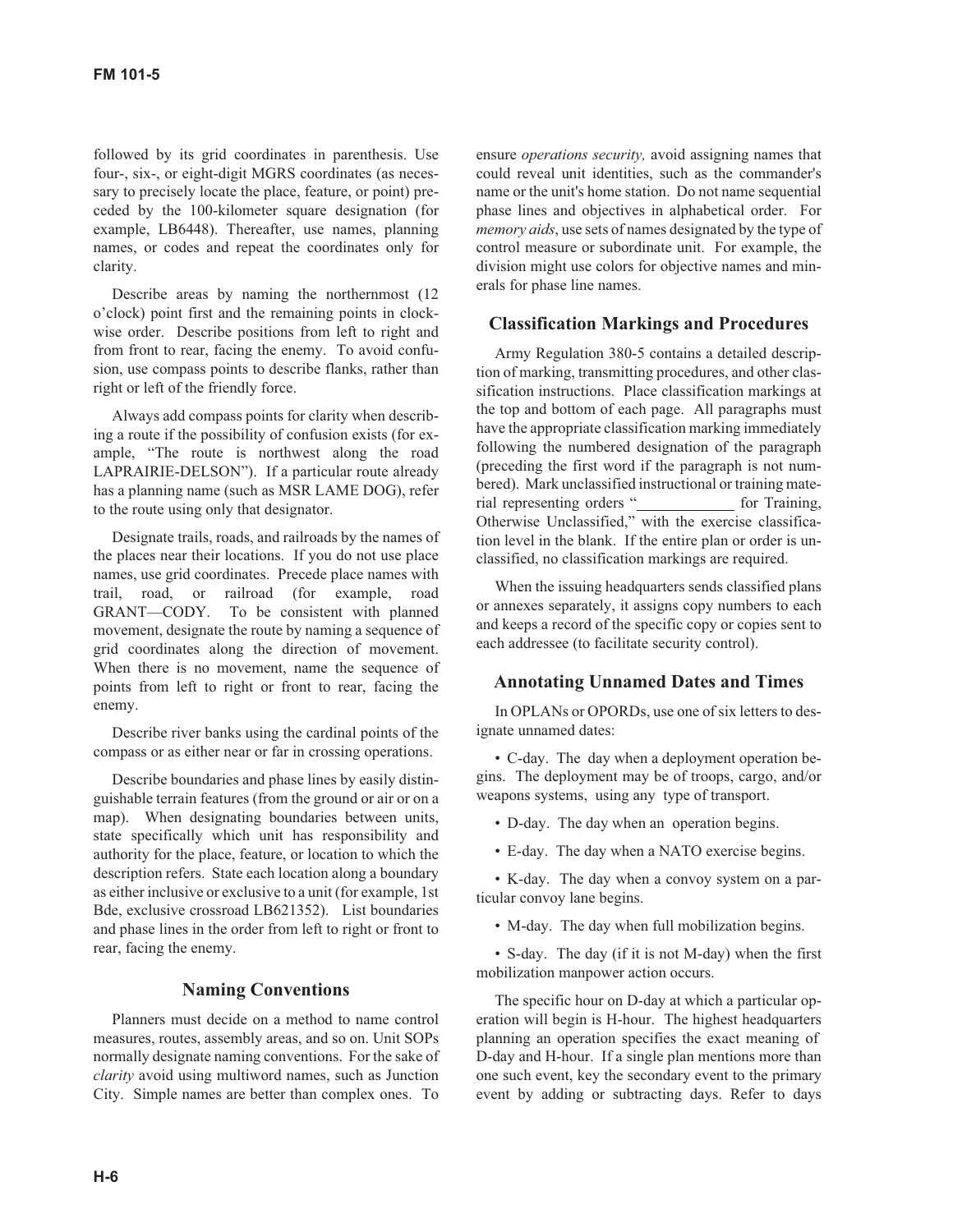preceding or following D-day by using a plus or minus sign and an Arabic number following the letter (for example, D-3 is three days before D-day; D+7 is seven days after D-day). When using a time element other than days, spell it out (for example, D+3 months). Refer to hours preceding or following H-hour by a plus or minus sign and an Arabic number following the letter (for example, H-3 is three hours before H-hour; H+7 is seven hours after H-hour). When using a time element other than hours, spell it out (for example, H+30 minutes).

Retain the letter designation used in the original order in translations of OPORDs. Use J only when translating documents to and from French. Use only A, B, N, S, W, and X if other letters are needed; all other letters have multinational meanings.

Where it is necessary to identify a particular operation or exercise, place a nickname, or code words if applicable, before the letter; for example, BALD EAGLE (E-day) or ANVIL EXPRESS (M-day).

#### **Annotating Time**

The effective time for implementing the plan or order is the same as the date-time group (DTG). If the effective time of any portion of the order differs from that of the order, explicitly identify this variance at the beginning of the coordination instructions ("Effective only for planning on receipt" or "Task organization effective DTG.")

Include the time zone suffix in the heading data and in the mission statement. The time zone remains the same throughout the order. If local time is chosen, select the appropriate time zone suffix which adjusts for the difference from ZULU time. Many temperate regions practice daylight savings time. For example, Central Standard Time in CONUS uses SIERRA suffix for local time. When daylight savings time is in effect, the local time is ROMEO suffix. The relationship of local time to ZULU, not the geographical location, determines the appropriate time zone suffix.

Express dates in the sequence day, month, and year (6 August 19XX). When using inclusive dates, express them by stating both dates separated by a dash (6-9 August 19XX or 6 August-6 September 19XX). Express times in the 24-hour clock system by means of four-digit Arabic numbers. Include the time zone suffix.

Express the date and time as a six-digit date-time group. The first two digits indicate the day of the month; the last four digits indicate the time. Add the month or the month and year to the DTG when necessary to avoid confusion. For example, a complete DTG would appear as 060140Z August 19XX.

## **Identification of Succeeding Pages of the Plan or Order**

On pages following the first page, use a short title identification heading. Include the number (or letter) designation and headquarters (for example, OPLAN 7—23d Armd Div or ANX B (INTEL) to OPLAN 15—23d Armd Div).

#### **Page Numbering**

Number pages consecutively beginning on the first page. Number second and succeeding pages with Arabic numbers. Use letters and Roman numerals alternately to further identify annexes, appendixes, tabs, enclosures, and additions, in order. Use dashes to separate the alphabetical and Roman numeral groups that precede the Arabic page numbers of annexes, appendixes, and so forth. For example, the designation of the third page of enclosure 7 to tab B to appendix 2 to annex A is A-II-B-VII-3.

#### **Annexes, Appendixes, Tabs, Enclosures**

*Annexes* provide details not readily incorporated into the basic order and help keep the order's basic text short. They should increase the clarity and usefulness of the basic order by providing combat support, combat service support, and administrative details and instructions that amplify the basic order. They are a component to an order but not required if deemed unnecessary; each annex relates to a specific aspect of the operation. The number and type of annexes depend on the commander, level of command, and needs of the particular operation. Make every effort to minimize their number. They are referenced in the body of the order and listed under the heading "annexes" at the end of the order. The sequence for the most common annexes are shown in Figure H-9, page H-34. This sequence is required for all OPORDs and OPLANs. Units that do not require a particular annex indicate this by stating "Annex \_\_ omitted." Additional annexes needed for local command requirements will use the next letter, W, continuing through X, Y, Z, AA, AB, AC, and so forth, as needed.

When an annex that is integral to the basic order has the same distribution as the order, identify it by its title and headquarters (for example, Annex B (Intelligence) to Operation Order 10—52d Mech Div). If an annex has wider distribution than the basic order, or when issuing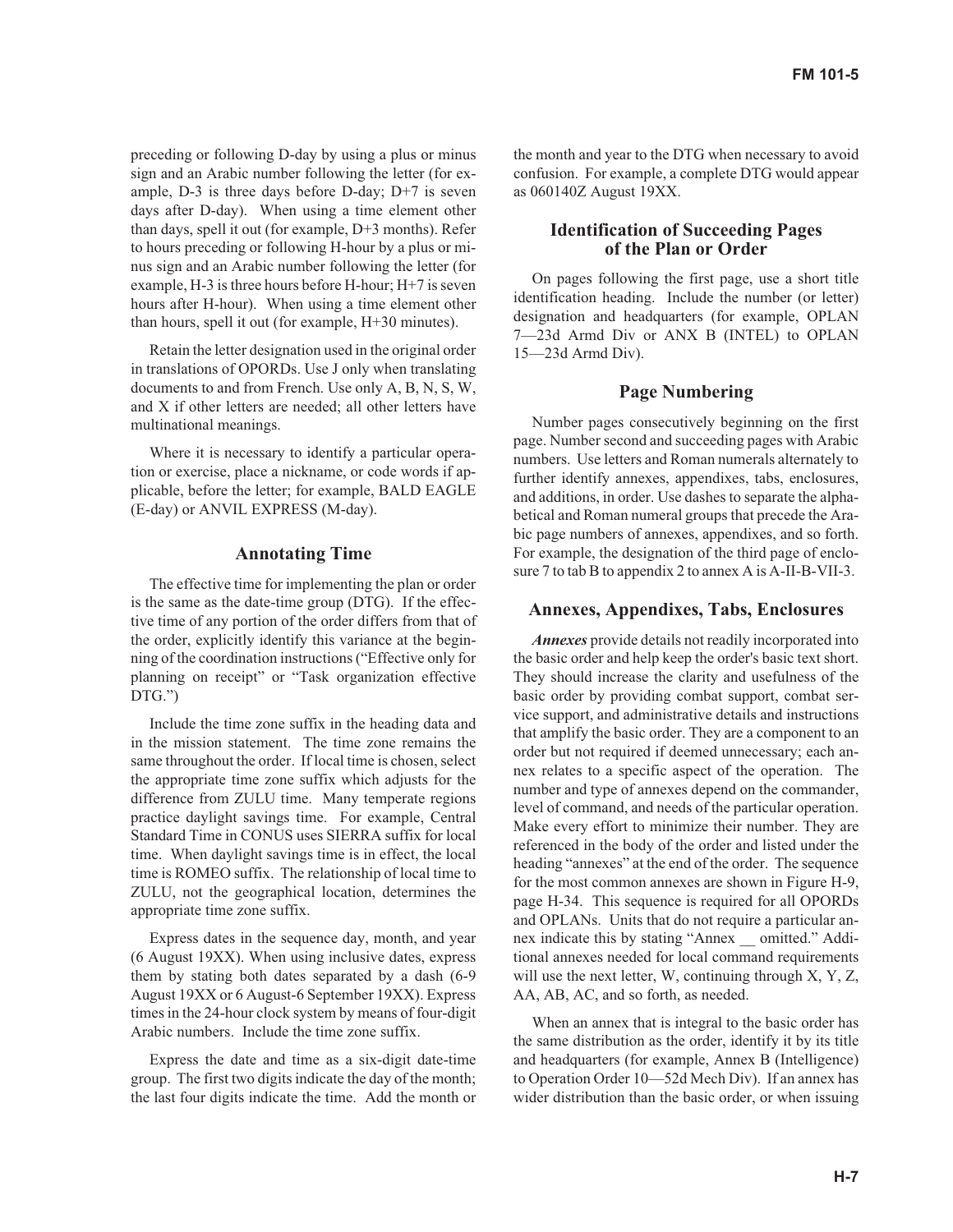an annex separately, give it a heading and title and include all final entries (acknowledgment instructions, the commander's signature, and so on).

*Appendixes* contain information necessary to expand an annex, *tabs* expand appendixes, and *enclosures* expand tabs. An annex, an appendix, a tab, or an enclosure may be a written text, a matrix, a trace, an overlay, an overprinted map, a sketch, a plan, a graph, or a table. Where appropriate, use the five-paragraph field order format for these documents. The staff officer with responsibility for the activity or service covered in the annex, appendix, tab, or enclosure prepares the document.

Annexes, appendixes, tabs, and enclosures are designated sequentially within their parent document, either alphabetically or numerically. They include a title in parenthesis and always reference the parent document to which they belong. *Annexes* are designated by capital letters (Annex H (Signal) to Operation Order 6—52 Mech Div), *appendixes* with Arabic numbers (Appendix 5 (Messenger Service) to Annex H (Signal) to Operation Order 6—52d Mech Div), *tabs* with capital letters (Tab A (Ground Messenger Service) to Appendix 5 (Messenger Service) to Annex H (Signal) to Operation Order 6—52d Mech Div), and *enclosures* with Arabic numbers (Enclosure 1 (Route Map) to Tab A (Ground Messenger Service) to Appendix 5 (Messenger Service) to Annex H (Signal) to Operation Order 6—52d Mech Div).

Identify additions necessary for expanding enclosures by repeating the procedures for tabs and enclosures. Use double letters (AA) or hyphenated double numbers (1-1) (for example, Enclosure 1-1 (\*\*\*) to Tab AA (\*\*\*) to Enclosure 1 (Route Map) to Tab A (Ground Messenger Service) to Appendix 5 (Messenger Service) to Annex H (Signal) to Operation Order 6—52d Mech Div).

Refer to annexes, appendixes, tabs, and enclosures in the body of the parent document by letter or number and title. Also list them at the bottom of the parent document under the appropriate heading.

# **STANDING OPERATING PROCEDURES**

Standing operating procedures (SOP) detail how forces will execute unit-specific techniques and procedures that commanders standardize to enhance effectiveness and flexibility. Commanders use SOP to standardize routine or recurring actions not needing their personal involvement. They develop SOP from doctrinal sources, applicable portions of the higher headquarters' published procedures, the commander's guidance, and techniques and procedures developed through experience. The SOP must be as complete as possible so that new arrivals or newly attached units can quickly become familiar with the unit's normal routine. In general, SOP apply until commanders change them to meet altered conditions or practices. The benefits of SOP include—

• Simplified, brief combat orders.

• Enhanced understanding and teamwork among commanders, staffs, and troops.

• Established synchronized staff drills.

• Established abbreviated or accelerated decisionmaking techniques.

The operations officer is responsible for preparing, coordinating, authenticating, publishing, and distributing the command's tactical and administrative SOP, with input from other staff sections.

# **MATRIXES AND TEMPLATES**

A number of staff tools exist to support the commander and his staff in the decision-making process and the development of the order. Tools include the decision support template (DST), synchronization matrix, and execution matrix. However, matrixes and templates are only tools; they are not orders.

The *decision support template* is created by the commander and staff during the decision-making process. A DST graphically represents the projected situation, identifying where a decision must be made to initiate a specific activity or event. It does not dictate decisions; it indicates when and where the need for a decision is most likely to occur.

The staff uses the operations map as the base. Before the war gaming, the staff graphically portrays enemy COAs on the situation templates. After the war game, the staff combines projected enemy and friendly situations (developed during war gaming) with options (such as branch plans) that the commander might employ onto a DST. The DST is also keyed to the synchronization matrix (developed during war gaming). It graphically integrates—

• Time-phased lines (TPLs) and enemy events, activities, and targets.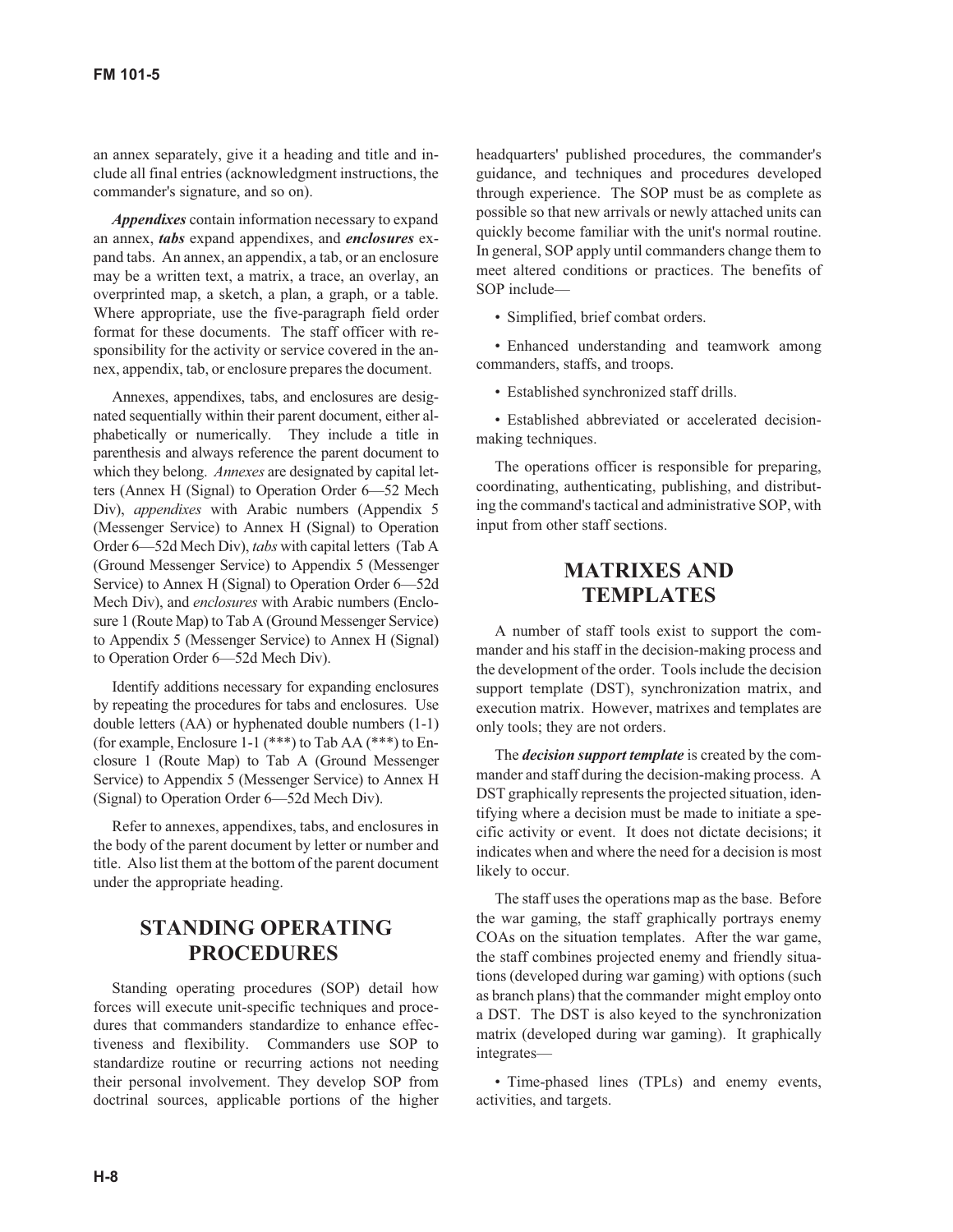• Friendly events, activities, scheme of maneuver, and control measures from the synchronization matrix and operation overlay.

• Commander's critical information requirements (CCIR).

• Time estimates (calculations of the times required to implement decisions).

**NOTE:** FM 34-1 and FM 34-130 contain discussions on the elements of the DST.

The DST supports decisions that are closely linked to other events. These decisions can involve specific targets or other actions that support the commander's concept of operations. Based on the action, reaction, counteraction drill used during war gaming, a DST lists options that should help the unit accomplish the mission. For example, a DST can provide the options for friendly maneuver and fires to counteract enemy reactions to the friendly unit's actions. Additionally, it can support CSand CSS-related decisions. Examples include the following:

• When the enemy arrives at a certain point, the commander may decide to shift unit positions and displace the division support area.

• When a friendly unit reaches a certain point on the battlefield, the commander may decide to move supporting artillery.

A DST equates time to specific points, areas, or lines in the area of operations. Time is expressed in minutes, hours, or days in relationship to the start of the mission or as a sequence of critical events or activities. The time to accomplish certain actions for both friendly and enemy units is estimated based on set planning factors.

A DST uses NAIs and TPLs to depict specific information requirements. Decision points (DPs) integrate NAIs and CCIR by placing a DP on the projected enemy location where the commander expects to review planned options and make a decision. The TAIs depict engagement points or areas where interdiction of an enemy force will reduce or eliminate particular enemy capabilities or cause him to abandon, modify, or adopt another course of action.

The NAI is a point or area where enemy activity (or inactivity) confirms or denies a particular enemy course of action. It can be a specific point on the ground, a portion of a route, or a larger area. When possible, NAIs are placed in numbered sequences along an avenue of approach or a mobility corridor. This technique helps calculate movement times between NAIs and limits confusion about the avenue or corridor involved.

Time-phased lines help track enemy movements. They provide a graphic means of comparing the enemy's rate of movement along different avenues of approach and mobility corridors. Time-phased lines can be computed for all types of enemy movement and operations—air assault, deliberate attack, dismounted infiltration, and so forth. Both friendly and enemy movement rates should be adjusted to compensate for the effects of weather, terrain, and obstacles. During actual operations, the G2 (S2) adjusts TPLs to conform to the enemy's actual rates of movement.

Decision points must be supported by NAIs (where an asset can detect the enemy). The commander can decide to execute a planned decision based on enemy actions at a DP. If the commander does not make a decision before the enemy force passes the DP, that option is negated. Factors affecting DP placement include the time required—

• For the G2 (S2) to receive the information from the intelligence collection or reconnaissance and surveillance asset.

• To process or analyze the information.

• To advise the commander of the activity.

• To disseminate orders or instructions to the proper maneuver, FS, CS, or CSS unit or asset.

• For the unit or asset to execute the orders or instructions.

A TAI is an area or a point along a mobility corridor or an engagement area where the commander wants to mass combat power through maneuver, fires, obstacles, and or EW. The G3 (S3) develops TAIs based on the commander's intent and in coordination with the G2 (S2), FSCOORD or FSO, and the electronic warfare officer. DPs often trigger maneuver, fires, or EW on a TAI. For some TAIs, the commander specifies one definite attack option, thus one DP. However, several DPs, called a DP cluster, can be designated to address several options for one TAI. Regardless of location, DPs and TAIs must be under surveillance.

The *synchronization matrix* provides a highly visible, clear method for ensuring that planners address all operating systems when they are developing courses of action and recording the results of war gaming. The matrix clearly shows the relationships between activities, units, support functions, and key events. The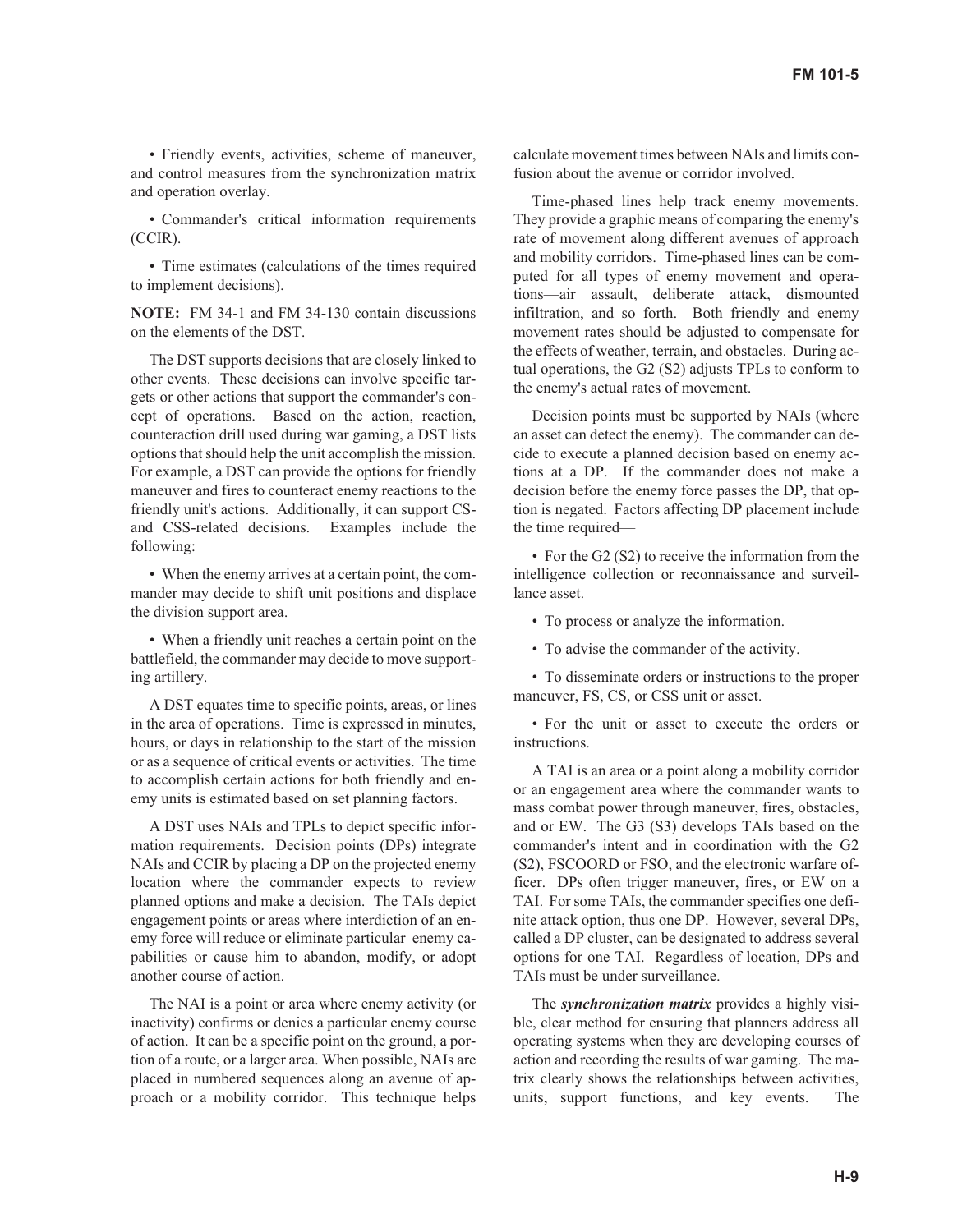synchronization matrix supports the staff in adjusting activities based on the commander's guidance and intent and the enemy's most likely course of action. The synchronization matrix is not a formal part of plans and orders. It serves as a planning tool, an internal staff product, which normally is not distributed formally to subordinate and higher headquarters. (See Figure 5-9, page 5-20.)

When used together, the synchronization matrix and the DST form a powerful graphic  $C<sup>2</sup>$  tool. Once a decision is made on the COA, the staff can use the DST and synchronization matrix to assist in writing the OPLAN or OPORD. Because missions and decisions are laid out in a logical and orderly fashion, this is also a good way to ensure nothing is left out of the OPLAN or OPORD.

The staff can write an annex to the OPLAN or OPORD as an *execution matrix*. An execution matrix depicts when and where specific supporting actions must occur.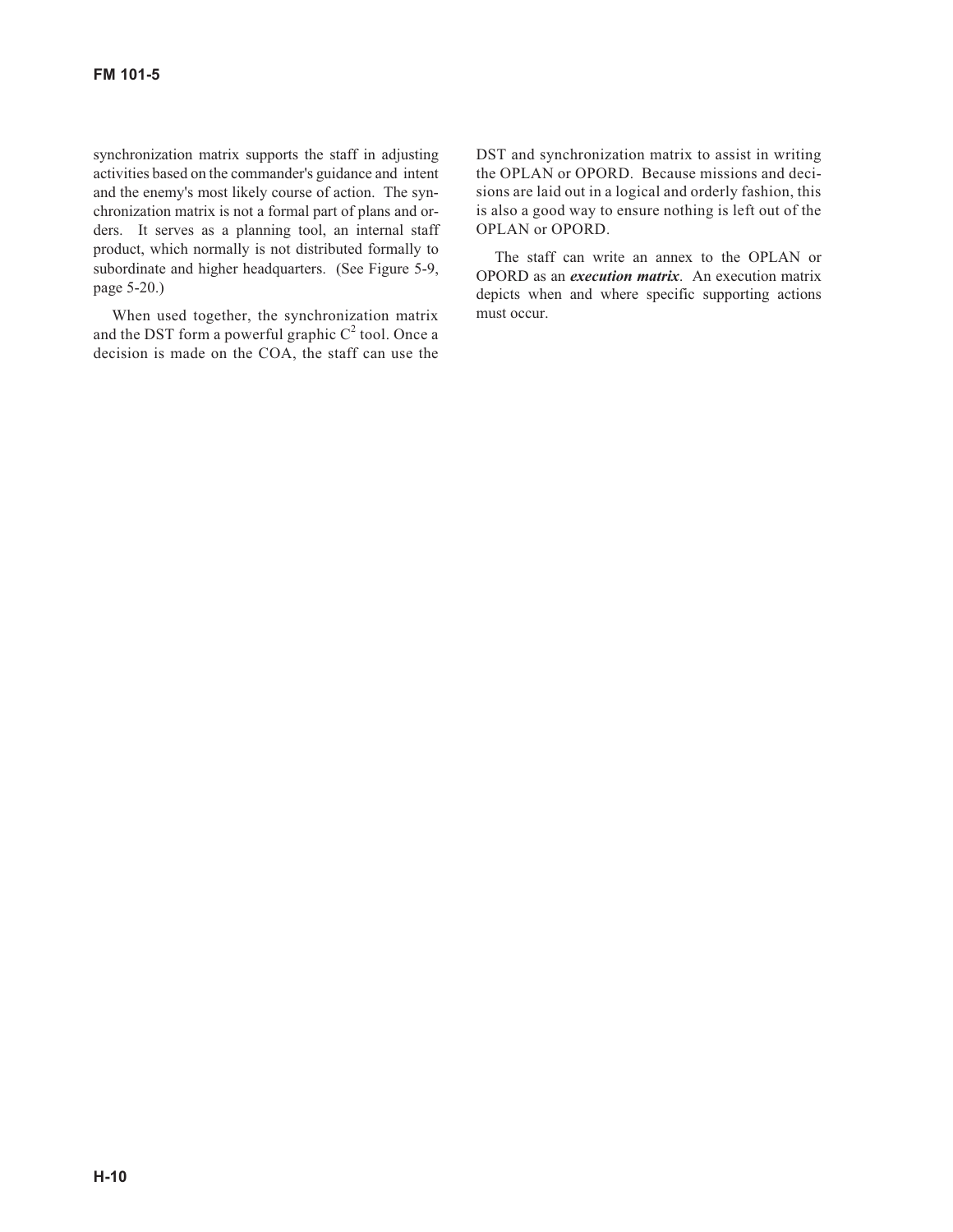# **EXAMPLES AND PROCEDURES FOR COMPLETING PLANS, ORDERS, AND ANNEXES**

All plans, orders, annexes, and appendixes use the five-paragraph field order format as in Figure H-2, page H-12. Use the annotated annex format as the base guide, and refer to individual annex examples for functional-area specifics. Appendixes to annexes further supplement or explain specific requirements or detail.

In the examples that follow, bold-face paragraph numbers, letters, and titles denote normal paragraph headings. Bullet lists (using • format) indicate suggestions of the kinds of items that may go in subparagraphs. Figure H-1 is a list of the figures used to explain or validate the construction of plans, orders, and annexes.

|              | Page                                                                     |
|--------------|--------------------------------------------------------------------------|
| Figure H-1.  |                                                                          |
| Figure H-2.  |                                                                          |
| Figure H-3.  |                                                                          |
| Figure H-4.  |                                                                          |
| Figure H-5.  |                                                                          |
| Figure H-6.  |                                                                          |
| Figure H-7.  |                                                                          |
| Figure H-8.  |                                                                          |
| Figure H-9.  | Sequence of annexes and appendixes to OPLANs or OPORDs H-34              |
| Figure H-10. |                                                                          |
| Figure H-11. | Annex A (Task Organization) instructions and format H-38                 |
| Figure H-12. |                                                                          |
| Figure H-13. | Annex C (Operation Overlay) instructions and format H-41                 |
| Figure H-14. |                                                                          |
| Figure H-15. | Annex E (Rules of Engagement) instructions and format H-45               |
| Figure H-16. |                                                                          |
| Figure H-17. |                                                                          |
| Figure H-18. |                                                                          |
| Figure H-19. | Annex I (Service Support) instructions and formatB-53                    |
| Figure H-20. | Annex J (Nuclear, Biological and Chemical (NBC) Operations) instructions |
|              |                                                                          |
| Figure H-21. | Annex K (Provost Marshal) instructions and format H-58                   |
| Figure H-22. | Annex L (Reconnaissance and Surveillance) instructions and format H-60   |
| Figure H-23. | Annex M (Deep Operations) instructions and format H-61                   |
| Figure H-24. | Annex N (Rear Operations) instructions and format H-62                   |
| Figure H-25. | Annex O (Airspace Command and Control) instructions and format H-63      |
| Figure H-26. | Annex P (Command and Control Warfare) instructions and format H-64       |
| Figure H-27. | Annex Q (Operations Security (OPSEC)) instructions and format. H-66      |
| Figure H-28. | Annex R (Psychological Operations (PSYOP)) instructions and format H-67  |
| Figure H-29. |                                                                          |
| Figure H-30. | Annex T (Electronic Warfare) instructions and format H-70                |
| Figure H-31. | Annex U (Civil-Military Operations) instructions and format H-71         |
| Figure H-32. |                                                                          |
| Figure H-33. |                                                                          |

**Figure H-1. List of figures**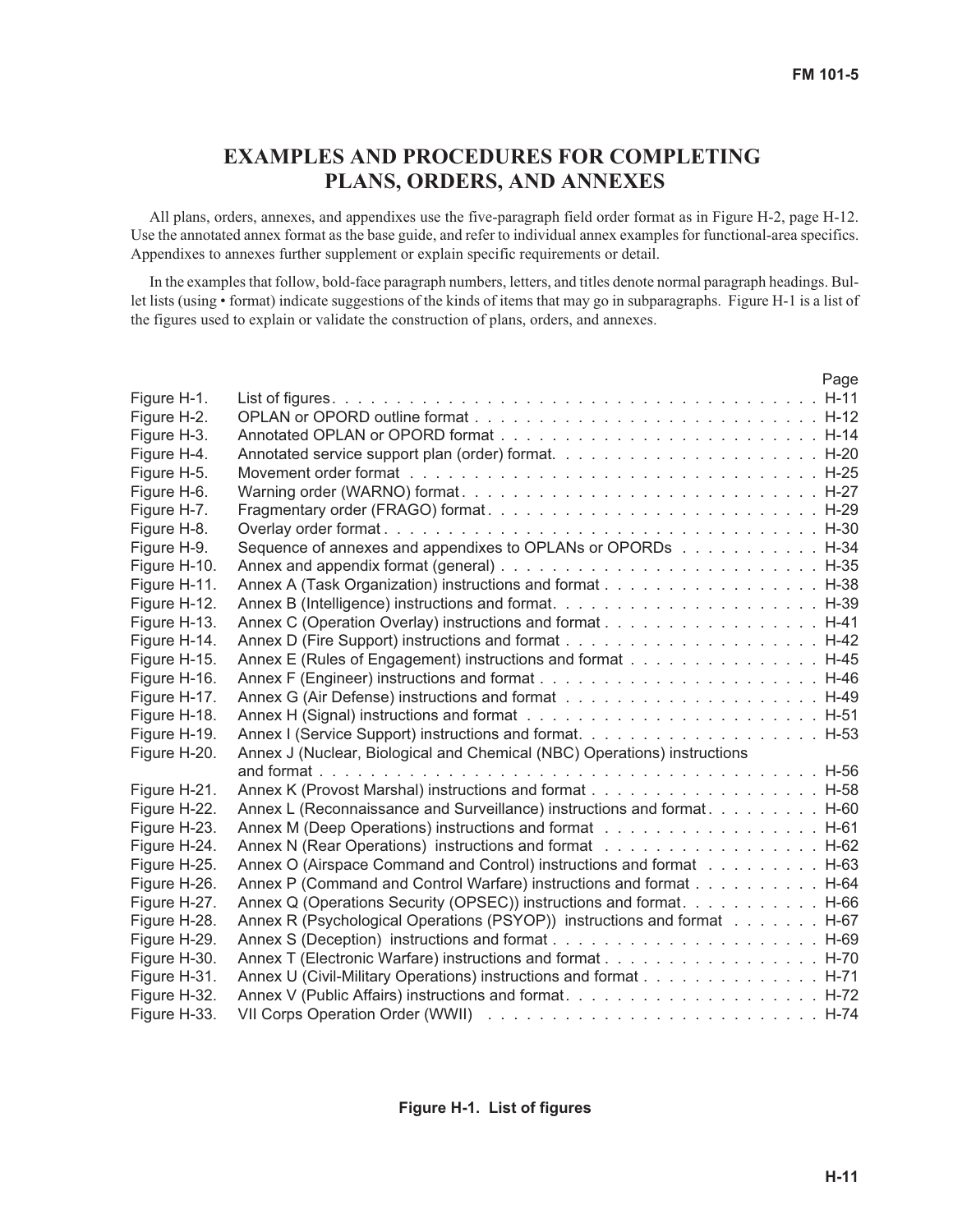**\_\_\_\_\_\_\_\_\_\_\_\_\_ (Classification) (Change from oral orders, if any)**

> **Copy \_\_\_\_ of \_\_\_\_ copies Issuing headquarters Place of issue Date-time group of signature Message reference number**

**OPERATION PLAN (ORDER)\_\_\_\_\_\_\_\_\_\_\_\_\_ (code name)**

**(number)**

**References:**

**Time Zone Used Throughout the Plan (Order):**

**Task Organization:**

- **1. SITUATION**
	- **a. Enemy forces.**
	- **b. Friendly forces.**
	- **c. Attachments and detachments.**
	- **d. Assumptions (OPLAN only).**
- **2. MISSION**
- **3. EXECUTION**
	- **Intent:**
	- **a. Concept of operations.**
		- **(1) Maneuver**
		- **(2) Fires**
		- **(3) Reconnaissance and Surveillance**
		- **(4) Intelligence**
		- **(5) Engineer**
		- **(6) Air Defense**
		- **(7) Information Operations**
	- **b. Tasks to maneuver units.**
	- **c. Tasks to combat support units.**
		- **(1) Intelligence**
		- **(2) Engineer**
		- **(3) Fire Support**
		- **(4) Air Defense**
		- **(5) Signal**
		- **(6) NBC**
		- **(7) Provost Marshal**
		- **(8) PSYOP**
		- **(9) Civil military**
		- **(10) As required**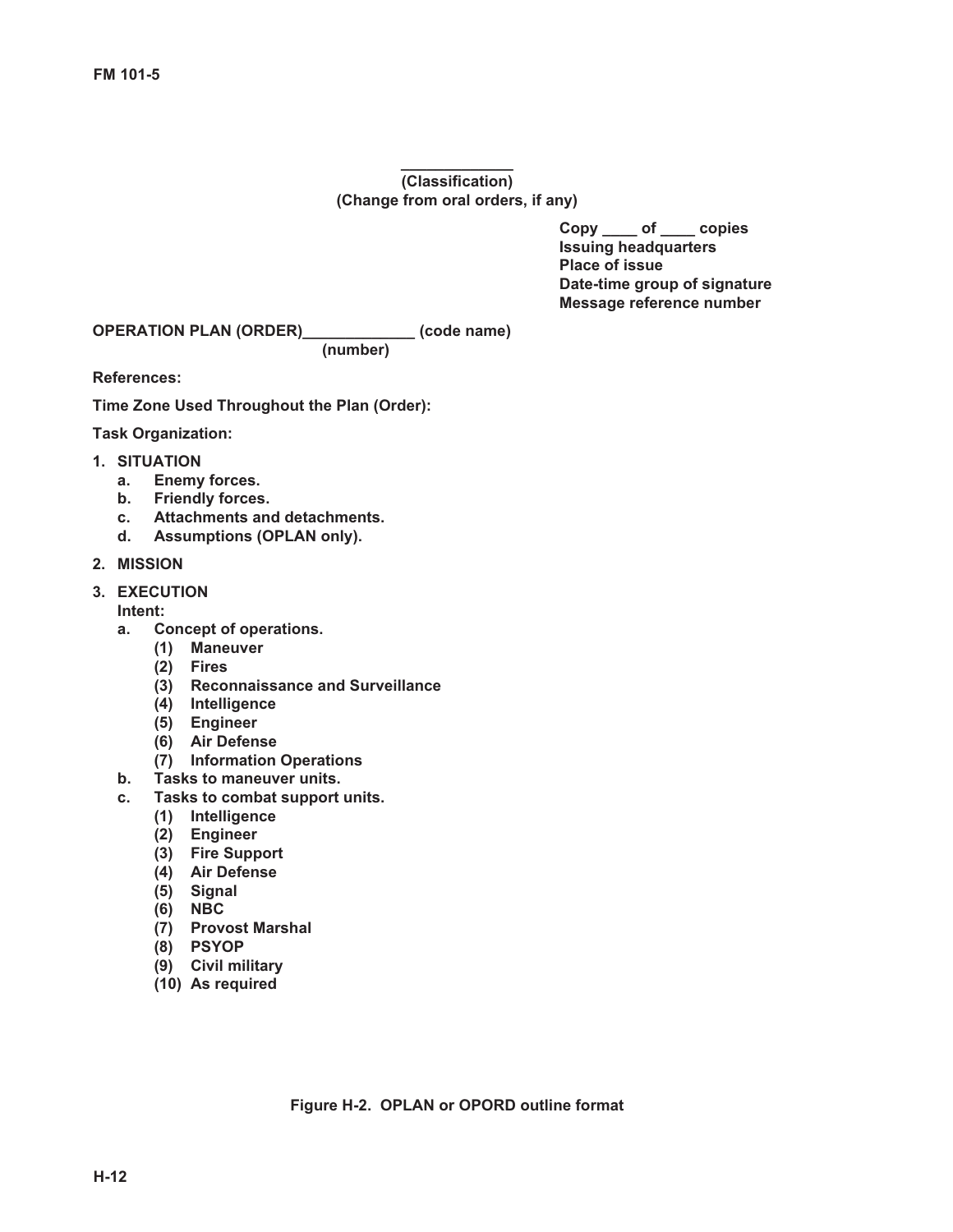- **d. Coordinating instructions.**
	- **(1) Time or condition when a plan or order becomes effective**
	- **(2) CCIR**
	- **(3) Risk reduction control measures**
	- **(4) Rules of engagement**
	- **(5) Environmental considerations**
	- **(6) Force protection**
	- **(7) As required**

### **4. SERVICE SUPPORT**

- **a. Support concept.**
- **b. Materiel and services.**
- **c. Medical evacuation and hospitalization.**
- **d. Personnel.**
- **e. Civil military.**
- **f. As required.**
- **5. COMMAND AND SIGNAL**
- **a. Command.**
- **b. Signal.**

**ACKNOWLEDGE:**

**NAME (Commander's last name) RANK (Commander's rank)**

**OFFICIAL: Name and position**

**ANNEXES:**

**\_\_\_\_\_\_\_\_\_\_\_\_\_ (Classification)**

**Figure H-2. OPLAN or OPORD outline format (continued)**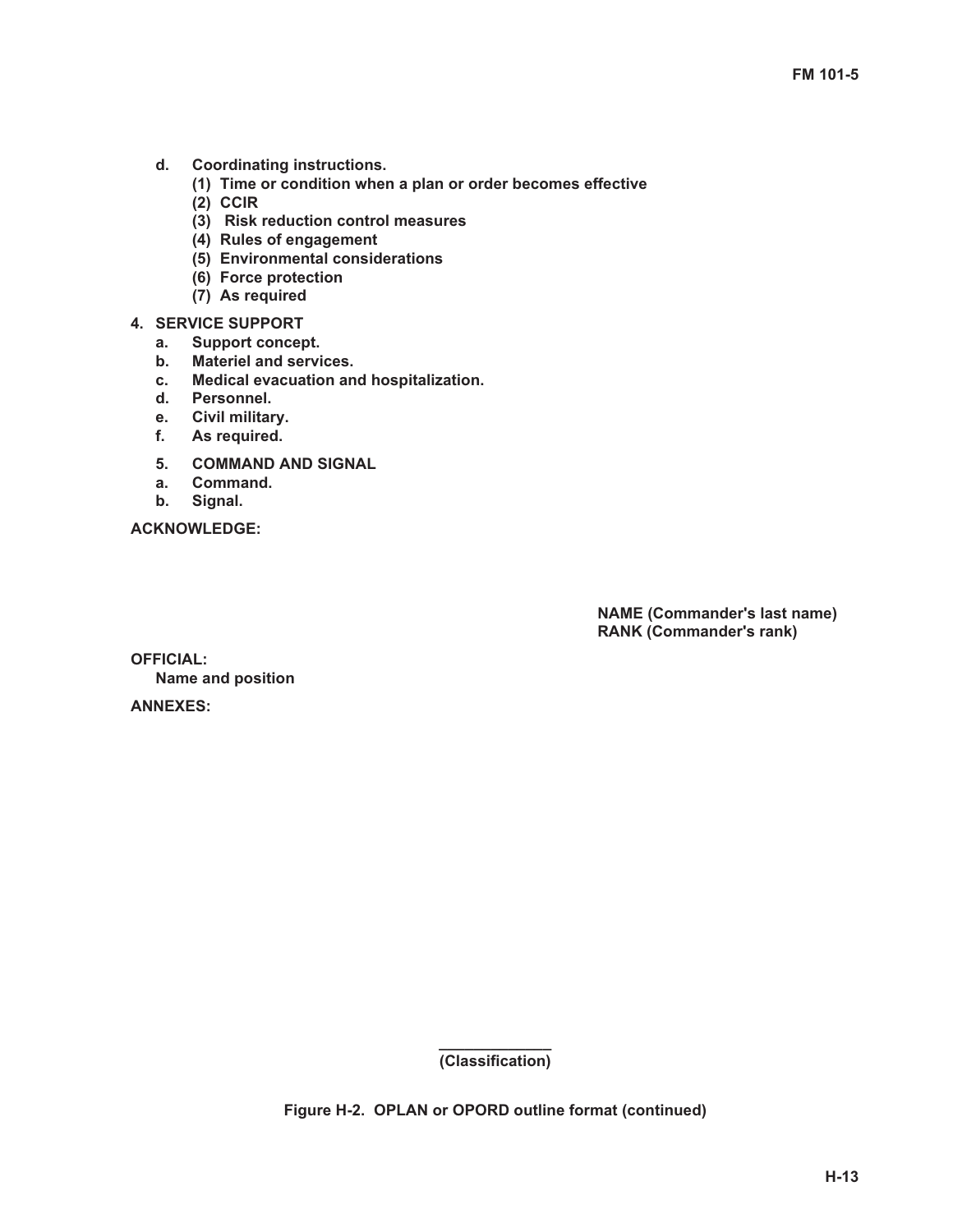#### \_\_\_\_\_\_\_\_\_\_\_\_\_ (Classification)

Place the classification at the top and bottom of every page of the OPLAN or OPORD.

## **(Change from oral orders, if any)**

This statement is applicable only if an oral order is issued by the commander. The phrases "No change from oral orders" or "No change from oral orders except paragraph \_" are necessary.

> **Copy \_\_ of \_\_ copies Issuing headquarters Place of issue (coordinates) Date-time group of signature**

Show the place of issue (location of issuing headquarters) on each copy. Show the name of the town or place in capital letters, coordinates in parentheses, and the country in capital letters. You may encode both.

The effective time for implementing the plan or order is the same as the date-time group (DTG) unless coordinating instructions state otherwise. Use time zone ZULU (Z) unless the order states otherwise. When orders apply to units in different time zones, use ZULU time zone. In operation and service support plans and orders, list the time zone applicable to the operation in the heading of the order following the references. When an order or plan does not specify the actual date and hour for beginning an operation, apply the proper reference designations.

#### **Message reference number**

Message reference numbers are internal control numbers that the unit signal officer issues and assigns to all plans and orders. The unit's SOP normally describes the number's allocation and use. Using the number allows an addressee to acknowledge receiving the message in the clear.

**OPERATION PLAN (ORDER) \_\_\_\_\_\_\_\_\_\_ (code name)** (number)

Plans and orders normally contain a code name and are numbered consecutively within a calendar year.

**References:** The heading of the plan or order includes a list of maps, charts, datum, or other related documents the unit will need to understand the plan or order. The user does not need to reference the SOP, but may refer to it in the body of the plan or order. The user references a map using the map series number (and country or geographic area, if required), sheet number and name, edition, and scale, if required. Datum is the mathematical model of the earth used to calculate the coordinate on any map. Different nations use different datums for printing coordinates on their maps. The datum is usually referenced in the marginal information of each map.

**Time Zone Used Throughout the Plan (Order):** The time zone used throughout the order (including annexes and appendixes) is the time zone applicable to the operation. Operations across several time zones use ZULU time.

**Task Organization:** Describe the allocation of forces to support the commander's concept. Task organization may be shown in one of two places: preceding paragraph one, or in an annex, if the task organization is long and complicated. (See Appendix F for a complete discussion of task organization.)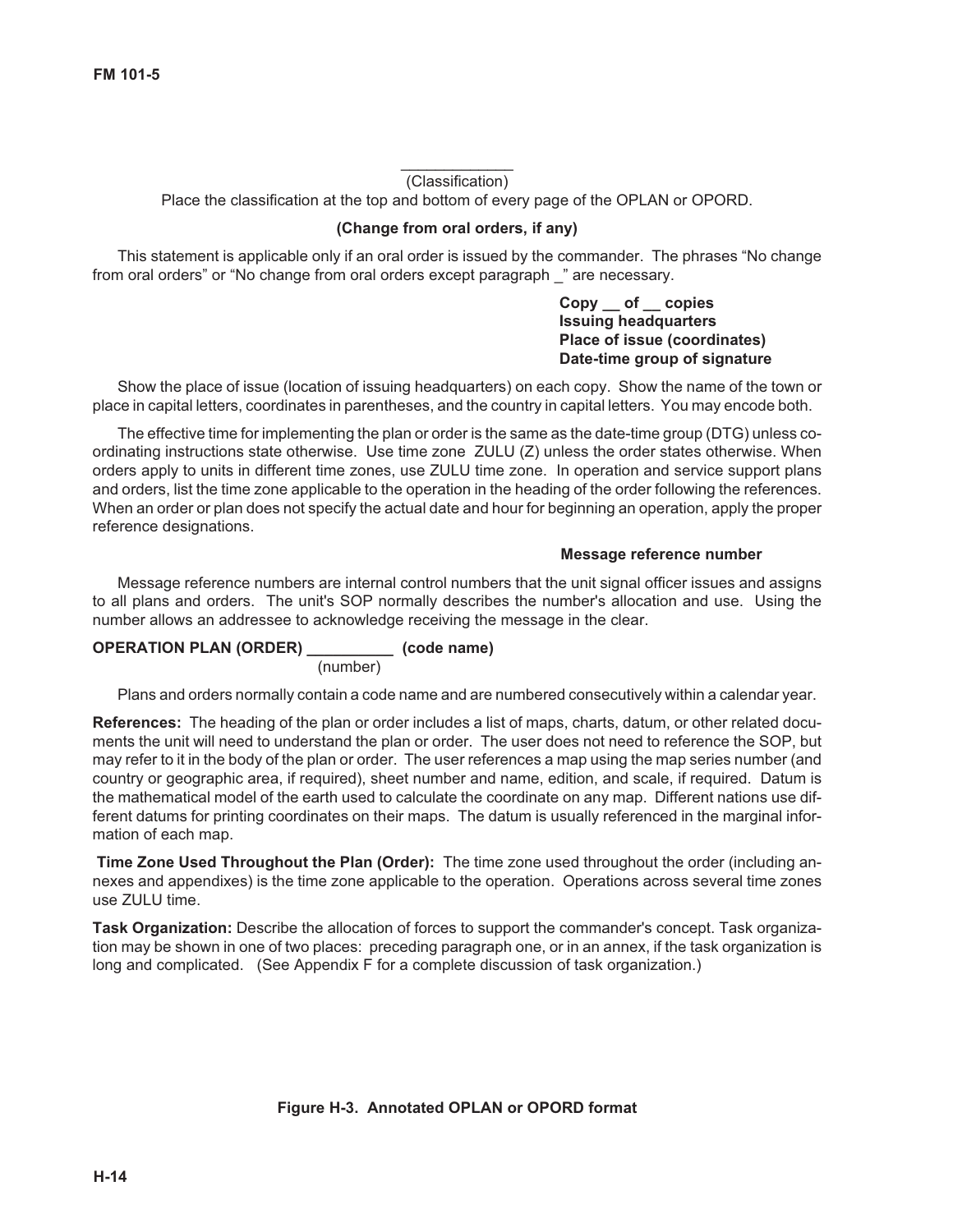# **OPLAN or OPORD**

### **(Number) (issuing headquarters)**

(Place this information at the top of the second and any subsequent pages of the OPLAN or OPORD.)

## **1. SITUATION**

**a. Enemy forces.** Express this information in terms of two enemy echelons below yours (for instance, corps address brigades; battalions address platoons). Describe the enemy's most likely and most dangerous course of action. When possible, provide a sketch of the enemy course of action in lieu of verbiage (Appendix \_\_ (sketch) to Annex B (Intelligence)). Include an assessment of terrorist activities directed against US government interests in the area of operations. Refer to Annex B (Intelligence) or the current intelligence estimate or intelligence summary (INTSUM). If you need to reference more sources, use the final subparagraph to refer the reader to the documentation.

**b. Friendly forces.** Include the mission, the commander's intent, and concept of operations for headquarters one and two levels up. Subparagraphs state the missions of flank units and other units whose actions would have a significant bearing on the issuing headquarters.

**c. Attachments and detachments.** Do not repeat information already listed under Task Organization or in Annex A (Task Organization). Try to put all information in the Task Organization or in Annex A and state, "See Task Organization" or "See Annex A." However, when not in the Task Organization, list units that are attached or detached to the headquarters that issues the order. State when attachment or detachment is to be effective if different from when the OPORD or OPLAN is effective (such as on order, on commitment of the reserve). Use the term "remains attached" when units will be or have been attached for some time.

**d. Assumptions (OPLAN only).** List all assumptions.

**2. MISSION.** State the mission derived during the planning process. There are no subparagraphs in a mission statement. The mission statement will cover on-order missions. (**NOTE:** See Chapter 5 for discussion of mission statement.)

### **3. EXECUTION**

**Intent:** State the commander's intent derived during the planning process. (**NOTE:** See Chapter 5 for detailed discussion on the commander's intent.)

**a. Concept of operations.** The concept of operations may be a single paragraph, may be divided into two or more subparagraphs or, if unusually lengthy, may be prepared as a separate annex. The concept of operations should be based on the COA statement from the decision-making process and, at a minimum, will address close, deep, rear, security, and reserve operations as well as describe the type or form of opertion and designate the main effort. The commander uses this subparagraph when he feels he must supply sufficient detail to ensure appropriate action by subordinates in the absence of additional communications or further instructions. The concept statement should be concise and understandable.

The concept describes—

- The employment of major maneuver elements in a scheme of maneuver.
- A plan of fire support or "scheme of fires" supporting the maneuver with fires.

• The integration of other major elements or systems within the operation. These include reconnaissance and security elements, intelligence assets, engineer assets, and air defense.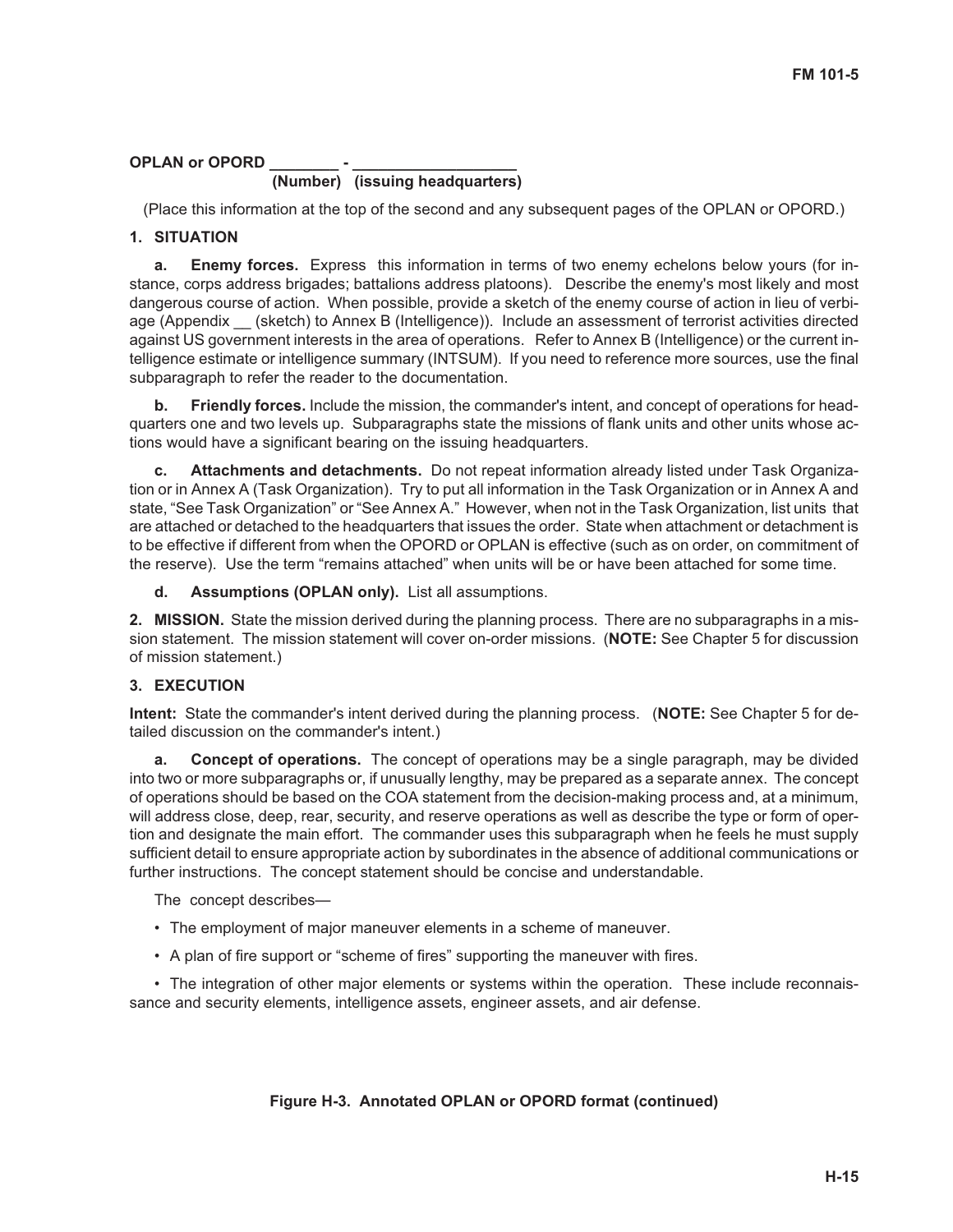• Any other aspects of the operation the commander considers appropriate to clarify the concept and to ensure unity of effort. If the integration and coordination are too lengthy for this paragraph, that integration and coordination are addressed in the appropriate annexes.

• Any be-prepared missions.

When an operation involves two or more clearly distinct and separate phases, the concept of operations may be prepared in subparagraphs describing each phase. Designate phases as "Phase" followed by the appropriate Roman numeral, for example, Phase I.

If the operation overlay is the only annex referenced, show it after "a. Concept of operations." Place the commander's intent and concept of operations statement on the overlay if the overlay does not accompany the OPORD or OPLAN.

**NOTE:** Depending on what the commander considers appropriate, the level of command, and the complexity of any given operation, the following subparagraphs are *examples* of what may be required within the concept of operations.

**(1) Maneuver.** State the scheme of maneuver derived during the planning process. Be sure this paragraph is consistent with the operation overlay. It must address the close, deep, and rear battles as well as security and reserve operations. This paragraph and the operation overlay should be complementary adding to the clarity of, rather than duplicating, each other. Do not duplicate information to be incorporated into unit subparagraphs or coordinating instructions.

**(2) Fires.** Clarify scheme of fires to support the overall concept. This paragraph should state which maneuver unit is the main effort and has priority of fires, to include stating purpose of, priorities for, allocation of, and restrictions for fire support. Refer to Annex D (Fire Support) if required. If the fire support annex is the only one referenced, show it after "(2) Fire Support." Refer to appropriate annexes as required. When referencing other annexes, identify them within the subparagraph where appropriate.

**(3) Reconnaissance and Surveillance.** This paragraph should specify the reconnaissance and surveillance plan and how it ties in with the basic concept of operations. It should address how these assets are operating in relation to the rest of the force. Refer to Annex L (Reconnaissance and Surveillance) if required**.**

**(4) Intelligence.** State the intelligence system concept supporting the scheme of maneuver. Describe the priority of effort among situation development, targeting, and battle damage assessment (BDA). Describe the priority of support to maneuver units and the priority of counterintelligence (CI) effort. Refer to Annex B (Intelligence) if required.

**(5) Engineer.** Clarify the scheme of engineer support to the maneuver plan paying particular attention to the integration of engineer assets, and obstacles. Indicate priority of effort and provide priority of mobility and survivability aspects as appropriate. Delegate or withhold authority to emplace obstacles. Refer to Annex F (Engineer) and other appropriate annexes as required.

**(6) Air Defense.** State overall concept of air defense in support of the scheme of maneuver, if necessary. Include considerations of potential Air Force counterair support as well as the actual contribution of dedicated AD units. Establish priority of air defense for GS units and provide AD weapons status and warning status. Refer to Annex G (Air Defense) and other appropriate annexes as required.

**(7) Information Operations.** State overall concept of information operations in support of the scheme of maneuver. Establish priority of support and refer to appropriate annexes as required.

**NOTE:** Units required to accomplish specific tasks for Information Operations, and Reconnaissance and Surveillance ((3) above) are specified in the appropriate subparagraphs of 3a, b, c, or paragraph 4.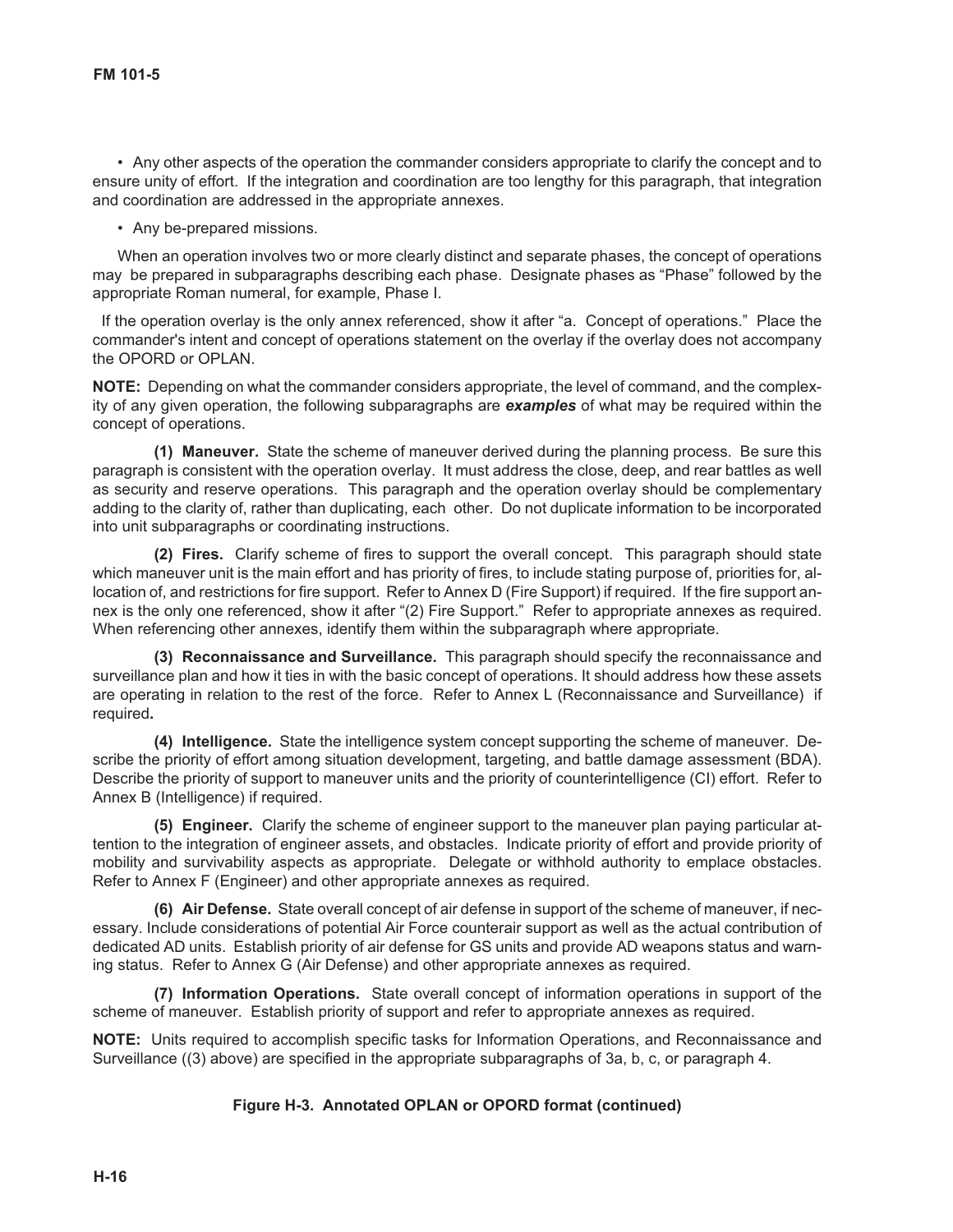**b. Tasks to maneuver units.** Clearly state the missions or tasks for each maneuver unit that reports directly to the headquarters issuing the order. List units in the same sequence as in the task organization, including reserves. Use a separate subparagraph for each maneuver unit. Only state tasks that are necessary for comprehension, clarity, and emphasis. Place tactical tasks that affect two or more units in subparagraph 3d.

**c. Tasks to combat support units**. Use these subparagraphs only as necessary. List CS units in subparagraphs in the same order as they appear in the task organization. Use CS subparagraphs to list only those specific tasks that CS units must accomplish and that are not specified or implied elsewhere. Include organization for combat, if not clear from task organization.

**(1) Intelligence.** Annex B (Intelligence). Address the function or support roles of organic or attached combat C2W or MI units, if not clear in the task organization. Designate any special use of unmanned aerial vehicles (UAVs). Designate the placement of remote video terminals.

**(2) Engineer.** Annex F (Engineer). List organization for combat, if not in the task organization. Assign priorities of effort and support. Address functions or support roles of organic or attached engineer units if it is not clear in task organization. Establish priorities of work if not addressed in unit SOPs.

**(a) Engineer** units, priorities of work.

## **(b) Environmental considerations.**

**(3) Fire Support.** Annex D (Fire Support). A fire support annex is usually published at division and corps levels. At brigade and lower, include fire support information here rather than in an annex.

**(a) Air support.** State allocation of CAS sorties, AI sorties (corps), and nominations (division). Show tactical air reconnaissance sorties here or in the intelligence annex. Include nuclear weapons target nominations (corps and echelons above corps (EAC) only).

**(b) Field artillery support.** Cover priorities such as counterfires or interdiction. State organization for combat, to include command and support relationships only if they are not clear in task organization. Ensure that allocation of fires supports the commander's concept. At brigade and lower, most of the fire support information is contained in a matrix format in the fire support annex.

# **(c) Naval gunfire support.**

### **(d) Fire support coordinating measures.**

**(4) Air Defense.** Annex G (Air Defense)**.** Address the following for organic and attached AD units if not addressed in unit SOPs:

# **(a) Organization for combat.**

**(b) Missions.**

# **(c) Priorities for protection.**

**(5) Signal.** Annex H (Signal). List organization for combat, if not in the task organization. Assign priorities of effort and support. Address functions or support roles of organic or attached signal units if it is not clear in task organization. Establish priorities of work if not addressed in unit SOPs.

**(6) NBC.** Annex J (NBC)**.** List organization for combat, if not in the task organization. Assign priorities of effort and support. Address functions or support roles of organic or attached chemical and smoke units if it is not clear in task organization. Establish priorities of work if not addressed in unit SOPs.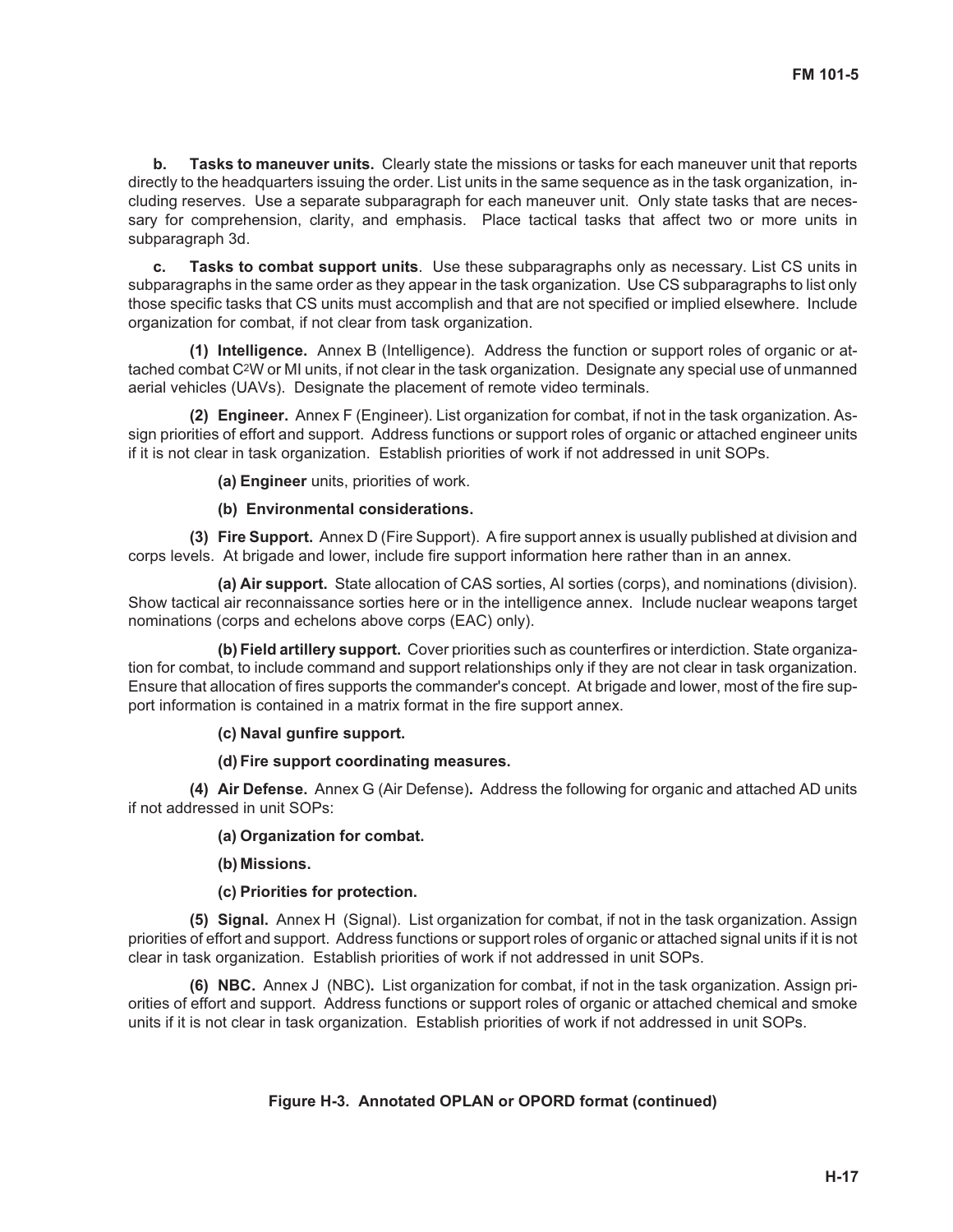**(7) Provost Marshall**. Annex K (PM). List organization for combat, if not in the task organization. Assign priorities of effort and support. Address functions or support roles of organic or attached MP units if it is not clear in task organization. Establish priorities of support to EPW operations, circulation control plan, and rear area security if not addressed in unit SOPs.

**(8) Psychological Operations (PSYOP).** Refer to Annex R if used.

**(9) Civil-Military Operations.** Refer to Annex U if used.

**d. Coordinating instructions.** *List only instructions applicable to two or more units and not routinely covered in unit SOPs*. This is always the last subparagraph in paragraph 3. Complex instructions should be referred to in an annex. Subparagraphs d(1)-d(5) below are mandatory.

**(1) Time or condition when a plan or an order becomes effective.**

**(2) Commander's critical information requirements (CCIR).** List once only here. Do not list in Annex B (Intelligence).

**(a) Priority intelligence requirements (PIR).**

**(b) Essential elements of friendly information (EEFI).**

**(c) Friendly force information requirements (FFIR).**

**(3) Risk reduction control measures**. These are measures unique to this operation and not included in unit SOPs and can include mission-oriented protective posture, operational exposure guidance, troop-safety criteria (corps only), vehicle recognition signals, and fratricide prevention measures.

**(4) Rules of engagement (ROE). (NOTE:** ROE can be addressed within its Annex**.)**

**(5) Environmental considerations.**

**(6) Force protection.**

**(7) Any additional coordinating instructions.**

**4. SERVICE SUPPORT.** Address service support in the areas shown below as needed to clarify the service support concept. Refer to annexes, if required. Subparagraphs can include:

**Support concept.** State the concept of logistics support to provide non-CSS commanders and their staffs a visualization of how the operation will be logistically supported. This could include—

• A brief synopsis of the support command mission.

• Support command headquarters or support area locations, including locations of the next higher logistic bases if not clearly conveyed in the CSS overlay.

• The next higher level's support priorities and where the unit fits into those priorities.

- The commander's priorities of support.
- Units in the next higher CSS organization supporting the unit.
- The use of host nation support.
- Significant or unusual CSS issues that might impact the overall operation.
- Any significant sustainment risks.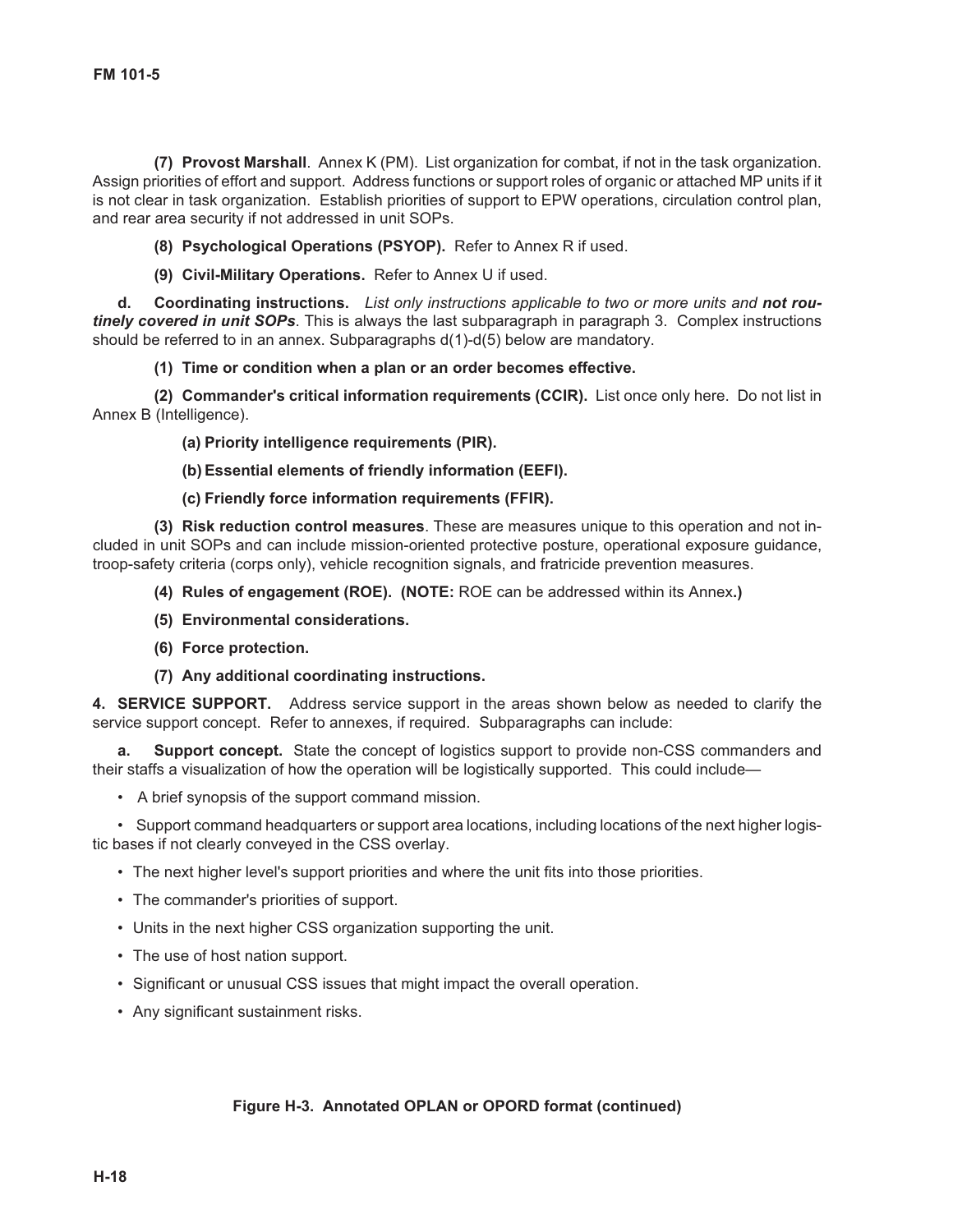• Unique support requirements in the functional areas of manning, arming, fueling, fixing, moving, and sustaining the soldier and his systems.

• The support concept organized into a framework based on operational phasing, or presented as before, during, and after operations format.

- **b. Materiel and services.**
- **c. Medical evacuation and hospitalization.**
- **d. Personnel support.**

#### **5. COMMAND AND SIGNAL**

**a. Command.** State the map coordinates for the CP locations and at least one future location for each command post. Identify the chain of command if not addressed in unit SOPs.

**Signal**. List signal instructions not specified in unit SOPs; identify the specific signal operating instructions (SOI) addition in effect, required reports and formats, and times the reports are submitted.

**ACKNOWLEDGE**: Include instructions for the acknowledgement of the plan or order by addressees. The word acknowledge may suffice or you may refer to the message reference number. Acknowledgement of a plan or order means that it has been received and understood.

> **NAME** (Commander's last name) **RANK** (Commander's rank)

The commander or authorized representative signs the original copy. If the representative signs the original, add the phrase "For the Commander." The signed copy is the historical copy and remains in headquarters files.

### **OFFICIAL:**

(Authentication) Use only when applicable. If the commander signs the original, no further authentication is required. If the commander doesn't sign, authentication is required by the signature of the preparing staff officer and only the last name and rank of the commander appear in the signature block.

**ANNEXES:** List annexes by letter and title in the sequence shown in Figure H-9, page H-34. If a particular annex is not used, place a "not used" beside that annex letter.

**DISTRIBUTION:** Furnish distribution copies either for action or for information. List in detail those who are to receive the plan or order. If necessary, also refer to an annex containing the distribution list or to a standard distribution list or SOP. When referring to a standard distribution list, also show distribution to reinforcing, supporting, and adjacent units, since that list does not normally include these units. When distribution includes a unit from another nation or from a NATO command, cite the distribution list in full.

> \_\_\_\_\_\_\_\_\_\_\_\_\_ (Classification)

Place the required classification at the top and bottom of every page of the OPLAN or OPORD.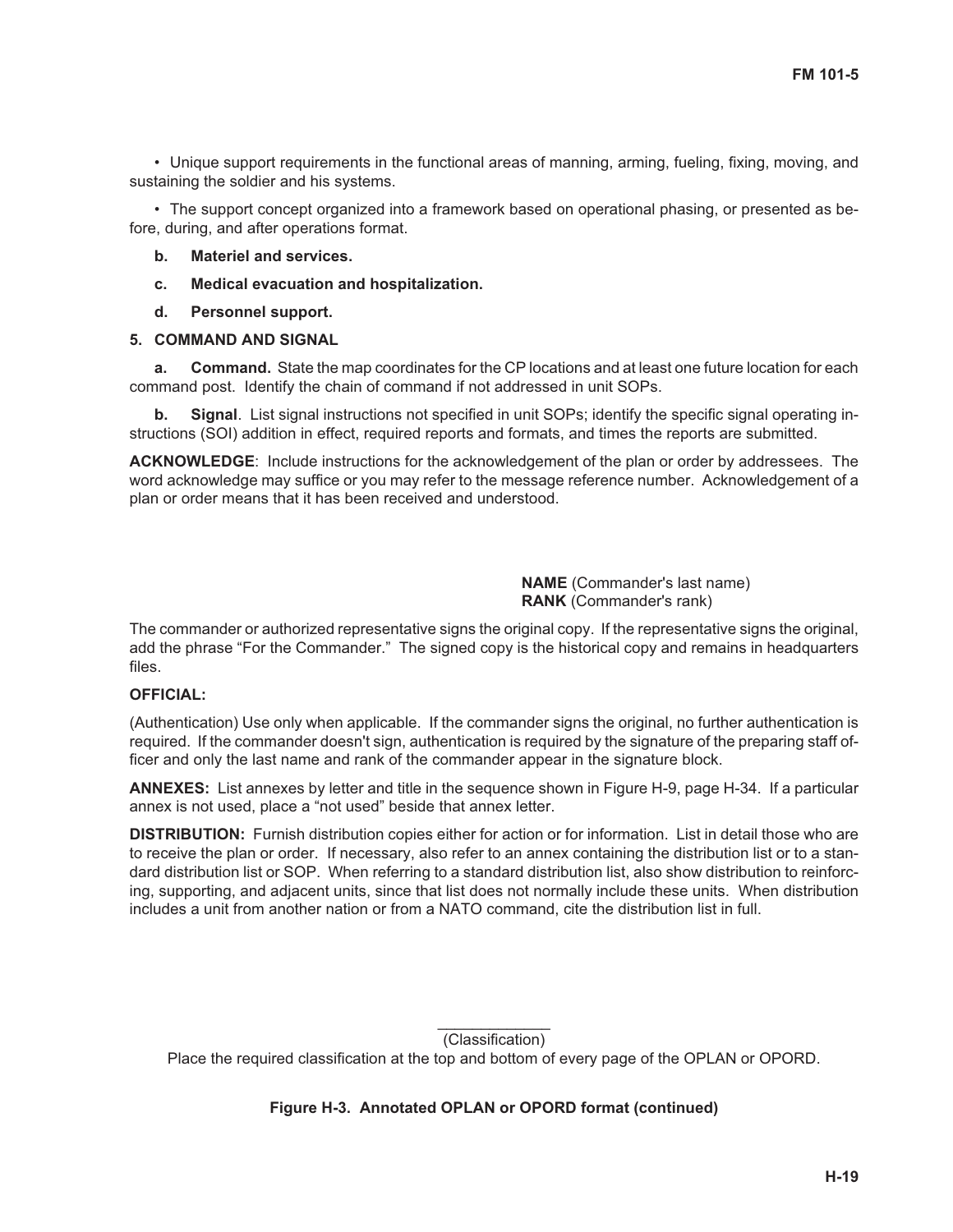\_\_\_\_\_\_\_\_\_\_\_\_\_ (Classification)

Place the required classification at the top and bottom of every page of the SSPLAN or SSORD.

(Change from oral orders, if any)

This annotated order follows the same format as the OPORD/OPLAN. Only specific items that pertain to the SSPLAN are discussed.

> **Copy of copies Issuing headquarters Place of issue Date-time group of signature Message reference number**

**SERVICE SUPPORT PLAN (ORDER) \_\_\_\_\_\_\_\_\_\_\_\_\_ (code name)**

**(Number)**

**Related operation plan (order)** \_\_\_\_\_\_\_\_\_\_\_(when applicable).

**(Number)**

**References:**

#### **Time Zone Used Throughout the Plan (Order):**

**Task Organization:** List the number and coordinates of service support units here or in a trace or overlay. If you do not list units here, omit this heading.

**1. SITUATION.** State the general service support factors affecting support of the operation. Include any information essential to understanding the current situation as it influences combat service support. This comes from paragraph 1 of the related OPLAN or OPORD on the general overall situation.

**a. Enemy forces.** Refer to an OPORD or to the intelligence annex to an OPORD if it has been published or is to be published. List information about the composition, disposition, location, movements, estimated strengths, and identifications of enemy forces. List enemy capabilities that could influence the CSS mission.

**b. Friendly forces.** List pertinent information on own forces (other than those a referenced OPORD covers or that subsequent paragraphs of this order include) that might directly influence the CSS mission.

- **c. Attachments and detachments.** See OPLAN/OPORD.
- **d. Assumptions (OPLAN only).** Same as OPLAN/OPORD.
- **2. MISSION.** State the CSS tasks and their purpose.
- **3. EXECUTION**

**NOTE:** There is no commander's intent statement for a SSPLAN or SSORD.

**Concept of support operations**. Outline the general service support plan for CSS and any instructions that succeeding paragraphs do not suitably cover (for example, location of the division support area, location of coordinating agencies, general instructions for movement of bases).

- **4. SERVICE SUPPORT**
- **a. Materiel and services.**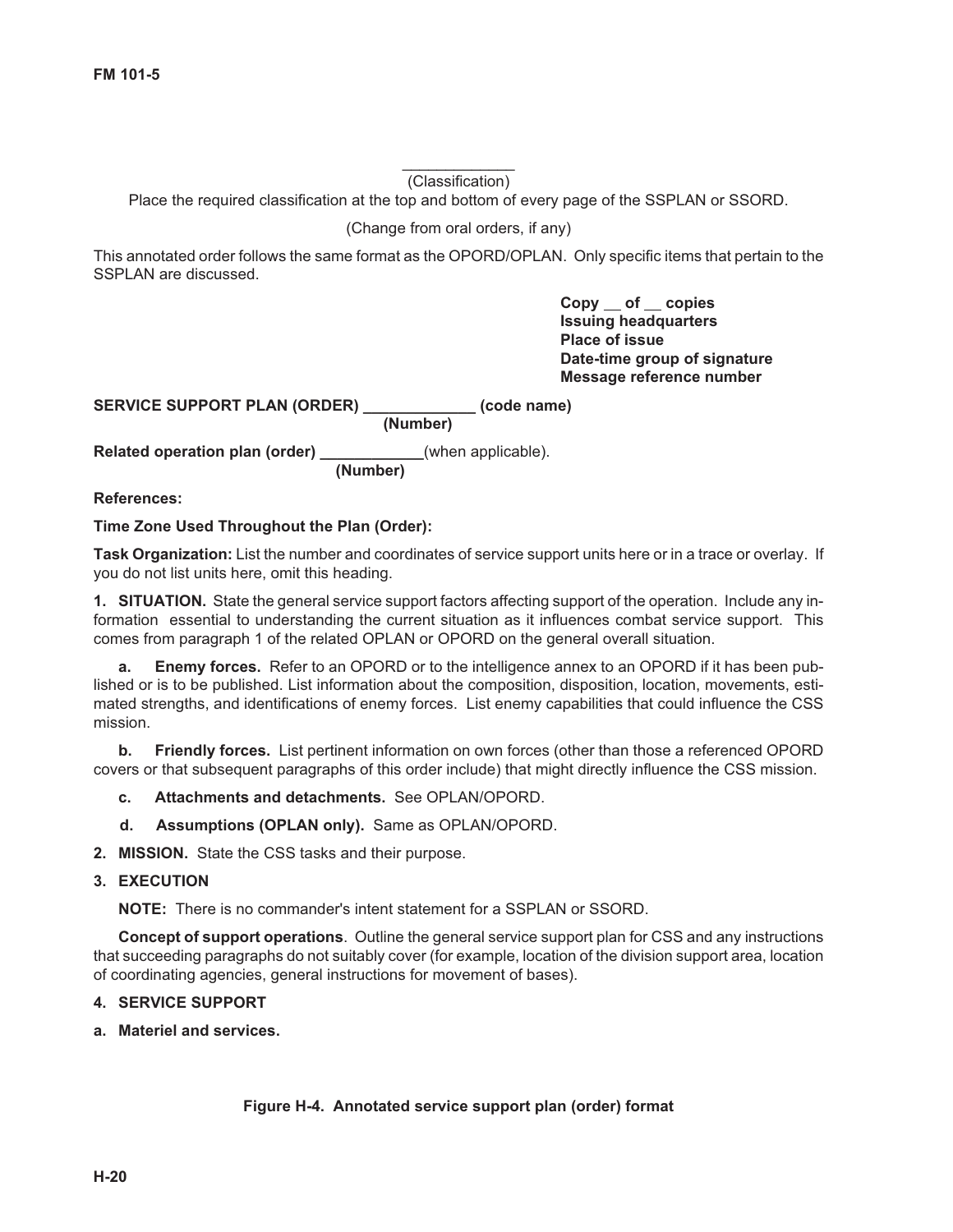**(1) Supply.** This paragraph contains a subparagraph for each class of supply, maps, water, special supplies, excess materiel, salvage materiel, and captured enemy materiel. Each subparagraph contains the location of the installations that handle supplies and materiel for supported units, the time of opening or closing, operating units, supported units, levels of supply, methods and schedules of distribution, and other pertinent instructions or information supported units will need. Instructions or information for two or more classes of supply may be listed under one paragraph. However, do not sacrifice clarity. For Class V, include the designation and location of the approving agency for ammunition requisitions and the controlled supply rate, as appropriate.

**(2) Transportation**. Include location of terminals and installations (rail stations, airfields, and ports); operating units; schedules (march tables, timetables, and rail movement tables); area responsibilities of the transportation movement officers and highway regulating teams; traffic control and regulation measures, such as regulations, restrictions, allocation priorities, and regulating and control points; and designation of the main supply routes. Modes covered in this subparagraph may include ocean, inland waterway, coastal, highway, air, and rail. This paragraph will include procedures to request transportation support.

**(3) Services.** Include information or instructions for support units that prescribe the type of service available, designation and location of the unit or installation providing the service, assignments to support units, and schedules for service, if applicable. Include specific missions for service units supporting operations. For example, include priority of effort of general engineering missions. Under each subparagraph, list pertinent service installations stating location, operating units, and assignments to supported units. In addition, assign any special missions that are not covered in other orders to service units in these subparagraphs.

**(a) Field services.** Include food preparation, water purification, aerial delivery, showers, laundry, clothing repair, light textile repair, and mortuary affairs. For mortuary affairs, establish location of collection points, evacuation procedures, and handling of personal effects. Include procedures for emergency and temporary burials, mass burials, or contaminated remains.

**(b) Installation service.** List real estate, repair and utilities, fire protection, sewage and trash disposal, hazardous materiel and waste disposal, and water supply services. Establish base camps to house soldiers.

**(c) Other.** Include any unique service support requirements for explosive ordnance disposal and contingency contracting.

**(4) Labor.** Include policies, with any restrictions, on using civilian and enemy prisoners of war and civilian internees or detainees in labor units; allocation and priorities of available labor; and designation and location of labor units available.

**(5) Maintenance.** Include priority of maintenance, location of facilities, collection points, maintenance time lines, and evacuation procedures.

**b. Medical evacuation and hospitalization**. Include information and instructions for supported units prescribing the plan for collection, triage, medical evacuation, and medical treatment of sick, injured, and wounded soldiers including enemy prisoners of war. List procedures to be used for chemical casualties.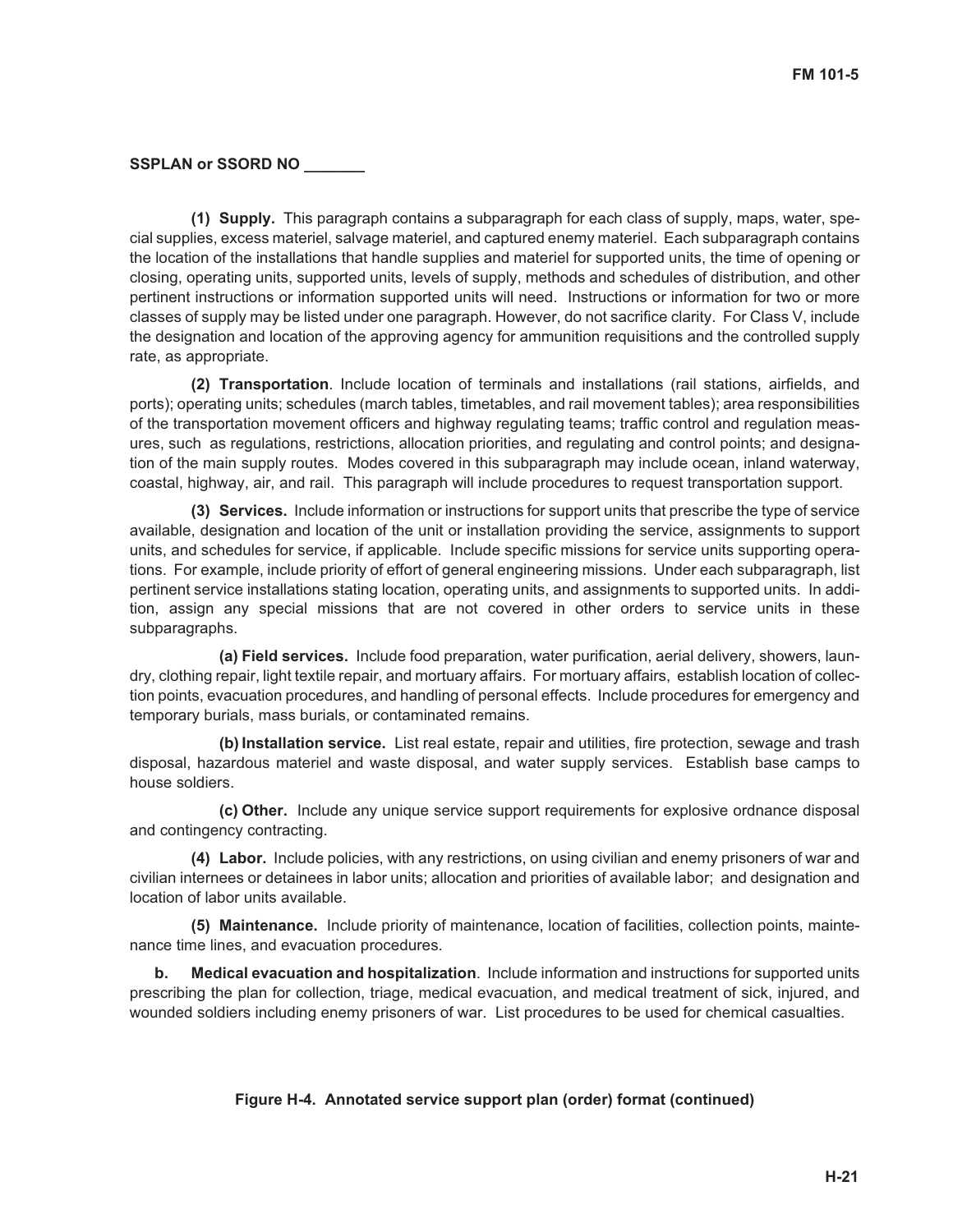**(1) Evacuation.** Include ambulance exchange points (AXPs) and establishment of ambulance shuttles, routes, means, and schedules of evacuation; evacuation and en route treatment policies for the use of nonmedical transportation assets; specific policies for evacuation by air or ground and evacuation of NBC-contaminated patients; information about MEDEVAC request procedures and channels; and evacuation or holding policies.

**(2) Treatment.** Include a list of all appropriate treatment facilities (for example, dispensaries, aid stations, clearing stations, hospitals) belonging to or supporting organizations; the location and operational time of supporting hospitals, medical regulating matters, and evacuation policy; and the establishment of patient decontamination facilities.

**(3) Other services.** Include pertinent information on any other combat health support matters (for example, dental, preventive medicine, health service logistics, combat stress control, veterinary). Include unit locations, support information, policies, requirements for nonmedical augmentation to accomplish patient decontamination, support requirements for providing nonmedical guards for enemy prisoners of war evacuated within CHS channels, and any other information, as appropriate.

#### **c. Personnel.**

**(1) Personnel matters.** Include all necessary information and instructions on personnel matters, including foreign civilian labor used in direct military support functions. List information under each of the following subparagraphs, when applicable.

- Installations. Location and time of opening or closing.
- Operating units. The units or areas served.
- Rotation criteria.
- Unit responsibility for movement or administration of personnel.
- Requisitions or plans concerning personnel activities.
- Necessary references to previous order, instructions, or SOP.

#### **(2) Maintenance of unit strength.**

**(a) Strength reports**. Include instructions for submission of strength reports. Include requirements for routine reports and special reports following an attack using weapons of mass destruction, and after a natural disaster or serious incident.

**(b) Replacements.** Include a statement establishing the validity of existing personnel requisitions, instructions for submission of requisitions, instructions for processing and moving replacements, the location of replacement units and the units each will support, and the type and location of unit replacements under control of the issuing headquarters.

**(3) Casualty operations.** Include instructions for recording, reporting, verifying, and processing casualty information.

### **(4) Personnel management.**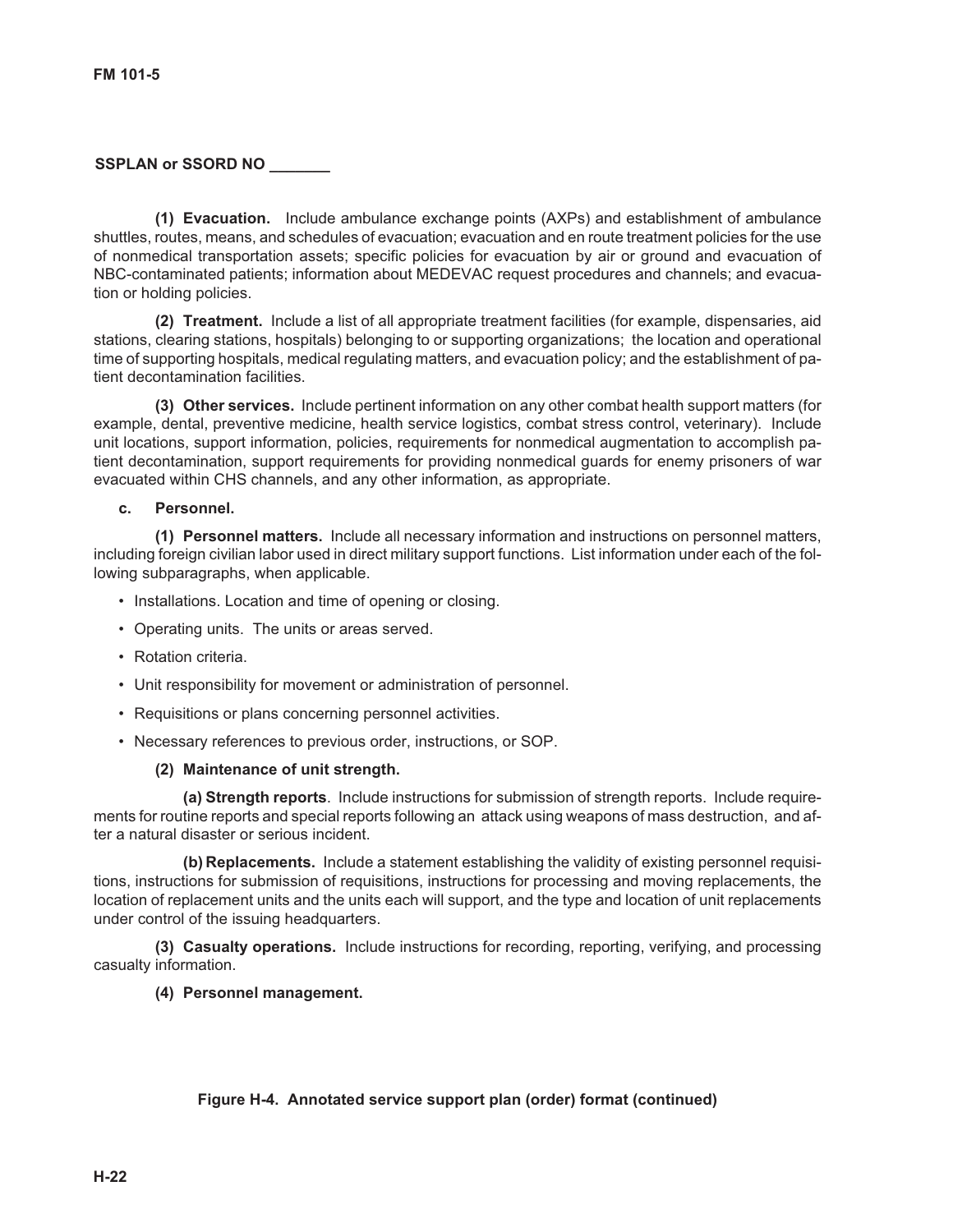**(a) Military personnel.** Include information or instructions concerning classification, assignment, promotion, transfer, reclassification, reduction, elimination, retirement, separation, training, rotation, and personnel economies.

**(b) Civilian personnel.** List sources of civilian labor; locations of civilian personnel offices or other labor administration centers and labor pools; procurement policies and procedures; restrictions on use of civilian labor; administrative and control procedures; pay schedules, allowances, and CSS to be provided; and responsibilities of subordinate commanders for administration. Provide specific pay scales and other conditions of employment in an annex.

**(c) Enemy prisoners of war and civilian internees or detainees.** Include instructions concerning collecting, safeguarding, processing, evacuating, using, treating, and disciplining enemy prisoners of war and civilian internees or detainees and all other personnel arrested or captured but not immediately identifiable as enemy prisoners of war. Include the location of EPW and civilian internee or detainee facilities.

**(5) Personnel service support (PSS).** Include information or instructions concerning leaves; rest and recreation facilities, to include criteria and unit quotas; decorations and awards; postal and finance services; chaplain activities and religious coverage; field services; morale support activities; post exchange; and legal assistance.

**(6) Discipline, law and order.** Include information and instructions concerning troop conduct and appearance; the control and disposition of stragglers, locations of straggler-collecting points, and special instructions for straggler-control augmentation; instructions for administering military justice; and any information or instructions concerning relations between military and civilian personnel, such as fraternization, black marketing, selling of government property, and respect for local laws.

**(7) Headquarters management.** Include instructions concerning movement, internal arrangement, organization, operation of headquarters, and allocation of shelter in the headquarters area for troops and headquarters personnel.

**(8) Miscellaneous.** Include any personnel administrative matters not specifically assigned to another coordinating staff section or included in the preceding subparagraphs.

**d. Foreign nation support and host nation support.** This paragraph covers the concept for foreign nation support and host nation support during the operation. It includes plans for both forecasted and unforecasted support.

**e. Coordinating instructions**. This is the same as in the OPLAN/OPORD.

**(1) Boundaries.** Location of the rear boundary and any other boundary needed for CSS purposes.

**(2) Protection.** Measures established for the protection of CSS units or installations. Specify which tactical units are to provide protection, which CSS units or installations will receive protection, and any conditioning factors to that protection. This paragraph provides information for CSS units; it is not an order to tactical units. Include pertinent instructions from the rear operations plan or reference to an annex or both.

**(3) Special reports.** Include those reports requiring special emphasis that are required but are not included in previous paragraphs or reports.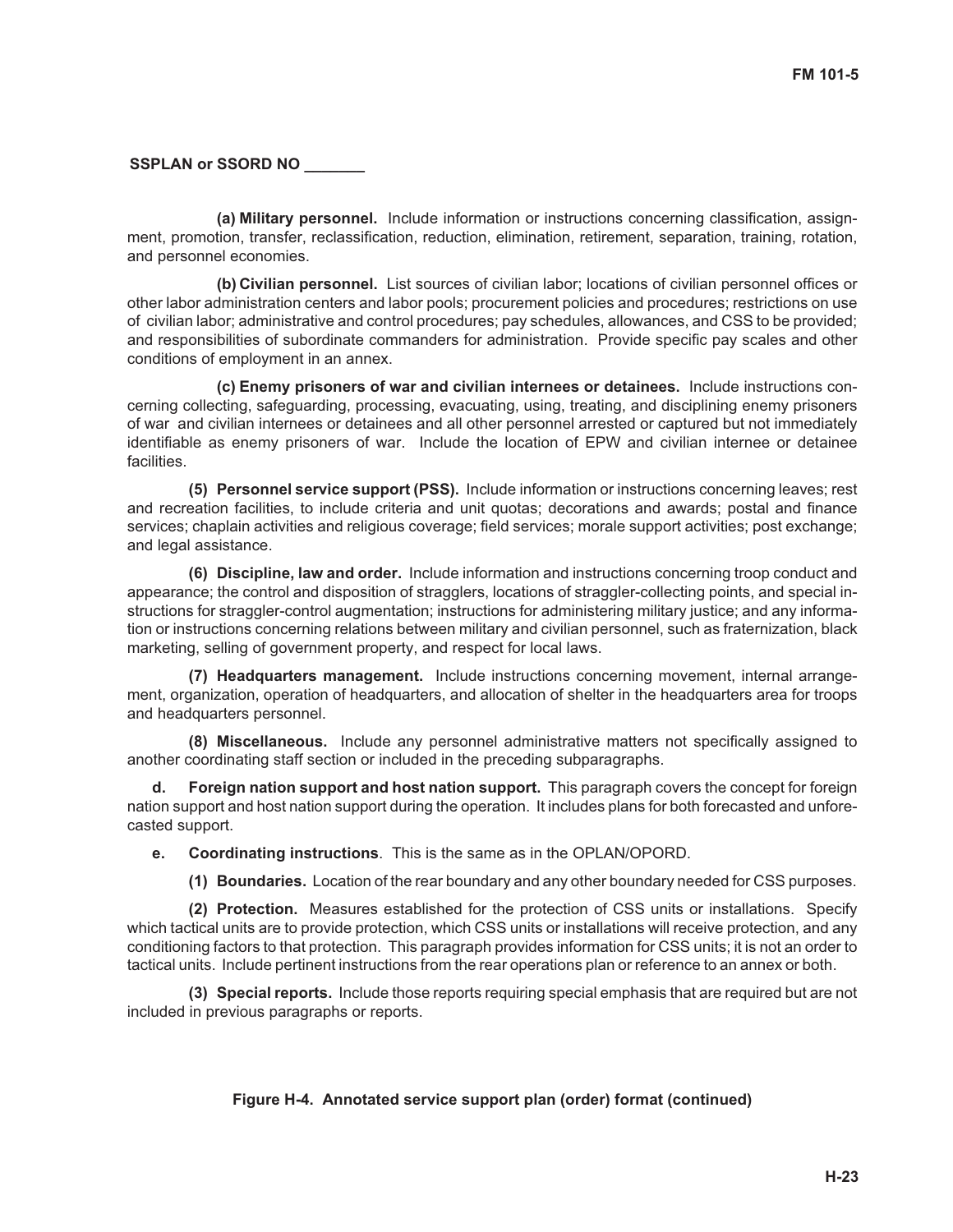**(4) Other CSS matters.** Include information or instructions not included in any previous paragraph.

**(5) Execution.** Include the time or the conditions under which the plan is to be placed in effect.

#### **5. COMMAND AND SIGNAL**

**a. Command**.

**b. Signal.** Refer to appropriate OPLAN/OPORD. When not included in the basic OPLAN/OPORD, include the headquarters location and movements, liaison arrangements, recognition and identification instructions, and general rules concerning the use of communications and other electronic equipment, if necessary. Use an annex when appropriate.

**ACKNOWLEDGE:**

**NAME** (Commander's last name) **RANK** (Commander's rank) Same as OPLAN/OPORD.

**OFFICIAL:** (Authentication) Same as OPLAN/OPORD. **ANNEXES:** Same as OPLAN/OPORD. **DISTRIBUTION:**

> \_\_\_\_\_\_\_\_\_\_\_\_\_ (Classification)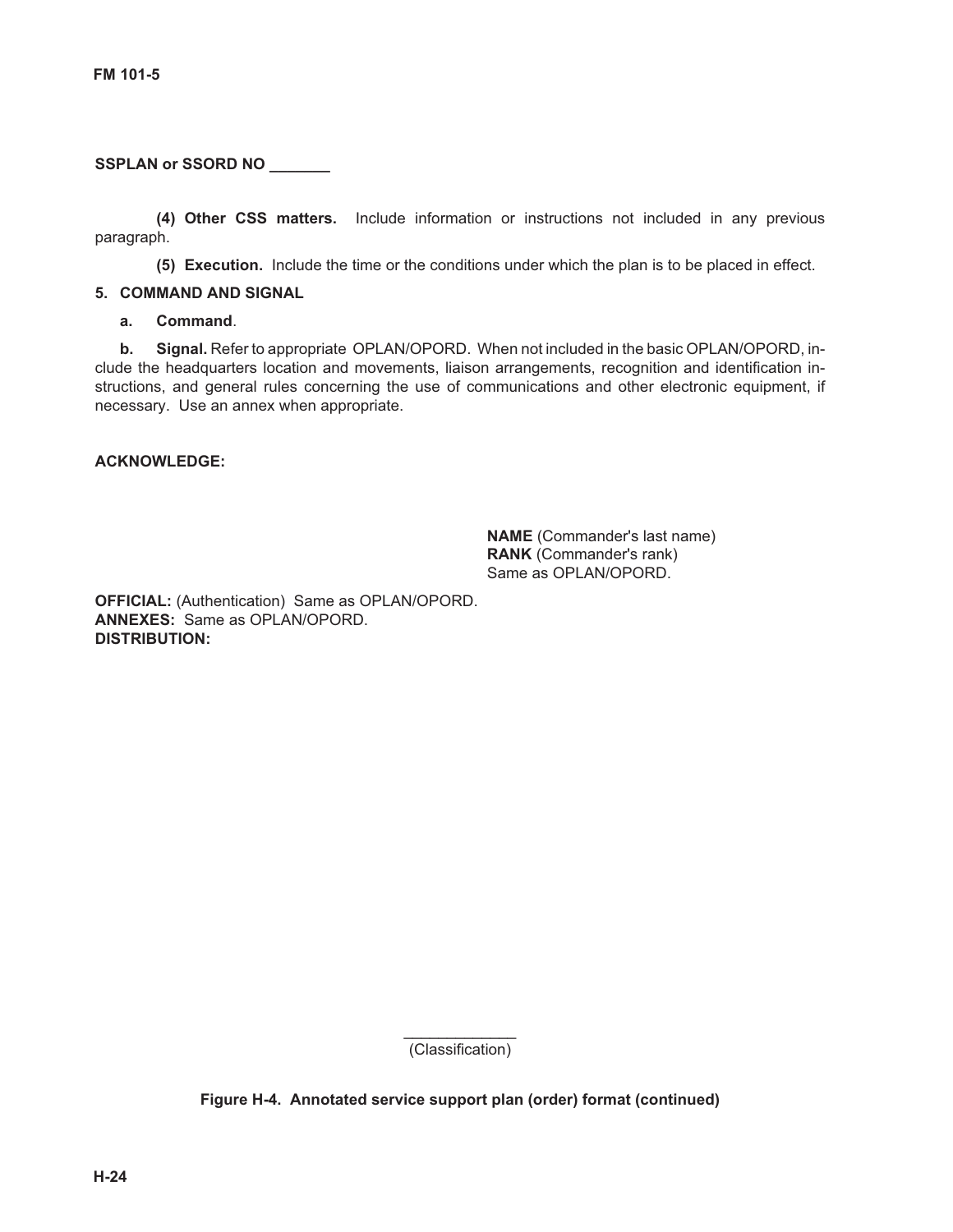\_\_\_\_\_\_\_\_\_\_\_\_\_ (Classification) (Change from oral orders, if any)

> **Copy of copies Issuing headquarters Place of issue Date-time group of signature Message reference number**

**MOVEMENT ORDER \_\_\_\_\_\_\_\_**

**References:**

**Time Zone Used Throughout the Order:**

**Task Organization:**

- **1. SITUATION**
	- **a. Enemy forces.**
	- **b. Friendly forces.**
	- **c. Attachments and detachments.**
- **2. MISSION**
- **3. EXECUTION**
	- **a. Concept of movement.**
	- **b. Tasks to subordinate units.**
	- **c. Detailed timings.**
	- **d. Coordinating instructions.**
		- **(1) Order of march.**
		- **(2) Routes.**
		- **(3) Density.**
		- **(4) Speed.** (Include catch-up speed.)
		- **(5) Method of movement.**
		- **(6) Defense on move.**
		- **(7) Start, release, or other critical points.**
		- **(8) Convoy control.**
		- **(9) Harbor areas.**
		- **(10) Instructions for halts**.
		- **(11) Lighting.**
		- **(12) Air Support.**

**Figure H-5. Movement order format**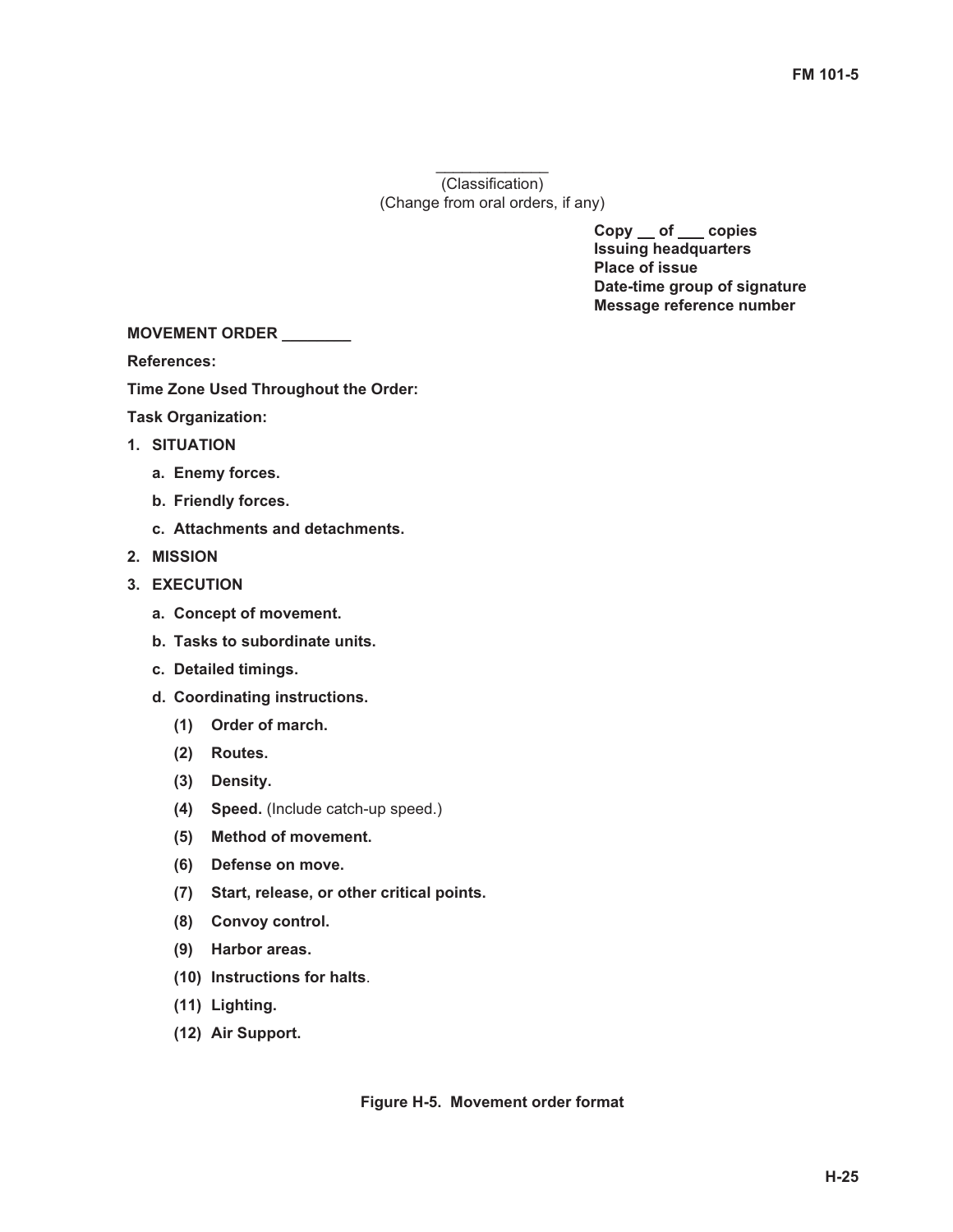**MOVEMENT ORDER \_\_\_\_\_\_\_\_**

### **4. SERVICE SUPPORT**

- **a. Traffic control** (performed by MPs).
- **b. Recovery.**
- **c. Medical.**
- **d. Petroleum, oils, and lubricants.**
- **e. Water.**
- **5. COMMAND AND SIGNAL**
	- **a. Command.**
		- **(1)** Location of commander and chain of command.
		- **(2)** Locations of key individuals or particular vehicles.
	- **b. Signal.**

# **ACKNOWLEDGE:**

**NAME** (Commander's last name) **RANK** (Commander's rank)

**OFFICIAL: ANNEXES: DISTRIBUTION:**

> \_\_\_\_\_\_\_\_\_\_\_\_\_ (Classification)

**Figure H-5. Movement order format (continued)**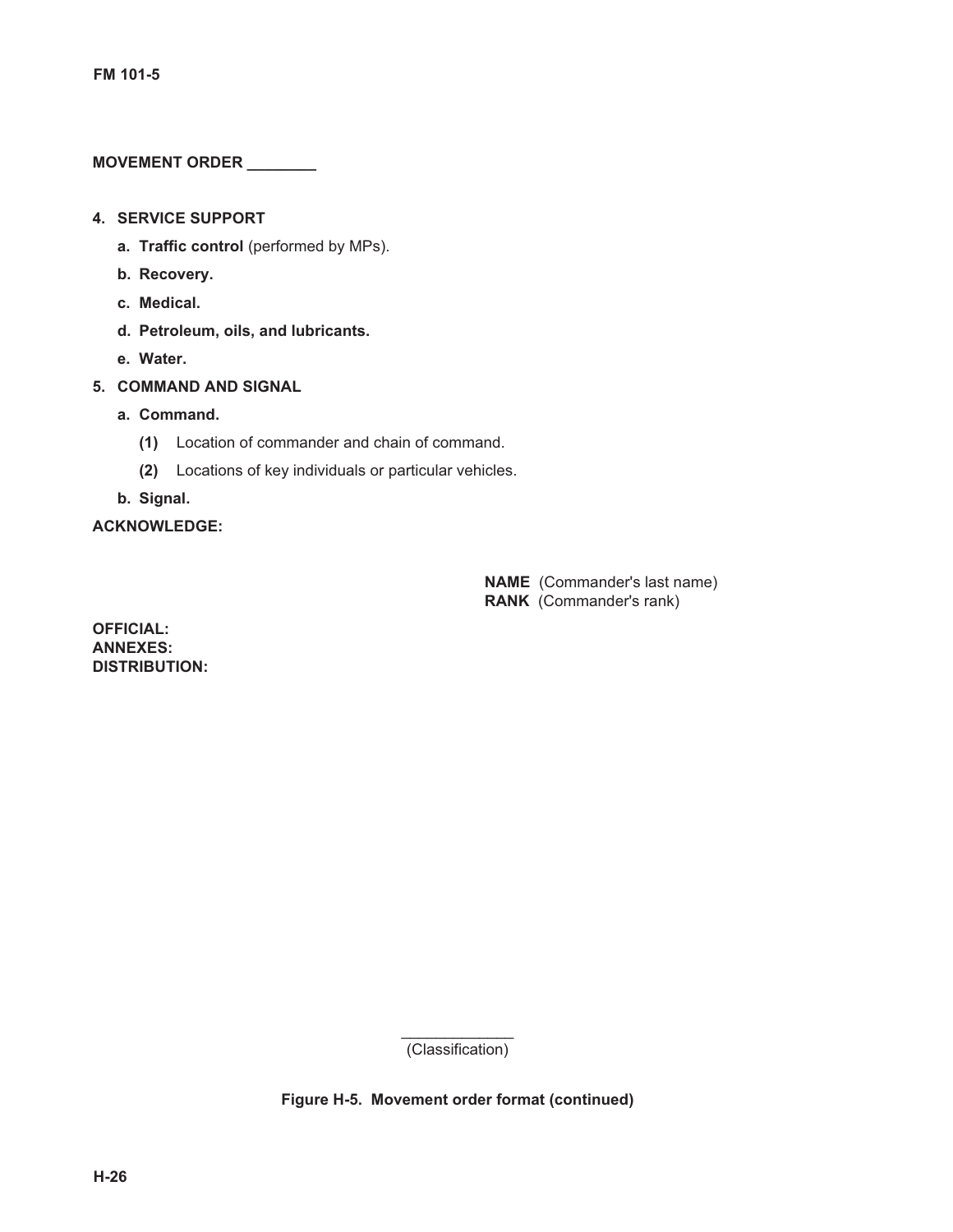## \_\_\_\_\_\_\_\_\_\_\_\_\_ (Classification) (Change from oral orders, if any) (Optional)

# A WARNING ORDER DOES NOT AUTHORIZE EXECUTION UNLESS SPECIFICALLY STATED

**Copy of copies Issuing headquarters Place of issue Date-time group of signature Message reference number**

## **WARNING ORDER \_\_\_\_\_\_\_**

**References:** Refer to higher headquarters OPLAN/OPORD, and identify map sheet for operation. Optional.

**Time Zone Used Throughout the Orde**r: (Optional)

**Task Organization:** (Optional) (See paragraph 1c.)

## **1. SITUATION**

**a. Enemy forces.** Include significant changes in enemy composition dispositions and courses of action. Information not available for inclusion in the initial WARNO can be included in subsequent warning orders.

**b. Friendly forces.** (Optional) Only address if essential to the WARNO.

- **(1)** Higher commander's mission.
- **(2)** Higher commander's intent.
- **c. Attachments and detachments.** Initial task organization, only address major unit changes.

**2. MISSION.** Issuing headquarters' mission at the time of the WARNO. This is nothing more than higher headquarters' restated mission or commander's decisions during MDMP.

### **3. EXECUTION**

### **Intent:**

**a. Concept of operations.** Provide as much information as available, this may be none during the initial WARNO.

**b. Tasks to maneuver units.** Any information on tasks to units for execution, movement to initiate, reconnaissance to initiate, or security to emplace.

**c. Tasks to combat support units.** See paragraph 3b.

**d. Coordinating instructions.** Include any information available at the time of the issuance of the WARNO. It may include the following:

- CCIR.
- Risk guidance.
- Deception guidance.
- Specific priorities, in order of completion.

# **Figure H-6. Warning order (WARNO) format**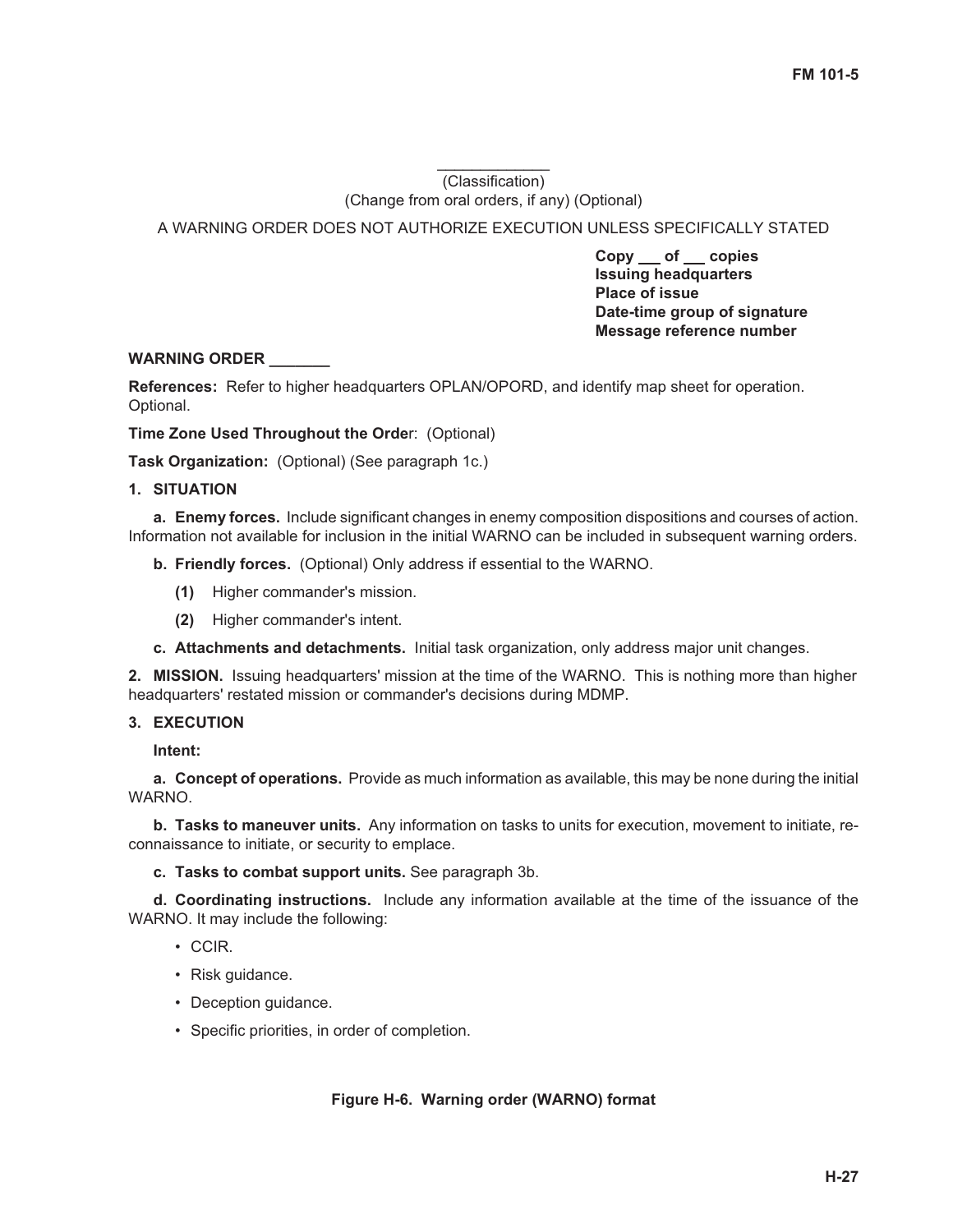# **WARNO \_\_\_\_\_\_\_**

- Time line.
- Guidance on orders and rehearsals.
- Orders group meeting (attendees, location, and time).
- Earliest movement time and degree of notice.
- **4. SERVICE SUPPORT.** (Optional) Include any known logistics preparation for the operation.
	- **a.** Special equipment. Identifying requirements, and coordinating transfer to using units.
	- **b.** Transportation. Identifying requirements, and coordinating for pre-position of assets.
- **5. COMMAND AND SIGNAL** (Optional)
	- **a.** Command. State the chain of command if different from unit SOP.
	- **b.** Signal. Identify current SOI edition, and pre-position signal assets to support operation.

**ACKNOWLEDGE:** (Mandatory)

**NAME** (Commander's last name) **RANK** (Commander's rank)

**OFFICIAL:** (Optional)

 $\mathcal{L}_\text{max}$  , where  $\mathcal{L}_\text{max}$ (Classification)

**Figure H-6. Warning order (WARNO) format (continued)**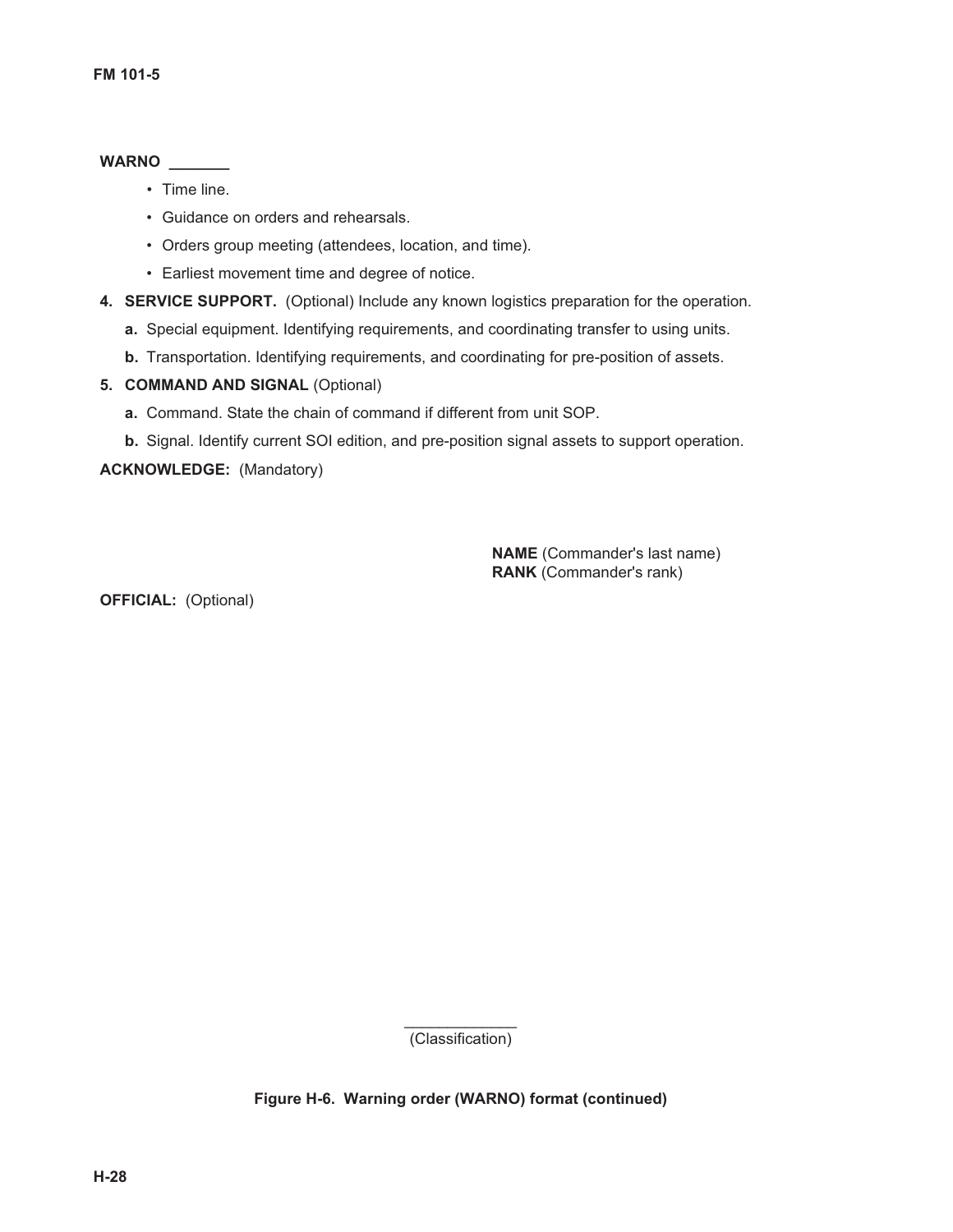\_\_\_\_\_\_\_\_\_\_\_\_\_\_\_ (Classification) (Change from oral orders, if any)

> **Copy of copies Issuing headquarters Place of issue Date-time group of signature Message reference number**

## **FRAGMENTARY ORDER \_\_\_\_\_\_**

**References:** (Mandatory) Reference the order being modified.

**Time Zone Used Throughout the Order** (Optional)

- **1. SITUATION.** (Mandatory) Include any changes to the existing order.
- **2. MISSION.** (Mandatory) List the new mission.
- **3. EXECUTION**

**Intent:** (Optional)

- **a. Concept of operations.** (Mandatory)
- **b. Tasks to subordinate units.** (Mandatory)

**c. Coordinating instructions.** (Mandatory) Include statement, "Current overlay remains in effect" or "See change 1 to Annex C, Operations Overlay." Mark changes to control measures on overlay or issue a new overlay.

**4. SERVICE SUPPORT.** Include any changes to existing order or the statement, "No change to OPORD xx."

**5. COMMAND AND SIGNAL.** Include any changes to existing order or "No change to OPORD xx."

**ACKNOWLEDGE:** (Mandatory)

**NAME** (Commander's last name) **RANK** (Commander's rank)

**OFFICIAL:** (Optional) **ANNEXES:** (Optional) **DISTRIBUTION:** (Optional)

> \_\_\_\_\_\_\_\_\_\_\_\_\_ (Classification)

**Figure H-7. Fragmentary order (FRAGO) format**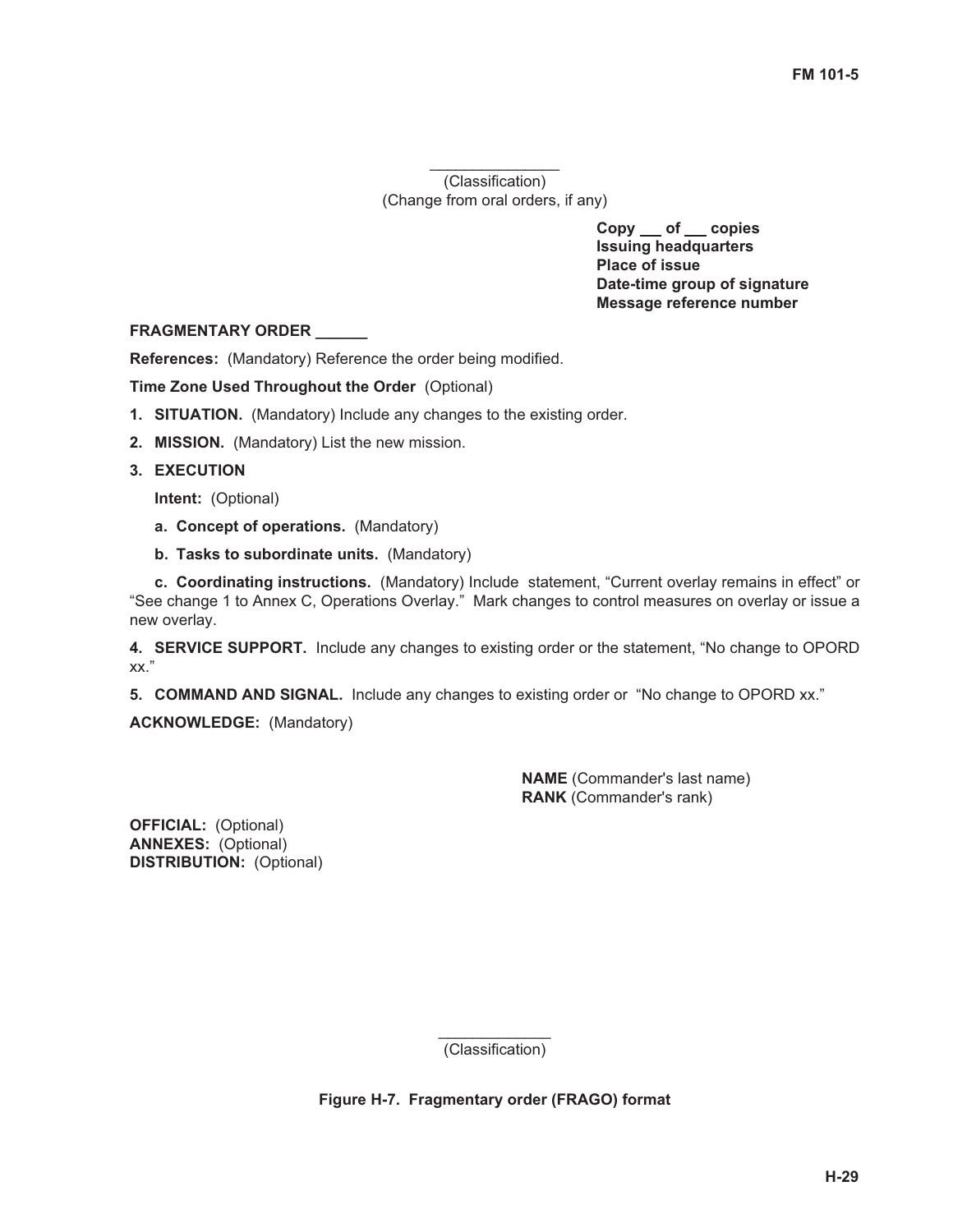\_\_\_\_\_\_\_\_\_\_\_\_\_ (Classification) (Change from oral orders, if any)

> **Copy of copies Issuing headquarters Place of issue Date-time group of signature Message reference number**

**OVERLAY ORDER** \_\_\_\_\_\_\_\_ (code name) (number)

**References:**

## **Time Zone Used Throughout the Order:**

**Task Organization:** List only changes on the overlay.

**1. SITUATION.** List any changes to enemy or friendly situation.

- **a. Enemy forces.** Verbal brief, referring to enemy unit locations (known or suspected) on the overlay.
- **b. Friendly forces.** Verbal brief, referring to friendly unit locations on the overlay.
- **c. Attachments and detachments.** Verbal brief, confirms changes to task organization.
- **d. Commander's evaluation.** Verbal brief.
- **2. MISSION.** Written on the overlay.
- **3. EXECUTION**

**Intent**:

**a. Concept of operations.** Verbal brief, referring to the overlay. Focus is on key events, identifying the main effort, priorities of fires, and trigger points to execute engagements.

**b. Tasks to maneuver units.** Written, for each subordinate unit, on the overlay. Specified tasks for each unit only.

**c. Tasks to CS units.** Verbal brief, identifies priority of support.

**d. Coordinating instructions.** Verbal brief, covers only items not covered in unit SOPs. Focus on control measures and graphics.

**4. SERVICE SUPPORT.** Verbal brief, referring to the overlay for locations of support. Any changes to sustainment.

### **5. COMMAND AND SIGNAL**

**a. Command.** Verbal brief, refer to the overlay for location of key personnel, and identify the succession of command.

**b. Signal.** Verbal brief, and any code words which key events.

### **Figure H-8. Overlay order format**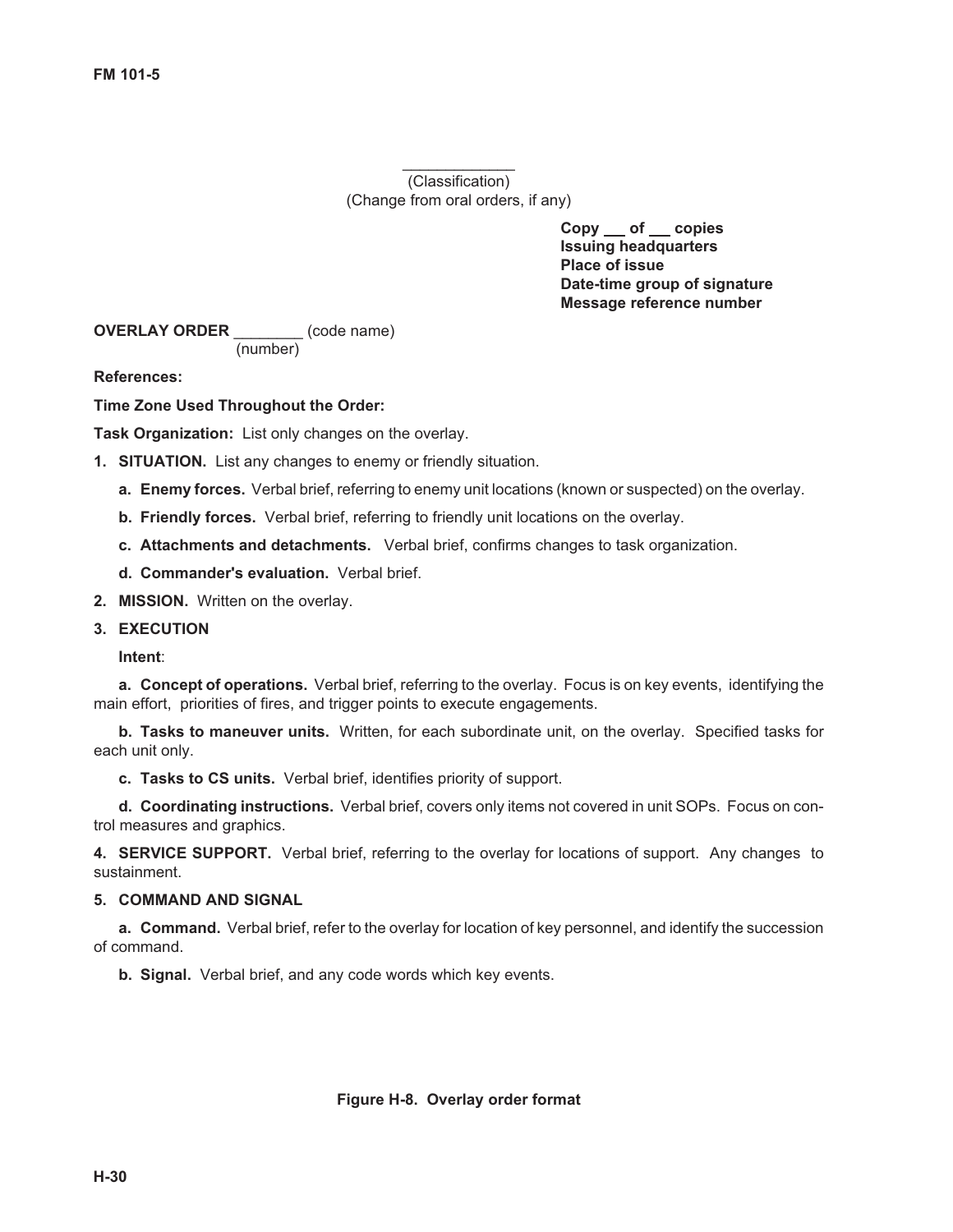**OVERLAY ORDER \_\_\_\_\_\_\_**

**ACKNOWLEDGE:** List on the overlay

**NAME** (Commander's last name) **RANK** (Commander's rank) List on the overlay

**OFFICIAL:** Authentication by preparing staff officer, if not signed by the commander. **ANNEXES:** None will be used. **DISTRIBUTION:** Per unit SOP.

> \_\_\_\_\_\_\_\_\_\_\_\_\_\_\_ (Classification)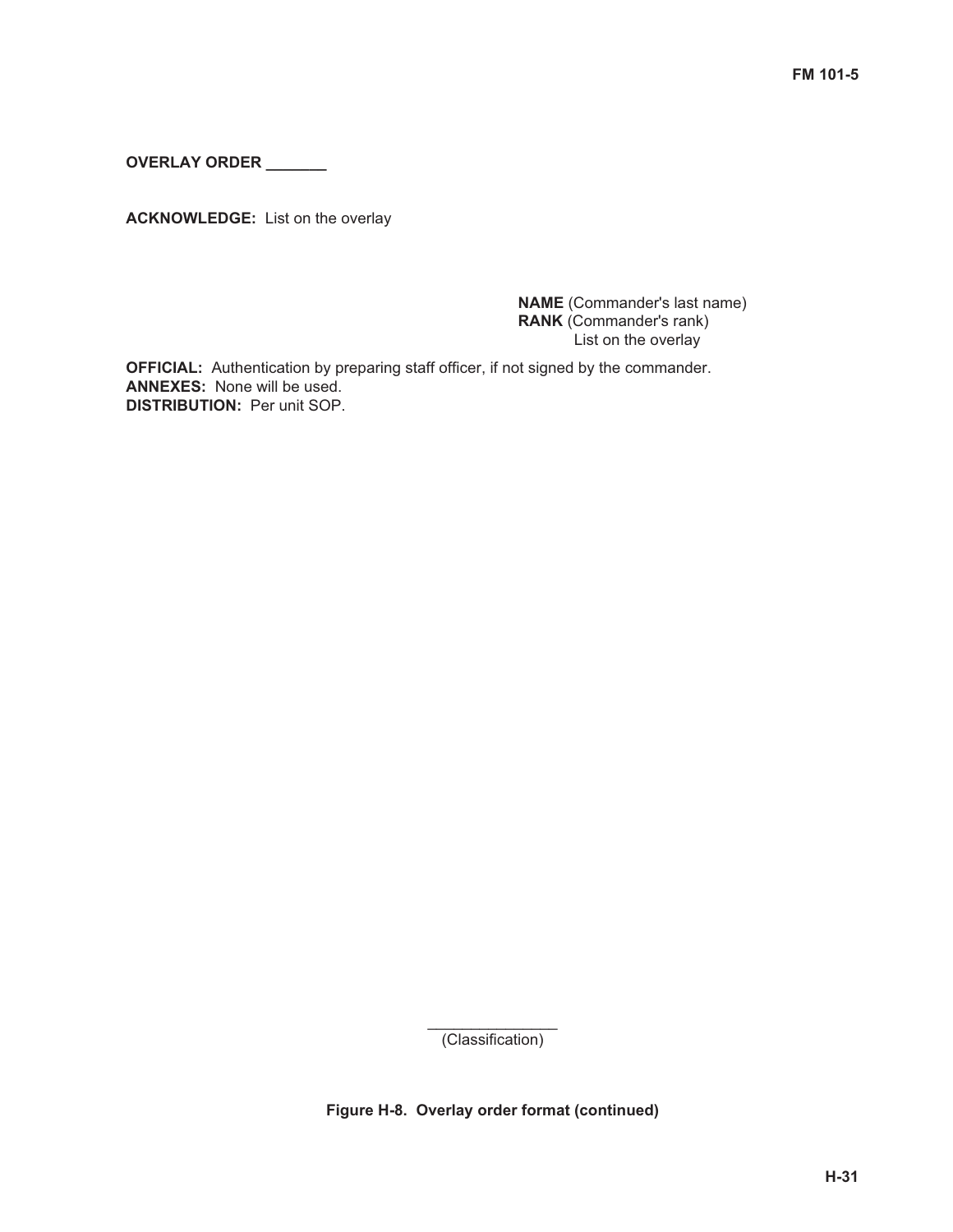| TASK ORGANIZATION:<br><u>A/4-78 MECH</u><br>$1/A$ /4-78 MECH<br>$1/A$ /4-78 MECH                                                                                                        | O/O                                                                                                                                                                                                                                                                 |  |  |
|-----------------------------------------------------------------------------------------------------------------------------------------------------------------------------------------|---------------------------------------------------------------------------------------------------------------------------------------------------------------------------------------------------------------------------------------------------------------------|--|--|
| 3/C/ 4-5 AR<br>Set PLT/4-78 MECH<br>1/1/8/4-441 ADA(DS)<br>(2/6/62 M1 (GSR)(DS)                                                                                                         | 1/4/4-78 MECH<br>2/4/4-78 MECH                                                                                                                                                                                                                                      |  |  |
| <u>B/4-78 MECH</u>                                                                                                                                                                      |                                                                                                                                                                                                                                                                     |  |  |
| 1/B/4-78 MECH<br>2/B/4-78 MECH<br>3/D/4-5 AR                                                                                                                                            |                                                                                                                                                                                                                                                                     |  |  |
| <u>C/4-5 AR</u>                                                                                                                                                                         |                                                                                                                                                                                                                                                                     |  |  |
| 1/C/4-5 AR<br>2/C/4-5 AR<br>3/A/4-78 MECH                                                                                                                                               |                                                                                                                                                                                                                                                                     |  |  |
| $D/4 - 5 AR$                                                                                                                                                                            |                                                                                                                                                                                                                                                                     |  |  |
| 1/D/4-5 AR<br>2/D/4-5 AR<br>3/B/4-78 MECH                                                                                                                                               |                                                                                                                                                                                                                                                                     |  |  |
| <b>TF Control</b>                                                                                                                                                                       |                                                                                                                                                                                                                                                                     |  |  |
| A/32 EN (DS)<br>$1/8/4 - 441$ ADA (-)(DS)                                                                                                                                               | $0/0$ 3/ $c/4$ -5 AR (Reserve)<br>$A/32$ EN (D5)<br>178/4-441 ADA (OS)<br>1/2/B/S2 MI (OSA)(OS)<br>5CT/4-78 MECH<br>MTR/4-78 MECH                                                                                                                                   |  |  |
|                                                                                                                                                                                         |                                                                                                                                                                                                                                                                     |  |  |
| Mission: NLT H+48, TF 4-78 MECH defends in sector to contain elements of the<br>3rd and 9th MRDs in order to protect the flank of TF 4-5 AR and deny enemy<br>penetration of PL MUSKET. |                                                                                                                                                                                                                                                                     |  |  |
| EXECUTION-TASKS TO SUBORDINATE UNITS:                                                                                                                                                   |                                                                                                                                                                                                                                                                     |  |  |
| a. A/4-78 MECH:                                                                                                                                                                         | 1. Screen north of PL VELLOW to deny enemy reconnaissance<br>observation of MBA preparations.<br>2. Prepare and Occupy 0/0 BP3 orienting fires into EA2 to deny<br>enemy penetration of PL MUSKET to protect the right flank of<br>B/4-78 MECH, the IF Main Effort. |  |  |
| <b>b.</b> B/4-78 MECH:                                                                                                                                                                  | TF Main Effort-Prepare and Occupy BP2 orienting fires into EA I<br>and 2 in order to deny penetration of PL MUSKET.                                                                                                                                                 |  |  |
| c. $C/4 - 5$ AR:                                                                                                                                                                        | Prepare and Occupy BPI onenting fives into EA I and 2 to devil.<br>penetration of PL MUSK ET and to protect the left flank of B/4-78<br>MECH, the TF Main Effort.                                                                                                   |  |  |
| d. D/4-5 AR:                                                                                                                                                                            | Prepare and Occupy BP4 to deny enemy access to high mobility<br>corridors along. Stranger Creek and force the enemy into EA2.                                                                                                                                       |  |  |
| e. $3/C/4-5 AR$ :                                                                                                                                                                       | Occupy AA READY as IF Reserve. Priority of commitment is to<br>occupy BP's 55, 66, or 77 in order to deny penetration of PL MUSKET<br>by a canpany size element.                                                                                                    |  |  |
| f. $SCT/4-78$ MECH:                                                                                                                                                                     | 1. Sereon North along PL GRAY to deny enemy reconnaissance<br>observation of MBA preparations by vectoring in the Killing systems<br>of A/7-8 MECH to destroy enemy recommaissance elements.<br>2. O/O screen along the TF western boun                             |  |  |
| g. 1/8/4-441 ADA:                                                                                                                                                                       | Provide area coverage with priority of protection to B/4-78 MECH,<br>TF Main Effort, C2, CSS, and Combat Systems.                                                                                                                                                   |  |  |
| h. $\frac{1}{2}$ /3/52 MI (GSR):                                                                                                                                                        | 1. Attached to $A/4$ -78 MECH.                                                                                                                                                                                                                                      |  |  |
|                                                                                                                                                                                         | 2. O/O occupy under TF Control position on the western boundary<br>oriented into EA4 to provide early warning.                                                                                                                                                      |  |  |
| Acknowledge:                                                                                                                                                                            | A/4-78 MECH, B/4-78 MECH, C/4-5 AR, 0/4-5 AR, 1/B/4-441 ADA,<br>SCT/4-78 MECH, MTR/4-78 MECH                                                                                                                                                                        |  |  |

MOORE<br>LTC

Official<br>Parker<br>S3

**Figure H-8. Overlay order format (continued)**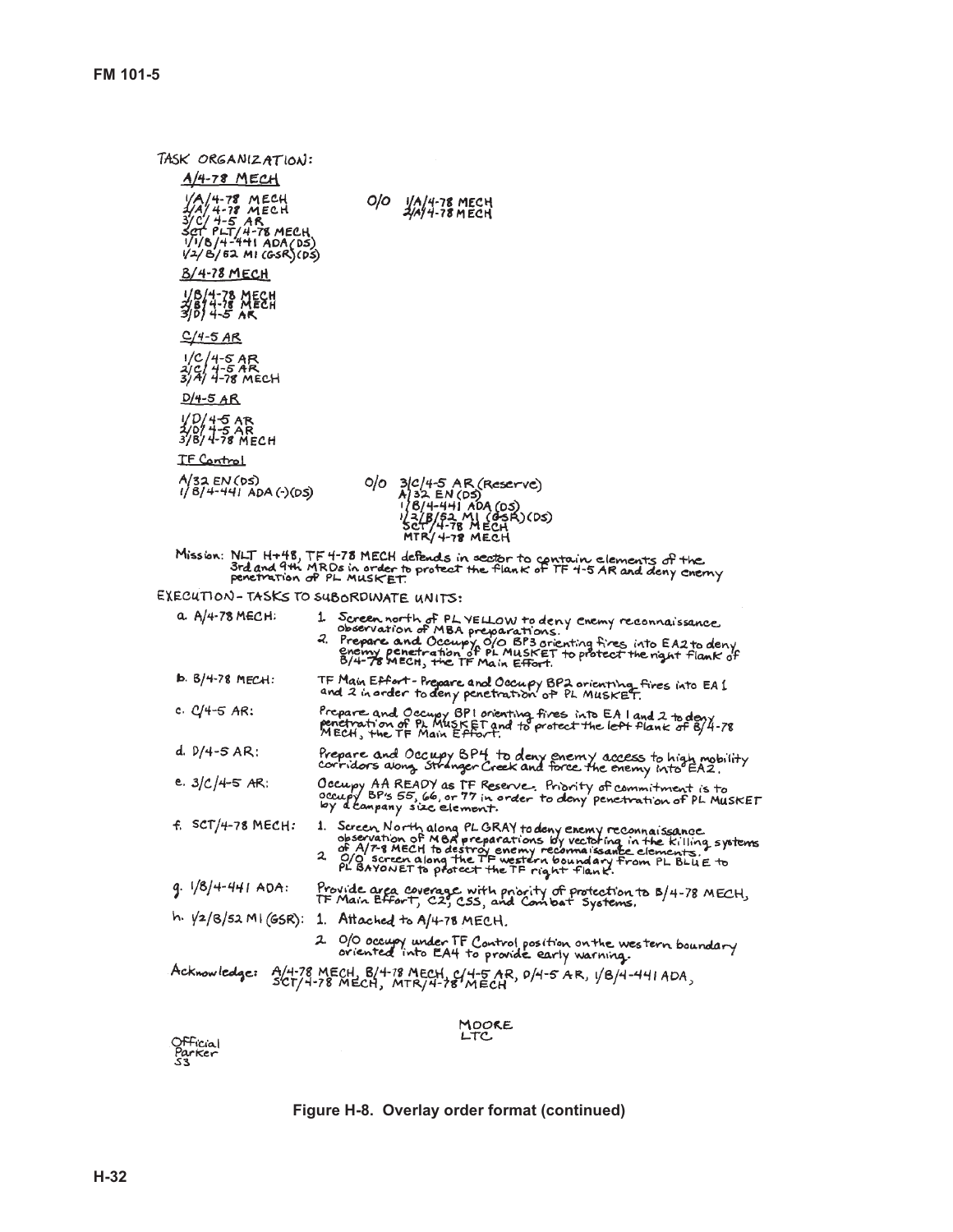

SECURITY CLASSIFICATION

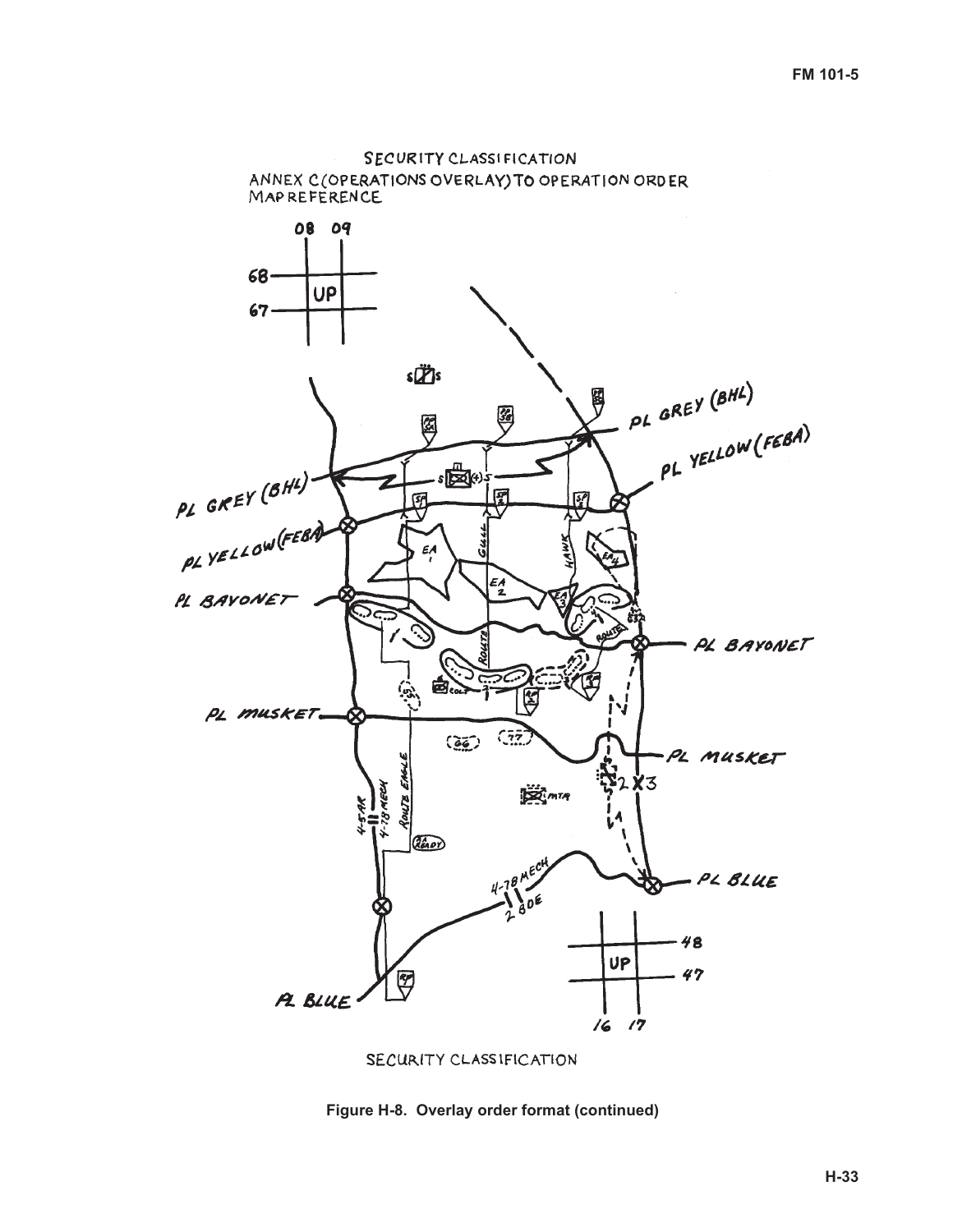- **Annex A Task Organization**
- **Annex B Intelligence**
- **Appendix 1 Initial IPB**
	- **Tab A Modified Combined Obstacle Overlay (MCOO)**
	- **Tab B Enemy Situation Template**
	- **Tab C Analysis of AO**
- **Appendix 2 Collection Management**
- **Annex C Operation Overlay**
- **Annex D Fire Support**
	- **Appendix 1 Air Support**
	- **Appendix 2 Field Artillery Support**
	- **Appendix 3 Naval Gunfire Support**
- **Annex E Rules of Engagement (ROE)**
- **Annex F Engineer**
	- **Appendix 1 Engineer Overlay**
	- **Appendix 2 Environmental Considerations**
- **Annex G Air Defense**
- **Annex H Signal**
- **Annex I Service Support**
	- **Appendix 1 Service Support Overlay**
	- **Appendix 2 Traffic Circulation and Control**
		- **Tab A Traffic Circulation (Overlay)**
		- **Tab B Road Movement Table**
		- **Tab C Highway Regulations**
	- **Appendix 3 Personnel**
	- **Appendix 4 Legal**
	- **Appendix 5 Religious Support**
- **Annex J Nuclear, Biological, and Chemical (NBC) Operations**
- **Annex K Provost Marshal (PM)**
- **Annex L Reconnaissance and Surveillance Operations**
- **Annex M Deep Operations**
- **Annex N Rear Operations**
- **Annex O Airspace Command and Control (AC2)**
- **Annex P Command and Control Warfare (C2W)**
- **Annex Q Operations Security (OPSEC)**
- **Annex R PSYOP**
- **Annex S Deception**
- **Annex T Electronic Warfare (EW)**
- **Annex U Civil-Military Operations (CMO)**
- **Annex V Public Affairs**

**Figure H-9. Sequence of annexes and appendixes to OPLANs or OPORDs**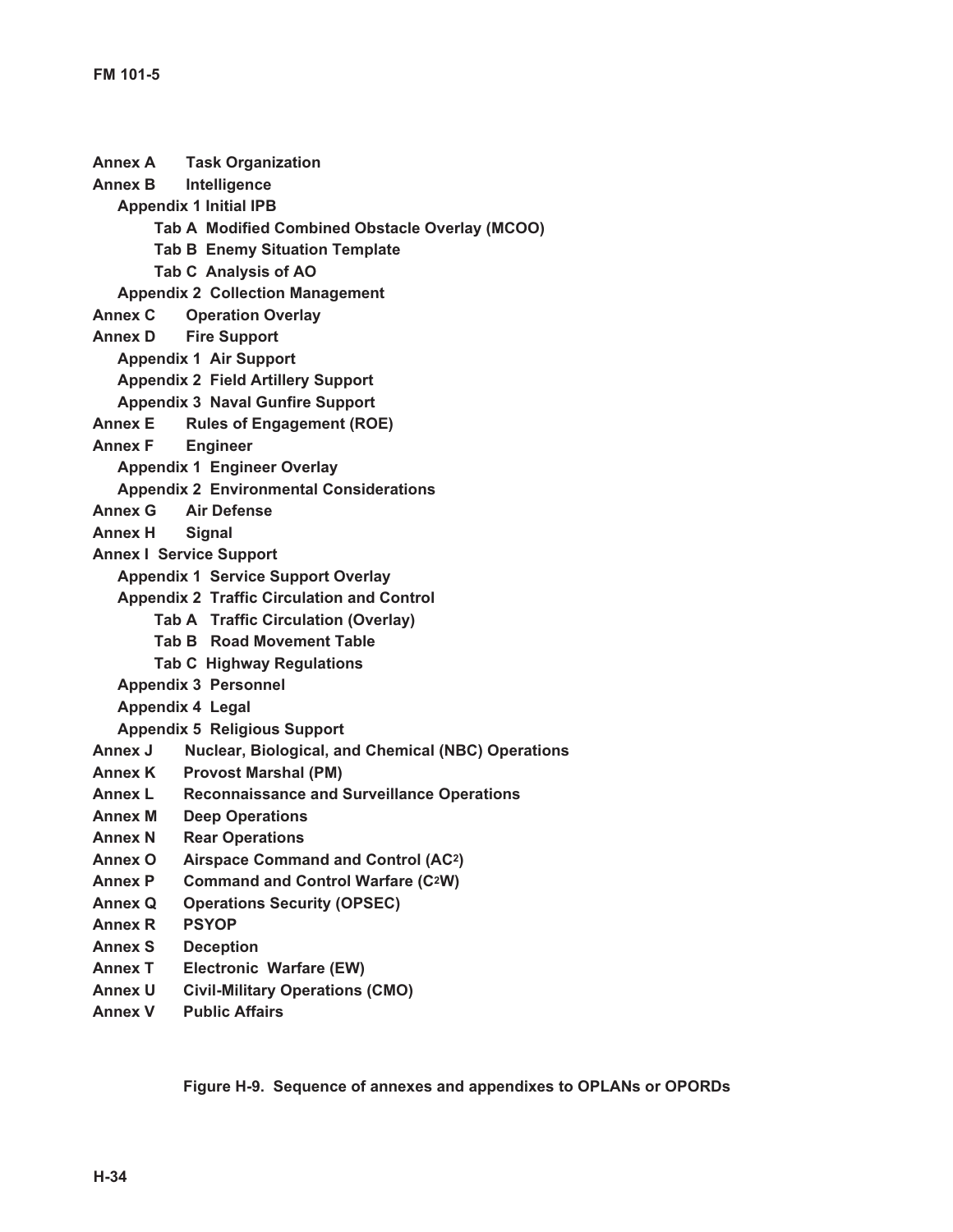**\_\_\_\_\_\_\_\_\_\_\_\_\_\_\_** (Classification) (Change from oral orders, if any)

> **Copy of copies Issuing headquarters Place of issue Date-time group of signature Message reference number**

## **ANNEX \_\_ (**Title**) TO OPERATION ORDER NO\_\_\_\_\_\_\_**

**References:** Maps, charts, datum, and other relevant documents.

#### **Time Zone Used Throughout the Order:**

**1. SITUATION.** Include information affecting the functional area that paragraph 1 of the OPORD does not cover or that needs to be expanded.

**a. Enemy.** See Annex B (Intelligence) or intelligence estimate, and analysis of area of operations if available**.**

- **(1) Terrain.** List all critical terrain aspects that would impact functional areas operations.
- **(2) Weather.** List all critical weather aspects that would impact functional area operations.

### **(3) Enemy functional area capability and/or activity:**

• List known and templated locations and activities of enemy functional area units. Information is normally gathered one level up and two levels down.

• List significant enemy maneuver and functional area capabilities that impact friendly functional area operations.

• State the expected employment of enemy functional area assets based on the most probable enemy course of action.

#### **b. Friendly situation.**

• Outline the plan of the higher headquarters as it pertains to the functional area.

• List designation, location, and outline of the plan of higher, adjacent, and other functional area assets that support or would otherwise impact the issuing headquarters or would require coordination, and any other functional area supporting the unit.

• List nonfunctional-area units capable of assisting in functional area operations (such as non-engineer units capable of emplacing scatterable mines).

#### **c. Attachments and detachments.**

**(1)** List units attached or detached only as necessary to clarify task organization.

**(2)** Highlight changes in functional area task organization that occur during the operation, including effective times or events.

**2. MISSION.** State the mission of the functional area in support of the basic OPORD or OPLAN.

### **Figure H-10. Annex and appendix format (general)**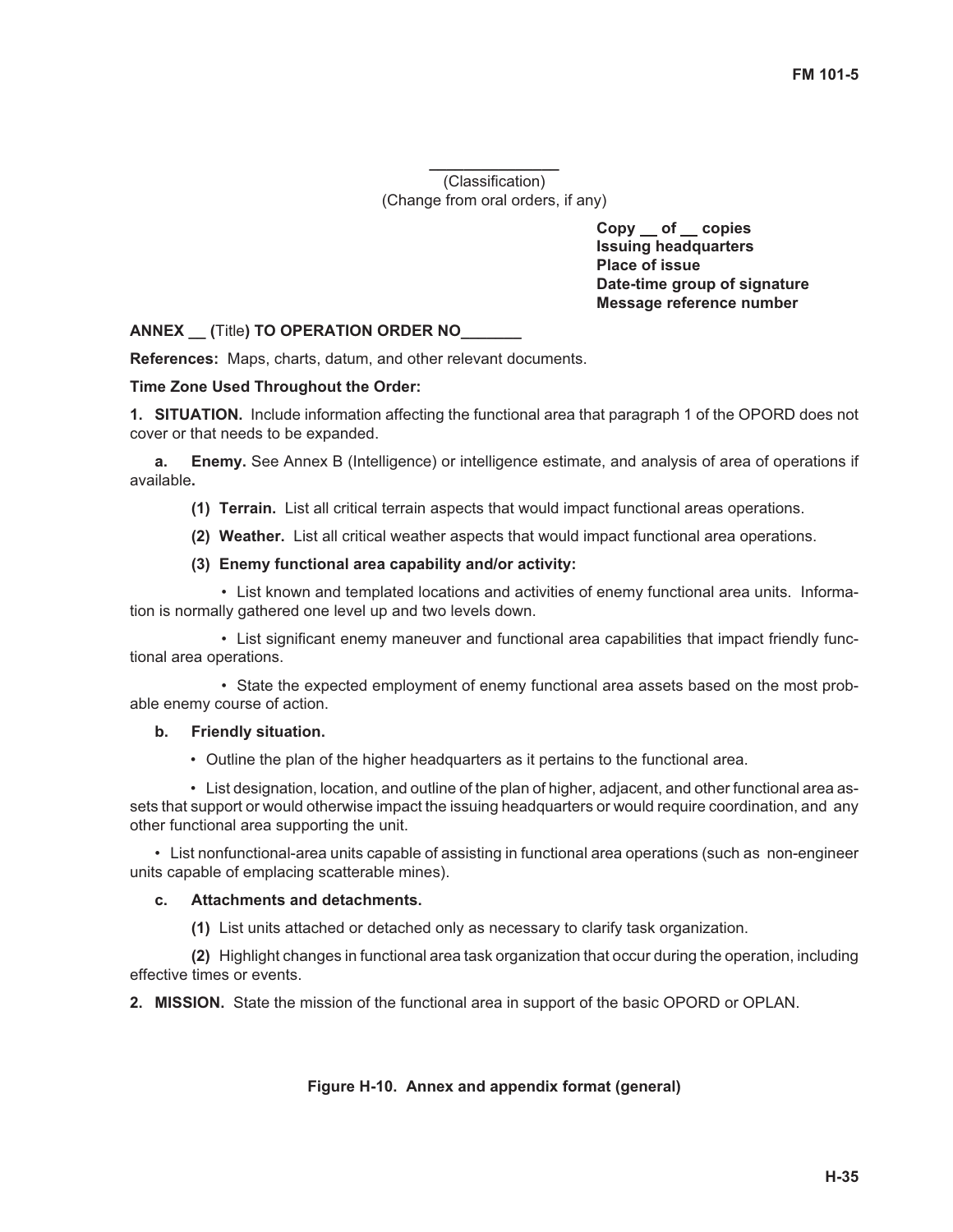## **ANX \_\_ (Abb title) TO OPORD NO\_\_\_\_\_\_\_**

### **3. EXECUTION**

**a. Scheme of support.** May be titled "Scheme of (functional area) operations" or "support."

• Describe the concept of functional area operations to support the commander's intent and the maneuver plan, tying in critical functional area tasks or the functional area's main effort by mission.

- Establish the main functional area effort by mission and unit for each phase of the operation.
- State functional area priorities.

#### **b. Tasks to subordinate units.**

• List functional area tasks that specific maneuver elements are to accomplish that the base OPORD does not contain.

• List functional area tasks the functional area units supporting maneuver elements are to accomplish only as necessary to ensure unity of effort.

**c. Coordinating instructions.** Include only instructions common to two or more units not already covered in the base OPORD.

- State specific rules of engagement that apply to the functional area.
- Refer to supporting appendixes not referenced elsewhere.
- Do not include SOP information.

#### **4. SERVICE SUPPORT**

**a. Command-regulated classes of supply.** Highlight subordinate allocations of commandregulated classes of supply that impact functional area operations (such as the controlled supply rate). Summarize in a matrix or table, if necessary.

#### **b. Supply distribution plan.**

• State the method of supply (supply point or unit distribution) to be used for appropriate classes of supply for each subordinate or supporting unit.

• Give tentative locations for supply points or locations for linkup of push packages direct to units.

• Give allocation of classes of supply supplies by subordinate unit, control measure, or combination. Summarize in a matrix or table, if necessary.

**c. Transportation.** State the allocation and priority of support of haul or airlift assets dedicated for haul of classes of supply.

**d. Combat health support.** Address arrangements made for health support of functional area units operating in forward maneuver unit areas.

**e. Maintenance.** State priority of support, locations of maintenance facilities, and any relevant policies.

**f. Field services.** State priority of support, locations of facilities, and command policies.

#### **g. Host nation.**

• List the type and location of HN functional area facilities, assets, or support.

### **Figure H-10. Annex and appendix format (general) (continued)**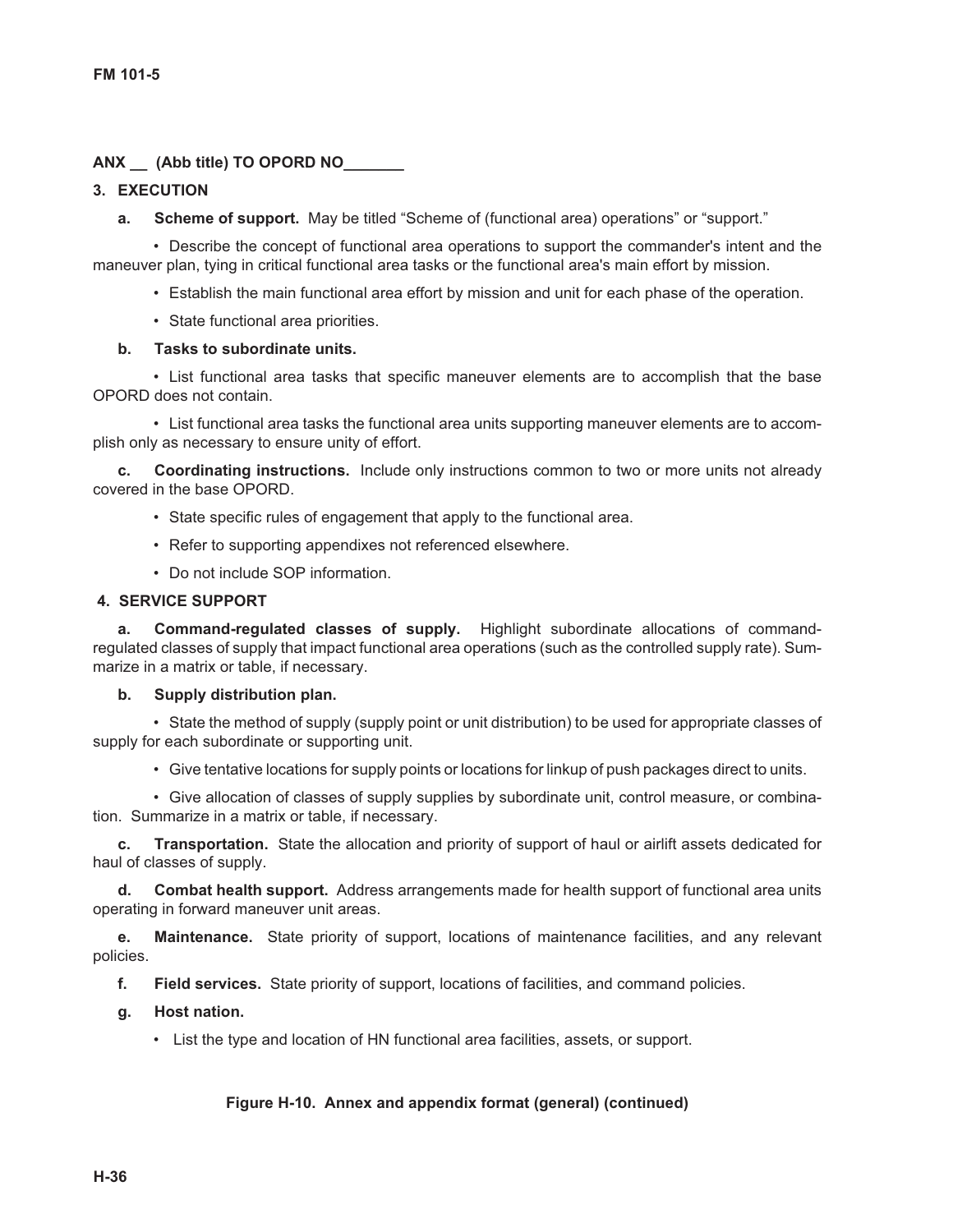# **ANX \_\_ (Abb title) TO OPORD NO\_\_\_\_\_\_\_**

- List the procedures for requesting and acquiring HN functional area support.
- Highlight any limitations or restrictions on HN support.

## **5. COMMAND AND SIGNAL**

- **a. Command.**
	- State the location of key functional area leaders.
	- Designate a functional area chain of command, to include succession of command.

• Designate a functional area headquarters to control the functional area effort within functional area work lines on an area basis.

• List command posts and other  $C^2$  facilities and their locations.

## **b. Signal**.

• State the SOI edition in effect. Do not write "current SOI in effect"; state the specific edition number.

- Describe the nets that must be monitored for reports.
- Designate critical functional area reporting requirements of subordinate units.

• Address any unique communications or digitization connectivity requirements or coordination necessary to meet functional responsibilities.

## **ACKNOWLEDGE:**

**NAME** (An annex or appendix can be signed by either the commander or primary staff officer) **RANK**

**APPENDIXES: DISTRIBUTION:**

> $\mathcal{L}_\text{max}$  , where  $\mathcal{L}_\text{max}$ (Classification)

**Figure H-10. Annex and appendix format (general) (continued)**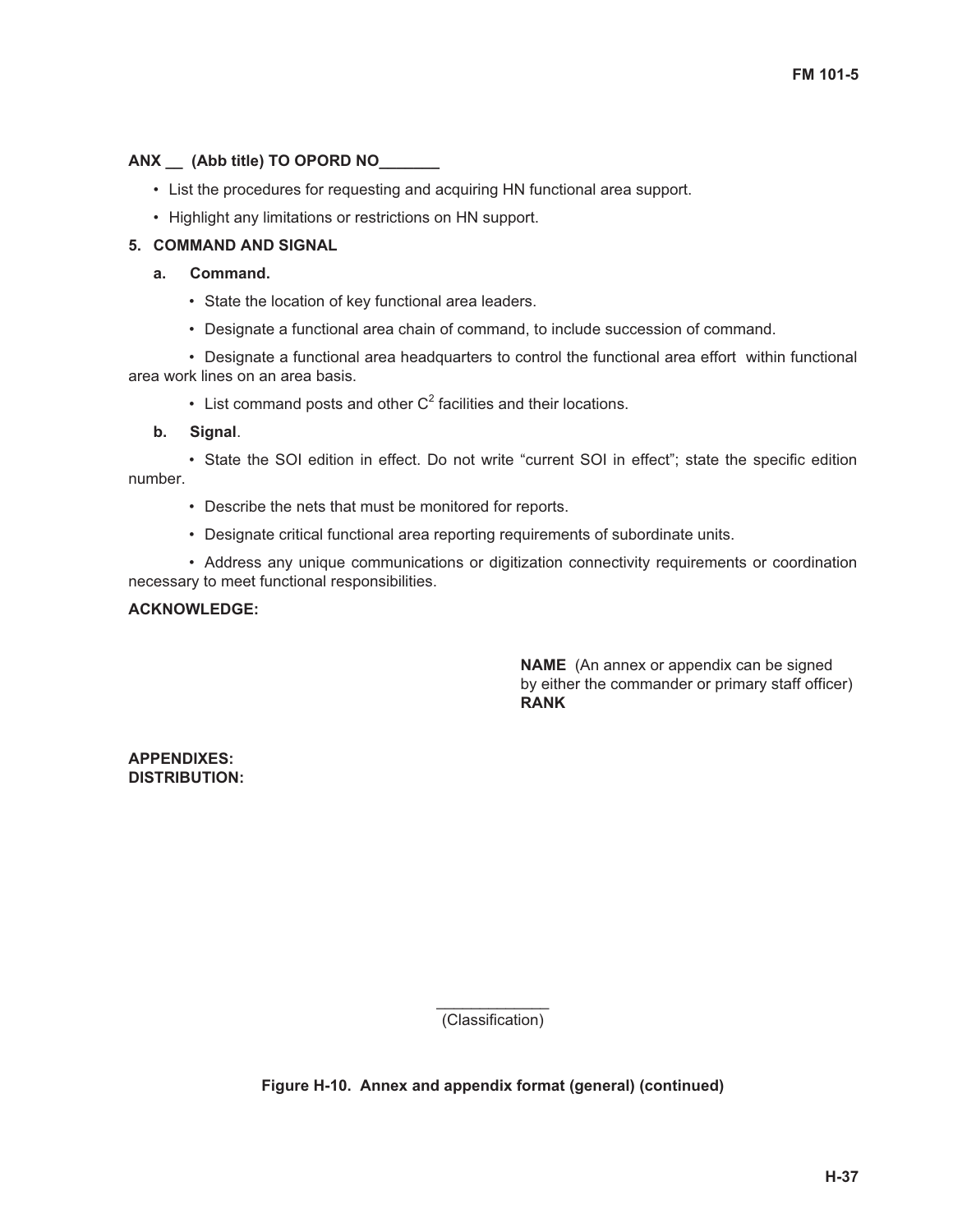# **ANNEX A (TASK ORGANIZATION) TO OPERATION ORDER NO\_\_\_\_\_\_\_**

See Appendix F for methodology of task organization.

**Figure H-11. Annex A (Task Organization) instructions and format**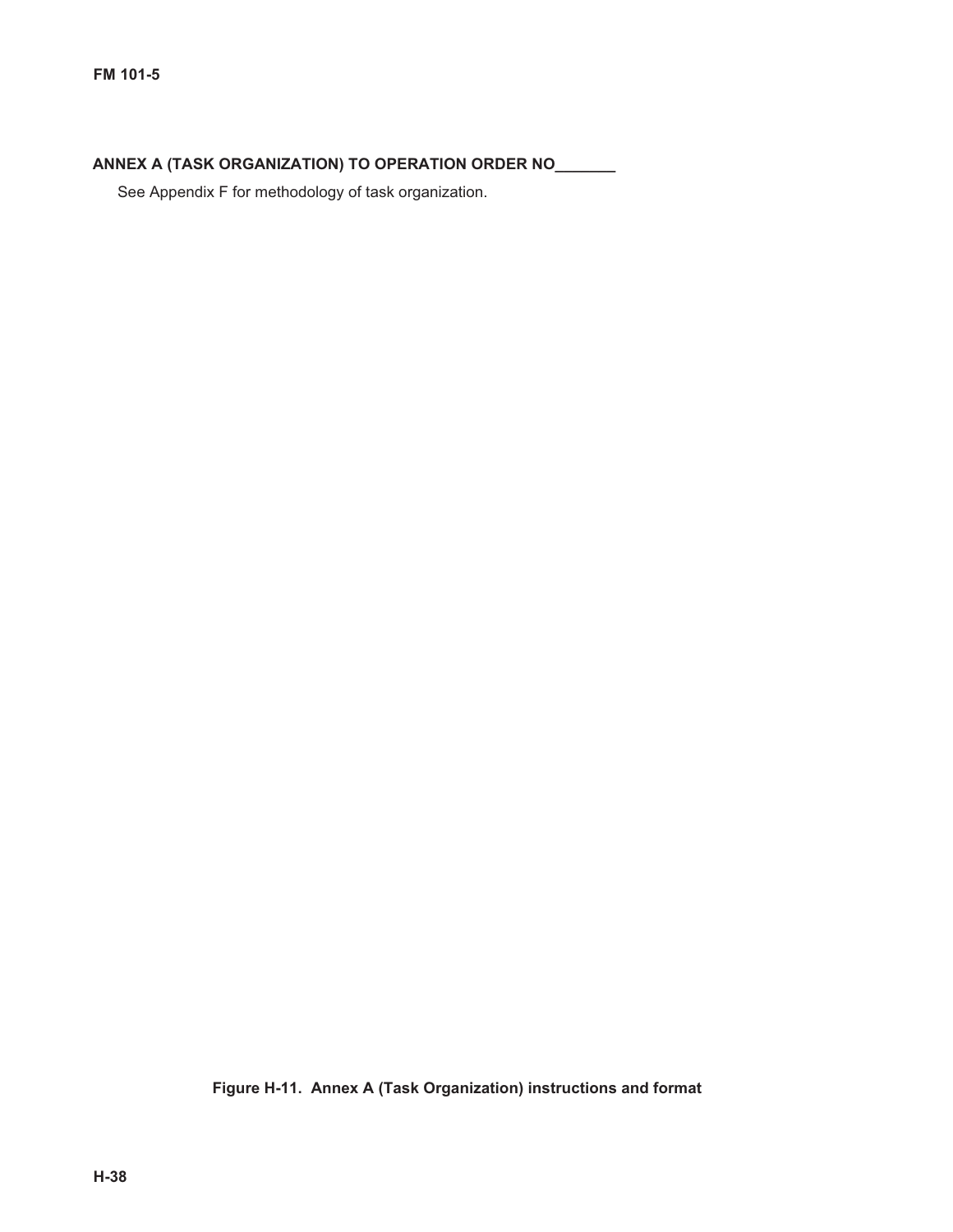# **ANNEX B (INTELLIGENCE) TO OPERATION ORDER NO\_\_\_\_\_**

See Figure H-10, page H-36, for completing this annex. Additional intelligence-specific items are listed below to ensure inclusion in this annex.

# **1. SITUATION**

- **2. MISSION**
- **3. EXECUTION.** This annex implements the command's intelligence collection plan.

### **a. Scheme of support.**

**b. Tasks to subordinate units.** List by unit (in a separate, numbered subparagraph) detailed instructions for intelligence acquisition tasks. List units in the same order as in the OPORD. List particular operational tasks for the command's intelligence and electronic warfare (IEW) unit, to include special communications and downlink arrangements.

**c. Multidiscipline counterintelligence.** List any special operational instructions having CI aspects. Certain instructions and procedures on the operations of special personnel may require limited dissemination on a need-to-know basis. Therefore, the unit may need to prepare a special multidiscipline CI-measures appendix for limited distribution.

### **d. Coordinating instructions.**

**(1) Other intelligence requirements (IR).** List each intelligence requirement in priority in a separate subparagraph. Assign each IR a latest time intelligence of value and tie each to an operational decision point.

**(2) Intelligence acquisition.** List requests for information to higher, adjacent, and cooperating units in separate, lettered subparagraphs.

### **(3) Measures for handling personnel, documents, and materiel.**

**(a) Prisoners of war, deserters, repatriates, inhabitants, and other persons.** State special handling, segregation instructions, and locations of the commands and next higher headquarters' EPW collection point.

**(b) Captured documents.** List instructions for handling and processing captured documents from time of capture to receipt by specified intelligence personnel.

**(c) Captured materiel.** Designate items or categories of enemy materiel required for examination. Include any specific instructions for their processing and disposition. Give locations of the command's and next higher headquarters' captured materiel collection point.

**(4) Documents or equipment required.** List in each category the conditions under which units can obtain or request certain documents or equipment. Items may include air photographs and maps, charts, and geodesy products.

**(5) Distribution of intelligence products.** State the conditions (for example, dates, number of copies, issue) regulating the issue of intelligence reports to the originating command for the operation's duration. This paragraph may cover any or all of the following: periods that routine reports and distribution cover; periodic or special conferences of intelligence officers; distribution of special intelligence studies, such as defense overprints, photo intelligence reports, and order of battle overlays; and special intelligence liaison, when indicated.

# **Figure H-12. Annex B (Intelligence) instructions and format**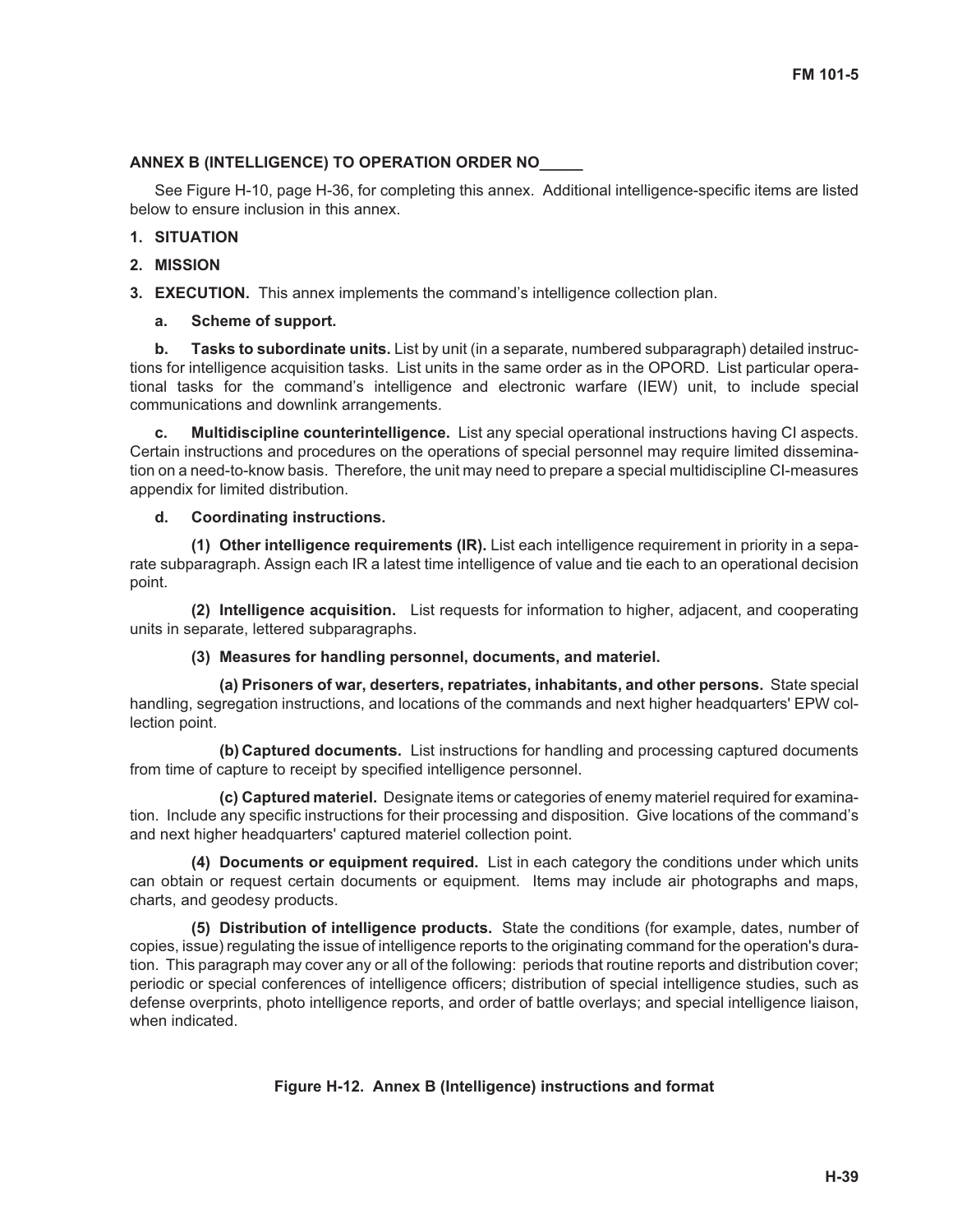**(6)** Other instructions.

# **4. SERVICE SUPPORT**

# **5. COMMAND AND SIGNAL**

- **a.** Identify command intelligence handover line.
- **b.** Identify intelligence liaison requirements.
- **c.** Identify special security office (SSO) arrangements and coordination.

**Figure H-12. Annex B (Intelligence) instructions and format (continued)**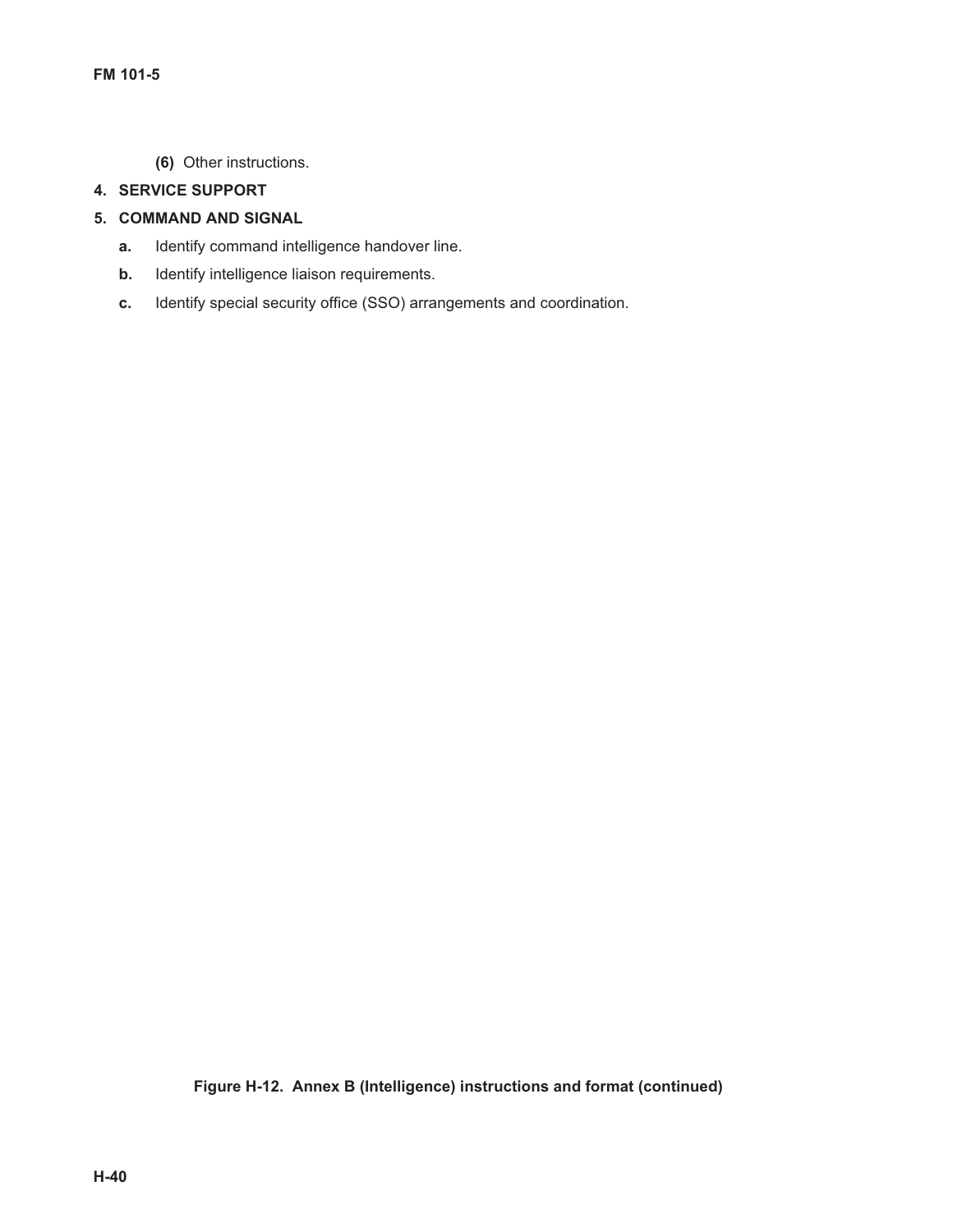# **ANNEX C (OPERATION OVERLAY) TO OPERATION ORDER NO**\_\_\_\_\_\_\_

**1.** Center the *security classification* at the top and bottom of the overlay. Use the largest and widest letters possible.

**2.** Place the *title* in the upper left margin (below the security classification).

**3.** Place the *map reference* in the upper left margin immediately below the title.

**4.** Place at least two *overlay and map reference points* (double cross-hair reference marks on map grid lines) on opposite corners of the overlay.

**5.** Use the same map scales as subordinate units will use.

**6.** Correctly transfer control measures onto the overlay from the higher headquarters' OPLAN or OPORD.

**7.** Provide a coordinate appendix (a list of coordinates for major C2 points, unit locations, coordinating points, and so on) with the overlay.

**8.** Make the overlay consistent with the applicable text from the OPLAN or OPORD.

**9.** Place symbols on doctrinally correct locations. (Before placing symbols on an overlay, always consider the effect of terrain and weather.)

**10.** Keep the overlay simple, but give enough detail for others to understand the operation and its essential tasks.

**11.** Limit control measures to the minimum number needed to synchronize the operation or to limit possible fratricide.

**12.** Make sure control measures give the commander flexibility to react to changing situations or conditions.

**13.** When transmitting or storing overlays, roll up or fold the overlay with the classification, title, and map reference visible on the outside.

**NOTE**: An overlay must *always* contain the first four items listed here.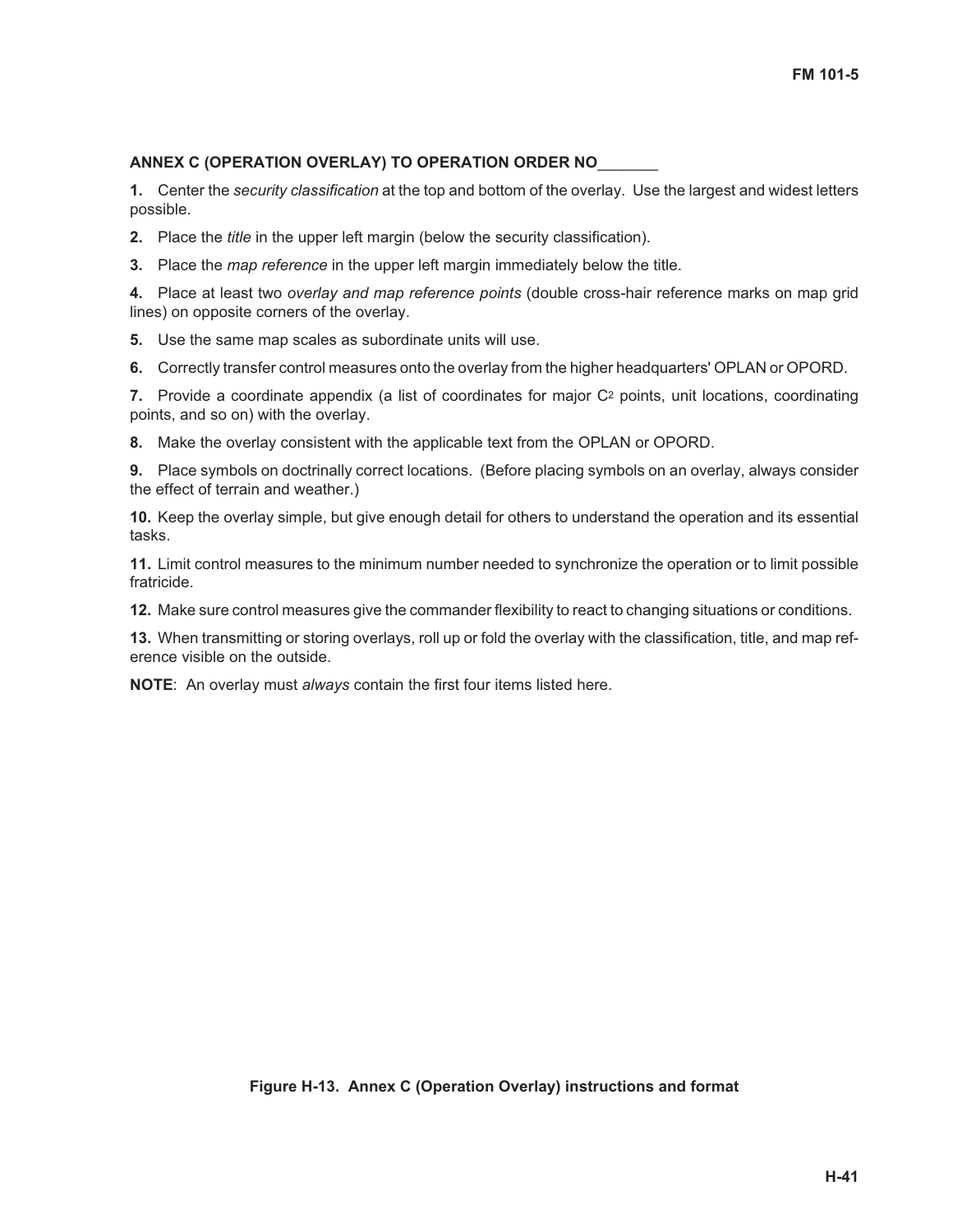# **ANNEX D (FIRE SUPPORT) TO OPERATION ORDER NO\_\_\_\_\_\_\_**

See Figure H-10 for completing this annex. Additional specific items are listed below to ensure inclusion in this annex.

### **1. SITUATION**

- **a. Enemy forces.**
	- Include a detailed description of enemy fire support and AD assets.

• List enemy rocket, cannon, or missile artillery units, including those organic to maneuver units, as being committed or reinforcing. List all artillery units that can be identified as being committed or reinforcing. Consider all artillery units that can be identified as being within supporting range, as being in support of the committed force. Include the number of possible enemy air sorties by day, if known. Estimate the number, type, yield, and delivery means of enemy NBC weapons available to the committed force.

### **b. Friendly forces.**

**(1)** State the higher headquarters' concept of fires.

- **(2)** Provide adjacent units' concept of fires.
- **(3)** Include supporting air power and naval forces.

**c. Attachments and detachments.** List fire support resources, attached or under the operational control of the unit by higher headquarters, and any units detached or under the operational control of other headquarters.

### **2. MISSION**

# **3. EXECUTION**

**a. Concept of fires.** Describe how fires will be used to support the maneuver commander's concept of operations. Address the priority of fire support.

# **b. Air support.**

- **(1) General.** Briefly describe the maneuver commander's concept for the use of air power.
- **(2) Air interdiction (AI)** .
- **(3) Close air support (CAS)** .
- **(4) Electronic combat (EC)** .
- **(5) Reconnaissance and surveillance operations.**
- **(6) Miscellaneous.**
	- The air tasking order's (ATO's) effective time period.
	- Deadlines for submission of AI, CAS, search and rescue, and EC requests.
	- The mission request numbering system as it relates to the target numbering system.

• The joint suppression of enemy air defense (JSEAD) tasking from the joint force land component commander (JFLCC).

# **Figure H-14. Annex D (Fire Support) instructions and format**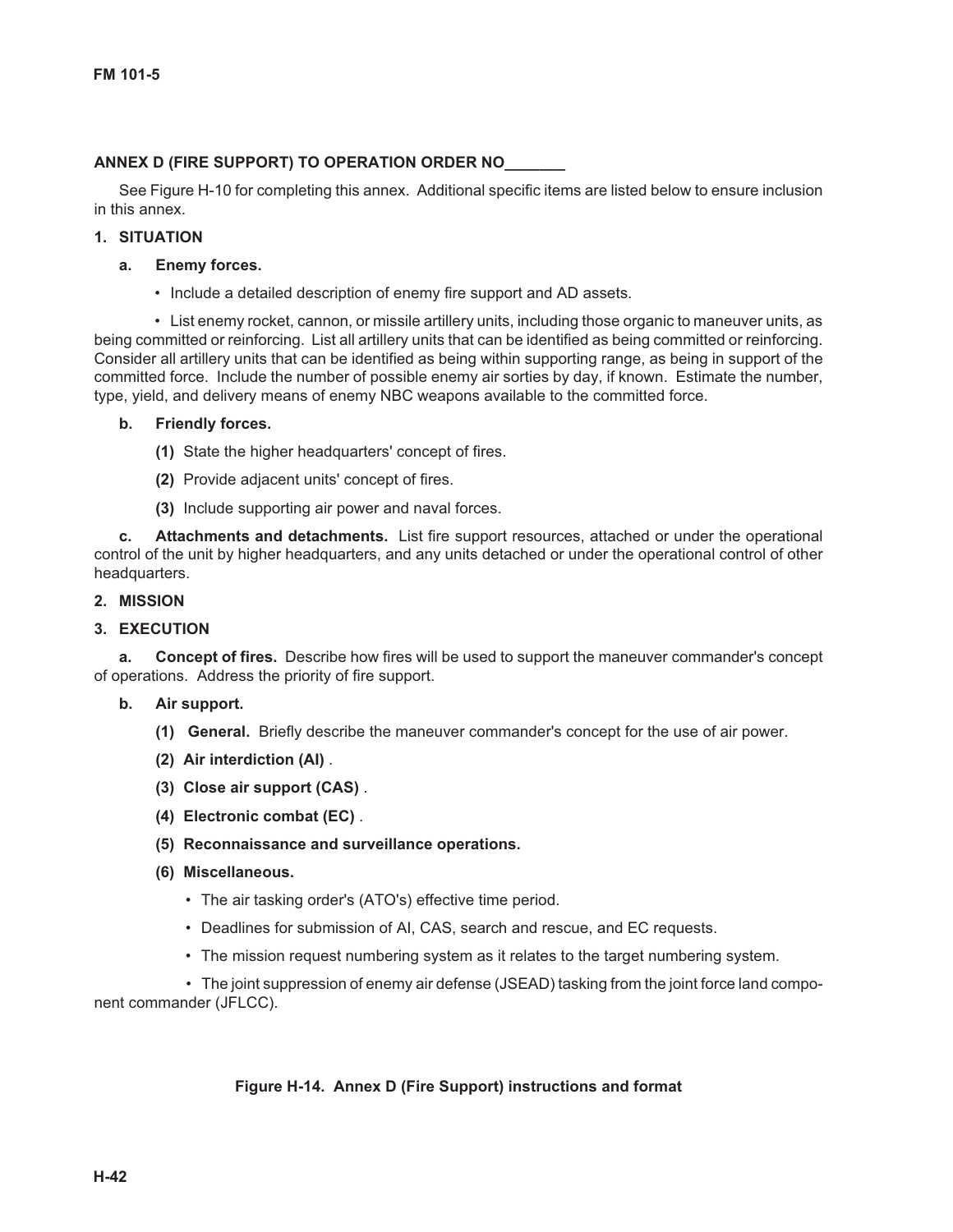• Essential AC2 measures (coordinating altitude, target areas, low-level transit route (LLTR) requirements, and so on) identified in the AC2 annex.

# **c. Field artillery support.**

**(1) General.** Include the concept for use of cannon, rocket, and missile artillery in support of close, deep, and rear operations.

- **(2) Artillery organization for combat.**
- **(3) Allocation of ammunition.**
- **(4) Miscellaneous.**
	- Changes to the targeting numbering system.
	- The use of pulse repetition frequency (PRF) codes.
	- Positioning restrictions.

### **d. Naval gunfire support.**

- **(1) General.** Include the concept for use of naval gunfire support.
- **(2) Naval gunfire organization.**
- **(3) Miscellaneous.**
	- Trajectory limitations or minimum safe distances.
	- Frequency allocations.
	- Reference to a naval gunfire support annex.
- **e. Nuclear operations** (corps and EAC only).
- **f. Smoke operations.**

**g. Target acquisition.** Include information pertaining to the employment and allocation of FA targetacquisition systems and IEW assets. Refer to an FA support plan for specific target-acquisition tasks, if needed. The FA support plan can include planning products such as an observation matrix, a fire support execution matrix, a radar deployment order, or a target-acquisition appendix.

### **h. Coordinating instructions.**

• Provide boundaries of the deep operations area.

• List the targeting products (target-selection standards matrix, high-payoff target list (HPTL), and attack-guidance matrix.

- Include fire support coordination measures.
- Refer to time of execution of program of fires relative to H-hour.
- Include rules of engagement.
- List fire support rehearsal times and requirements.
- List target allocations.
- List FASCAM allocations and requirements.

# **Figure H-14. Annex D (Fire Support) instructions and format (continued)**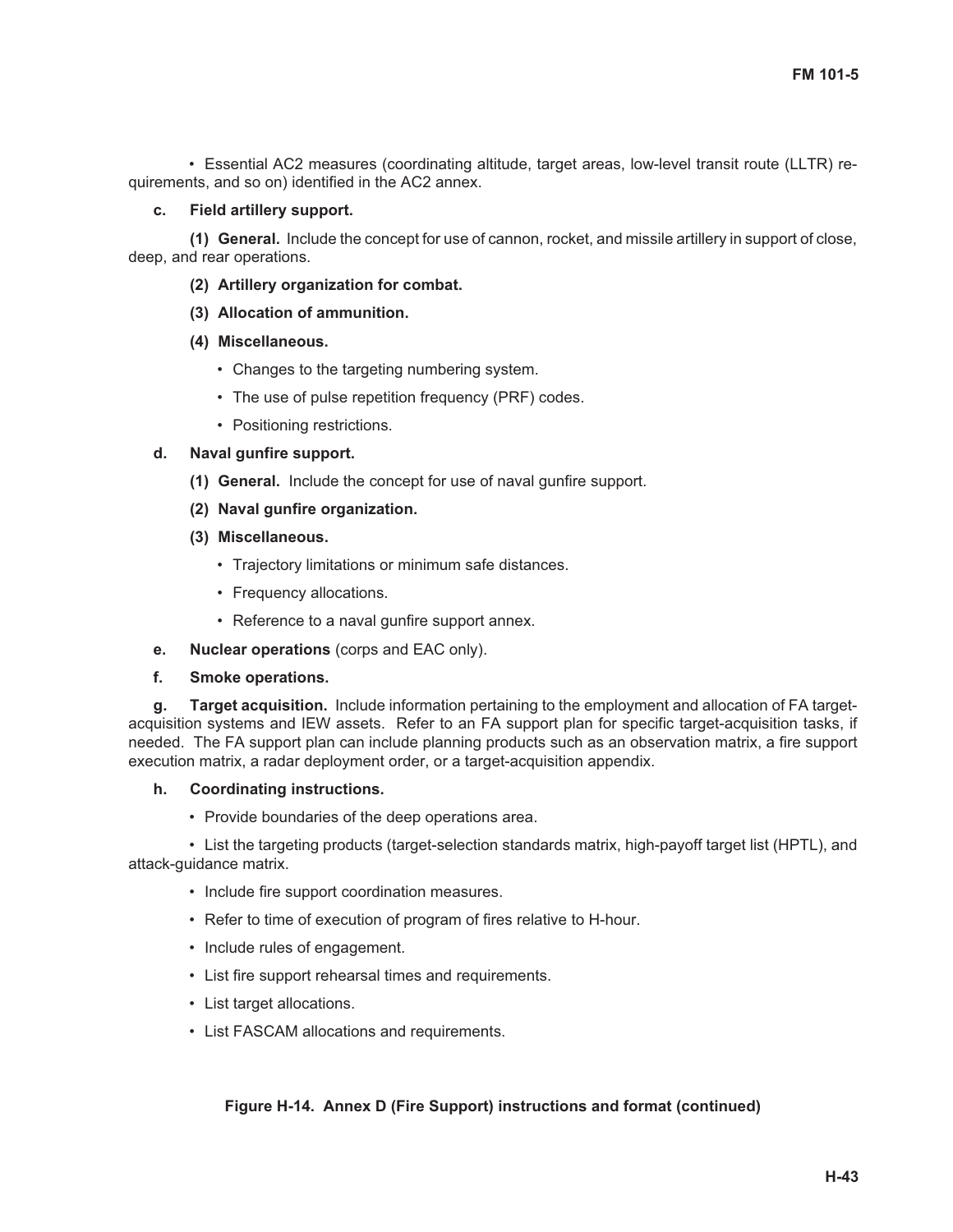**4. SERVICE SUPPORT.** Identify the location of ammunition transfer points and ammunition supply points, or refer to the logistics overlay. List the controlled supply rate, if needed.

### **5. COMMAND AND SIGNAL**

**ACKNOWLEDGE:**

### **NAME RANK**

**APPENDIXES:** 1 Air Support

- 2 Field Artillery
- 3 Naval Gunfire Support

### **DISTRIBUTION:**

**Figure H-14. Annex D (Fire Support) instructions and format (continued)**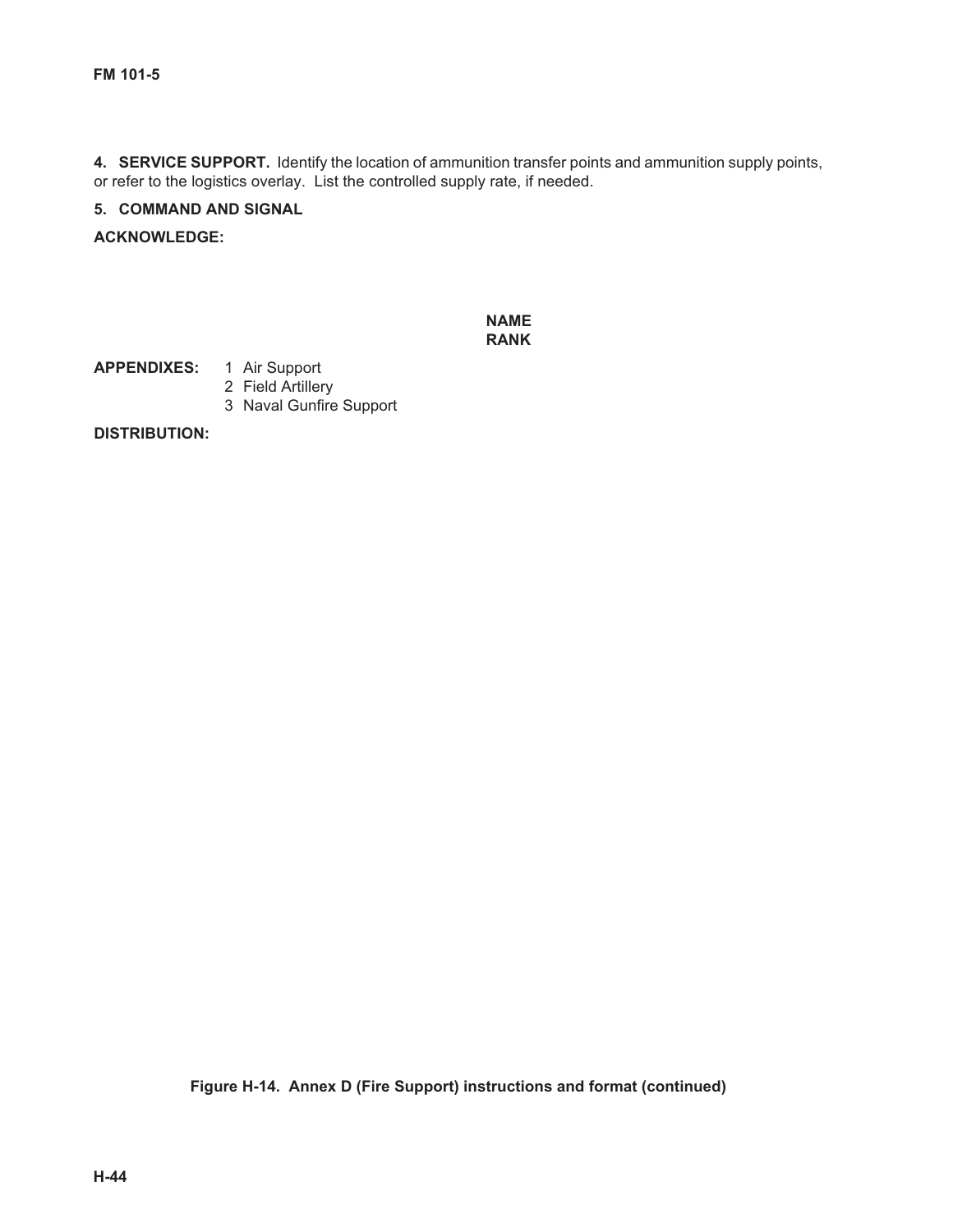### **ANNEX E (RULES OF ENGAGEMENT) TO OPERATION ORDER NO\_\_\_\_\_\_\_**

This annex does not follow the standard five-paragraph format defined for other annexes. This annex should provide the level of detail required to list the rules of engagement and any command requirements to ensure these rules of engagement are transmitted down to the lowest echelons of the command. This annex is not likely to contain any appendixes.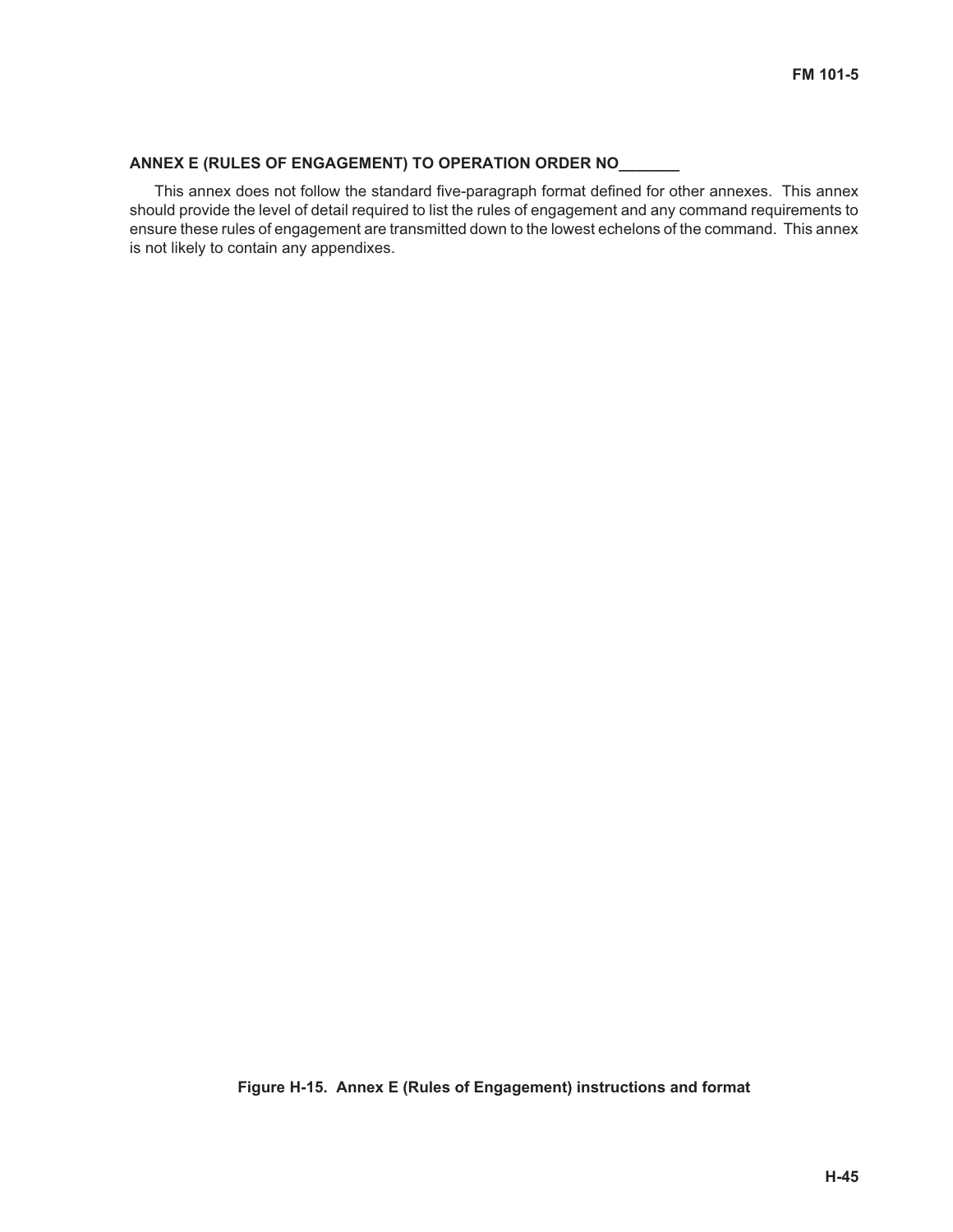# **ANNEX F (ENGINEER) TO OPERATION ORDER NO\_\_\_\_\_**

See Figure H-10 for completing this annex. Additional specific items are listed below to ensure inclusion in this annex.

**1. SITUATION**

### **a. Enemy forces.**

**(1)** Include a detailed description of enemy engineer assets and known obstacles.

**(2)** List enemy engineer units, including those organic to maneuver units, as being committed or reinforcing. List all engineer units that can be identified as being committed or reinforcing.

#### **b. Friendly forces.**

**(1)** State the higher headquarters' concept of engineer support.

**(2)** Provide adjacent units' concept of engineer support.

**c. Attachments and detachments.** List engineer support resources, attached or under the operational control of the unit by higher headquarters, and any units detached or under the operational control of other headquarters.

#### **2. MISSION**

#### **3. EXECUTION**

**a. Scheme of Engineer Operations (SOEO)—**same SOEO used in the supported unit's basic OPORD.

• Provide narrative of mobility and survivability tasks that support the maneuver plan regardless of what unit performs the task. For example, artillery-delivered FASCAM would be addressed in this paragraph.

• Explain *what* the essential mobility and survivability tasks are and how they support the scheme of maneuver.

• Ensure the SOEO corresponds to the maneuver unit's concept of operations. The concept provides the foundation and structure from which engineer operations are modeled. If the operations are phased, the SOEO is also phased, using the same phases. If the supported unit does not use phases, the SOEO uses the same format the supported unit used for its concept of operations.

• Address four areas under each phase in the SOEO—general comments, countermobility, survivability, and mobility. Address each in the order of priority for that particular phase. If there is no support provided in a specific area during a phase, do not mention that area. The support addressed under each phase applies to the mobility and survivability effort that supports a maneuver unit during that phase, no matter when the effort was completed. Address each area as follows:

— General comments: a brief, one-sentence comment about mobility and survivability support for the phase.

— Countermobility: each obstacle belt, in order of its priority, its intent, and which maneuver unit it supports. Provide execution criteria for reserve targets and situational obstacles.

— Survivability: each survivability task and relative location, for example, battle position (BP) or vicinity of an EA, and which maneuver unit is supported.

### **Figure H-16. Annex F (Engineer) instructions and format (continued)**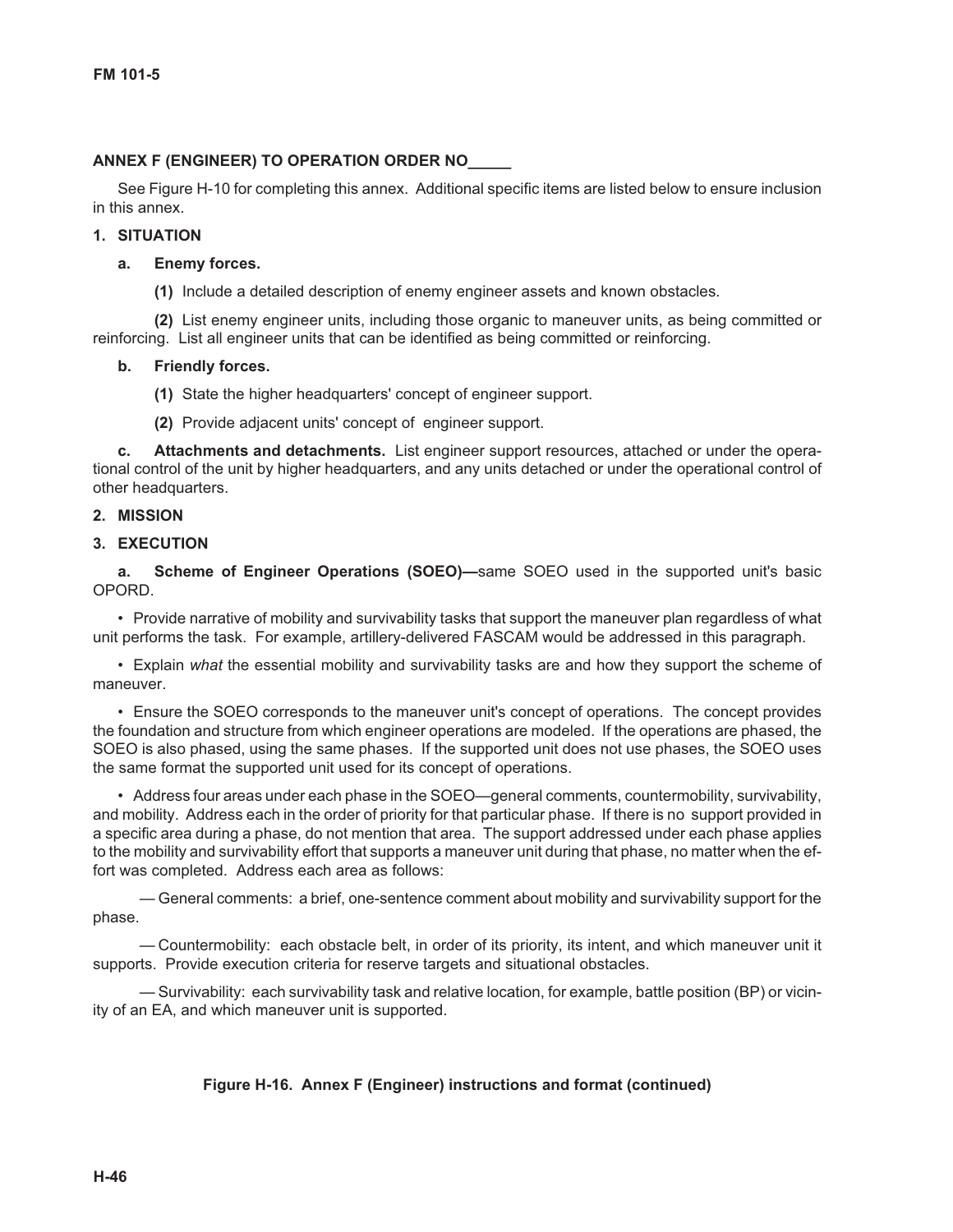— Mobility: each mobility task (breaching, marking lanes, providing guides, and maintaining a route), relative location (route or objective), priority of reduction asset used (use plows first, then mine clearing line charge), and which maneuver unit is supported.

**b. Tasks to subordinate units.** List engineer tasks to be accomplished by engineers supporting maneuver elements (only as necessary to ensure unity of effort). Ensure that the unit level tasks assigned to the engineer organization are included. This paragraph is used to inform subordinate unit commanders of tasks under unit control being done by unit-level forces.

# **C. Coordinating instructions.**

• Include times or events in which obstacle control measures become effective if they differ from the effective time of the order.

• List supported unit PIR that must be considered by subordinate engineer staff officers or that the supported unit requires. List mission reports that the supported unit requires if not covered in the signal paragraph or unit SOP.

• Include explanation of countermobility and survivability time lines, if used.

### **4. SERVICE SUPPORT**

**a. Command-regulated classes of supply.** Identify command-regulated classes of supply. Highlight supported unit allocations that impact on engineer operations CSR.

**b.** Supply distribution plan. Establish a Class IV and V (obstacle) supply distribution plan. State method of supply for each class, for each supported unit subordinate element.

• List supply points of linkup points.

• List allocations of Class IV and V (obstacle) by support unit element by obstacle control measure or combination. May summarize in a matrix or table.

### **c. Transportation.**

- **d. Combat health support.**
- **e. Host nation.**
	- Include host nation (HN) coordination.
	- List type and location of HN engineer facilities, assets, or support.
	- List procedures for requesting and acquiring HN engineer support.

• Identify any limitations or restrictions on HN support (for example, HN personnel not authorized forward of PL\_\_\_\_\_\_).

# **5. COMMAND AND SIGNAL**

- **a. Command.** Designate the headquarters that controls the effort within work lines on an area basis.
- **b. Signal.**
	- Identify communication networks monitored by the unit engineer, if different than SOP.
	- Identify critical engineer reporting requirements of subordinates if not covered in SOP.

# **Figure H-16. Annex F (Enginer) instructions and format (continued)**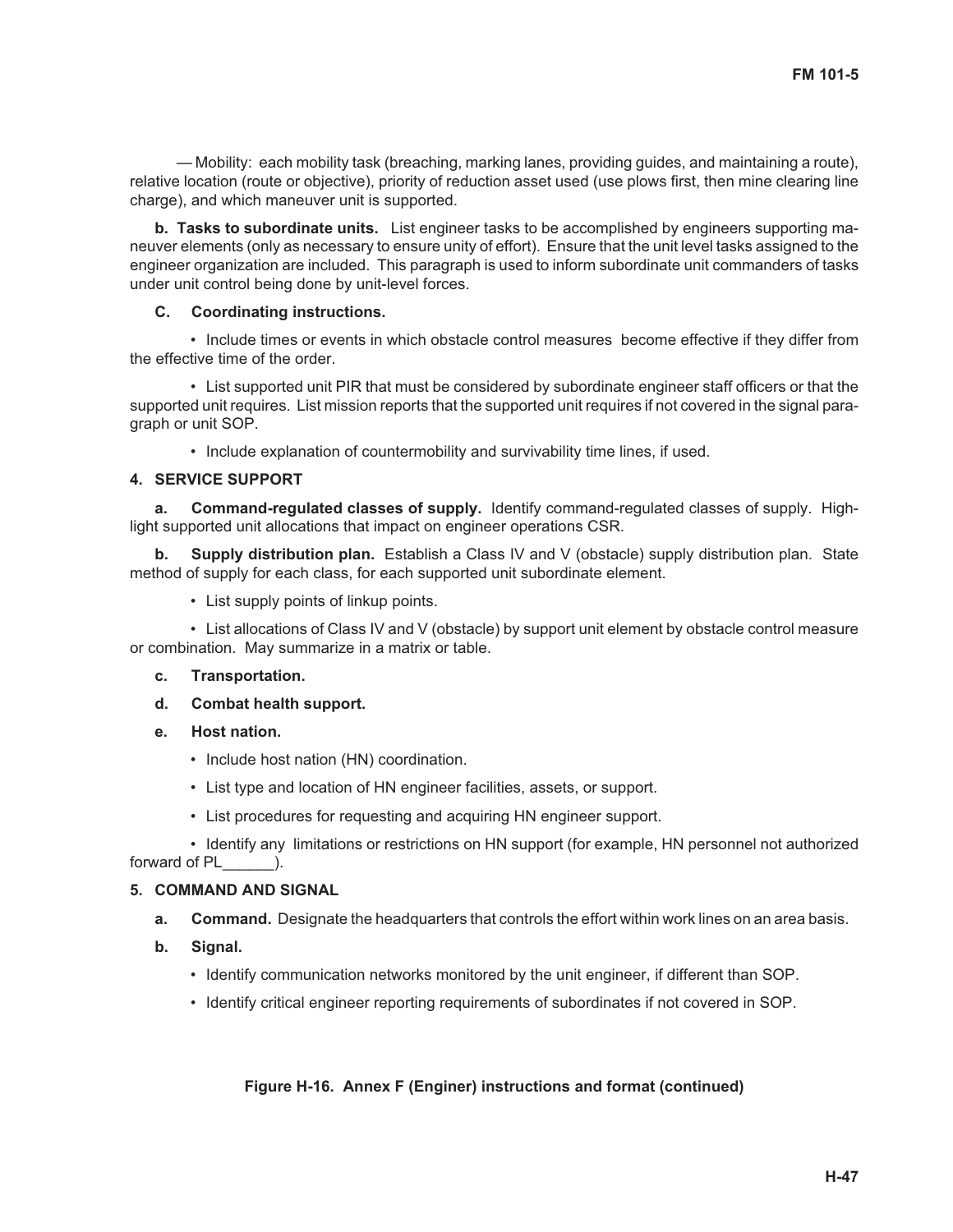### **ACKNOWLEDGE:**

**NAME RANK**

**Appendixes:** 1 Engineer Overlay

2 Environmental Considerations

**Figure H-16. Annex F (Enginer) instructions and format (continued)**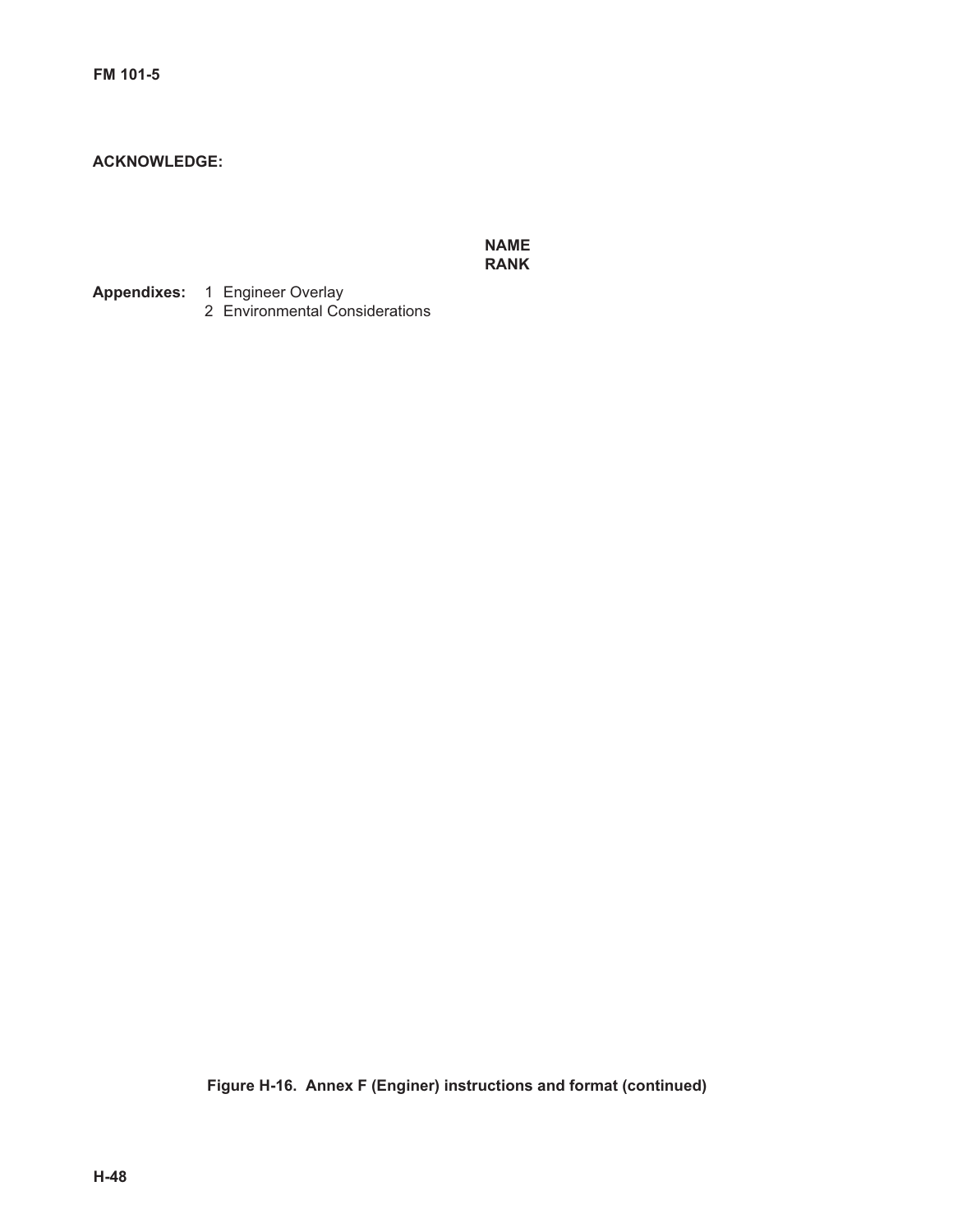# **ANNEX G (AIR DEFENSE) TO OPERATION ORDER NO \_\_\_\_\_\_\_**

See Figure H-10 for completing this annex. Additional specific items are listed below to ensure inclusion in this annex.

### **1. SITUATION**

- **a. Enemy.** See Annex B (Intelligence).
	- **(1) Terrain.** Identify most likely enemy ingress and egress routes.
	- **(2) Weather.** Identify enemy aircraft all-weather capabilities and limitations.
	- **(3) Enemy air capability and or activity.**
		- **(a) Air threat data.** Air-capable organizations including air platforms by number and type.

**(b) Additional air threat information.** Include air threat information pertinent to the operation but not covered in the Intelligence Annex. Highlight specific air threat considerations such as sortie rates, subordination of air elements to ground units, ordnance peculiarities, target preferences, tactics, and recent significant activities and tactical ballistic missile threat.

**(c) Air avenues of approach.** List all expected air avenues of approach and identify by air platform their potential users. List all beginning points. List all known beginning points and describe avenue of approach as it goes through the area of interest.

**b. Friendly situation.** List ADA mission at all applicable levels. Describe how the air defense plan integrates with higher-echelon plans.

- **(1) Higher units.** Outline higher AD unit concept and plans.
- **(2) Adjacent units.** Outline adjacent AD unit concept and plans.
- **(3) Supporting elements.** Note supporting units and support relationship.

**c. Attachments and detachments.** Identify air defense resources attached from other commands and identify those air defense resources detached.

### **2. MISSION**

**3. EXECUTION**

**a. Scheme of ADA support.** Commander's overall ADA plan to include the concept, objectives, and priorities.

**b. Tasks to subordinate ADA units.** Briefly discuss ADA plan, command and support relationships, and priority of protection.

**c. Coordinating instructions.** Instructions applicable to two or more subordinate units. Include references to other applicable annexes.

• Weapons control status (WCS) and WCS authority. Include any plans to change WCS.

• Hostile criteria. Basic rules the commander has established to assist in the identification of friendly or hostile air vehicles. Include preplanned changes.

• Rules of engagement. Address ROE unique to the operation or points in the operation where changes are intended. Include use of supplemental fire control measures.

# **Figure H-17. Annex G (Air Defense) instructions and format**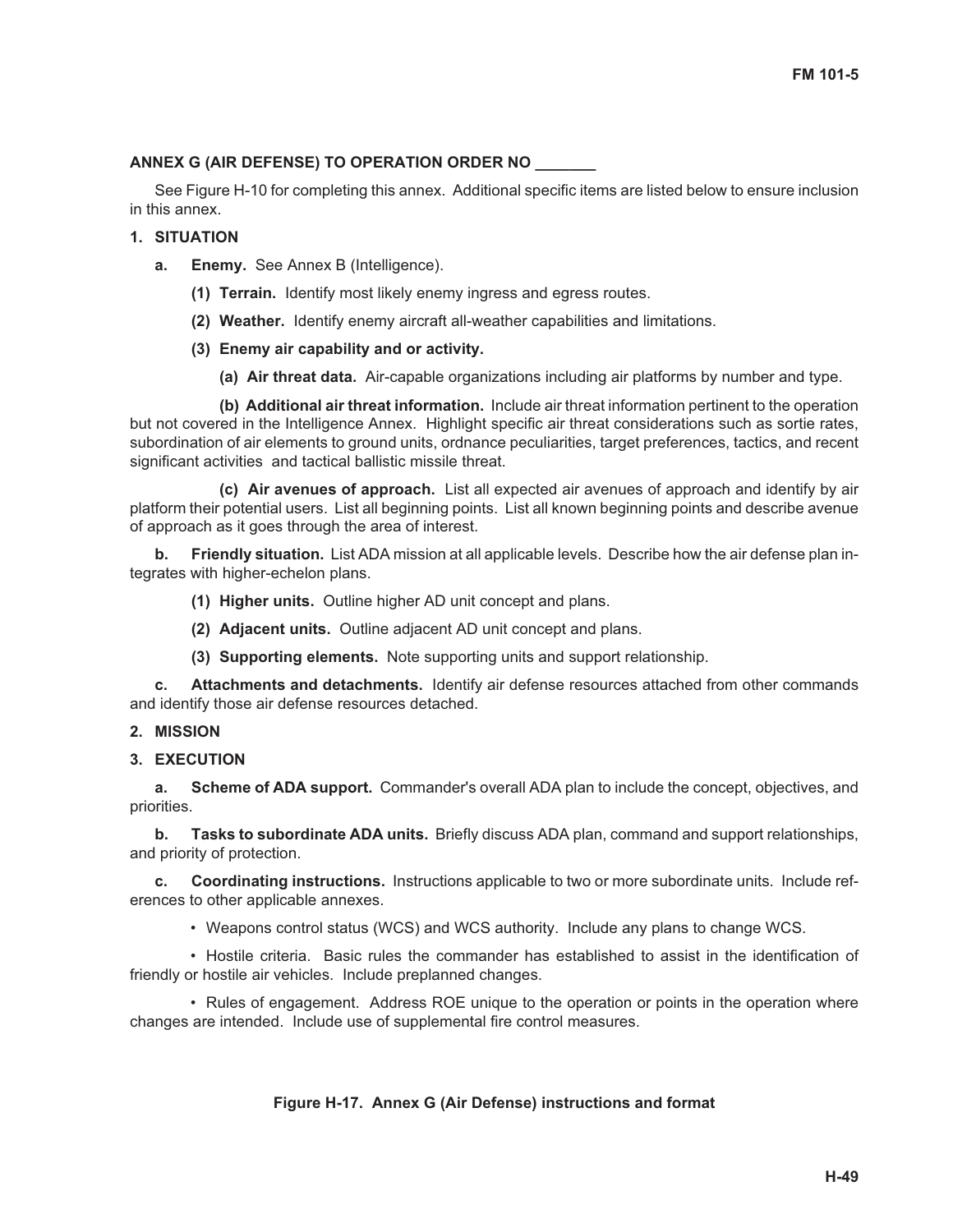• Passive air defense. Specific passive air defense measures that all units should take to protect themselves from air and missile attack or surveillance during this operation.

• Combined arms for air defense. Specific techniques units should use to help in defending themselves against an air or a missile attack or surveillance.

• Early warning. Method and format for passing early warning to the entire force.

### **4. SERVICE SUPPORT**

### **5. COMMAND AND SIGNAL**

- **a. Command.**
- **b. Signal.**
	- Identification, friend or foe (IFF) code edition and book number.
	- Communications links for early warning equipment.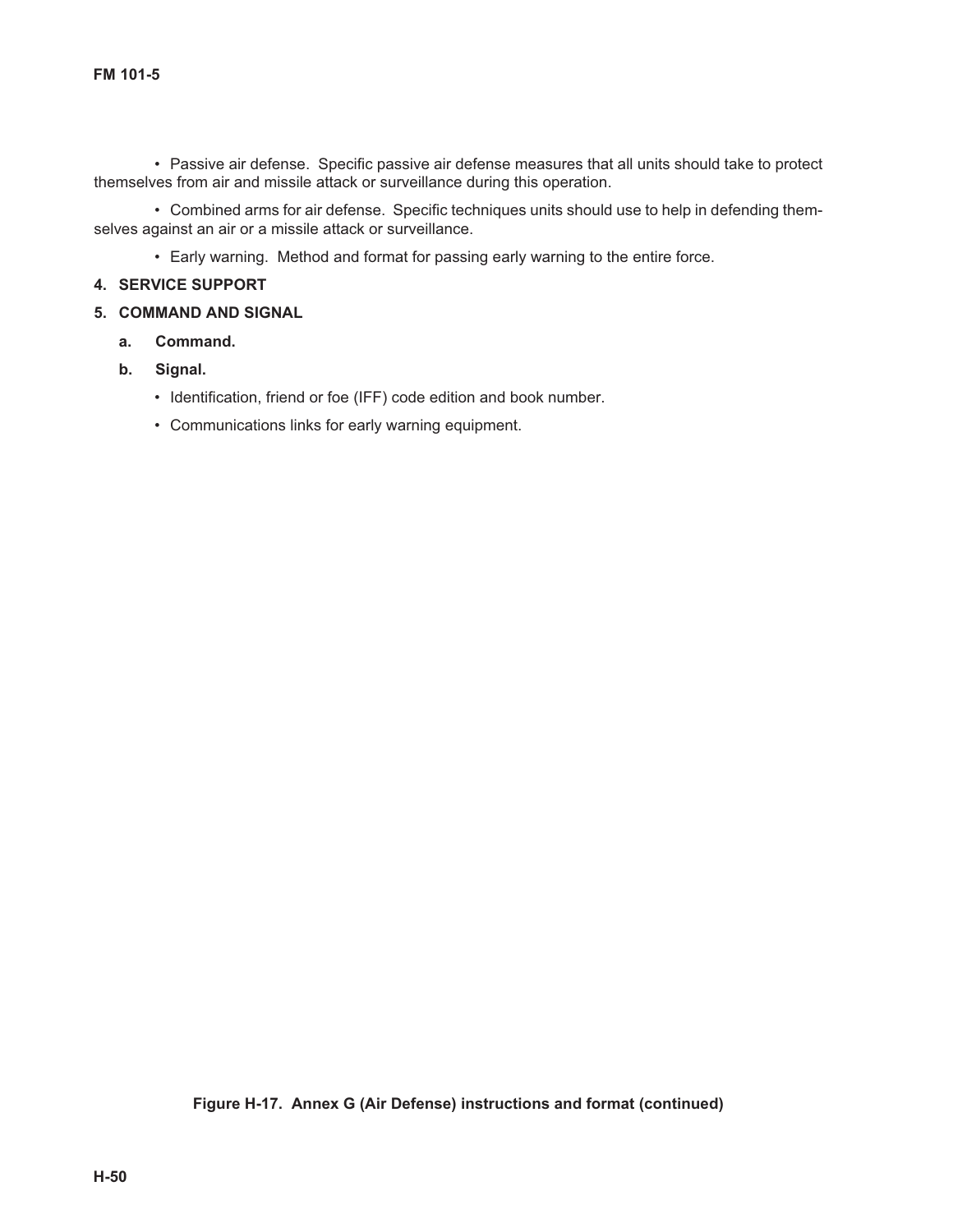# **ANNEX H (SIGNAL) TO OPERATION ORDER NO**\_\_\_\_\_\_\_

See Figure H-10 for completing this annex. Additional specific items are listed below to ensure inclusion in this annex.

### **1. SITUATION**

### **a. Enemy.**

**(1) Terrain.** Critical terrain aspects that would impact on deployment of communications systems.

**(2) Enemy capability and or activity.** Significant enemy electronic warfare capabilities that impact communications systems.

### **b. Friendly situation**.

• Primary communications gateways providing connectivity to higher, lower, and adjacent units.

• Critical communications security measures required to counter expected enemy EW capabilities and protect  $C^2$  systems.

• External communications assets that augment capabilities of signal support units.

### **3. EXECUTION**

### **a. Scheme of signal support operations.**

**(1)** Describe the concept of signal operations to support the maneuver plan, including primary and back-up systems supporting critical C<sup>2</sup> networks.

**(2)** Establish the plan for extending C2 systems through each phase of the operation.

**(3)** List critical links between tactical and strategic communications systems.

**(4)** Identify critical limitations of organic signal support assets as detailed by the signal plan and define limitations of assets from higher headquarters.

**(5)** State signal support tasks that all nonsignal units (combat, CS, CSS) must perform to accomplish missions and tasks beyond normal MTOE requirements.

**(6)** State signal support priorities.

### **b. Tasks to subordinate units.**

• Signal support tasks that specific maneuver elements are to accomplish that the base OPORD does not contain.

• Signal support tasks that signal units supporting maneuver elements are to accomplish only as necessary to ensure unity of effort.

• Army Battle Command System (ABCS) control procedures.

### **c. Coordinating instructions.**

- Critical signal support instructions not already covered in the base OPORD.
- Key times or events critical to information system and network control procedures.

# **4. SERVICE SUPPORT**

# **Figure H-18. Annex H (Signal) instructions and format**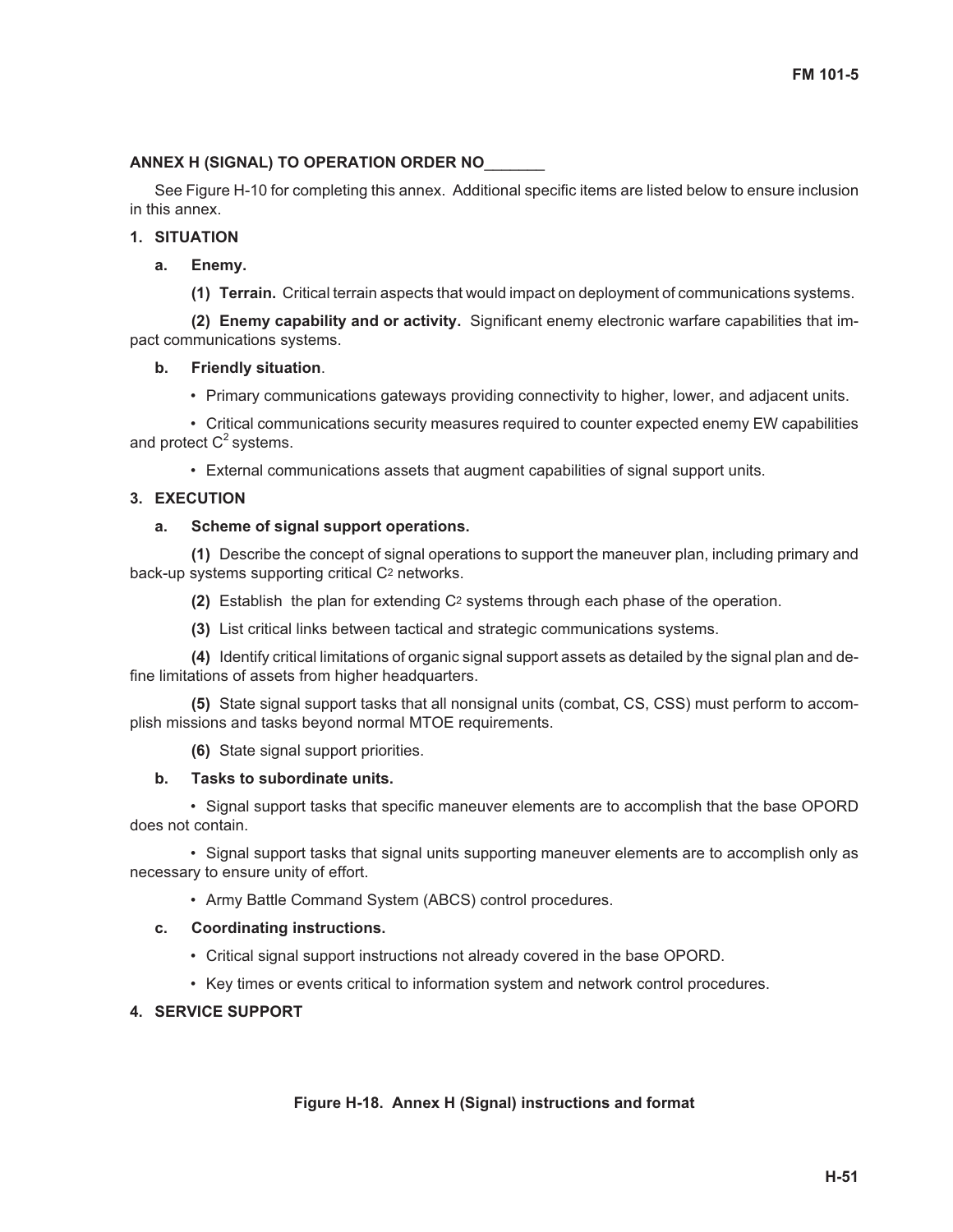# **5. COMMAND AND SIGNAL**

- **a.** Identify C2 systems control hierarchy for common user network.
- **b.** Identify local area network control procedures for network administration and/management.

**c.** Use appropriate appendixes to diagram any unique changes to standard communications networks for specified operations.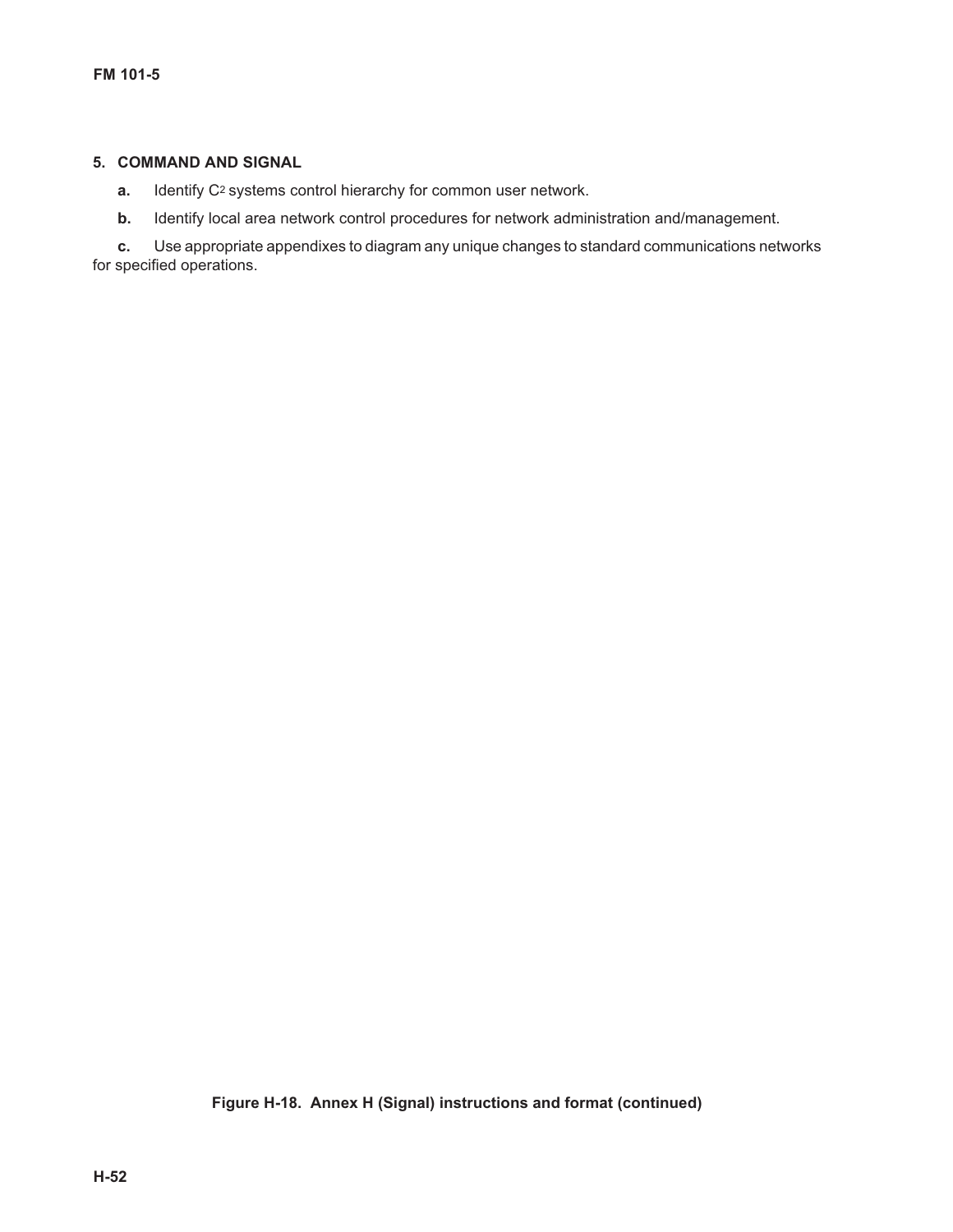# **ANNEX I (SERVICE SUPPORT) TO OPERATION ORDER NO\_\_\_\_\_\_\_**

See Figure H-10 for completing this annex. Additional specific items are listed below to ensure inclusion in this annex.

- **1. SITUATION**
- **2. MISSION**
- **3. EXECUTION**
- **4. SERVICE SUPPORT** (service support matrix and overlay)

### **a. Materiel and services**.

**(1) Supply.** Provide information by class of supply. List maps, water, special supplies, and excess and salvage materiel, as applicable. For each subparagraph, list supply point locations and state supply plan and procedures. Post supply point locations to service support matrix and overlay.

**(a) Class I Rations.** List ration cycle.

**(b) Class II Organizational clothing and individual equipment (OCIE) and maps.** Classified map requests are submitted through S2 (G2) channels.

**(c) Class III Bulk fuel; Class III package petroleum, oils, and lubricants.**

**(d) Class IV Construction and fortification material.** List command-controlled items.

**(e) Class V Munitions.** List CSRs and procedures to request explosive ordnance detachment (EOD) support.

**(f) Class VI Personal demand items.** Health and comfort packs and items normally sold through the exchange service.

**(g) Class VII Major end items.** List command-controlled items.

**(h) Class VIII Medical material.**

**(i) Class IX Repair parts.** State the approving authority for controlled exchange of parts. List critical shortages and command-controlled items.

### **(j) Class X Material for nonmilitary or civil affairs operations.**

**(k) Miscellaneous.** Miscellaneous items which are not one of the 10 supply classes (such as water, captured material, and salvage material).

**(2) Transportation.** For each subparagraph, identify facility locations, traffic control, regulation measures, main supply routes (MSRs) and alternate supply routes (ASRs), transportation critical shortages, and essential data not provided elsewhere. Post MSRs, ASRs, and transportation nodes to services support overlay. List transportation request procedures.

- **(a) Land**.
- **(b) Sea.**
- **(c) Air**.

**(3) Services.** Identify services available, the designation and location of units providing the services, and the time the service will be available. List procedures by type for requesting services. Post services information to service support matrix and overlay.

# **Figure H-19. Annex I (Service Support) instructions and format**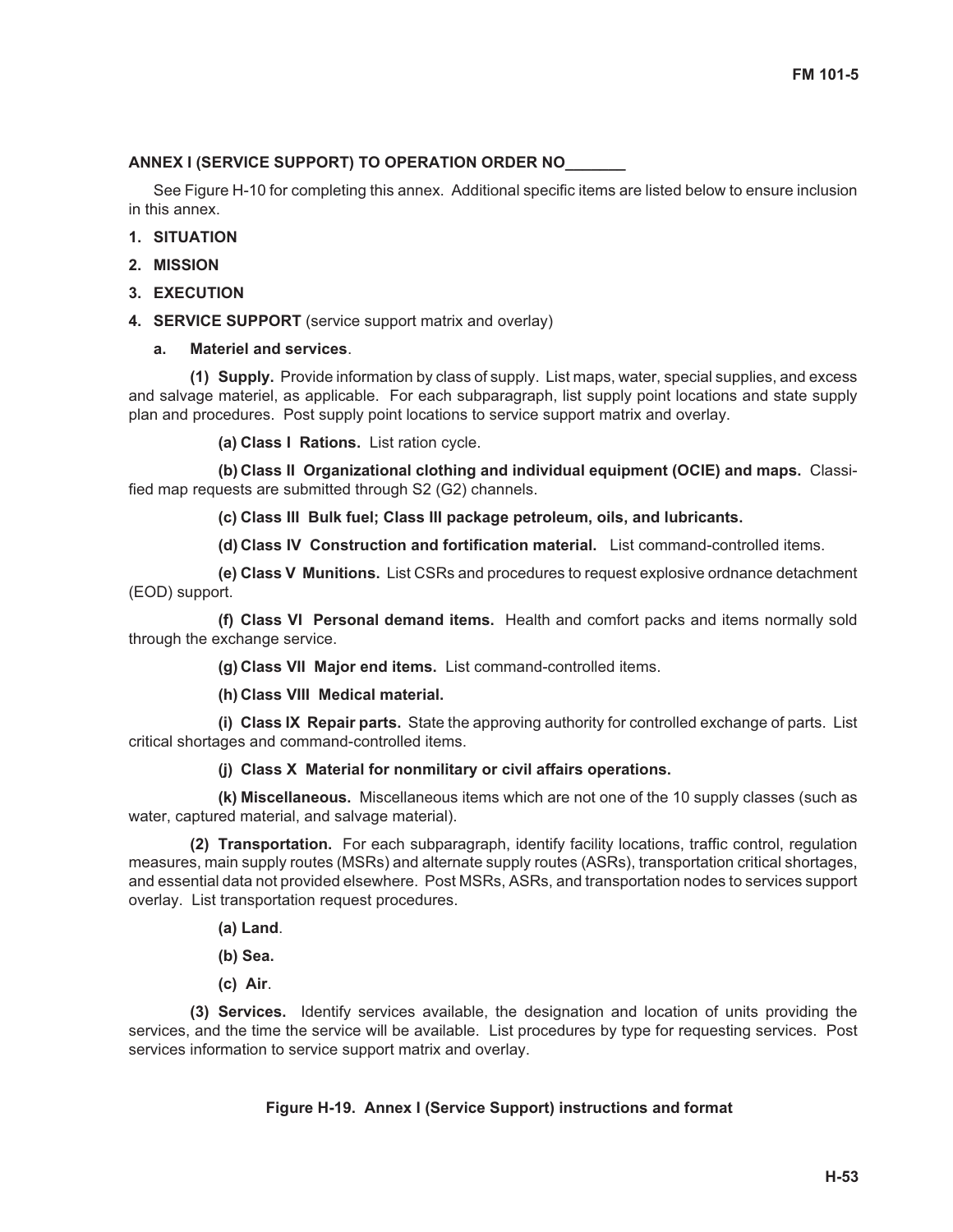- **(a) Construction.**
- **(b) Showers, laundry, clothing repair (SLCR), and light textile repair.**
- **(c) Mortuary affairs.**
- **(d) Food preparation.**
- **(e) Water purification.**
- **(f) Aerial delivery.**
- **(g) Installation service.**
- **(4) Labor.** Include essential information as appropriate.

**(5) Maintenance.** For each subparagraph, include priority of maintenance, location of facilities and collecting points, repair time limits at each level of maintenance, and evacuation procedures. Post maintenance points to service support matrix and overlay.

- **(a) Air**.
- **(b) Ground.**
- **(c) Watercraft.**

**b. Medical evacuation and treatment.** State plan for collection and medical treatment of sick, injured, or wounded US and joint force soldiers, enemy prisoners of war, and civilians. Discuss support requirements for CHS logistics (including blood management), combat stress control, preventive medicine, dental services, and veterinary services. Post hospital locations and information to service support matrix and overlay.

**(1) Evacuation.** Medical evacuation policy, including contaminated casualty treatment.

### **(2) Hospitalization**.

**c. Personnel.** Detail plans for unit-strength maintenance; personnel management; morale development and maintenance; discipline, law and order; headquarters management; force provider; religious support and so on. Post locations and information to service support matrix and overlay.

- **(1) Unit strength maintenance.**
- **(2) Morale**.
- **d. Foreign nation and host nation support.** This can be an appendix to the service support annex.

**e. Miscellaneous.** Logistics and personnel reports format usually as per SOP or included in an appendix. List any allocation rules in effect.

### **5. COMMAND AND SIGNAL**

### **ACKNOWLEDGE:**

### **NAME RANK**

# **Figure H-19. Annex I (Service Support) instructions and format (continued)**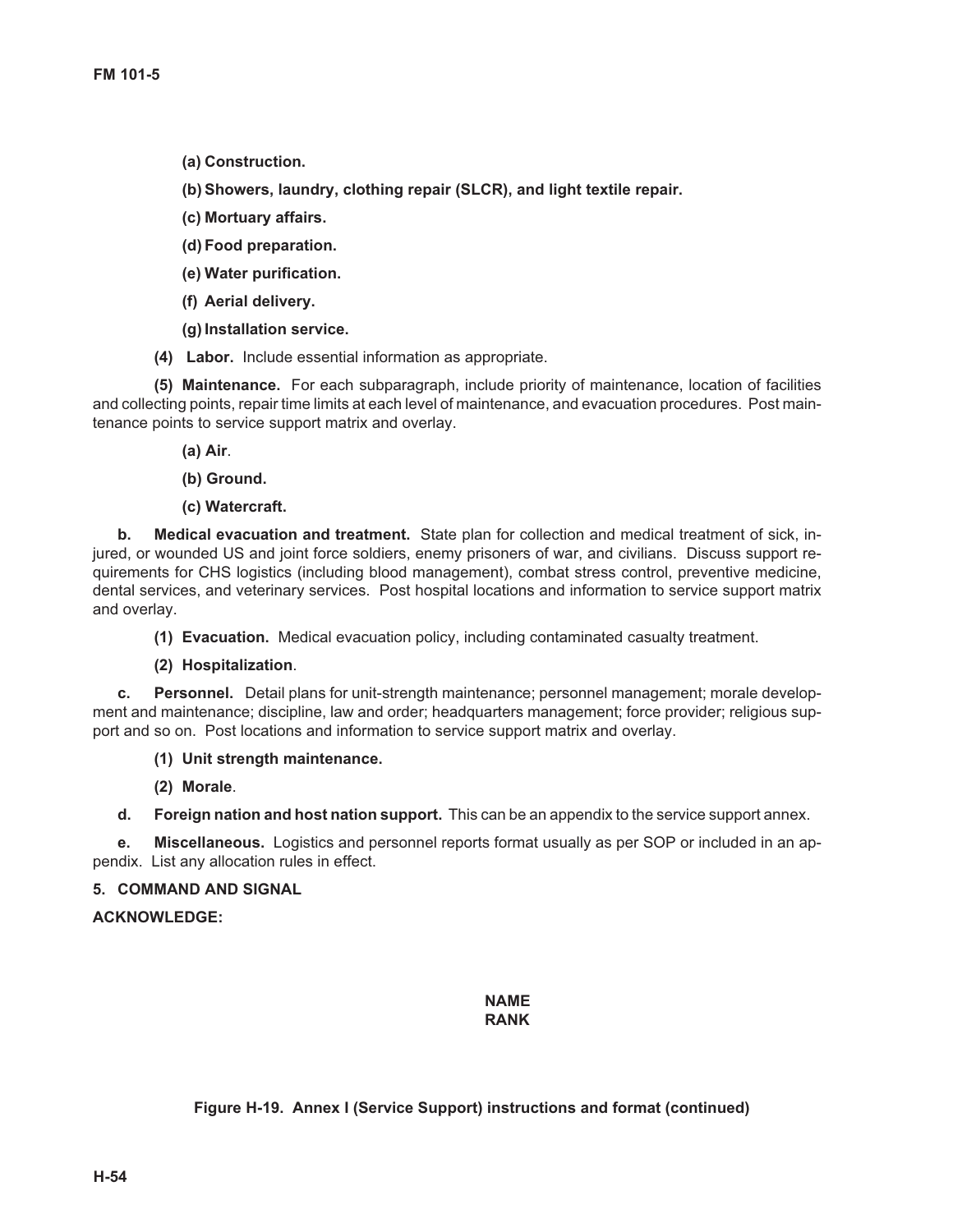### **APPENDIXES:** 1 Service Support Matrix.

- 2 Service Support Overlay.
- 3 Traffic Circulation and Control.
	- Tab A Traffic Circulation (Overlay).
	- Tab B Road Movement Table.
	- Tab C Highway Regulations.
- 4 Personnel.
- 5 Legal.
- 6 Religious Support.

# **DISTRIBUTION:**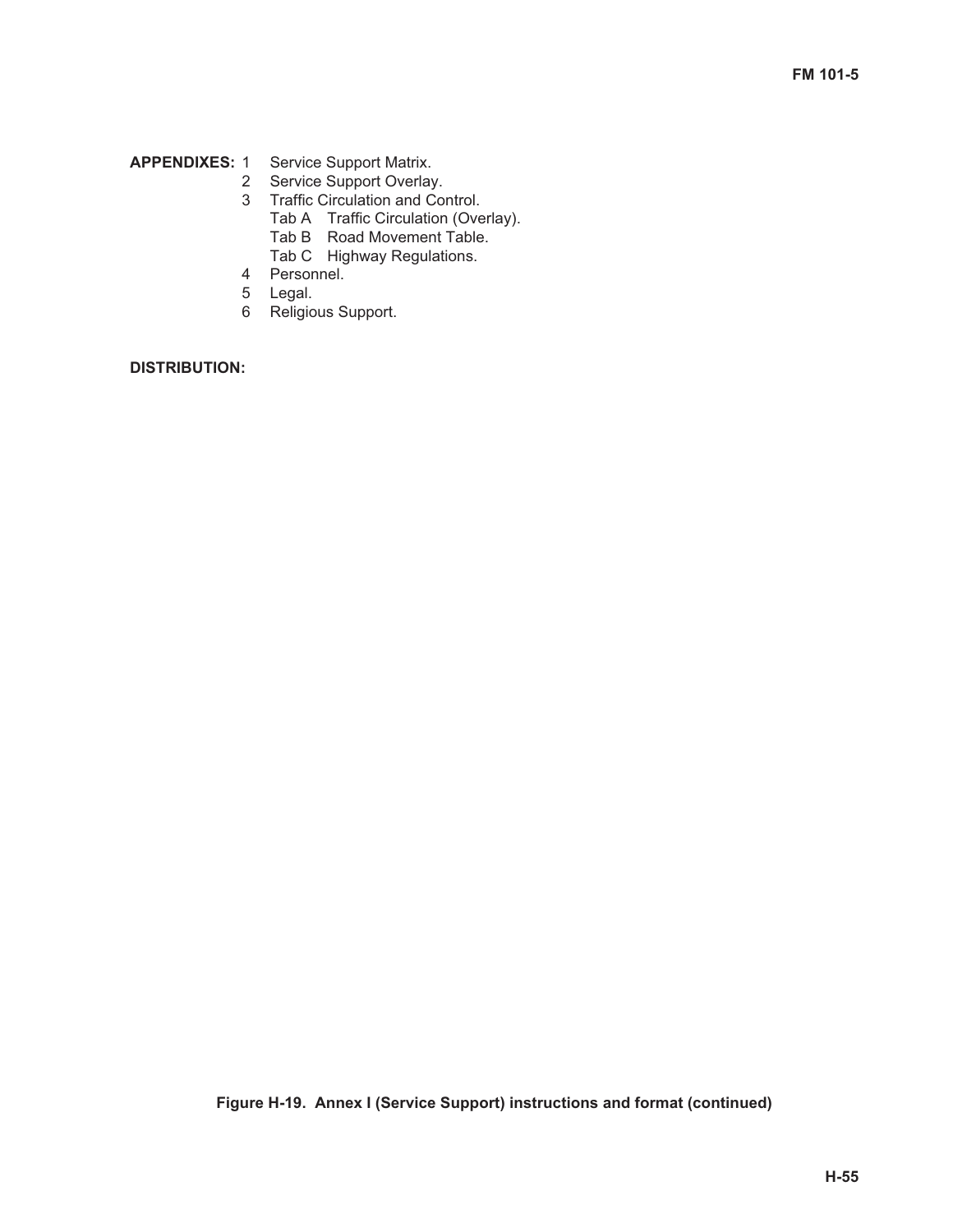# **ANNEX J (Nuclear, Biological, and Chemical (NBC)) TO OPERATION ORDER NO\_\_\_\_\_\_**

See Figure H-10 for completing this annex. Additional specific items are listed below to ensure inclusion in this annex.

- **1. SITUATION.** Address enemy NBC threat, to include smoke, flame, and riot control agents.
- **2. MISSION**
- **3. EXECUTION**

**a. Scheme of NBC operations.** Briefly state the NBC defense operation to be carried out. State smoke synchronization plan.

**b. Tasks to subordinate units.** Include subordinate and supporting chemical unit tasks, missions, and priorities for NBC reconnaissance, surveillance, and decontamination operations.

#### **c. Coordinating instructions.**

- **(1)** MOPP-level guidance.
- **(2)** Automatic masking criteria.
- **(3)** Troop safety criteria.
- **(4)** Locations of linkup points for decontamination sites.
- **(5)** Locations of medical facilities for treating chemical casualties.
- **(6)** Designated turn-in point and procedures for handling of chemical and biological samples.
- **(7)** Civilian and military facilities whose destruction could create militarily significant NBC hazards.
- **(8)** Operational exposure guidance (if applicable).
- **(9)** Procedures for limiting electromagnetic pulse (EMP) effects.
- **(10)** Identification of designated observer units.
- **(11)** Identification of procedures for providing support to local populations.

#### **4. SERVICE SUPPORT**

**a.** Procedures for handling contaminated casualties and processing of remains, if not in SOP. State the battlefield interment authority.

**b.** Information on the availability and location of field expedient decontamination supplies, materials, and decontaminants.

**c.** Information about the availability, procedures for distributing, prestock points, and transportation of NBC equipment and chemical defense equipment.

**d.** Procedures for chemical defensive equipment push package concept.

#### **5. COMMAND AND SIGNAL**

**a. Command.** Location of chemical staffs and subordinate and supporting chemical unit headquarters.

### **Figure H-20. Annex J (Nuclear, Biological, and Chemical (NBC)) instructions and format**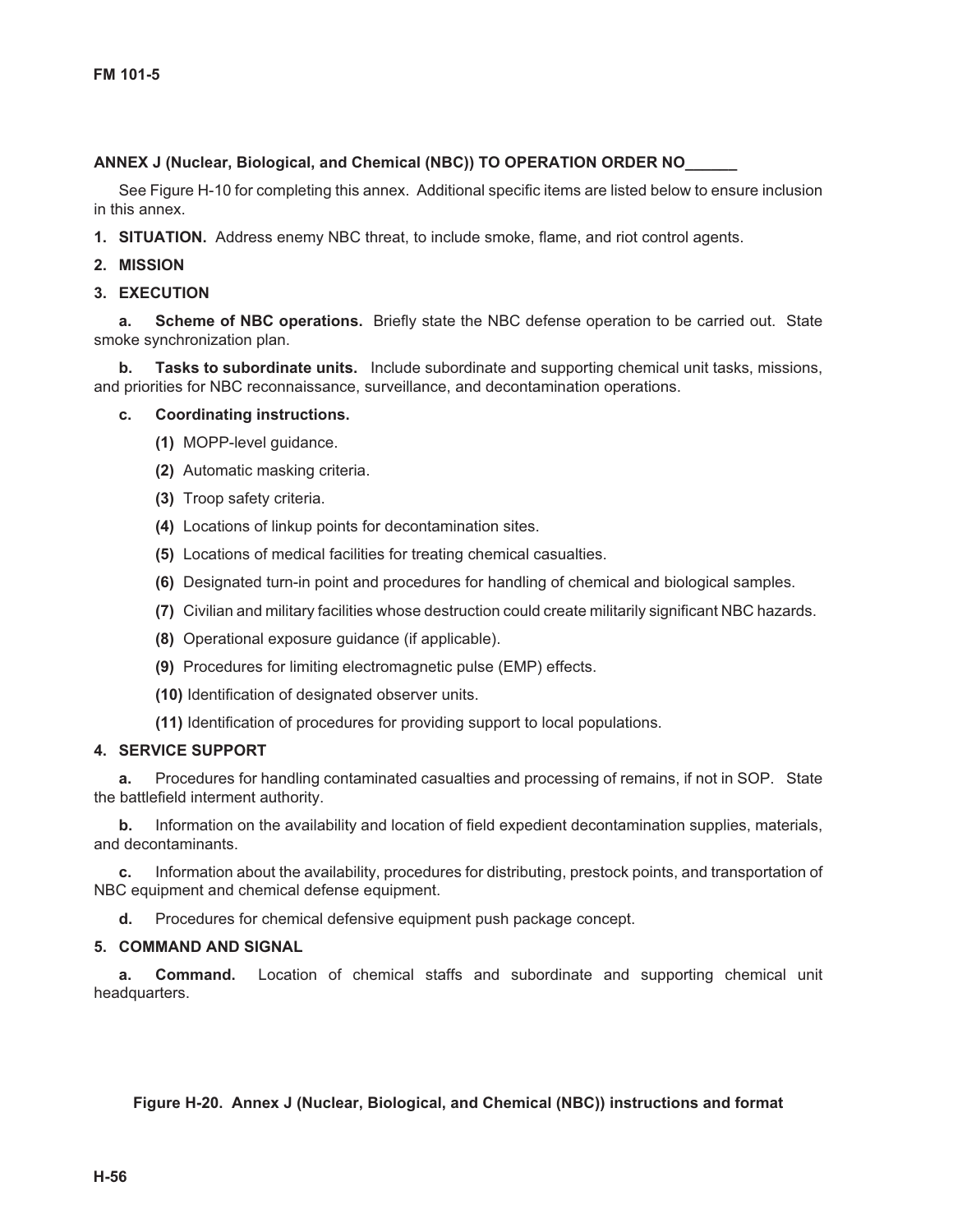# **b. Signal.**

- Special signal instructions to subordinate and supporting chemical units.
- Information concerning the NBC warning and reporting system (NBCWRS).
- Information concerning dissemination of STRIKWARN messages.

**Figure H-20. Annex J (Nuclear, Biological, and Chemical (NBC)) instructions and format (continued)**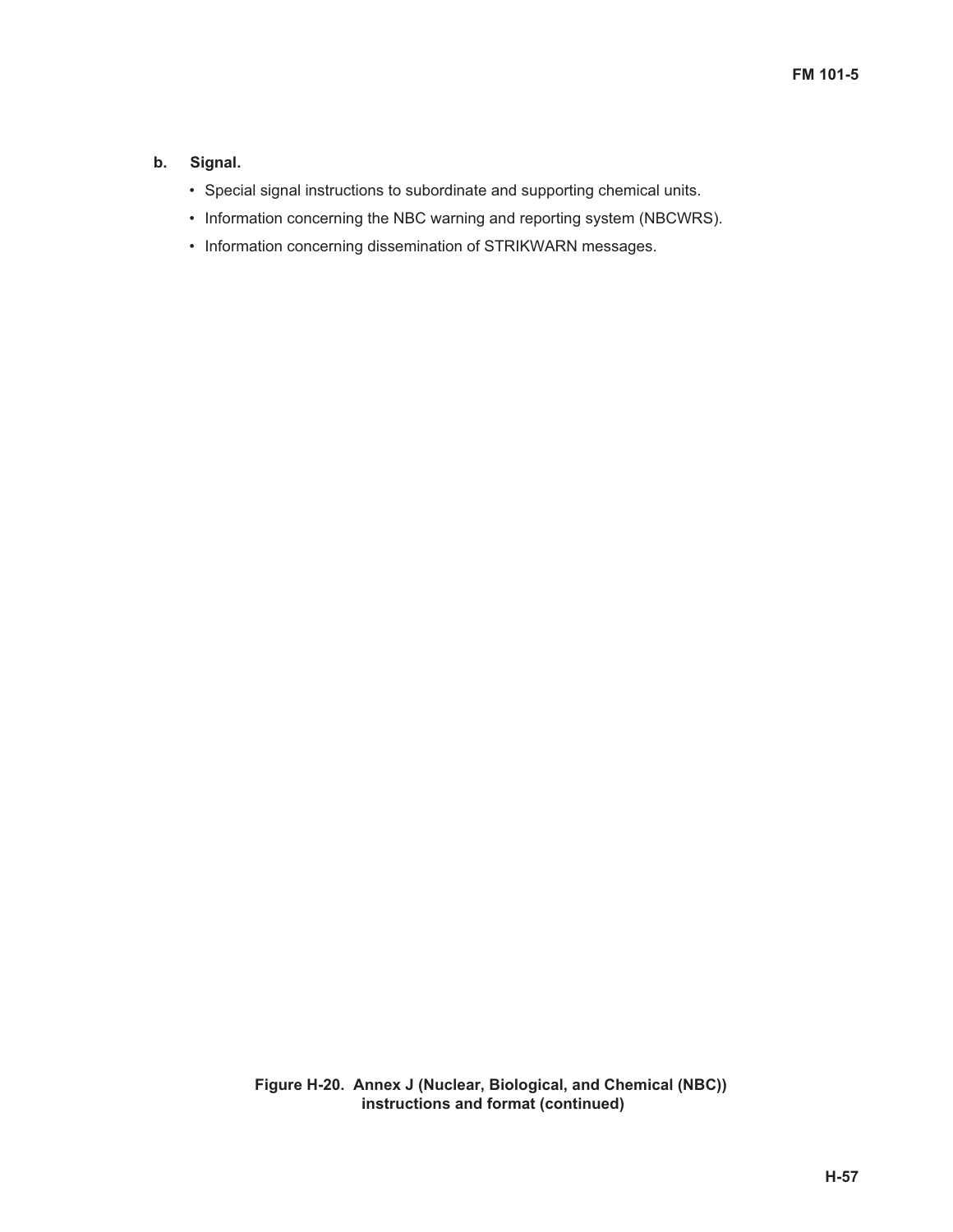# **ANNEX K (PROVOST MARSHAL) TO OPERATION ORDER NO**\_\_\_\_\_\_\_

See Figure H-10 for completing this annex. Additional specific items are listed below to ensure inclusion in this annex.

- **1. SITUATION**
- **2. MISSION**
- **3. EXECUTION**

**a. Scheme of provost marshal operations.** State PM concept to employ military police assets. Focus on commander's guidance, mission, and intent, and how this supporting effort contributes to the fight and how it is nested.

**(1) Maneuver and mobility support.** Outline circulation control plan. Focus on maneuver unit mobility to minimize interference with movement within and through the rear area forward. Include the following:

- Route reconnaissance and surveillance.
- Main supply route regulation enforcement.
- Contamination avoidance.
- Straggler control.
- Dislocated civilian control.
- Tactical and criminal intelligence collecting and reporting.

**(2) Force protection.** Develop rear area protection plan, to include Levels II and III response actions (base and base cluster defense); assist in developing reconnaissance and surveillance plan. Include—

- Security of critical assets.
- Base response force (Levels I, II, III).
- Counterreconnaissance and response force activities.
- Airbase defense.
- Counterterrorism and antiterrorism activities.
- Area damage control.
- NBC detection and reporting.
- $C^2$  protection activities.

**(3) Internment and resettlement operations.** Determine locations of EPW, detainee, or internee holding areas. Coordinate with appropriate rear area operations center (RAOC) or staff element on population data (such as number and location). Plan and direct operations (collection, detention, internment, protection measures, sustainment, and evacuation). Coordinate with G4 (S4) and host nation as necessary.

**(4) Law and order operations.** Outline plan to maintain law and order in rear area; forward to maneuver units. Determine investigative assets, develop MP patrol routes, and establish criteria for apprehension and detention of US military prisoners.

### **Figure H-21. Annex K (Provost Marshal) instructions and format**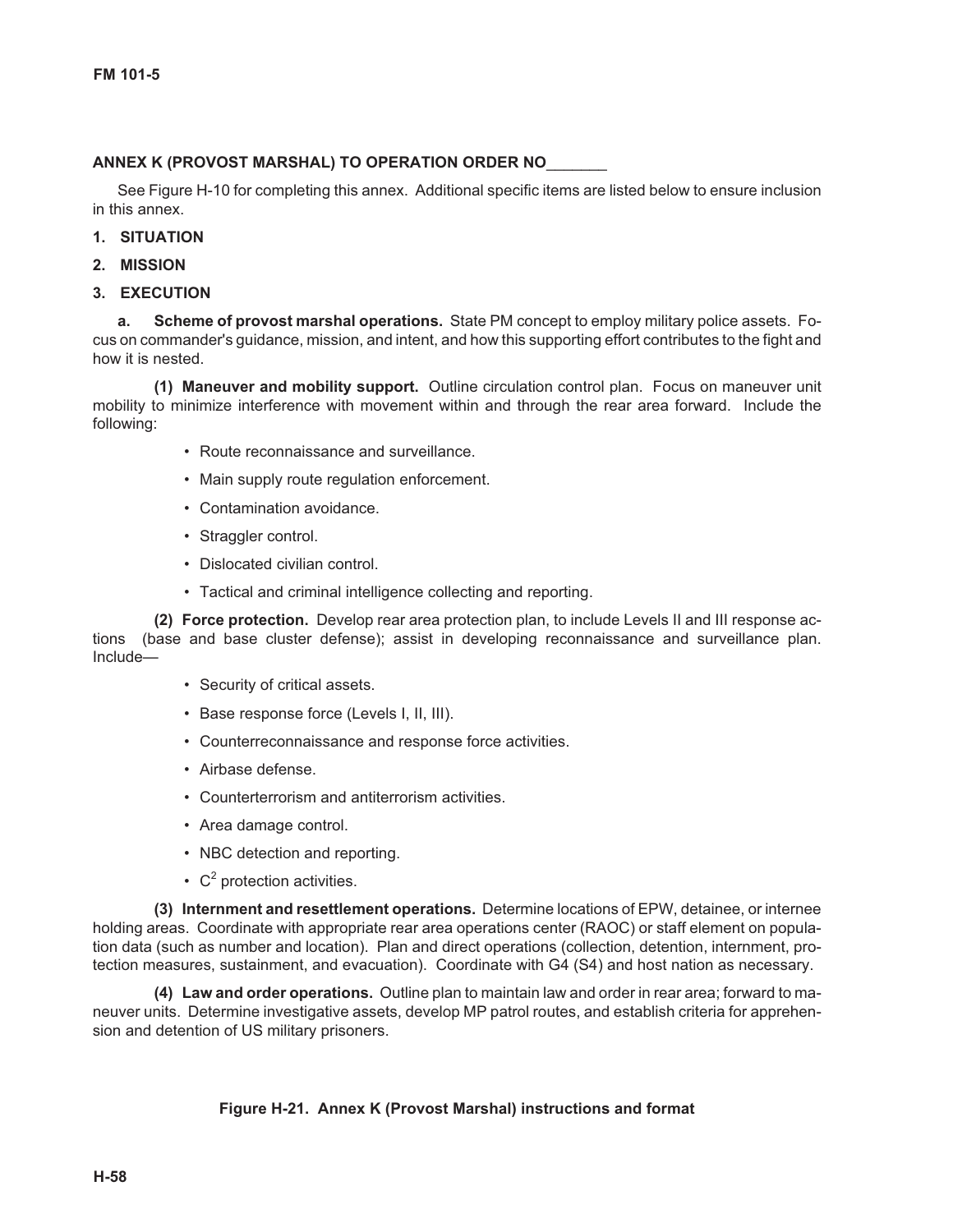**(5) Police intelligence operations.** Outline coordination with Criminal Investigation Division (CID), MP, and MI relative to the collection, integration, and dissemination of police intelligence and information.

**b. Tasks to subordinate units.** List tasks to be accomplished by units in GS, and specific units if in a DS role.

**c. Coordinating instructions.** Include instructions on MP GS missions that apply to two or more subordinate units. Refer to other supporting appendixes or annexes (such as Annex N (Rear Operations)), which include elements this annex does not cover in detail.

• State coordination and cooperation among adjacent and other units, and civilian HN agencies that are required to complete the mission, for example, engineer in building and hardening EPW holding area.

• State actions pertaining to rear area force protection that may expand or differ from established SOP.

**4. SERVICE SUPPORT**

**5. COMMAND AND SIGNAL**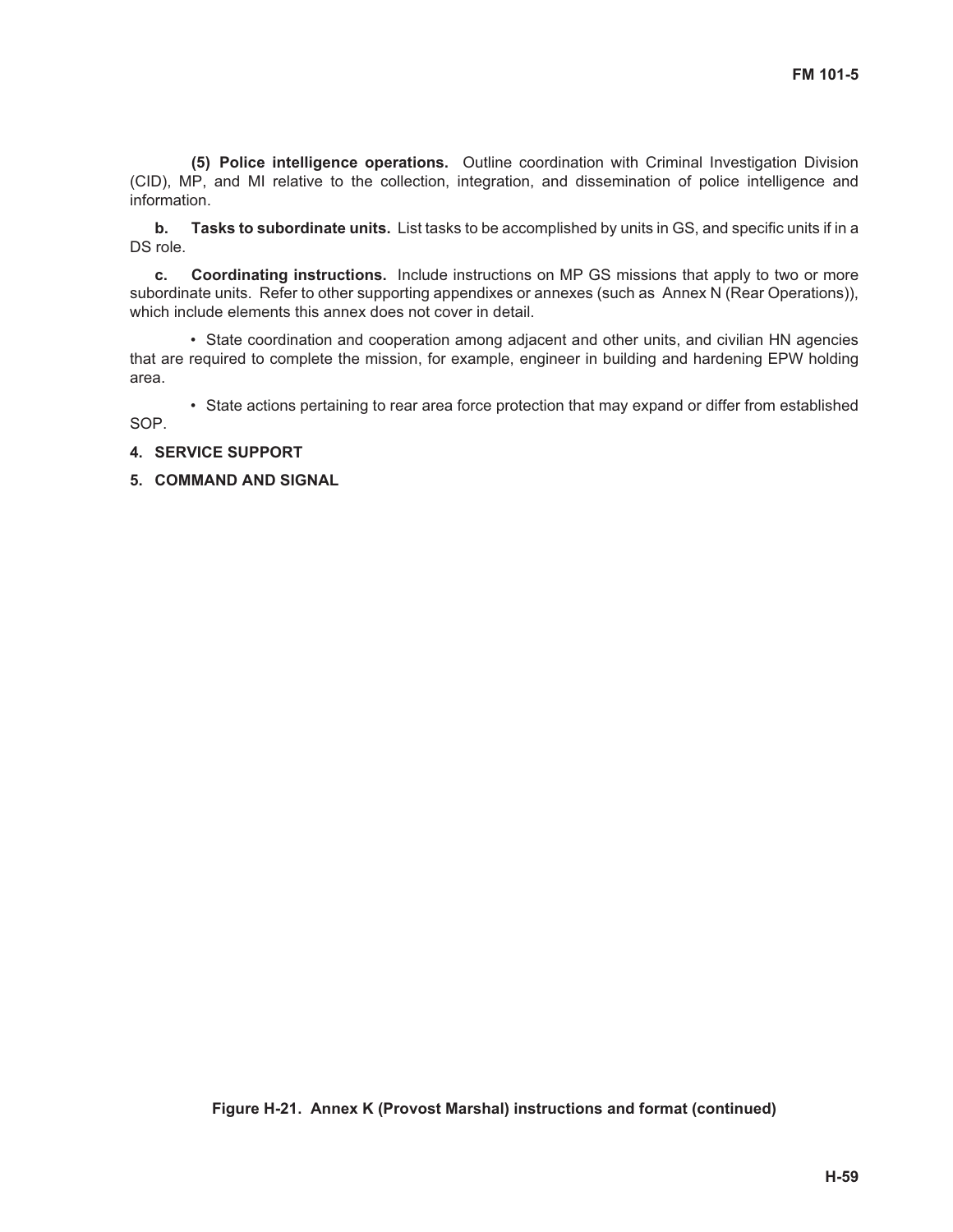# **ANNEX L (RECONNAISSANCE AND SURVEILLANCE) TO OPERATION ORDER NO\_\_\_\_\_\_\_**

See Figure H-10 for completing this annex. Additional specific items are listed below to ensure inclusion in this annex.

- **1. SITUATION**
- **2. MISSION**
- **3. EXECUTION**

**a. Scheme of support.** State the overall reconnaissance objective. State the overall reconnaissance and surveillance plan, with tasks and purposes. Detail how reconnaissance assets operate in relation to the rest of the force. State the method reconnaissance forces will use to get to the assigned area (infiltration, penetration of enemy security zone, passage of lines, and so on). (Refer to reconnaissance and surveillance overlay.)

**b. Tasks to subordinate units.** Each task to a subordinate reconnaissance or surveillance asset must include the following.

**(1)** How the unit will get to its assigned area (routes, passage points, and so on).

**(2)** The reconnaissance objective for the unit.

**(3)** Specific collection tasks (PIR with indicators) and where to look (NAIs) as identified in the reconnaissance and surveillance plan matrix.

• State when to conduct the reconnaissance and surveillance operation and the time when information is needed.

**c. Coordinating instructions.**

#### **4. SERVICE SUPPORT**

- **5. COMMAND AND SIGNAL**
	- **a. Command**
	- **b. Signal**
		- State whom to report collected information to specifically and on what nets.
		- State retransmission plan to support the operation.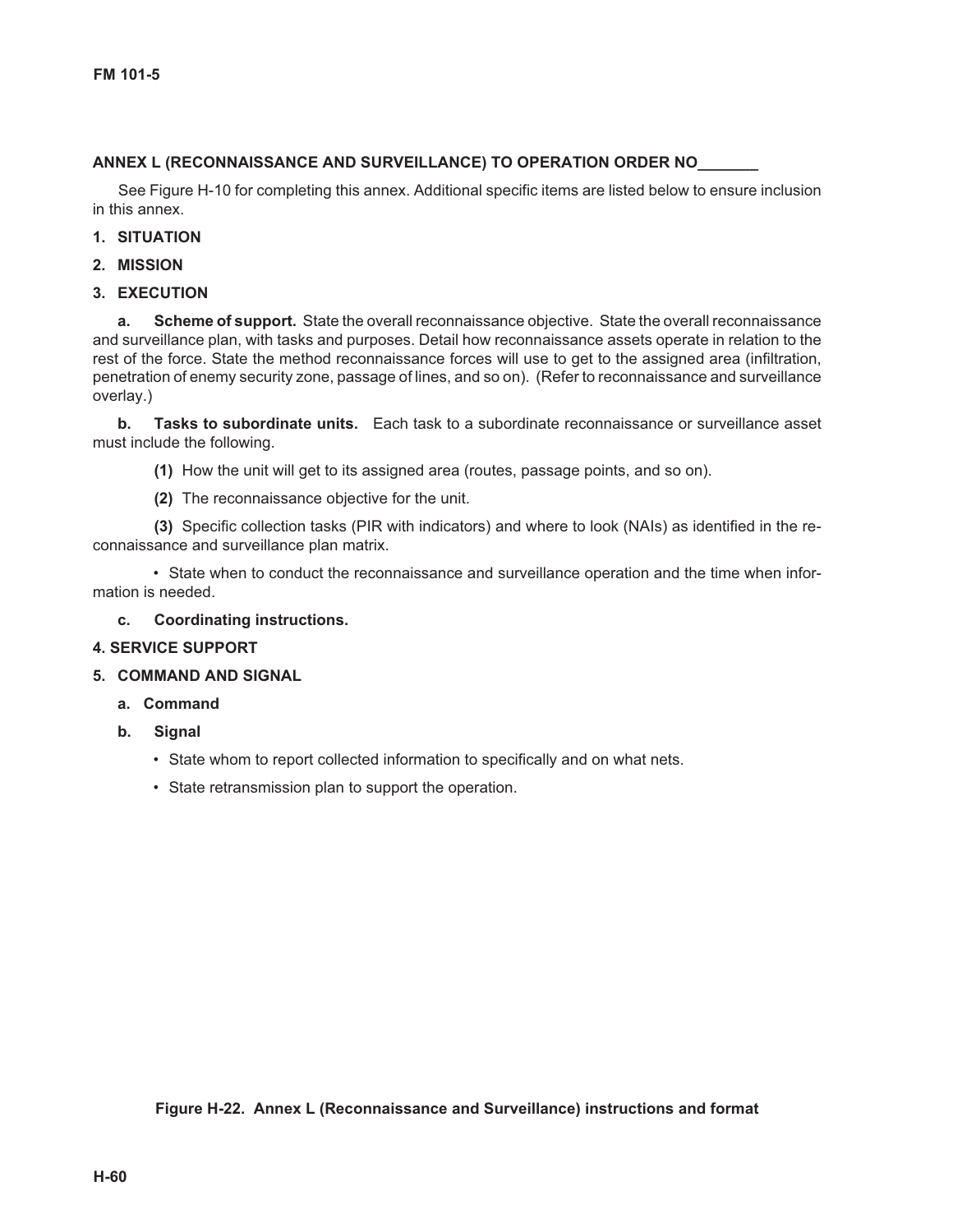# **ANNEX M (DEEP OPERATIONS) TO OPERATION ORDER NO\_\_\_\_\_\_\_**

See Figure H-10 for completing this annex. Additional specific items are listed below to ensure inclusion in this annex.

- **1. SITUATION**
- **2. MISSION**
- **3. EXECUTION**

**a. Scheme of support.** Explain the overall deep operations plan, with tasks and purposes. Detail how organizational assets committed for deep operations are employed and operating in relation to the rest of the force. Show how intelligence assets are employed either in a primary or support role. Detail how forces committed for these operations get to their assigned areas and return or link up with friendly forces. Detail how fires (lethal and nonlethal) are used to set and support the deep operations plan.

### **b. Tasks to subordinate units.**

**(1)** Include how the unit will get to its assigned area to participate in or support the operation (routes, passage points, and so on).

- **(2)** Provide the primary objective for the unit or asset.
- **(3)** List specific tasks identified in the overall plan.

### **c. Coordinating instructions.**

**4. SERVICE SUPPORT.** Configure service support assets to provide flexible and responsive support. CSS planners must understand the intent of the mission and be able to address the following.

- Length of the operation.
- Resupply expected during the operation.
- Resupply and CSS assets available to support the operation.
- Mode of resupply (air or ground).

# **5. COMMAND AND SIGNAL**

- **a. Command.** Cross-FLOT operations require centralized planning and decentralized execution.
- **b. Signal.**
	- State whom to report collected information to specifically and on what nets.
	- Provide retransmission plan to support the operation.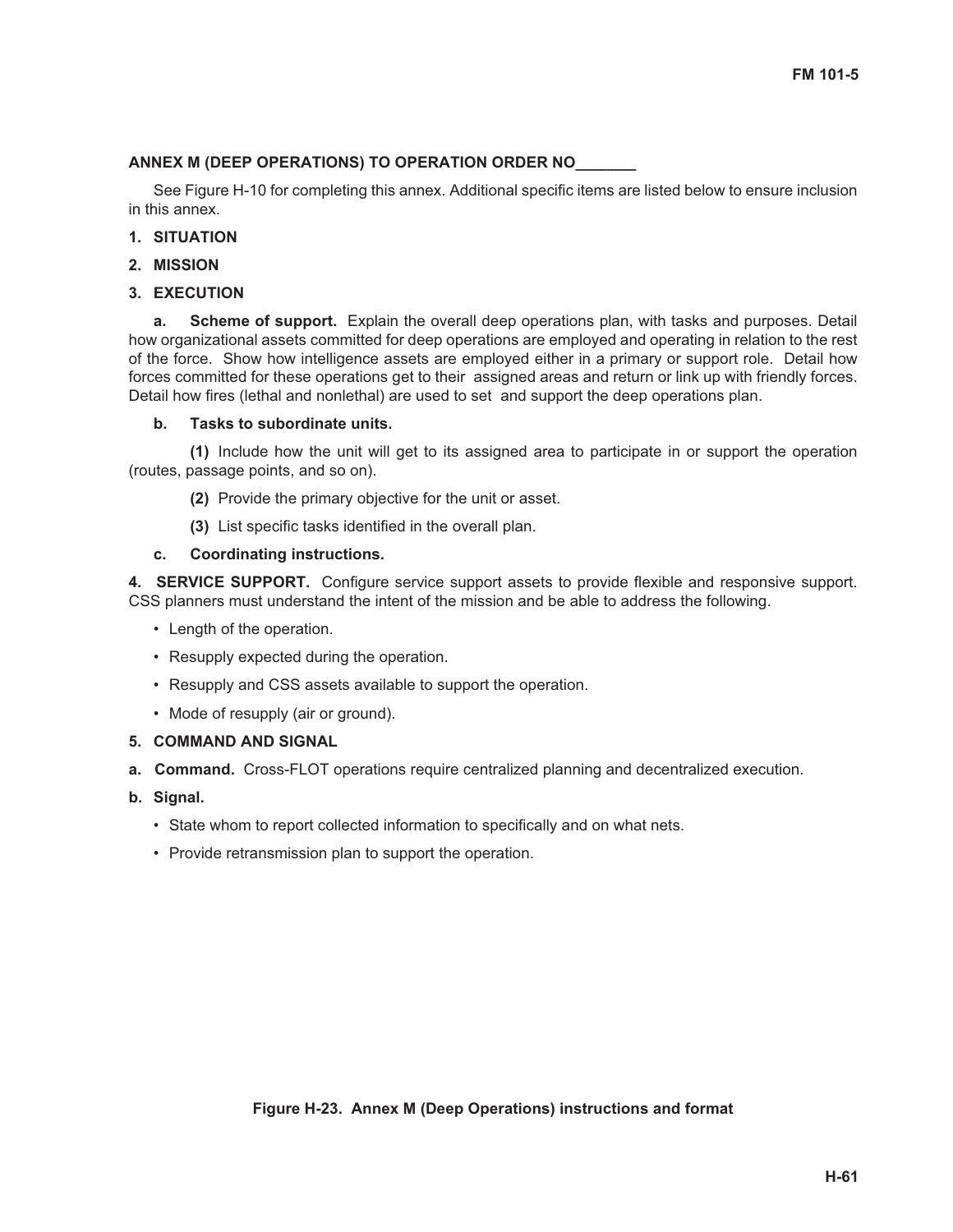# **ANNEX N (REAR OPERATIONS) TO OPERATION ORDER NO\_\_\_\_\_\_\_**

See Figure H-10 for completing this annex. Additional specific items are listed below to ensure inclusion in this annex.

### **1. SITUATION**

- **2. MISSION**
- **3. EXECUTION**

**a. Scheme of rear area operations.** Identify how the rear operations center will support the higher headquarters' deep and close operations by executing rear operations.

**(1) Terrain management**. Identify areas to be used for reconstitution, and when the rear boundaries will be moved forward during operations.

**(2) Security.** Identify the tactical combat force (TCF), response force, and reaction forces. State the counterreconnaissance plan, and how aviation overflights (routine in support of sustainment operations) will be used to provide additional reconnaissance. Identify CI tasks to assist in threat reduction, location, and identification. Plan for integrating any HN, multinational, or joint forces support.

**(3) Sustainment.** Monitor status of sustainment operations within the command. Identify positioning of support assets. Identify critical CSS facilities and movements that require priority protection. Plan for the establishment of forward supply points.

**(4) Movements.** Monitor administrative and tactical movements in the rear area. Identify critical choke points that require sustained engineer support. Plan for the rerouting of sustainment on MSRs to ensure no interference with the movement of tactical units. Plan for tracking of all units, to include HN, multinational, and joint, moving through the rear area.

**b. Tasks to subordinate units, to include tactical combat forces, military police, and base cluster reaction forces.**

### **c. Coordinating instructions.**

• Designate responsibilities for specific units to conduct rear area security.

• Specify tasks to units for intelligence gathering, liaison, response operations, base and base cluster self-defense, and rear area fire support.

• Specify tasks to rear CP for coordinating rear operations to include planning and conduct of rear security operations.

### **4. SERVICE SUPPORT**

### **5. COMMAND AND SIGNAL**

**a. Command.**

**(1)** Identify rear operations commander, establish chain of command for the rear CP, identify base and base cluster commanders, and their chain of command.

**(2)** Designate the location of the alternate rear CP.

**b. Signal.**

# **Figure H-24. Annex N (Rear Operations) instructions and format**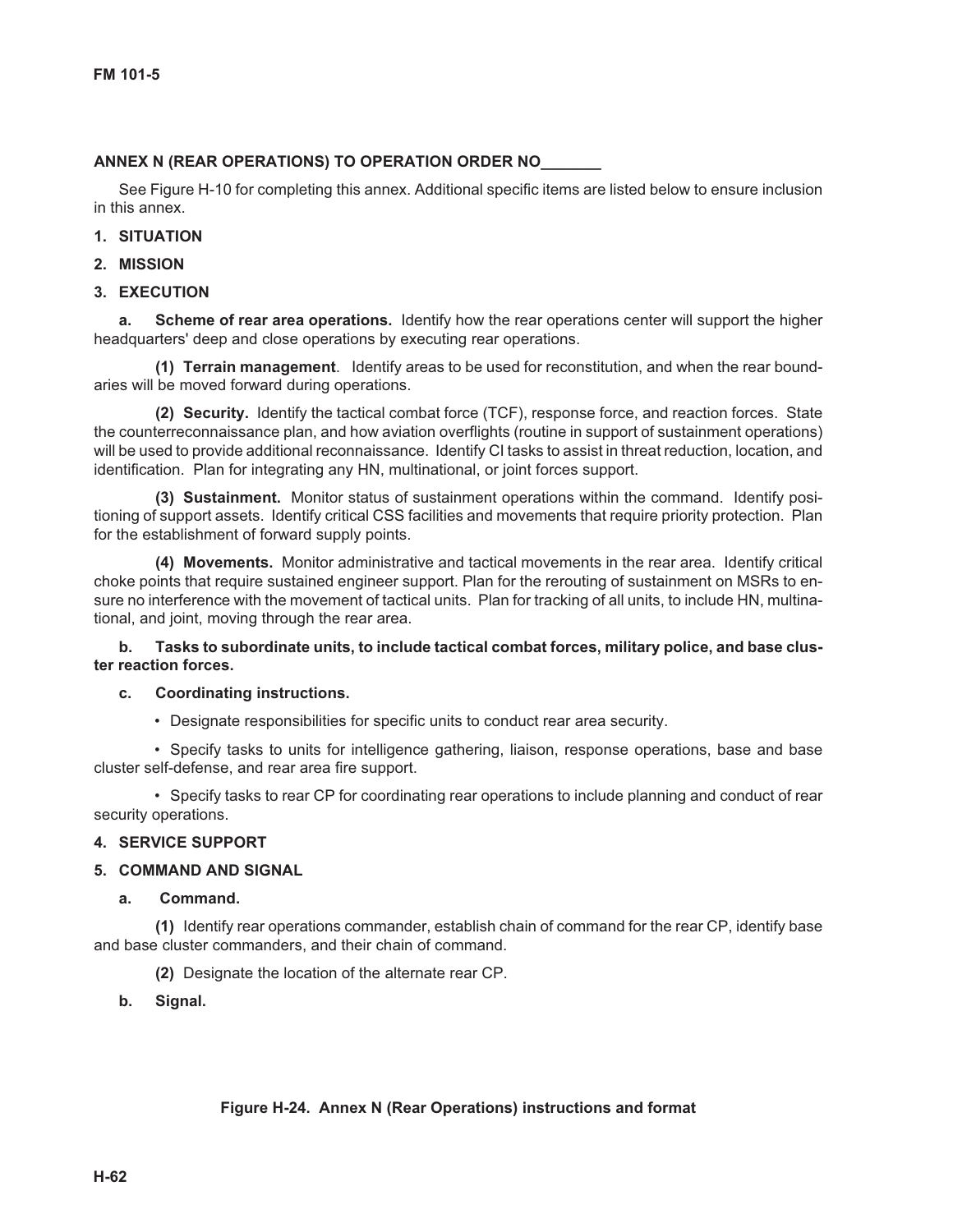# **ANNEX O (AIRSPACE COMMAND AND CONTROL) TO OPERATION ORDER NO\_\_\_\_\_\_\_\_\_**

See Figure H-10 for completing this annex. Additional specific items are listed below to ensure inclusion in this annex.

**1. SITUATION**. Include information affecting AC2 that is not included in paragraph 1 of the operations order and Annex G (Air Defense) or that requires expansion.

**a. Enemy.**

### **(1) Enemy capability and activity.**

**(a)** List known and templated ADA locations and enemy air corridors.

**(b)** List significant enemy maneuver capabilities that affect AC2 operations such as radio combat capabilities.

**b. Friendly situation.** Note additional airspace users, including Air Force, Navy, Marine, coalition ADA, FA, and UAV that affect the scheme of maneuver.

# **2. MISSION**

- **3. EXECUTION**
	- **a. None.**
	- **b. None.**
	- **c. Coordinating instructions.**

• Identify routes and corridors (such as minimum-risk routes, LLTRs, standard-use routes, UAV operating areas, restricted operations zones (ROZs), Air Force routes, and coordination requirements).

- Identify fire support coordination measures that affect airspace users.
- List areas of large area smoke operations.

### **4. SERVICE SUPPORT**

**5. COMMAND AND SIGNAL**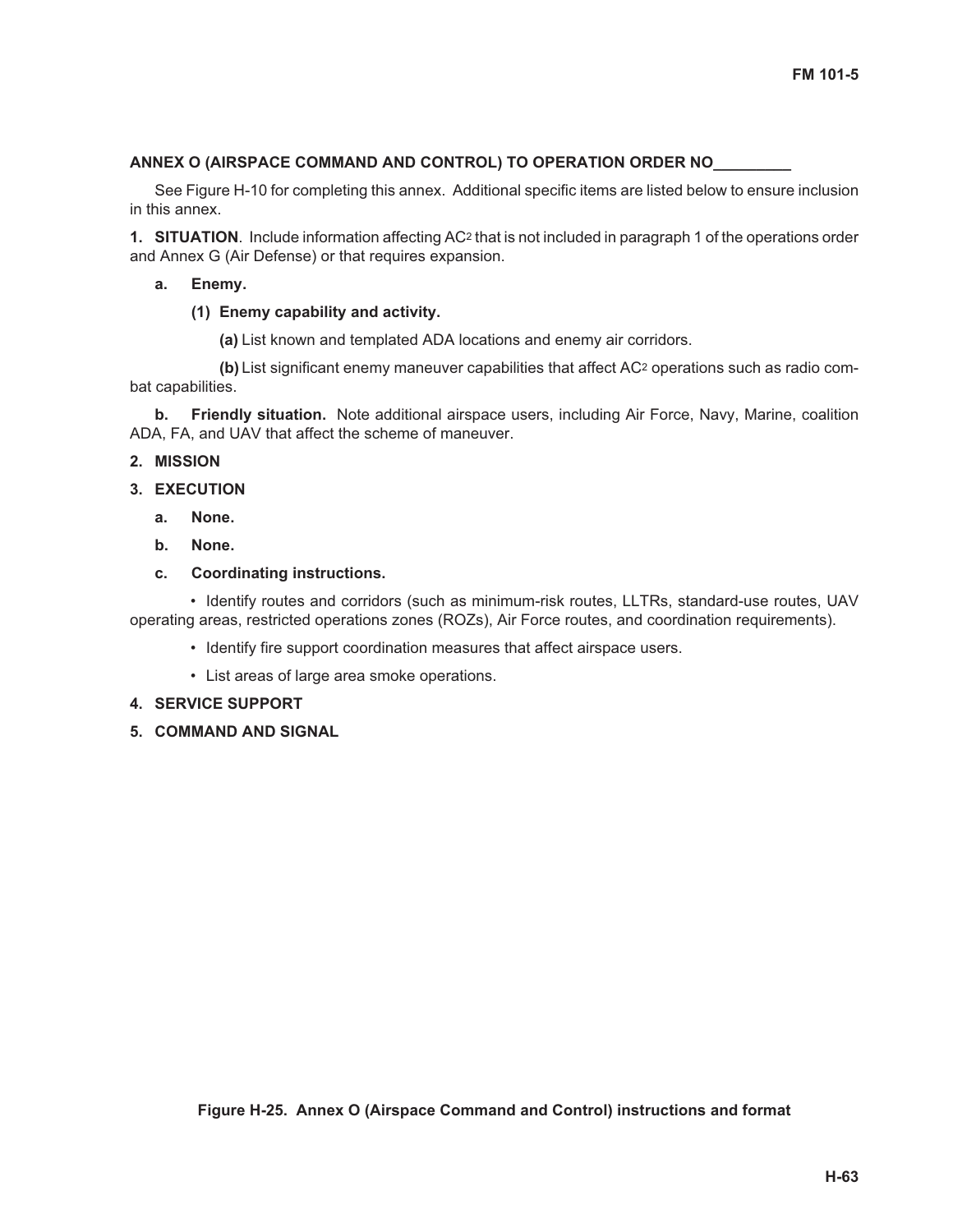# **ANNEX P (COMMAND AND CONTROL WARFARE ) TO OPERATIONS ORDER NO\_\_\_\_\_**

See Figure H-10 for completing this annex. Additional specific items are listed below to ensure inclusion in this annex.

### **1. SITUATION**

**a.** Enemy. Identify relevant enemy C<sup>2</sup> nodes in the commander's AO and the vulnerability of those nodes.

**b.** Friendly situation. Identify friendly C<sup>2</sup> nodes and their vulnerability, and the assets to defend those nodes. Identify assets to attack enemy C2 nodes.

### **2. MISSION**

### **3. EXECUTION**

**a. Scheme of support.** State the C2W concept of support to the operation. Include a discussion of the overall C2W operation, with the specific details in appendixes. This annex should contain the information to coordinate, deconflict, and synchronize each of the components of C2W.

**(1) Military deception.** Identify what organic and assigned assets can accomplish, and what support is required from organizations or agencies external to the command. Coordinate, deconflict, and synchronize this component with the other four components. Annex S, Deception Plan, is approved by the commander two echelons higher than written and supports that commander's deception plan. Annex S is provided on a "must know" basis.

**(2) EW.** State the EW mission, enemy EW capabilities, defensive and offensive EW measures, and coordination with other parts of the OPLAN. Identify target sets and effect, by priority, for EW operations. Clearly identify what organic and assigned assets can accomplish, and what support is required from organizations or agencies external to the command. Coordinate, deconflict, and synchronize this component with the other four components. Refer to Annex T, Electronic Warfare, for detailed information.

**(3) OPSEC**. Deny the enemy information concerning the speed and size of the US buildup, as well as the specific course of action the United States will execute in the decisive combat phase. Emphasis in initial stages is on denying the enemy access to his own or foreign intelligence capabilities. Identify target sets and desired effect, by priority, for OPSEC. Coordinate, deconflict, and synchronize this component with the other four components. Refer to Annex Q, Operations Security, for detailed information.

**(4) PSYOP.** Identify, in support of C2W, the audiences and key communicators, and desired effect, by priority, for PSYOP efforts. Clearly identify what organic and assigned assets can accomplish, and what support is required from organizations or agencies external to the command. Coordinate, deconflict, and synchronize this component with the other four components. Refer to Annex R, Psychological Operations, for detailed information.

**(5)** Physical destruction. When employed in a C2W role, use physical destruction to destroy the enemy's communication, integrated air defense system, and intelligence collection and fusion capabilities and to destroy the enemy's ability to strike at friendly C<sup>2</sup> and C<sup>2</sup>W capabilities. Identify target sets and effect, by priority, for EW operations. Clearly identify what organic and assigned assets can accomplish, and what support is required from organizations or agencies external to the command. Coordinate, deconflict, and synchronize this component with the other four components. Refer to Annex D, Fire Support, for detailed information.

# **Figure H-26. Annex P (Command and Control Warfare) instructions and format**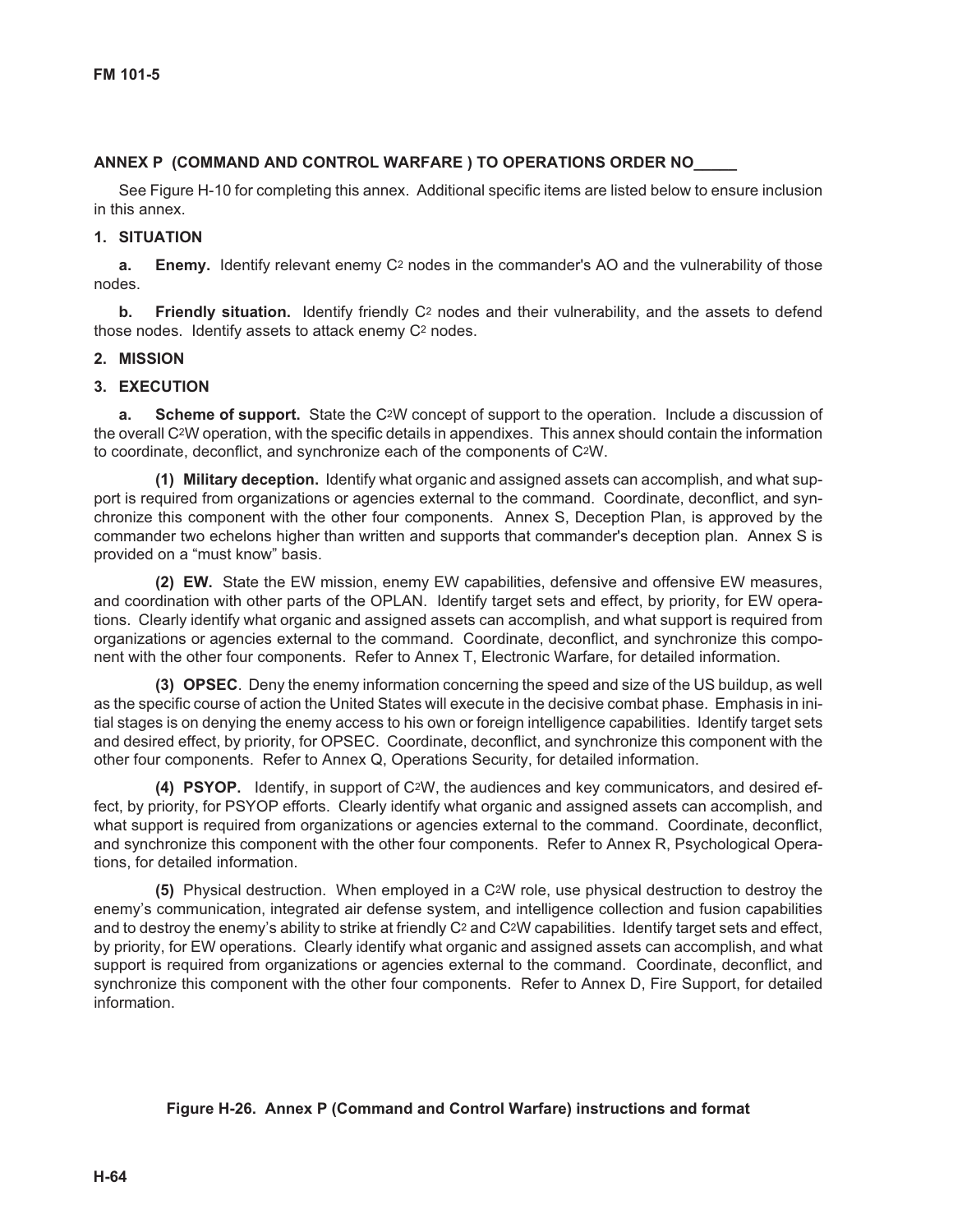**b. C2W tasks.** Review specific and implied tasks by command.

**NOTE:** Include in appendixes any additional information needed to further clarify missions and tasks. An appendix may include a C2W synchronization matrix.

# **4. SERVICE SUPPORT**

**5. COMMAND AND SIGNAL**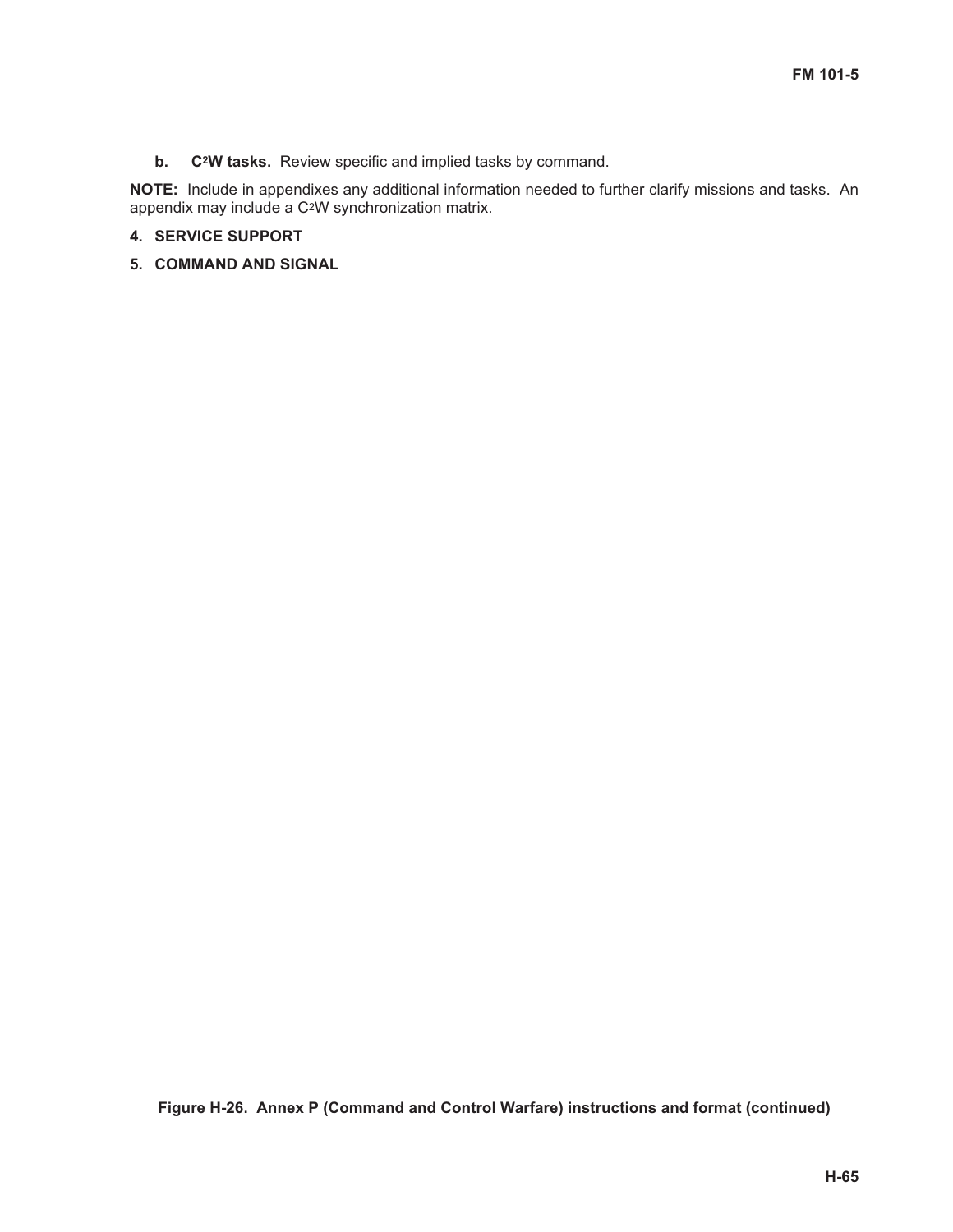# **ANNEX Q (OPERATIONS SECURITY) TO OPERATION ORDER NO\_\_\_\_\_**

See Figure H-10 for completing this annex. Additional specific items are listed below to ensure inclusion in this annex.

### **1. SITUATION**

- **2. MISSION**
- **3. EXECUTION**

### **a. Scheme of operational security programs and actions.**

• State the OPSEC mission including the concept for the conduct and control of OPSEC. Describe phased operations where applicable and describe how OPSEC will ensure the accomplishment of the commander's intent and end state vision.

• List the OPSEC tasks not listed in the base OPORD to be performed by maneuver elements. Ensure maneuver units implement the appropriate program against the current threat.

• List the countermeasures to be taken by the unit to ensure enemy collection efforts are unsuccessful.

• List countermeasures and counterintelligence methods, assets, and programs of special importance to operations. Include personnel security, physical security, COMSEC, SIGSEC, patrolling, or counterreconnaissance, for example, efforts are aimed at both external and internal security threats.

**b. Tasks to subordinate and supporting units**. List countermeasures that specific units are to implement. List the countermeasures that require special emphasis by assigned, attached, or supporting units. These countermeasures are designed to counter a specific enemy intelligence threat.

**4. SERVICE SUPPORT**

**5. COMMAND AND SIGNAL**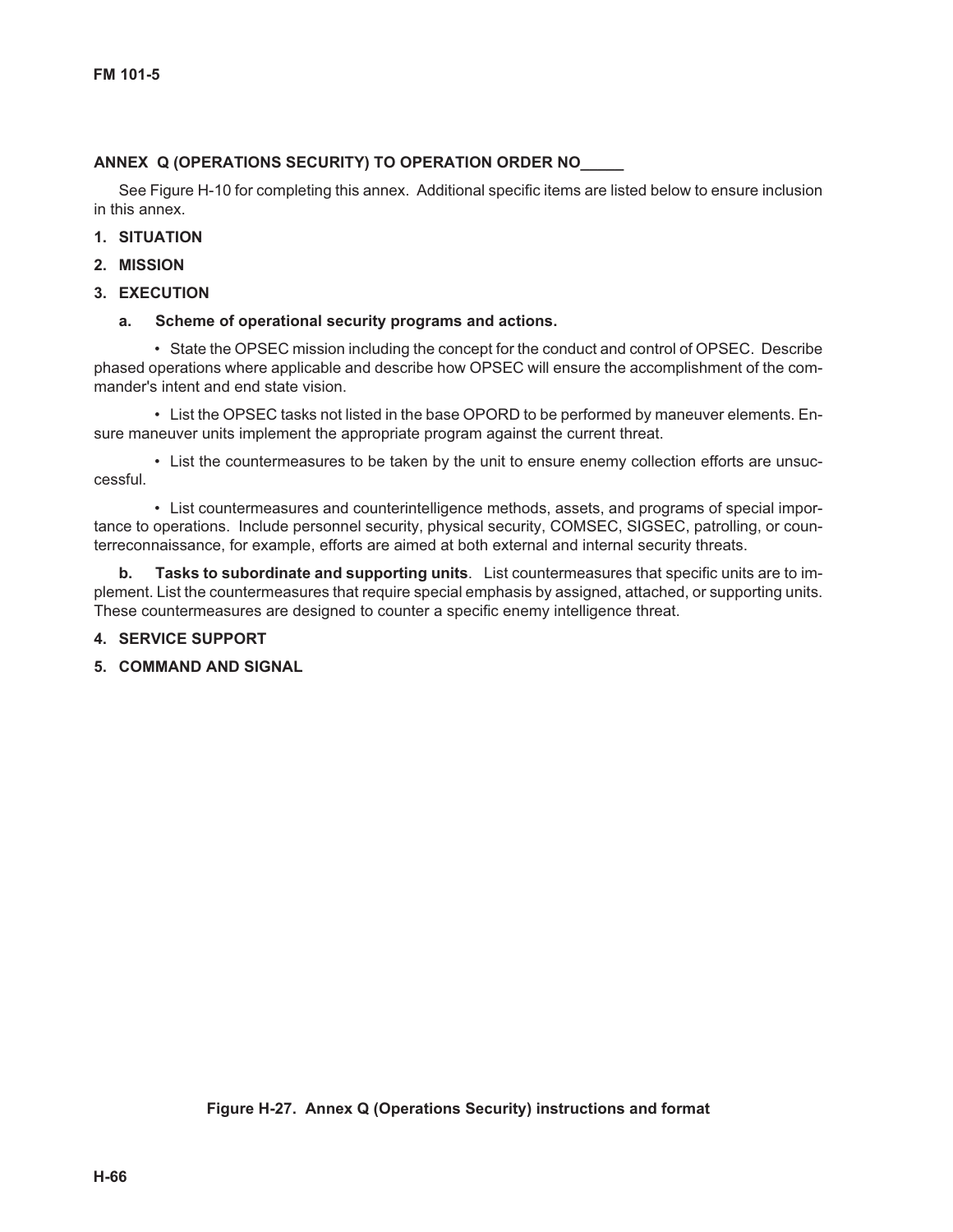# **ANNEX R (PSYCHOLOGICAL OPERATIONS (PSYOP)) TO OPERATION ORDER NO\_\_\_\_\_\_\_**

See Figure H-10 for completing this annex. Additional specific items are listed below to ensure inclusion in this annex.

# **1. SITUATION**

**a. Enemy.** State enemy resources and capabilities, both military and civilian, to conduct PSYOP. State past enemy PSYOP efforts (who was targeted, using what means, and their effectiveness).

### **b. Friendly.**

**c. Attachments and detachments.**

### **2. MISSION**

### **3. EXECUTION**

**a. Scheme of psychological operations**. Address how PSYOP efforts are centrally orchestrated and managed by the supporting psychological operations task force (POTF) and the commander's role in the decentralized execution of higher headquarters' PSYOP programs.

**b. Tasks to subordinate units.** Ensure tasks clearly fix responsibilities and provide feedback on effectiveness of PSYOP activities.

### **c. Coordinating instructions.**

• Identify National Command Authorities (NCA)-approved PSYOP objectives, themes to stress, and themes to avoid (or refer to appropriate appendix).

• Identify target audiences in the AO to include key communicators. Identify relevant background information on target audience perspectives, vulnerabilities, effectiveness, and susceptibility to friendly and enemy PSYOP (or refer to appropriate appendix).

• Identify military activities and actions conducted by subordinate units that support or facilitate PSYOP efforts (or refer to appropriate appendix).

- Provide OPSEC guidance on PSYOP sensitivity and employment.
- State classification authority for PSYOP activities.

• Address mechanisms for coordinating PSYOP with attached PSYOP support elements, assigned PSYOP staff, and other informational activities operating in the commander's AO.

• State procedures for coordinating fixed-wing, rotary-wing, UAV, and field artillery delivery of PSYOP products.

• State PSYOP-specific current intelligence requirements (or refer to appropriate appendix).

### **4. SERVICE SUPPORT**

### **a. Command-regulate classes of supply.**

**b. Supply distribution plan.** Discuss provisions for control and maintenance of PSYOP-unique supplies and equipment to include PSYOP products.

### **5. COMMAND AND SIGNAL**

### **a. Command**

• Explain command relationships between attached PSYOP forces and the POTF elements operating in the AO, the unit, and the supporting POTF.

# **Figure H-28. Annex R (Psychological Operations) instructions and format**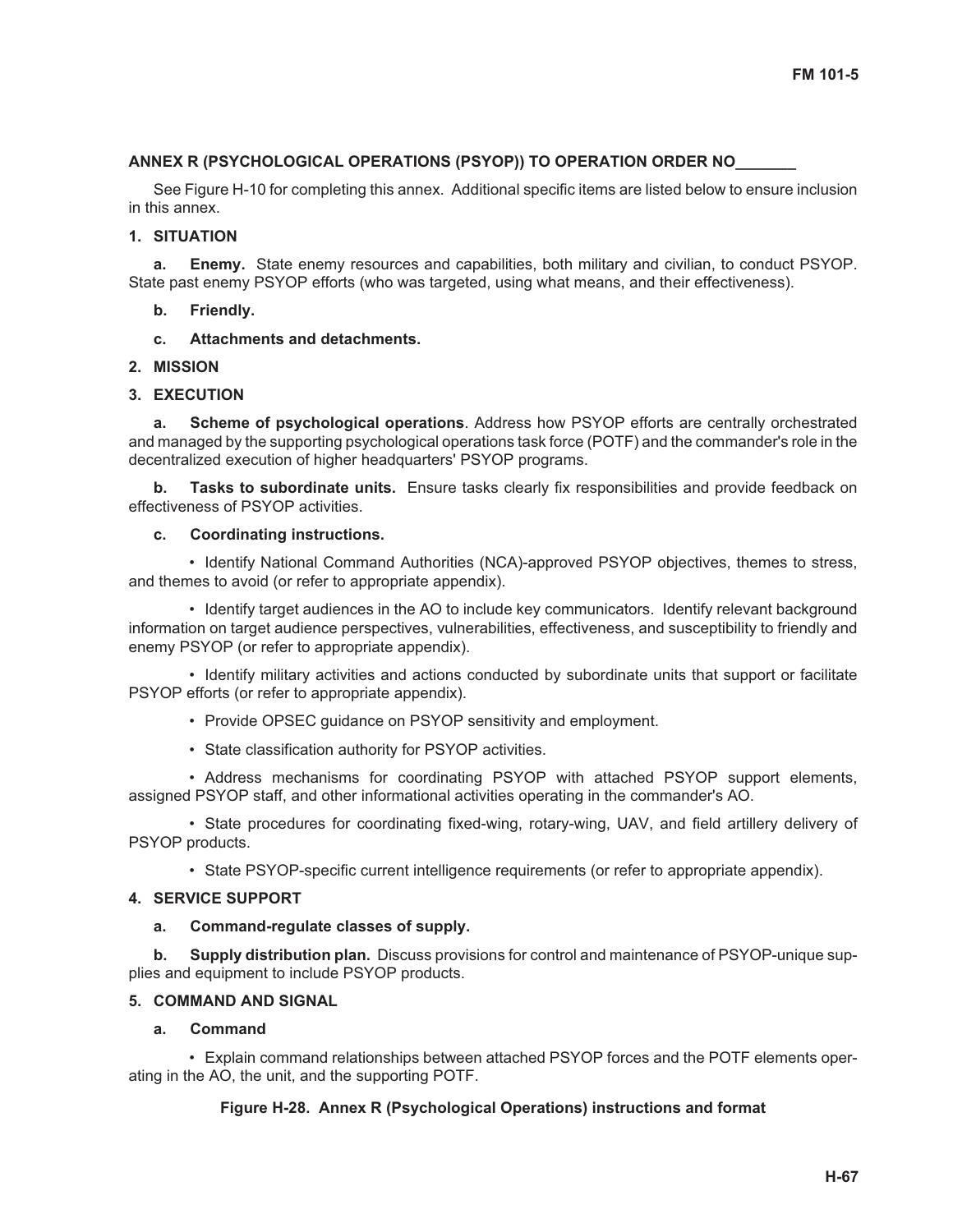• State the PSYOP approval and release authority that has been delegated or retained by higher headquarters.

• State the PSYOP approval authority the commander has delegated or specifically retained to subordinate commanders for the development of proposed PSYOP products, actions, and programs.

• State the PSYOP release authority the commander has delegated, or specifically retained, to subordinate commanders for releasing and disseminating approved PSYOP products in their respective areas of responsibility.

**b. Signal.** Identify and explain unique PSYOP-related acronyms and abbreviations.

**Figure H-28. Annex R (Psychological Operations) instructions and format (continued)**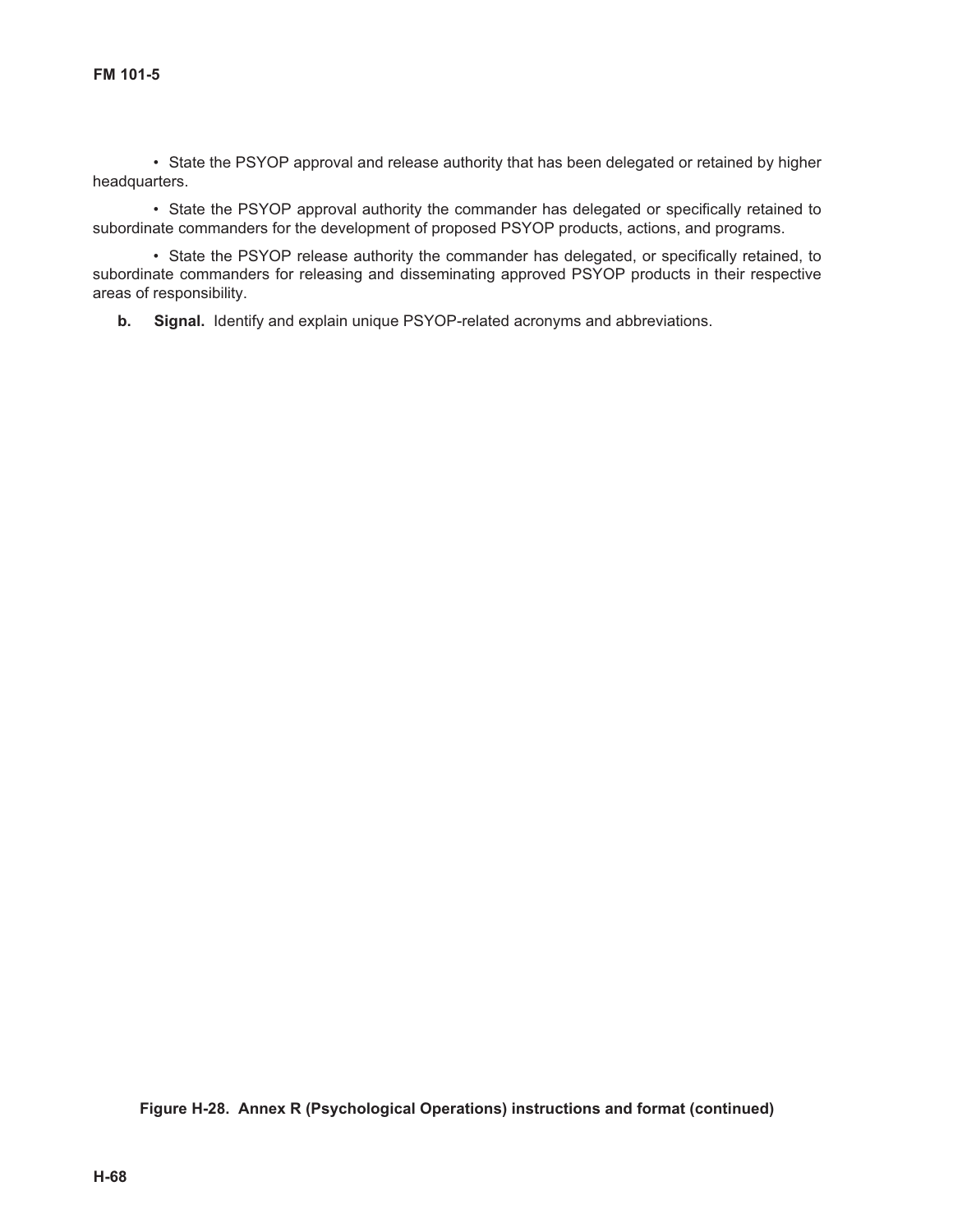# **ANNEX S (DECEPTION) TO OPERATION ORDER NO\_\_\_\_\_\_\_**

See Figure H-10 for completing this annex. Additional specific items are listed below to ensure inclusion in this annex.

- **1. SITUATION**
- **2. MISSION**
- **3. EXECUTION**
	- **a. Scheme of deception programs and actions.**

• State the deception concept (target and story) including the concept for the conduct and control of the deception operation. Describe phased operations where applicable and describe how the deception plan will ensure the accomplishment of the commander's intent and end state vision.

• List the deception operation tasks not listed in the base OPORD to be performed by maneuver elements. Ensure maneuver units implement the appropriate program against the current threat.

• List the countermeasures to be taken by the unit to ensure enemy collection efforts are unsuccessful at exposing the deception operation.

• State the objectives of the deception plan and the enemy collection and analysis mechanisms and means the plan will target. State what phases of the operation the deception measures are implemented in and which countermeasures and counterintelligence methods, assets, and programs are of special importance to operations.

**b. Tasks to subordinate and supporting units.** List tasks to subordinate units that support the deception operation. Include in the tasks description the cover story and description of how the tasks support the overall deception plan. Include also what enemy observation measures the tasks are intended to target.

**c. Coordinating instructions.** State the coordination of two or more units during specific deception tasks. State what data is to be collected on enemy forces to exhibit success or failure of the deception operation.

### **4. SERVICE SUPPORT**

### **5. COMMAND AND SIGNAL**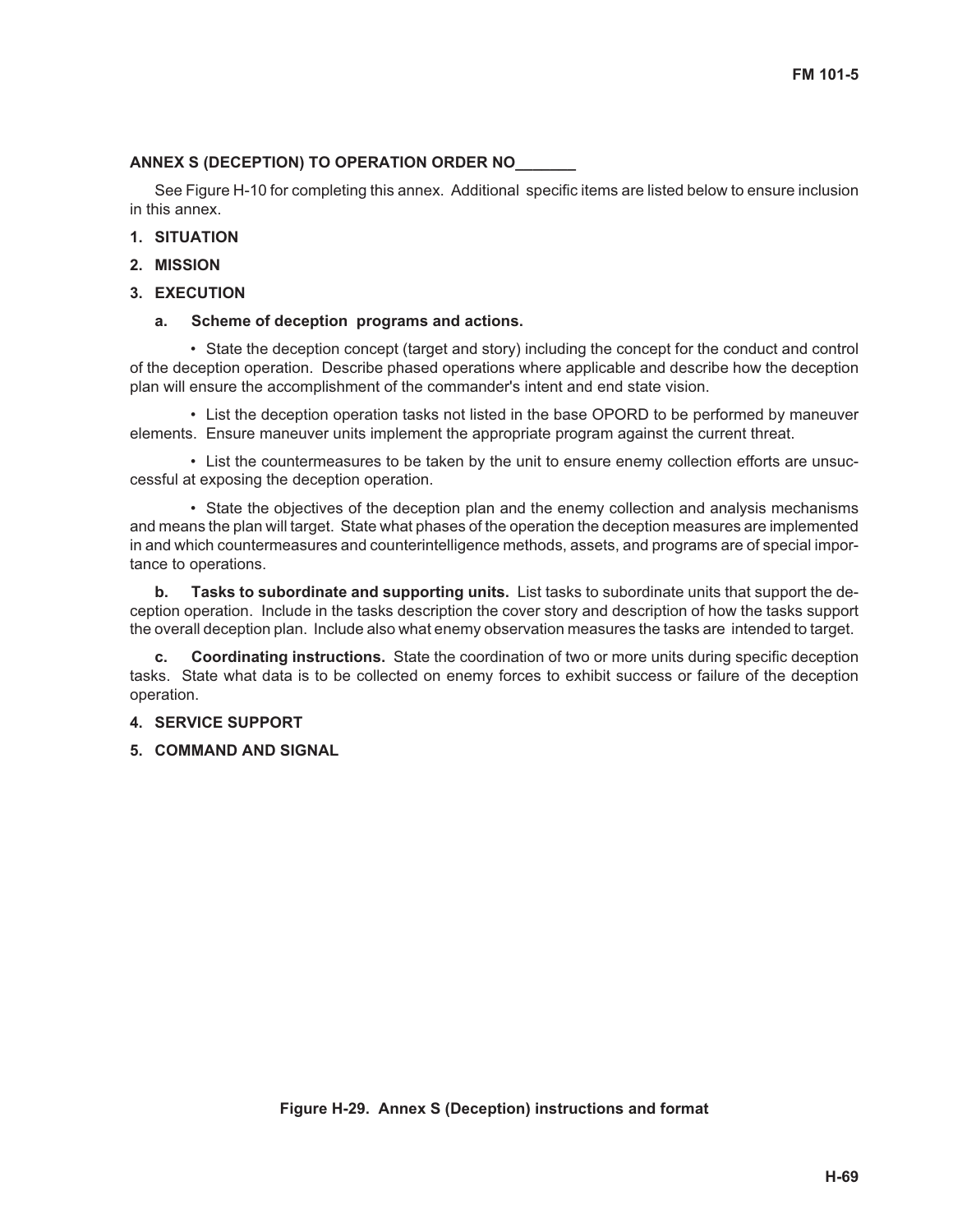# **ANNEX T (ELECTRONIC WARFARE) TO OPERATION ORDER NO\_\_\_\_\_\_\_**

See Figure H-10 for completing this annex. Additional specific items are listed below to ensure inclusion in this annex.

**1. SITUATION.** Detail enemy electronic capabilities, communications, noncommunications, and radioelectronic combat systems. ( NOTE: These may be provided in appendixes to the annex.) Outline the higher headquarters' EW plan with any additional EW assets or resources supporting the unit.

### **2. MISSION**

- **3. EXECUTION.** State the proposed EW and electronic combat operations. Establish priorities.
- **4. SERVICE SUPPORT**
- **5. COMMAND AND SIGNAL**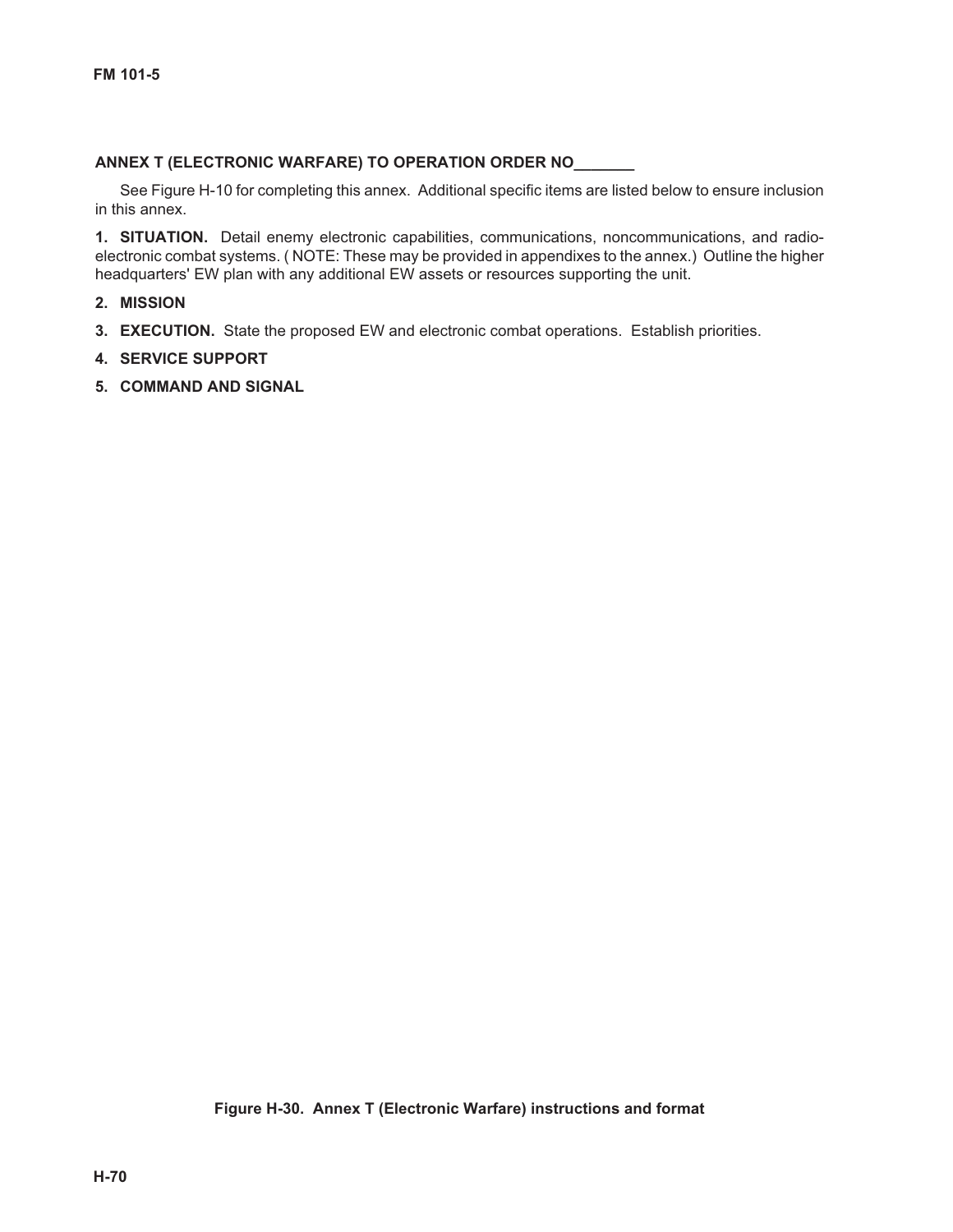# **ANNEX U (CIVIL**-**MILITARY OPERATIONS ) TO OPERATION ORDER NO\_\_\_\_\_**

See Figure H-10 for completing this annex. Additional specific items are listed below to ensure inclusion in this annex.

**1. SITUATION.** Include information affecting CMO operations not included in the OPORD or OPLAN. Identify the impact of civilians on unit ability to complete its mission. Identify higher and adjacent unit CMO plans. Identify CA resources attached and detached with effective times.

# **2. MISSION**

**3. EXECUTION.** State the proposed CA operations. Establish priorities. Define unique requirements for liaison, particularly with agencies outside the normal Army channels (for example, Department of Defense, Department of State, and nongovernment organizations).

# **4. SERVICE SUPPORT**

### **5. COMMAND AND SIGNAL**

### **a. Command.**

**b.** Signal. Designate the reporting functions for the various units and CMO activities.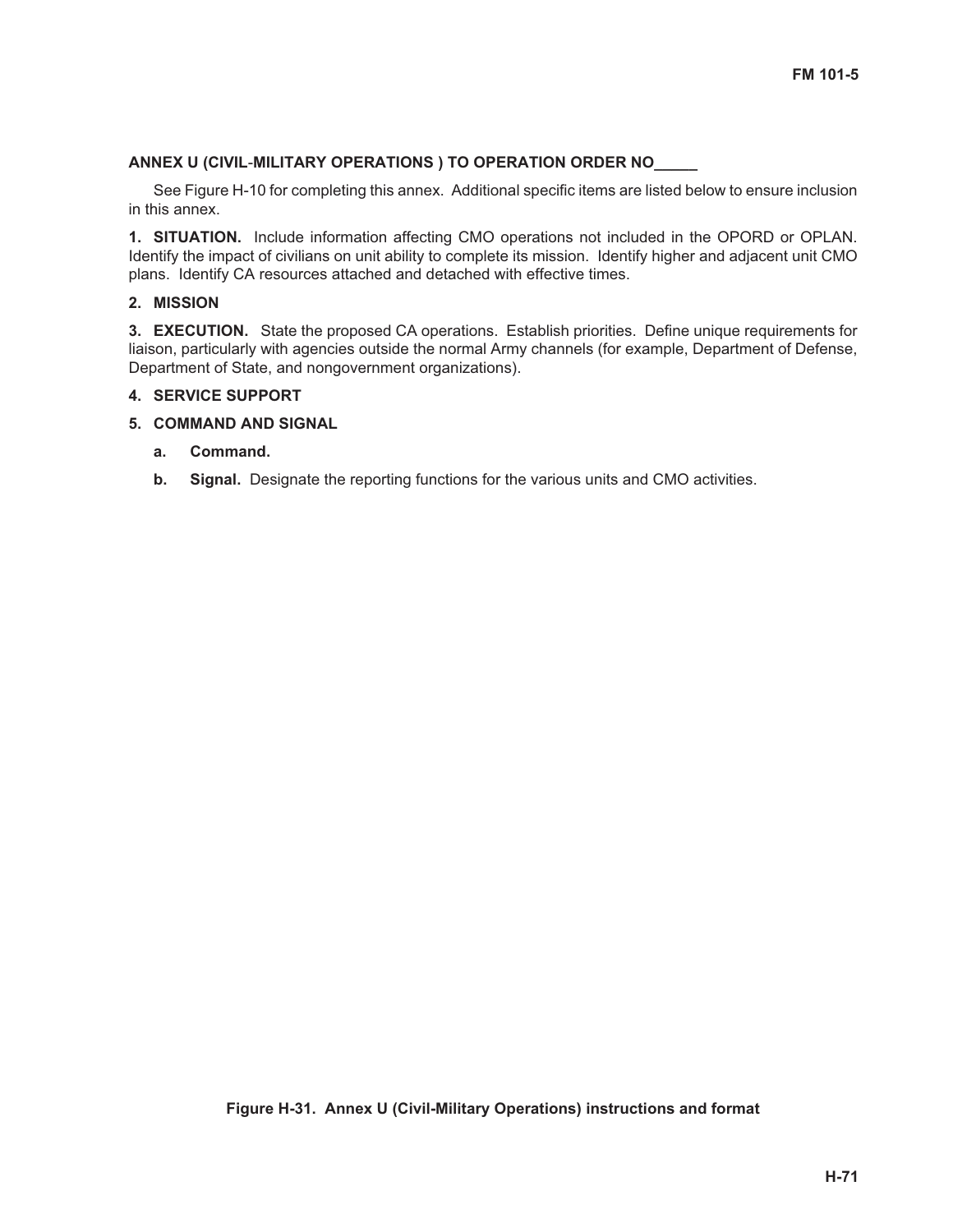# **ANNEX V (PUBLIC AFFAIRS TO OPERATION ORDER NO\_\_\_\_\_**

See Figure H-10 for completing this annex. Additional specific items are listed below to ensure inclusion in this annex.

**1. SITUATION.** Include information affecting public affairs (PA) operations not included in the OPORD or OPLAN. Identify the impact of media and news technology on unit ability to complete its mission. Identify any higher and adjacent unit PA plans. Identify PA resources and news media attached and detached with effective times.

### **2. MISSION**

**3. EXECUTION.** State the proposed PA operations. Establish priorities. Define unique requirements for media liaison, particularly with any foreign news agencies.

### **4. SERVICE SUPPORT**

**5. COMMAND AND SIGNAL.** Designate the reporting functions for the various PA activities.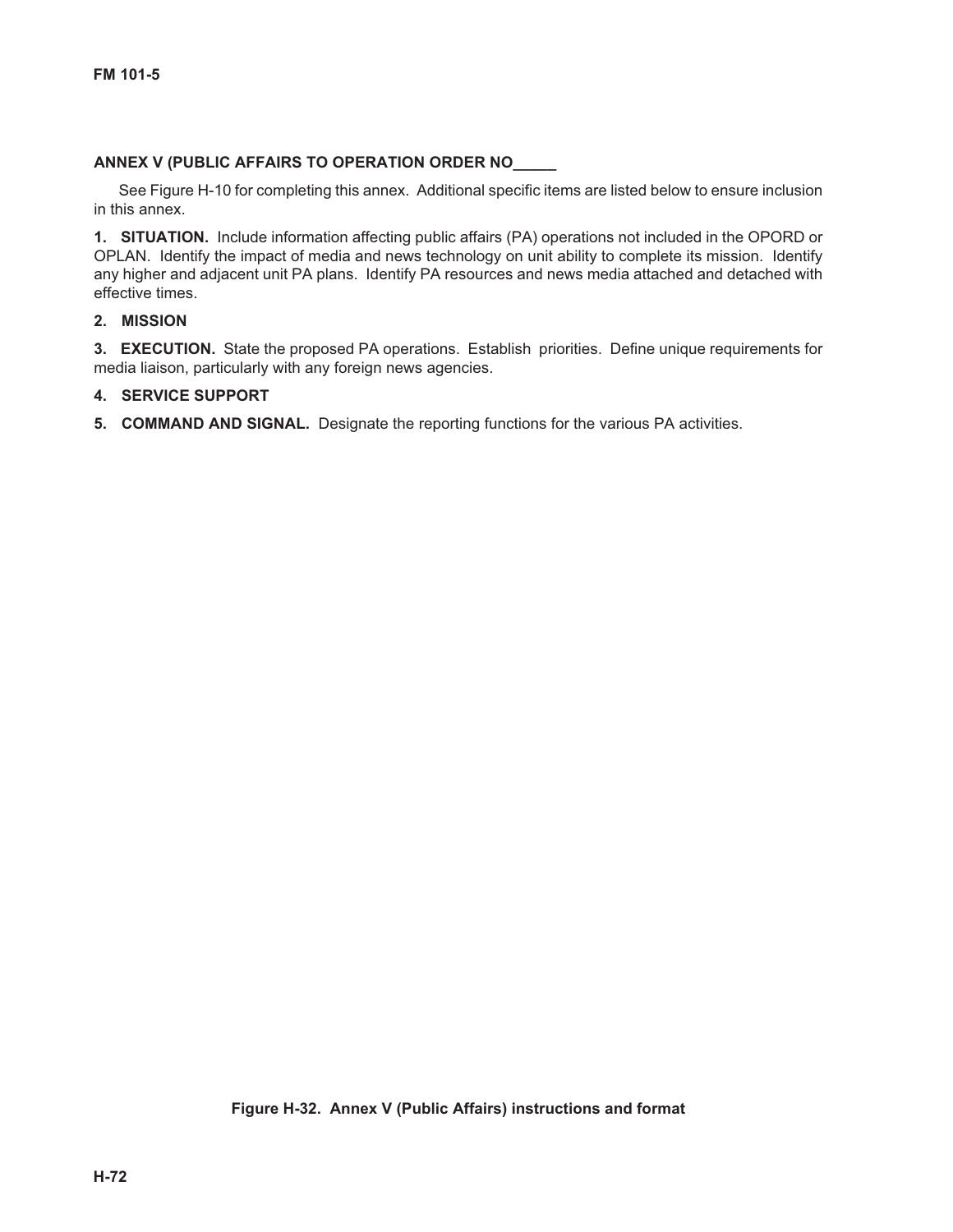# **OPERATION ORDER VIGNETTE**

The following order, Field Order 18, represents a typical order seen during the continuing operations of US Army forces in WWII. Field Order 18 was completed under a time-constrained environment with proven SOPs. This order uses an overlay order with additional mission orders provided personally by the commander.

VII Corps, commanded by MG (later GEN) J. Lawton "Lightning Joe" Collins, had to expand the Remagen Bridgehead as well as plan for the breakout and exploitation into the German industrial heartland. VII Corps had prepared, and the CG had given the order orally on 22 March, following up on the 23d with a written order, including overlay, intelligence annex, and fire support annex. The order, both the oral and written, left sufficient flexibility for adaption from the time of its issue until its execution.

Especially notable is the brevity and simplicity of the basic order. Such simplicity and brevity reflect the combat-tested experience and SOPs of VII Corps and the divisions within First US Army.

Field Order 18 contains the minimum essential information by today's doctrine for an OPORD:

1. Five basic paragraphs (slightly different from now, but nevertheless similar in name and order).

2. Task organization (found in subparagraphs of paragraph 3 rather than between paragraphs 2 and 3 as per the 1940 format.

- 3. Mission statement (paragraph 2).
- 4. An operations overlay.

MG Collins used oral orders and an overlay to issue his order, with the written order confirming those directives. Today a commander's intent and concept of the operation are mandatory. In Field Order 18, a concept is perceived in the subparagraphs of paragraph 3 and, presumably, the corps commander issued his concept in the oral orders. It is apparent from the execution of the operation that the subordinates understood MG Collins' concept.

D-day and H-hour for Field Order 18 were at 0400 hours, 25 March 1945. The Corps accomplished its initial objectives by 26 March, seized the Corps objective by 27 March, and exploited to Marburg on 28 March. The Corps issued a subsequent field order (FO 19) on 28 March for follow-on operations. These eventually involved closing the Ruhr Pocket with XIX Corps from Ninth Army to the north on 1 April 1945, after covering 300 kilometer in seven days, with over 300,000 German soldiers in the pocket. During the European campaign, VII Corps issued only 20 field orders, or an average of two per month, to control operations; many of these "confirmed oral orders CG VII Corps."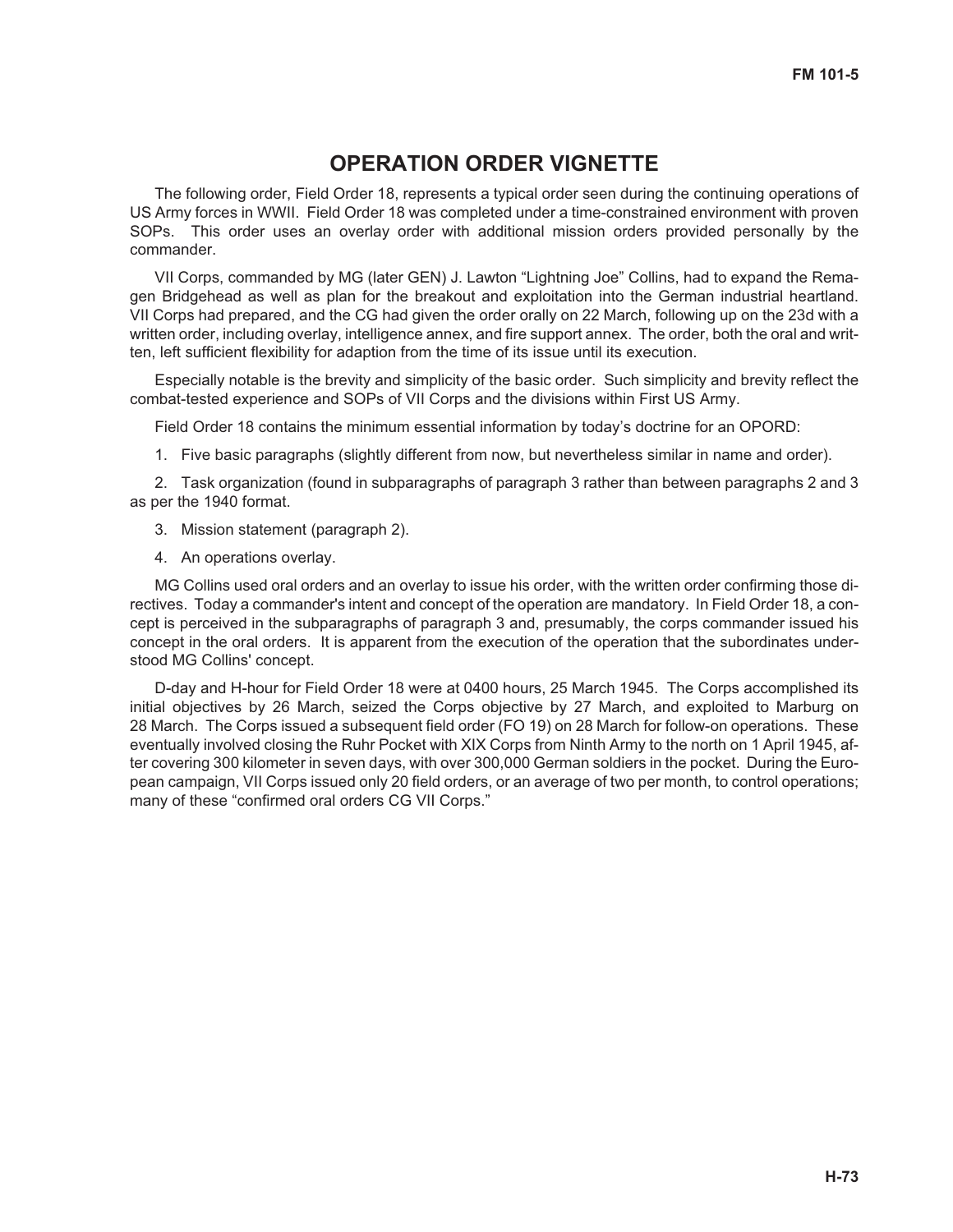**HQ, VII CORPS APO 307 23 MARCH 1945**

**FO 18 (Confirming oral orders CG VII Corps issued 22 March 1945)**

**Maps: GSGS 4416 CENTRAL EUROPE 1/100,000**

**1. a. See Annex 2, Intelligence.**

**b. (1) NINTH US ARMY, with XIX Corps on its right, continues its defense of the RHINE River from WORRINGEN (F3874) (excl) to the NORTH.**

**(2) FIRST US ARMY will attack on D-day from present bridgehead area to drive EAST between the SIEG River on the NORTH and the LAHN River on the SOUTH to capture the road center at LIMBURG (M2398), and the high ground extending generally NORTH thereof.**

**2. a. VII Corps will (1) attack at H-hour, D-day within zone of action EAST of the RHINE and SOUTH of the SIEG River to capture the high ground generally WEST of the DILL River between WURGENDORF (G2740) and NENDEROTH (G3220); (2) be prepared to resume the attack to the NORTHEAST; (3) maintain defense of the WEST bank of the RHINE in the Corps zone and NORTH of BONN (F5537); and (4) protect the left flank of the FIRST ARMY EAST of the RHINE.**

**b. For Corps and Division boundaries and initial objectives, see Annex 1, Operations Overlay.**

**c. H-hour and D-day to be announced.**

**NOTES:**

**MG Collins used oral and overlay techniques for delivery of order**

**1. Annex 2 not included; consisted of main body (3 pp) and 2 appendixes: App 1, Counterintelligence (2 pp); App 2, Tactical Study of the Terrain (2 pp)**

#### **2. MISSION**

**Operation commenced 250400MAR45 following crossing of Rhine to north by 21 Army Group**

**Technically this is an OPLAN IAW current doctrine (see Operations Overlay.)**

**Doctrinal location (1944) for task organization (between paras 2 and 3)**

**In this case, task organization is included in para 3 for subordinate units.**

**3. a. 3d Armored Division, Major General Maurice Rose, 3. TACTICAL MISSIONS FOR SUBORDINATE UNITS**

> **Implied concept: 3 AD pass through IDs; Seize Corps objectives in order.**

> **Initial objectives taken 2d day, DILL River crossed on 3d day.**

**Commanding.**

**(1) Attachments:**

**414th Inf (104th Inf Div) 183d FA Bn (155 How) 83d Armd FA Bn (105 How SP) 486th AAA AW Bn (SP) 703d TD Bn (SP)**

**Figure H-33. VII Corps operation order (WWII)**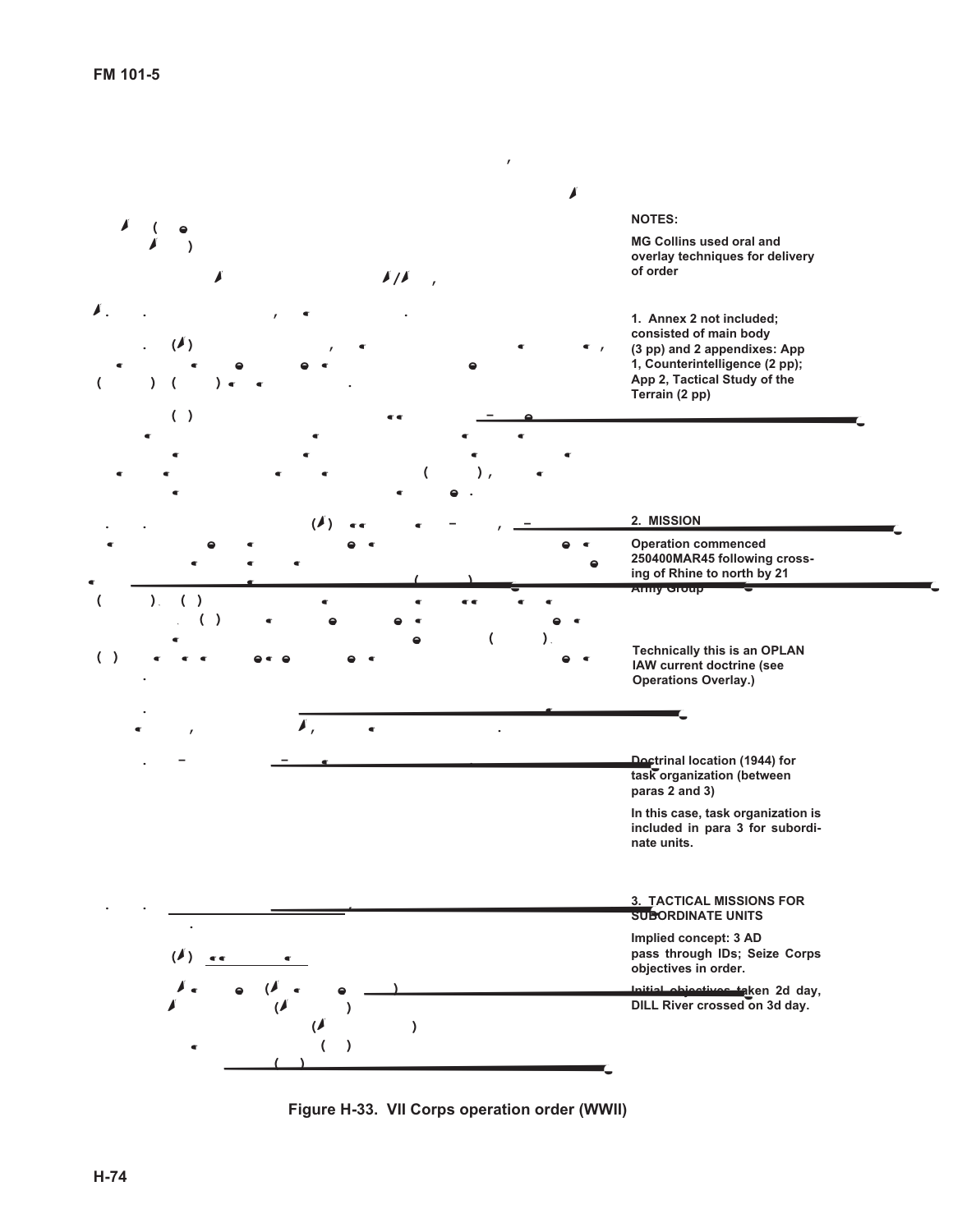**(2) Will attack H-hour D-day through elements of the 104th Division and 1st Inf Div and advance rapidly to seize initially the high ground and road center in the vicinity of ALTENKIR-CHEN (F9332) and successive objectives thereafter to include crossings of the DILL River between DILLENBURG (G3837) and HERBORN (G3931).**

**(3) Will by-pass [sic] pockets of resistance in order to seize objectives quickly.**

**(4) Will be prepared to exploit in the direction of MARBURG (G7347) - FRANKENBERG (G7473).**

**b. 104th Infantry Division, Major General Terry Allen, Commanding.**

**(1) Attachments:**

**555 AAA AW Bn (M) 750th Tk Bn Co. C, 644th TD Bn (SP)**

**(2) With its principal effort on the left, will attack at H-hour on D-day to eliminate all enemy resistance within its zone of action.**

**(3) Will assist the advance of 3d Armd Div.**

**c. 1st Infantry Division, Brigadier General Clifton Andrus, Commanding.**

> **(1) Attachments: 957th FA Bn (155 How) 193d FA Bn (25 Pdr) 103d AAA AW Bn (M) 634th TD Bn (SP) 745th Tk Bn Co A, 86th Cml Bn**

**(2) With its principal effort on the right, will attack at H-hour on D-day to eliminate all enemy resistance within its zone of action.**

**(3) Will assist the advance of 3d Armd Div.**

**(4) Will protect the NORTH flank of the Corps within its zone.**

**Figure H-33. VII Corps operation order (WWII) (continued)**

**See next two subparas: Infantry divisions following to clear enemy forces.**

**VII Corps/3 AD exploited to MARBURG on 4th day.**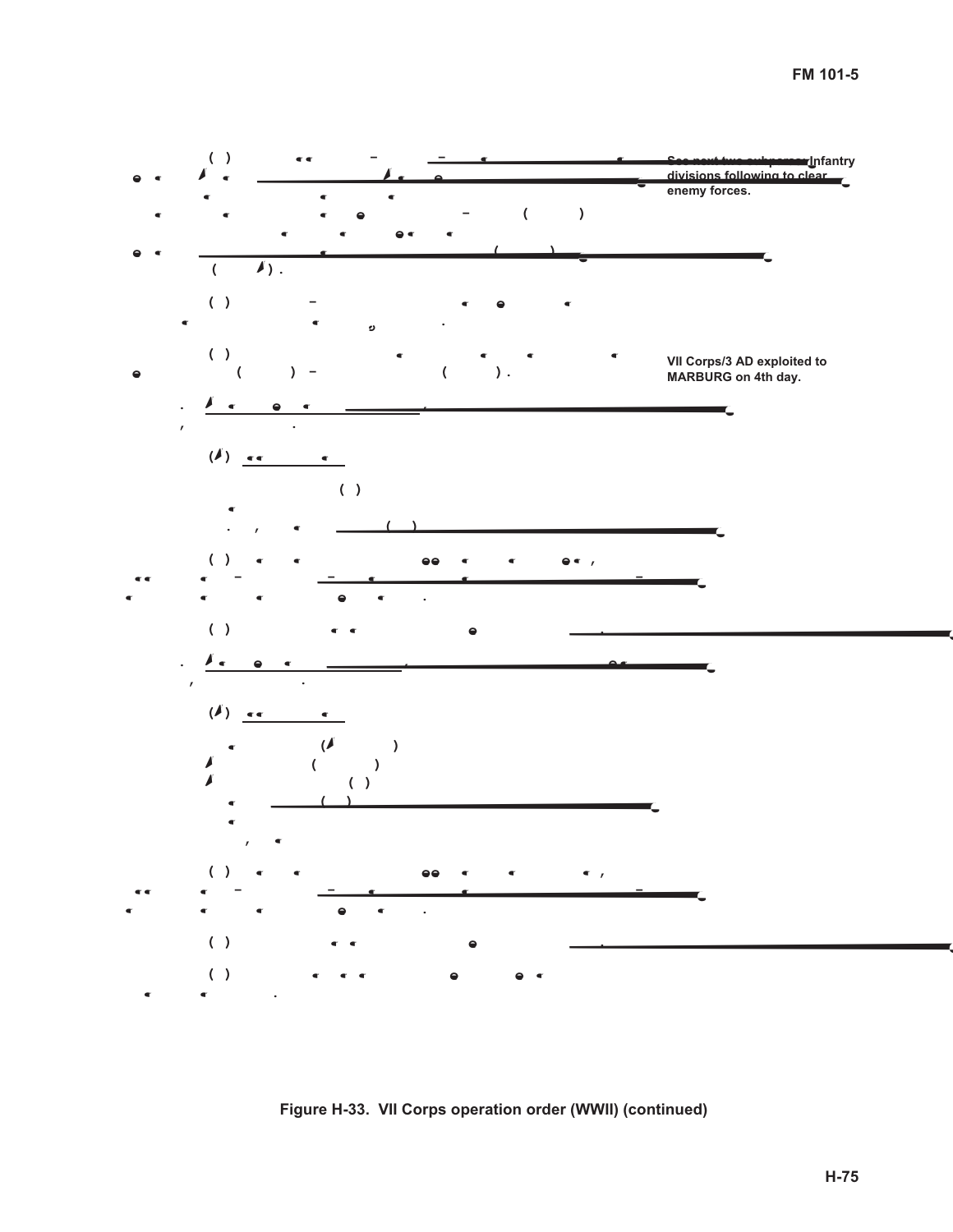**(5) Will be progressively relieved of responsibility for protecting the NORTH flank of the Corps by elements of 78th Inf Div and the 4th Cav Gp per par 3d(3) and par 3g below.**

**d. 78th Infantry Division, Major General Edwin P. Parker, Jr., Commanding.**

```
(1) Attachments:
76th FA Bn (25 Pdr)
893d TD Bn (SP)
774th Tk Bn
552d AAA AW Bn (M)
Co B, 86th Cml Bn
```
**(2) Will protect the left flank of the Corps along the SIEG from the RHINE River to the EAST, relieving elements of the 1st Inf Div along the SIEG River initially as far as MERTEN (F7640) as the attack of the 1st Inf Div progresses.**

**e. 8th Infantry Division, Brigadier General Bryant E. Moore, Commanding.**

**(1) Attachments:**

**69th Div Arty (-879th FA Bn (105 How)) 445th AAA AW Bn (M) 644th TD Bn (SP) (-Co C)**

**(2) Will continue to secure the WEST bank of the RHINE River between F383754 and F535410, preventing the passage of any enemy across the river and maintaining observation over the entire sector.**

**(3) Will be relieved by 86th Inf Div and assemble in Corps reserve on order CG VII Corps.**

**f. 86th Infantry Division, Major General Harris M. Melasky, Commanding.**

**Will relieve 8th Inf Div in its zone and take over the mission of securing the WEST bank of the RHINE River in its zone, preventing the passage of any enemy across the river and maintaining observation over the entire sector.**

**Figure H-33. VII Corps operation order (WWII) (continued)**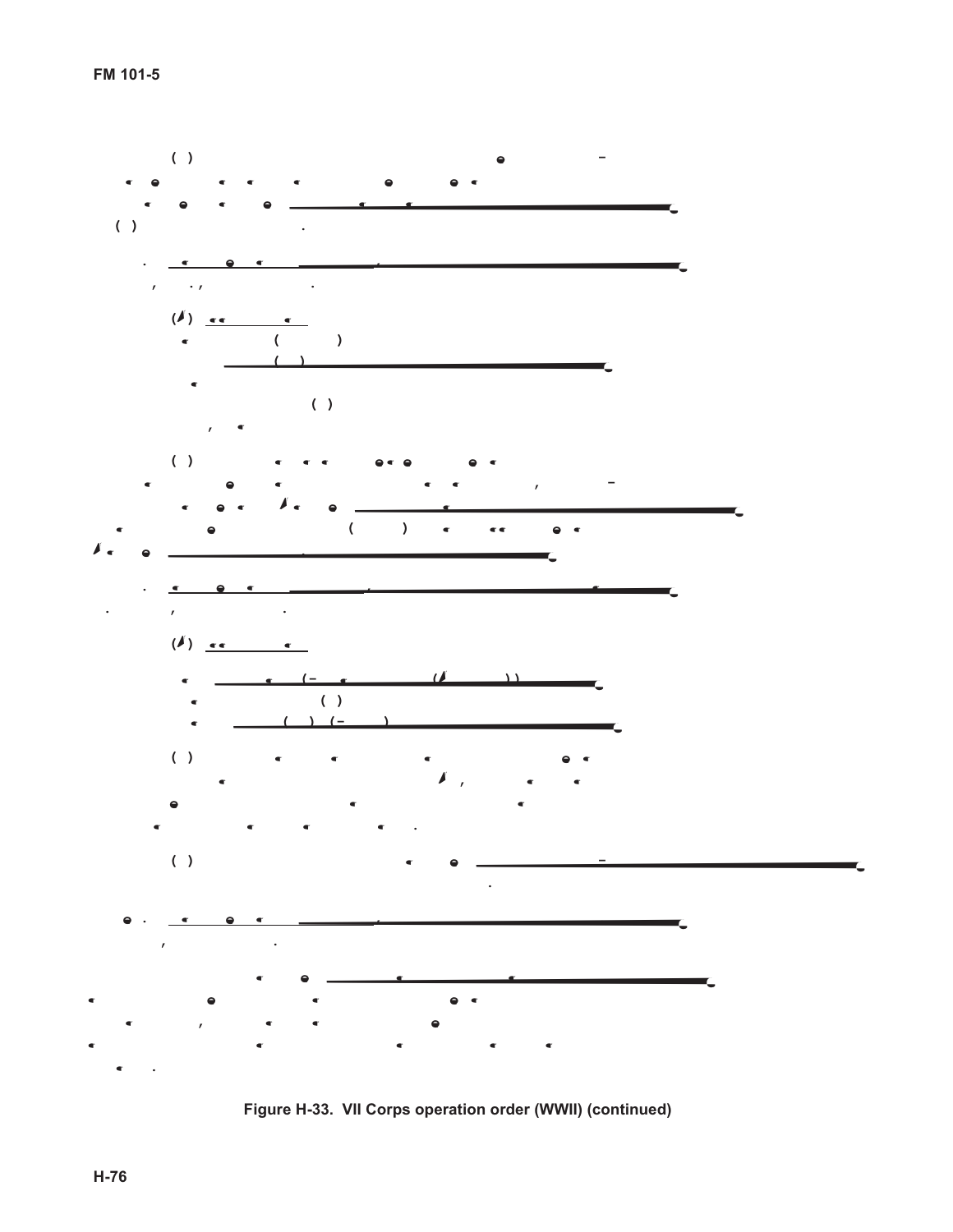**g. 4th Cavalry Group, Colonel John C. McDonald, Commanding.**

> **(1) Attachments: 4th Cav Sq 24th Cav Sq 759th Lt Tk Bn (-Co B) Co A, 298th Engr C Bn**

**(2) Will assemble by 25 March in vicinity of BONN (F5537) in corps reserve.**

**(3) Will be prepared to defend the NORTH flank of the Corps along the SIEG River EAST of MERTEN (F7640) on order CG VII Corps, progressively relieving elements of 1st Inf Div as the attack advances.**

**h. VII Corps Artillery.**

**VII Corps Artillery will support the attack as per Annex 3, Artillery.**

**i. VII Corps Engineers.**

**Corps Engineer troops support the operation; 1120th Engr C Gp in the zone of 104th Inf Div with one battalion in support of the Div; 1106th Engr C Gp in the zone of 1st Inf Div with one battalion in support of 1st Inf Div and one battalion in support of 3d Armd Div.**

**j. Air Support will be provided for the operation by fighter-bombers and medium bombers of IX TAC and IX Bomb Div of NINTH AIR FORCE.**

**(1) No vehicles will be parked on main roads at any time.**

**(2) Commanders will insure that main traffic routes are cleared of road blocks and rubble and that important traffic is not impeded by halted columns.**

**4. Administrative Orders 114, 115, and 116.**

**5. a. (1) Current SOI.**

**(2) Units not in contact with the enemy or not deployed in a defensive role will maintain radio silence except in case of emergency operational requirements.**

**4. ADMINISTRATIVE**

**Orders included Supply, Evacuation, Traffic, Service Troops and Trains, Personnel, and miscellaneous paras.**

**Figure H-33. VII Corps operation order Vignette (WWII) (continued)**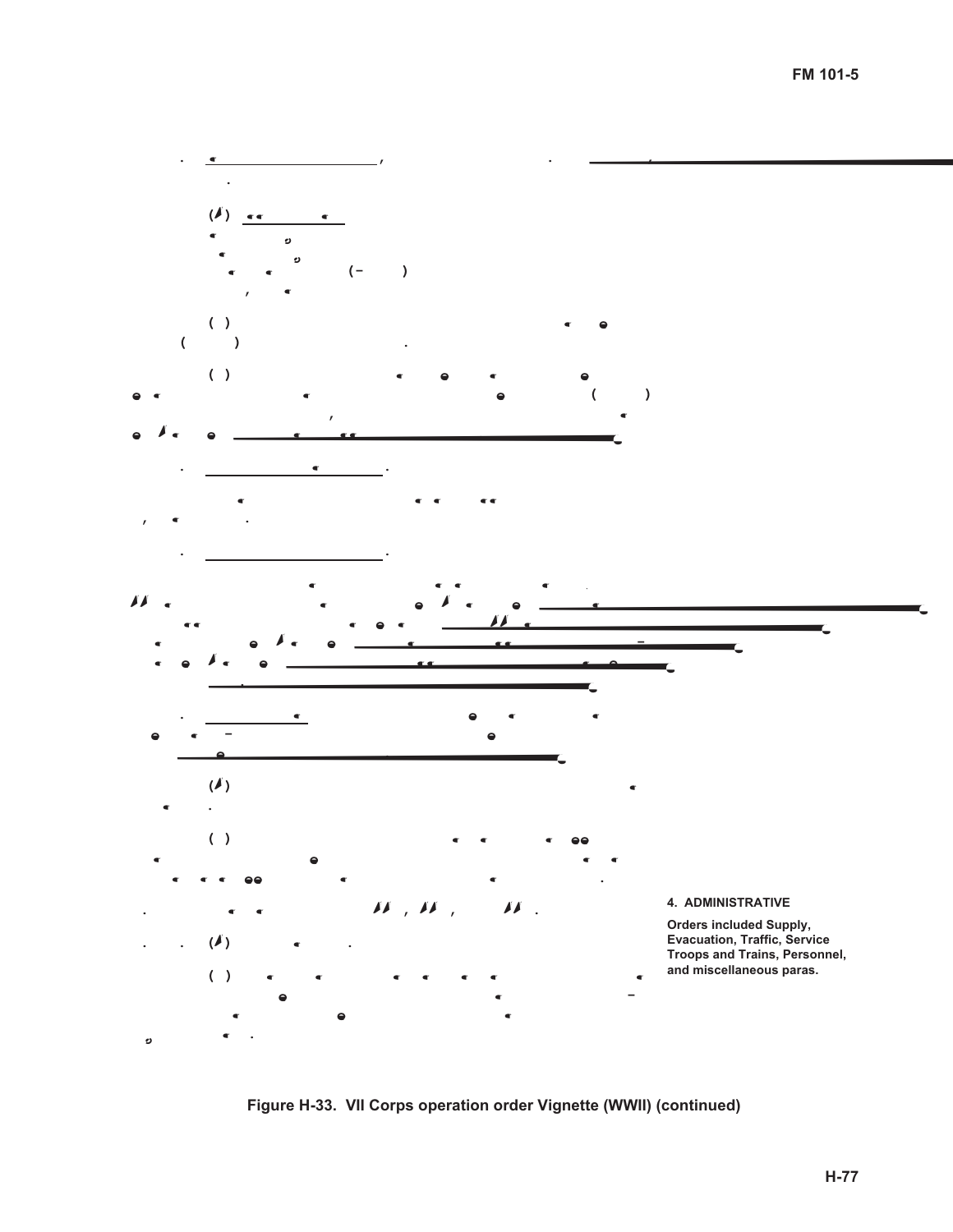```
b. Initial Command Posts:
VII Corps KONIGSWINTER (F617310)
    1st Inf Div F658307
    8th Inf Div WEIDEN (F362606)
78th Inf Div NDR HOLTORF (F610375)
86th Inf Div to be reported.
104th Inf Div HONNEF (F649272)
3d Armd Div HONNEF (F649272)
4th Cav Gp BONN (F553372)
   /s/ J. Lawton Collins
   /t/ J. LAWTON COLLINS
   Major General, U.S. Army,
   Commanding
```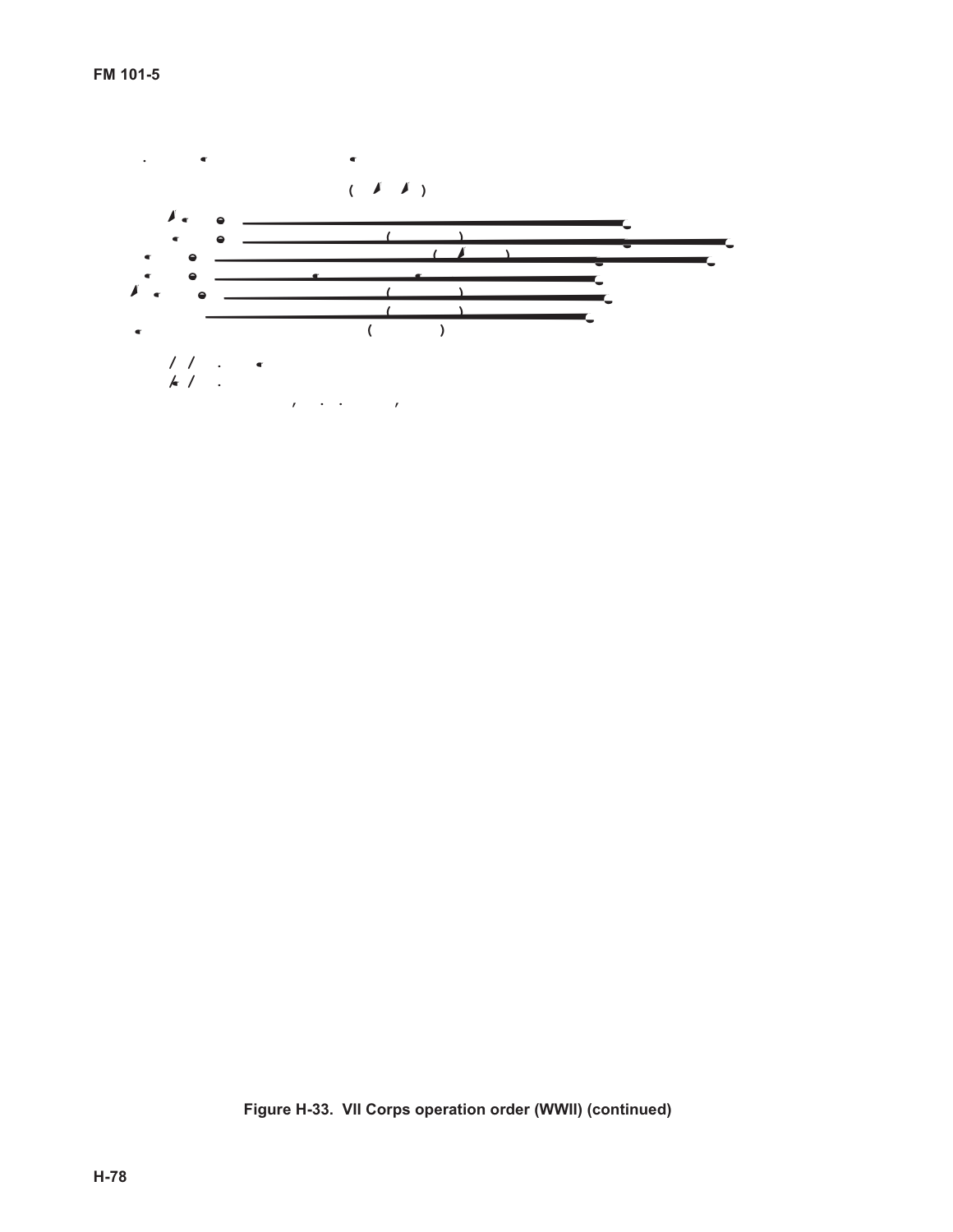

**Figure H-33. VII Corps operation order (WWII) (continued)**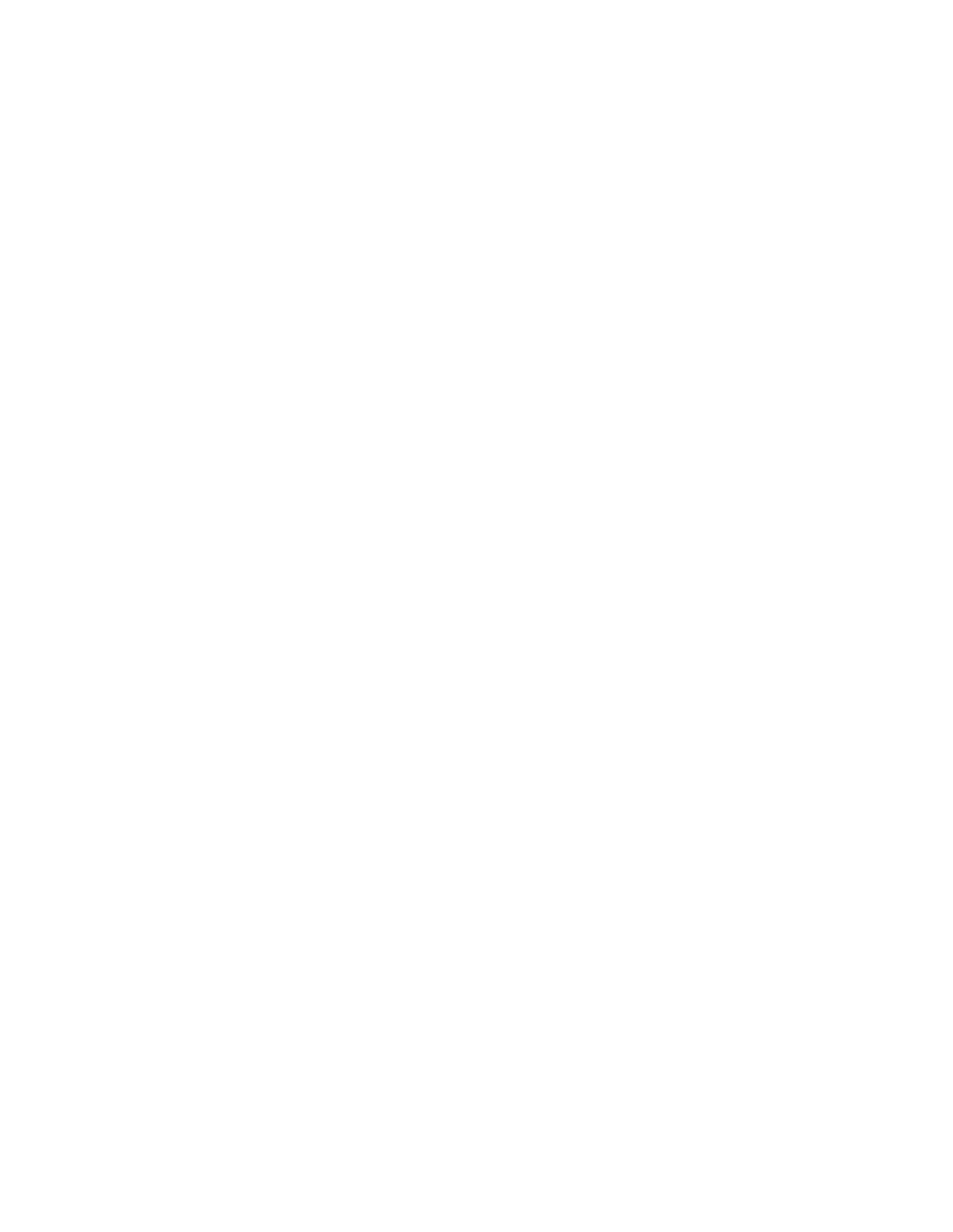# Appendix I **INFORMATION MANAGEMENT**

Proper information management ensures that the commander receives the information he needs to make timely key decisions. A staff officer must maximize the use of information systems to keep the commander from being overwhelmed by information. To do this, the staff officer must understand the characteristics of information and its management.

# **INFORMATION AVAILABLE TO THE COMMANDER**

Information management narrows the gap, as much as possible, between the information the commander requires and the information available to him. All information that commands produce has one overriding purpose—to enable the commander to make timely decisions during the fog of battle. All information must be reliable and the staff must ensure it is verifiable. The commander seeks a dynamic battlefield visualization that will lead him to understand what actions the force requires to produce success. His visualization includes military, political, and psychological considerations.

Depending on the mission and situation, the major components of the commander's visualization are based on METT-T factors. Through his intent, he conveys his visualization to subordinate commanders, the staff, and units. (See Commander's Intent, Chapter 5.)

The meaning of any information the commander gains drives how he visualizes the operation. The manner in which gained information fits into the commander's visualization determines its value. (See TRADOC Pamphlet 525-70.) Staff members must understand the commander's vision and intent if they are to support the commander's information needs.

Army operations produce tremendous volumes of information. Much of this information is useful, but not pertinent, to the commander during decision making. Commanders and staffs who understand this can avoid potential information overload by using effective systems to accurately and rapidly convey necessary information.

In effect, the demands of modern warfare compel commanders to train their staffs and subordinates to be effective information managers and to understand the complexity of information management. The commander can help his staff gather necessary information and preclude duplicating effort or gathering unnecessary information by focusing the staff through his intent, guidance, and briefbacks.

# **THE MILITARY INFORMATION SYSTEM**

# **Categories of Information**

Information provides a basis for decision making. The Army uses three traditional designations for the various types of information—critical, exceptional, and routine.

### **Critical Information**

Critical information directly affects the successful execution of operations. The commander's critical information requirements (CCIR) include information the commander requires that directly affects his decisions and dictates the successful execution of operations. The CCIR are—

• Applicable only to the commander who specifies it.

• Directly linked to present and future tactical situation.

- Situation-dependent.
- Events or activities that are predictable.
- Specified by the commander for each operation.

• Time-sensitive information that must be immediately reported to the commander, staff, and subordinate commanders.

• Always included in an OPORD or OPLAN.

• Transmitted by a communications system specified in the SOP.

Determining the CCIR helps the commander reduce the amount of information reported to him to what is important and what is urgent to mission accomplishment. The answers acquired from CCIR communicate previously unknown information the commander might need or might consider critical to determine or validate a course of action. They ensure that the information the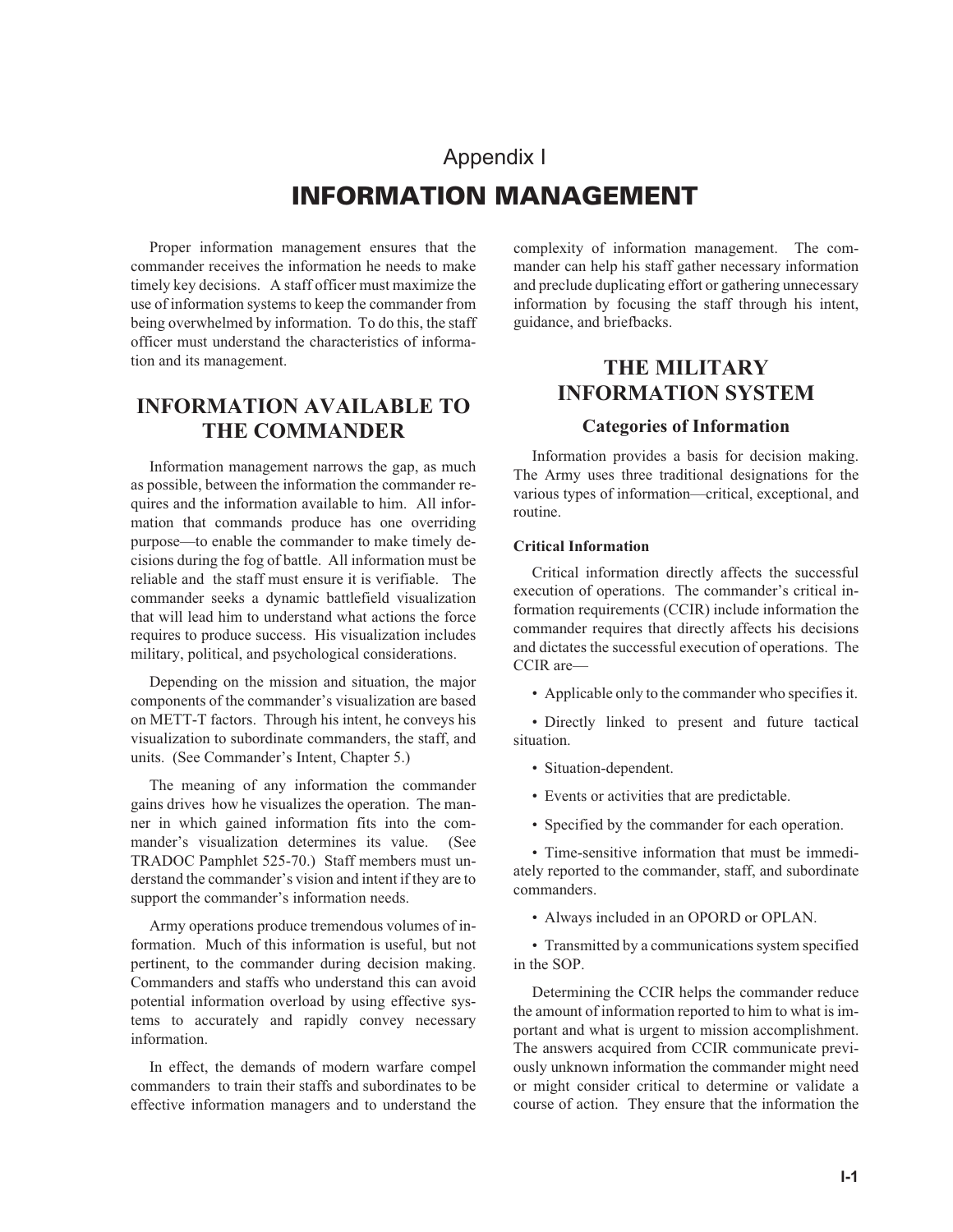commander receives is meaningful and readily recognized as critical to his battlefield visualization.

The *commander* alone decides what information he deems to be critical, based on his experience, the mission, input from his staff, and the higher echelon commander's intent. Two means for deriving the CCIR are war gaming and the production of a decision support template.

The CCIR are expressed as three types of information requirements:

- Priority intelligence requirements (PIR).
- Friendly forces information requirements (FFIR).
- Essential elements of friendly information (EEFI).

NOTE: See also Chapter 5 of this manual. For definition of these types of information requirements, see FM 101-5-1

The information manager, designated by the commander, is normally the CofS (XO). He outlines and monitors the staff's performance and responsibilities in processing information to support the operation and flow that feeds the commander's requirements. He collects, tasks, analyzes, and presents the CCIR in a timely and accurate manner.

During operations, the information manager ensures that a staff member is tracking the CCIR during a designated shift period. That staff member must understand the requirements, review incoming and outgoing information traffic, and understand procedures for informing the commander and designated staff officers of critical information. Units must establish CCIR procedures in unit SOPs and train staffs in these procedures.

The commander must review his critical information requirements for each operation based on METT-T factors. He then adjusts his requirements as situations change.

#### **Exceptional Information**

Exceptional information is specific and immediately vital information that directly affects the success of the current operation. Unlike critical information, exceptional information is neither published nor explicitly stated; rather, it must be recognized as vital by tactically and technically competent subordinates and staffs.

Exceptional information signals the occurrence of one or more unpredictable, extraordinary events, such as an unforeseen opportunity for success or an early warning of a pending emergency. Exceptional information is—

• Unexpected, unplanned, and situation-dependent.

• An immediate priority for command and staff action; the commander and staff must address exceptional information before the operation can continue.

• Extremely time-sensitive in terms of decision making; there can be no delays in transmission.

• Transmitted directly to the commander in as near real time as possible by whatever means is immediately available.

• Applicable to both the friendly and enemy situations.

#### **Routine Information**

Routine information is standard, repetitive information that occurs during day-to-day operations. It is made routine by SOP. However, some routine information might cross over to become CCIR (for a specific operation). Routine information—

• Should be used within and between staffs with little commander involvement.

• Is used to prepare and verify estimates.

• Helps identify and anticipate potential problem areas.

• Allows the staff to resolve routine matters, using their own initiative.

• Is not time-sensitive in terms of decision making.

• Does not directly affect the execution of operational or tactical operations.

• Is not essential to the commander in its current raw format and, therefore, must be thoroughly analyzed before being transmitted to reduce overload on the staff and information system.

• Is specified in the unit's SOP, prescribing the sequence, time (or completion of an activity), and format of the information.

• Is normally transmitted via predetermined channels (also specified in the SOP), exchanged between units, and handled staff-to-staff.

### **Channels**

Operational information normally moves throughout the command along specific channels. Channels help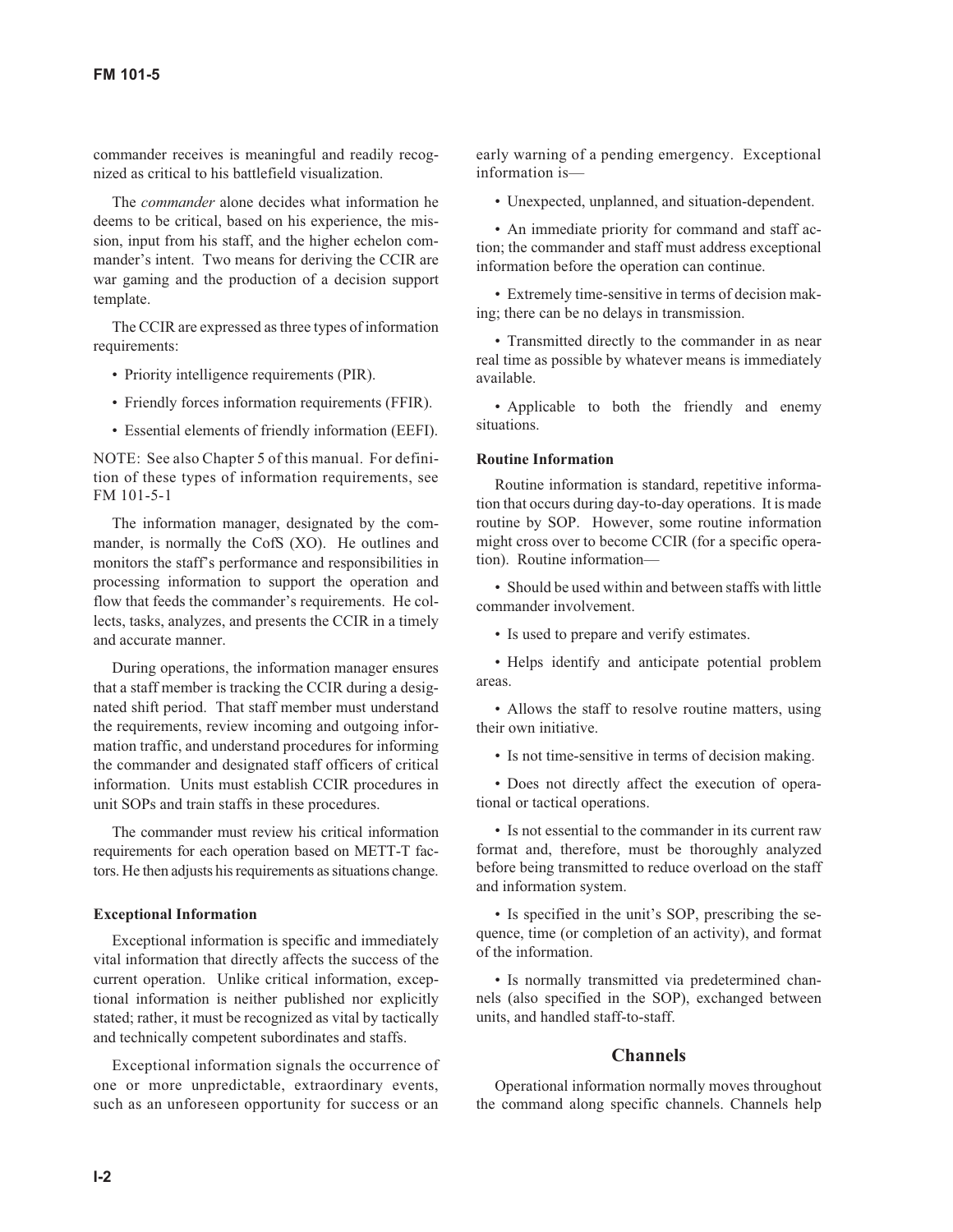streamline information distribution by ensuring the right information is passed in a timely manner to the right person. There are three channels through which commanders and their staffs communicate—-command channels, staff channels, and technical channels:

• The *command channel* is the direct chain-ofcommand link that commanders, or authorized staff officers, use for command-related activities.

• The *staff channel* is the staff-to-staff link between headquarters. The staff uses the staff channel for control-related activities and to coordinate and transmit planning information, controlling instructions, and other information to support command and control, such as the intelligence operations net or the administrative logistics net.

• The *technical channel* is the technical link between two similar commands within a larger command. Technical channels are typically used to control CS- and CSS-related activities the larger organization requires, such as in the fire direction net, the forward area air defense (FAAD) command and control intelligence  $(C<sup>2</sup>I)$ , and so on.

# **Information Presentation**

Desirable characteristics of all information include utility, accuracy, clarity, brevity, coherence, objectivity, and veritability. There are three ways to present information—through written or verbal narrative reports or through graphic displays. Written information must conform to established formats for reports, estimates, and staff studies. Verbal information must conform to established formats for information, decision, mission, or staff briefings.

NOTE: See unit SOP for report formats, Appendix C for staff estimate formats, and Appendix D for staff study formats. See Appendix E for verbal briefing formats.

Graphic displays (maps or charts) visually represent current or future operational information. When possible, commanders and staffs can graphically portray quantifiable information using standard formats, using either automated or manual means. Graphic information should—

• Display symbols, graphics, and terminology consistent with FM 101-5-1.

- Display essential information.
- Display information clearly and understandably.

• Display information accurately, reliably, and in a timely manner.

• Be able to be changed promptly and easily as the information is updated.

• Be rapidly distributed to higher, lower, and adjacent units.

## **Information Impediments and Solutions**

Every commander wants to make the right decision, and he wants to be certain he has the best information possible before he makes a decision. He expects the information to be accurate, valid, reliable, timely, and clearly and directly stated. He also expects subordinates to distribute information among his staff, subordinate commanders and, as appropriate, with higher headquarters.

The staff wants to prepare the best information possible to optimize the commander's decisions. In meeting this goal, however, the staff could actually impede information flow by trying to ensure perfection.

Information management can contribute to a higher headquarters' over-control of subordinate headquarters, especially during high-tempo operations, if it demands perfect or near-perfect information rather than the best available information at any critical time. When this occurs, the higher commander's control becomes dysfunctional, thereby inhibiting the independent command of subordinates.

Commanders who demand or allow their staffs to demand perfect information will be more vulnerable to defeat through the loss of initiative. Demands for perfect information can result in—

• Diverting subordinate units' efforts from mission activities to supporting the higher headquarters' information-reporting system.

• A reporting system overflow, inundating the higher headquarters' staff with information it cannot effectively sort, analyze, or distribute in time to be useful to the command.

• Getting information that is current but without sufficient analysis to help the commander with decision making, or information that is comprehensive but outof-date and not reflective of the true situation.

• The commander having to delay decisions or frequently review previous decisions while the staff gathers better or more recent data.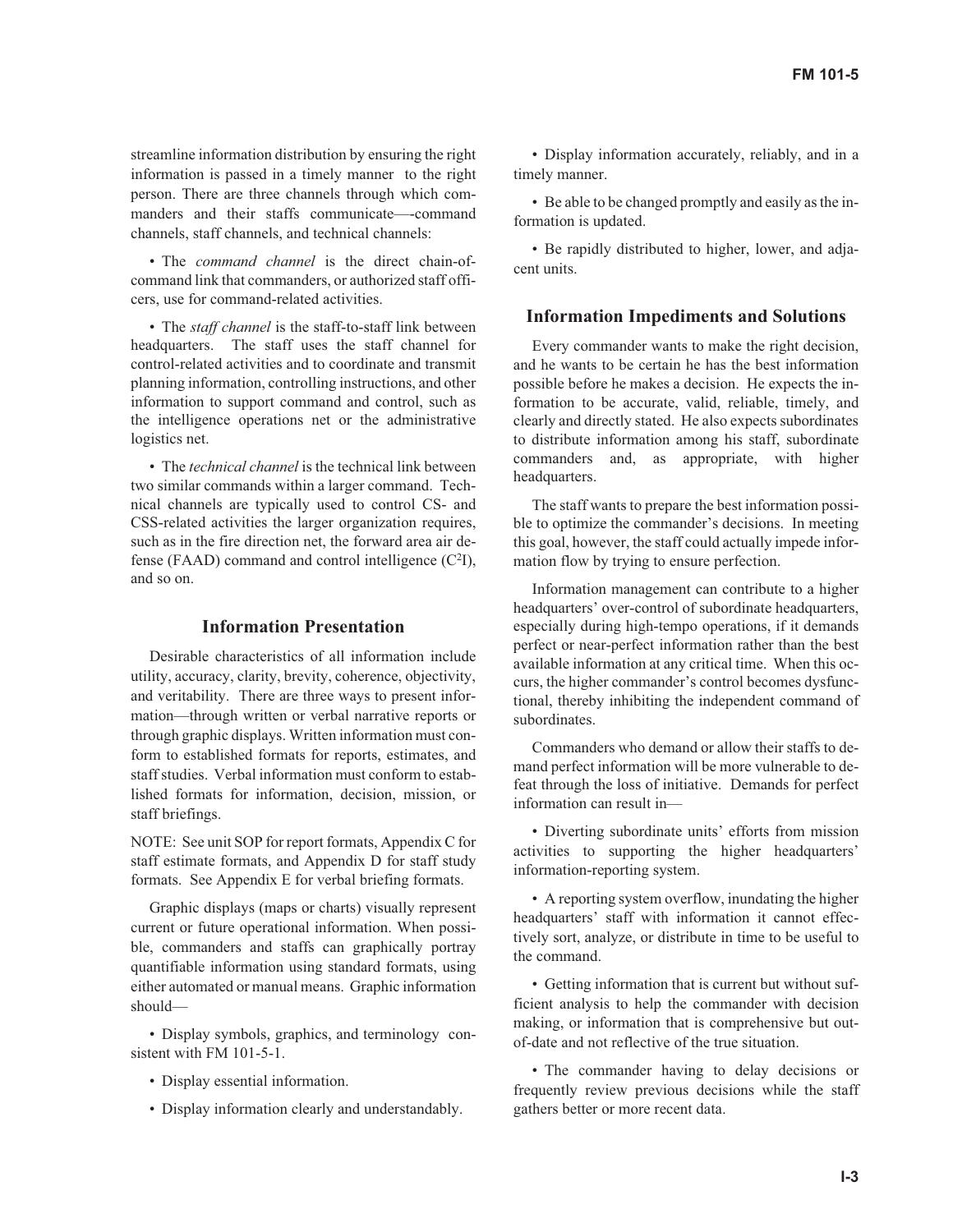• Subordinates who are more likely to defer their actions until their seniors direct them.

• All leaders having less confidence in the higher headquarters' plan and in each other's ability to effectively execute the plan.

Central to effective information management is a good reporting system. The reporting system is based on information relevant to both higher and lower headquarters. Reports should demand only that information important to the organization receiving the report. Reports should support the decision-making process and the execution of operations. Limiting reporting to essential information reduces the amount of time and effort a subordinate must spend on collecting, analyzing, formatting, and transmitting reports.

Supplementing the reporting system with liaison personnel who actively seek the commander's critical information requirements as well as exceptional information saves subordinate units time, effort, and distraction from current operations. Liaison officers can also provide the higher commander with information more quickly, and that information will be considerably more accurate and precise.

The commander bases his information-management system on—

- His degree of willingness to cope with uncertainty.
- The information he wants to make decisions.

• Use of mission orders to task subordinate commanders.

- Effective task organization.
- Use of liaison officers.
- Fostering of informal communications networks.

• Information presentations that have selfexplanatory and meaningful contexts.

### **Information Management Resources**

There are three ways to implement the decentralized information management philosophy.

#### **Reports by Exception**

The command center displays or retrieves only information that directly contributes to the commander's critical decision making. The commander's critical information requirements should always consist of information that, in part, answers PIR, EEFI, and FFIR questions; implements decide, detect, and deliver; and assesses methodology and decision points. The commander's principal subordinates (deputy or assistant commanders, CofS (XO), coordinating staff principals, and subordinate commanders) must know his CCIR. In turn, subordinates must coordinate the CCIR with their own functional areas of responsibility.

Commanders and staffs must request only information critical for a decision and refrain from seeking or being distracted by nonessential information. This allows the staff time to coordinate, integrate, and synchronize activities and units. It also supports command and control by minimizing constant interruptions or diversions to run down nice-to-know or just-in-case information.

To reduce the amount of information arriving at command posts, units can send reports forward *by exception*. This ensures that decision makers receive only the most critical information. Labeling information *by exception* also ensures that the critical information gets noticed rather than becoming lost among noncritical information. (Another way to reduce the volume of data arriving at the command post is for the sender to first analyze the information and forward only the analysis.)

#### **Charts and Maps**

Charts and operations maps aid in the display of information within a command post. There are two types of charts—narrative (text) and pictorial (symbols or colors). Narrative charts, such as a mission chart, require words to convey their meanings. Color-coded pictorial charts use decision graphics to reflect the current status of a unit or combat, CS, or CSS system. Gumball charts expand the detail that combat-effectiveness charts show.

NOTE: FM 101-5-1 contains a description of these charts.

To correctly interpret a combat-effectiveness graph, viewers must remember the significance of the symbols that represent effectiveness. They must also remember the significance of selected information (personnel, ammunition, weapons systems, and POL). The combateffectiveness chart is difficult to keep accurate in manual systems because its physical design inhibits easy, rapid, or frequent changes.

The gumball chart can rapidly present each unit's or weapons system's combat capability status through established color codes. Color codes allow the staff to focus on solving or continuing to solve critical problems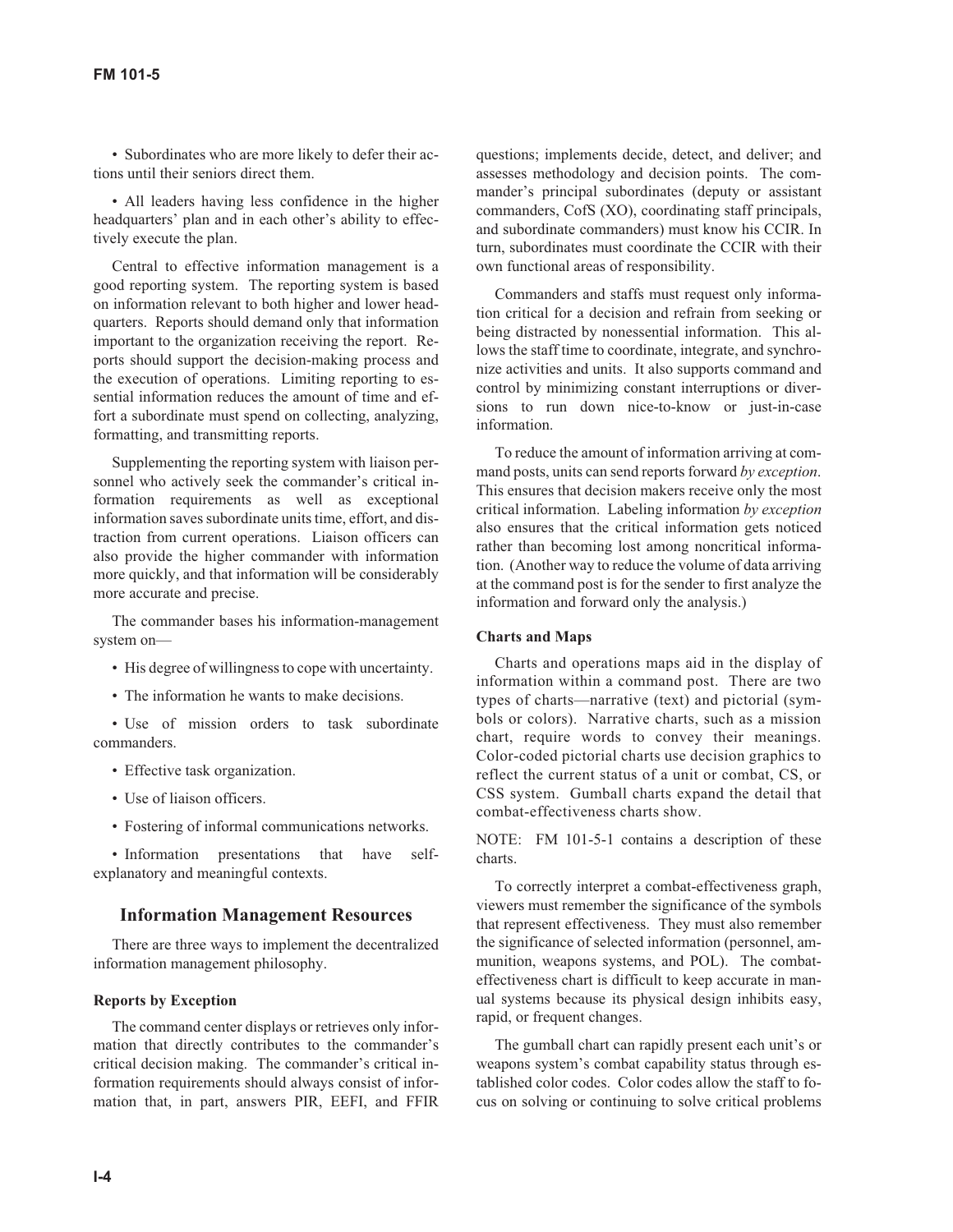rather than less critical ones. If the commander requests further information, he can retrieve (pull) it from the submitting staff section, major subordinate command, or maneuver control system in automated systems. This technique uses the routine information category, passing information through staff or technical channels. However, when the priority is high, or the capability is significantly degraded, the requested information will change from routine to exceptional.

To use the gumball-chart technique, the staff must first establish the color codes each echelon will use. Different elements of the same function use the same color code to avoid confusion at higher headquarters where the staff must analyze and consolidate similar reports from several units.

Currently, color code criteria for maneuver control systems are—

• Green (80 percent or greater combat capability remains).

• Amber (from 60 percent to 79 percent combat capability remains).

• Red (from 40 percent to 59 percent combat capability remains).

• Black (39 percent or less combat capability remains).

Operations maps contain only the minimum-essential information to allow the commander to see the battlefield. Recording excessively detailed information is time-consuming and dramatically interferes with coordination, integration, and synchronization functions. Staff section maps should follow these same guidelines, but they can have more detail because they must display the friendly situation and their respective proponent interests, tracking units, and activities two echelons down.

Critical information for the commander is posted in the unit's command center. The command center supports the commander's ability to see (visualize) the battlefield to assist him with decision making. The effectiveness of the command center relates directly to the type and quality of information used for decision making. The information in the command center should, as a minimum, answer the following questions:

• What is the enemy doing now?

• What are the enemy's capabilities within the next time period? The time period varies based on echelon of command.

• Where is the enemy vulnerable?

• What will the enemy's key decisions be, and how do we want to influence them?

• What does the enemy see as the current friendly activity?

• How does the enemy perceive friendly capabilities within the next time period? The time period varies based on echelon of command.

• What does the enemy see as friendly vulnerabilities he can exploit?

• What is the friendly flank situation?

• What combat power do friendly forces have? In the next time period? The time period varies based on echelon of command.

Charts and tactical maps display critical information within the command center. They reflect an easily understood and continuously visual estimate of the total operational situation for both current and future operations. The proponent staff element is responsible for changes to the command post map and status boards.

The staff must keep the charts on the information display to an absolute minimum. The commander's critical information requirements and the units' SOP should guide the type and number of charts the unit needs. The display must answer most of the CCIR, using multiple means to display PIR, EEFI, FFIR, and decision points.

The future information display and the current information display use the same format. Their main difference is that the current operations chart reflects the current situation; the future operations chart reflects assumptions based on current facts. The staff must constantly reevaluate these assumptions on emerging facts. The commander must assess the validity of all assumptions to determine their impact on the planned operation and any modifications the plan might need.

### **Impact on Decision Making**

Information is the key to effective synchronization. Synchronization requires early decisions that enable the staff to arrange battlefield activities in time, space, and purpose to produce maximum relative combat power at the decisive point. The time-distance and density factors that are associated with modern warfare require commanders to—

• Make critical decisions using information based more on assumptions than facts.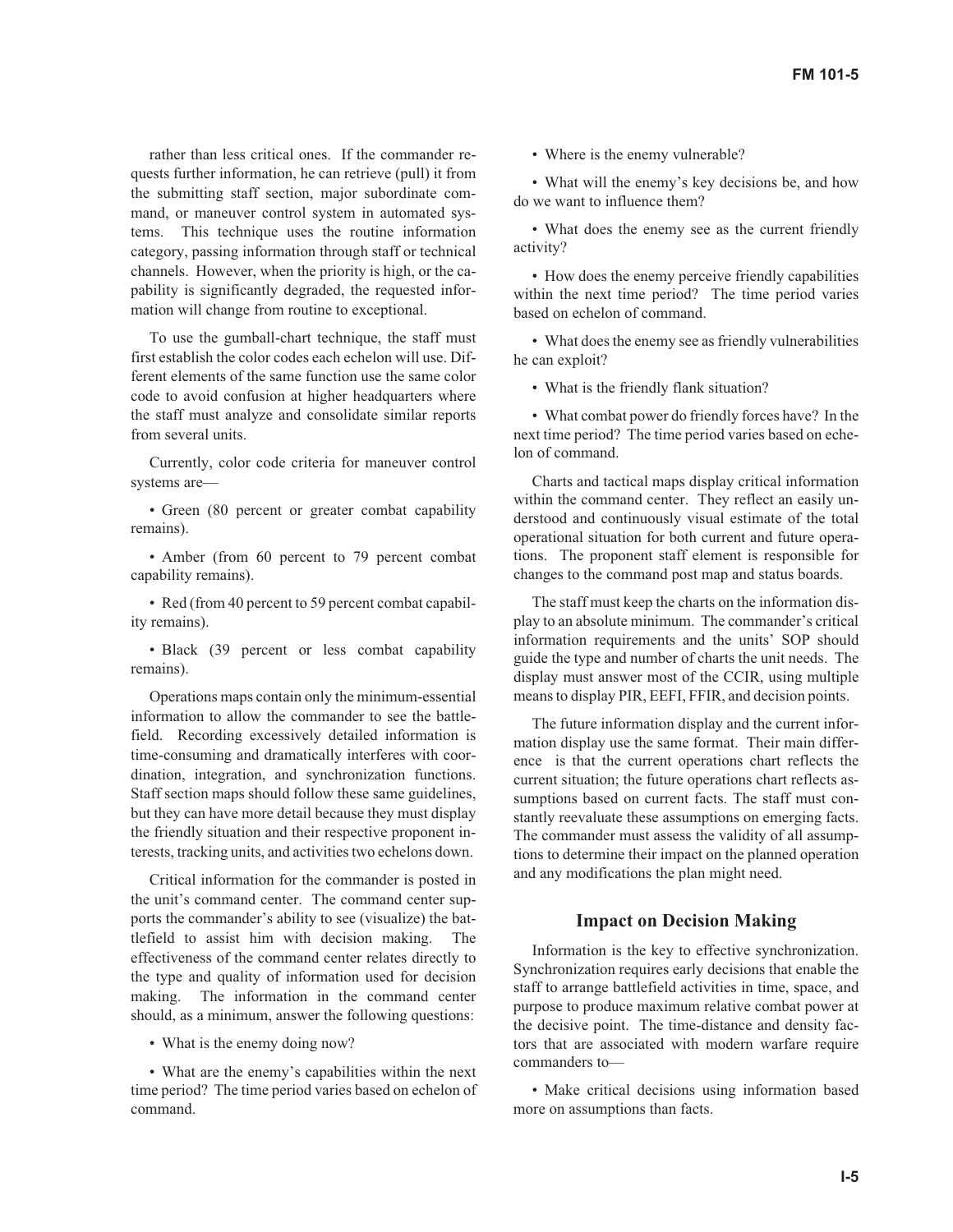• Decentralize execution, providing subordinate commanders with task organizations capable of semiindependent execution.

• Specify and streamline the information flow throughout the  $C<sup>2</sup>$  system.

• Comply with the commanders' intentions, seeing their own plan through to success.

Commanders must be resolute in accepting risk and be willing to make decisions based only on the information immediately available. Each commander, therefore, becomes the catalyst for effecting changes within the  $C^2$  system that his demands for information place on the command.

Risk is expected. The speed, type, and quality of information the  $C<sup>2</sup>$  system places in front of the decision maker can effectively minimize risk while optimizing the unit's capacity to remain responsive and agile.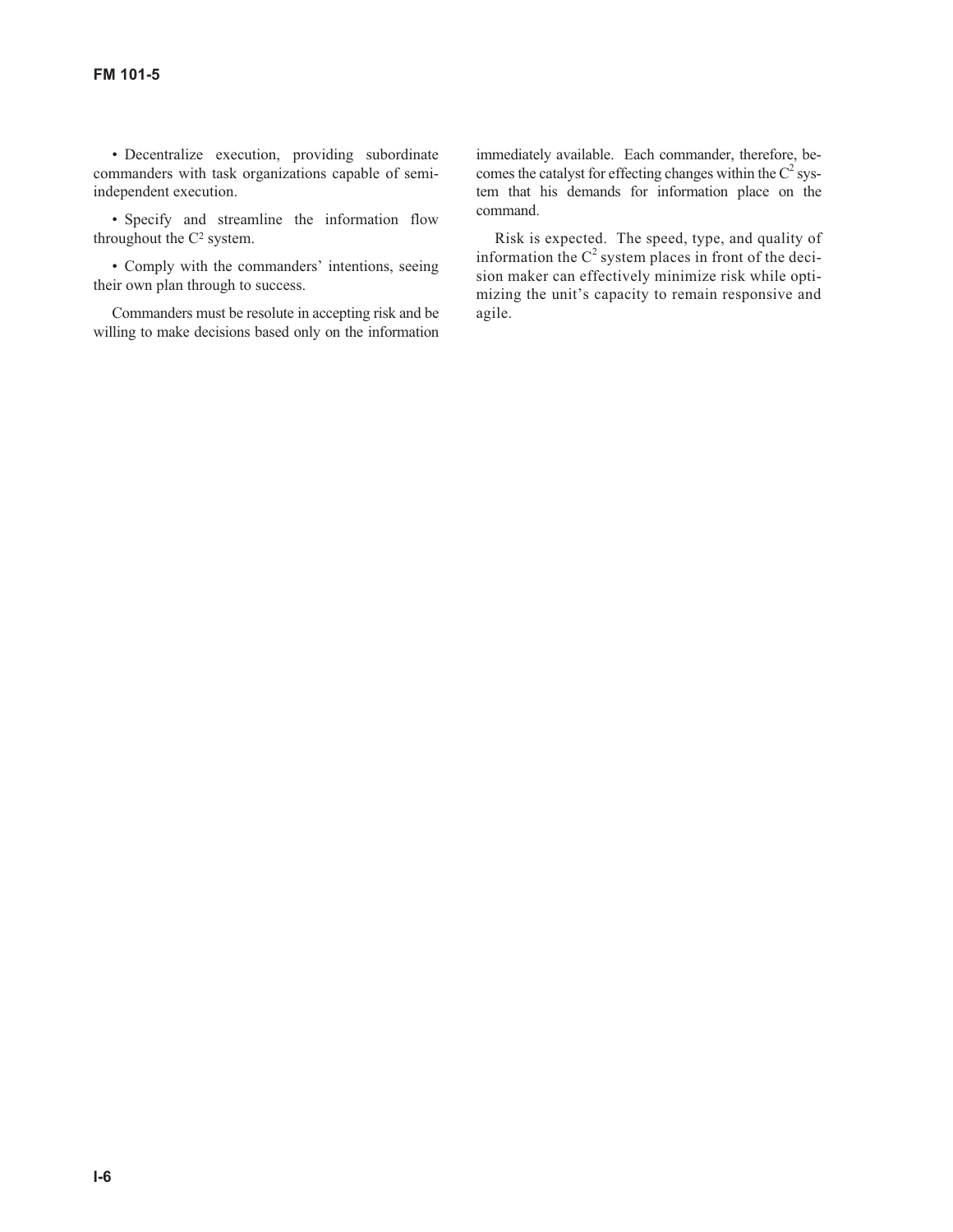# Appendix J **RISK MANAGEMENT**

Risk management is integrated into the military decision-making process. (See Chapter 5.) When assessing the risk of hazards in operations, the commander and staff must look at two kinds of risk, tactical risk and accident risk.

Tactical risk is risk associated with hazards that exist due to the presence of the enemy on the battlefield. The consequences of tactical risk take two forms. The first is if the enemy takes action in an area where the commander has accepted risk, for example, an enemy attack where the friendly commander is conducting economy of force operations in order to mass the effects of combat power elsewhere. The second is one of lost opportunity, for example the commander takes risk in moving forces across restricted terrain to gain the advantage of surprise, but is unable to mass the effects of combat power because the unit is unable to rapidly traverse the terrain. The commander alone determines how and where he is willing to take tactical risk.

Accident risk includes all operational risk considerations other than tactical risk, and can include activities associated with hazards concerning friendly personnel, equipment readiness, and environmental conditions. Accident hazards exist regardless of enemy action, even in the absence of an enemy force. Examples of accident hazards include personnel that are not adequately trained to conduct certain kinds of operations, equipment that is not fully operational, and environmental conditions that make operations more dangerous, such as limited visibility and extreme cold weather. Accident risk is managed by both the commander and the staff. Staff members are constantly looking for accident hazards associated with their areas of expertise, and they recommend controls to reduce risk.

Tactical risk and accident risk may be diametrically opposed. The commander may accept a high level of accident risk in order to reduce tactical risk. For example, during the seizure of the Remagen Bridge, the benefit of seizing an intact bridge over the Rhine outweighed the extremely high risk of sending soldiers across a bridge rigged for demolitions. Both types of risks are managed by the commander with assistance from his staff. Risk decisions are the sole provenance of the commander.

The same risk-management process is used to assess and evaluate both tactical and accident risks. Risk management must become a pattern of thinking—identify and assess the hazard, develop controls to reduce the risk, decide if the benefit from the operation justifies the risk, and then implement controls and supervise.

Figure J-1 is a matrix of risk management steps as they relate to each step of the MDMP.

# **DEFINITIONS**

**Hazard** is any actual or potential condition that can cause injury, illness, or death of personnel; damage to or loss of equipment or property; or mission degradation.

|                           | <b>IDENTIFY HAZARDS</b> | <b>ASSESS HAZARDS</b> | <b>DEVELOP CONTROLS</b><br><b>&amp; MAKE RISK</b><br><b>DECISION</b> | <b>IMPLEMENT</b><br><b>CONTROLS</b> | <b>SUPERVISE &amp;</b><br><b>EVALUATE</b> |
|---------------------------|-------------------------|-----------------------|----------------------------------------------------------------------|-------------------------------------|-------------------------------------------|
| <b>RECEIPT OF MISSION</b> | X                       |                       |                                                                      |                                     |                                           |
| <b>MISSION ANALYSIS</b>   | X                       | X                     |                                                                      |                                     |                                           |
| COA DEVELOPMENT           | X                       | X                     | X                                                                    |                                     |                                           |
| <b>COA ANALYSIS</b>       | X                       | X                     | X                                                                    |                                     |                                           |
| <b>COA COMPARISON</b>     |                         |                       | X                                                                    |                                     |                                           |
| <b>COA APPROVAL</b>       |                         |                       | X                                                                    |                                     |                                           |
| ORDERS PRODUCTION         |                         |                       |                                                                      | X                                   |                                           |
| <b>PREPARATION</b>        |                         |                       |                                                                      | X                                   | X                                         |
| <b>EXECUTION</b>          |                         |                       |                                                                      | X                                   | X                                         |

**Figure J-1. Risk management actions integrated into the military decision-making tasks**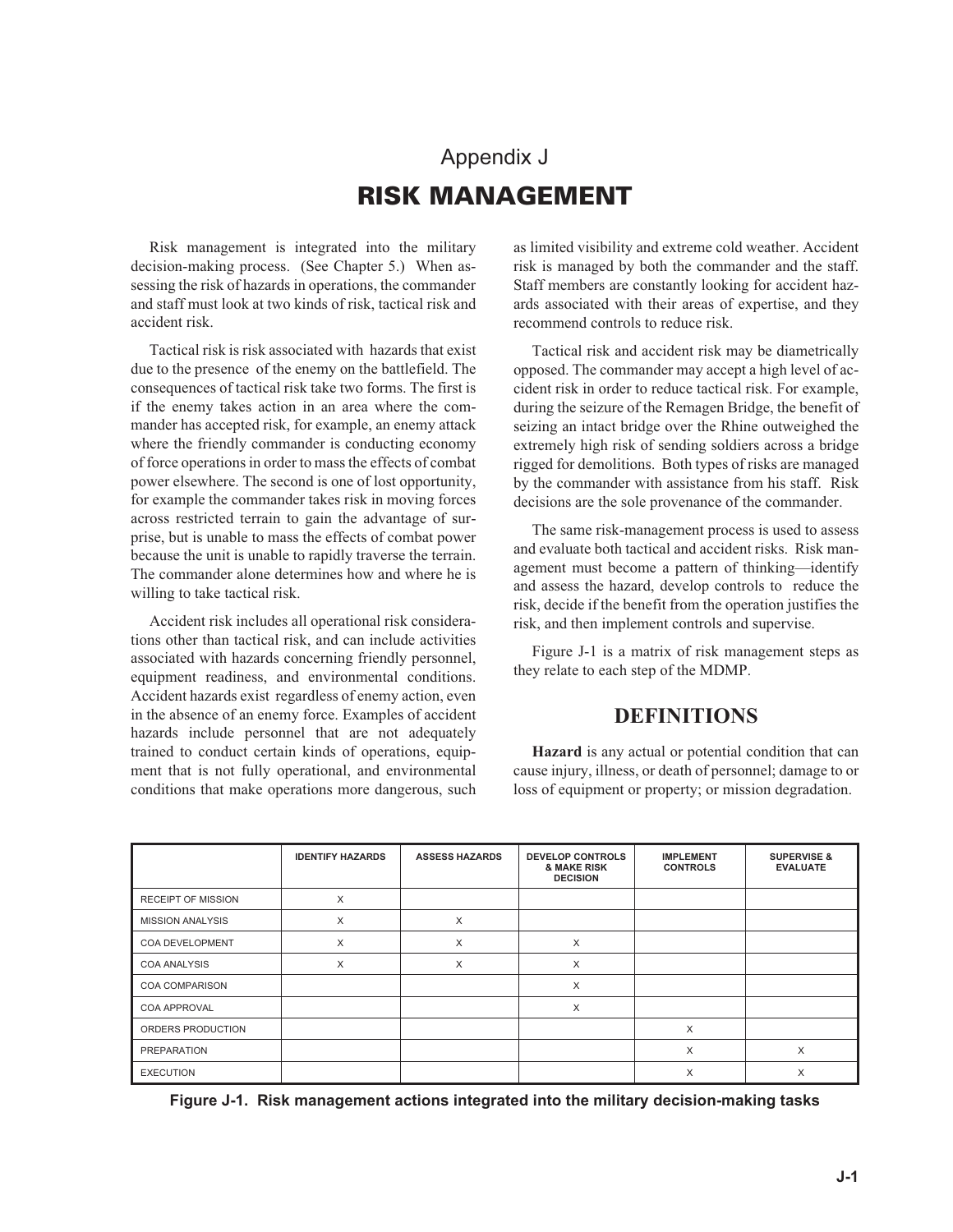**Condition** is the readiness status of personnel and equipment with respect to the operational environment during mission planning, preparation, and execution. Readiness that is below standards leads to human error, material failure, and inadequate precautions for environmental factors, which may cause accidents, fratricide, and mission degradation.

**Risk** is the probability of exposure to injury or loss from a hazard. Risk level is expressed in terms of hazard probability and severity.

**Exposure** is the frequency and length of time personnel and equipment are subjected to a hazard.

**Severity** is the degree of injury, property damage, or other mission-impairing factors (loss of combat power, adverse publicity) that could occur as a result of a hazard.

**Controls** are actions taken to eliminate hazards or reduce their risk.

**Risk assessment** is the identification and assessment of hazards (the first two steps of the risk management process).

**Residual risk** is the level of risk remaining after controls have been selected for hazards. (Controls are identified and selected until residual risk is at an acceptable level or until it cannot be practically reduced further.)

# **RISK MANAGEMENT STEPS**

Risk management is identifying and controlling hazards to protect the force and increase the chance of mission accomplishment. It is conducted by the commander and the staff and is applicable to any mission and environment. The five steps of risk management are:

Step 1. *Identify hazards*. Identify hazards to the force. Consider all aspects of METT-T for current and future situations. Sources of information about hazards include reconnaissance, experience of commander and staff, safety SOP, and the unit's accident history. Hazards that cannot be adequately controlled by the unit or its subordinate units, and which are most likely to result in loss of combat power, should be risk-managed. To determine this, answer the questions in Figure J-2.

Step 2. *Assess hazards.* Assess each hazard to determine the risk of potential loss based on probability and severity of the hazard. Determining the risk from a hazard is more an art than a science. Use historical data, intuitive analysis, judgment, and the matrix at Figure J-3 to estimate the risk of each hazard. The risk assessment matrix is entered from the probability column and the severity row. Probability and severity levels are estimated based on the user's knowledge of probability of occurrence and the severity of consequences once the occurrence happens. The intersection of the probability column and the severity row defines the level of risk.

### Step 3. *Develop controls, determine residual risk, and make risk decision*.

a. Develop controls. For each hazard, develop one or more controls that will eliminate or reduce the risk of the hazard. Specify who, what, where, when, and how for each control. When developing controls consider the reason for the hazard, not just the METT-T

Adequate

| Q - Is hazard adequately controlled? |                                                                                                                | YES | <b>NO</b> |
|--------------------------------------|----------------------------------------------------------------------------------------------------------------|-----|-----------|
| Identified<br>METT-T hazard          | Support - Is support available (personnel, equipment, supplies, facilities) adequate<br>to control the hazard? |     |           |
|                                      | Standards - Is guidance or procedure adequately clear, practical, and specific to<br>control hazard?           |     |           |
|                                      | Training - Is training adequate to control the hazard?                                                         |     |           |
|                                      | Leader - Are leaders ready, willing, and able to enforce standards required to con-<br>trol hazard?            |     |           |
|                                      | Individual - Is soldier performance sufficiently self-disciplined to control hazard?                           |     |           |

A - If all "yes," no further action.

- If one or more "no," risk-manage this hazard.

# **Figure J-2. Determining which hazards to risk-manage**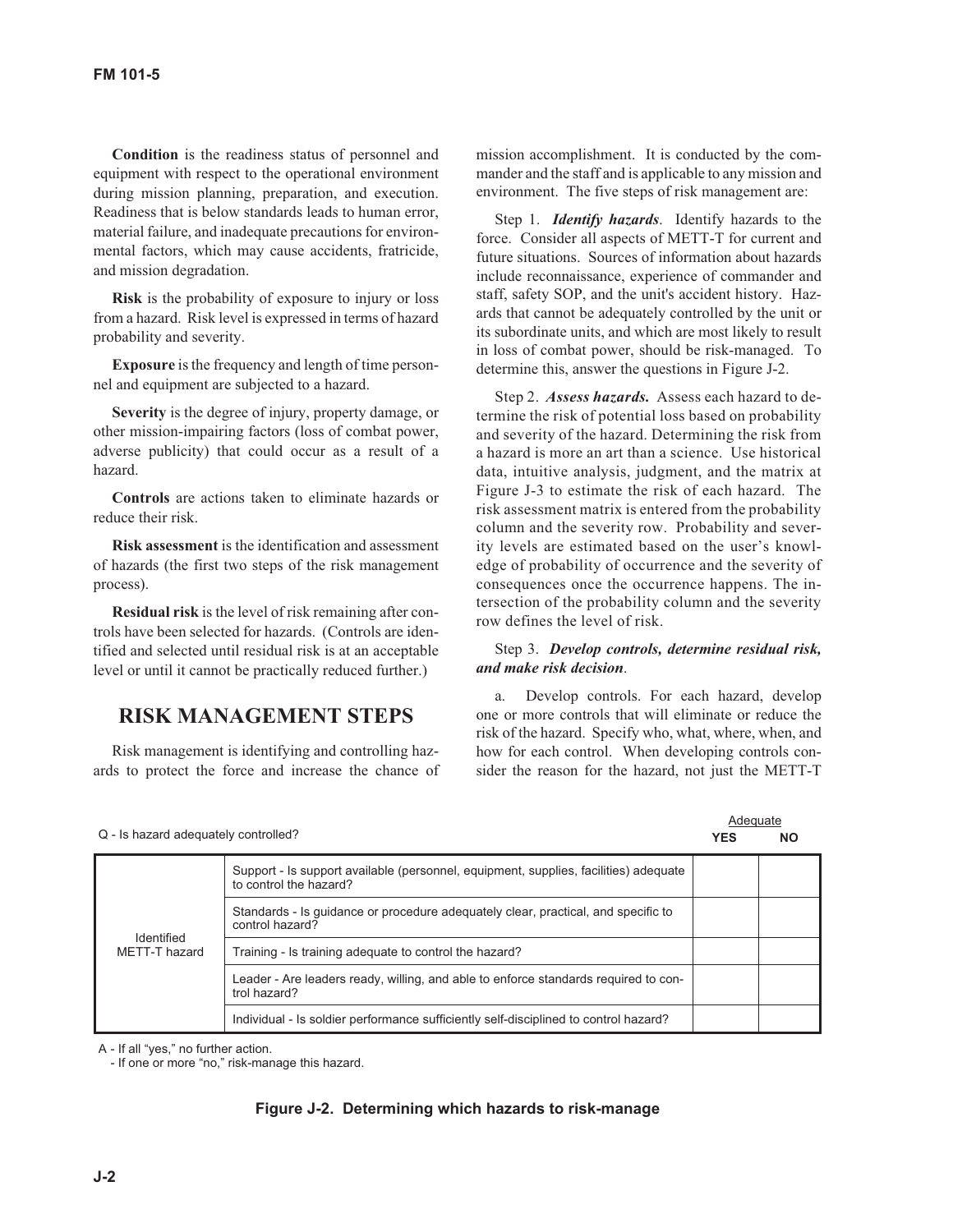|                        |                 | <b>HAZARD PROBABILITY</b> |        |                   |        |                 |
|------------------------|-----------------|---------------------------|--------|-------------------|--------|-----------------|
|                        |                 | Frequent                  | Likely | <b>Occasional</b> | Seldom | <b>Unlikely</b> |
| S                      | Catastrophic    | Е                         | Е      | н                 | Н      | M               |
| Е<br>$\mathsf{V}$<br>E | <b>Critical</b> | Е                         | Н      | Н                 | M      |                 |
| $\mathsf{R}$<br>┳      | <b>Marginal</b> | н                         | M      | M                 |        |                 |
| Y                      | Negligible      | M                         |        |                   |        |                 |

HAZARD PROBABILITY (The likelihood that an event will occur)

Frequent - Occurs often, continuously experienced.

Likely - Occurs several times.

**Occasional** - Occurs sporadically.

**Seldom** - Unlikely, but could occur at some time.

Unlikely - Can assume it will not occur.

SEVERITY (The degree of injury, property damage, or other mission-impairing factors.

**Catastrophic** - Death or permanent total disability, system loss, major property damage.

Critical - Permanent partial disability, temporary total disability in excess of three months, major system damage, significant property damage.

**Marginal** - Minor injury, lost workday accident, minor system damage, minor property damage.

Negligible - First aid or minor medical treatment, minor system impairment.

RISK LEVELS

**E** (Extremely High) - Loss of ability to accomplish mission.

H (High) - Significantly degrades mission capabilities in terms of required mission standard.

**M** (Moderate) - Degrades mission capabilities in terms of required mission standards.

L (Low) - Little or no impact on accomplishment of mission.

#### **Figure J-3. Individual hazard risk assessment matrix**

factor itself (Figure J-2). Effective control can be implemented through individual and collective training that ensures performance to standard. The CofS (XO) coordinates development of controls with emphasis on deconflicting controls that affect multiple functional areas and adjacent units.

b. Determine residual risk. For each hazard, as controls are developed, revise the evaluation of the level of risk remaining (residual risk), assuming the controls for it are implemented.

c. Make risk decision. The commander alone decides whether or not to accept the level of residual risk. If the commander determines the risk is too great to continue the mission or a COA, he directs the development of additional controls, or he modifies, changes, or rejects the COA or mission.

Step 4. *Implement controls*. State how each control will be put into effect and communicated to personnel who will make it happen.

#### Step 5. *Supervise and evaluate*.

Supervise controls. Explain how each control will be monitored to ensure proper implementation.

b. Evaluate controls. Evaluate the effectiveness of each control in reducing or eliminating risk. For controls that are not effective, determine why and what to do the next time the hazard is identified. For example, in the next operation the commander and staff might change the control, develop a different control, or change how the control will be implemented or supervised. The commander and staff must fix systemic problems (Figure J-2) hindering combat effectiveness and capture and disseminate lessons learned.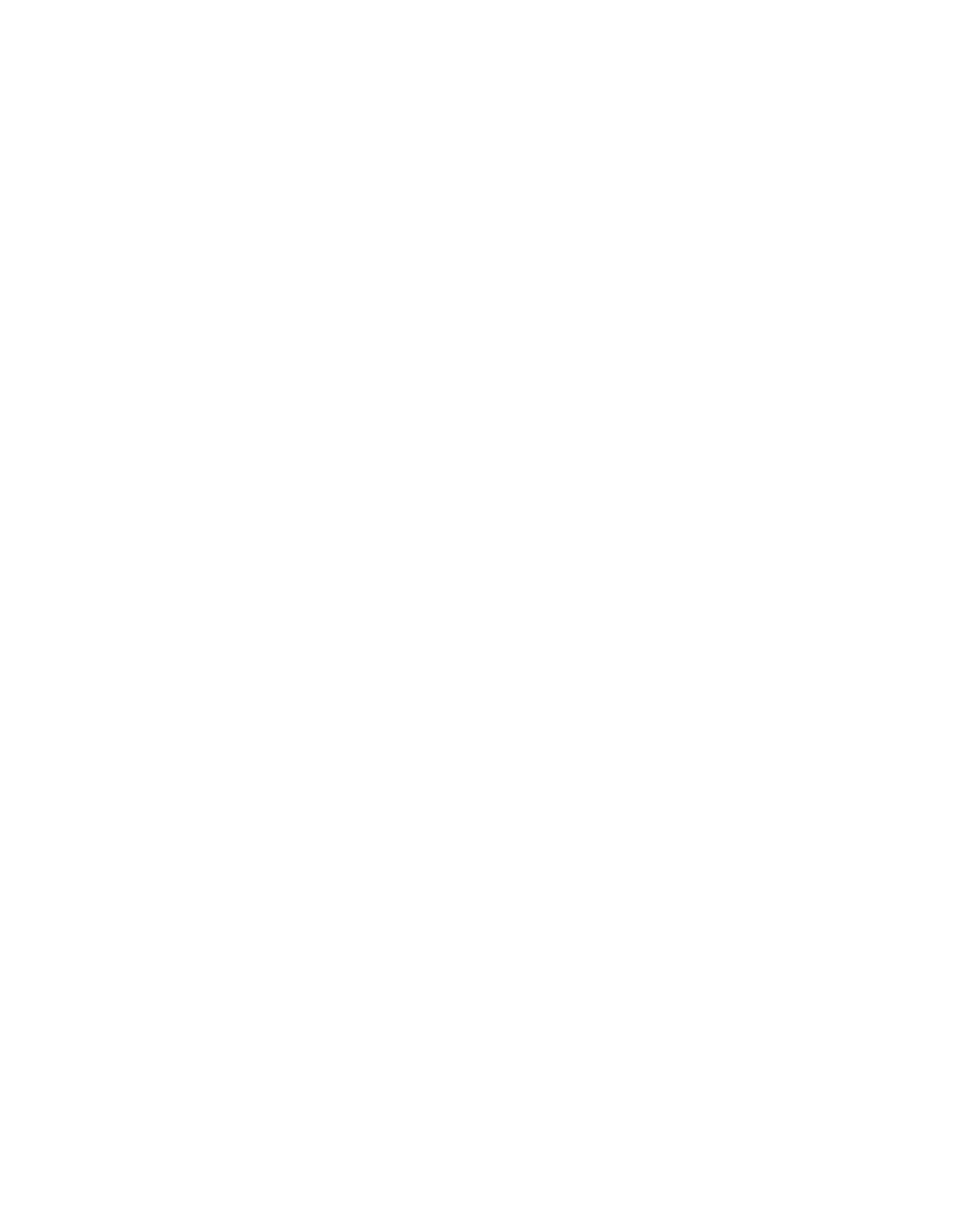# Appendix K **COMMANDER AND STAFF TRAINING**

Developing an effective and efficient commander and staff team requires team training that focuses on critical tasks. Unit-training opportunities at the combat training centers such as the battle command training program (BCTP) or joint readiness training center (JRTC) are too infrequent to sustain a unit's commander and staff proficiency. Therefore, it is the commander's responsibility to train his staff and subordinate commanders to work as a cohesive team. The commander must continually determine his staff's training needs, plan and execute a training program, and assess the results. This appendix discusses training on the military decisionmaking process (MDMP).

# **FUNDAMENTALS**

The commander and his staff must be a cohesive team. The staff must firmly understand Army doctrine and anticipate the commander in order to produce comprehensive and synchronized plans consistent with the commander's guidance. The challenges of battle command require meticulous commander and staff training in decision making (both the full MDMP and the abbreviated process), estimate procedures, information management, orders preparation, and rehearsals. The relationship between unit missions and the missionessential task list (METL) affects staff training just as it affects a unit's individual and collective training. The commander develops the staff METL for training in accordance with FM 25-100 and FM 25-101. Planning associated with the existing unit METL provides excellent opportunities to exercise staff training and interaction.

Rapid changes in staff composition require a training program that will—

• Quickly orient newly assigned staff members.

• Rapidly assess the staff's technical and tactical proficiency.

• Provide battle-focused individual and collective staff training.

• Provide sustainment of soldier, leader, and team skills.

• Develop skills in both the full MDMP and timeconstrained variants.

The commander structures staff training on the MDMP by presenting the staff with situations in which the staff must conduct a complete MDMP or an abbreviated MDMP. The commander coaches and directs questions to the staff members, asking them to explain or clarify their rationale. The commander then assesses the accuracy and depth of their thought processes and their products. He then provides feedback to the staff, assessing how well staff members have provided the information and support the commander's desires.

The commander can use this procedure for staff training in individual and collective battle tasks, basing training on hypothetical situations or on actual war plans. This training helps the commander and staff to—

• Sharpen thinking.

• Assess what additional training the staff needs.

• Increase understanding of how the commander thinks and operates.

• Improve cohesion and enhance morale, trust, and confidence.

• Determine how best to modify the MDMP in a time-constrained environment and increase understanding of each member's role in the abbreviated process.

This training procedure helps the staff officer to—

• Sharpen his thinking.

• Increase his understanding of how his commander operates.

• Improve his ability to anticipate requirements.

• Improve cohesion between the commander and the staff.

• Understand his role in the full MDMP and the abbreviated process.

Staff skills are predominately trained during multiechelon training activities. The commander must ensure multiechelon exercises provide the staff useful training. The commander and CofS (XO) must not assume that training will inherently occur in the course of planning and executing nonbattle-focused activities. The commander should free the staff from administrative tasks that hamper their training.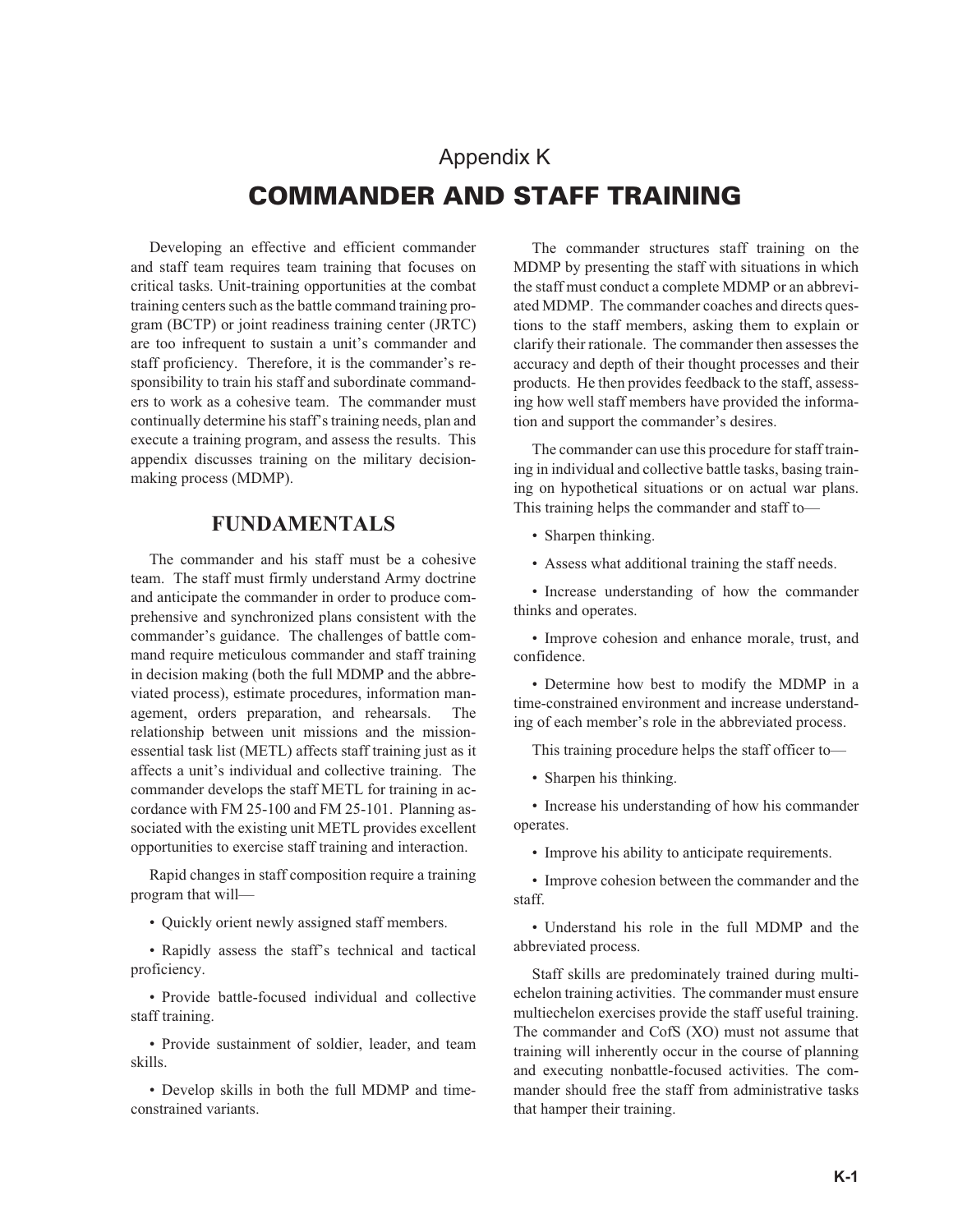| <b>Planning Process</b>                   | Cdr         | <b>Staff</b><br><b>Officers</b> | <b>Staff</b><br><b>NCOs</b> | <b>RTOs</b>               | Clerks/<br><b>Typists</b> |
|-------------------------------------------|-------------|---------------------------------|-----------------------------|---------------------------|---------------------------|
| <b>Mission Analysis:</b>                  |             |                                 |                             |                           |                           |
| - Prepare charts for mission analysis     |             |                                 |                             | X                         | X                         |
| - Prepare terrain sketches                |             |                                 |                             | X                         | X                         |
| - Update and post unit reports/status     |             |                                 | X                           | X                         |                           |
| - Prepare TOC for planning process        |             |                                 | X                           | X                         | X                         |
| - Conduct mission analysis                | X           | X                               | X                           |                           |                           |
| - Serve as a recorder during process      |             |                                 | $\pmb{\times}$              | X                         | X                         |
| - Brief commander and staff               |             | X                               | X                           |                           |                           |
| Commander's Guidance:                     |             |                                 |                             |                           |                           |
| - Assist commander in developing guidance |             | X                               | X                           |                           |                           |
| - Issue guidance                          | X           |                                 |                             |                           |                           |
| - Record/post commander's guidance        |             | X                               | X                           | X                         | X                         |
| COA Development:                          |             |                                 |                             |                           |                           |
| - Prepare charts                          |             |                                 |                             | X                         | X                         |
| - Sketch COAs                             |             |                                 |                             | X                         | X                         |
| - Develop COAs                            | X           | X                               | X                           |                           |                           |
| <b>COA Analysis:</b>                      |             |                                 |                             |                           |                           |
| - Collect and prepare tools/charts        |             |                                 |                             | X                         | X                         |
| - Serve as recorders during war game      |             |                                 | X                           | X                         | X                         |
| - Conduct war-game session                | X           | X                               | X                           |                           |                           |
| Decision:                                 |             |                                 |                             |                           |                           |
| - Make recommendation to commander        |             | X                               | X                           |                           |                           |
| - Decide                                  | X           |                                 |                             |                           |                           |
| - Record/post commander's guidance        |             | X                               | X                           | X                         | X                         |
| Orders Preparation:                       |             |                                 |                             |                           |                           |
| - Write annexes                           |             | X                               | X                           |                           |                           |
| - Consolidate annexes                     |             |                                 | X                           | X                         |                           |
| - Type order                              |             |                                 | X                           | X                         | X                         |
| - Reproduce order/graphics                |             |                                 |                             | $\boldsymbol{\mathsf{X}}$ | X                         |
| - Review order                            | X           | X                               | X                           |                           |                           |
| - Approve order                           | $\mathsf X$ |                                 |                             |                           |                           |

### **Figure K-1. Command and staff duties in the MDMP**

If the staff is relatively inexperienced in the decision-making process, training should begin with classes on the MDMP. These classes should focus on ensuring that all personnel who participate in the planning process understand the formal process. This training should include slice units that will be expected to participate in the process. This training will allow the commander to eventually customize and streamline the planning process for the unit. During this training, the staff should identify specific roles and responsibilities of each individual involved. The frequency of this training will depend on personnel turbulence. Figure K-1 identifies command and staff duties in the MDMP.

After the initial training, the commander should exercise the staff using the MDMP. The staff must first be able to conduct the MDMP to standard before it can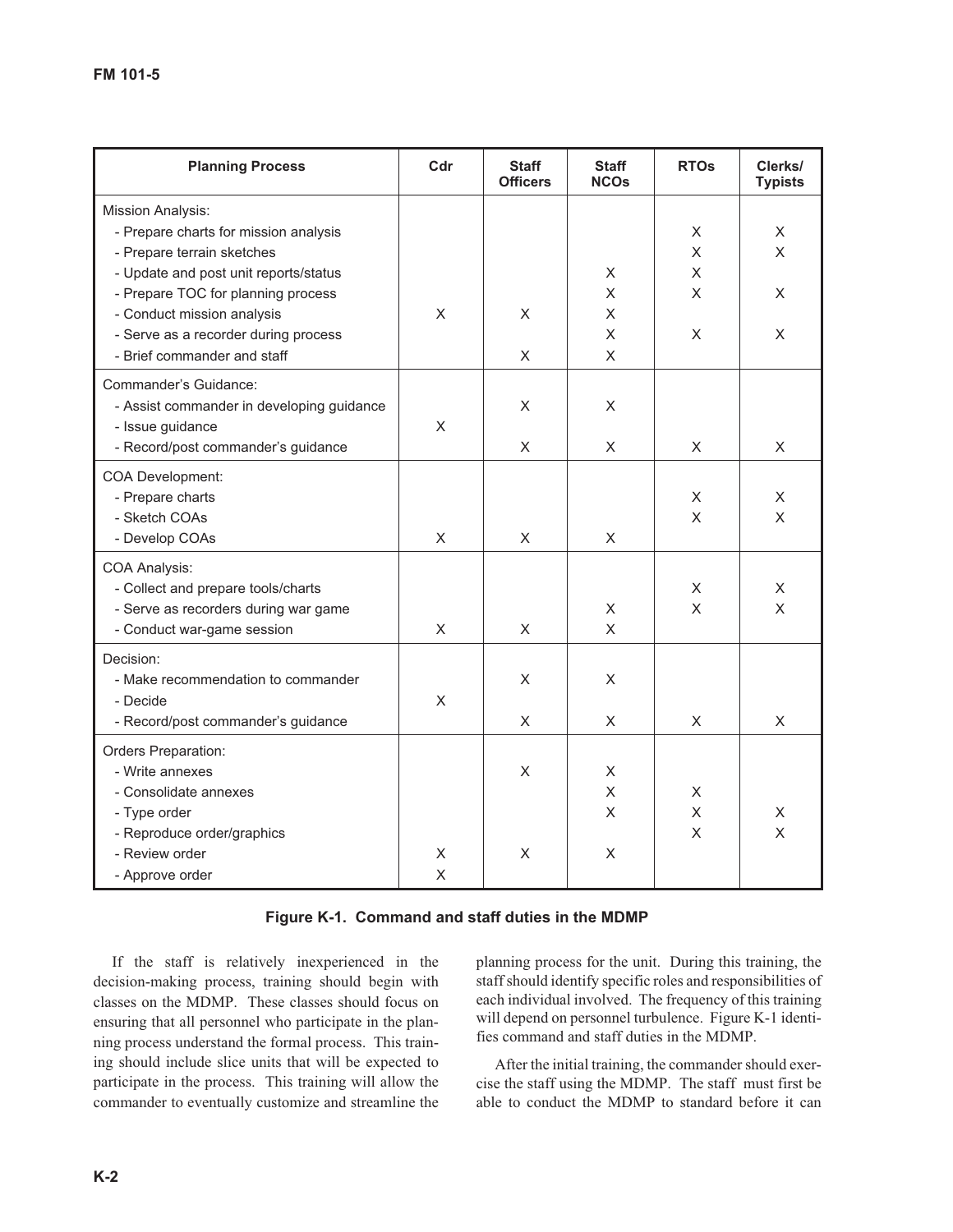attempt to abbreviate the process. A good technique to conduct this training is the small group instruction (SGI) method, similar to that used in the advanced courses, with the commander serving as the SGI. *This task should not be left to the CofS (XO).* This is the commander's opportunity to prepare and train his staff.

Training must incorporate staff NCOs and enlisted soldiers. If trained properly, they can be an asset to the process, and save the staff officers significant time. Figure K-1 shows where to incorporate NCOs and enlisted soldiers in the process.

# **TECHNIQUES**

The commander should request support from sister service units to provide observer and controller (OC) coverage during the exercise. The OCs conduct afteraction reviews (AARs) to provide feedback throughout the planning process.

Command posts should be set up to replicate a field environment. Conducting the exercise in a garrison or an office environment is much different from conducting the exercise in a field setting. This also provides the opportunity to exercise command posts and adjust to their organization or layout based on the commander's desires and the staff's lessons learned.

The commander and staff incorporate in the planning process the production of plans and orders for as many day-to-day activities as possible. This should include developing orders for range operations; change of command ceremonies; gunnery; and squad, platoon, and company lanes, as well as orders to initiate all field training and command post exercises.

While conducting planning exercises, the commander and staff should identify what planning charts and tools they want to incorporate into their SOP. The unit should develop and refine its planning SOP during this training.

When the unit prepares quarterly training guidance, it should prepare, issue, and include an operation order or operation plan. This order can then serve as a common scenario for subordinate units to use to exercise their decision-making process. They can use the same order to practice the MDMP and to work on abbreviating the process under time constraints. This technique not only provides subordinates a training opportunity, but also allows the staff to exercise the process and conduct all vertical and horizontal coordination as necessary. The training should include confirmation briefs, backbriefs, and rehearsals as well.

Many delays in the planning process are related to the IPB. Often this is because the G2 (S2) staff is conducting the majority of the IPB process itself. Commanders should dedicate time to train and refine skills for all subordinates in the G2 (S2) section. Training should focus on—

• Reviewing enemy doctrine, tactics, techniques, and procedures.

• Reviewing terrain analysis techniques and procedures.

• Developing doctrinal, situational, and event templates.

• Developing event and TAI templates.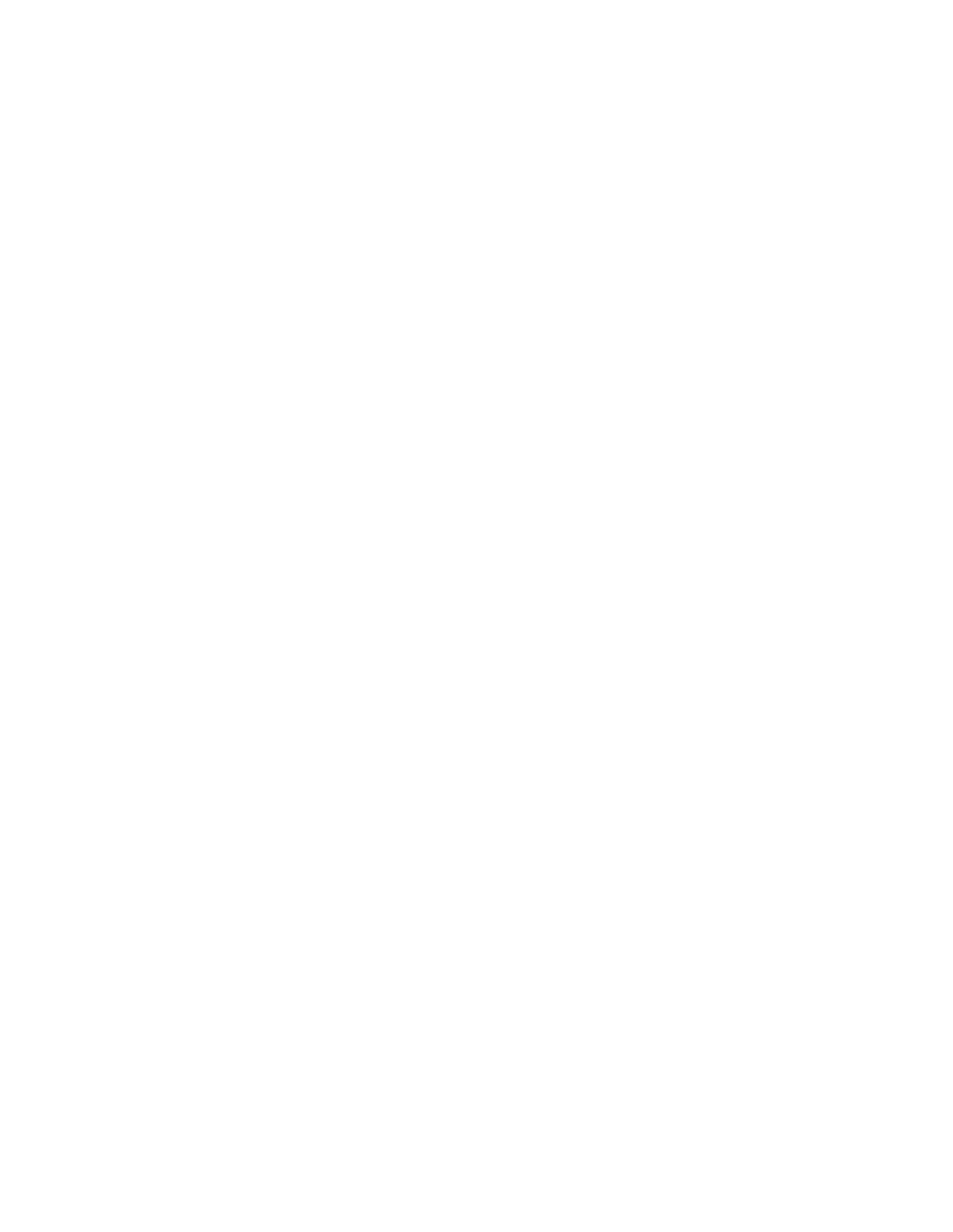# Appendix L **LIAISON**

Liaison is the contact or intercommunication maintained between elements of military forces to ensure mutual understanding and unity of purpose and action. Liaison helps reduce the fog of war through direct communications. It is the most commonly employed technique for establishing and maintaining close, continuous physical communication between commands.

Liaison is used during operations and normal daily activity between units to help facilitate communication, preserve freedom of action, and maintain flexibility. Liaison ensures that senior commanders remain aware of the tactical situation by providing them with exceptional, critical, or routine information; verification of information; and clarification of operational questions.

Liaison activities augment the commander's ability to synchronize and focus the combat power. Liaison activities include establishing and maintaining physical contact and communication between elements of military forces and, as directed, nonmilitary agencies. Liaison activities ensure—

• Mutual cooperation and understanding between commanders and staffs of different headquarters.

• Coordination on tactical matters to achieve mutual purpose, support, and action.

• Exact and precise understanding of implied or inferred coordination measures to achieve synchronized results.

Overall, liaison becomes another tool to help commanders overcome friction, gain assurance that subordinate commanders understand implicit coordination, and achieve synchronized results. Effective liaison enhances the commander's confidence in planning and in mission execution.

# **LIAISON ELEMENTS**

Joint and multinational operations require augmentation by individual mobilization augmentees (IMAs) or individual ready reserve (IRR) personnel to fill necessary liaison positions. Liaison elements include—

• The liaison officer (LNO), who represents the commander or a special functional area.

| <b>Liaison Qualifications</b> |                            |  |  |
|-------------------------------|----------------------------|--|--|
|                               | Recommended<br>(1 officer) |  |  |
| Corps                         | Major                      |  |  |
| Division                      | Captain                    |  |  |
| Brigade, regiment, or group   | Captain                    |  |  |
| <b>Battalion</b>              | First Lieutenant           |  |  |

# **Figure L-1. Rank composition of senior liaison team personnel from the sending (dispatching) unit to the receiving unit**

• Liaison detachments, composed of several teams with expertise in specialized areas, such as intelligence, operations, fire support, airspace command and control (AC2), engineering, CSS, and so forth; each team normally remains at the receiving headquarters until recalled to the sending unit.

• Liaison teams, composed of liaison officers, a liaison noncommissioned officer in charge (NCOIC), clerical personnel and drivers, and communications personnel with their equipment.

• Couriers (messengers) responsible for the secure physical transmission and delivery of documents and material.

See Figure L-1.

# **THE LIAISON OFFICER**

The commander uses a liaison officer to transmit critical information while bypassing layers of staffs and headquarters. A trained, competent, trusted, and informed liaison officer (either an officer or a noncommissioned officer) is the key to effective liaison. The liaison officer must have the proper rank and experience for the mission and have the commander's full confidence. When interfacing with joint and multinational forces, rank may need to be increased to enhance accessibility and influence. Employing one individual conserves manpower while guaranteeing the consistent, accurate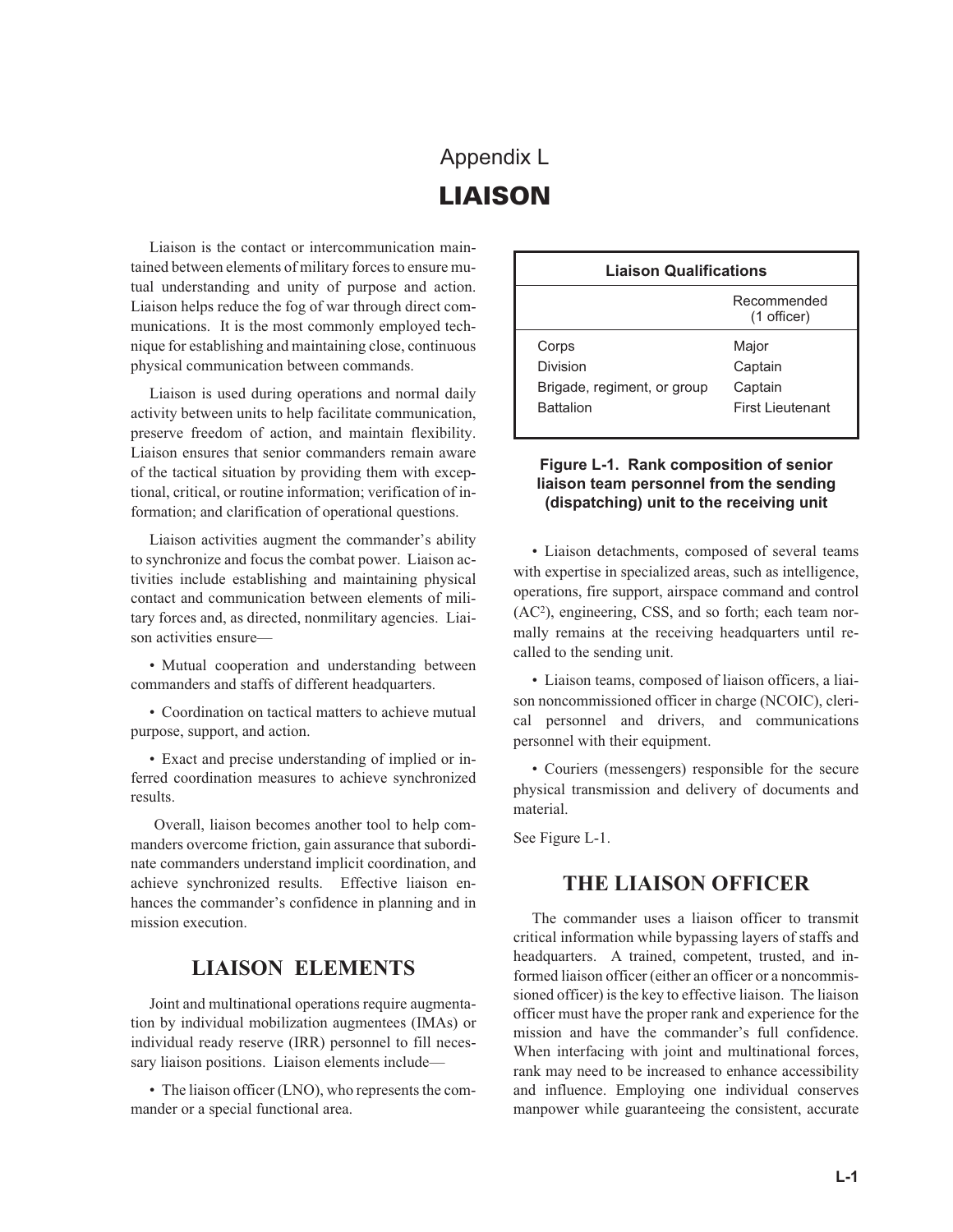flow of information. However, continuous operations require a liaison team.

The liaison officer normally is a special staff officer. He is the personal representative of the commander and has access to his commander consistent with his duties. However, for routine matters, he works for and receives direction from the CofS (XO).

The liaison officer's parent unit is the sending unit; the unit the liaison officer visits or is attached to is the receiving unit. A liaison officer normally remains at the receiving headquarters until recalled to the sending unit. Because the liaison officer represents his commander, he must be able to—

- Understand how his commander thinks.
- Interpret his commander's messages.

• Convey his commander's vision, mission, and concept of operations and guidance.

• Represent his commander's position.

The liaison officer's professional capabilities and personal characteristics must encourage confidence and cooperation with the commander and staff of the receiving unit. He must—

• Be thoroughly knowledgeable of the sending unit's mission and its tactics, techniques, and procedures (TTP); organization; capabilities; and communications equipment.

• Be familiar with the doctrine and staff procedures of the receiving unit's headquarters.

• Appreciate and understand the receiving unit's procedures, organization, capabilities, mission, and customs. (In the case of multinational forces, understanding the unit's doctrine is critical.)

• Be familiar with the requirements for and the purpose of liaison; the liaison system, and its corresponding reports, reporting documents, and records; and the training of the liaison team.

• Observe the established channels of command and staff functions.

• Be of sufficient rank to effectively represent his commander with the receiving unit's commander and staff.

• Be trained in his functional area.

• Possess tact.

• Possess the necessary language expertise, if required.

# **LIAISON PRINCIPLES**

A principle is a description of the inherent or natural laws governing how something works. When possible, liaison should be reciprocal between higher, lower, and adjacent formations. It *must* be reciprocal when US forces are placed under the command and control of a headquarters of a different nationality and vice versa, or when brigade-sized and larger formations of different nationalities are adjacent.

When liaison is *not* reciprocal, the following principles apply:

• Higher-echelon units establish liaison with lower echelons.

• Units on the left establish liaison with units on their right.

• Supporting units establish liaison with units they support.

• Units of the same echelon and units in the rear establish liaison with those to their front.

• Units not in contact with the enemy establish liaison with units that are in contact with the enemy.

• When conducting a passage of lines, the moving unit establishes liaison with the stationary unit. (This applies to both forward and rearward passages of lines.)

• The incoming force establishes liaison with the outgoing force during a relief of combat troops.

If liaison is broken, both parties must attempt to reestablish it. However, the primary responsibility rests with the headquarters originally responsible for establishing liaison.

# **LIAISON RESPONSIBILITIES**

# **The Sending Unit**

The sending unit's most important tasks include selecting and training the right persons as liaison officers. The sending unit must ensure the liaison officer meets all liaison characteristics and requirements and—

• Is tactically and technically competent, skilled, and mature.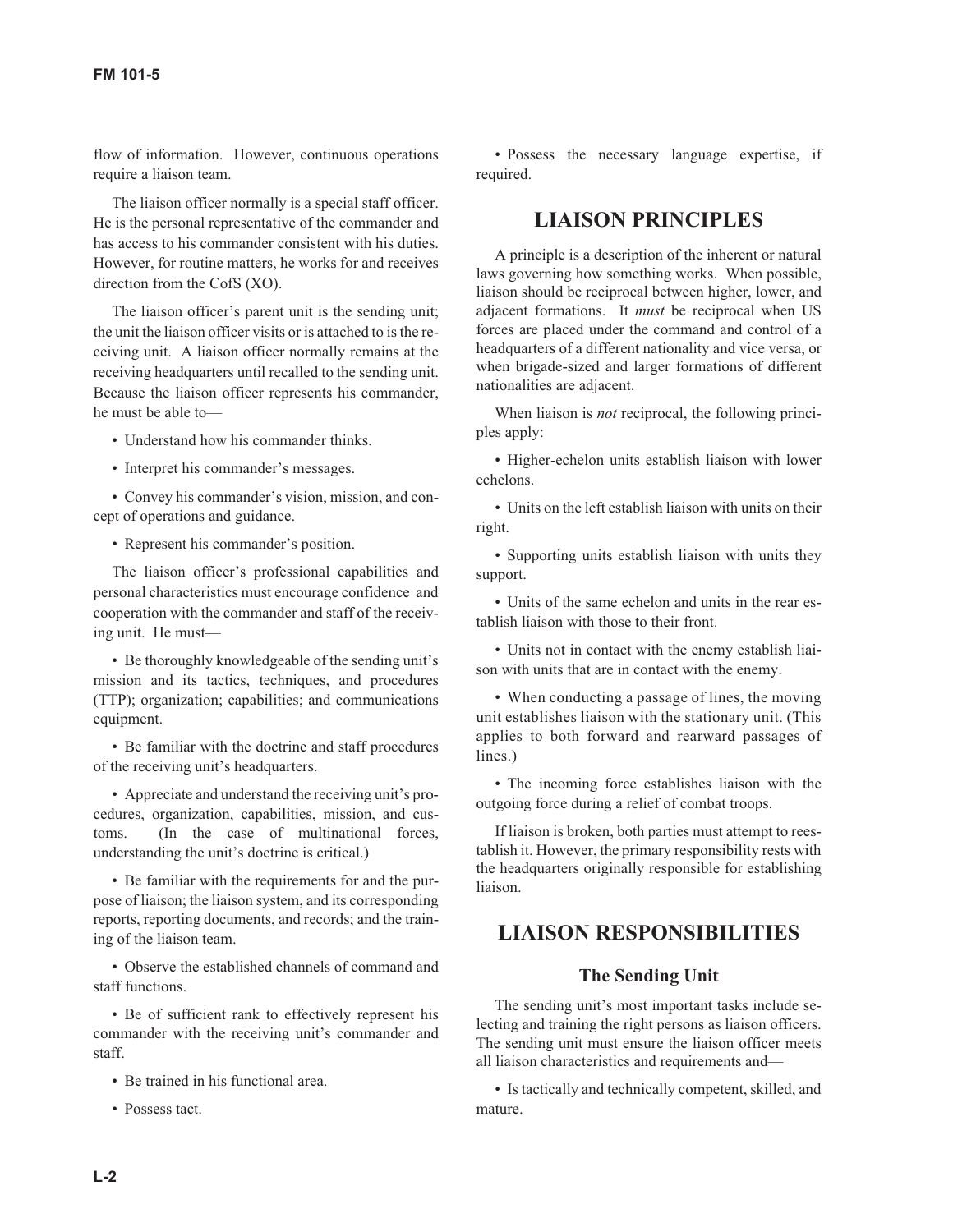• Is familiar with the receiving headquarters' doctrine and staff procedures.

• Understands the sending headquarters' current and future operations and his commander's mission, intent, concept of operations, and critical activities.

• Understands what information his commander wants the receiving commander to know.

The sending unit must provide a description of the liaison party (number and type of vehicles, personnel, call signs, radio frequencies, and so on) to the receiving unit. The liaison officer or team must also—

• Have identification and appropriate credentials for the receiving unit.

• Have appropriate security clearance, courier orders, transportation, and communications equipment.

• Have an SOP outlining the missions, functions, procedures, and duties of the sending unit's liaison section.

• Have weapons and ammunition for personal protection.

• Have rations for the transit from the sending unit to the receiving unit.

# **The Receiving Unit**

The receiving unit is responsible for—

• Providing the sending unit with the liaison officer's reporting time, place, point of contact, recognition signal, and password.

• Providing details of any tactical movement and logistics information relevant to the liaison officer's mission, especially while he is in transit.

• Ensuring that the liaison officer has access to the commander, the CofS (XO), and other officers for important matters.

• Giving the liaison officer an initial briefing and allowing him appropriate access so that he may remain informed of current operations.

• Providing protection for the liaison officer while he is at the receiving unit.

• Publishing an SOP outlining the missions, functions, procedures, and duties of the liaison officer or team at the receiving unit.

• Providing access to communications equipment (and operating instructions, as needed) when the liaison officer is to communicate on the receiving unit's equipment.

• Providing administrative and logistics support.

### **Liaison Duties During the Tour**

Liaison officers also provide the receiving unit's commander or staff with knowledge of the sending unit's needs or requirements. The liaison officer's ability to rapidly clarify questions about the sending unit can keep the receiving unit from wasting time (thus decreasing frustration) while planning a course of action that best supports the senior commander's intentions.

During the liaison tour, the liaison officer or team—

• Arrives at the designated location at the designated time.

• Promotes cooperation between the sending headquarters and the receiving headquarters.

• Accomplishes its mission without becoming actively involved with the receiving unit's staff procedures or actions; however, it may assist higher staffs in war gaming when requested to do so.

• Uses communications in accordance with the receiving unit's procedures.

• Accomplishes its mission without interfering with the receiving headquarters' operations. The liaison team must be proactive in obtaining information.

• Facilitates comprehension of the sending unit's commander's intent.

• Helps the sending unit's commander assess current and future operations.

• Remains informed of the sending unit's current situation and makes that information available to the receiving unit's commander and staff.

• Expeditiously informs the sending unit of upcoming missions, tasks, and orders of the receiving unit.

• Reports to the sending unit on matters within the scope of its mission.

• Ensures that a copy of the receiving unit's SOP is available at the sending unit.

• Informs the receiving unit's commander or CofS (XO) of the content of the reports it transmits to the sending unit.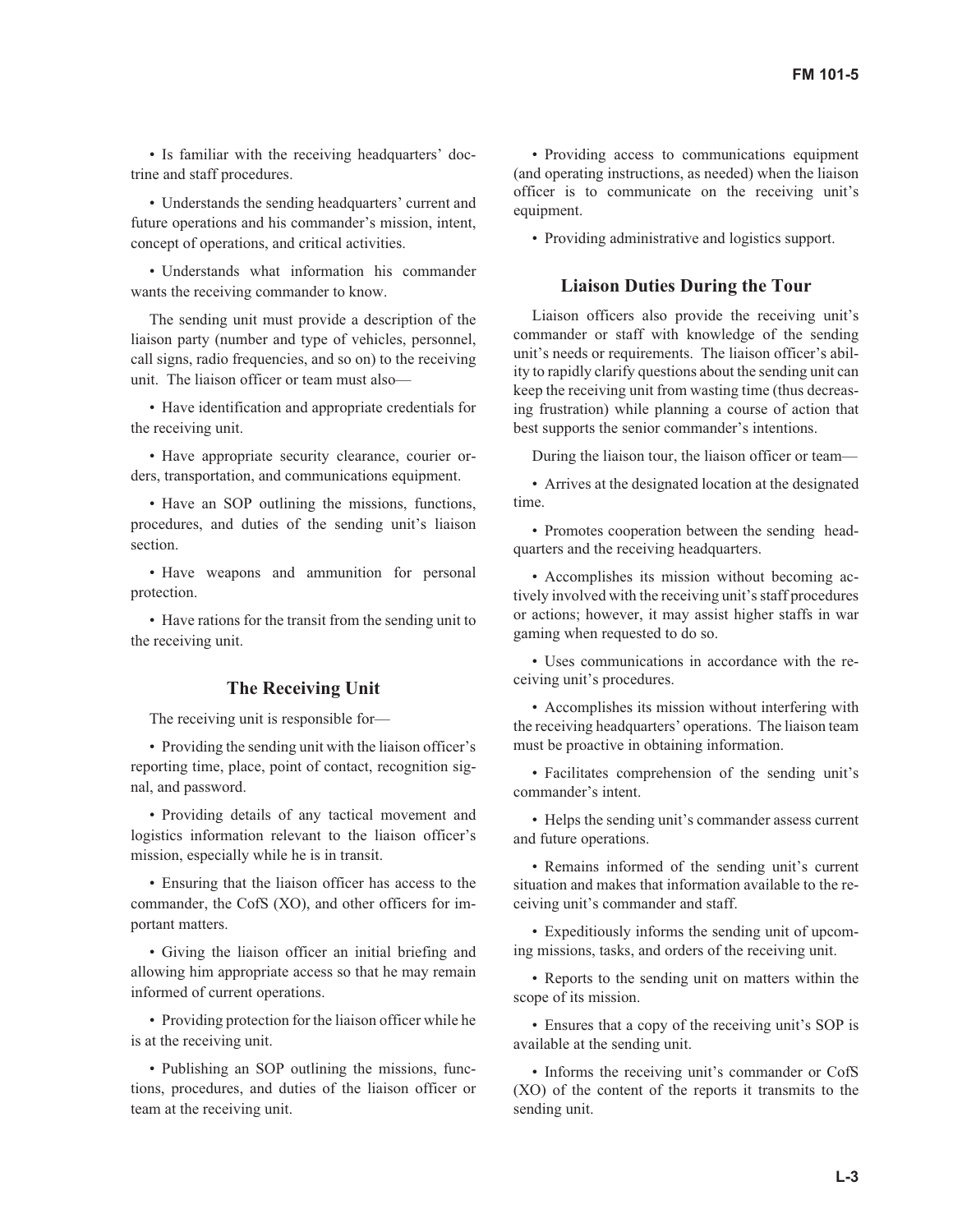• Keeps a record of its reports, listing everyone met (including the person's name, rank, duty position, and phone number) as well as primary operators and their phone numbers.

• Attempts to resolve issues proactively within the receiving headquarters before involving the sending unit.

• Notifies the sending unit promptly if unable to accomplish the liaison mission.

• Reports its departure to the receiving unit's commander after completing the mission.

• Reports future operations to the sending unit so that the sending unit can begin preliminary planning for anticipated future events or activities.

### **Liaison Duties After the Tour**

After returning to the sending unit, the liaison team promptly transmits the receiving unit's requests to the sending unit's commander or staff, as appropriate. The team also briefs the CofS (XO) on mission-related liaison activities and prepares a written report, as appropriate.

Accuracy is paramount. The team must provide clear, concise, complete information. If accuracy is not certain, it should quote the source. The liaison team should limit its remarks to observations that are mission-related.

NOTE: For convenience, a liaison-team checklist and an example outline of a liaison officer's handbook are located at the end of this appendix.

# **LIAISON IN SPECIFIC OPERATIONS**

Liaison is a routine assignment having specific responsibilities for specific operations, including deployment, joint, multinational, and interagency operations.

### **Deployment Operations**

The unfamiliarity of the area of operations requires extensive research for staff estimates. Some operations require tight security that restricts access or dissemination and affects the time line. During certain operations, completely new  $C^2$  relationships are established resulting in slower staff coordination and action due to unfamiliarity with SOPs and even unit equipment and personnel. When a tailored task organization, based on a specific operation, is added to the new  $C^2$  relationships, the staff is again pushed to make the reduced time line. The staff must expend additional time working through routine and nonroutine activities. The staff will generate more requests for information and this increases time requirements. An example of this is requesting maps for the area of operations.

Unfamiliarity with the units in his command and the area of operations can cause confusion for the commander. Such confusion, in turn, could cause conflicting guidance, frequent planning changes, and inefficient execution of deployment tasks. The commander must anticipate conflicting conditions and have a system in place to cut through the confusion. This increases the need for nonroutine information. In such a situation, liaison is the key. During deployment, the liaison officer becomes a conduit for information. By providing accurate information, he can help the commander establish order, efficiency, and expediency.

The liaison officer must always be mindful of his commander's need for information to complete planning and coordination. Information needs might include—

• The type of transportation the unit needs for deployment and resupply.

• The communications systems and intelligence products available.

• Opening of channels of communications that will become routine later.

• The level and extent of protection the unit needs as it arrives, disembarks, and prepares for combat operations.

• The unit's staging area requirements.

• The unit's combat capability and sustainment requirements.

• The CSS commodities, services, and facilities the Army component of a joint force must provide to other service components in the area of operations.

• Local tactical intelligence products otherwise unavailable to the commander.

• Unit movement officer responsibilities.

### **Joint Operations**

During joint operations, interoperable communications systems among services are rare. Therefore, Army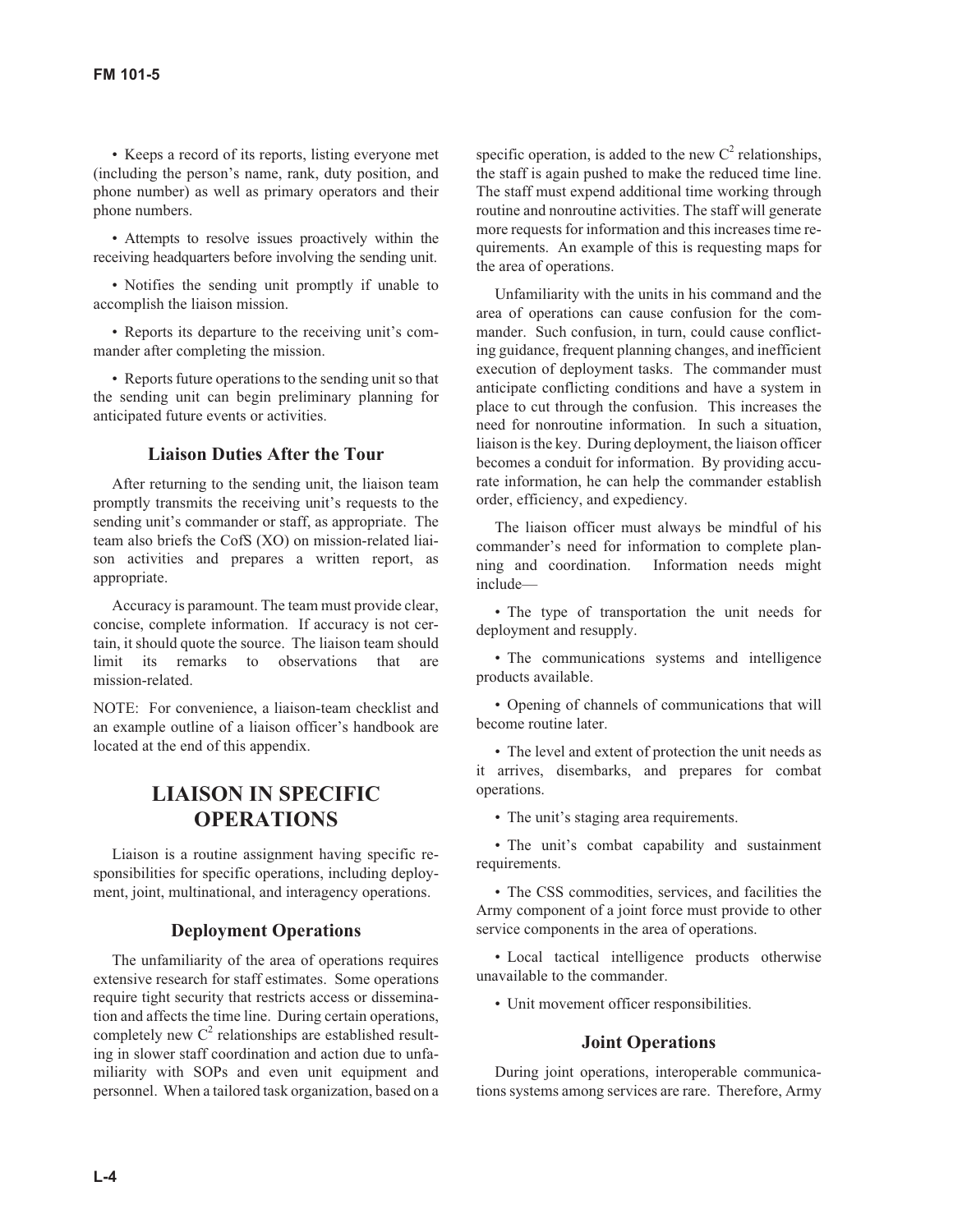liaison teams must have communications systems that can rapidly exchange information between commands.

Current joint operations communications systems do not provide for all operational requirements. Therefore, the Army must use liaison to ensure that the actions of Army forces and forces of other services are coordinated and synchronized, and that they support the joint force commander's plan.

In the joint force, the senior Army headquarters provides liaison to the equivalent headquarters of the other services. The senior Army headquarters should also establish liaison with the headquarters of the joint force commander. Subordinate Army organizations and units with similar-size adjacent service commands might also exchange liaison officers.

Liaison officers must have a working knowledge of the supported unit's doctrine and TTPs so that they can rapidly translate information into information products Army personnel can understand. This is particularly critical when units have no habitual relationship or have not recently trained together, such as when naval air provides air support to Army maneuver units.

## **Multinational Operations**

Mutual confidence is the key to making multinational operations successful. Liaison activities require explicit coordination of doctrine and techniques, greater patience and tact during personal interaction, and thorough understanding of the strategic, operational, and tactical aims supporting the international effort.

When operating as a multinational force, US Army units must cooperate with military forces and civilian agencies of other nations. Cultural differences and sensitivities require special communications and liaison arrangements to ensure explicit understanding throughout the alliance or coalition.

Significant differences may also occur because of each force's differing degree of technological sophistication. Doctrine and procedures may have been established (for example, standardization agreements), developed, and practiced to maximize coordination. In other cases, there may be no previous agreements. Also, US and other participating forces must often determine procedures for multinational operations while under the pressure of imminent conflict or even after combat has begun.

In multinational operations, factors to consider include the following:

• Special communications and liaison arrangements are required to ensure explicit understanding throughout the multinational operation.

• Ideally, a liaison officer should speak the language of the force to which he is attached. If not, he must be accompanied by interpreters who have the same access to classified information as the liaison officer they support.

• Tact and an understanding of other nations' characteristics and culture are essential. Other nations often resent any semblance of a dictatorial manner in liaison officers or visiting staff officers.

• The liaison officer must clearly impart to a foreign unit commander that the orders come directly from the more senior commander—not from a staff officer empowered to speak in the senior commander's name.

• When a liaison officer must send a message from the receiving commander's unit to the sending unit, he should first show the English version of the message to the foreign force commander or his senior staff officer to ensure the message correctly reflects the meaning and emphasis of the original message.

• Specialist liaison officers (such as aviation, fire support, engineer, intelligence, military police, transportation, and civil affairs officers) may be exchanged when foreign or US forces must interact with units, equipment, or procedures with which they are unfamiliar.

NOTE: See also FM 100-8.

# **Interagency Operations**

Liaison teams may also represent their commanders when the command is conducting operations in an interagency environment. This is true in war and when conducting stability and support operations. Frequently, the Army conducts peacetime operations under the leadership and control of civilian government agencies. For example, the Federal Emergency Management Agency (FEMA) has overall charge of federal government disaster relief within the United States and its territories and possessions.

In other peacetime operations, government agencies such as the US Forest Service, the Drug Enforcement Agency (DEA), or the FBI may be the lead agency, depending on the problem. The US Army may find itself in a supporting role. However, unlike operations Army forces normally conduct, interagency operations may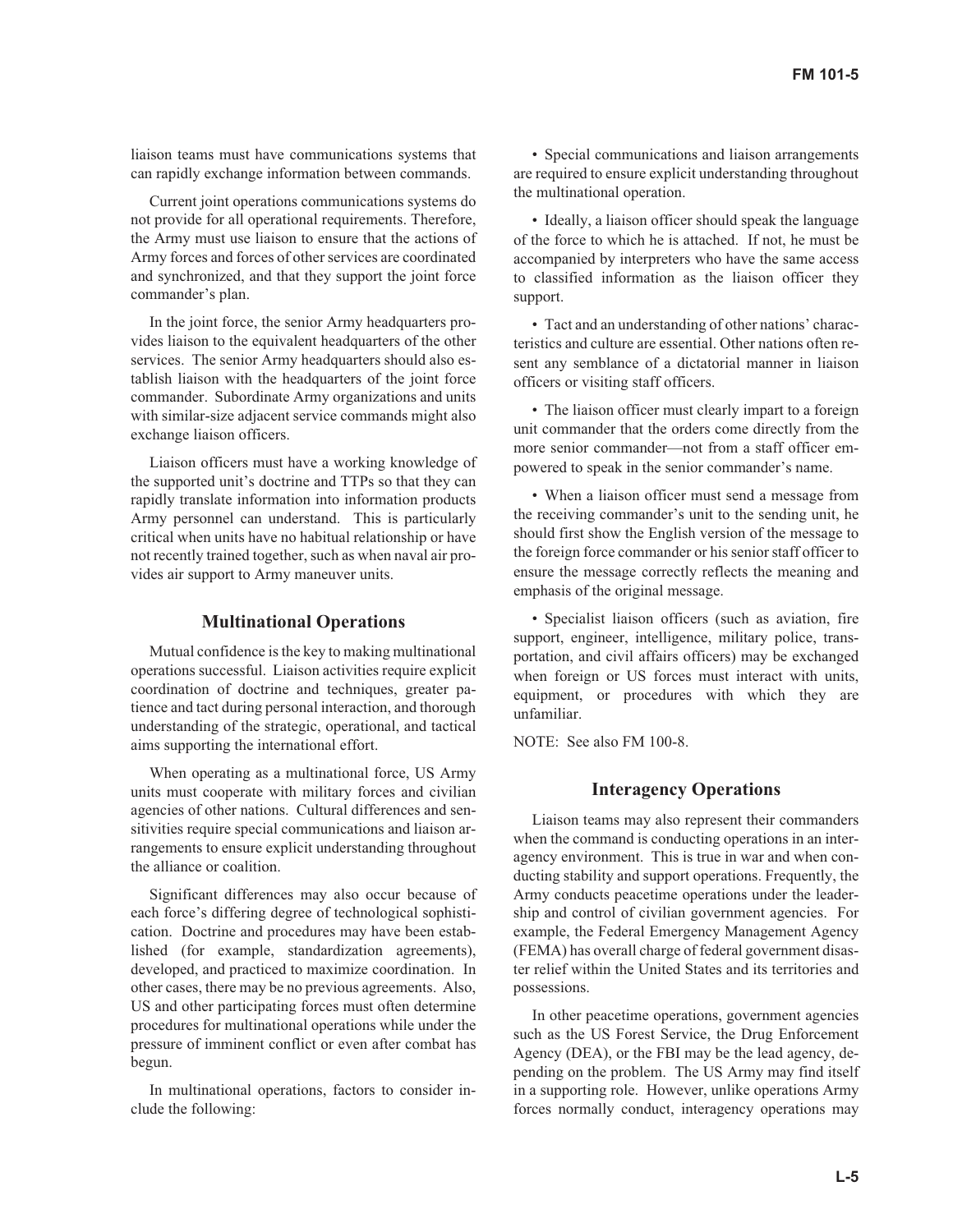lack unity of command. All government agencies may be working toward a common goal but not under a single authority.

There may also be compelling reasons to coordinate with nongovernment organizations and private voluntary organizations (PVOs). No overarching interagency doctrine delineates or dictates the relationships and procedures governing all agencies, departments, and organizations in interagency operations. Liaison elements must work toward establishing mutual trust and confidence, continuously coordinating actions to achieve cooperation and unity of effort.

NOTE: See also JP 3-08.

# **LIAISON CHECKLIST**

# **Before Departing the Sending Unit**

\_\_\_\_\_ 1. Do you understand what the commander wants the receiving commander to know?

\_\_\_\_\_ 2. Did you arrange for a briefing from operations, intelligence, and other staff elements concerning current and future operations?

\_\_\_\_\_ 3. Did you verify the receipt of and do you understand the tasks your staff has given you?

4. Did you obtain the correct maps, traces, overlays?

\_\_\_\_\_ 5. Did you arrange for transport, communications and cryptographic equipment, codes, and signal instructions, and for their protection and security?

\_\_\_\_\_ 6. Did you arrange for replacement of these items, as necessary?

\_\_\_\_\_ 7. Did you arrange for the departure of the liaison party?

8. Did you complete route-reconnaissance and time-management plans so that you will arrive at the designated location on time?

\_\_\_\_\_ 9. Did you ensure that liaison personnel and interpreters have security clearances and access appropriate for the mission?

\_\_\_\_\_ 10. Did you verify that the receiving unit received the liaison team's security clearances and that the receiving unit will grant access to the appropriate level of information the mission requires?

\_\_\_\_\_ 11. Did you verify courier orders?

\_\_\_\_\_ 12. Do you know how you are to destroy the information you are carrying in an emergency, in transit, and at the receiving unit?

\_\_\_\_\_ 13. Do you have signal operating instruction (SOI)? (Do you know the challenge and password?)

\_\_\_\_\_ 14. Did you inform your headquarters of when you will leave, what route you will take, when you are to arrive and, when known, the estimated time and route of your return?

15. Did you pick up all correspondence designated for the receiving headquarters?

16. Did you conduct a radio check? (Have current and next fill?)

17. Do you know the impending moves of your headquarters and of the receiving headquarters?

18. Did you bring automation or computers to support your operation?

19. Did you pack adequate supplies of Class I and III for use in transit?

# **During the Liaison Tour**

20. Did you arrive at least two hours before any scheduled briefings?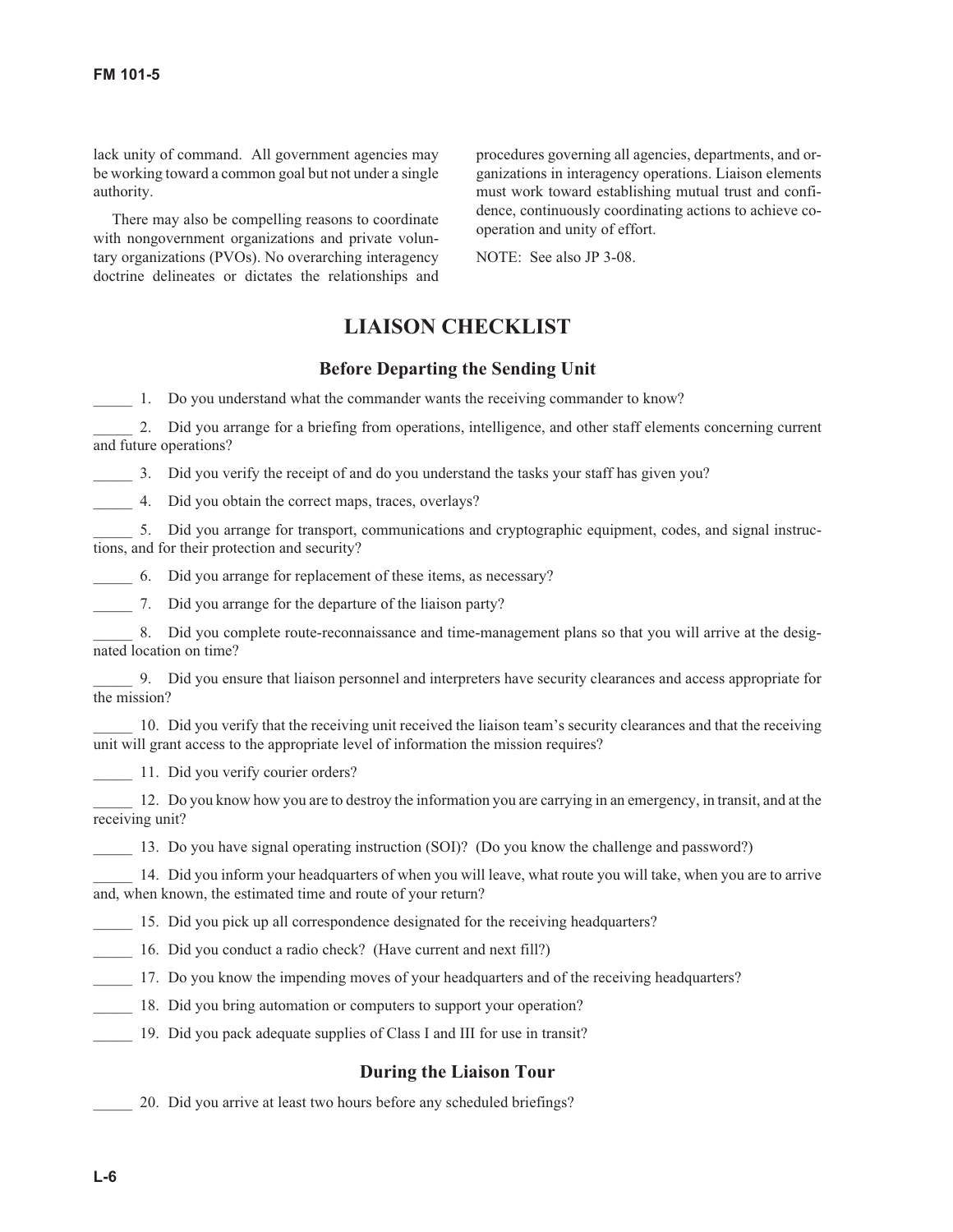- \_\_\_\_\_ 21. Did you check in with security and complete any required documentation?
- $\sim$  22. Did you present your credentials to the CofS (XO)?
- 23. Did you arrange and receive an "office call" with the commander?
- 24. Did you meet the coordinating and special staff officers?
- \_\_\_\_\_ 25. Did you notify your own headquarters of your arrival?
- 26. Did you deliver all correspondence designated for the receiving headquarters?
- 27. Did you visit staff elements, brief them on the situation of your unit, and collect information from them?

\_\_\_\_\_ 28. Did you annotate on all overlays the security classification, title, map scale, grid intersection points, datetime group (DTG) information, DTG received, and from whom received?

\_\_\_\_\_ 29. Did you pick up all correspondence for your headquarters when you left the receiving unit?

\_\_\_\_\_ 30. Did you inform the receiving headquarters of when you would depart, what route you would take, and when you expect to arrive at the sending unit?

# **After Returning to the Sending Unit**

- 31. Did you deliver all correspondence?
- 32. Did you brief the CofS (XO) and the appropriate staff elements?
- 33. Did you prepare the necessary reports?
- \_\_\_\_\_ 34. Did you clearly state what you learned from the mission?
- 35. Did you clearly state what you did NOT learn from the mission?

# **EXAMPLE OUTLINE OF A LIAISON OFFICER'S HANDBOOK**

- 1. Table of contents, with the sending unit's proponency statement.
- 2. Purpose statement.
- 3. Introduction statement.
- 4. Definitions.
- 5. Scope statement.
- 6. Responsibilities and guidelines for conduct.
- 7. Actions before departing from the sending unit.
- 8. Actions on arriving at the receiving unit.
- 9. Actions during liaison operations at the receiving unit.
- 10. Actions before departing from the receiving unit.
- 11. Actions on arrival at the sending unit.

12. Sample questions. The following is a list of common questions that the receiving commander may ask a liaison officer or that the liaison officer should consider to help represent his commander.

a. Does the sending unit have a copy of the receiving unit's latest OPLAN, OPORD, FRAGO, and so on?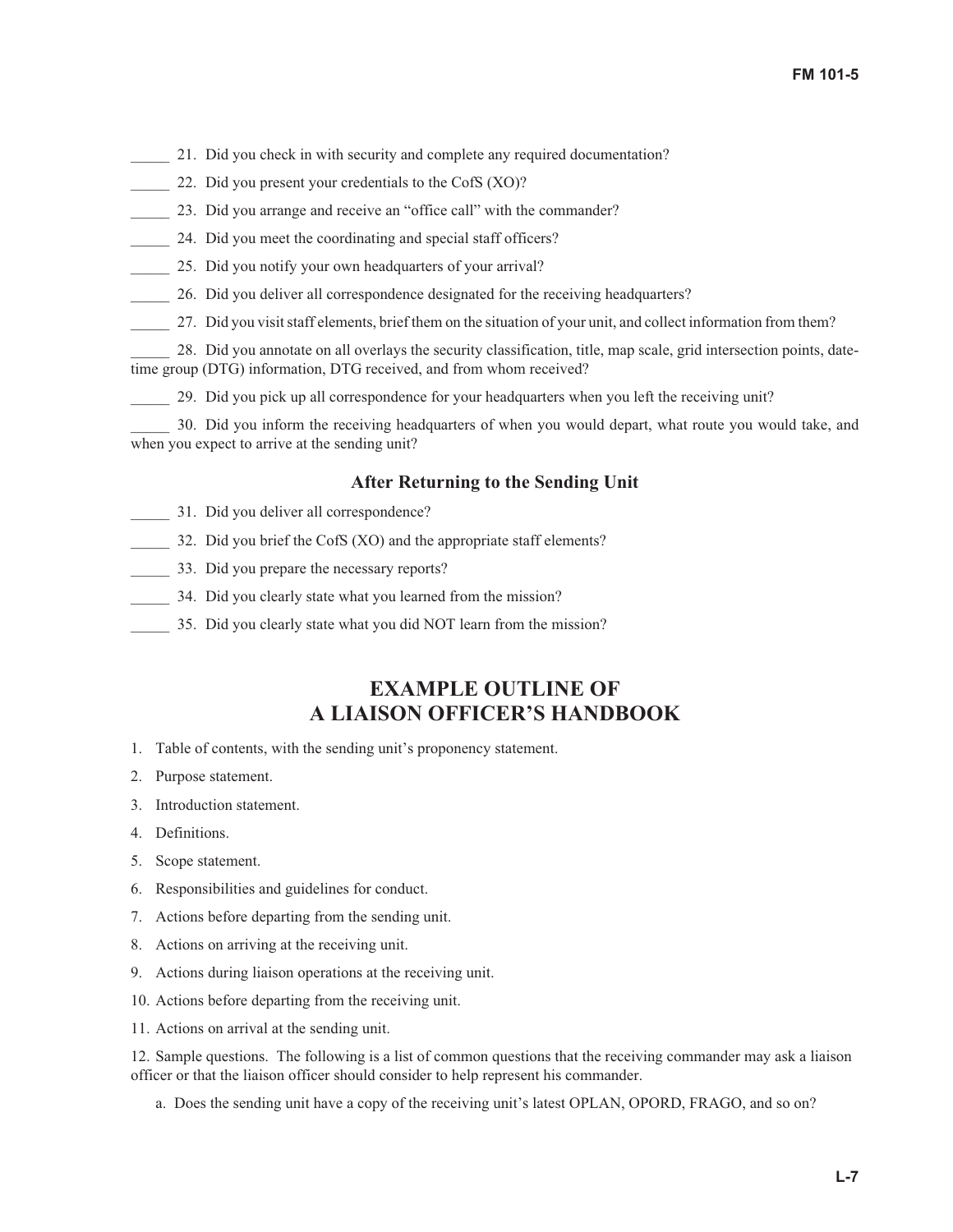b. Do the receiving unit's plans support the higher headquarters' plan? This includes logistics as well as the tactical concept. Are main supply routes and required supply rates known? Can the controlled supply rate's feasibility support the receiving unit's plan?

c. What are the commander's critical information requirements? At what time, phase, or event do you expect them to change? Are there any items the CCIR do not contain which the sending unit can help you with?

d. What sending commander decisions are critical to the receiving commander's execution of his plan? What are the no later than times for those decisions?

e. What assets does the unit need to accomplish its mission that it does not have now? How would they be used? How do they support attaining the more senior commander's intent? Where can the unit get them? Higher headquarters? Other services? Allies?

f. How are aviation assets (rotary and fixed wing) being used?

g. Do you know all the ways you can talk to the sending unit? Are there telephones, radios, facsimile machines, computers, and so on? Where are they located? Which ones are secure?

h. What terrain has been designated as decisive? Key?

i. What weather conditions would have a major impact on the operation?

j. What effect would a chemical environment have on the operation?

k. What effect would large numbers of refugees or EPWs have on the receiving unit's operations?

l. What is the worse thing that could happen during execution of the current operation (plan)?

m. How would you handle a passage of lines by other units through your own force?

n. What conditions would cause your unit to request OPCON of a coalition or multinational force?

o. If your unit were placed under OPCON of a larger coalition or multinational force or given OPCON of a smaller such force, what special problems would it present?

p. If going to a coalition or multinational force headquarters, how do their tactical principles and command concepts differ?

q. What host nation support is available to the sending unit?

13. Information requirements.

14. Required reports (from higher and sending units' SOP).

15. Packing list (administrative supplies and unit SOP, field uniform, equipment).

a. Credentials (including permissive jump orders, if qualified).

b. Forms.

(1) DA Forms 1594 (Daily Staff Journal or Duty Officer's Log).

(2) Other blank forms.

c. References.

d. Computers for information and data exchange.

e. Signal operating instructions extract.

f. Security code encryption device.

g. Communications equipment, including remote frequency modulation (FM) equipment.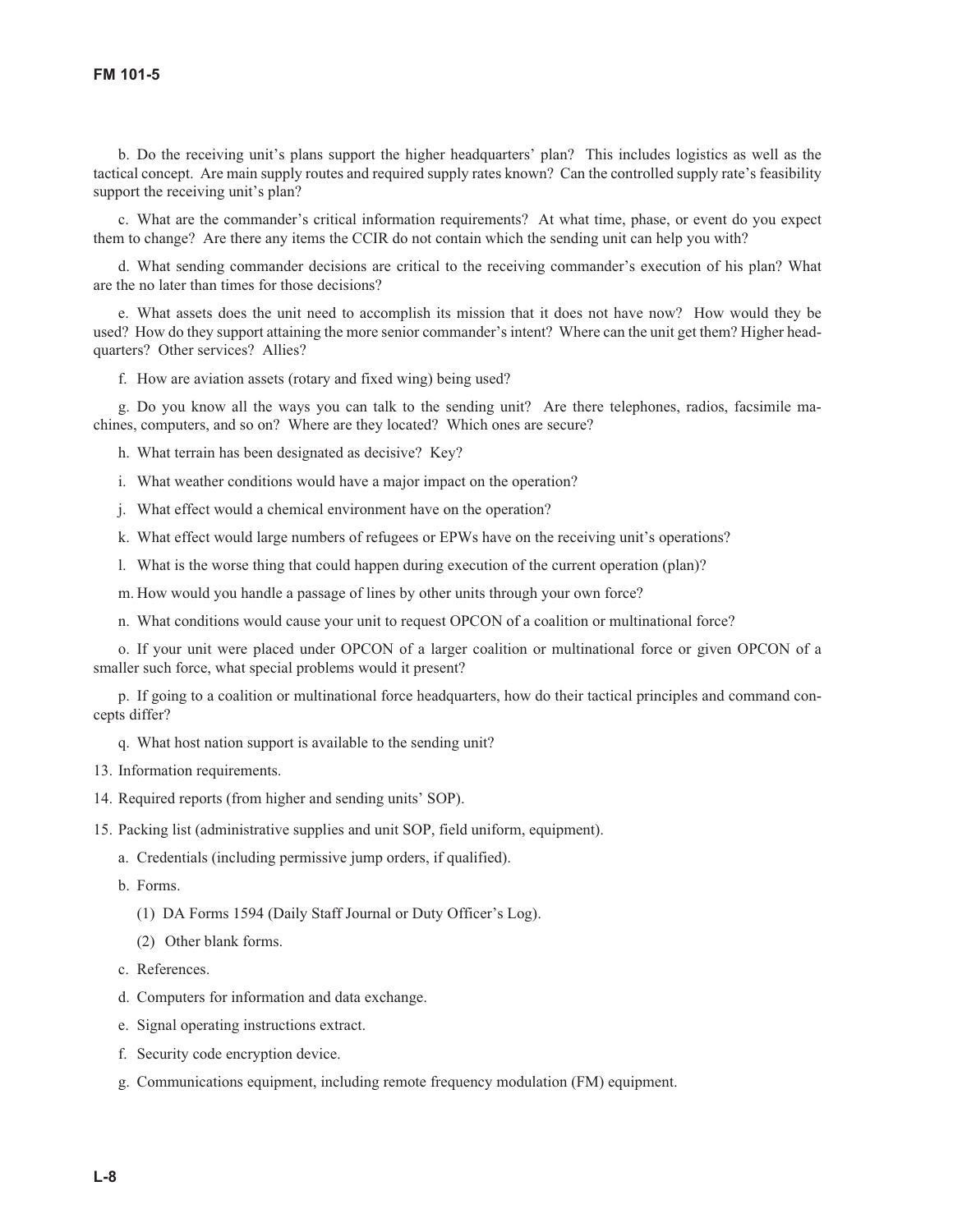- h. Phone book.
- i. List of commanders and staff officers.
- j. Telephone calling (credit) card.
- k. Movement table.
- l. Administrative equipment (pens, paper, scissors, tape, hole punch, and so on).

m. Map and chart equipment (pens, pins, protractor, straight edge, scale, distance counter, acetate, unit markers, and so on).

- n. Tent (camouflage net, cots, stove, and so on, as appropriate).
- o. Foreign phrase book and dictionary.
- p. Local currency as required.
- 16. References.
- 17. Excerpts of higher and sending headquarters' orders and plans.

18. Sending unit's command diagrams and recapitulation of major systems. The unit MTOE, unit status report (if appropriate because of the classification of the report), and mission briefings can be used. The G3 (S3) operations officer or the force modernization office is an excellent source for information.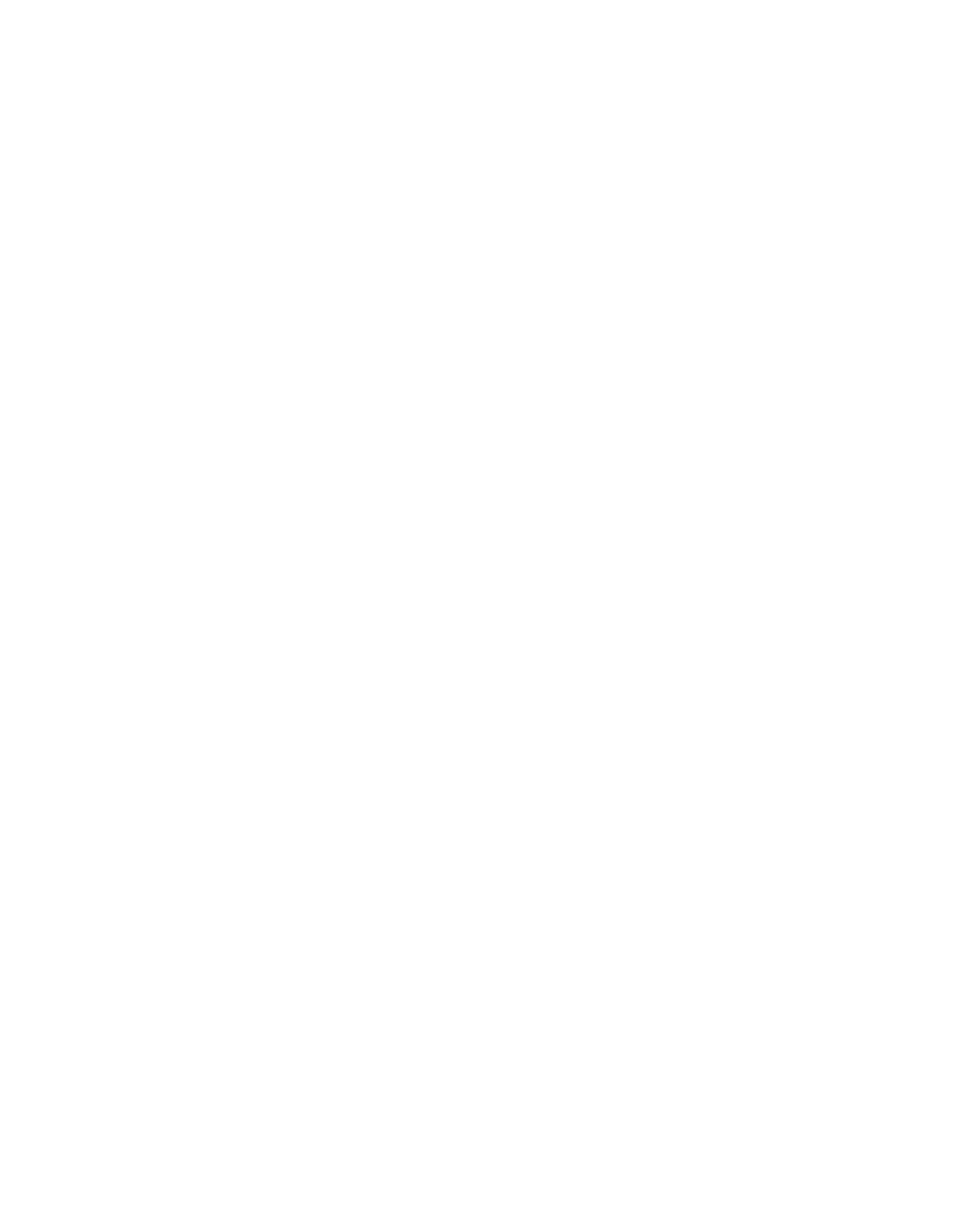# **GLOSSARY**

| AA                     | avenue of approach                | <b>CHEMO</b>           | chemical officer                    |
|------------------------|-----------------------------------|------------------------|-------------------------------------|
| AC <sup>2</sup>        | airspace command and control      | <b>CHS</b>             | combat health support               |
| <b>ABCS</b>            | Army Battle Command System        | CI                     | counterintelligence                 |
| <b>ACO</b>             | airspace control order            | <b>CINC</b>            | commander in chief                  |
| acq                    | acquisition                       | cl                     | class                               |
| <b>ACR</b>             | armored cavalry regiment          | CM                     | countermobility                     |
| <b>ACofS</b>           | assistant chief of staff          | cml                    | chemical                            |
| AD                     | air defense                       | <b>CMO</b>             | civil-military operations           |
| <b>ADA</b>             | air defense artillery             | <b>CMOC</b>            | civil-military operations center    |
| <b>ADC</b>             | assistant division commander      | cmt                    | comment                             |
| <b>ADCOORD</b>         | air defense coordinator           | c <sub>0</sub>         | company                             |
| AF                     | Air Force                         | <b>COA</b>             | course of action                    |
| AG                     | adjutant general                  | <b>COLT</b>            | combat operation laser team         |
| AH                     | attack helicopter                 | <b>COMMZ</b>           | communications zone                 |
| ${\bf AI}$             | air interdiction                  | <b>COMSEC</b>          | communications security             |
| <b>ALO</b>             | air liaison officer               | <b>CONPLAN</b>         | concept plan                        |
| <b>ANGLICO</b>         | air/naval gunfire liaison company | <b>CONUS</b>           | continental United States           |
| anx                    | annex                             | coord                  | coordinate                          |
| AO                     | area of operations                | <b>COSCOM</b>          | corps support command               |
| app                    | appendix                          | $\mathbf{C}\mathbf{P}$ | command post                        |
| AR                     | Army regulation                   | <b>CPO</b>             | civilian personnel office/officer   |
| armd                   | armored                           | CofS                   | chief of staff                      |
| arty                   | artillery                         | $\mathbf{CS}$          | combat support                      |
| atk                    | attack                            | <b>CSM</b>             | command sergeant major              |
| <b>ATO</b>             | air tasking order                 | <b>CSR</b>             | controlled supply rate              |
| <b>ATP</b>             | ammunition transfer points        | <b>CSS</b>             | combat service support              |
| <b>AVCOORD</b>         | aviation coordinator              |                        |                                     |
| avn                    | aviation                          | DA                     | Department of the Army              |
| <b>AWOL</b>            | absent without leave              | <b>DEH</b>             | Director of Engineering and Housing |
| <b>AXP</b>             | ambulance exchange point          | <b>DISCOM</b>          | division support command            |
|                        |                                   | div                    | division                            |
| bde                    | brigade                           | <b>DIVARTY</b>         | division artillery                  |
| bn                     | battalion                         | <b>DOD</b>             | Department of Defense               |
| <b>BSA</b>             | brigade support area              | <b>DOL</b>             | Director of Logistics               |
| btry                   | battery                           | <b>DP</b>              | decision point                      |
|                        |                                   | <b>DPTM</b>            | Director of Plans, Training, and    |
| $\mathbb{C}^2$         | command and control               |                        | Mobilization                        |
| $C^2W$                 | command and control warfare       | <b>DRM</b>             | Director of Resource Management     |
| CA                     | civil affairs                     | <b>DS</b>              | direct support                      |
| <b>CAS</b>             | close air support                 | <b>DST</b>             | decision support template           |
| cav                    | cavalry                           | <b>DTG</b>             | date-time group                     |
| cbt                    | combat                            |                        |                                     |
| <b>CCIR</b>            | commander's critical information  | EA                     | engagement area                     |
|                        | requirements                      | <b>EAC</b>             | echelons above corps                |
| cdr                    | commander                         | EC                     | electronic combat                   |
| <b>CFC</b>             | combined forces command           | <b>EEFI</b>            | essential elements of friendly      |
| $\mathbf{C}\mathbf{G}$ | commanding general                |                        | information                         |
| ch                     | chaplain                          | eny                    | enemy                               |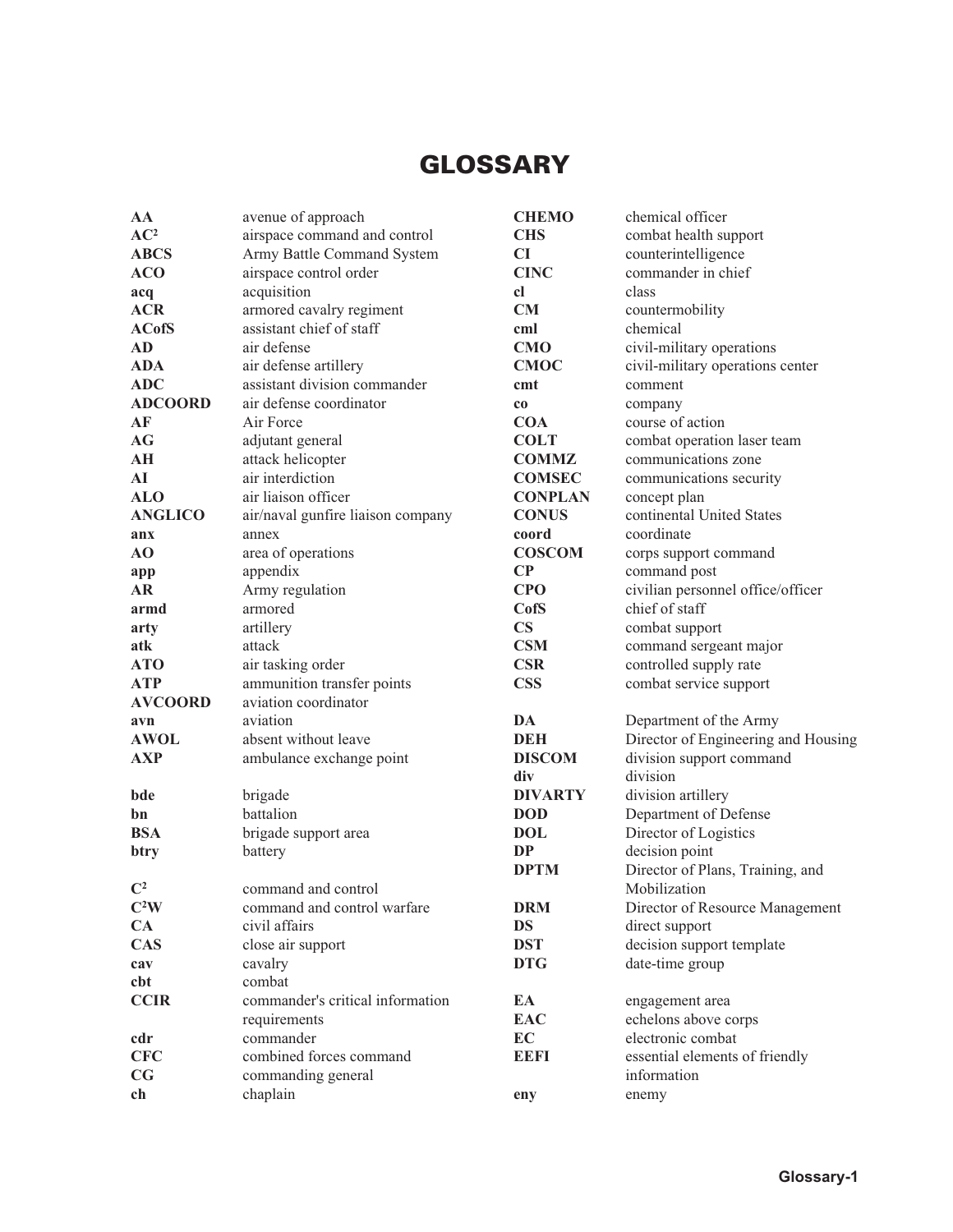| <b>ENCOORD</b> | engineer coordinator                  | <b>IEW</b>     | intelligence and electronic warfare                  |
|----------------|---------------------------------------|----------------|------------------------------------------------------|
| engr           | engineer                              | IG             | inspector general                                    |
| EO             | equal opportunity                     | inf            | infantry                                             |
| <b>EOA</b>     | equal opportunity advisor             | intel          | intelligence                                         |
| <b>EOD</b>     | explosive ordnance disposal           | <b>IPB</b>     | intelligence preparation of the                      |
| <b>EPW</b>     | enemy prisoner of war                 |                | battlefield                                          |
| EW             | electronic warfare                    | <b>IR</b>      | infrared                                             |
| FA             | field artillery                       | J <sub>P</sub> | joint publication                                    |
| <b>FAC</b>     | forward air controller                | <b>JSEAD</b>   | joint suppression of enemy air                       |
| <b>FASCAM</b>  | family of scatterable mines           |                | defense                                              |
| <b>FEBA</b>    | forward edge of the battle area       |                |                                                      |
| <b>FFIR</b>    | friendly forces information           | LC             | line of contact                                      |
|                | requirements                          | LD             | line of departure                                    |
| <b>FLOT</b>    | forward line of own troops            | <b>LLTR</b>    | low-level transit route                              |
| FM             | field manual; frequency modulation    | <b>LNO</b>     | liaison officer                                      |
| <b>FO</b>      | field order                           |                |                                                      |
| <b>FRAGO</b>   | fragmentary order                     | <b>MDMP</b>    | military decision-making process                     |
| <b>FS</b>      | fire support                          | mech           | mechanized                                           |
| <b>FSB</b>     | forward support battalion             | <b>MEDEVAC</b> | medical evacuation                                   |
| <b>FSCOORD</b> | fire support coordinator              | <b>METL</b>    | mission-essential task list                          |
| <b>FSO</b>     | fire support officer                  | <b>METT-T</b>  | mission, enemy, terrain, troops, and                 |
| G1             | personnel, general staff              |                | time available                                       |
| G <sub>2</sub> | intelligence, general staff           | <b>MFR</b>     | memorandum for record                                |
| G <sub>3</sub> | operations (division); operations and | <b>MG</b>      | major general                                        |
|                | plans (corps), general staff          | <b>MGRS</b>    | military grid reference system                       |
| G <sub>4</sub> | logistics, general staff              | MI             | military intelligence                                |
| G <sub>5</sub> | civil-military operations, general    | <b>MLRS</b>    | multiple launch rocket system                        |
|                | staff                                 | <b>MMC</b>     | materiel management center                           |
| G <sub>6</sub> | communications, general staff         | <b>MNF</b>     | multinational force                                  |
| <b>GE</b>      | Germany                               | <b>MOPP</b>    | mission-oriented protective posture                  |
| <b>GEN</b>     | general                               | <b>MP</b>      | military police                                      |
| gp             | group                                 | <b>MSB</b>     | main support battalion                               |
| <b>GS</b>      | general support                       | msn            | mission                                              |
| <b>GSR</b>     | general support-reinforcing; ground   | <b>MSR</b>     | main supply route                                    |
|                | surveillance radar                    | <b>MTDA</b>    | mobilization table of distribution and<br>allowances |
| <b>HHC</b>     | headquarters and headquarters         | mtns           | mountains                                            |
|                | company                               | <b>MTOE</b>    | modified table of organization and                   |
| hist           | historian                             |                | equipment                                            |
| HN             | host nation                           | mvr            | maneuver                                             |
| how            | howitzer                              |                |                                                      |
| HQ             | headquarters                          | <b>NAI</b>     | named area of interest                               |
| <b>HQ CMDT</b> | headquarters commandant               | <b>NATO</b>    | North Atlantic Treaty Organization                   |
| <b>HQDA</b>    | Headquarters, Department of the       | <b>NBC</b>     | nuclear, biological, and chemical                    |
|                | Army                                  | <b>NBCWRS</b>  | NBC warning and reporting system                     |
| hr             | hour                                  | <b>NCO</b>     | noncommissioned officer                              |
| hy             | heavy                                 | $\bf{no}$      | number                                               |
|                |                                       | <b>NVD</b>     | night vision device                                  |
| <b>IAW</b>     | in accordance with                    |                |                                                      |
| ID             | identification; identify              | obj            | objective                                            |
|                |                                       |                |                                                      |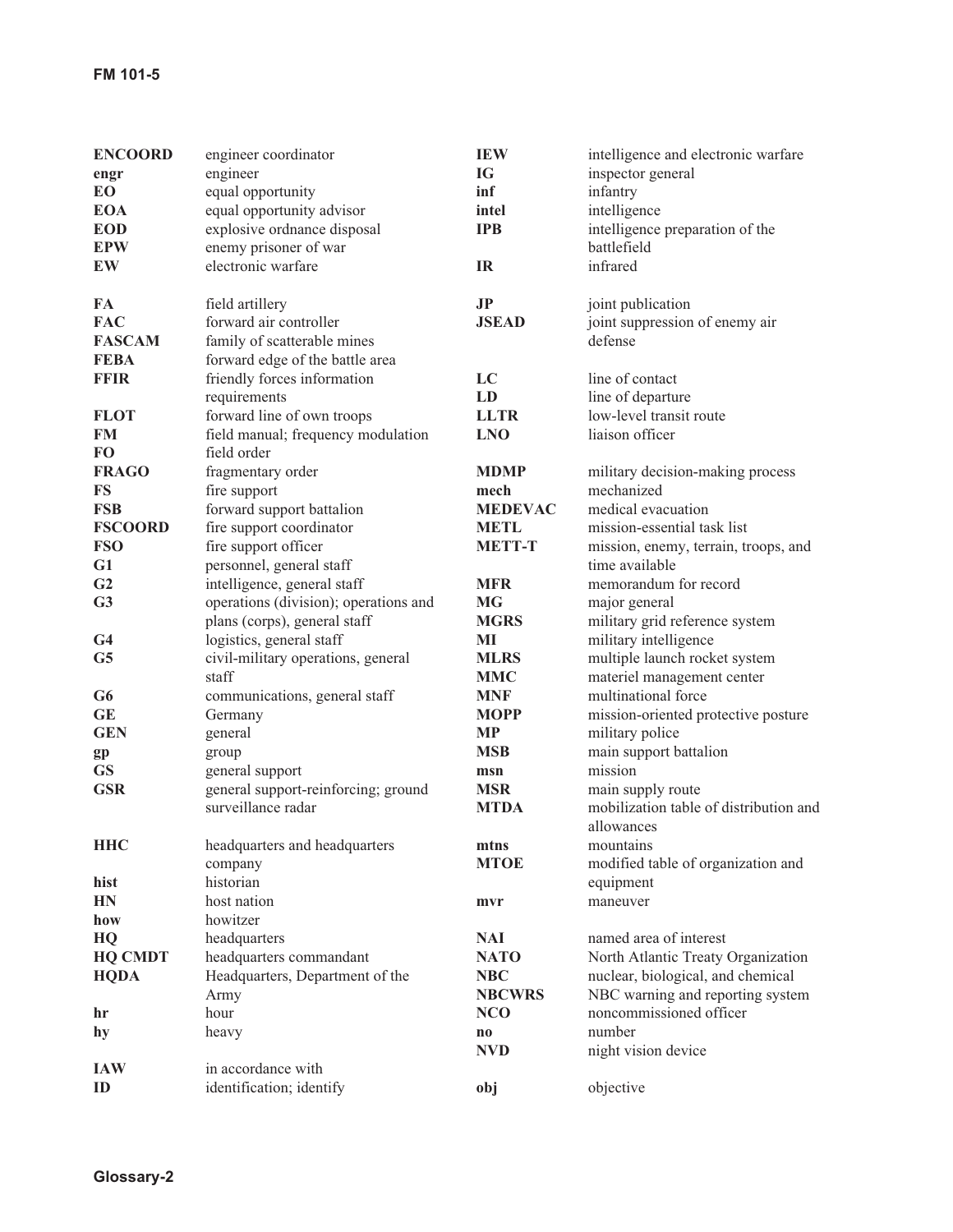| off            | officer                                 | <b>SJA</b>                | staff judge advocate                                        |
|----------------|-----------------------------------------|---------------------------|-------------------------------------------------------------|
| ops            | operations                              | <b>SOCCE</b>              | special operations command and                              |
| <b>OPCON</b>   | operational control                     |                           | control element                                             |
| <b>OPLAN</b>   | operation plan                          | <b>SOCOORD</b>            | special operations coordinator                              |
| <b>OPORD</b>   | operation order                         | <b>SOEO</b>               | scheme of engineer operations                               |
| <b>OPSEC</b>   | operations security                     | <b>SOF</b>                | special operations force                                    |
|                |                                         | <b>SOI</b>                | signal operating instructions                               |
| PA             | public affairs                          | <b>SOP</b>                | standing operating procedures                               |
| pam            | pamphlet                                | <b>SP</b>                 | self-propelled                                              |
| PAO            | public affairs office/officer           | spt                       | support                                                     |
| para           | paragraph                               | <b>SSO</b>                | special security officer                                    |
| ph             | phase                                   | <b>SSORD</b>              | service support order                                       |
| <b>PIR</b>     | priority intelligence requirements      | <b>SSPLAN</b>             | service support plan                                        |
| PL             | phase line                              | <b>STANAG</b>             | standardization agreement                                   |
| plt            | platoon                                 | stmt                      | statement                                                   |
| PM             | provost marshal                         | <b>STRIKWARN</b>          | strike warning                                              |
| <b>POL</b>     | petroleum, oils, and lubricants         | <b>SUPPT</b>              | supply point                                                |
| <b>POTF</b>    | psychological operations task force     | <b>SWO</b>                | staff weather officer                                       |
| pp             | pages                                   |                           |                                                             |
| prep           | preparation                             | T                         | towed                                                       |
| <b>PRF</b>     | pulse repetition frequency              | tac                       | tactical                                                    |
| <b>PSS</b>     | personnel service support               | <b>TACAIR</b>             | tactical air                                                |
| <b>PSYOP</b>   | psychological operations                | <b>TACON</b>              | tactical control                                            |
|                |                                         | <b>TACP</b><br><b>TAI</b> | tactical air control party                                  |
| <b>QSTAG</b>   | quadripartite standardization           | <b>TALO</b>               | target area of interest<br>theater airlift liaision officer |
|                | agreement                               | <b>TCF</b>                | tactical combat force                                       |
| $\bf{R}$       | reinforcing                             | <b>TDA</b>                | table of distribution and allowances                        |
| <b>RAG</b>     | regimental artillery group              | TF                        | task force                                                  |
| <b>RAOC</b>    | rear area operations center             | tgt                       | target                                                      |
| recon          | reconnaissance                          | tm                        | team                                                        |
| RM             | resource management/manager             | <b>TOC</b>                | tactical operations center                                  |
| <b>ROC</b>     | rear operations center                  | <b>TOE</b>                | table of organization and equipment                         |
| <b>ROE</b>     | rules of engagement                     | <b>TPL</b>                | time-phased line                                            |
| <b>ROM</b>     | refuel on the move                      | <b>TRADOC</b>             | US Army Training and Doctrine                               |
| <b>ROZ</b>     | restricted operations zone              |                           | Command                                                     |
| R&S            | reconnaissance and security             | trans                     | transportation                                              |
| <b>RTO</b>     | radio-telephone operator                | <b>UAV</b>                | unmanned aerial vehicle                                     |
|                |                                         | <b>US</b>                 | <b>United States</b>                                        |
| S <sub>1</sub> | personnel staff officer                 | <b>USACGSC</b>            | United States Army Command and                              |
| S <sub>2</sub> | intelligence staff officer              |                           | General Staff College                                       |
| S <sub>3</sub> | operations and training, brigade and    | <b>USFK</b>               | <b>United States Forces Korea</b>                           |
|                | battalion staff                         |                           |                                                             |
| <b>S4</b>      | logistics staff officer                 | vet                       | veterinarian                                                |
| S <sub>5</sub> | civil-military operations staff officer |                           |                                                             |
| <b>S6</b>      | communications staff officer            | <b>WARNO</b>              | warning order                                               |
| <b>SEAD</b>    | suppression of enemy air defense        | <b>WCS</b>                | weapons control status                                      |
| SF             | <b>Special Forces</b>                   | <b>WMD</b>                | weapons of mass destruction                                 |
| <b>SGS</b>     | secretary of the general staff          | wt                        | weight                                                      |
| sig            | signal                                  | <b>WW</b>                 | world war                                                   |
| <b>SIGSEC</b>  | signal security                         |                           |                                                             |
|                |                                         | XO                        | executive officer                                           |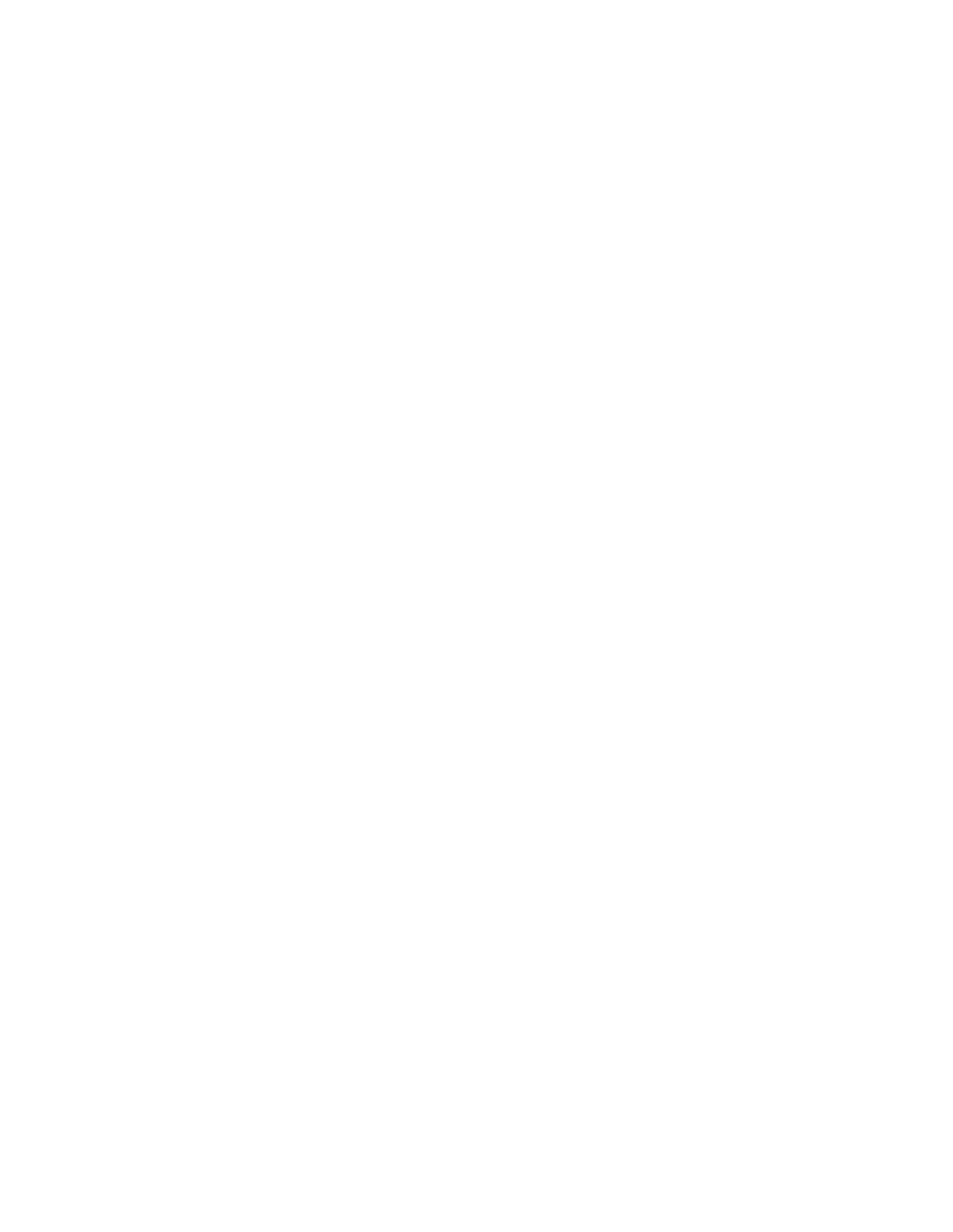# **REFERENCES**

# **JOINT PUBLICATIONS**

- JP 3-0. *Doctrine for Joint Operations* (In Revision). 1 February 1995.
- JP 3.08. *Interagency Coordination During Joint Operations,* 2 vols. 9 October 1996.
- JP 5-03.-1. *Joint Operation Planning and Execution System Vol I: (Planning Policies and Procedures)*. 4 August 1993.

# **ARMY PUBLICATIONS**

- AR 5-3. *Installation Management and Organization*. 9 October 1992.
- AR 10-5. *Organization and Functions, Headquarters, Department of the Army*. 30 November 1992.
- AR 20-1. *Inspector General Activities and Procedures*. 15 March 1994.
- AR 25-30. T*he Army Integrated Publishing and Printing Program*. 28 February 1989.
- AR 25-50. *Preparing and Managing Correspondence*. 21 November 1988.
- AR 27-1. *Legal Services, Judge Advocate Legal Services*. 3 February 1995.
- AR 75-15. *Responsibilities and Procedures for Explosive Ordnance Disposal*. 1 November 1978.
- AR 165-1. *Chaplain Activities in the United States Army*. 31 August 1989.
- AR 310-50. *Authorized Abbreviations, Brevity Codes, and Acronyms*. 15 November 1985.
- AR 360-5. *Army Public Affairs Public Information.* 31 May 1989.
- AR 380-5. *Department of the Army Information Security Program*. 25 February 1988.
- AR 600-20. Army Command Policy. 30 March 1988.
- AR 690 Series. Civilian Personnel.
- AR 600-8-105. *Military Orders*. 28 October 1994.
- FM 6-20-2. *Tactics, Techniques, and Procedures for Corps Artillery, Division Artillery, and Field Artillery Brigade Headquarters*. 7 January 1993.
- FM 22-100. *Military Leadership*. 31 July 1990.
- FM 25-100. *Training the Force*. 15 November 1988.
- FM 25-101. *Battle Focused Training*. 30 September 1990.
- FM 34-130. *Intelligence Preparation of the Battlefield*. 8 July 1994.
- FM 71-100. *Division Operations*. 28 August 1996.
- FM 100-1. *The Army*. 14 June 1994.
- FM 100-5. *Operations*. 14 June 1993.
- FM 100-6. *Information Operations*. 27 August 1996.
- FM 100-7. *Decisive Force: The Army in Theater Operations*. 31 May 1995.
- FM 100-8. *The Army in Multinational Operations*. 29 January 1991.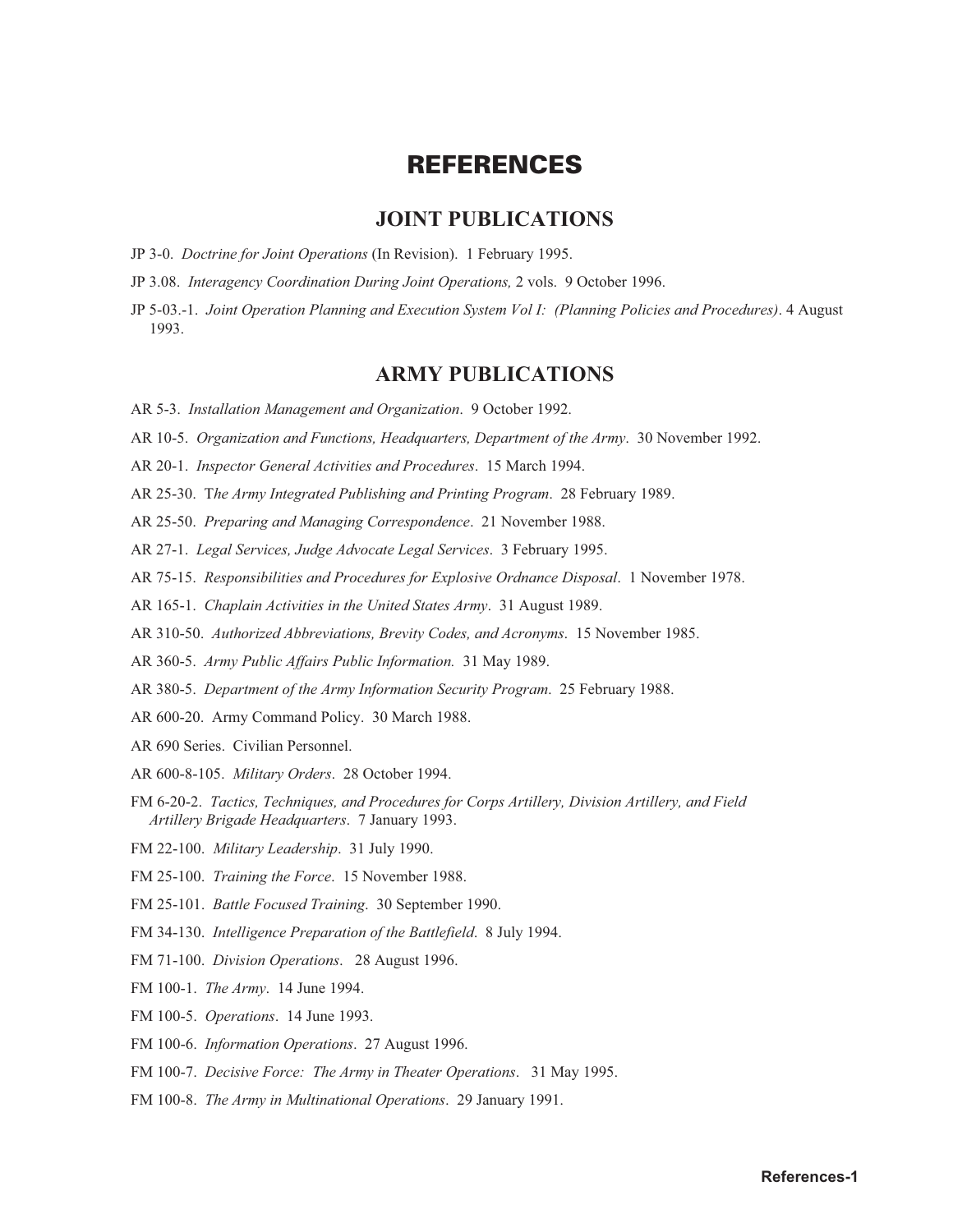- FM 100-11. *Force Integration*. 29 September 1988.
- FM 100-15. *Corps Operations*. 29 October 1996.
- FM 101-5-1. *Operational Terms and Graphics. August 1997.*
- TRADOC Pamphlet 525-70. *Battlefield Visualization Concept*. 1 October 1995.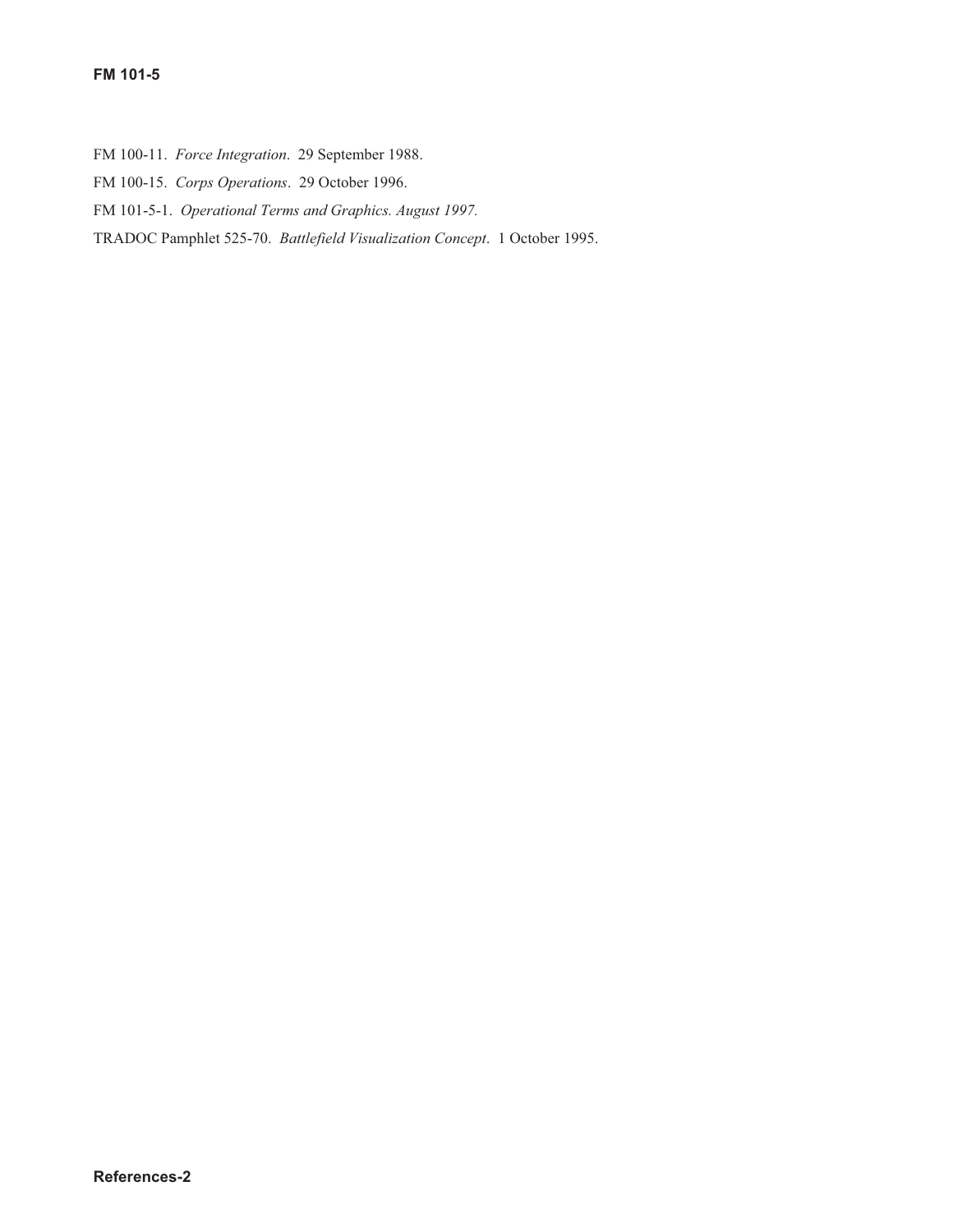## **INDEX**

abbreviations, H-5 AC<sup>2</sup>. See airspace command and control. accident risk controls, 5-27 definition of, J-1 and mission analysis, 5-7 accountability, of commander, 1-1, 1-2 ACofS. *See* assistant chief of staff. action-reaction-counteraction, 5-22 AD. *See* air defense. ADCOORD. *See* air defense coordinator. adjutant general, specific responsibilities of, 4-19 administrative control, F-2, F-3 movement, H-2 orders, H-2 procedures, staff's, 4-8 support, G1 duties, 4-10 after-action report, and rehearsals, G-9 review, K-3 AG. *See* adjutant general. agenda, in rehearsal script, G-7 aide-de-camp, specific responsibilities of, 4-30 air defense annex, H-49, H-50 considerations for commander's guidance, B-2 considerations for mission analysis, A-2 coordinator, 4-22, A-2 air liaison officer, specific responsibilities of, 4-22, 4-23 air/naval gunfire liaison company commander, specific responsibilities of, 4-23 airspace command and control, annex, H-63 ALO. *See* air liaison officer. analysis course of action, 5-16 course of action, in time-constrained environment, 5-30, 5-31 of higher headquarters, 5-5, 5-6 of war-game results, 5-22, 5-23, 5-24 ANGLICO. *See* air/naval gunfire liaison company. annex A, H-38 B, H-39, H-40 C, H-41 D, H-42, H-43, H-44

described, H-7, H-8 E, H-45 F, H-46, H-47, H-48 format, H-35, H-36, H-37 G, H-49, H-50 H, H-51, H-52 I, H-53, H-54, H-55 J, H-56, H-57 K, H-58, H-59 L, H-60 M, H-61 N, H-62 O, H-63 P, H-64, H-65 Q, H-66 R, H-67, H-68 reconnaissance, 5-8 S, H-69 sequence to OPLAN and OPORD, H-34 T, H-70 U, H-71 V, H-72 appendix described, H-8 format, H-35, H-36, H-37 sequence to OPLAN and OPORD, H-34 approval course of action, 5-25, 5-26, 5-31 of restated mission, 5-9 assets allocating of, and task organization, F-1 determining of, 5-7 assistant chief of staff. *See also* G1; G2; G3; G4; G5; G6. assistant commander. *See* deputy commander. assumptions and mission analysis, 5-7 in operation plans, H-3 review of, 5-11 and war gaming, 5-17 attached, command relationship, F-2 authority of commander, 1-1, 1-2 staff officer's, 6-2 automation management, 4-17 AVCOORD. *See* aviation coordinator. avenue in depth, war-gaming method, 5-18, 5-19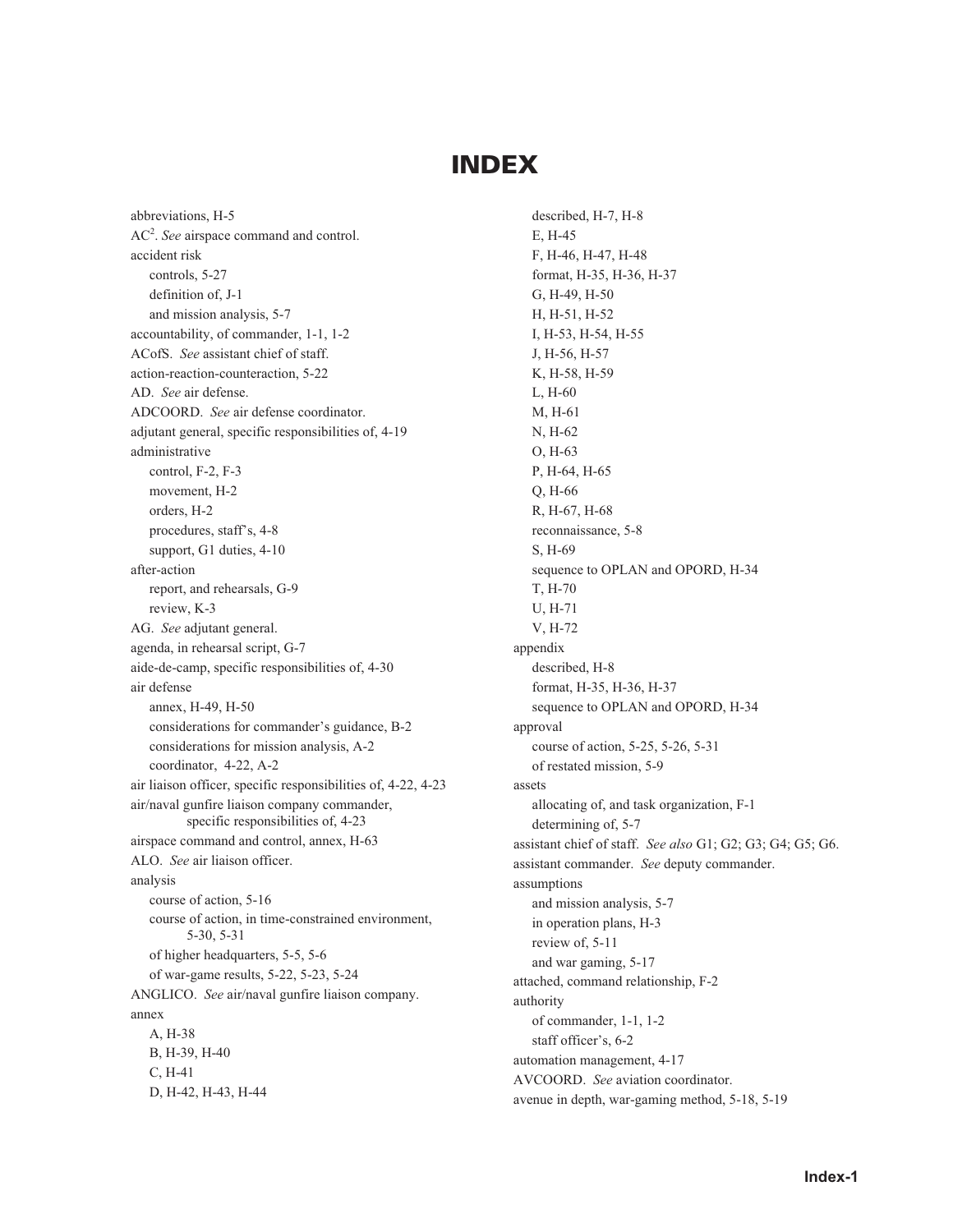aviation coordinator, responsibilities of, 4-23 backbrief, G-1 battalion, staff organization, 2-4, 2-5 battle command training program, K-1 drill, G-2 battlefield understanding of, 1-3 visualization, 1-3, C-1, I-1 belt, war-gaming method, 5-18 boundary, designation for, H-6 box, war-gaming method, 5-19 in time-constrained environment, 5-30 brainstorming, and courses of action, 5-12 branches, 5-31 in rehearsals, G-8, G-9 brevity, in plans and orders, H-4 briefing, 3-3 course of action, 5-16 decision, 5-24, 5-25, 5-31 information, E-1, E-5, E-6 mission analysis, 5-8, 5-9 outline, E-3, E-4 steps, E-2 types of, E-1

war-game, 5-24

brigade, staff organization, 2-4, 2-5

CCIR. *See* commander's critical information requirements. C2 W. *See* command and control warfare. centralized planning, H-4 channels, of communications, I-3 chaplain, specific responsibilities of, 4-30, 4-31 charts graphic, I-4, I-5 narrative, I-4 chemical officer, specific responsibilities of, 4-23, 4-24 CHEMO. *See* chemical officer. chief of staff and control development, J-2 and coordinating staff responsibilities, 4-3 and deputy commander, 4-2 duties, in operations, 6-1, 6-2 in military decision-making process, 5-2 personal staff officers under, 4-29 as principal staff officer, 2-2 rehearsal responsibilities, G-5, G-6, G-9 responsibilities of, 4-2, 4-3

special staff officers, under coordination of, 4-17, 4-18, 4-19 and staff relationship, 4-2 war-gaming role, 5-17 CI. *See* counterintelligence. civilian personnel officer, specific responsibilities of, 4-19 civil-military operations annex, H-71 center, 4-15 estimate, C-1 G5 duties, 4-15 clarity, in plans and orders, H-4 classification of plans and orders, H-6 CMO. *See* civil-military operations. COA. *See* course of action. color coding, I-4, I-5 combat orders, H-2 power, 5-11, 5-12 support, G-8 combat service support considerations for commander's guidance, B-3 and rehearsals, G-8 combined arms rehearsal, G-1 command channel, I-3 and control considerations for commander's guidance, B-3 definition of, 1-1 system, 1-2 definition of, 1-1 post, 4-2, K-3 relationship, F-1, F-2, F-3 temporary, chief of staff, 4-2 command and control warfare annex, H-64, H-65 commander center of  $C^2$  system, 1-1, 1-2 initial assessment by, 5-4, 5-5 initial guidance by, 5-5 and military decision-making process, 5-1 rehearsal responsibilities, G-5, G-6, G-9, G-10, G-11 relationship with staff, 4-1 responsibilities, 4-1 role of, in training, K-1 in time-constrained environment, 5-28, 5-29 use of, control, 1-2 commander's estimate, C-1, C-2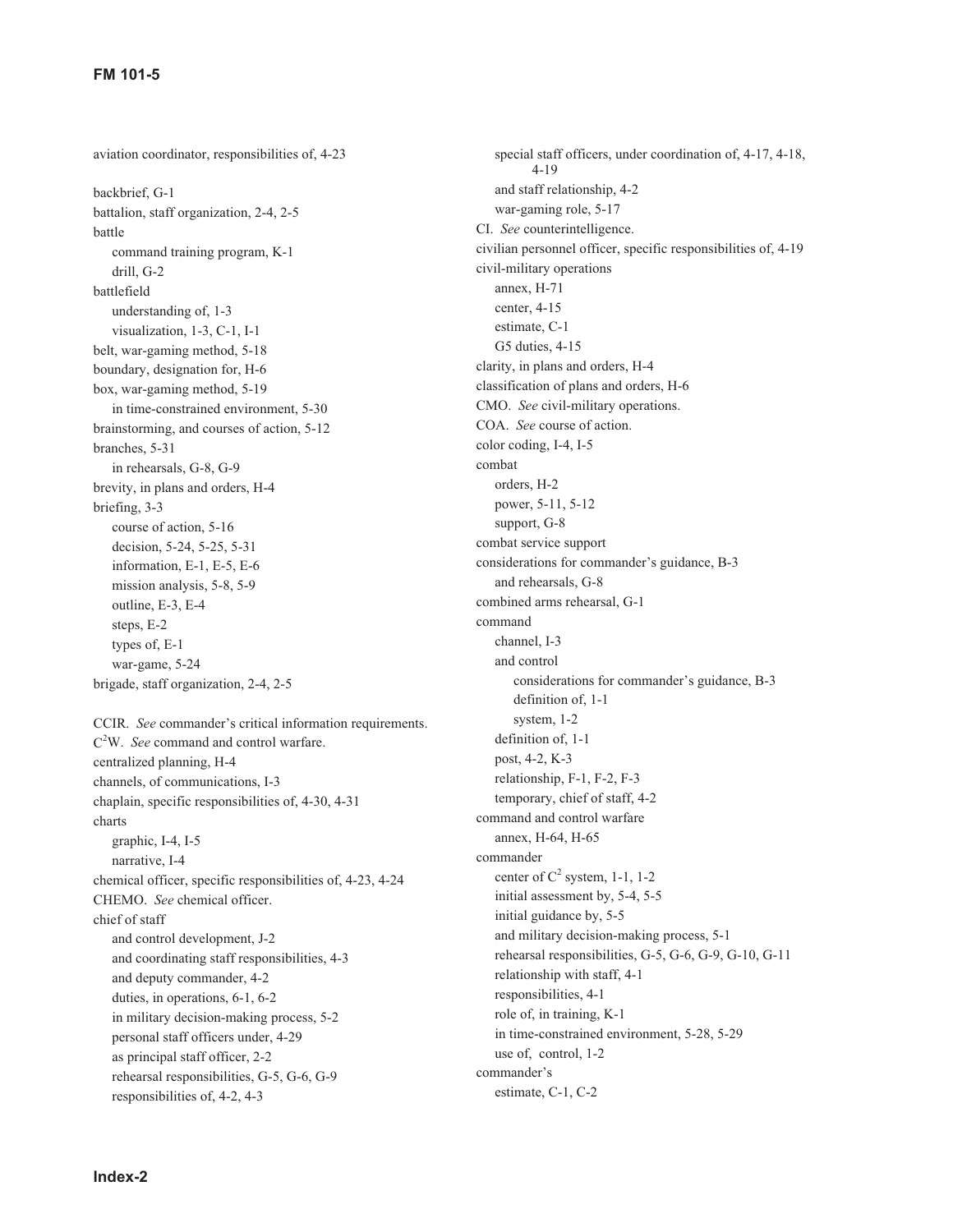guidance, 5-10, B-1, B-2, B-3 in time-constrained environment, 5-29 commander's critical information requirements characteristics of, I-1 and chief of staff, 4-2 and DST, H-15 and information reporting, 6-4 initial, 5-7 number of, 6-3 commander's intent and control, 1-2 definition of, 5-9 and mission analysis, 5-9, 5-10 placement in OPORD and OPLAN, 5-10 command sergeant major, specific duties of, 4-30 communications  $C<sup>2</sup>$  system resource, 1-2 by staff officers, 3-3 written, staff's, 4-7, 4-8 communicator, 3-1, 3-3 competence, staff officer's, 3-1 completeness, in plans and orders, H-6 comptroller, specific responsibilities of, 4-18, 4-19 concept of operations, 5-26 plan, definition of, H-2 confidence, 3-1, 3-2 confirmation brief, G-1 CONPLAN. *See* concept plan. constraints through control measures, 5-14 on subordinate commanders, 5-7 contingency plan, H-2 continuity, in operations, G-5, G-6 control, definition of, 1-2 controller, in training, K-3 controls, J-2, J-3 coordinating staff, 2-2, 2-3 officers, 4-6, 4-8, 4-9 and staff estimates, C-1 coordination enclosure to decision paper, D-8 of operations, 6-5 through plans and orders, H-4 of staff actions, 4-6, 4-7 of staff study, D-2 responsibilities, of special staff officers G1, 4-10 G2, 4-11

G3, 4-13, 4-14 G4, 4-15 corps, staff organization, 2-4 counterintelligence, G2 duties, 4-11 countermobility, considerations for commander's guidance, B-2 courier, L-1 course of action analysis, and task organization, F-1 analysis, in time-constrained environment, 5-30, 5-31 analysis, through war gaming, 5-16 through 5-23, 5-24 approval, 5-25, 5-26, 5-31 briefing, 5-16 and commander's estimate, C-2 comparison with others, 5-24, 5-31 considerations for commander's guidance, B-1 criteria, 5-11, 5-14 development, reconnaissance in, 5-3 development steps, 5-11 development, in time-constrained environment, 5-30 enemy, 5-6 refinement of, 5-26 sketch, 5-14, 5-15 and staff estimates, C-1 statement, 5-14, 5-15 CPO. *See* civilian personnel officer. creativity, 3-1, 3-2 critical events definition of, 5-17 war gaming of, 5-31 critical information, I-1, I-2 CofS. *See* chief of staff. CS. *See* combat support. CSM. *See* command sergeant major. CSS. *See* combat service support dates, unknown, designation of, H-6, H-7 decentralized execution, H-4 deception annex, H-69 considerations for commander's guidance, B-2 determining array of forces for, 5-13 officer, specific responsibilities of, 4-24 decision briefing, E-1 commander's, 5-24, 5-25 format, E-6 in time-contrained environment, 5-31 decision making definition of, 5-1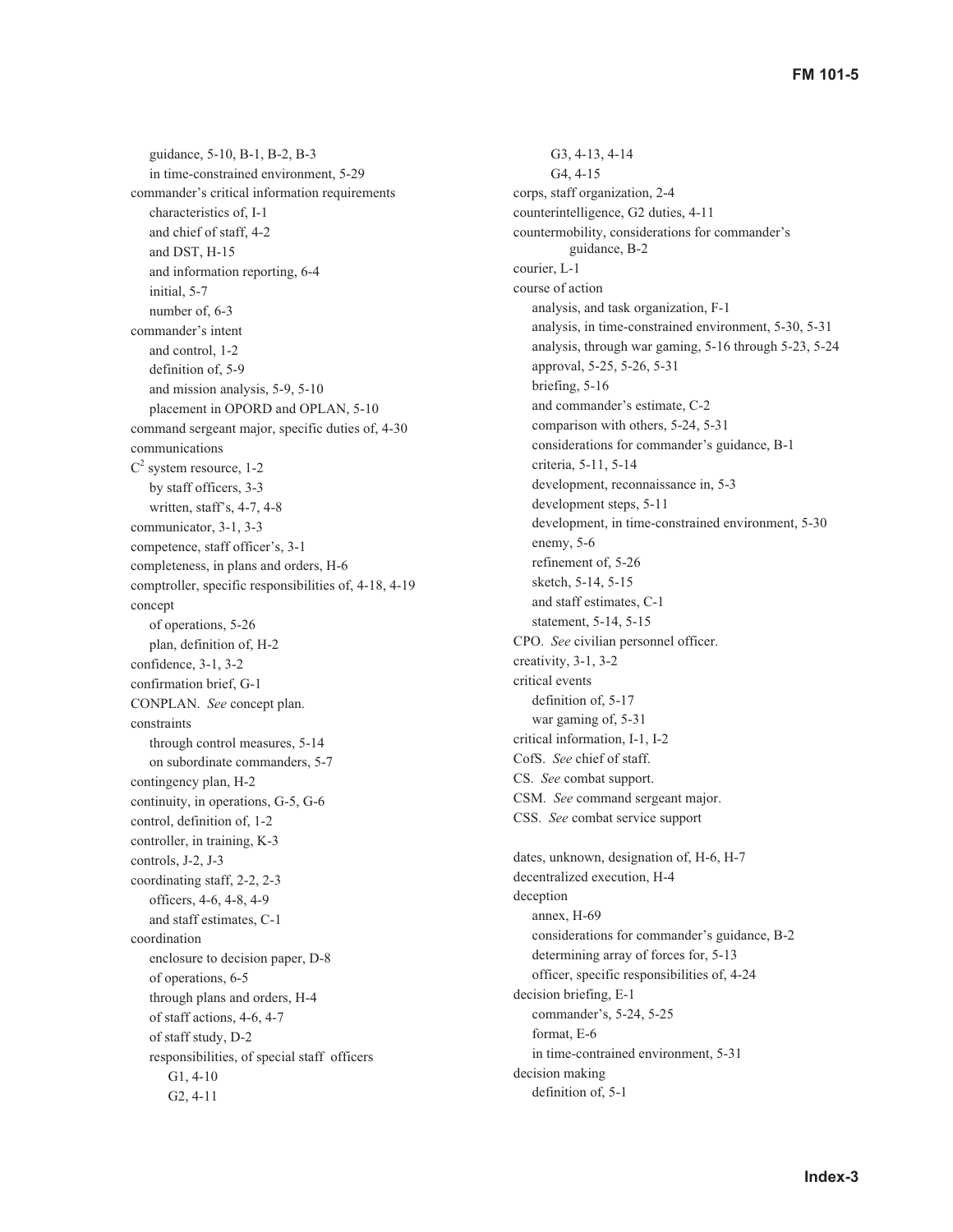decision making and information, I-5, I-6 in time-constrained environment, 5-27 through 5-31 decision-making process, 6-1. *See also* military decision-making process. decision matrix, 5-24, 5-25, 5-26 decision papers, D-6 through D-9 definition of, D-6 format for, D-6, D-7, D-8 decision point, 5-10, 5-12 cluster, H-9 definition of, 5-18 and DST, H-9 and rehearsal, G-8 decisions, monitoring execution of, 4-5 decision support matrix, and rehearsals, G-7, G-8 decision support template, H-8, H-9, H-10 to produce CCIR, I-2 and rehearsals, G-7, G-10 deep operations, annex, H-61 defensive operation, rehearsal focus, G-1 delegation of authority, 1-2 to coordinating staff, 2-2, 2-3 dental surgeon, specific responsibilities of, 4-20 Department of the Army regulation covering staff duties, 4-1 deployment, and liaison responsibilities, L-4 deputy commander, and staff relationship, 4-1, 4-2 direction of actions, 6-4 designation of, in plans and orders, H-5, H-6 director, authority of, 2-3 division, staff organization of, 2-4 Drug Enforcement Agency, L-5 DST. *See* decision support template. electronic warfare annex, H-70 considerations for commander's guidance, B-2 officer, specific responsibilities of, 4-25 enclosures, D-8, H-8 ENCOORD. *See* engineer coordinator. end state, and rehearsals, G-8 enemy considerations for commander's guidance, B-1 courses of action, 5-6

information displayed in command center, I-5 information, monitoring of, 6-3 portrayal in rehearsals, G-7, G-8

engineer annex, H-46, H-47, H-48 considerations for mission analysis, A-2 coordinator, specific responsibilities of, 4-25 environment IPB to determine, 5-6 time-constrained, and decision making, 5-27 through 5-31 EOA. *See* equal opportunity advisor. equal opportunity advisor, specific responsibilities of, 4-20 equipment,  $C^2$  system resource, 1-2 essential elements of friendly information, 5-8, I-2 tasks, 5-7, 5-10 estimate commander's, C-1, C-2 and determination of task organization, F-1 format, C-3 and military decision-making process, 5-3 staff responsibility, 4-4 types of, C-1, C-2, C-3 evaluation of controls, J-3 criteria, determining of, 5-18 criteria, in time-constrained environment, 5-31 event template, 5-6 EWO. *See* electronic warfare officer. exceptional information, I-2 execution information, 1-3 matrix, H-8, H-10 executive officer. *See* chief of staff. duties of, in operations, 6-1, 6-2 location of, 4-2 explosive ordnance disposal officer, specific responsibilities of, 4-25, 4-26 exposure, J-2 facilities,  $C^2$  system resource, 1-2 facts and mission analysis, 5-7 in plans and orders, H-3 review of, 5-11 Federal Emergency Management Agency, L-5 feedback, G-9 fields of interest, 2-1, 2-3 finance officer, specific responsibilities of, 4-20 fire support annex, H-42, H-43, H-44 considerations for commander's guidance, B-1, B-2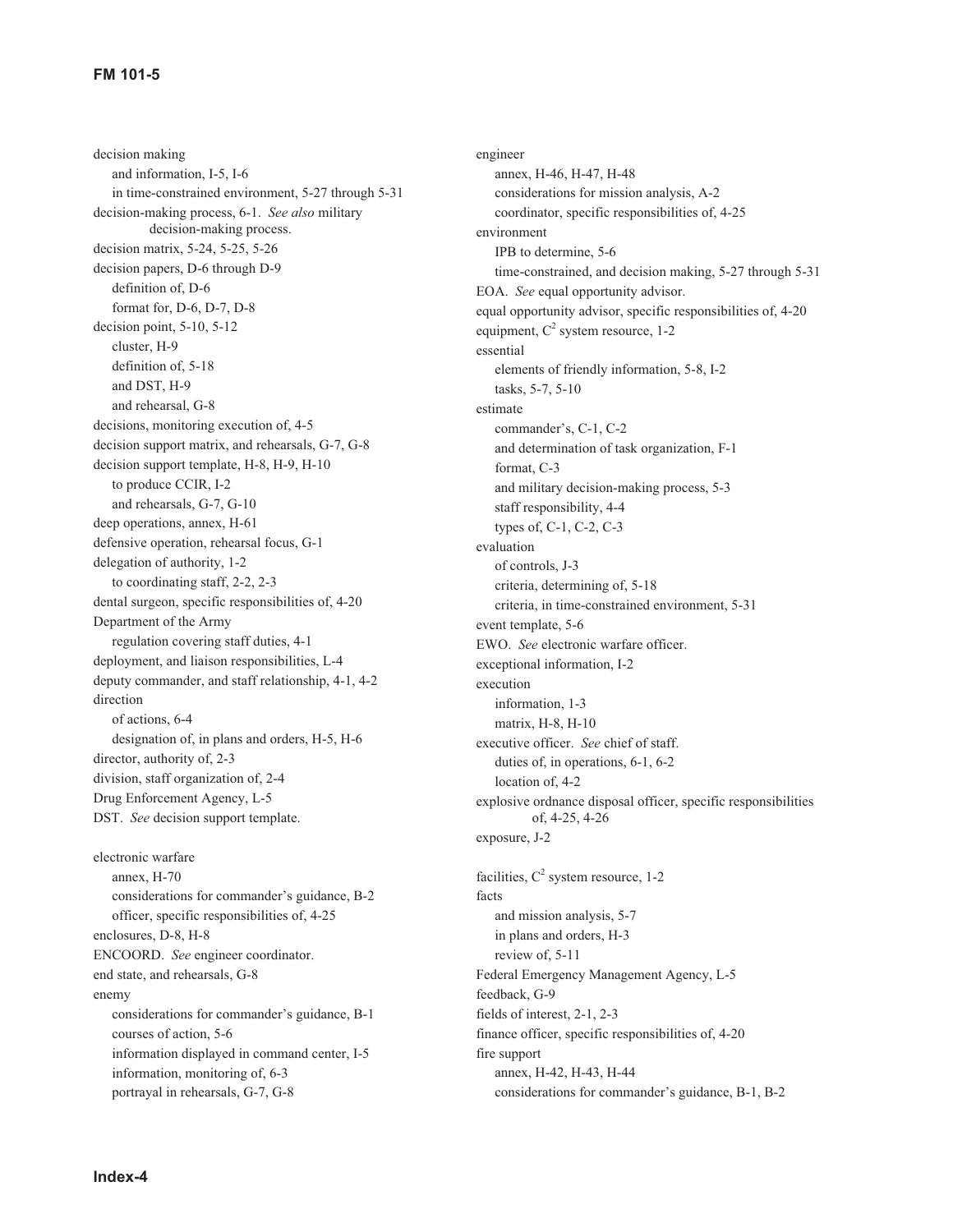fire support coordinator, 2-3 and mission analysis considerations, A-1, A-2 specific responsibilities of, 4-26 flexibility through plans and orders, H-4 staff officer's, 3-1, 3-2 force array of, determining, 5-12, 5-13 development, G3 duties, 4-13 modernization, G3 duties, 4-13 ratio, 5-11, 5-12 format annex, H-35, H-36, H-37 annotated, for OPLAN and OPORD, H-14 through H-19 appendix, H-35, H-36, H-37 fragmentary order, H-29 movement order, H-25, H-26 for OPLAN and OPORD, H-12, H-13 overlay order, H-30, H-31 service support order, H-20 through H-24 staff estimate, generic, C-3 warning order, H-27, H-28 fragmentary order definition of, H-3 format, H-29 and rehearsals, G-6, G-8, G-ll FRAGO. *See* fragmentary order. fratricide, H-4 friendly deployment in rehearsals, G-7, G-8 force, war-gaming list, 5-17 forces information requirements, 5-8, I-2 FSCOORD. *See* fire support coordinator. full dress rehearsal, G-2

## G1

mission analysis considerations, A-1, A-2 and personnel estimate, C-2 role in war gaming, 5-17 and special staff officers, 4-19, 4-20, 4-21, 4-22 specific responsibilities of, 4-9, 4-10 G2 and intelligence estimate, C-2 and mission analysis considerations, A-1 rehearsal responsibilities, G-6, G-10, G-11 role in war gaming, 5-17 and special staff officer, 4-21, 4-22

specific responsibilities of, 4-10, 4-11 G3 and intelligence estimate, G-2 and mission analysis considerations, A-1 and operations estimate, C-2 rehearsal responsibilities, G-6, G-9 role in war gaming, 5-17 and special staff officers, 4-21 through 4-28, 4-29 specific responsibilities of, 4-12, 4-13, 4-14  $G<sub>4</sub>$ and logistics estimate, C-2 and mission analysis considerations, A-1 and movement order, H-2 role in war gaming, 5-17 and service support order, 4-29 and special staff officer, 4-29 specific responsibilities of, 4-14, 4-15 G5 and civil-military operations estimate, C-2 and mission analysis considerations, A-1 specific responsibilities of, 4-14, 4-16 G6 and mission analysis considerations, A-1 and signal estimate, C-2 specific responsibilities of, 4-16, 4-17 graphics control measures, 5-13, 5-14 display, I-3, I-4, I-5 use of, in plans and orders, H-5 G staff officers, 2-3, 2-4 gumball chart, I-4, I-5 hasty war game, 5-30 hazard, J-1, J-2 headquarters assigning of, 5-14 management, by G1, 4-10 headquarters commandant and chief of staff, 4-3 specific responsibilities of, 4-18 health support, 4-9 historian, specific responsibilities of, 4-26, 4-27 host nation, considerations for mission analysis, A-1 identification, heading for plans and orders, H-7 IG. *See* inspector general. implied tasks, 5-7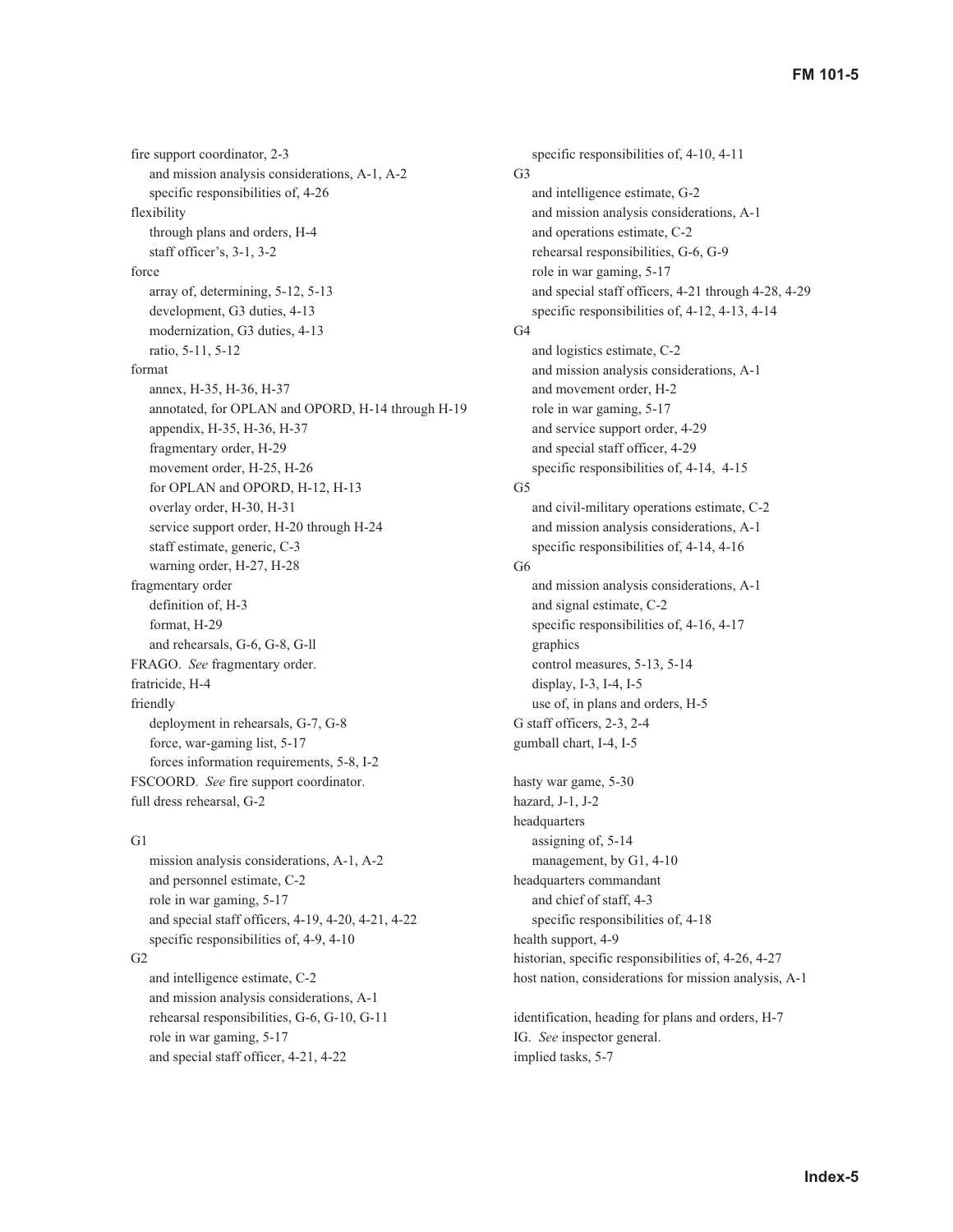informal memorandum. *See* decision paper. information assumptions, 5-7 briefing, E-1, E-5 considerations for commander's guidance, B-2 and coordinating staff, 2-3 critical, I-1, I-2 enemy, monitoring of, 6-3 exceptional, I-2 facts, 5-7 friendly, monitoring of, 6-3, 6-4 graphics display, I-4, I-5 mangement of, 6-4, 6-5, I-1 through I-6 means for dissemination, 6-4, 6-5 presentation of, I-3, I-4, I-5 providing of, to commander, 4-3, 4-4 reporting system, I-4 reports by exception, I-4 routine, I-2 security, G6 duties, 4-17 staff's handling of, 4-5, 4-6 staff provides to commander, I-3 steps for managing, 6-4 to support battlefield visualization, 1-3 initial assessment, 5-4 guidance, 5-5 initiative, 3-1 inspections, staff's conduct of, 4-7 inspector general, specific responsibilities of, 4-31 installation staff, regulation covering, 4-1 integration, of staff activities, 4-3, 4-7 intelligence annex, H-39, H-40 considerations for commander's guidance, B-1 estimate, C-1 training, and G2, intelligence preparation of the battlefield considerations for mission analysis, A-1 during mission analysis, 5-6 training in, K-3 interagency operations, L-5, L-6 IPB. *See* intelligence preparation of the battlefield. joint operations, and liaison responsibilities, L-4, L-5

joint readiness training center, K-1 judgment, 3-1

key tasks, 5-9

laws, and staff organization, 2-1 liaison checklist, L-6 definition of, L-1 detachments, L-1 duties after tour, L-4 duties during tour, L-3, L-4 handling of, by chief of staff, 4-2 nonreciprocal, L-2 officer, L-1, L-2 and chief of staff, 4-3 and information management, I-4 specific responsibilities of, 4-27 receiving unit responsibilities, L-3 sending unit responsibilities, L-2, L-3 teams, L-1, L-4, L-5 liaison officer's handbook, L-7, L-8, L-9 LNO. *See* liaison officer. location, designation of, H-5, H-6 logistics considerations for mission analysis, A-1 estimate, C-1 operations, G4 duties, 4-14 loyalty, 3-1, 3-2

main effort and array of forces, 5-13 and COA development, 5-12 considerations for commander's guidance, B-1 maintenance, G4 duties, 4-14 manager, staff officer as, 3-1, 3-3 maneuver, considerations for commander's guidance, B-1 manning, G1 duties, 4-9 map rehearsal, G-4 materiel officer, specific responsibilities of, 4-17 matrix, H-8, H-9, H-10 method of task organization, F-5, F-6 MDMP. *See* military decision-making process. memorandum for record, E-3 METL. *See* mission-essential task list. METT-T and battlefield visualization, I1 and control, I-2 military decision-making process advantage of using when abbreviated, 5-28 described, 5-1 full, advantage of using, 5-1 full, disadvantage of using, 5-1 training in, K-1, K-2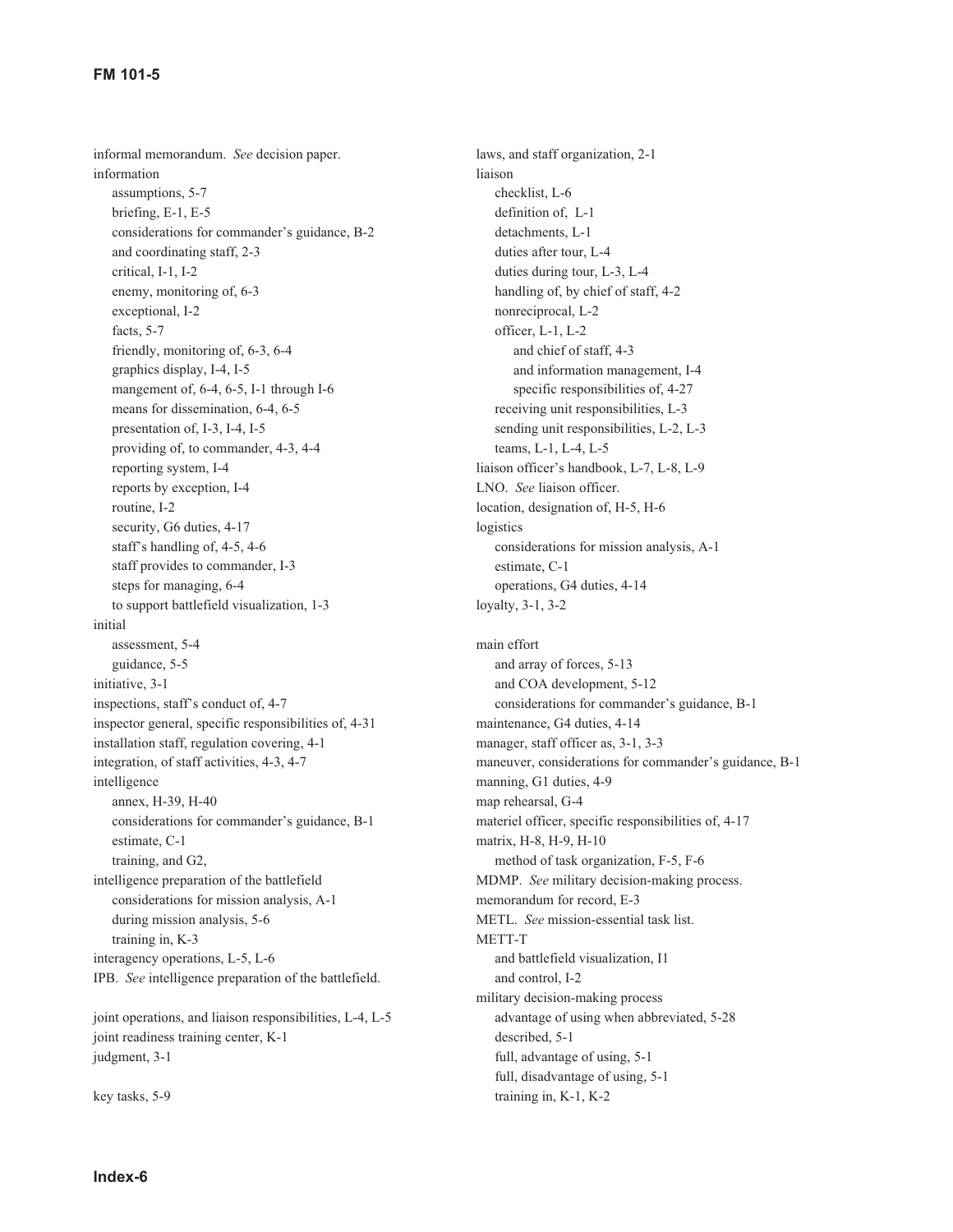MI. *See* military intelligence. military intelligence, G2 duties, 4-10 mission accomplishment through battlefield visualization, 1-3 through control, 1-2 analysis, 5-5, A-1, A-2 analysis, in time-constrained environment, 5-29 briefing, E-1, E-6, E-7 -oriented protective posture, and war gaming, 5-23 receipt of, 5-3, 5-4, 5-5 receipt of, in time-constrained environment, 5-29 restated, 5-8 and staff organization, 2-1 statement, H-4 mission-essential task list, K-1 mobility, considerations for commander's guidance, B-2 modified table of organization and equipment, 2-2 MOPP. *See* mission-oriented protective posture. movement order definition of, H-2 format, H-25, H-26 multiechelon considerations in rehearsals, G-2, G-3, G-4, G-5 exercises, and training, K-1 operations, and liaison considerations, L-5 named areas of interest, H-9 naming convention, H-6 narrative chart, I-4 NBC. *See* nuclear, biological, chemical NCO. *See* noncommissioned officer. noncommissioned officer, role in MDMP, K-2. *See also* command sergeant major. nonconcurrence, enclosure to decision paper, D-9 nongovernment organization, L-6 nuclear, biological, chemical annex, H-56, H-57 considerations for commander's guidance, B-2 considerations for mission analysis, A-2 and war gaming, 5-23 observer, in training, K-3 offensive operations, in rehearsal, G-1

OPCON. *See* operational control. operational control, F-2 operation order characteristics of, H-3, H-4 definition of, H-2

format, annotated, H-14 through H-19 format outline, H-12, H-13 and rehearsal, G-7 WWII, H-74 through H-79 operation overlay, H-4 annex, H-41 operation plan characteristics of, H-3, H-4 definition of, H-2 format, annotated, H-14 through H-19 format outline, H-12, H-13 operations estimate, C-1, C-2 execution of, 6-1 G3 duties in, 4-12, 4-13 monitoring of, 6-3 preparation for, 6-1 synchronization of, 6-5 operations security annex, H-66 considerations for commander's guidance, B-2 considerations in rehearsals, G-2, G-3, G-4, G-5 G3 duties, 4-13 OPLAN. *See* operation plan. OPORD. *See* operation order. OPSEC. *See* operations security. orders, H-2, H-3 administrative instructions, H-5 through H-7, H-8 approval of, 5-27 characteristics of, H-1 definition of, H-2 distributing of, by G3, 4-12 oral, H-3, H-5 preparing of, by staff, 4-5 production of, after COA selection, 5-26, 5-27 purpose of, H-1 use of, in training, K-3 orientation, rehearsal, G-9 outline, method of task organization, F-3, F-4 overlay order, H-4, H-5 format, H-30 through H-33 PA. *See* public affairs.

page numbering, of plans and orders, H-7 PAO. *See* public affairs officer. parallel planning, 5-5, 5-8 with higher headquarters, 5-29 and IPB, 5-6 use in time-constrained environment, 5-28, 5-29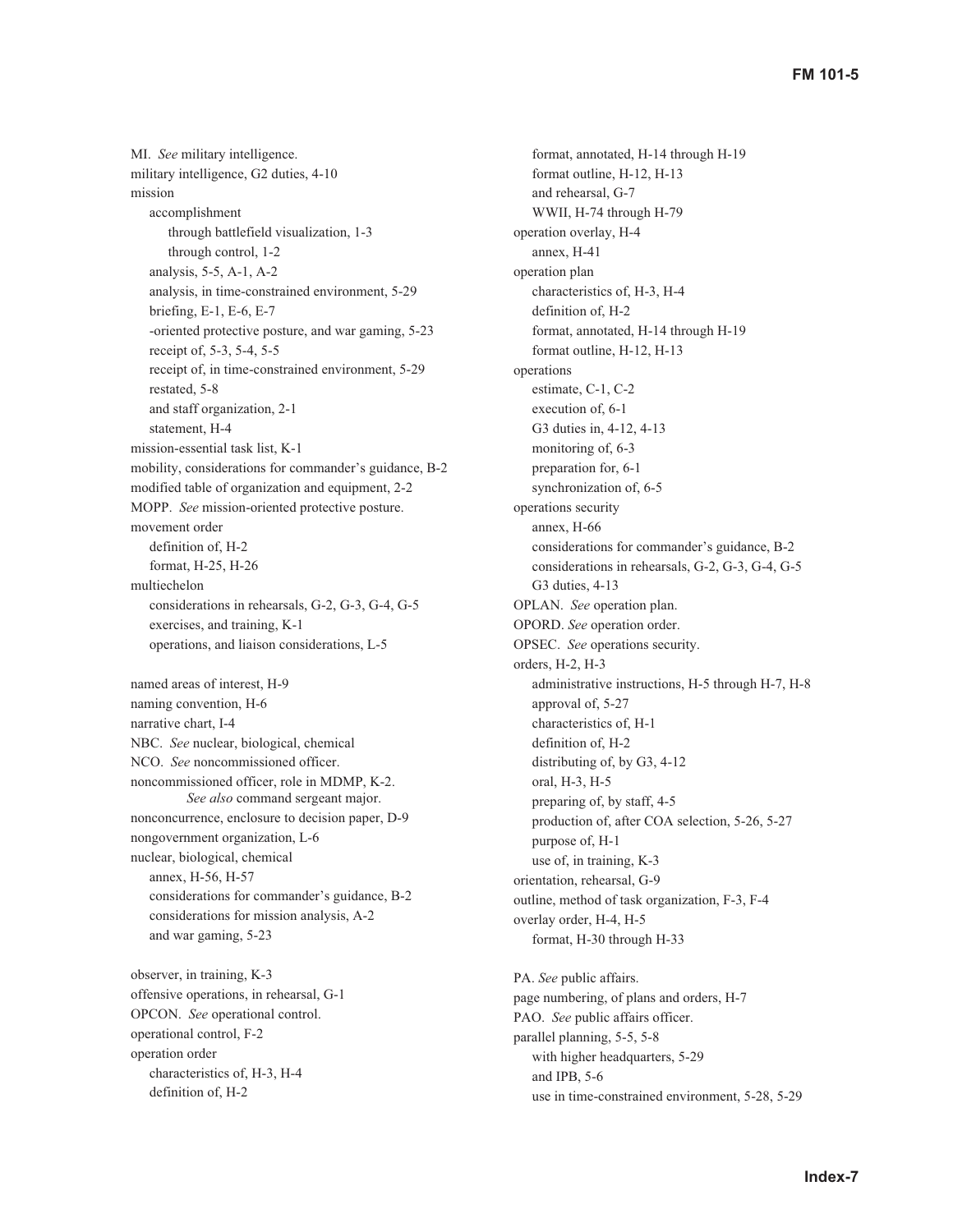peacetime operations, liaison considerations, L-5 personal staff, 2-3, 4-29 through 4-32 officer, 4-8, 4-10 personnel  $C<sup>2</sup>$  system resource, 1-2 estimate, C-1, C-2 personnel service support, G1 duties, 4-10 phase line, designation of, H-7 pictorial chart, I-4 PIR. *See* priority intelligence requirements. planning. *See* parallel planning. plans, H-1, H-2 administrative instructions, H-5 through H-7, H-8 characteristics of, H-1 concept, H-2 contingency, H-2 definition of, H-1 G3 duties, 4-12, 4-13 preparing of, by staff, 4-5 purpose of, H-1 use of, in training, K-3 PM. *See* provost marshal. priority intelligence requirements, 5-8, I-2 private voluntary organization, L-6 problem, identifying and analyzing, by staff, 4-6 procedures,  $C^2$  system resource, I-2 provost marshal annex, H-58, H-59 specific responsibilities of, 4-27 psychological operations annex, H-67, H-68 considerations for commander's guidance, B-2 officer, specific responsibilities of, 4-28 PSYOP. *See* psychological operations. public affairs annex, H-72 considerations for commander's guidance, B-2 officer, specific responsibilities of, 4-31, 4-32 push system, in information reporting, 5-4 radio rehearsal, G-4, G-5 rear operations, annex, H-62 reciprocal liaison, L-2 recommendations, making of, 4-4, 6-5 reconnaissance annex, initial, 5-8 in planning process, 5-2, 5-3 and surveillance annex, H-60

recorder rehearsal responsibilities, G-6, G-10, G-11 use of, in war gaming, 5-31 reduced force rehearsal, G-2, G-3 references, in OPLAN and OPORD, H-14 regiment, staff organization, 2-4, 2-5 regulations, and staff organization, 2-1 rehearsal conduct of, G-8 through G-11 definition of, G-1 higher headquarters responsibilities, G-5 leader, G-9 script, G-6, G-7, G-8 sequence of events, G-7, G-8 site, G-5 techniques, G-2 through G-4, G-5 types of, G-1, G-2 reports, 4-5 research, staff, 4-8 residual risk, J-2 resource manager, specific responsibilities of, 4-18, 4-19 resources, effective management of, 3-3 response sequence, in rehearsal script, G-7 responsibilities of commander, 1-1, 1-2 staff, common, 4-3 through 4-7, 4-8 staff, specific, 4-8 restated mission, 5-8 risk, J-2 acceptable, 5-26 assessment, J-2 and mission analysis, 5-7 in staff estimates, C-2 decision, J-1, J-3 minimizing through information, I-6 in reconnaissance, 5-3 risk management, 6-2, J-1, J-2, J-3 and chief of staff, 4-3 in COA development, 5-11 integration of, 4-3 staff's role in, 4-7 during war gaming, 5-22, 5-23, 5-24 RM. *See* resource manager. routine information, I-2

S1. *See* G1. S2. *See* G2. S3. *See* G3.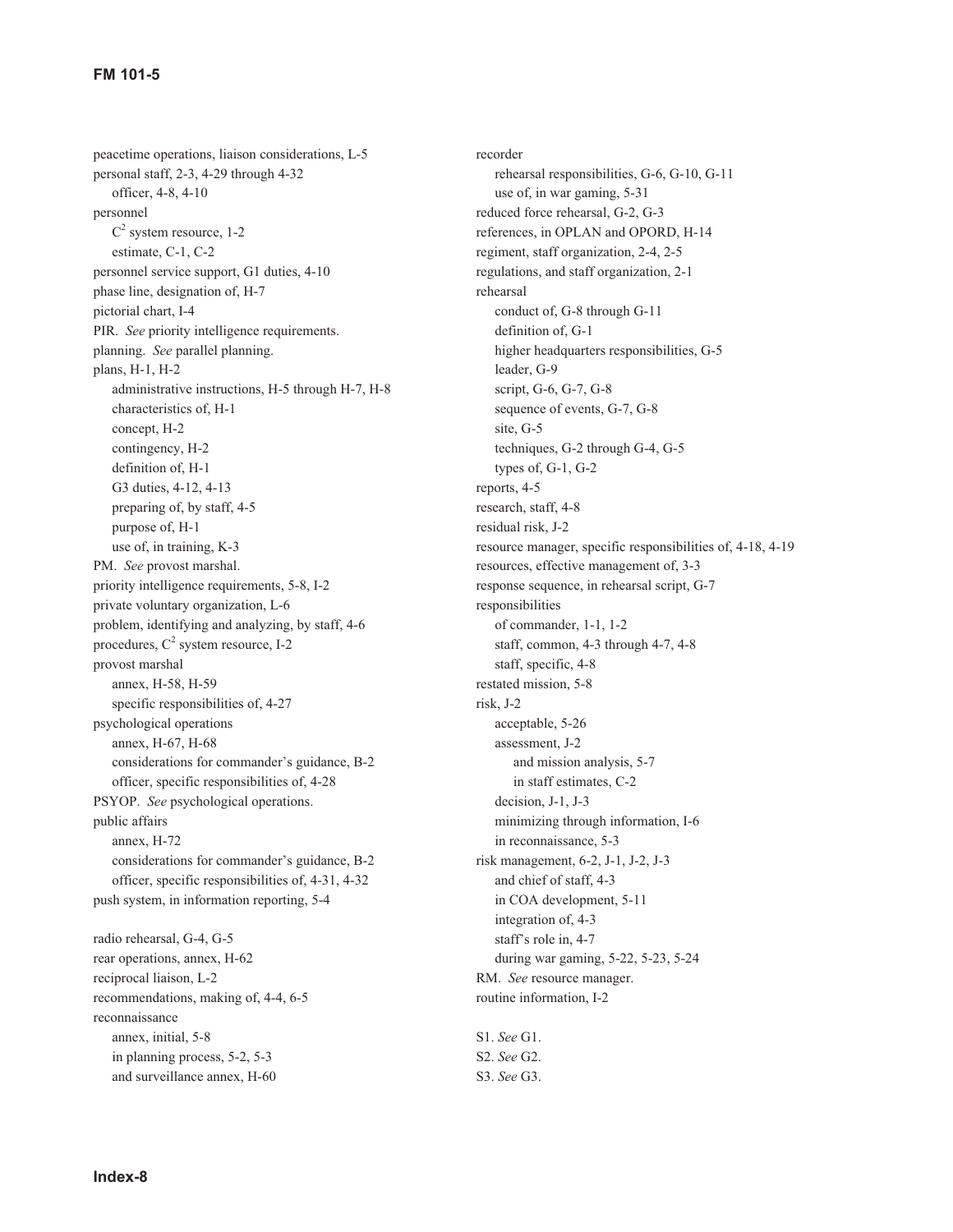S4. *See* G4. S5. *See* G5. S6. *See* G6. safety officer, specific responsibilities of, 4-28 scheme of maneuver, 5-13, 5-14 script, to control rehearsal, G-6, G-7, G-8 secretary of the general staff and chief of staff, 4-3 specific responsibilities of, 4-18 security operations, G2 duties performed, 4-11 sequel, 5-31 services, G4 duties performed, 4-15 service support annex, H-53 through H-55 service support order definition of, H-2 format, H-20 through H-24 service support plan, definition of, H-2 severity, J-2 SGS. *See* secretary of the general staff. signal annex, H-51, H-52 estimate, C-1 operations, G6 duties, 4-16, 4-17 SIGSEC. *See* signals security. simplicity, H-4 sister services, and training, K-3 SITTEMP. *See* situation template. situational awareness, 1-3 situation template, 5-6, H-8 SJA. *See* staff judge advocate. sketch map rehearsal, G-4 note, to record war-game results, 5-19 small group instruction, K-3 SOCOORD. *See* special operations coordinator. SOP. *See* standing operating procedures. special operations coordinator, specific responsibilities of, 4-28, 4-29 special security office, 4-11 special staff, 2-3 estimates, C-1 special staff officers, 4-8, 4-17 and G1, 4-10 and G3, 4-13, 4-14 and G4, 4-15 role in war gaming, 5-17 specified tasks, 5-6 SSORD. *See* service support order.

## staff

and administrative procedures, 4-8 aiding commander in control, 1-2 assistance visits, 4-7 authority delegated to, 1-2 basic structure, 2-2, 2-3, 2-4 and battlefield visualization, 1-3 briefing, E-1, E-2, E-7 channel, I-3 and commander relationship, 4-1 and command training, 4-7 common responsibilities of, 4-3 through 4-7, 4-8 conduct of inspections, 4-7 and conduct of research, 4-8 coordination, 4-6, 4-7 and duputy commander relationship, 4-1, 4-2 estimates, C-1, C-2, C-3 and handling of information, 4-5, 4-6 papers, assembling of, D-10 organization of, 2-1 through 2-5 rehearsal responsibilities, G-6 and risk management, 4-7 role of, in  $C^2$ , 1-3 role of, in military decision-making process, 5-1, 5-2 role in time-constrained environment, 5-29 and supervision of personnel, 4-8 training of, 1-3 and written communictions, 4-7, 4-8 staff judge advocate, specific responsibilities of, 4-32 S staff officers, 2-4 staff officer duties of, in preparing and executing operations, 6-2 through 6-6 considerations in mission analysis, A-1, A-2 role in MDMP, K-2 staff organization authorization for, 2-1 battalion, 2-4, 2-5 brigade, 2-4, 2-5 corps, 2-4 division, 2-4 factors affecting, 2-1 regiment, 2-4, 2-5 planning, by G1, 4-10 by G2, 4-11 by G3, 4-11 by G4, 4-15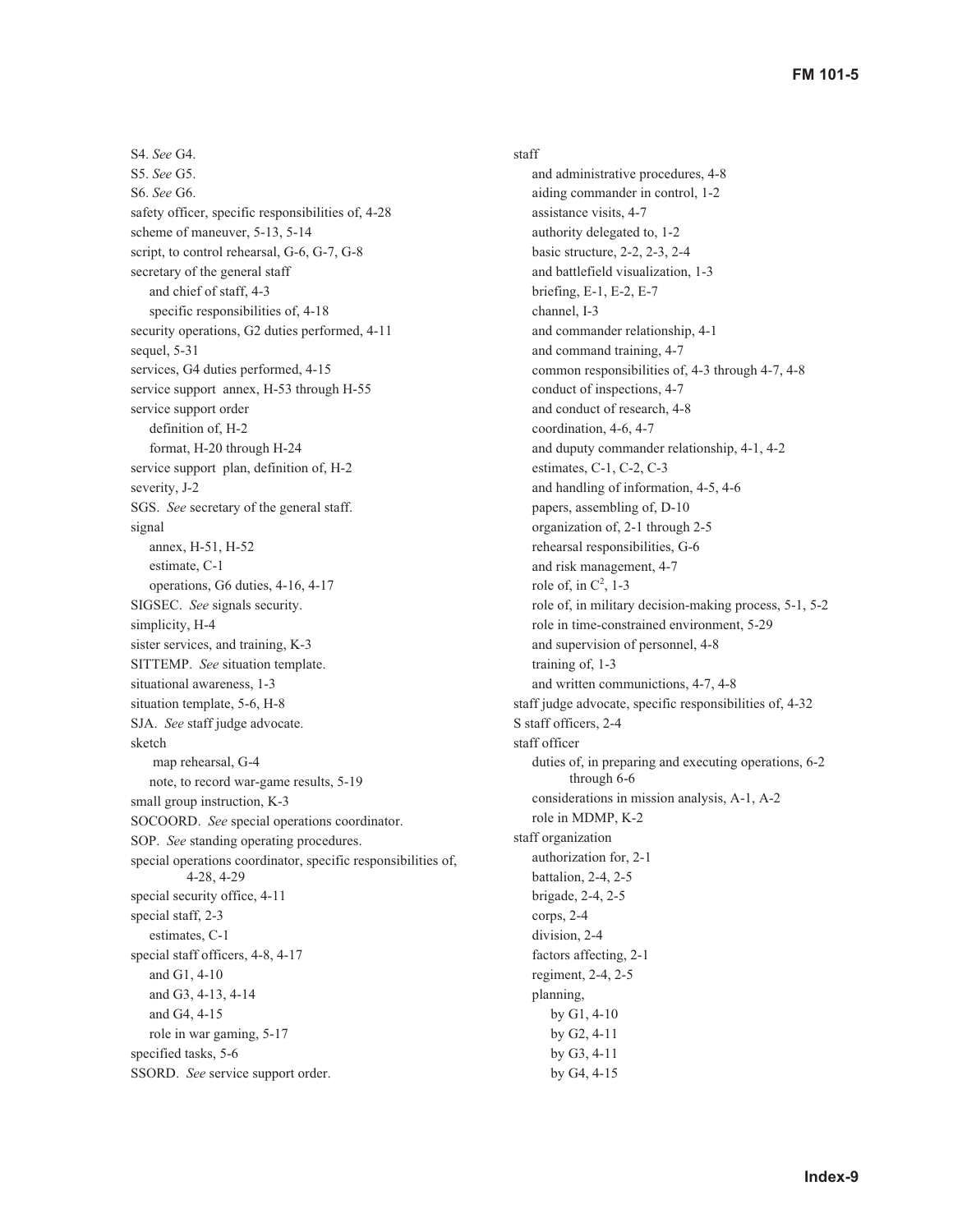planning by G5, 4-16 G6 duties, 4-17 staff study, D-1 through D-6 coordination of, D-2 format for, D-3, D-4, D-5 preparation steps, D-1, D-2 problems in, D-2 staff weather officer, specific responsibilities of, 4-11 standing operating procedures, H-8 and continuity, 6-6 for disseminating information, 6-5 for managing information, 6-4 and planning process, 5-3, 5-4 and researsals, G-1 rehearsal, G-2 and training, K-3 subordinate leaders, rehearsal responsibilities, G-5, G-6, G-11 summaries, to disseminate information, 4-5 supervision, staff, of personnel, 4-8 supply, G4 duties, 4-14 support rehearsal, G-1, G-2 effort, and array of forces, 5-13 supporting effort and COA development, 5-12 considerations for commander's guidance, B-1 supporting plan, definition of, H-2 support operations officer, specific responsibilities of, 4-17 support relationship, F-1, F-2, F-3 surgeon, specific responsibilities of, 4-21. *See also* dental surgeon. survivability, considerations for commander's guidance, B-2 SWO. *See* staff weather officer. synchronization and information, I-5 through rehearsal, G-6, G-9 synchronization matrix, G-7, G-10 described, H-9, H-10 to record war-game results, 5-19, 5-20, 5-21 table of distribution and allowances, 2-2 table of organization and equipment, 2-2 tabs, H-8 tactical control, F-2 tactical risk

definition of, J-1 and mission analysis, 5-7

TALO. *See* theater airlift liaison officer. target areas of interest, H-9 task organization annex, H-38 matrix method, F-5, F-6 in OPLAN and OPORD, H-14 outline method, F-3, F-4 sequence of, F-6, F-7 tasks, 5-6, 5-7 key, 5-9 team player, staff officer as, 3-1, 3-2, 3-3 technical channel, I-3 templates, H-8, H-9, H-10. *See also* decision support template; situation template. terrain model rehearsal, G-3,G-4 rehearsal considerations, G-2,G-3, G-4 theater airlift liaison officer, specific responsibilities of, 4-29 time allocation of, in planning, 5-4, 5-5 annotating of, on plans and orders, H-7 considerations, in rehearsal, G-1, G-2, G-3, G-4, G-5 management of, 3-3, 6-2, 6-3 planning use of, 5-8 saving of, in time-constrained environment, 5-27, 5-28 time-constrained environment, 5-27 through 5-31 and oral orders, H-5 time line MDMP, G-2 staff, and chief of staff, 4-2 timeliness, in plans and orders issuance, H-4 time-phased lines, and DST, H-9, H-10 unknown, designation of, H-6, H-7 time zone, in OPLAN and OPORD, H-14 TO. *See* transportation officer. training, K-1, K-2, K-3 G3 duties, 4-12 intelligence, 4-11 in IPB process, K-3 on military decision-making process, 5-27 of staff, 4-1 staff, by commander, 1-3 staff, and chief of staff, 4-2 command, staff responsibility, 4-7 transportation G4 duties, 4-15 officer, specific responsibilities of, 4-29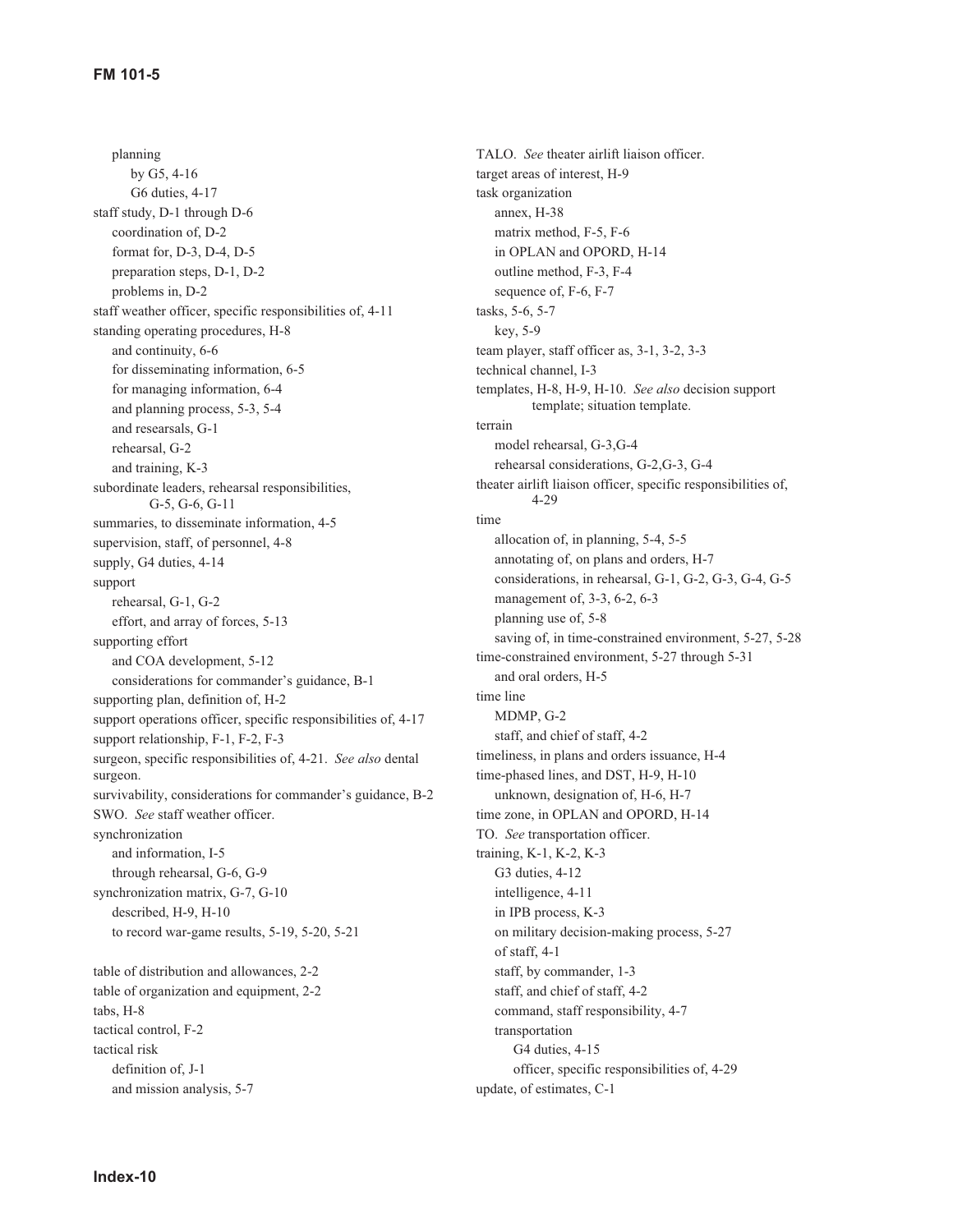United States Forest Service, L-5

veterinary officer, specific responsibilities of, 4-21 vignette, WWII operation order, H-75 through H-79

warfighting plans, 4-2 war-game briefing, 5-24 and task organization, F-1 work sheet, 5-19, 5-22 war gaming to analyze COAs, 5-16 through 5-23, 5-24 methods of, 5-18, 5-19 to produce CCIR, I-2 recording of results, 5-19, 5-20, 5-21, 5-22 results of, 5-23, 5-24

rules of, 5-16 steps of, 5-17 through 5-23, 5-24 tools for, 5-17 in time-constrained environment, 5-30, 5-31 warning order after COA approval, 5-26 after commander's guidance, 5-10, 5-11, 5-30 definition of, H-3 format, H-27, H-28 in mission receipt phase, 5-5 on receipt of mission, 5-3 use in time-constrained environment, 5-28, 5-29 WARNO. *See* warning order. weapons of mass destruction, 5-23

XO. *See* executive officer.